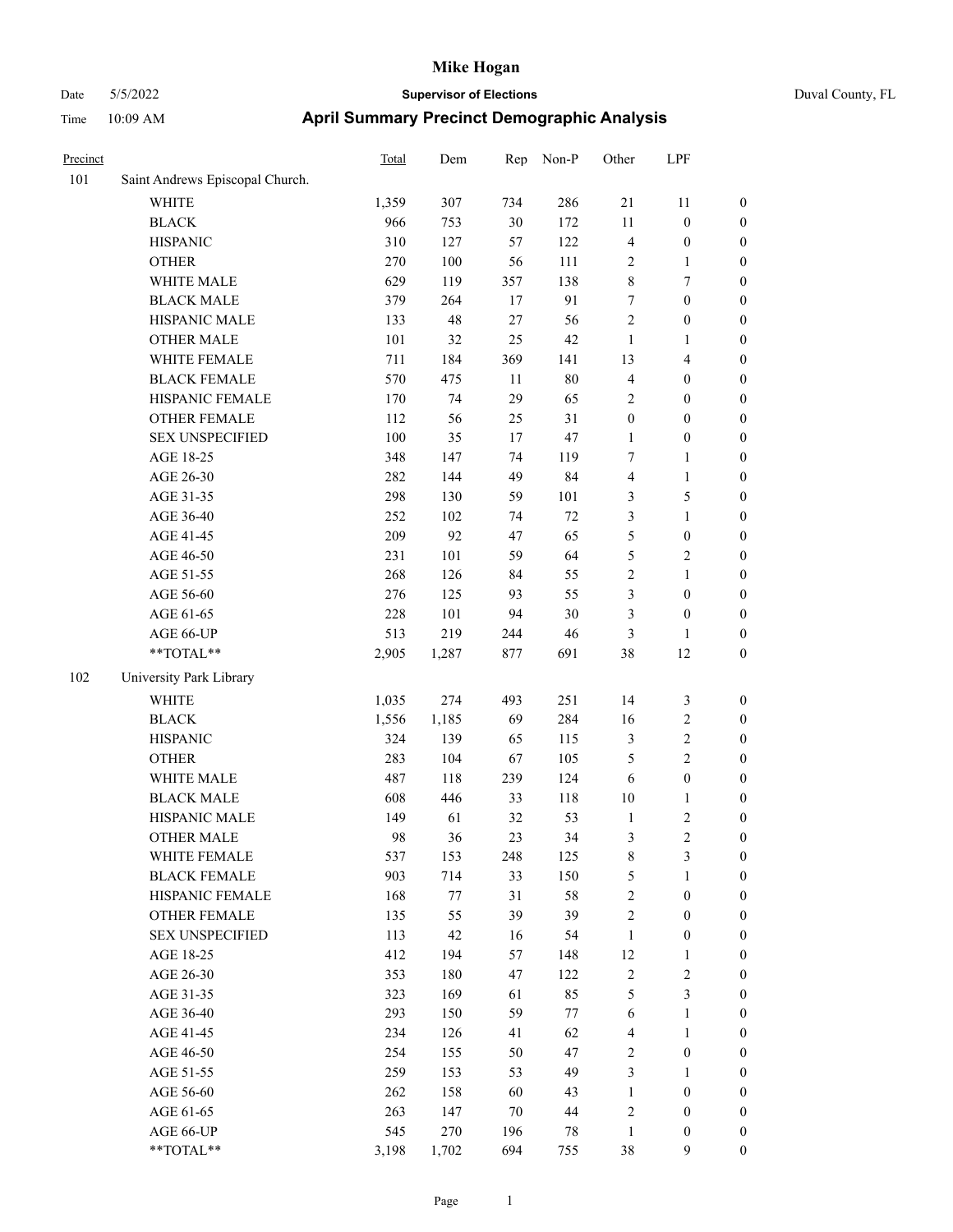# Date 5/5/2022 **Supervisor of Elections** Duval County, FL Time 10:09 AM **April Summary Precinct Demographic Analysis**

| Precinct |                            | Total | Dem | Rep    | Non-P  | Other            | LPF                     |                  |
|----------|----------------------------|-------|-----|--------|--------|------------------|-------------------------|------------------|
| 103      | River Reach Baptist Church |       |     |        |        |                  |                         |                  |
|          | <b>WHITE</b>               | 948   | 198 | 512    | 212    | $20\,$           | 6                       | $\boldsymbol{0}$ |
|          | <b>BLACK</b>               | 533   | 390 | 21     | 114    | $\,$ 8 $\,$      | $\boldsymbol{0}$        | $\boldsymbol{0}$ |
|          | <b>HISPANIC</b>            | 175   | 62  | 37     | 75     | $\mathbf{1}$     | $\boldsymbol{0}$        | $\boldsymbol{0}$ |
|          | <b>OTHER</b>               | 223   | 59  | 64     | 95     | 3                | $\overline{\mathbf{c}}$ | $\boldsymbol{0}$ |
|          | WHITE MALE                 | 452   | 69  | 262    | 112    | 7                | $\overline{c}$          | $\boldsymbol{0}$ |
|          | <b>BLACK MALE</b>          | 244   | 165 | 11     | 64     | $\overline{4}$   | $\boldsymbol{0}$        | $\boldsymbol{0}$ |
|          | HISPANIC MALE              | 78    | 24  | $17\,$ | 37     | $\boldsymbol{0}$ | $\boldsymbol{0}$        | $\boldsymbol{0}$ |
|          | <b>OTHER MALE</b>          | 87    | 25  | $27\,$ | 34     | $\mathbf{0}$     | $\mathbf{1}$            | $\boldsymbol{0}$ |
|          | WHITE FEMALE               | 482   | 125 | 243    | 98     | 13               | 3                       | $\boldsymbol{0}$ |
|          | <b>BLACK FEMALE</b>        | 280   | 218 | 9      | 49     | $\overline{4}$   | $\boldsymbol{0}$        | $\boldsymbol{0}$ |
|          | HISPANIC FEMALE            | 94    | 36  | $20\,$ | 37     | $\mathbf{1}$     | $\boldsymbol{0}$        | $\boldsymbol{0}$ |
|          | OTHER FEMALE               | 103   | 26  | 30     | 43     | 3                | $\mathbf{1}$            | $\boldsymbol{0}$ |
|          | <b>SEX UNSPECIFIED</b>     | 59    | 21  | 15     | $22\,$ | $\boldsymbol{0}$ | $\mathbf{1}$            | $\boldsymbol{0}$ |
|          | AGE 18-25                  | 190   | 68  | 45     | 69     | 6                | $\overline{c}$          | $\boldsymbol{0}$ |
|          | AGE 26-30                  | 209   | 69  | 55     | 79     | 6                | $\boldsymbol{0}$        | $\boldsymbol{0}$ |
|          | AGE 31-35                  | 193   | 75  | 61     | 56     | $\boldsymbol{0}$ | $\mathbf{1}$            | $\boldsymbol{0}$ |
|          | AGE 36-40                  | 194   | 68  | 54     | 70     | 2                | $\boldsymbol{0}$        | $\boldsymbol{0}$ |
|          | AGE 41-45                  | 158   | 64  | 41     | 48     | 3                | $\overline{c}$          | $\boldsymbol{0}$ |
|          | AGE 46-50                  | 139   | 65  | 38     | 34     | 2                | $\boldsymbol{0}$        | $\boldsymbol{0}$ |
|          | AGE 51-55                  | 155   | 66  | 48     | 36     | $\overline{4}$   | 1                       | $\boldsymbol{0}$ |
|          | AGE 56-60                  | 176   | 58  | $78\,$ | 38     | 2                | $\boldsymbol{0}$        | $\boldsymbol{0}$ |
|          | AGE 61-65                  | 138   | 53  | 62     | 18     | $\overline{4}$   | $\mathbf{1}$            | $\boldsymbol{0}$ |
|          | AGE 66-UP                  | 327   | 123 | 152    | 48     | 3                | $\mathbf{1}$            | $\boldsymbol{0}$ |
|          | $**TOTAL**$                | 1,879 | 709 | 634    | 496    | 32               | $\,$ 8 $\,$             | $\boldsymbol{0}$ |
| 104      | Arlington Christian Church |       |     |        |        |                  |                         |                  |
|          | <b>WHITE</b>               | 1,368 | 287 | 745    | 309    | 23               | $\overline{4}$          | $\boldsymbol{0}$ |
|          | <b>BLACK</b>               | 892   | 693 | 52     | 134    | 11               | $\overline{c}$          | $\boldsymbol{0}$ |
|          | <b>HISPANIC</b>            | 355   | 140 | $77\,$ | 133    | $\overline{4}$   | $\mathbf{1}$            | $\boldsymbol{0}$ |
|          | <b>OTHER</b>               | 322   | 101 | 98     | 120    | 3                | $\boldsymbol{0}$        | $\boldsymbol{0}$ |
|          | WHITE MALE                 | 652   | 113 | 362    | 163    | 10               | 4                       | $\boldsymbol{0}$ |
|          | <b>BLACK MALE</b>          | 372   | 261 | 25     | 80     | $\overline{4}$   | 2                       | $\boldsymbol{0}$ |
|          | HISPANIC MALE              | 154   | 57  | 34     | 61     | $\sqrt{2}$       | $\boldsymbol{0}$        | $\boldsymbol{0}$ |
|          | <b>OTHER MALE</b>          | 123   | 32  | 49     | 41     | $\mathbf{1}$     | $\boldsymbol{0}$        | $\boldsymbol{0}$ |
|          | WHITE FEMALE               | 693   | 171 | 367    | 142    | 13               | $\boldsymbol{0}$        | $\boldsymbol{0}$ |
|          | <b>BLACK FEMALE</b>        | 503   | 418 | 27     | 51     | 7                | $\boldsymbol{0}$        | $\boldsymbol{0}$ |
|          | HISPANIC FEMALE            | 193   | 78  | 40     | $72\,$ | $\sqrt{2}$       | $\mathbf{1}$            | $\boldsymbol{0}$ |
|          | OTHER FEMALE               | 157   | 54  | 41     | 60     | $\sqrt{2}$       | $\boldsymbol{0}$        | $\boldsymbol{0}$ |
|          | <b>SEX UNSPECIFIED</b>     | 90    | 37  | 27     | 26     | $\boldsymbol{0}$ | $\boldsymbol{0}$        | $\boldsymbol{0}$ |
|          | AGE 18-25                  | 315   | 141 | 66     | 101    | 7                | $\boldsymbol{0}$        | $\boldsymbol{0}$ |
|          | AGE 26-30                  | 289   | 103 | 74     | 103    | $\boldsymbol{7}$ | $\overline{c}$          | 0                |
|          | AGE 31-35                  | 279   | 115 | 79     | 79     | 4                | 2                       | 0                |
|          | AGE 36-40                  | 290   | 109 | 88     | 89     | $\overline{4}$   | $\boldsymbol{0}$        | $\boldsymbol{0}$ |
|          | AGE 41-45                  | 241   | 112 | 59     | 65     | 4                | 1                       | $\boldsymbol{0}$ |
|          | AGE 46-50                  | 252   | 109 | 83     | 56     | $\overline{4}$   | $\boldsymbol{0}$        | $\boldsymbol{0}$ |
|          | AGE 51-55                  | 236   | 100 | 85     | 46     | 5                | $\boldsymbol{0}$        | $\boldsymbol{0}$ |
|          | AGE 56-60                  | 256   | 104 | 110    | 39     | 3                | $\boldsymbol{0}$        | $\boldsymbol{0}$ |
|          | AGE 61-65                  | 264   | 109 | 100    | 53     | 1                | 1                       | $\boldsymbol{0}$ |
|          | AGE 66-UP                  | 515   | 219 | 228    | 65     | $\overline{c}$   | $\mathbf{1}$            | $\mathbf{0}$     |

AGE 66-UP 515 219 228 65 2 1 0<br>
\*\*TOTAL\*\* 2,937 1,221 972 696 41 7 0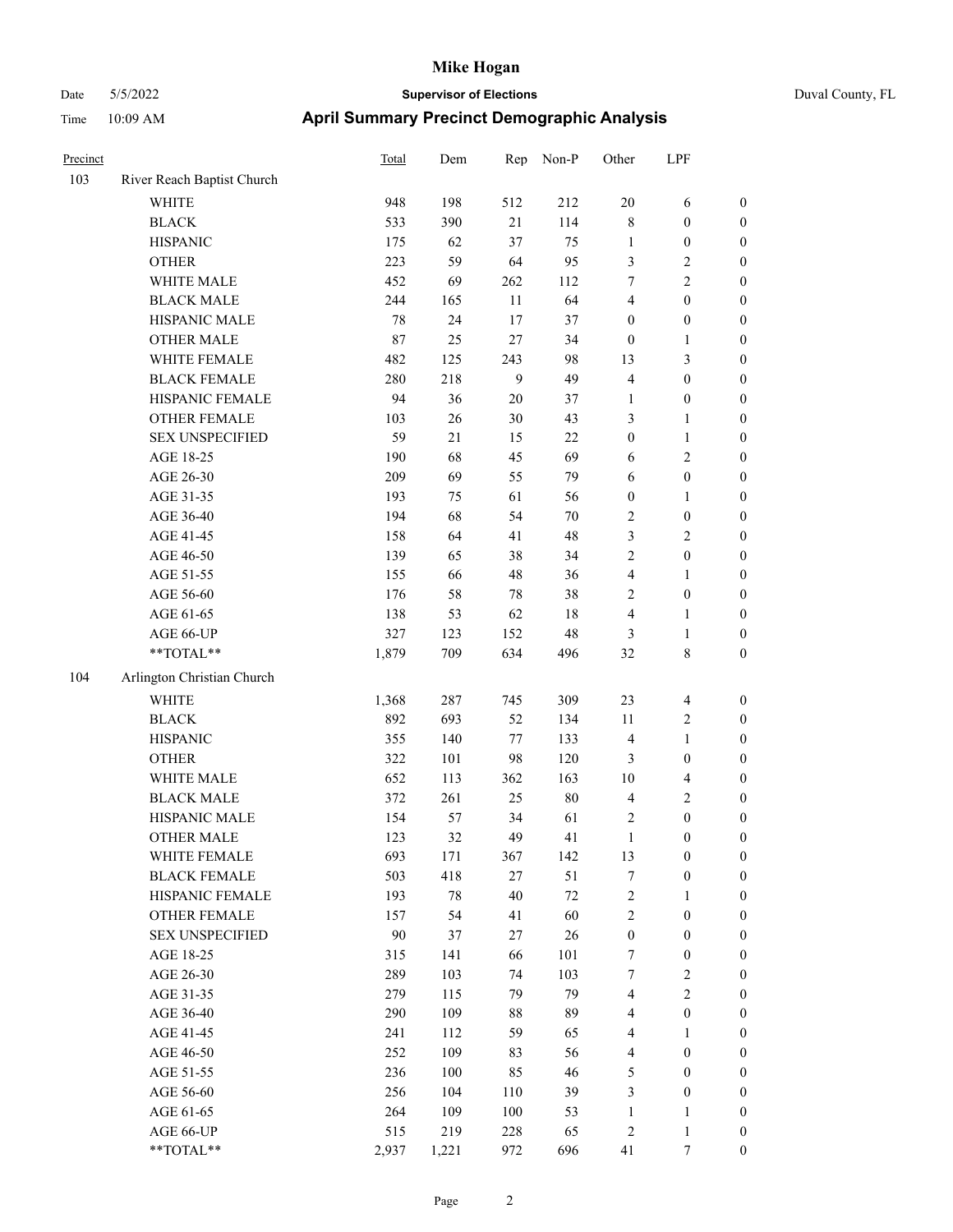| Precinct |                               | Total | Dem    | Rep         | Non-P  | Other            | LPF              |                  |
|----------|-------------------------------|-------|--------|-------------|--------|------------------|------------------|------------------|
| 105      | Terry Parker Baptist Church   |       |        |             |        |                  |                  |                  |
|          | WHITE                         | 2,354 | 533    | 1,254       | 525    | 31               | 11               | $\boldsymbol{0}$ |
|          | <b>BLACK</b>                  | 1,101 | 838    | 52          | 190    | 19               | 2                | $\boldsymbol{0}$ |
|          | <b>HISPANIC</b>               | 384   | 133    | 105         | 141    | $\mathfrak{S}$   | $\boldsymbol{0}$ | $\boldsymbol{0}$ |
|          | <b>OTHER</b>                  | 392   | 118    | 107         | 163    | $\mathfrak{Z}$   | 1                | $\boldsymbol{0}$ |
|          | WHITE MALE                    | 1,076 | 194    | 576         | 281    | 16               | 9                | $\boldsymbol{0}$ |
|          | <b>BLACK MALE</b>             | 471   | 333    | $30\,$      | 97     | 10               | 1                | $\boldsymbol{0}$ |
|          | HISPANIC MALE                 | 159   | 47     | 52          | 56     | $\overline{4}$   | $\boldsymbol{0}$ | $\boldsymbol{0}$ |
|          | <b>OTHER MALE</b>             | 143   | 35     | 45          | 63     | $\boldsymbol{0}$ | $\boldsymbol{0}$ | $\boldsymbol{0}$ |
|          | WHITE FEMALE                  | 1,241 | 331    | 655         | 238    | 15               | 2                | $\boldsymbol{0}$ |
|          | <b>BLACK FEMALE</b>           | 604   | 487    | 21          | 86     | 9                | 1                | $\boldsymbol{0}$ |
|          | HISPANIC FEMALE               | 215   | $80\,$ | 52          | 82     | $\mathbf{1}$     | $\boldsymbol{0}$ | $\boldsymbol{0}$ |
|          | <b>OTHER FEMALE</b>           | 169   | 64     | 47          | 54     | 3                | 1                | $\boldsymbol{0}$ |
|          | <b>SEX UNSPECIFIED</b>        | 153   | 51     | $40\,$      | 62     | $\boldsymbol{0}$ | $\boldsymbol{0}$ | $\boldsymbol{0}$ |
|          | AGE 18-25                     | 452   | 188    | 104         | 152    | $\,$ 8 $\,$      | $\boldsymbol{0}$ | $\boldsymbol{0}$ |
|          | AGE 26-30                     | 342   | 108    | 89          | 138    | 5                | 2                | $\boldsymbol{0}$ |
|          | AGE 31-35                     | 432   | 161    | 107         | 152    | 9                | 3                | $\boldsymbol{0}$ |
|          | AGE 36-40                     | 392   | 154    | 106         | 123    | $\mathfrak{S}$   | 4                | $\boldsymbol{0}$ |
|          | AGE 41-45                     | 332   | 130    | 102         | 99     | $\mathbf{1}$     | $\boldsymbol{0}$ | $\boldsymbol{0}$ |
|          | AGE 46-50                     | 284   | 104    | 103         | 70     | 3                | 4                | $\boldsymbol{0}$ |
|          | AGE 51-55                     | 340   | 125    | 147         | 60     | $\,$ 8 $\,$      | $\boldsymbol{0}$ | $\boldsymbol{0}$ |
|          | AGE 56-60                     | 390   | 145    | 177         | 63     | 5                | $\boldsymbol{0}$ | $\boldsymbol{0}$ |
|          | AGE 61-65                     | 390   | 157    | 168         | 59     | 6                | $\boldsymbol{0}$ | $\boldsymbol{0}$ |
|          | AGE 66-UP                     | 877   | 350    | 415         | 103    | $\,$ 8 $\,$      | $\mathbf{1}$     | $\boldsymbol{0}$ |
|          | **TOTAL**                     | 4,231 | 1,622  | 1,518       | 1,019  | 58               | 14               | $\boldsymbol{0}$ |
| 106      | Blue Cypress Community Center |       |        |             |        |                  |                  |                  |
|          | WHITE                         | 2,168 | 529    | 1,162       | 434    | 30               | 13               | $\boldsymbol{0}$ |
|          | <b>BLACK</b>                  | 1,881 | 1,499  | 67          | 296    | 16               | 3                | $\boldsymbol{0}$ |
|          | <b>HISPANIC</b>               | 296   | 111    | 76          | 104    | 3                | 2                | $\boldsymbol{0}$ |
|          | <b>OTHER</b>                  | 434   | 130    | 129         | 168    | 6                | $\mathbf{1}$     | $\boldsymbol{0}$ |
|          | WHITE MALE                    | 1,030 | 215    | 589         | 205    | 12               | 9                | $\boldsymbol{0}$ |
|          | <b>BLACK MALE</b>             | 692   | 516    | $30\,$      | 137    | $\,$ 8 $\,$      | 1                | $\boldsymbol{0}$ |
|          | HISPANIC MALE                 | 129   | 45     | 39          | $40\,$ | $\mathfrak z$    | 2                | $\boldsymbol{0}$ |
|          | <b>OTHER MALE</b>             | 150   | 41     | 55          | 52     | $\overline{2}$   | $\boldsymbol{0}$ | $\boldsymbol{0}$ |
|          | WHITE FEMALE                  | 1,111 | 305    | 560         | 224    | $18\,$           | $\overline{4}$   | $\boldsymbol{0}$ |
|          | <b>BLACK FEMALE</b>           | 1,161 | 957    | 37          | 158    | $\tau$           | 2                | $\boldsymbol{0}$ |
|          | HISPANIC FEMALE               | 162   | 64     | 37          | 61     | $\boldsymbol{0}$ | $\boldsymbol{0}$ | $\boldsymbol{0}$ |
|          | OTHER FEMALE                  | 214   | 74     | 65          | $71\,$ | $\overline{4}$   | $\boldsymbol{0}$ | $\boldsymbol{0}$ |
|          | <b>SEX UNSPECIFIED</b>        | 130   | 52     | $22\,$      | 54     | 1                | 1                | $\boldsymbol{0}$ |
|          | AGE 18-25                     | 587   | 290    | 108         | 174    | $10\,$           | 5                | $\boldsymbol{0}$ |
|          | AGE 26-30                     | 494   | 255    | $8\sqrt{1}$ | 148    | $\,8\,$          | $\sqrt{2}$       | $\boldsymbol{0}$ |
|          | AGE 31-35                     | 482   | 239    | 108         | 122    | $\,$ 8 $\,$      | 5                | $\boldsymbol{0}$ |
|          | AGE 36-40                     | 420   | 209    | 89          | 115    | $\mathfrak s$    | $\sqrt{2}$       | $\boldsymbol{0}$ |
|          | AGE 41-45                     | 361   | 184    | 79          | 94     | $\sqrt{2}$       | $\mathbf{2}$     | $\boldsymbol{0}$ |
|          | AGE 46-50                     | 350   | 161    | 111         | 69     | $\,$ 8 $\,$      | 1                | $\boldsymbol{0}$ |
|          | AGE 51-55                     | 366   | 167    | 129         | 66     | $\sqrt{2}$       | $\mathbf{2}$     | $\boldsymbol{0}$ |
|          | AGE 56-60                     | 393   | 191    | 142         | 56     | $\overline{4}$   | $\boldsymbol{0}$ | $\boldsymbol{0}$ |
|          | AGE 61-65                     | 376   | 176    | 142         | 56     | $\sqrt{2}$       | $\boldsymbol{0}$ | $\boldsymbol{0}$ |
|          | AGE 66-UP                     | 950   | 397    | 445         | 102    | 6                | $\boldsymbol{0}$ | $\boldsymbol{0}$ |
|          | **TOTAL**                     | 4,779 | 2,269  | 1,434       | 1,002  | 55               | 19               | $\mathbf{0}$     |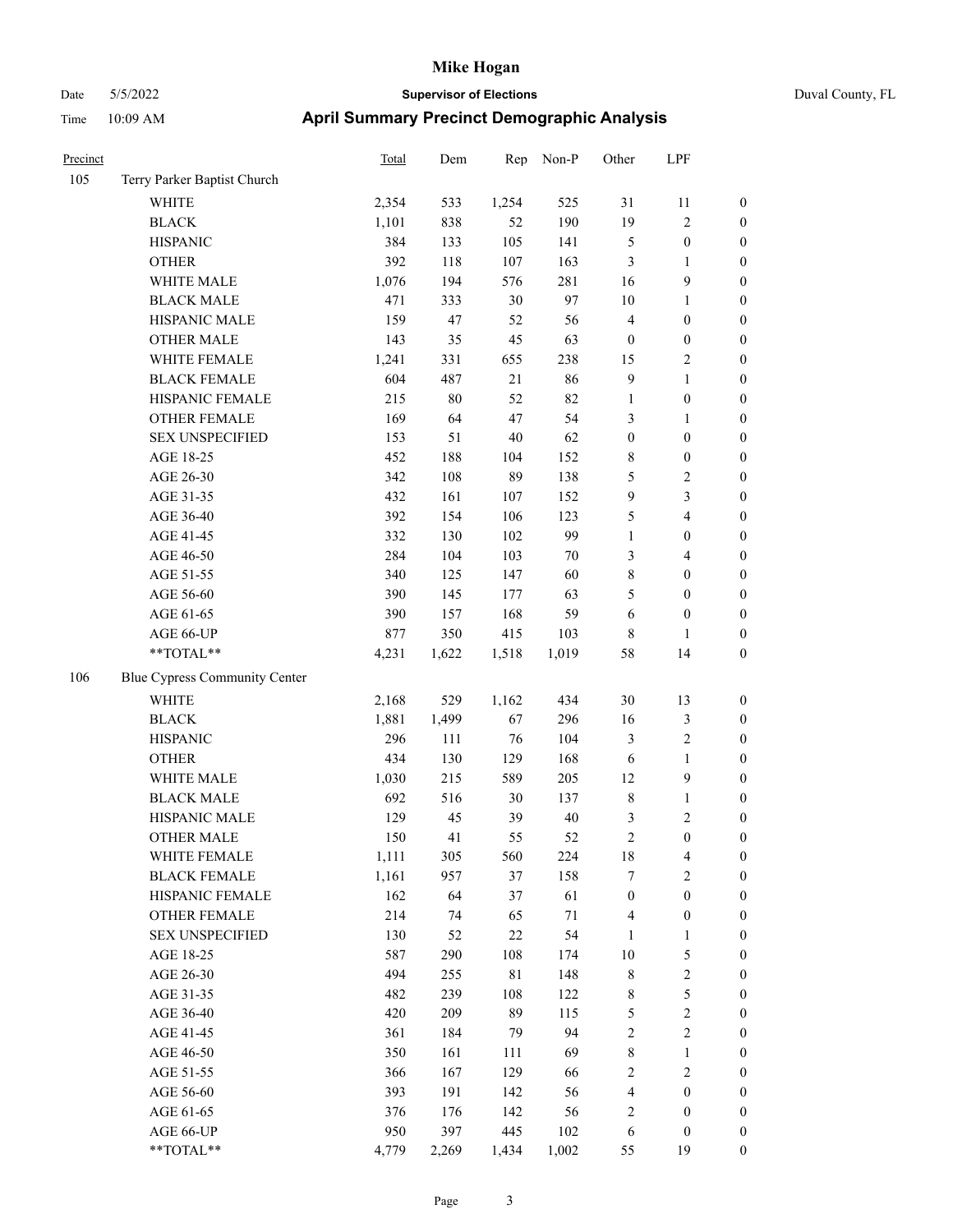| Precinct |                                    | <b>Total</b> | Dem   | Rep            | Non-P       | Other            | LPF              |                  |
|----------|------------------------------------|--------------|-------|----------------|-------------|------------------|------------------|------------------|
| 107      | Arlington Baptist Church           |              |       |                |             |                  |                  |                  |
|          | WHITE                              | 1,353        | 344   | 659            | 324         | 21               | 5                | $\boldsymbol{0}$ |
|          | <b>BLACK</b>                       | 1,129        | 874   | 50             | 193         | 10               | 2                | $\boldsymbol{0}$ |
|          | <b>HISPANIC</b>                    | 249          | 99    | 54             | 93          | $\mathfrak{Z}$   | $\boldsymbol{0}$ | $\boldsymbol{0}$ |
|          | <b>OTHER</b>                       | 272          | 111   | 52             | 105         | $\mathfrak{Z}$   | 1                | $\boldsymbol{0}$ |
|          | WHITE MALE                         | 625          | 145   | 316            | 153         | 6                | 5                | $\boldsymbol{0}$ |
|          | <b>BLACK MALE</b>                  | 471          | 354   | $28\,$         | $8\sqrt{1}$ | $\tau$           | 1                | $\boldsymbol{0}$ |
|          | HISPANIC MALE                      | 118          | 45    | $27\,$         | 45          | $\mathbf{1}$     | $\boldsymbol{0}$ | $\boldsymbol{0}$ |
|          | <b>OTHER MALE</b>                  | 96           | 36    | 25             | 33          | $\mathbf{1}$     | 1                | $\boldsymbol{0}$ |
|          | WHITE FEMALE                       | 721          | 197   | 338            | 171         | 15               | $\boldsymbol{0}$ | $\boldsymbol{0}$ |
|          | <b>BLACK FEMALE</b>                | 631          | 499   | $20\,$         | 108         | $\mathfrak{Z}$   | 1                | $\boldsymbol{0}$ |
|          | HISPANIC FEMALE                    | 127          | 53    | 26             | 46          | $\sqrt{2}$       | $\boldsymbol{0}$ | $\boldsymbol{0}$ |
|          | <b>OTHER FEMALE</b>                | 113          | 52    | 19             | $40\,$      | $\sqrt{2}$       | $\boldsymbol{0}$ | $\boldsymbol{0}$ |
|          | <b>SEX UNSPECIFIED</b>             | 101          | 47    | 16             | 38          | $\boldsymbol{0}$ | $\boldsymbol{0}$ | $\boldsymbol{0}$ |
|          | AGE 18-25                          | 310          | 144   | 55             | 102         | 8                | 1                | $\boldsymbol{0}$ |
|          | AGE 26-30                          | 284          | 135   | 48             | 96          | $\overline{4}$   | 1                | $\boldsymbol{0}$ |
|          | AGE 31-35                          | 291          | 144   | 53             | 91          | $\mathfrak{Z}$   | $\boldsymbol{0}$ | $\boldsymbol{0}$ |
|          | AGE 36-40                          | 276          | 133   | 55             | 84          | 3                | 1                | $\boldsymbol{0}$ |
|          | AGE 41-45                          | 224          | 102   | $42\,$         | 75          | 5                | $\boldsymbol{0}$ | $\boldsymbol{0}$ |
|          | AGE 46-50                          | 222          | 106   | 56             | 54          | $\mathfrak{S}$   | 1                | $\boldsymbol{0}$ |
|          | AGE 51-55                          | 257          | 125   | 86             | 41          | 3                | $\overline{c}$   | $\boldsymbol{0}$ |
|          | AGE 56-60                          | 284          | 142   | 102            | 38          | 1                | 1                | $\boldsymbol{0}$ |
|          | AGE 61-65                          | 296          | 151   | 93             | 50          | $\sqrt{2}$       | $\boldsymbol{0}$ | $\boldsymbol{0}$ |
|          | AGE 66-UP                          | 559          | 246   | 225            | 84          | 3                | 1                | $\boldsymbol{0}$ |
|          | **TOTAL**                          | 3,003        | 1,428 | 815            | 715         | 37               | 8                | $\boldsymbol{0}$ |
| 108      | The Central Church of the Nazarene |              |       |                |             |                  |                  |                  |
|          | <b>WHITE</b>                       | 749          | 201   | 357            | 175         | 11               | 5                | $\boldsymbol{0}$ |
|          | <b>BLACK</b>                       | 251          | 186   | $\,8\,$        | 51          | $\mathfrak{S}$   | 1                | $\boldsymbol{0}$ |
|          | <b>HISPANIC</b>                    | 80           | 36    | 16             | $27\,$      | 1                | $\boldsymbol{0}$ | $\boldsymbol{0}$ |
|          | <b>OTHER</b>                       | 159          | 67    | 43             | 47          | $\sqrt{2}$       | $\boldsymbol{0}$ | $\boldsymbol{0}$ |
|          | WHITE MALE                         | 338          | 69    | 173            | 91          | $\sqrt{2}$       | 3                | $\boldsymbol{0}$ |
|          | <b>BLACK MALE</b>                  | 89           | 58    | 3              | 26          | $\mathbf{1}$     | 1                | $\boldsymbol{0}$ |
|          | HISPANIC MALE                      | 44           | 14    | 12             | 17          | $\mathbf{1}$     | $\boldsymbol{0}$ | $\boldsymbol{0}$ |
|          | <b>OTHER MALE</b>                  | 43           | 16    | 10             | 17          | $\boldsymbol{0}$ | $\boldsymbol{0}$ | $\boldsymbol{0}$ |
|          | WHITE FEMALE                       | 392          | 123   | 179            | 81          | $\tau$           | $\mathbf{2}$     | $\boldsymbol{0}$ |
|          | <b>BLACK FEMALE</b>                | 152          | 120   | $\overline{4}$ | 24          | $\overline{4}$   | $\boldsymbol{0}$ | $\boldsymbol{0}$ |
|          | HISPANIC FEMALE                    | 33           | 21    | $\overline{4}$ | $\,8\,$     | $\boldsymbol{0}$ | $\boldsymbol{0}$ | $\boldsymbol{0}$ |
|          | OTHER FEMALE                       | 60           | 29    | 13             | 16          | $\sqrt{2}$       | $\boldsymbol{0}$ | $\boldsymbol{0}$ |
|          | <b>SEX UNSPECIFIED</b>             | 88           | 40    | 26             | $20\,$      | $\sqrt{2}$       | $\boldsymbol{0}$ | $\boldsymbol{0}$ |
|          | AGE 18-25                          | 278          | 129   | 67             | 75          | $\boldsymbol{7}$ | $\boldsymbol{0}$ | $\boldsymbol{0}$ |
|          | AGE 26-30                          | 109          | 45    | 20             | 41          | $\mathbf{1}$     | $\sqrt{2}$       | $\boldsymbol{0}$ |
|          | AGE 31-35                          | 88           | 41    | 24             | $21\,$      | $\sqrt{2}$       | $\boldsymbol{0}$ | $\boldsymbol{0}$ |
|          | AGE 36-40                          | 94           | 36    | 19             | 37          | $\mathbf{1}$     | $\mathbf{1}$     | $\boldsymbol{0}$ |
|          | AGE 41-45                          | 63           | 18    | 22             | 19          | 3                | 1                | $\boldsymbol{0}$ |
|          | AGE 46-50                          | 75           | 33    | 26             | 15          | $\mathbf{1}$     | $\boldsymbol{0}$ | $\boldsymbol{0}$ |
|          | AGE 51-55                          | 88           | 39    | $28\,$         | $20\,$      | $\boldsymbol{0}$ | 1                | $\boldsymbol{0}$ |
|          | AGE 56-60                          | 104          | 30    | 50             | $22\,$      | $\overline{2}$   | $\boldsymbol{0}$ | $\boldsymbol{0}$ |
|          | AGE 61-65                          | 98           | 34    | 46             | 18          | $\boldsymbol{0}$ | $\boldsymbol{0}$ | $\boldsymbol{0}$ |
|          | AGE 66-UP                          | 242          | 85    | 122            | $32\,$      | $\sqrt{2}$       | 1                | $\bf{0}$         |
|          | **TOTAL**                          | 1,239        | 490   | 424            | 300         | 19               | 6                | $\boldsymbol{0}$ |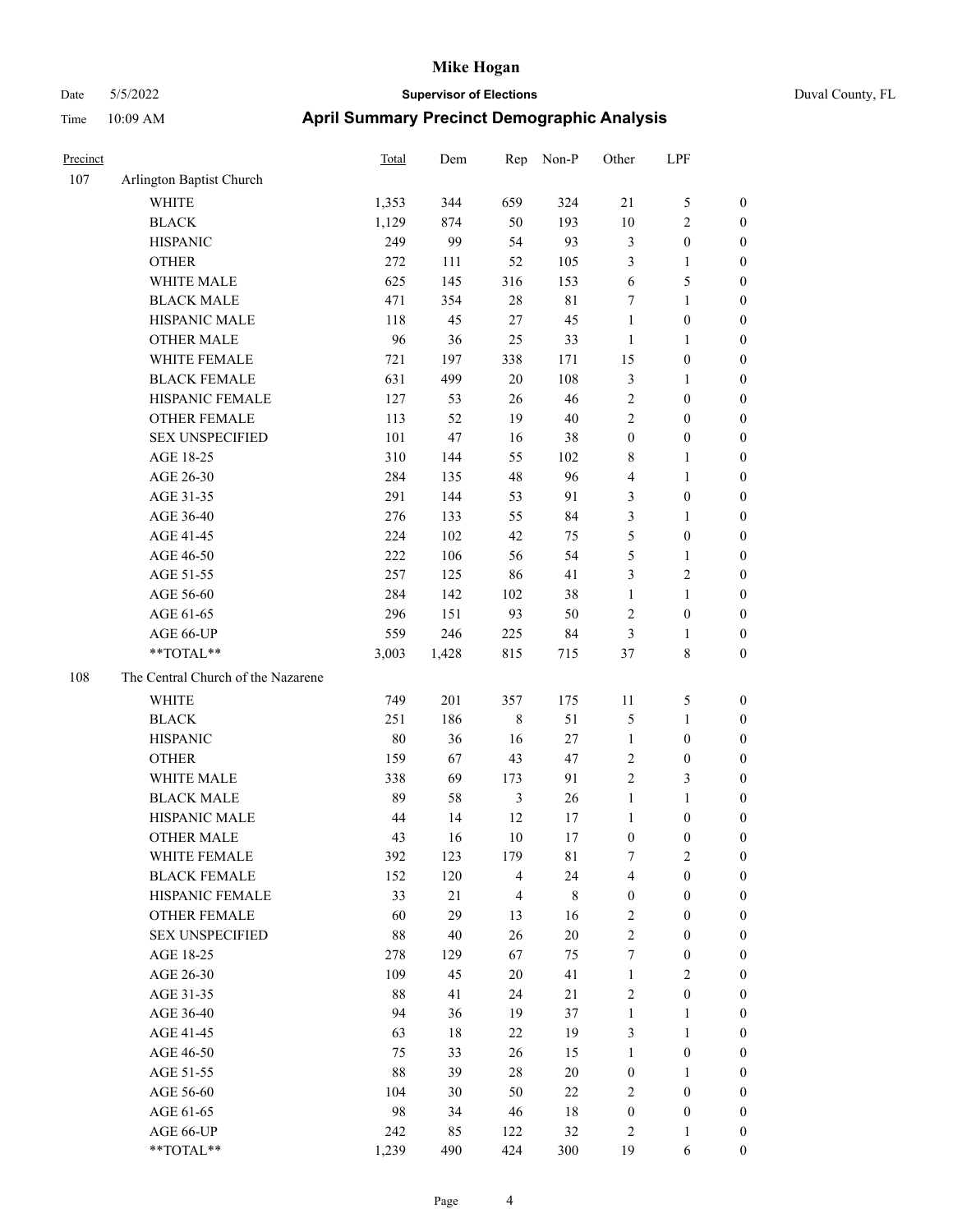| Duval County, FL |  |
|------------------|--|
|------------------|--|

| Precinct |                                 | Total | Dem    | Rep            | Non-P        | Other            | LPF                     |                  |
|----------|---------------------------------|-------|--------|----------------|--------------|------------------|-------------------------|------------------|
| 109      | Arlington Congregational Church |       |        |                |              |                  |                         |                  |
|          | <b>WHITE</b>                    | 844   | 216    | 444            | 162          | 15               | $\boldsymbol{7}$        | $\boldsymbol{0}$ |
|          | <b>BLACK</b>                    | 401   | 287    | 21             | $88\,$       | 4                | $\mathbf{1}$            | $\boldsymbol{0}$ |
|          | <b>HISPANIC</b>                 | 121   | 58     | 26             | 32           | 4                | $\mathbf{1}$            | $\boldsymbol{0}$ |
|          | <b>OTHER</b>                    | 116   | 40     | 31             | 43           | $\sqrt{2}$       | $\boldsymbol{0}$        | $\boldsymbol{0}$ |
|          | WHITE MALE                      | 398   | 85     | 218            | 85           | 5                | $\mathfrak{S}$          | 0                |
|          | <b>BLACK MALE</b>               | 169   | 116    | $10\,$         | $40\,$       | $\sqrt{2}$       | $\mathbf{1}$            | $\boldsymbol{0}$ |
|          | HISPANIC MALE                   | 50    | 25     | $\overline{9}$ | 14           | $\mathbf{1}$     | $\mathbf{1}$            | $\boldsymbol{0}$ |
|          | <b>OTHER MALE</b>               | 43    | $10\,$ | 15             | 17           | $\mathbf{1}$     | $\boldsymbol{0}$        | $\boldsymbol{0}$ |
|          | WHITE FEMALE                    | 440   | 130    | 221            | $77 \,$      | $10\,$           | $\sqrt{2}$              | $\boldsymbol{0}$ |
|          | <b>BLACK FEMALE</b>             | 221   | 166    | $\mathbf{9}$   | $44\,$       | 2                | $\boldsymbol{0}$        | $\boldsymbol{0}$ |
|          | HISPANIC FEMALE                 | 66    | 32     | 16             | 15           | 3                | $\boldsymbol{0}$        | $\boldsymbol{0}$ |
|          | OTHER FEMALE                    | 54    | 26     | $11\,$         | 16           | $\mathbf{1}$     | $\boldsymbol{0}$        | $\boldsymbol{0}$ |
|          | <b>SEX UNSPECIFIED</b>          | 41    | $11\,$ | 13             | $17\,$       | $\boldsymbol{0}$ | $\boldsymbol{0}$        | $\boldsymbol{0}$ |
|          | AGE 18-25                       | 165   | 65     | 41             | 54           | $\sqrt{2}$       | $\mathfrak{Z}$          | $\boldsymbol{0}$ |
|          | AGE 26-30                       | 135   | 58     | 34             | 38           | $\mathfrak{S}$   | $\boldsymbol{0}$        | 0                |
|          | AGE 31-35                       | 189   | 81     | $48\,$         | 57           | 3                | $\boldsymbol{0}$        | $\boldsymbol{0}$ |
|          | AGE 36-40                       | 142   | $70\,$ | 31             | 38           | $\mathbf{1}$     | $\sqrt{2}$              | $\boldsymbol{0}$ |
|          | AGE 41-45                       | 98    | 47     | 25             | 21           | 4                | $\mathbf{1}$            | $\boldsymbol{0}$ |
|          | AGE 46-50                       | 88    | 35     | 26             | 25           | 2                | $\boldsymbol{0}$        | $\boldsymbol{0}$ |
|          | AGE 51-55                       | 131   | 44     | 63             | $22\,$       | $\mathbf{1}$     | $\mathbf{1}$            | $\boldsymbol{0}$ |
|          | AGE 56-60                       | 104   | 38     | 48             | 15           | 3                | $\boldsymbol{0}$        | $\boldsymbol{0}$ |
|          | AGE 61-65                       | 127   | 46     | 60             | 18           | 2                | $\mathbf{1}$            | $\boldsymbol{0}$ |
|          | AGE 66-UP                       | 303   | 117    | 146            | 37           | $\mathfrak{2}$   | $\mathbf{1}$            | $\boldsymbol{0}$ |
|          | **TOTAL**                       | 1,482 | 601    | 522            | 325          | 25               | $\mathbf{9}$            | $\boldsymbol{0}$ |
| 110      | St. Pauls Episcopal Church      |       |        |                |              |                  |                         |                  |
|          | WHITE                           | 1,697 | 438    | 913            | 314          | 20               | 12                      | $\boldsymbol{0}$ |
|          | <b>BLACK</b>                    | 232   | 163    | 14             | 51           | $\overline{4}$   | $\boldsymbol{0}$        | 0                |
|          | <b>HISPANIC</b>                 | 118   | 44     | 38             | 35           | 1                | $\boldsymbol{0}$        | 0                |
|          | <b>OTHER</b>                    | 166   | 49     | 50             | 62           | $\overline{4}$   | $\mathbf{1}$            | $\boldsymbol{0}$ |
|          | WHITE MALE                      | 799   | 174    | 436            | 172          | 11               | 6                       | $\boldsymbol{0}$ |
|          | <b>BLACK MALE</b>               | 99    | 62     | $\,$ 8 $\,$    | 27           | 2                | $\boldsymbol{0}$        | $\boldsymbol{0}$ |
|          | HISPANIC MALE                   | 50    | 19     | $22\,$         | $\mathbf{9}$ | $\boldsymbol{0}$ | $\boldsymbol{0}$        | $\boldsymbol{0}$ |
|          | <b>OTHER MALE</b>               | 56    | 15     | 20             | 18           | $\overline{c}$   | $\mathbf{1}$            | $\boldsymbol{0}$ |
|          | WHITE FEMALE                    | 880   | 256    | 470            | 139          | $\overline{9}$   | 6                       | $\boldsymbol{0}$ |
|          | <b>BLACK FEMALE</b>             | 127   | 97     | $\mathfrak{S}$ | 23           | $\overline{c}$   | $\boldsymbol{0}$        | 0                |
|          | HISPANIC FEMALE                 | 67    | 25     | 16             | $25\,$       | $\mathbf{1}$     | $\boldsymbol{0}$        | 0                |
|          | <b>OTHER FEMALE</b>             | 80    | 30     | 24             | 25           | $\mathbf{1}$     | $\boldsymbol{0}$        | 0                |
|          | <b>SEX UNSPECIFIED</b>          | 55    | 16     | 14             | 24           | $\mathbf{1}$     | $\boldsymbol{0}$        | 0                |
|          | AGE 18-25                       | 180   | 50     | 67             | 61           | 2                | $\boldsymbol{0}$        | $\boldsymbol{0}$ |
|          | AGE 26-30                       | 160   | 52     | 58             | 49           | $\boldsymbol{0}$ | $\mathbf{1}$            | $\boldsymbol{0}$ |
|          | AGE 31-35                       | 182   | 59     | 69             | 47           | 5                | $\sqrt{2}$              | $\boldsymbol{0}$ |
|          | AGE 36-40                       | 178   | 48     | 62             | 58           | 6                | $\overline{\mathbf{4}}$ | $\boldsymbol{0}$ |
|          | AGE 41-45                       | 155   | 45     | 67             | 39           | 3                | $\mathbf{1}$            | $\boldsymbol{0}$ |
|          | AGE 46-50                       | 178   | 54     | $8\sqrt{1}$    | 38           | 3                | $\sqrt{2}$              | $\overline{0}$   |
|          | AGE 51-55                       | 180   | 51     | 88             | 38           | 3                | $\boldsymbol{0}$        | $\boldsymbol{0}$ |
|          | AGE 56-60                       | 196   | 58     | 98             | 39           | $\mathbf{1}$     | $\boldsymbol{0}$        | $\boldsymbol{0}$ |
|          | AGE 61-65                       | 205   | $70\,$ | 110            | 23           | $\mathbf{1}$     | $\mathbf{1}$            | 0                |
|          | AGE 66-UP                       | 599   | 207    | 315            | $70\,$       | 5                | $\sqrt{2}$              | 0                |
|          | $**TOTAL**$                     | 2,213 | 694    | 1,015          | 462          | 29               | 13                      | $\boldsymbol{0}$ |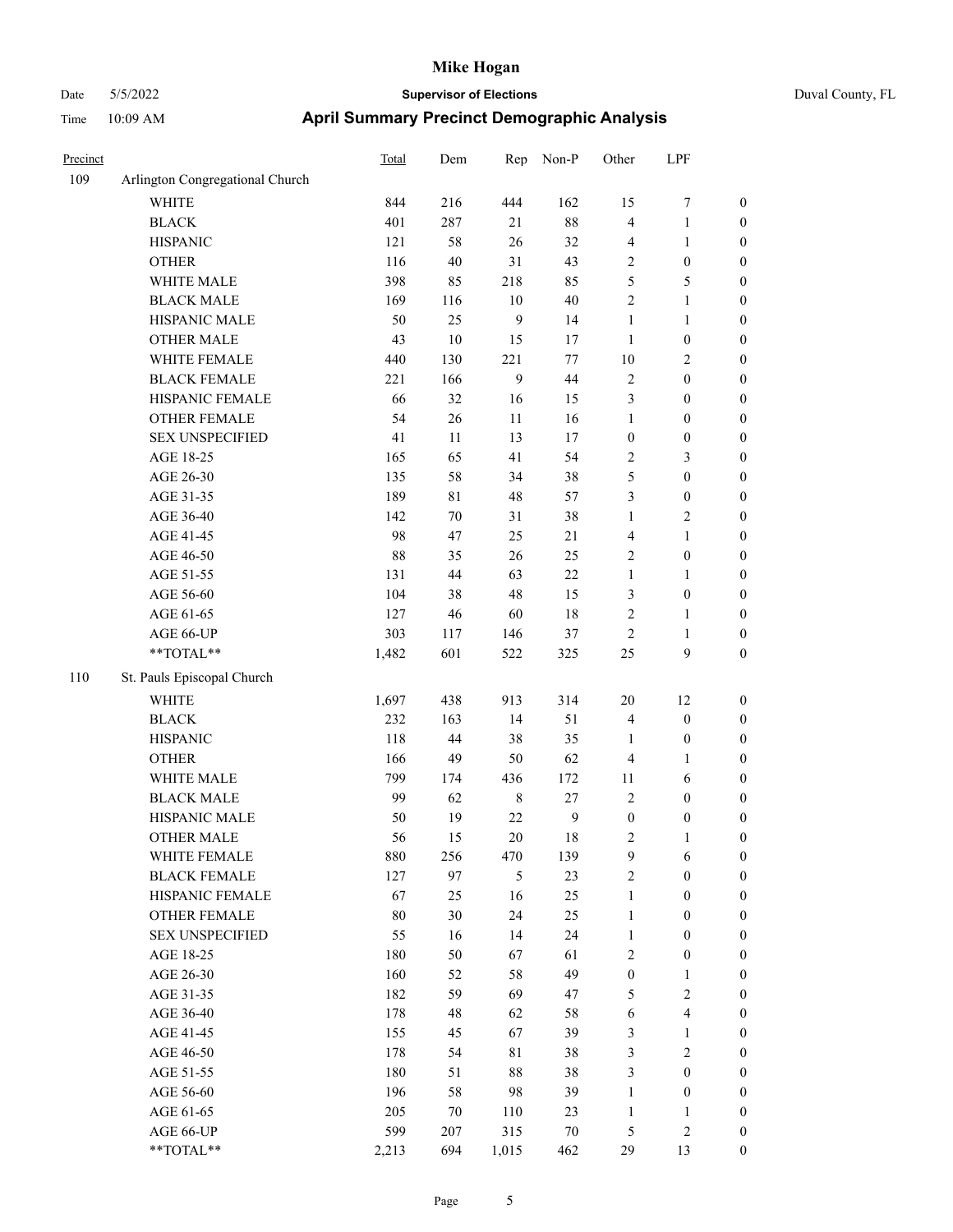| Precinct |                                   | Total | Dem    | Rep    | Non-P  | Other            | LPF              |                  |
|----------|-----------------------------------|-------|--------|--------|--------|------------------|------------------|------------------|
| 111      | Fort Caroline Presbyterian Church |       |        |        |        |                  |                  |                  |
|          | <b>WHITE</b>                      | 1,601 | 387    | 842    | 328    | 32               | 12               | $\boldsymbol{0}$ |
|          | <b>BLACK</b>                      | 997   | 760    | 42     | 185    | 10               | $\boldsymbol{0}$ | $\bf{0}$         |
|          | <b>HISPANIC</b>                   | 296   | 114    | 66     | 109    | $\overline{4}$   | 3                | $\boldsymbol{0}$ |
|          | <b>OTHER</b>                      | 245   | 92     | 47     | 102    | $\overline{4}$   | $\boldsymbol{0}$ | $\boldsymbol{0}$ |
|          | WHITE MALE                        | 763   | 146    | 422    | 169    | 19               | 7                | $\boldsymbol{0}$ |
|          | <b>BLACK MALE</b>                 | 406   | 277    | 22     | 101    | 6                | $\boldsymbol{0}$ | $\boldsymbol{0}$ |
|          | HISPANIC MALE                     | 123   | 48     | 33     | 39     | $\mathbf{1}$     | 2                | $\boldsymbol{0}$ |
|          | <b>OTHER MALE</b>                 | 82    | $22\,$ | 17     | 42     | 1                | $\boldsymbol{0}$ | $\boldsymbol{0}$ |
|          | WHITE FEMALE                      | 821   | 239    | 411    | 153    | 13               | 5                | $\boldsymbol{0}$ |
|          | <b>BLACK FEMALE</b>               | 575   | 474    | 19     | 78     | $\overline{4}$   | $\boldsymbol{0}$ | $\boldsymbol{0}$ |
|          | HISPANIC FEMALE                   | 168   | 63     | 32     | 69     | $\mathfrak{Z}$   | 1                | $\boldsymbol{0}$ |
|          | <b>OTHER FEMALE</b>               | 124   | 57     | 24     | 40     | 3                | $\boldsymbol{0}$ | $\boldsymbol{0}$ |
|          | <b>SEX UNSPECIFIED</b>            | 77    | $27\,$ | 17     | 33     | $\boldsymbol{0}$ | $\boldsymbol{0}$ | $\boldsymbol{0}$ |
|          | AGE 18-25                         | 329   | 145    | 61     | 112    | $\,$ 8 $\,$      | 3                | $\boldsymbol{0}$ |
|          | AGE 26-30                         | 299   | 119    | 58     | 114    | 6                | 2                | $\boldsymbol{0}$ |
|          | AGE 31-35                         | 313   | 143    | 74     | $87\,$ | $\tau$           | $\overline{c}$   | $\boldsymbol{0}$ |
|          | AGE 36-40                         | 297   | 131    | 72     | 85     | $\tau$           | $\overline{c}$   | $\boldsymbol{0}$ |
|          | AGE 41-45                         | 258   | 113    | 64     | 72     | 6                | 3                | $\boldsymbol{0}$ |
|          | AGE 46-50                         | 218   | 105    | 67     | 41     | 3                | 2                | $\boldsymbol{0}$ |
|          | AGE 51-55                         | 220   | 93     | 82     | 45     | $\boldsymbol{0}$ | $\boldsymbol{0}$ | $\boldsymbol{0}$ |
|          | AGE 56-60                         | 257   | 94     | 110    | 49     | $\overline{4}$   | $\boldsymbol{0}$ | $\boldsymbol{0}$ |
|          | AGE 61-65                         | 264   | 106    | 105    | 45     | 7                | 1                | $\boldsymbol{0}$ |
|          | AGE 66-UP                         | 684   | 304    | 304    | 74     | $\overline{2}$   | $\boldsymbol{0}$ | $\boldsymbol{0}$ |
|          | **TOTAL**                         | 3,139 | 1,353  | 997    | 724    | 50               | 15               | $\boldsymbol{0}$ |
| 112      | Regency Square Regional Library   |       |        |        |        |                  |                  |                  |
|          | <b>WHITE</b>                      | 891   | 237    | 395    | 233    | 19               | 7                | $\boldsymbol{0}$ |
|          | <b>BLACK</b>                      | 854   | 655    | 27     | 161    | $11\,$           | $\boldsymbol{0}$ | $\boldsymbol{0}$ |
|          | <b>HISPANIC</b>                   | 200   | 77     | 43     | 77     | $\mathfrak{Z}$   | $\boldsymbol{0}$ | $\boldsymbol{0}$ |
|          | <b>OTHER</b>                      | 199   | $87\,$ | 31     | 77     | 3                | 1                | $\boldsymbol{0}$ |
|          | WHITE MALE                        | 409   | 74     | 202    | 119    | $\,$ 8 $\,$      | 6                | $\boldsymbol{0}$ |
|          | <b>BLACK MALE</b>                 | 334   | 244    | 10     | 74     | 6                | $\boldsymbol{0}$ | $\boldsymbol{0}$ |
|          | HISPANIC MALE                     | 87    | 24     | $20\,$ | 40     | 3                | $\boldsymbol{0}$ | $\boldsymbol{0}$ |
|          | <b>OTHER MALE</b>                 | 73    | 24     | 12     | 35     | $\mathbf{1}$     | 1                | $\boldsymbol{0}$ |
|          | WHITE FEMALE                      | 474   | 161    | 189    | 113    | $10\,$           | $\mathbf{1}$     | $\boldsymbol{0}$ |
|          | <b>BLACK FEMALE</b>               | 504   | 398    | $17\,$ | 84     | $\mathfrak s$    | $\boldsymbol{0}$ | $\boldsymbol{0}$ |
|          | HISPANIC FEMALE                   | 110   | 51     | 23     | 36     | $\boldsymbol{0}$ | $\boldsymbol{0}$ | $\boldsymbol{0}$ |
|          | <b>OTHER FEMALE</b>               | 99    | 56     | 14     | $28\,$ | $\mathbf{1}$     | $\boldsymbol{0}$ | $\boldsymbol{0}$ |
|          | <b>SEX UNSPECIFIED</b>            | 54    | 24     | 9      | 19     | $\sqrt{2}$       | $\boldsymbol{0}$ | $\boldsymbol{0}$ |
|          | AGE 18-25                         | 323   | 162    | 46     | 106    | $\,$ 8 $\,$      | 1                | $\boldsymbol{0}$ |
|          | AGE 26-30                         | 309   | 147    | 49     | 106    | 6                | 1                | $\boldsymbol{0}$ |
|          | AGE 31-35                         | 229   | 126    | 33     | 67     | 3                | $\boldsymbol{0}$ | $\boldsymbol{0}$ |
|          | AGE 36-40                         | 168   | 86     | 30     | 47     | $\overline{4}$   | 1                | $\boldsymbol{0}$ |
|          | AGE 41-45                         | 146   | 78     | 26     | 39     | $\sqrt{2}$       | 1                | $\boldsymbol{0}$ |
|          | AGE 46-50                         | 154   | 71     | 35     | 44     | $\mathfrak{Z}$   | 1                | $\boldsymbol{0}$ |
|          | AGE 51-55                         | 152   | 85     | 33     | 30     | $\overline{4}$   | $\boldsymbol{0}$ | $\boldsymbol{0}$ |
|          | AGE 56-60                         | 147   | 83     | 34     | 29     | $\boldsymbol{0}$ | 1                | $\boldsymbol{0}$ |
|          | AGE 61-65                         | 148   | 64     | 59     | 23     | 1                | 1                | $\boldsymbol{0}$ |
|          | AGE 66-UP                         | 368   | 154    | 151    | 57     | $\sqrt{5}$       | $\mathbf{1}$     | $\boldsymbol{0}$ |
|          | **TOTAL**                         | 2,144 | 1,056  | 496    | 548    | 36               | $\,8\,$          | $\boldsymbol{0}$ |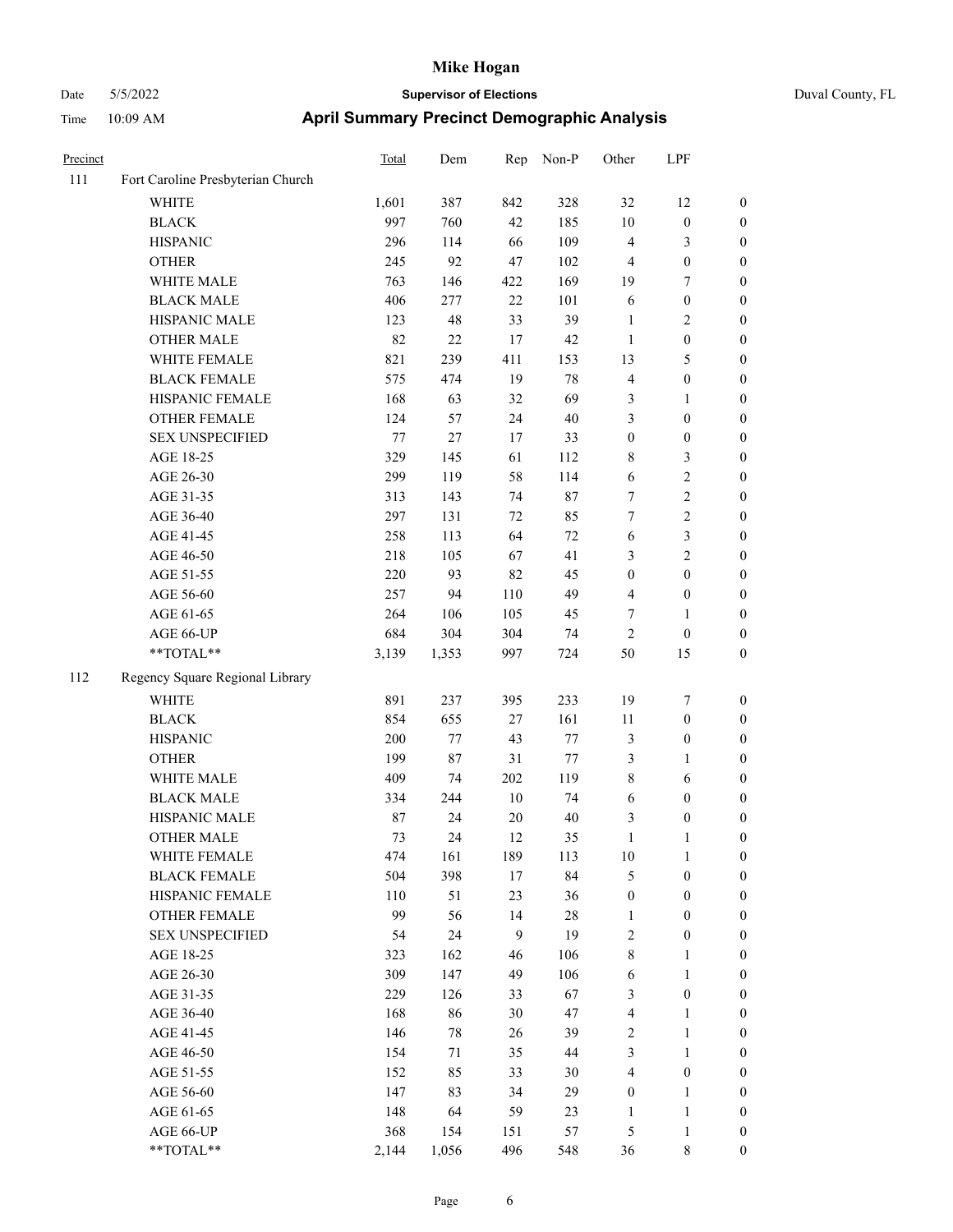| Precinct |                                    | <b>Total</b> | Dem    | Rep   | Non-P       | Other            | LPF                     |                  |
|----------|------------------------------------|--------------|--------|-------|-------------|------------------|-------------------------|------------------|
| 113      | Fort Caroline Christian Church     |              |        |       |             |                  |                         |                  |
|          | WHITE                              | 2,945        | 674    | 1,536 | 674         | 48               | 13                      | $\boldsymbol{0}$ |
|          | <b>BLACK</b>                       | 1,923        | 1,481  | 76    | 339         | 25               | $\sqrt{2}$              | $\boldsymbol{0}$ |
|          | <b>HISPANIC</b>                    | 475          | 173    | 108   | 184         | $\overline{9}$   | $\mathbf{1}$            | $\boldsymbol{0}$ |
|          | <b>OTHER</b>                       | 599          | 198    | 140   | 243         | 13               | $\mathfrak{S}$          | 0                |
|          | WHITE MALE                         | 1,339        | 246    | 727   | 335         | 23               | $8\,$                   | 0                |
|          | <b>BLACK MALE</b>                  | 781          | 579    | 49    | 141         | 12               | $\boldsymbol{0}$        | $\boldsymbol{0}$ |
|          | HISPANIC MALE                      | 221          | 79     | 54    | $8\sqrt{1}$ | 6                | $\mathbf{1}$            | $\boldsymbol{0}$ |
|          | <b>OTHER MALE</b>                  | 224          | $71\,$ | 63    | 84          | 3                | $\mathfrak{Z}$          | $\boldsymbol{0}$ |
|          | WHITE FEMALE                       | 1,576        | 421    | 797   | 330         | 24               | $\overline{\mathbf{4}}$ | $\boldsymbol{0}$ |
|          | <b>BLACK FEMALE</b>                | 1,100        | 874    | 26    | 185         | 13               | $\sqrt{2}$              | $\boldsymbol{0}$ |
|          | HISPANIC FEMALE                    | 241          | 89     | 52    | 97          | 3                | $\boldsymbol{0}$        | $\boldsymbol{0}$ |
|          | <b>OTHER FEMALE</b>                | 282          | 101    | 64    | 109         | 6                | $\sqrt{2}$              | $\boldsymbol{0}$ |
|          | <b>SEX UNSPECIFIED</b>             | 177          | 66     | 28    | $77 \,$     | 5                | $\mathbf{1}$            | $\boldsymbol{0}$ |
|          | AGE 18-25                          | 704          | 302    | 160   | 216         | $20\,$           | 6                       | 0                |
|          | AGE 26-30                          | 587          | 231    | 147   | 194         | 12               | 3                       | 0                |
|          | AGE 31-35                          | 544          | 245    | 126   | 161         | $10\,$           | $\sqrt{2}$              | $\boldsymbol{0}$ |
|          | AGE 36-40                          | 502          | 221    | 106   | 161         | 11               | $\mathfrak{Z}$          | $\boldsymbol{0}$ |
|          | AGE 41-45                          | 472          | 201    | 116   | 142         | 11               | $\sqrt{2}$              | $\boldsymbol{0}$ |
|          | AGE 46-50                          | 467          | 200    | 149   | 111         | 5                | $\sqrt{2}$              | $\boldsymbol{0}$ |
|          | AGE 51-55                          | 552          | 244    | 166   | 130         | 10               | $\sqrt{2}$              | $\boldsymbol{0}$ |
|          | AGE 56-60                          | 522          | 213    | 193   | 109         | 6                | $\mathbf{1}$            | $\boldsymbol{0}$ |
|          | AGE 61-65                          | 488          | 213    | 200   | $70\,$      | 5                | $\boldsymbol{0}$        | $\boldsymbol{0}$ |
|          | AGE 66-UP                          | 1,104        | 456    | 497   | 146         | 5                | $\boldsymbol{0}$        | 0                |
|          | **TOTAL**                          | 5,942        | 2,526  | 1,860 | 1,440       | 95               | $21\,$                  | 0                |
| 114      | Destination Church Assembly of God |              |        |       |             |                  |                         |                  |
|          | WHITE                              | 950          | 223    | 429   | 269         | 25               | $\overline{\mathbf{4}}$ | 0                |
|          | <b>BLACK</b>                       | 1,253        | 938    | 50    | 245         | 19               | $\mathbf{1}$            | 0                |
|          | <b>HISPANIC</b>                    | 244          | 102    | 43    | 89          | 10               | $\boldsymbol{0}$        | 0                |
|          | <b>OTHER</b>                       | 274          | 112    | 43    | 118         | $\boldsymbol{0}$ | $\mathbf{1}$            | $\boldsymbol{0}$ |
|          | WHITE MALE                         | 471          | 91     | 225   | 139         | 13               | $\mathfrak{Z}$          | $\boldsymbol{0}$ |
|          | <b>BLACK MALE</b>                  | 458          | 319    | 18    | 111         | 10               | $\boldsymbol{0}$        | $\boldsymbol{0}$ |
|          | HISPANIC MALE                      | 104          | 49     | 19    | 34          | 2                | $\boldsymbol{0}$        | $\boldsymbol{0}$ |
|          | <b>OTHER MALE</b>                  | 88           | 40     | 15    | 33          | $\boldsymbol{0}$ | $\boldsymbol{0}$        | $\boldsymbol{0}$ |
|          | WHITE FEMALE                       | 462          | 130    | 193   | 126         | 12               | $\mathbf{1}$            | 0                |
|          | <b>BLACK FEMALE</b>                | 760          | 589    | 30    | 131         | $\mathbf{9}$     | $\mathbf{1}$            | 0                |
|          | HISPANIC FEMALE                    | 130          | 47     | 22    | 54          | 7                | $\boldsymbol{0}$        | 0                |
|          | <b>OTHER FEMALE</b>                | 110          | 49     | 18    | 42          | $\boldsymbol{0}$ | $\mathbf{1}$            | 0                |
|          | <b>SEX UNSPECIFIED</b>             | 138          | 61     | 25    | 51          | 1                | $\boldsymbol{0}$        | 0                |
|          | AGE 18-25                          | 380          | 174    | 42    | 155         | $\overline{9}$   | $\boldsymbol{0}$        | 0                |
|          | AGE 26-30                          | 378          | 182    | 59    | 126         | 11               | $\boldsymbol{0}$        | 0                |
|          | AGE 31-35                          | 385          | 218    | 43    | 115         | 7                | $\sqrt{2}$              | 0                |
|          | AGE 36-40                          | 252          | 121    | 47    | 73          | $\overline{9}$   | $\sqrt{2}$              | 0                |
|          | AGE 41-45                          | 232          | 120    | 46    | 61          | 5                | $\boldsymbol{0}$        | $\overline{0}$   |
|          | AGE 46-50                          | 193          | 102    | 49    | 35          | 6                | $\mathbf{1}$            | 0                |
|          | AGE 51-55                          | 192          | 103    | 54    | 30          | 4                | $\mathbf{1}$            | 0                |
|          | AGE 56-60                          | 222          | 102    | 65    | 53          | $\sqrt{2}$       | $\boldsymbol{0}$        | 0                |
|          | AGE 61-65                          | 168          | 90     | 50    | 27          | $\mathbf{1}$     | $\boldsymbol{0}$        | 0                |
|          | AGE 66-UP                          | 319          | 163    | 110   | $46\,$      | $\boldsymbol{0}$ | $\boldsymbol{0}$        | 0                |
|          | $**TOTAL**$                        | 2,721        | 1,375  | 565   | 721         | 54               | 6                       | $\boldsymbol{0}$ |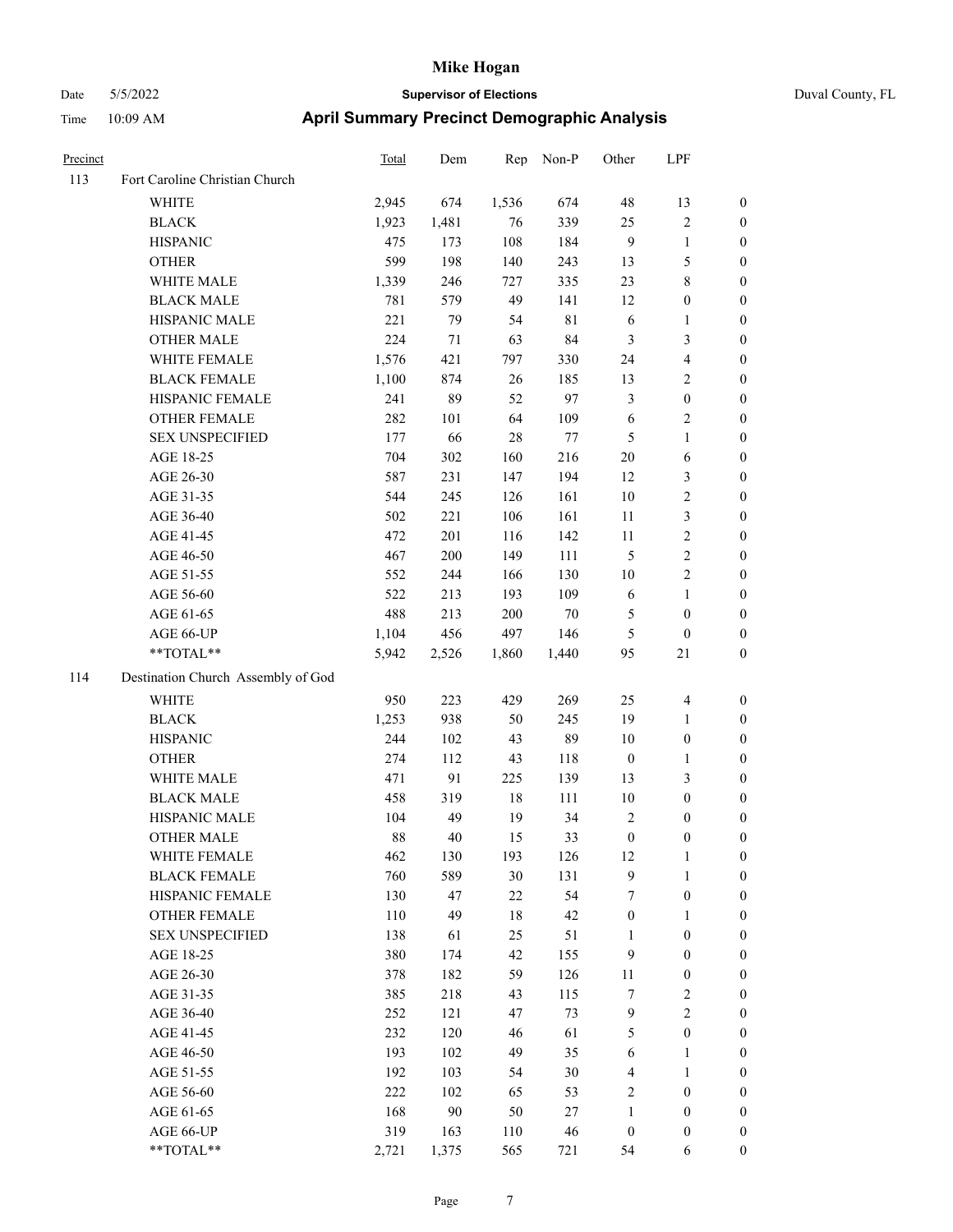| Duval County, FL |  |
|------------------|--|
|                  |  |

| Precinct |                            | <b>Total</b> | Dem     | Rep    | Non-P       | Other                   | LPF                     |                  |
|----------|----------------------------|--------------|---------|--------|-------------|-------------------------|-------------------------|------------------|
| 201      | Victory Celebration Church |              |         |        |             |                         |                         |                  |
|          | WHITE                      | 1,974        | 298     | 1,226  | 399         | 31                      | $20\,$                  | $\boldsymbol{0}$ |
|          | <b>BLACK</b>               | 1,118        | 838     | 52     | 206         | 19                      | $\mathfrak{Z}$          | $\boldsymbol{0}$ |
|          | <b>HISPANIC</b>            | 345          | $110\,$ | 89     | 140         | 5                       | $\mathbf{1}$            | 0                |
|          | <b>OTHER</b>               | 347          | 107     | 112    | 122         | $\mathfrak{S}$          | $\mathbf{1}$            | 0                |
|          | WHITE MALE                 | 974          | 120     | 619    | 206         | $17$                    | 12                      | 0                |
|          | <b>BLACK MALE</b>          | 511          | 353     | 32     | 114         | 9                       | $\mathfrak{Z}$          | $\boldsymbol{0}$ |
|          | HISPANIC MALE              | 156          | 40      | 49     | 64          | $\overline{c}$          | $\mathbf{1}$            | $\boldsymbol{0}$ |
|          | <b>OTHER MALE</b>          | 156          | 48      | 52     | 56          | $\boldsymbol{0}$        | $\boldsymbol{0}$        | $\boldsymbol{0}$ |
|          | WHITE FEMALE               | 984          | 175     | 601    | 187         | 13                      | $8\,$                   | $\boldsymbol{0}$ |
|          | <b>BLACK FEMALE</b>        | 591          | 475     | $20\,$ | 86          | $10\,$                  | $\boldsymbol{0}$        | $\boldsymbol{0}$ |
|          | HISPANIC FEMALE            | 183          | 69      | 38     | 73          | 3                       | $\boldsymbol{0}$        | $\boldsymbol{0}$ |
|          | <b>OTHER FEMALE</b>        | 155          | 51      | 51     | 48          | $\overline{4}$          | $\mathbf{1}$            | $\boldsymbol{0}$ |
|          | <b>SEX UNSPECIFIED</b>     | 74           | $22\,$  | 17     | 33          | $\sqrt{2}$              | $\boldsymbol{0}$        | 0                |
|          | AGE 18-25                  | 370          | 136     | 112    | 111         | 9                       | $\sqrt{2}$              | 0                |
|          | AGE 26-30                  | 447          | 128     | 158    | 145         | $10\,$                  | $\sqrt{6}$              | 0                |
|          | AGE 31-35                  | 458          | 151     | 176    | 121         | $\boldsymbol{7}$        | 3                       | $\boldsymbol{0}$ |
|          | AGE 36-40                  | 430          | 161     | 140    | 117         | 5                       | $\boldsymbol{7}$        | $\boldsymbol{0}$ |
|          | AGE 41-45                  | 377          | 143     | 125    | 99          | 7                       | $\mathfrak{Z}$          | $\boldsymbol{0}$ |
|          | AGE 46-50                  | 351          | 139     | 127    | $80\,$      | 4                       | $\mathbf{1}$            | $\boldsymbol{0}$ |
|          | AGE 51-55                  | 344          | 140     | 142    | 58          | 3                       | $\mathbf{1}$            | $\boldsymbol{0}$ |
|          | AGE 56-60                  | 320          | 117     | 153    | 43          | 6                       | $\mathbf{1}$            | $\boldsymbol{0}$ |
|          | AGE 61-65                  | 254          | 97      | 112    | 42          | 3                       | $\boldsymbol{0}$        | $\boldsymbol{0}$ |
|          | AGE 66-UP                  | 433          | 141     | 234    | 51          | 6                       | 1                       | 0                |
|          | **TOTAL**                  | 3,784        | 1,353   | 1,479  | 867         | 60                      | 25                      | 0                |
| 202      | Faith Bridge Church        |              |         |        |             |                         |                         |                  |
|          | <b>WHITE</b>               | 3,476        | 708     | 1,887  | 801         | 64                      | 16                      | 0                |
|          | <b>BLACK</b>               | 835          | 583     | 68     | 172         | 12                      | $\boldsymbol{0}$        | 0                |
|          | <b>HISPANIC</b>            | 445          | 147     | 135    | 158         | $\overline{4}$          | $\mathbf{1}$            | 0                |
|          | <b>OTHER</b>               | 993          | 259     | 320    | 402         | 11                      | $\mathbf{1}$            | $\boldsymbol{0}$ |
|          | WHITE MALE                 | 1,663        | 285     | 925    | 410         | 30                      | 13                      | $\boldsymbol{0}$ |
|          | <b>BLACK MALE</b>          | 407          | 254     | 41     | 107         | 5                       | $\boldsymbol{0}$        | $\boldsymbol{0}$ |
|          | HISPANIC MALE              | 206          | 59      | 65     | 79          | 3                       | $\boldsymbol{0}$        | $\boldsymbol{0}$ |
|          | <b>OTHER MALE</b>          | 417          | 108     | 140    | 165         | 4                       | $\boldsymbol{0}$        | $\boldsymbol{0}$ |
|          | WHITE FEMALE               | 1,772        | 413     | 944    | 378         | 34                      | $\mathfrak{Z}$          | 0                |
|          | <b>BLACK FEMALE</b>        | 410          | 314     | $27\,$ | 63          | 6                       | $\boldsymbol{0}$        | 0                |
|          | HISPANIC FEMALE            | 233          | 87      | 69     | 75          | 1                       | $\mathbf{1}$            | 0                |
|          | <b>OTHER FEMALE</b>        | 485          | 135     | 167    | 177         | 6                       | $\boldsymbol{0}$        | 0                |
|          | <b>SEX UNSPECIFIED</b>     | 156          | 42      | 32     | 79          | $\sqrt{2}$              | $\mathbf{1}$            | 0                |
|          | AGE 18-25                  | 685          | 220     | 230    | 210         | 21                      | $\overline{\mathbf{4}}$ | 0                |
|          | AGE 26-30                  | 570          | 160     | 210    | 182         | 17                      | $\mathbf{1}$            | 0                |
|          | AGE 31-35                  | 593          | 158     | 227    | 195         | $\,$ 8 $\,$             | $\mathfrak{S}$          | 0                |
|          | AGE 36-40                  | 597          | 173     | 214    | 198         | 7                       | $\mathfrak s$           | 0                |
|          | AGE 41-45                  | 544          | 153     | 210    | 166         | 14                      | $\mathbf{1}$            | 0                |
|          | AGE 46-50                  | 509          | 150     | 228    | 126         | 4                       | $\mathbf{1}$            | 0                |
|          | AGE 51-55                  | 514          | 133     | 251    | 125         | $\overline{\mathbf{4}}$ | $\mathbf{1}$            | 0                |
|          | AGE 56-60                  | 493          | 150     | 241    | 96          | $\sqrt{6}$              | $\boldsymbol{0}$        | 0                |
|          | AGE 61-65                  | 404          | 134     | 185    | $8\sqrt{1}$ | 4                       | $\boldsymbol{0}$        | 0                |
|          | AGE 66-UP                  | 840          | 266     | 414    | 154         | 6                       | $\boldsymbol{0}$        | 0                |
|          | $**TOTAL**$                | 5,749        | 1,697   | 2,410  | 1,533       | 91                      | $18\,$                  | $\boldsymbol{0}$ |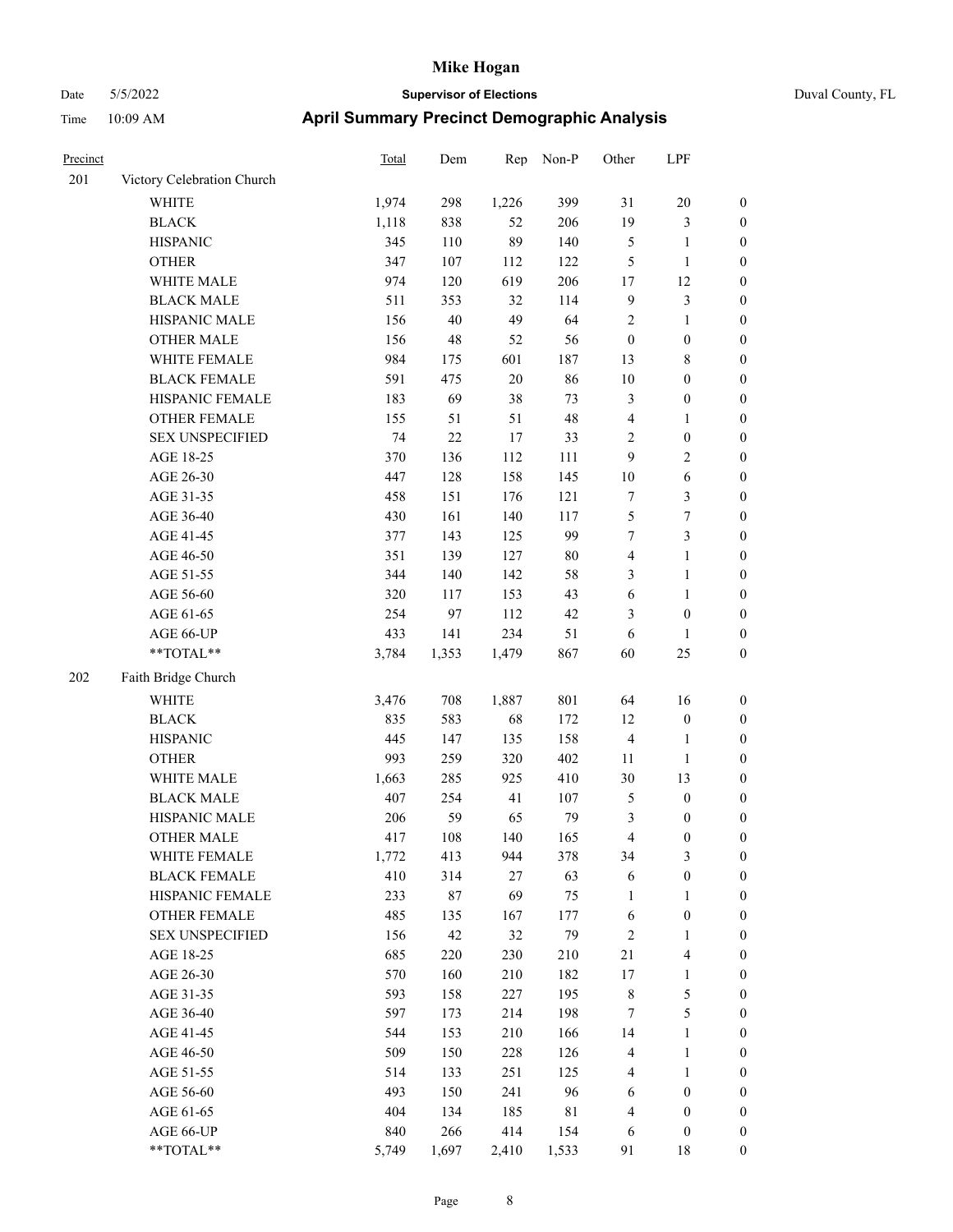| Duval County, FL |  |
|------------------|--|
|                  |  |

| Precinct |                                       | Total | Dem     | Rep            | Non-P  | Other                   | LPF              |                  |
|----------|---------------------------------------|-------|---------|----------------|--------|-------------------------|------------------|------------------|
| 203      | Faith Chapel Free Will Baptist Church |       |         |                |        |                         |                  |                  |
|          | <b>WHITE</b>                          | 3,847 | 823     | 2,016          | 911    | 63                      | 34               | $\boldsymbol{0}$ |
|          | <b>BLACK</b>                          | 1,870 | 1,369   | 84             | 386    | 28                      | 3                | $\boldsymbol{0}$ |
|          | <b>HISPANIC</b>                       | 711   | 267     | 157            | 273    | 12                      | $\sqrt{2}$       | 0                |
|          | <b>OTHER</b>                          | 934   | 266     | 263            | 382    | 16                      | $\boldsymbol{7}$ | 0                |
|          | WHITE MALE                            | 1,829 | 326     | 976            | 471    | 32                      | 24               | $\boldsymbol{0}$ |
|          | <b>BLACK MALE</b>                     | 754   | 499     | 43             | 196    | 13                      | $\mathfrak{Z}$   | $\boldsymbol{0}$ |
|          | HISPANIC MALE                         | 322   | 104     | 91             | 120    | 5                       | $\sqrt{2}$       | $\boldsymbol{0}$ |
|          | <b>OTHER MALE</b>                     | 362   | 103     | 118            | 132    | 7                       | $\sqrt{2}$       | $\boldsymbol{0}$ |
|          | WHITE FEMALE                          | 1,965 | 486     | 1,010          | 428    | 31                      | $10\,$           | $\boldsymbol{0}$ |
|          | <b>BLACK FEMALE</b>                   | 1,090 | 852     | 41             | 182    | 15                      | $\boldsymbol{0}$ | $\boldsymbol{0}$ |
|          | HISPANIC FEMALE                       | 368   | 155     | 63             | 143    | $\tau$                  | $\boldsymbol{0}$ | $\boldsymbol{0}$ |
|          | OTHER FEMALE                          | 465   | 141     | 126            | 184    | $\overline{9}$          | 5                | 0                |
|          | <b>SEX UNSPECIFIED</b>                | 207   | 59      | 52             | 96     | $\boldsymbol{0}$        | $\boldsymbol{0}$ | 0                |
|          | AGE 18-25                             | 795   | 283     | 188            | 289    | 26                      | $\mathbf{9}$     | $\boldsymbol{0}$ |
|          | AGE 26-30                             | 775   | 287     | 174            | 291    | 18                      | 5                | $\boldsymbol{0}$ |
|          | AGE 31-35                             | 767   | 301     | 186            | 255    | 17                      | $\,$ 8 $\,$      | $\boldsymbol{0}$ |
|          | AGE 36-40                             | 675   | 250     | 189            | 224    | 7                       | 5                | $\boldsymbol{0}$ |
|          | AGE 41-45                             | 661   | 235     | 203            | 205    | 11                      | 7                | $\boldsymbol{0}$ |
|          | AGE 46-50                             | 556   | 199     | 197            | 144    | $\overline{9}$          | $\boldsymbol{7}$ | $\boldsymbol{0}$ |
|          | AGE 51-55                             | 596   | $207\,$ | 246            | 133    | $\overline{9}$          | $\mathbf{1}$     | $\boldsymbol{0}$ |
|          | AGE 56-60                             | 640   | 221     | 291            | 116    | 12                      | $\boldsymbol{0}$ | 0                |
|          | AGE 61-65                             | 607   | 228     | 259            | 114    | $\overline{4}$          | $\sqrt{2}$       | 0                |
|          | AGE 66-UP                             | 1,290 | 514     | 587            | 181    | 6                       | $\sqrt{2}$       | 0                |
|          | **TOTAL**                             | 7,362 | 2,725   | 2,520          | 1,952  | 119                     | 46               | $\boldsymbol{0}$ |
| 204      | Cedar Bay Baptist Church              |       |         |                |        |                         |                  |                  |
|          | <b>WHITE</b>                          | 2,208 | 407     | 1,378          | 377    | 37                      | 9                | $\boldsymbol{0}$ |
|          | <b>BLACK</b>                          | 371   | 282     | 16             | 69     | 4                       | $\boldsymbol{0}$ | $\boldsymbol{0}$ |
|          | <b>HISPANIC</b>                       | 102   | 35      | $40\,$         | 27     | $\boldsymbol{0}$        | $\boldsymbol{0}$ | $\boldsymbol{0}$ |
|          | <b>OTHER</b>                          | 177   | $40\,$  | 68             | 66     | 2                       | $\mathbf{1}$     | $\boldsymbol{0}$ |
|          | WHITE MALE                            | 986   | 153     | 625            | 187    | 17                      | $\overline{4}$   | $\boldsymbol{0}$ |
|          | <b>BLACK MALE</b>                     | 161   | 114     | 12             | 34     | $\mathbf{1}$            | $\boldsymbol{0}$ | $\boldsymbol{0}$ |
|          | HISPANIC MALE                         | 56    | 20      | 23             | 13     | $\boldsymbol{0}$        | $\boldsymbol{0}$ | 0                |
|          | <b>OTHER MALE</b>                     | 63    | 8       | 26             | 27     | 1                       | 1                | $\boldsymbol{0}$ |
|          | WHITE FEMALE                          | 1,201 | 252     | 744            | 181    | 20                      | $\overline{4}$   | 0                |
|          | <b>BLACK FEMALE</b>                   | 208   | 167     | $\overline{4}$ | 34     | 3                       | $\boldsymbol{0}$ | 0                |
|          | HISPANIC FEMALE                       | 46    | 15      | 17             | 14     | $\boldsymbol{0}$        | $\boldsymbol{0}$ | 0                |
|          | <b>OTHER FEMALE</b>                   | 76    | 24      | 31             | $20\,$ | 1                       | $\boldsymbol{0}$ | 0                |
|          | <b>SEX UNSPECIFIED</b>                | 61    | 11      | $20\,$         | 29     | $\boldsymbol{0}$        | $\mathbf{1}$     | $\boldsymbol{0}$ |
|          | AGE 18-25                             | 289   | 79      | 115            | 88     | 6                       | $\mathbf{1}$     | 0                |
|          | AGE 26-30                             | 246   | 72      | $88\,$         | $80\,$ | 5                       | $\mathbf{1}$     | 0                |
|          | AGE 31-35                             | 241   | 50      | 115            | 71     | 2                       | $\mathfrak{Z}$   | 0                |
|          | AGE 36-40                             | 201   | 69      | 92             | 32     | 6                       | $\sqrt{2}$       | 0                |
|          | AGE 41-45                             | 225   | 48      | 109            | 63     | $\overline{\mathbf{4}}$ | $\mathbf{1}$     | 0                |
|          | AGE 46-50                             | 221   | 71      | 101            | 44     | $\mathfrak{S}$          | $\boldsymbol{0}$ | 0                |
|          | AGE 51-55                             | 216   | 55      | 114            | 41     | $\mathfrak s$           | $\mathbf{1}$     | 0                |
|          | AGE 56-60                             | 268   | 69      | 155            | 39     | 5                       | $\boldsymbol{0}$ | 0                |
|          | AGE 61-65                             | 241   | 54      | 160            | 26     | $\mathbf{1}$            | $\boldsymbol{0}$ | 0                |
|          | AGE 66-UP                             | 710   | 197     | 453            | 55     | 4                       | $\mathbf{1}$     | $\boldsymbol{0}$ |
|          | $**TOTAL**$                           | 2,858 | 764     | 1,502          | 539    | 43                      | $10\,$           | $\boldsymbol{0}$ |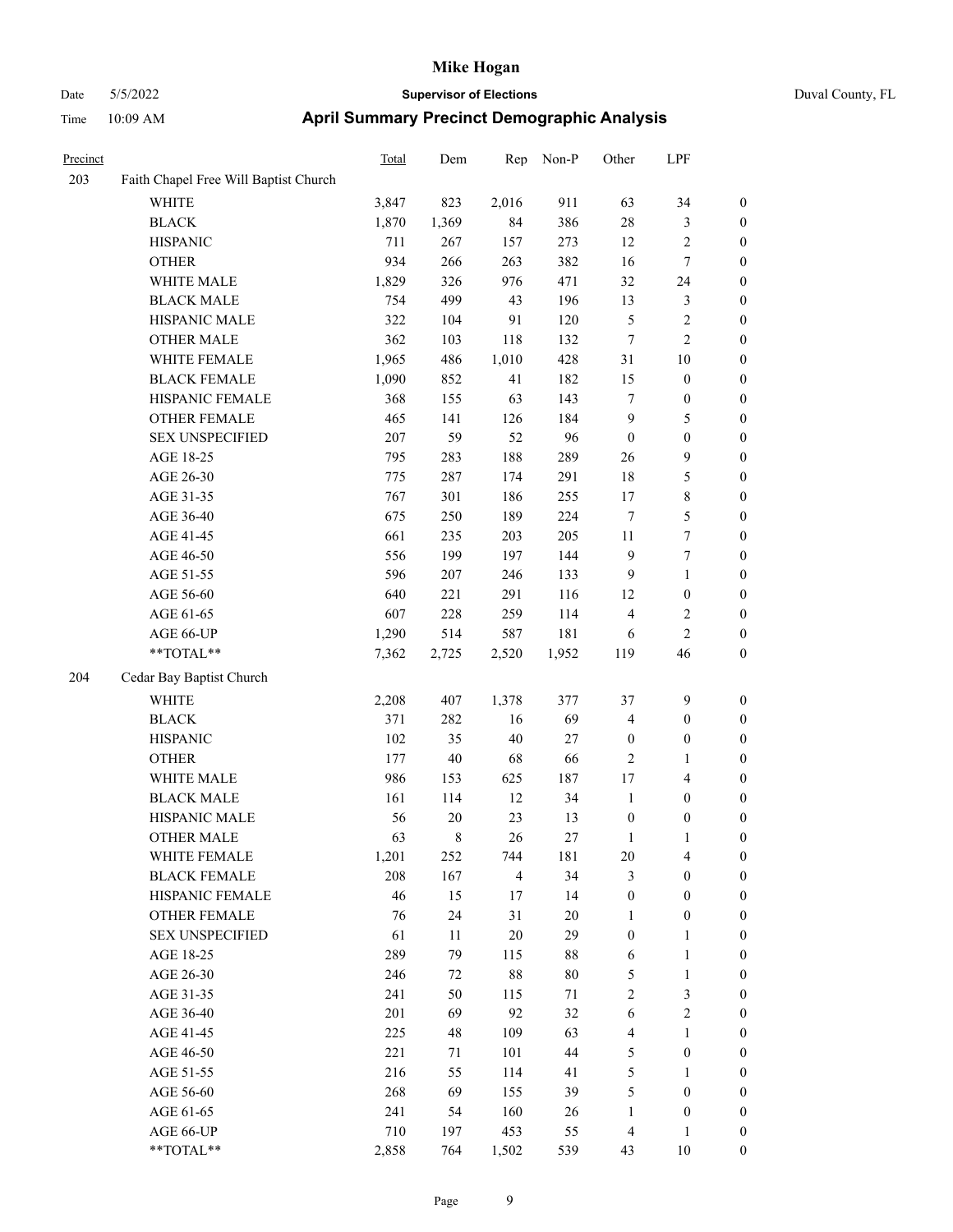| Duval County, FL |
|------------------|
|------------------|

| Precinct |                                                             | <b>Total</b> | Dem   | Rep   | Non-P       | Other            | LPF              |                  |
|----------|-------------------------------------------------------------|--------------|-------|-------|-------------|------------------|------------------|------------------|
| 205      | Dunns Creek Baptist Church                                  |              |       |       |             |                  |                  |                  |
|          | <b>WHITE</b>                                                | 4,081        | 694   | 2,468 | 833         | 60               | 26               | $\boldsymbol{0}$ |
|          | <b>BLACK</b>                                                | 1,669        | 1,276 | 77    | 293         | 21               | $\sqrt{2}$       | $\boldsymbol{0}$ |
|          | <b>HISPANIC</b>                                             | 451          | 147   | 134   | 162         | 7                | $\mathbf{1}$     | $\boldsymbol{0}$ |
|          | <b>OTHER</b>                                                | 586          | 154   | 199   | 221         | 10               | $\sqrt{2}$       | $\boldsymbol{0}$ |
|          | WHITE MALE                                                  | 1,967        | 276   | 1,209 | 440         | 24               | $18\,$           | $\boldsymbol{0}$ |
|          | <b>BLACK MALE</b>                                           | 748          | 522   | 48    | 164         | 12               | $\sqrt{2}$       | $\boldsymbol{0}$ |
|          | HISPANIC MALE                                               | 214          | 54    | 74    | $8\sqrt{1}$ | $\mathfrak{S}$   | $\boldsymbol{0}$ | $\boldsymbol{0}$ |
|          | <b>OTHER MALE</b>                                           | 224          | 53    | 79    | 88          | $\mathfrak{Z}$   | $\mathbf{1}$     | $\boldsymbol{0}$ |
|          | WHITE FEMALE                                                | 2,071        | 408   | 1,234 | 386         | 35               | $8\,$            | $\boldsymbol{0}$ |
|          | <b>BLACK FEMALE</b>                                         | 898          | 743   | 27    | 119         | $\overline{9}$   | $\boldsymbol{0}$ | 0                |
|          | HISPANIC FEMALE                                             | 230          | 90    | 58    | 79          | 2                | $\mathbf{1}$     | $\boldsymbol{0}$ |
|          | OTHER FEMALE                                                | 263          | 78    | 91    | $88\,$      | 5                | $\mathbf{1}$     | $\boldsymbol{0}$ |
|          | <b>SEX UNSPECIFIED</b>                                      | 172          | 47    | 58    | 64          | $\mathfrak{Z}$   | $\boldsymbol{0}$ | $\boldsymbol{0}$ |
|          | AGE 18-25                                                   | 744          | 246   | 233   | 242         | $20\,$           | $\mathfrak{Z}$   | $\boldsymbol{0}$ |
|          | AGE 26-30                                                   | 635          | 196   | 236   | 185         | 12               | 6                | $\boldsymbol{0}$ |
|          | AGE 31-35                                                   | 692          | 197   | 249   | 228         | 13               | 5                | $\boldsymbol{0}$ |
|          | AGE 36-40                                                   | 620          | 208   | 233   | 165         | 6                | $8\,$            | $\boldsymbol{0}$ |
|          | AGE 41-45                                                   | 602          | 210   | 224   | 155         | 10               | $\mathfrak{Z}$   | $\boldsymbol{0}$ |
|          | AGE 46-50                                                   | 652          | 245   | 248   | 149         | 7                | $\mathfrak{Z}$   | $\boldsymbol{0}$ |
|          | AGE 51-55                                                   | 620          | 212   | 294   | 108         | 6                | $\boldsymbol{0}$ | 0                |
|          | AGE 56-60                                                   | 634          | 220   | 294   | 111         | 7                | $\sqrt{2}$       | $\boldsymbol{0}$ |
|          | AGE 61-65                                                   | 538          | 182   | 283   | 64          | 8                | $\mathbf{1}$     | $\boldsymbol{0}$ |
|          | AGE 66-UP                                                   | 1,050        | 355   | 584   | 102         | 9                | $\boldsymbol{0}$ | $\boldsymbol{0}$ |
|          | **TOTAL**                                                   | 6,787        | 2,271 | 2,878 | 1,509       | 98               | 31               | $\boldsymbol{0}$ |
| 206      | Resurrection Episcopal Church                               |              |       |       |             |                  |                  |                  |
|          | <b>WHITE</b>                                                | 3,846        | 662   | 2,462 | 654         | 57               | 11               | $\boldsymbol{0}$ |
|          | <b>BLACK</b>                                                | 314          | 245   | 19    | 44          | $\overline{4}$   | $\sqrt{2}$       | $\boldsymbol{0}$ |
|          | <b>HISPANIC</b>                                             | 190          | 50    | 80    | 59          | $\mathbf{1}$     | $\boldsymbol{0}$ | $\boldsymbol{0}$ |
|          | <b>OTHER</b>                                                | 339          | 96    | 128   | 111         | $\overline{4}$   | $\boldsymbol{0}$ | $\boldsymbol{0}$ |
|          | WHITE MALE                                                  | 1,853        | 265   | 1,209 | 348         | 24               | 7                | $\boldsymbol{0}$ |
|          | <b>BLACK MALE</b>                                           | 151          | 110   | 12    | 25          | $\sqrt{2}$       | $\sqrt{2}$       | $\boldsymbol{0}$ |
|          | HISPANIC MALE                                               | 76           | 15    | 33    | 28          | $\boldsymbol{0}$ | $\boldsymbol{0}$ | 0                |
|          | <b>OTHER MALE</b>                                           | 126          | 28    | 51    | 44          | 3                | $\boldsymbol{0}$ | $\boldsymbol{0}$ |
|          | WHITE FEMALE                                                | 1,964        | 393   | 1,234 | 301         | 32               | $\overline{4}$   | 0                |
|          | <b>BLACK FEMALE</b>                                         | 160          | 134   | 5     | 19          | $\sqrt{2}$       | $\boldsymbol{0}$ | $\boldsymbol{0}$ |
|          | HISPANIC FEMALE                                             | 106          | 33    | 46    | 26          | $\mathbf{1}$     | $\boldsymbol{0}$ | $\boldsymbol{0}$ |
|          | <b>OTHER FEMALE</b>                                         | 162          | 55    | 63    | $44\,$      | $\boldsymbol{0}$ | $\boldsymbol{0}$ | 0                |
|          | <b>SEX UNSPECIFIED</b>                                      | 91           | 20    | 36    | 33          | 2                | $\boldsymbol{0}$ | 0                |
|          | AGE 18-25                                                   | 428          | 100   | 192   | 121         | 13               | $\sqrt{2}$       | 0                |
|          | AGE 26-30                                                   | 280          | 71    | 125   | 76          | 6                | $\sqrt{2}$       | 0                |
|          | AGE 31-35                                                   | 372          | 96    | 195   | $72\,$      | $\,$ 8 $\,$      | $\mathbf{1}$     | 0                |
|          | AGE 36-40                                                   | 352          | 87    | 168   | 90          | $\overline{4}$   | $\mathfrak{Z}$   | 0                |
|          | AGE 41-45                                                   | 332          | 68    | 171   | $87\,$      | $\mathfrak s$    | $\mathbf{1}$     | 0                |
|          | AGE 46-50                                                   | 313          | 72    | 168   | 66          | 5                | $\sqrt{2}$       | $\boldsymbol{0}$ |
|          | AGE 51-55                                                   | 395          | 68    | 241   | $78\,$      | 6                | $\sqrt{2}$       | $\boldsymbol{0}$ |
|          | AGE 56-60                                                   | 535          | 117   | 344   | 71          | $\mathfrak{Z}$   | $\boldsymbol{0}$ | $\boldsymbol{0}$ |
|          | AGE 61-65                                                   | 472          | 89    | 318   | 62          | 3                | $\boldsymbol{0}$ | 0                |
|          | AGE 66-UP                                                   | 1,210        | 285   | 767   | 145         | 13               | $\boldsymbol{0}$ | $\boldsymbol{0}$ |
|          | $\mathrm{*}\mathrm{*} \mathrm{TOTAL} \mathrm{*} \mathrm{*}$ | 4,689        | 1,053 | 2,689 | 868         | 66               | 13               | $\boldsymbol{0}$ |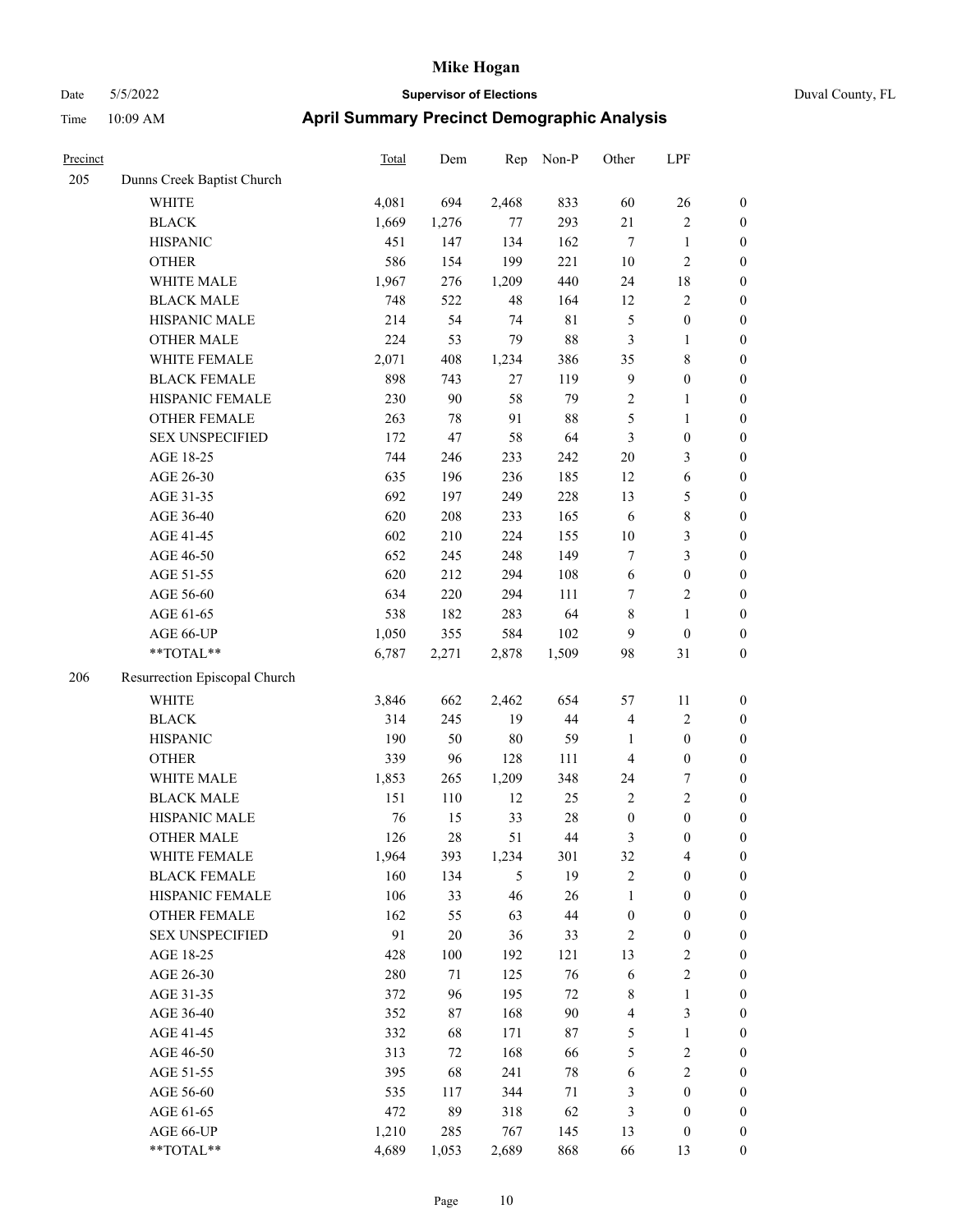|  | Duval |
|--|-------|
|  |       |

| Precinct |                                   | Total | Dem    | Rep              | Non-P  | Other                   | LPF                     |                  |
|----------|-----------------------------------|-------|--------|------------------|--------|-------------------------|-------------------------|------------------|
| 207      | Police Athletic League            |       |        |                  |        |                         |                         |                  |
|          | <b>WHITE</b>                      | 3,456 | 705    | 1,891            | 784    | 59                      | 17                      | $\boldsymbol{0}$ |
|          | <b>BLACK</b>                      | 1,061 | 827    | 29               | 189    | 15                      | $\mathbf{1}$            | $\boldsymbol{0}$ |
|          | <b>HISPANIC</b>                   | 439   | 154    | 107              | 173    | 4                       | $\mathbf{1}$            | $\boldsymbol{0}$ |
|          | <b>OTHER</b>                      | 552   | 147    | 189              | 207    | 6                       | $\mathfrak{Z}$          | $\boldsymbol{0}$ |
|          | WHITE MALE                        | 1,635 | 276    | 950              | 371    | 30                      | $8\,$                   | $\boldsymbol{0}$ |
|          | <b>BLACK MALE</b>                 | 445   | 316    | 19               | 100    | $\overline{9}$          | $\mathbf{1}$            | $\boldsymbol{0}$ |
|          | HISPANIC MALE                     | 179   | 55     | 42               | 79     | $\sqrt{2}$              | $\mathbf{1}$            | $\boldsymbol{0}$ |
|          | <b>OTHER MALE</b>                 | 231   | 51     | 86               | 90     | $\mathfrak{Z}$          | $\mathbf{1}$            | $\boldsymbol{0}$ |
|          | WHITE FEMALE                      | 1,796 | 424    | 934              | 400    | 29                      | $\mathbf{9}$            | 0                |
|          | <b>BLACK FEMALE</b>               | 600   | 499    | 9                | 86     | 6                       | $\boldsymbol{0}$        | $\boldsymbol{0}$ |
|          | HISPANIC FEMALE                   | 247   | 93     | 65               | 87     | $\sqrt{2}$              | $\boldsymbol{0}$        | $\boldsymbol{0}$ |
|          | OTHER FEMALE                      | 245   | 82     | $80\,$           | 79     | 3                       | $\mathbf{1}$            | $\boldsymbol{0}$ |
|          | <b>SEX UNSPECIFIED</b>            | 130   | 37     | 31               | 61     | $\boldsymbol{0}$        | $\mathbf{1}$            | $\boldsymbol{0}$ |
|          | AGE 18-25                         | 492   | 172    | 124              | 182    | 12                      | $\sqrt{2}$              | $\boldsymbol{0}$ |
|          | AGE 26-30                         | 476   | 144    | 151              | 161    | 16                      | $\overline{\mathbf{4}}$ | $\boldsymbol{0}$ |
|          | AGE 31-35                         | 580   | 211    | 166              | 190    | 6                       | $\tau$                  | $\boldsymbol{0}$ |
|          | AGE 36-40                         | 512   | 162    | 170              | 169    | 5                       | 6                       | $\boldsymbol{0}$ |
|          | AGE 41-45                         | 462   | 158    | 162              | 134    | 8                       | $\boldsymbol{0}$        | $\boldsymbol{0}$ |
|          | AGE 46-50                         | 404   | 131    | 159              | 106    | $\tau$                  | $\mathbf{1}$            | 0                |
|          | AGE 51-55                         | 424   | 148    | 166              | 104    | 5                       | $\mathbf{1}$            | $\boldsymbol{0}$ |
|          | AGE 56-60                         | 526   | 186    | 251              | 81     | $\tau$                  | $\mathbf{1}$            | $\boldsymbol{0}$ |
|          | AGE 61-65                         | 494   | 175    | 223              | 86     | 10                      | $\boldsymbol{0}$        | $\boldsymbol{0}$ |
|          | AGE 66-UP                         | 1,138 | 346    | 644              | 140    | $\,$ 8 $\,$             | $\boldsymbol{0}$        | $\boldsymbol{0}$ |
|          | $**TOTAL**$                       | 5,508 | 1,833  | 2,216            | 1,353  | 84                      | $22\,$                  | $\boldsymbol{0}$ |
| 208      | Christ's Church River City Campus |       |        |                  |        |                         |                         |                  |
|          | <b>WHITE</b>                      | 2,167 | 296    | 1,497            | 345    | $21\,$                  | $\,$ 8 $\,$             | $\boldsymbol{0}$ |
|          | <b>BLACK</b>                      | 198   | 139    | 16               | 38     | 5                       | $\boldsymbol{0}$        | $\boldsymbol{0}$ |
|          | <b>HISPANIC</b>                   | 65    | 12     | 35               | 17     | $\mathbf{1}$            | $\boldsymbol{0}$        | $\boldsymbol{0}$ |
|          | <b>OTHER</b>                      | 114   | 33     | 44               | 37     | $\boldsymbol{0}$        | $\boldsymbol{0}$        | $\boldsymbol{0}$ |
|          | WHITE MALE                        | 1,032 | 127    | 718              | 175    | $10\,$                  | $\sqrt{2}$              | $\boldsymbol{0}$ |
|          | <b>BLACK MALE</b>                 | 100   | 60     | 9                | 26     | 5                       | $\boldsymbol{0}$        | 0                |
|          | HISPANIC MALE                     | 33    | 3      | 23               | 7      | $\boldsymbol{0}$        | $\boldsymbol{0}$        | 0                |
|          | <b>OTHER MALE</b>                 | 35    | 11     | 14               | 10     | $\boldsymbol{0}$        | $\boldsymbol{0}$        | $\boldsymbol{0}$ |
|          | WHITE FEMALE                      | 1,103 | 165    | 758              | 164    | $10\,$                  | 6                       | $\boldsymbol{0}$ |
|          | <b>BLACK FEMALE</b>               | 96    | 78     | $\boldsymbol{7}$ | 11     | $\boldsymbol{0}$        | $\boldsymbol{0}$        | $\overline{0}$   |
|          | HISPANIC FEMALE                   | 30    | 9      | $11\,$           | 10     | $\boldsymbol{0}$        | $\boldsymbol{0}$        | $\overline{0}$   |
|          | <b>OTHER FEMALE</b>               | 51    | 16     | $21\,$           | 14     | $\boldsymbol{0}$        | $\boldsymbol{0}$        | $\overline{0}$   |
|          | <b>SEX UNSPECIFIED</b>            | 64    | 11     | 31               | $20\,$ | 2                       | $\boldsymbol{0}$        | $\theta$         |
|          | AGE 18-25                         | 211   | 43     | 113              | 53     | $\sqrt{2}$              | $\boldsymbol{0}$        | 0                |
|          | AGE 26-30                         | 137   | 24     | 70               | 39     | $\overline{\mathbf{4}}$ | $\boldsymbol{0}$        | 0                |
|          | AGE 31-35                         | 173   | 29     | 83               | 59     | $\mathbf{1}$            | $\mathbf{1}$            | 0                |
|          | AGE 36-40                         | 161   | 26     | 89               | 43     | $\sqrt{2}$              | $\mathbf{1}$            | 0                |
|          | AGE 41-45                         | 179   | $28\,$ | 109              | 37     | $\mathbf{1}$            | $\overline{4}$          | 0                |
|          | AGE 46-50                         | 192   | 30     | 134              | 24     | 4                       | $\boldsymbol{0}$        | $\boldsymbol{0}$ |
|          | AGE 51-55                         | 266   | 46     | 176              | 40     | 4                       | $\boldsymbol{0}$        | $\boldsymbol{0}$ |
|          | AGE 56-60                         | 287   | 60     | 185              | 41     | $\mathbf{1}$            | $\boldsymbol{0}$        | $\boldsymbol{0}$ |
|          | AGE 61-65                         | 269   | 53     | 177              | 34     | 4                       | $\mathbf{1}$            | $\boldsymbol{0}$ |
|          | AGE 66-UP                         | 669   | 141    | 456              | 67     | $\overline{4}$          | $\mathbf{1}$            | $\boldsymbol{0}$ |
|          | **TOTAL**                         | 2,544 | 480    | 1,592            | 437    | 27                      | $\,$ 8 $\,$             | $\overline{0}$   |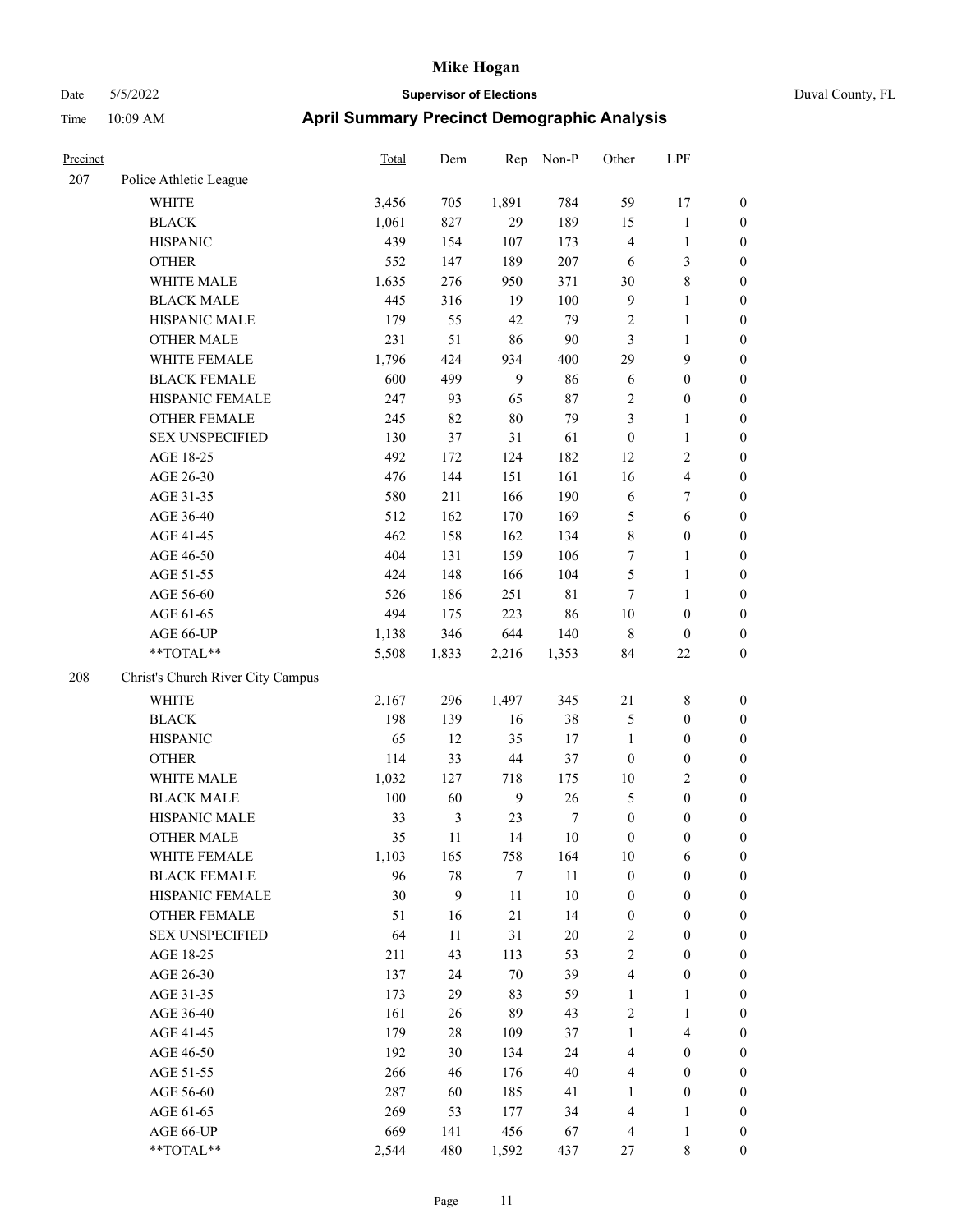| Precinct |                            | <b>Total</b> | Dem              | Rep              | Non-P            | Other            | LPF              |                  |
|----------|----------------------------|--------------|------------------|------------------|------------------|------------------|------------------|------------------|
| 209      | Monument Pointe Fellowship |              |                  |                  |                  |                  |                  |                  |
|          | WHITE                      | 2,128        | 404              | 1,314            | 359              | 38               | 13               | $\boldsymbol{0}$ |
|          | <b>BLACK</b>               | 135          | 96               | 19               | $20\,$           | $\boldsymbol{0}$ | $\boldsymbol{0}$ | $\boldsymbol{0}$ |
|          | <b>HISPANIC</b>            | 108          | 38               | 40               | 29               | 1                | $\boldsymbol{0}$ | 0                |
|          | <b>OTHER</b>               | 178          | 32               | 82               | 59               | $\overline{4}$   | 1                | 0                |
|          | WHITE MALE                 | 1,042        | 163              | 656              | 191              | 21               | 11               | $\boldsymbol{0}$ |
|          | <b>BLACK MALE</b>          | 73           | 45               | 13               | 15               | $\boldsymbol{0}$ | $\boldsymbol{0}$ | $\boldsymbol{0}$ |
|          | HISPANIC MALE              | 50           | 12               | $22\,$           | 16               | $\boldsymbol{0}$ | $\boldsymbol{0}$ | $\boldsymbol{0}$ |
|          | <b>OTHER MALE</b>          | 62           | 11               | 24               | 26               | $\mathbf{1}$     | $\boldsymbol{0}$ | $\boldsymbol{0}$ |
|          | WHITE FEMALE               | 1,058        | 237              | 639              | 164              | 17               | $\mathbf{1}$     | $\boldsymbol{0}$ |
|          | <b>BLACK FEMALE</b>        | 62           | 51               | 6                | $\mathfrak{S}$   | $\boldsymbol{0}$ | $\boldsymbol{0}$ | $\boldsymbol{0}$ |
|          | HISPANIC FEMALE            | 57           | 26               | 18               | 12               | $\mathbf{1}$     | $\boldsymbol{0}$ | 0                |
|          | OTHER FEMALE               | 87           | 17               | 48               | $18\,$           | 3                | $\mathbf{1}$     | 0                |
|          | <b>SEX UNSPECIFIED</b>     | 58           | $\,8\,$          | 29               | 20               | $\boldsymbol{0}$ | $\mathbf{1}$     | 0                |
|          | AGE 18-25                  | 222          | 52               | 108              | 52               | 8                | $\sqrt{2}$       | 0                |
|          | AGE 26-30                  | 153          | 44               | 66               | 37               | 5                | $\mathbf{1}$     | 0                |
|          | AGE 31-35                  | 198          | 39               | 95               | 57               | 6                | $\mathbf{1}$     | $\boldsymbol{0}$ |
|          | AGE 36-40                  | 218          | 41               | 100              | $70\,$           | $\overline{c}$   | $\mathfrak{S}$   | $\boldsymbol{0}$ |
|          | AGE 41-45                  | 190          | 37               | 95               | 54               | $\sqrt{2}$       | $\sqrt{2}$       | 0                |
|          | AGE 46-50                  | 159          | 30               | 94               | 29               | 5                | $\mathbf{1}$     | $\boldsymbol{0}$ |
|          | AGE 51-55                  | 216          | 43               | 130              | 38               | 4                | $\mathbf{1}$     | $\boldsymbol{0}$ |
|          | AGE 56-60                  | 258          | 54               | 166              | 34               | 3                | $\mathbf{1}$     | 0                |
|          | AGE 61-65                  | 279          | 68               | 181              | 29               | $\mathbf{1}$     | $\boldsymbol{0}$ | 0                |
|          | AGE 66-UP                  | 656          | 162              | 420              | 67               | 7                | $\boldsymbol{0}$ | 0                |
|          | $**TOTAL**$                | 2,549        | 570              | 1,455            | 467              | 43               | 14               | $\boldsymbol{0}$ |
| 210      | Sisters Creek Marina       |              |                  |                  |                  |                  |                  |                  |
|          | <b>WHITE</b>               | 1,264        | 219              | 827              | 184              | 23               | 11               | 0                |
|          | <b>BLACK</b>               | 61           | 47               | $\sqrt{2}$       | 12               | $\boldsymbol{0}$ | $\boldsymbol{0}$ | $\boldsymbol{0}$ |
|          | <b>HISPANIC</b>            | 44           | 11               | $18\,$           | 15               | $\boldsymbol{0}$ | $\boldsymbol{0}$ | 0                |
|          | <b>OTHER</b>               | 82           | $20\,$           | 36               | 25               | 1                | $\boldsymbol{0}$ | $\boldsymbol{0}$ |
|          | WHITE MALE                 | 632          | 97               | 424              | 97               | $\overline{9}$   | $\mathfrak{S}$   | $\boldsymbol{0}$ |
|          | <b>BLACK MALE</b>          | 35           | 26               | $\boldsymbol{0}$ | $\boldsymbol{9}$ | $\boldsymbol{0}$ | $\boldsymbol{0}$ | $\boldsymbol{0}$ |
|          | HISPANIC MALE              | 21           | 3                | 9                | 9                | $\boldsymbol{0}$ | $\boldsymbol{0}$ | $\boldsymbol{0}$ |
|          | <b>OTHER MALE</b>          | 35           | 6                | 18               | 11               | $\boldsymbol{0}$ | $\boldsymbol{0}$ | $\boldsymbol{0}$ |
|          | WHITE FEMALE               | 615          | 120              | 394              | 81               | 14               | 6                | 0                |
|          | <b>BLACK FEMALE</b>        | 26           | 21               | $\overline{c}$   | $\mathfrak{Z}$   | $\boldsymbol{0}$ | $\boldsymbol{0}$ | 0                |
|          | HISPANIC FEMALE            | 22           | $\boldsymbol{7}$ | 9                | $\sqrt{6}$       | $\boldsymbol{0}$ | $\boldsymbol{0}$ | 0                |
|          | OTHER FEMALE               | 38           | 14               | 14               | 9                | $\mathbf{1}$     | $\boldsymbol{0}$ | $\overline{0}$   |
|          | <b>SEX UNSPECIFIED</b>     | $27\,$       | 3                | 13               | 11               | $\boldsymbol{0}$ | $\boldsymbol{0}$ | $\overline{0}$   |
|          | AGE 18-25                  | 103          | $22\,$           | 55               | 23               | $\overline{c}$   | $\mathbf{1}$     | $\overline{0}$   |
|          | AGE 26-30                  | 70           | 16               | 33               | $18\,$           | 3                | $\boldsymbol{0}$ | 0                |
|          | AGE 31-35                  | 84           | 12               | $44\,$           | 26               | $\mathbf{1}$     | $\mathbf{1}$     | 0                |
|          | AGE 36-40                  | 74           | 10               | 36               | 21               | 6                | $\mathbf{1}$     | 0                |
|          | AGE 41-45                  | 79           | 12               | 43               | $20\,$           | $\mathbf{1}$     | $\mathfrak{Z}$   | 0                |
|          | AGE 46-50                  | 101          | 21               | 65               | 11               | $\mathbf{1}$     | $\mathfrak{Z}$   | 0                |
|          | AGE 51-55                  | 118          | 10               | 86               | 21               | $\mathbf{1}$     | $\boldsymbol{0}$ | 0                |
|          | AGE 56-60                  | 172          | 35               | 120              | 13               | 4                | $\boldsymbol{0}$ | 0                |
|          | AGE 61-65                  | 199          | 35               | 128              | 34               | $\sqrt{2}$       | $\boldsymbol{0}$ | 0                |
|          | AGE 66-UP                  | 451          | 124              | 273              | 49               | 3                | $\sqrt{2}$       | $\boldsymbol{0}$ |
|          | $**TOTAL**$                | 1,451        | 297              | 883              | 236              | 24               | 11               | $\boldsymbol{0}$ |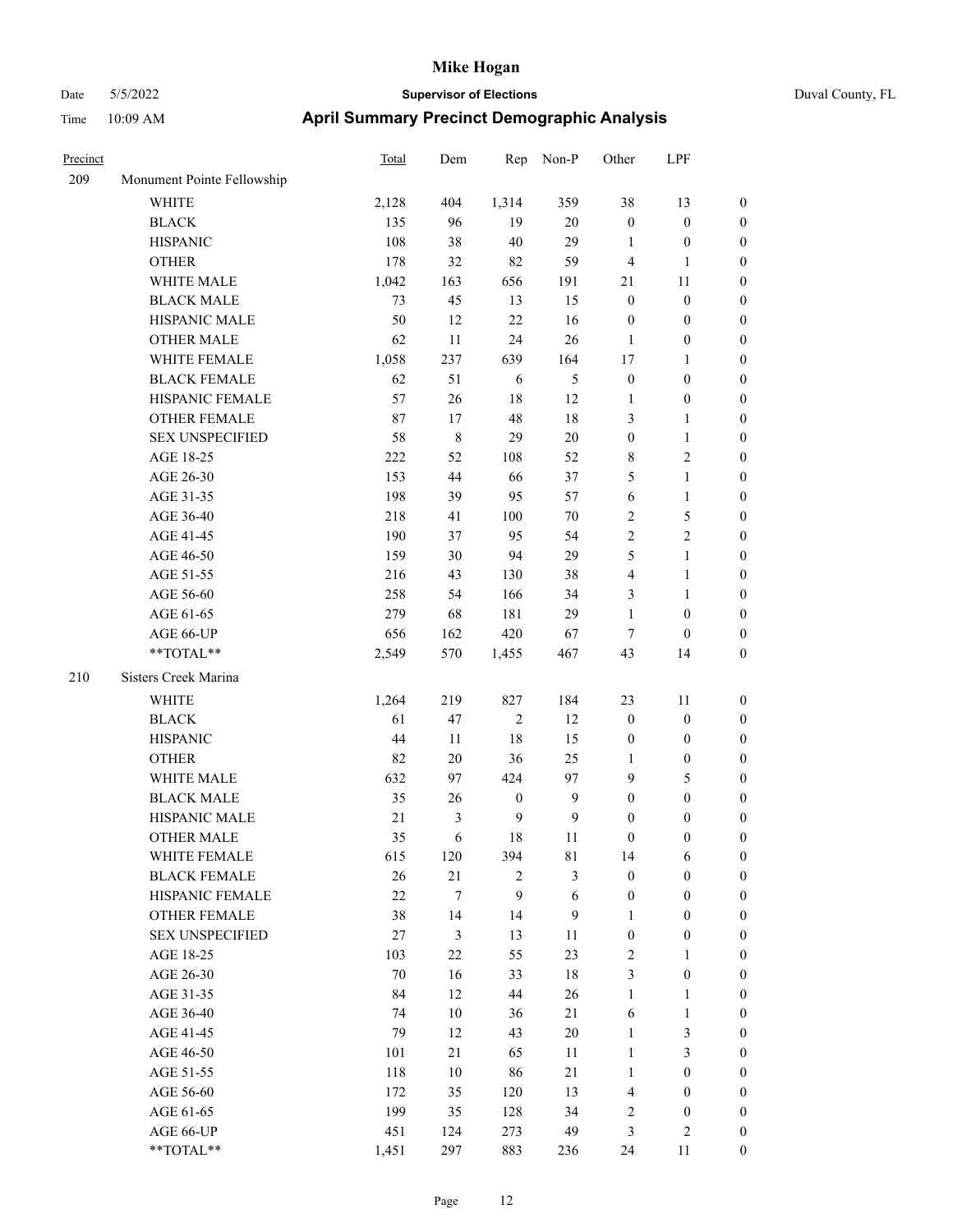### Date 5/5/2022 **Supervisor of Elections** Duval County, FL Time 10:09 AM **April Summary Precinct Demographic Analysis**

| Precinct |                                       | <b>Total</b>   | Dem            | Rep              | Non-P            | Other            | LPF              |                  |
|----------|---------------------------------------|----------------|----------------|------------------|------------------|------------------|------------------|------------------|
| 211      | Spirit of Life Lutheran Church        |                |                |                  |                  |                  |                  |                  |
|          | <b>WHITE</b>                          | 3,080          | 493            | 1,849            | 674              | 48               | 16               | $\mathbf{0}$     |
|          | <b>BLACK</b>                          | 1,456          | 1,066          | 66               | 295              | 28               | 1                | $\boldsymbol{0}$ |
|          | <b>HISPANIC</b>                       | 331            | 112            | 95               | 120              | $\overline{4}$   | $\boldsymbol{0}$ | $\boldsymbol{0}$ |
|          | <b>OTHER</b>                          | 489            | 133            | 141              | 208              | $\mathfrak{2}$   | 5                | $\boldsymbol{0}$ |
|          | WHITE MALE                            | 1,491          | 188            | 910              | 358              | 22               | 13               | $\boldsymbol{0}$ |
|          | <b>BLACK MALE</b>                     | 663            | 451            | 30               | 165              | 16               | 1                | $\boldsymbol{0}$ |
|          | HISPANIC MALE                         | 156            | 52             | 52               | 50               | $\overline{2}$   | $\boldsymbol{0}$ | $\boldsymbol{0}$ |
|          | <b>OTHER MALE</b>                     | 204            | 48             | 68               | 84               | $\mathbf{1}$     | 3                | $\boldsymbol{0}$ |
|          | WHITE FEMALE                          | 1,560          | 301            | 920              | 310              | 26               | 3                | $\boldsymbol{0}$ |
|          | <b>BLACK FEMALE</b>                   | 766            | 593            | 35               | 126              | 12               | $\boldsymbol{0}$ | $\boldsymbol{0}$ |
|          | HISPANIC FEMALE                       | 172            | 59             | 43               | 68               | $\overline{2}$   | $\boldsymbol{0}$ | $\boldsymbol{0}$ |
|          | OTHER FEMALE                          | 194            | 71             | 53               | 69               | $\boldsymbol{0}$ | 1                | $\boldsymbol{0}$ |
|          | <b>SEX UNSPECIFIED</b>                | 150            | 41             | 40               | 67               | $\mathbf{1}$     | $\mathbf{1}$     | $\boldsymbol{0}$ |
|          | AGE 18-25                             | 643            | 216            | 162              | 249              | 13               | 3                | $\boldsymbol{0}$ |
|          | AGE 26-30                             | 418            | 124            | 144              | 134              | 11               | 5                | $\boldsymbol{0}$ |
|          | AGE 31-35                             | 583            | 178            | 233              | 156              | 13               | 3                | $\boldsymbol{0}$ |
|          | AGE 36-40                             | 578            | 192            | 194              | 180              | 6                | 6                | $\boldsymbol{0}$ |
|          | AGE 41-45                             | 596            | 213            | 217              | 152              | 11               | 3                | $\boldsymbol{0}$ |
|          | AGE 46-50                             | 547            | 219            | 202              | 118              | $\tau$           | 1                | $\boldsymbol{0}$ |
|          | AGE 51-55                             | 510            | 205            | 204              | 92               | 9                | $\boldsymbol{0}$ | $\boldsymbol{0}$ |
|          | AGE 56-60                             | 439            | 135            | 232              | 69               | 3                | $\boldsymbol{0}$ | $\boldsymbol{0}$ |
|          | AGE 61-65                             | 363            | 111            | 191              | 58               | 3                | $\theta$         | $\boldsymbol{0}$ |
|          | AGE 66-UP                             | 679            | 211            | 372              | 89               | 6                | 1                | $\boldsymbol{0}$ |
|          | **TOTAL**                             | 5,356          | 1,804          | 2,151            | 1,297            | 82               | $22\,$           | $\boldsymbol{0}$ |
| 212      | Black Hammock Island Community Center |                |                |                  |                  |                  |                  |                  |
|          | <b>WHITE</b>                          | 709            | 98             | 474              | 124              | 11               | $\sqrt{2}$       | $\boldsymbol{0}$ |
|          | <b>BLACK</b>                          | 6              | $\overline{4}$ | $\boldsymbol{0}$ | $\mathbf{1}$     | $\mathbf{1}$     | $\boldsymbol{0}$ | $\boldsymbol{0}$ |
|          | <b>HISPANIC</b>                       | 9              | 5              | $\mathbf{2}$     | $\mathfrak{2}$   | $\boldsymbol{0}$ | $\boldsymbol{0}$ | $\boldsymbol{0}$ |
|          | <b>OTHER</b>                          | 31             | 5              | 13               | 12               | 1                | $\boldsymbol{0}$ | $\boldsymbol{0}$ |
|          | WHITE MALE                            | 345            | 37             | 236              | 66               | 5                | 1                | $\boldsymbol{0}$ |
|          | <b>BLACK MALE</b>                     | 3              | 3              | $\boldsymbol{0}$ | $\boldsymbol{0}$ | $\boldsymbol{0}$ | $\boldsymbol{0}$ | $\boldsymbol{0}$ |
|          | HISPANIC MALE                         | $\overline{4}$ | 3              | $\mathbf{1}$     | $\boldsymbol{0}$ | $\boldsymbol{0}$ | $\boldsymbol{0}$ | $\boldsymbol{0}$ |
|          | <b>OTHER MALE</b>                     | 12             | $\overline{2}$ | $\tau$           | 3                | $\boldsymbol{0}$ | $\boldsymbol{0}$ | $\boldsymbol{0}$ |
|          | WHITE FEMALE                          | 353            | 60             | 229              | 57               | 6                | 1                | $\boldsymbol{0}$ |
|          | <b>BLACK FEMALE</b>                   | 3              | $\mathbf{1}$   | $\boldsymbol{0}$ | 1                | 1                | $\boldsymbol{0}$ | $\boldsymbol{0}$ |
|          | HISPANIC FEMALE                       | $\overline{4}$ | 2              | $\mathbf{0}$     | $\overline{c}$   | $\boldsymbol{0}$ | $\boldsymbol{0}$ | $\boldsymbol{0}$ |
|          | <b>OTHER FEMALE</b>                   | 11             | 3              | $\overline{4}$   | $\overline{4}$   | $\boldsymbol{0}$ | $\boldsymbol{0}$ | $\boldsymbol{0}$ |
|          | <b>SEX UNSPECIFIED</b>                | 20             | $\mathbf{1}$   | 12               | 6                | $\mathbf{1}$     | $\boldsymbol{0}$ | $\boldsymbol{0}$ |
|          | AGE 18-25                             | 54             | 8              | 30               | 14               | $\overline{2}$   | $\theta$         | $\boldsymbol{0}$ |
|          | AGE 26-30                             | 46             | $\mathbf{1}$   | $28\,$           | 16               | $\mathbf{1}$     | $\boldsymbol{0}$ | $\boldsymbol{0}$ |
|          | AGE 31-35                             | 62             | 5              | 39               | 16               | 1                | $\mathbf{1}$     | $\boldsymbol{0}$ |
|          | AGE 36-40                             | 43             | 5              | $28\,$           | 9                | $\boldsymbol{0}$ | $\mathbf{1}$     | $\boldsymbol{0}$ |
|          | AGE 41-45                             | 49             | 5              | 31               | 13               | $\boldsymbol{0}$ | $\boldsymbol{0}$ | $\boldsymbol{0}$ |
|          | AGE 46-50                             | 63             | 9              | 39               | 13               | 2                | $\theta$         | $\mathbf{0}$     |
|          | AGE 51-55                             | 82             | 12             | 54               | 16               | $\boldsymbol{0}$ | $\boldsymbol{0}$ | $\boldsymbol{0}$ |
|          | AGE 56-60                             | 88             | 11             | 62               | 15               | $\boldsymbol{0}$ | $\boldsymbol{0}$ | $\overline{0}$   |
|          |                                       |                |                |                  |                  |                  |                  |                  |

AGE 61-65 109 22 72 10 5 0 0 AGE 66-UP 159 34 106 17 2 0 0 \*\*TOTAL\*\* 755 112 489 139 13 2 0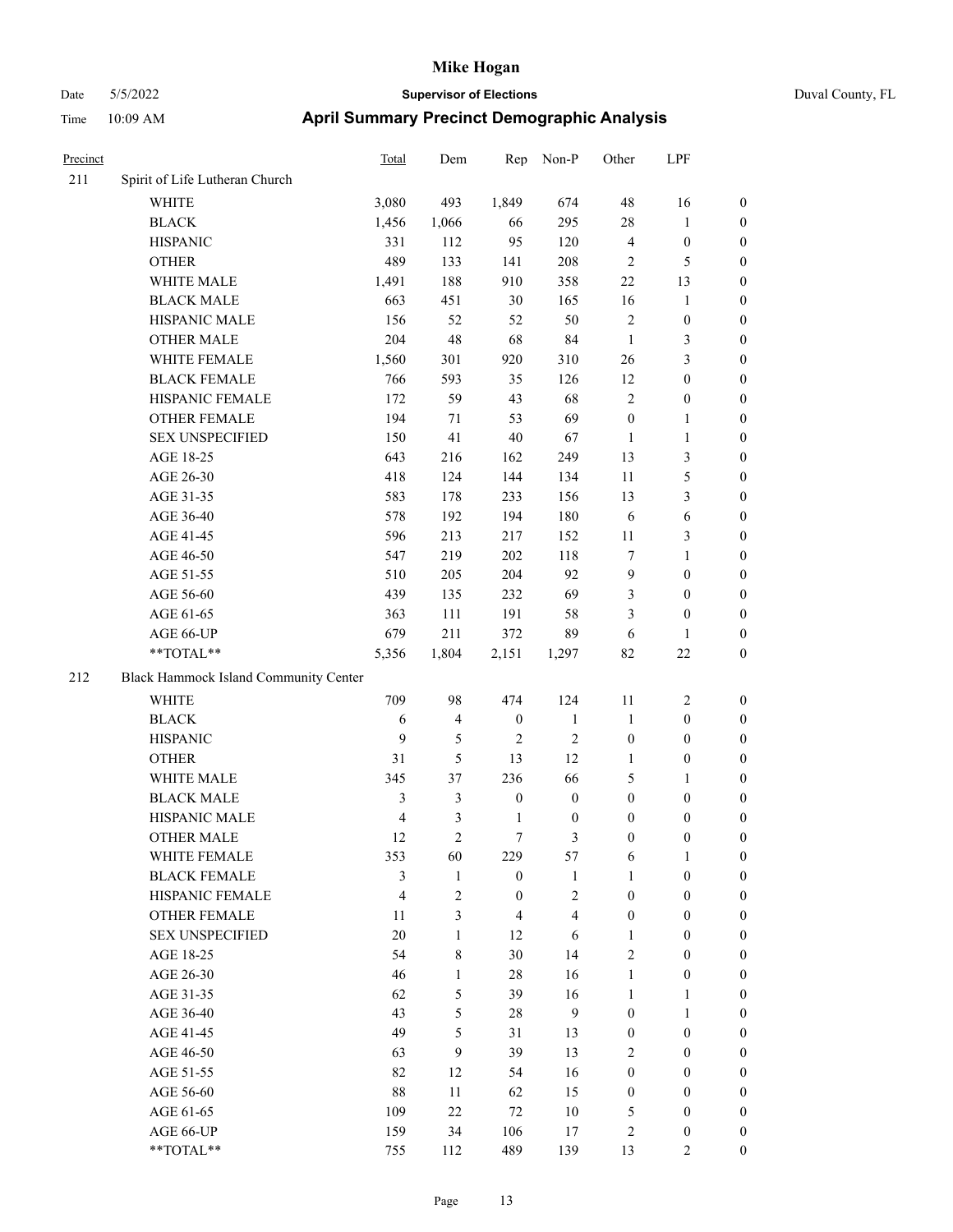### Date 5/5/2022 **Supervisor of Elections** Duval County, FL Time 10:09 AM **April Summary Precinct Demographic Analysis**

| Precinct |                                     | <b>Total</b> | Dem            |                | Rep Non-P   | Other            | LPF              |                  |
|----------|-------------------------------------|--------------|----------------|----------------|-------------|------------------|------------------|------------------|
| 213      | Hidden Hills Country Club           |              |                |                |             |                  |                  |                  |
|          | <b>WHITE</b>                        | 952          | 165            | 641            | 131         | 15               | $\boldsymbol{0}$ | $\boldsymbol{0}$ |
|          | <b>BLACK</b>                        | 209          | 169            | 13             | 25          | $\overline{2}$   | $\boldsymbol{0}$ | $\boldsymbol{0}$ |
|          | <b>HISPANIC</b>                     | 48           | 16             | 21             | 9           | $\overline{2}$   | $\boldsymbol{0}$ | $\boldsymbol{0}$ |
|          | <b>OTHER</b>                        | 139          | 30             | 66             | 42          | $\mathbf{1}$     | $\boldsymbol{0}$ | $\boldsymbol{0}$ |
|          | WHITE MALE                          | 463          | 77             | 309            | 67          | $10\,$           | $\boldsymbol{0}$ | $\boldsymbol{0}$ |
|          | <b>BLACK MALE</b>                   | 104          | 77             | 10             | 16          | $\mathbf{1}$     | $\boldsymbol{0}$ | $\boldsymbol{0}$ |
|          | HISPANIC MALE                       | 23           | $\tau$         | $\mathbf{9}$   | $\sqrt{6}$  | $\mathbf{1}$     | $\boldsymbol{0}$ | $\boldsymbol{0}$ |
|          | <b>OTHER MALE</b>                   | 51           | 11             | 27             | 12          | $\mathbf{1}$     | $\boldsymbol{0}$ | $\boldsymbol{0}$ |
|          | WHITE FEMALE                        | 479          | 87             | 327            | 60          | 5                | $\boldsymbol{0}$ | $\boldsymbol{0}$ |
|          | <b>BLACK FEMALE</b>                 | 99           | 87             | 3              | $\,$ 8 $\,$ | $\mathbf{1}$     | $\boldsymbol{0}$ | $\boldsymbol{0}$ |
|          | HISPANIC FEMALE                     | 24           | $\overline{9}$ | 11             | 3           | $\mathbf{1}$     | $\boldsymbol{0}$ | $\boldsymbol{0}$ |
|          | OTHER FEMALE                        | 64           | 13             | 30             | 21          | $\overline{0}$   | $\boldsymbol{0}$ | $\boldsymbol{0}$ |
|          | <b>SEX UNSPECIFIED</b>              | 41           | 12             | 15             | 14          | $\boldsymbol{0}$ | $\boldsymbol{0}$ | $\boldsymbol{0}$ |
|          | AGE 18-25                           | 128          | 42             | 50             | 29          | 7                | $\boldsymbol{0}$ | $\boldsymbol{0}$ |
|          | AGE 26-30                           | 72           | 24             | 27             | 18          | 3                | $\boldsymbol{0}$ | $\boldsymbol{0}$ |
|          | AGE 31-35                           | 53           | 14             | 29             | 10          | $\boldsymbol{0}$ | $\boldsymbol{0}$ | $\boldsymbol{0}$ |
|          | AGE 36-40                           | 43           | 13             | 16             | 14          | $\boldsymbol{0}$ | $\boldsymbol{0}$ | $\boldsymbol{0}$ |
|          | AGE 41-45                           | 99           | 33             | 41             | 24          | $\mathbf{1}$     | $\boldsymbol{0}$ | $\boldsymbol{0}$ |
|          | AGE 46-50                           | 88           | 28             | 43             | 16          | $\mathbf{1}$     | $\boldsymbol{0}$ | $\boldsymbol{0}$ |
|          | AGE 51-55                           | 130          | 36             | 68             | 24          | $\overline{c}$   | $\boldsymbol{0}$ | $\boldsymbol{0}$ |
|          | AGE 56-60                           | 148          | 37             | 89             | 21          | $\mathbf{1}$     | $\boldsymbol{0}$ | $\boldsymbol{0}$ |
|          | AGE 61-65                           | 162          | 52             | 93             | 15          | $\overline{c}$   | $\boldsymbol{0}$ | $\boldsymbol{0}$ |
|          | AGE 66-UP                           | 425          | 101            | 285            | 36          | 3                | $\boldsymbol{0}$ | $\boldsymbol{0}$ |
|          | **TOTAL**                           | 1,348        | 380            | 741            | 207         | $20\,$           | $\boldsymbol{0}$ | $\overline{0}$   |
| 301      | Queen's Harbor Yacht & Country Club |              |                |                |             |                  |                  |                  |
|          | <b>WHITE</b>                        | 1,771        | 279            | 1,157          | 309         | 23               | 3                | $\boldsymbol{0}$ |
|          | <b>BLACK</b>                        | 125          | 95             | $\overline{9}$ | 19          | 2                | $\boldsymbol{0}$ | $\boldsymbol{0}$ |
|          | <b>HISPANIC</b>                     | 59           | 10             | 33             | 16          | $\boldsymbol{0}$ | $\boldsymbol{0}$ | $\boldsymbol{0}$ |
|          | <b>OTHER</b>                        | 184          | 35             | 82             | 67          | $\boldsymbol{0}$ | $\boldsymbol{0}$ | $\boldsymbol{0}$ |
|          | WHITE MALE                          | 869          | 108            | 585            | 162         | 13               | $\mathbf{1}$     | $\boldsymbol{0}$ |
|          | <b>BLACK MALE</b>                   | 57           | 43             | 6              | $\,$ 8 $\,$ | $\boldsymbol{0}$ | $\boldsymbol{0}$ | $\boldsymbol{0}$ |
|          | HISPANIC MALE                       | 25           | 5              | 14             | 6           | $\boldsymbol{0}$ | $\boldsymbol{0}$ | $\boldsymbol{0}$ |
|          | <b>OTHER MALE</b>                   | 72           | 9              | 34             | 29          | $\overline{0}$   | $\overline{0}$   | $\overline{0}$   |
|          | WHITE FEMALE                        | 884          | 168            | 565            | 139         | 10               | $\overline{2}$   | $\boldsymbol{0}$ |
|          | <b>BLACK FEMALE</b>                 | 66           | 51             | 3              | $10\,$      | $\overline{2}$   | $\boldsymbol{0}$ | $\boldsymbol{0}$ |
|          | HISPANIC FEMALE                     | 32           | 5              | 19             | 8           | $\boldsymbol{0}$ | $\boldsymbol{0}$ | $\boldsymbol{0}$ |
|          | <b>OTHER FEMALE</b>                 | 86           | $20\,$         | 37             | 29          | $\boldsymbol{0}$ | $\boldsymbol{0}$ | $\boldsymbol{0}$ |
|          | <b>SEX UNSPECIFIED</b>              | 48           | $10\,$         | 18             | 20          | $\boldsymbol{0}$ | $\boldsymbol{0}$ | $\boldsymbol{0}$ |
|          | AGE 18-25                           | 185          | 43             | 92             | 44          | 6                | $\boldsymbol{0}$ | $\boldsymbol{0}$ |
|          | AGE 26-30                           | 98           | 31             | 44             | 21          | $\mathbf{1}$     | $\mathbf{1}$     | $\boldsymbol{0}$ |
|          | AGE 31-35                           | $71\,$       | 13             | 43             | 15          | $\boldsymbol{0}$ | $\boldsymbol{0}$ | $\boldsymbol{0}$ |
|          | AGE 36-40                           | 92           | 23             | 33             | 35          | $\mathbf{1}$     | $\boldsymbol{0}$ | $\boldsymbol{0}$ |
|          | AGE 41-45                           | 122          | $22\,$         | 66             | 33          | $\mathbf{1}$     | $\boldsymbol{0}$ | $\boldsymbol{0}$ |
|          | AGE 46-50                           | 149          | 29             | 86             | 32          | $\mathbf{1}$     | $\mathbf{1}$     | $\boldsymbol{0}$ |

AGE 51-55 204 36 125 40 3 0 0 AGE 56-60 233 33 159 41 0 0 0 AGE 61-65 254 45 154 46 8 1 0 AGE 66-UP 731 144 479 104 4 0 0 \*\*TOTAL\*\* 2,139 419 1,281 411 25 3 0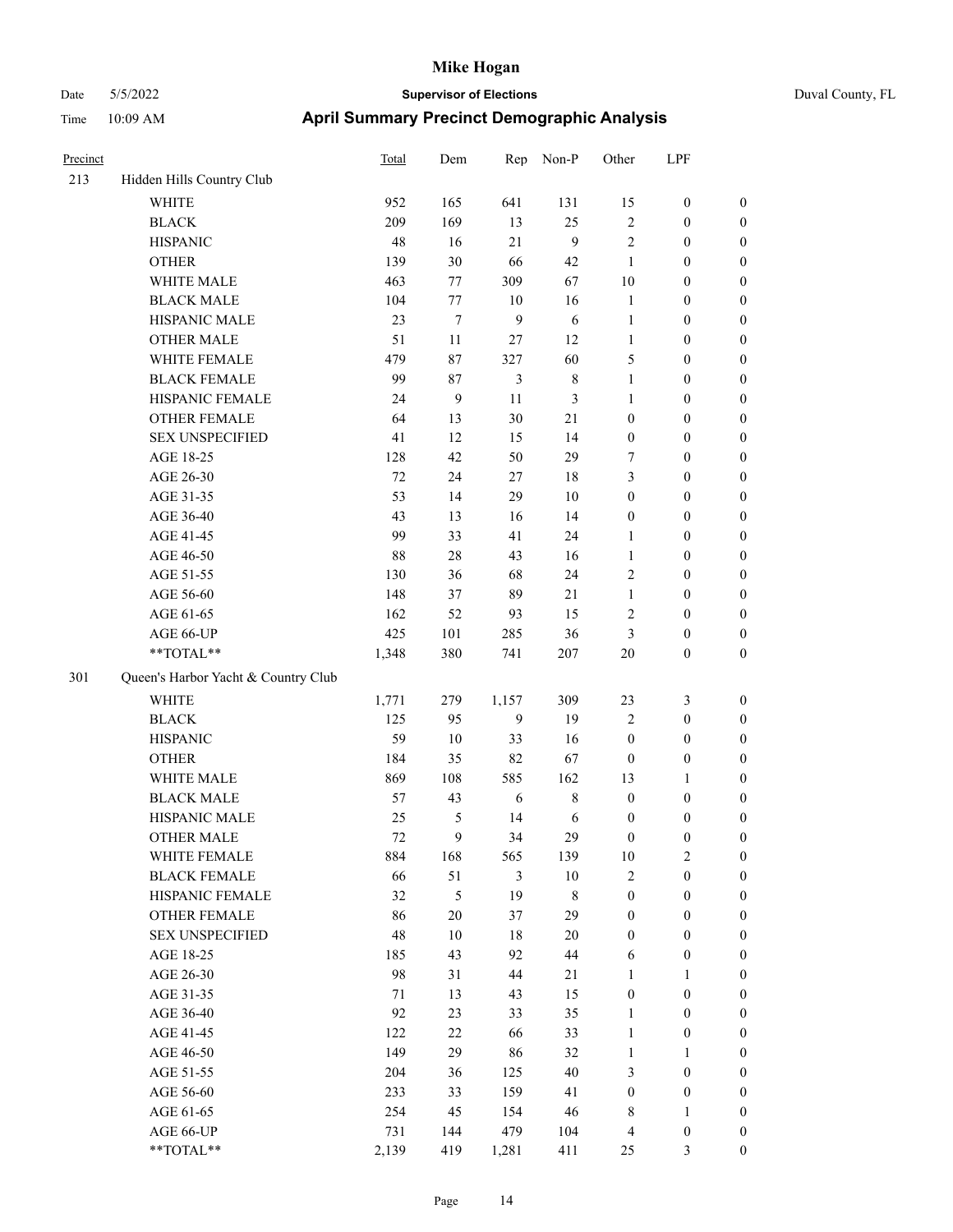| Precinct |                                       | Total | Dem    | Rep    | Non-P       | Other            | LPF              |                  |
|----------|---------------------------------------|-------|--------|--------|-------------|------------------|------------------|------------------|
| 302      | Fire Station #58                      |       |        |        |             |                  |                  |                  |
|          | <b>WHITE</b>                          | 1,814 | 397    | 948    | 439         | 19               | 11               | $\boldsymbol{0}$ |
|          | <b>BLACK</b>                          | 208   | 143    | 17     | 46          | $\overline{2}$   | $\boldsymbol{0}$ | $\boldsymbol{0}$ |
|          | <b>HISPANIC</b>                       | 185   | 59     | 57     | 61          | 7                | 1                | $\boldsymbol{0}$ |
|          | <b>OTHER</b>                          | 331   | 66     | 140    | 121         | $\overline{4}$   | $\boldsymbol{0}$ | $\boldsymbol{0}$ |
|          | WHITE MALE                            | 888   | 152    | 504    | 214         | 10               | 8                | $\boldsymbol{0}$ |
|          | <b>BLACK MALE</b>                     | 102   | 59     | 10     | 31          | $\sqrt{2}$       | $\boldsymbol{0}$ | $\boldsymbol{0}$ |
|          | HISPANIC MALE                         | 89    | 26     | 27     | 33          | $\overline{2}$   | 1                | $\boldsymbol{0}$ |
|          | <b>OTHER MALE</b>                     | 133   | 30     | 56     | 45          | $\overline{2}$   | $\boldsymbol{0}$ | $\boldsymbol{0}$ |
|          | WHITE FEMALE                          | 908   | 242    | 438    | 217         | $\,$ 8 $\,$      | 3                | $\boldsymbol{0}$ |
|          | <b>BLACK FEMALE</b>                   | 104   | 83     | $\tau$ | 14          | $\boldsymbol{0}$ | $\boldsymbol{0}$ | $\boldsymbol{0}$ |
|          | HISPANIC FEMALE                       | 91    | 30     | $30\,$ | 26          | $\mathfrak{S}$   | $\boldsymbol{0}$ | $\boldsymbol{0}$ |
|          | <b>OTHER FEMALE</b>                   | 146   | 25     | 70     | 49          | $\overline{2}$   | $\boldsymbol{0}$ | $\boldsymbol{0}$ |
|          | <b>SEX UNSPECIFIED</b>                | 77    | 18     | 20     | 38          | $\mathbf{1}$     | $\boldsymbol{0}$ | $\boldsymbol{0}$ |
|          | AGE 18-25                             | 222   | 66     | 73     | $78\,$      | 5                | $\boldsymbol{0}$ | $\boldsymbol{0}$ |
|          | AGE 26-30                             | 240   | 66     | 89     | 80          | $\overline{4}$   | 1                | $\boldsymbol{0}$ |
|          | AGE 31-35                             | 244   | 53     | 105    | $80\,$      | $\mathfrak{Z}$   | 3                | $\boldsymbol{0}$ |
|          | AGE 36-40                             | 227   | 54     | 91     | 73          | 5                | 4                | $\boldsymbol{0}$ |
|          | AGE 41-45                             | 230   | 57     | 87     | $8\sqrt{1}$ | $\overline{4}$   | 1                | $\boldsymbol{0}$ |
|          | AGE 46-50                             | 189   | 49     | 93     | 45          | $\overline{2}$   | $\boldsymbol{0}$ | $\boldsymbol{0}$ |
|          | AGE 51-55                             | 200   | 43     | 97     | 57          | $\overline{c}$   | 1                | $\boldsymbol{0}$ |
|          | AGE 56-60                             | 211   | 55     | 107    | 46          | $\sqrt{2}$       | 1                | $\boldsymbol{0}$ |
|          | AGE 61-65                             | 233   | 63     | 125    | 42          | 3                | $\boldsymbol{0}$ | $\boldsymbol{0}$ |
|          | AGE 66-UP                             | 542   | 159    | 295    | 85          | $\overline{2}$   | 1                | $\boldsymbol{0}$ |
|          | **TOTAL**                             | 2,538 | 665    | 1,162  | 667         | 32               | 12               | $\boldsymbol{0}$ |
| 303      | Isle of Faith United Methodist Church |       |        |        |             |                  |                  |                  |
|          | WHITE                                 | 4,247 | 862    | 2,207  | 1,083       | 69               | 26               | $\boldsymbol{0}$ |
|          | <b>BLACK</b>                          | 811   | 636    | 32     | 139         | $\overline{4}$   | $\boldsymbol{0}$ | $\boldsymbol{0}$ |
|          | <b>HISPANIC</b>                       | 439   | 146    | 159    | 127         | 6                | 1                | $\boldsymbol{0}$ |
|          | <b>OTHER</b>                          | 881   | 231    | 303    | 338         | 9                | $\boldsymbol{0}$ | $\boldsymbol{0}$ |
|          | WHITE MALE                            | 2,001 | 300    | 1,113  | 534         | 33               | 21               | $\boldsymbol{0}$ |
|          | <b>BLACK MALE</b>                     | 359   | 269    | 17     | 71          | $\overline{2}$   | $\boldsymbol{0}$ | $\boldsymbol{0}$ |
|          | HISPANIC MALE                         | 189   | 55     | 77     | 54          | 3                | $\boldsymbol{0}$ | $\boldsymbol{0}$ |
|          | <b>OTHER MALE</b>                     | 370   | 80     | 135    | 151         | 4                | $\boldsymbol{0}$ | $\boldsymbol{0}$ |
|          | WHITE FEMALE                          | 2,191 | 553    | 1,069  | 530         | 34               | 5                | $\boldsymbol{0}$ |
|          | <b>BLACK FEMALE</b>                   | 444   | 362    | 14     | 66          | $\sqrt{2}$       | $\boldsymbol{0}$ | $\boldsymbol{0}$ |
|          | HISPANIC FEMALE                       | 240   | $87\,$ | 79     | $70\,$      | $\mathfrak{Z}$   | $\mathbf{1}$     | $\boldsymbol{0}$ |
|          | <b>OTHER FEMALE</b>                   | 408   | 122    | 148    | 134         | $\overline{4}$   | $\boldsymbol{0}$ | $\boldsymbol{0}$ |
|          | <b>SEX UNSPECIFIED</b>                | 176   | 47     | 49     | $77\,$      | $\mathfrak{Z}$   | $\boldsymbol{0}$ | $\boldsymbol{0}$ |
|          | AGE 18-25                             | 607   | 194    | 203    | 190         | 19               | $\mathbf{1}$     | $\boldsymbol{0}$ |
|          | AGE 26-30                             | 605   | 167    | 201    | 220         | 10               | $\boldsymbol{7}$ | $\boldsymbol{0}$ |
|          | AGE 31-35                             | 645   | 181    | 220    | 232         | 9                | 3                | $\boldsymbol{0}$ |
|          | AGE 36-40                             | 611   | 167    | 231    | 201         | $\mathfrak{Z}$   | 9                | $\boldsymbol{0}$ |
|          | AGE 41-45                             | 552   | 149    | 220    | 170         | 10               | 3                | $\boldsymbol{0}$ |
|          | AGE 46-50                             | 464   | 137    | 200    | 117         | $\tau$           | 3                | $\boldsymbol{0}$ |
|          | AGE 51-55                             | 518   | 150    | 261    | 99          | $\,$ $\,$        | $\boldsymbol{0}$ | $\boldsymbol{0}$ |
|          | AGE 56-60                             | 612   | 173    | 303    | 131         | $\mathfrak s$    | $\boldsymbol{0}$ | $\boldsymbol{0}$ |
|          | AGE 61-65                             | 595   | 187    | 283    | 121         | $\overline{4}$   | $\boldsymbol{0}$ | $\boldsymbol{0}$ |
|          | AGE 66-UP                             | 1,169 | 370    | 579    | 206         | 13               | $\mathbf{1}$     | $\boldsymbol{0}$ |
|          | **TOTAL**                             | 6,378 | 1,875  | 2,701  | 1,687       | $88\,$           | $27\,$           | $\boldsymbol{0}$ |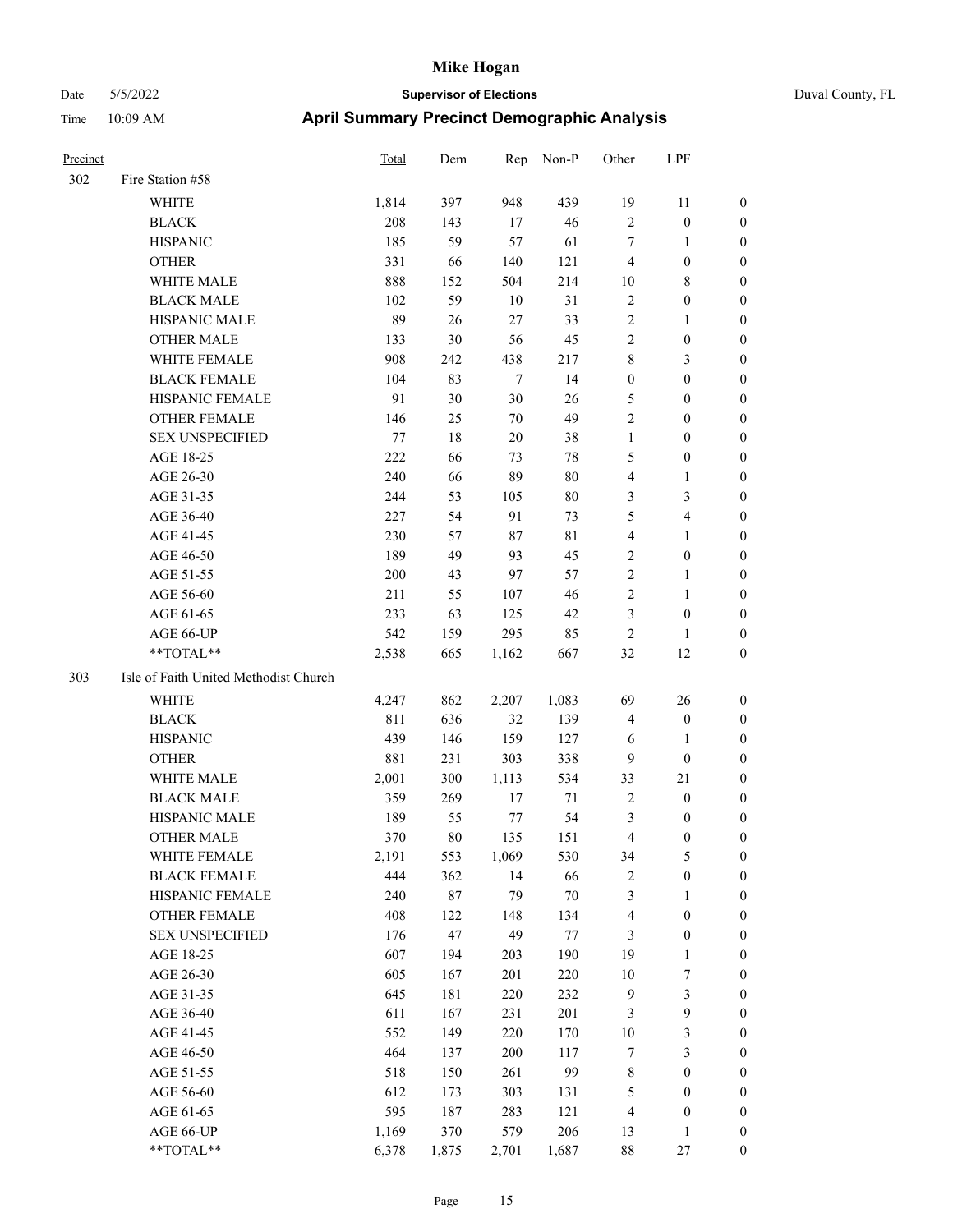|  | Duval County, FL |  |
|--|------------------|--|
|--|------------------|--|

| Precinct |                                    | <b>Total</b> | Dem   | Rep            | Non-P  | Other            | LPF                     |                  |
|----------|------------------------------------|--------------|-------|----------------|--------|------------------|-------------------------|------------------|
| 304      | Jacksonville Golf and Country Club |              |       |                |        |                  |                         |                  |
|          | <b>WHITE</b>                       | 3,450        | 605   | 2,055          | 726    | 55               | 9                       | $\boldsymbol{0}$ |
|          | <b>BLACK</b>                       | 213          | 150   | 17             | $40\,$ | 6                | $\boldsymbol{0}$        | $\boldsymbol{0}$ |
|          | <b>HISPANIC</b>                    | 171          | 39    | 64             | 65     | 3                | $\boldsymbol{0}$        | $\boldsymbol{0}$ |
|          | <b>OTHER</b>                       | 454          | 120   | 128            | 204    | $\overline{c}$   | $\boldsymbol{0}$        | $\boldsymbol{0}$ |
|          | WHITE MALE                         | 1,601        | 212   | 1,016          | 342    | 26               | 5                       | $\boldsymbol{0}$ |
|          | <b>BLACK MALE</b>                  | 102          | 58    | 13             | 29     | $\sqrt{2}$       | $\boldsymbol{0}$        | $\boldsymbol{0}$ |
|          | HISPANIC MALE                      | $72\,$       | 17    | 26             | $27\,$ | 2                | $\boldsymbol{0}$        | $\boldsymbol{0}$ |
|          | <b>OTHER MALE</b>                  | 186          | 44    | 51             | $90\,$ | $\mathbf{1}$     | $\boldsymbol{0}$        | $\boldsymbol{0}$ |
|          | WHITE FEMALE                       | 1,821        | 384   | 1,028          | 378    | 27               | $\overline{4}$          | $\boldsymbol{0}$ |
|          | <b>BLACK FEMALE</b>                | 109          | 91    | $\overline{4}$ | 10     | $\overline{4}$   | $\boldsymbol{0}$        | 0                |
|          | HISPANIC FEMALE                    | 95           | 22    | 37             | 36     | $\boldsymbol{0}$ | $\boldsymbol{0}$        | 0                |
|          | OTHER FEMALE                       | 214          | 66    | 60             | 87     | 1                | $\boldsymbol{0}$        | 0                |
|          | <b>SEX UNSPECIFIED</b>             | 88           | 20    | 29             | 36     | 3                | $\boldsymbol{0}$        | $\boldsymbol{0}$ |
|          | AGE 18-25                          | 373          | 89    | 164            | 108    | 11               | 1                       | $\boldsymbol{0}$ |
|          | AGE 26-30                          | 279          | 67    | 122            | 84     | 6                | $\boldsymbol{0}$        | $\boldsymbol{0}$ |
|          | AGE 31-35                          | 266          | 57    | 118            | $88\,$ | 2                | $\mathbf{1}$            | $\boldsymbol{0}$ |
|          | AGE 36-40                          | 285          | 62    | 125            | 90     | 7                | $\mathbf{1}$            | $\boldsymbol{0}$ |
|          | AGE 41-45                          | 322          | 64    | 155            | 95     | 7                | $\mathbf{1}$            | $\boldsymbol{0}$ |
|          | AGE 46-50                          | 355          | 85    | 172            | 93     | 3                | $\sqrt{2}$              | 0                |
|          | AGE 51-55                          | 374          | 73    | 216            | 81     | 3                | $\mathbf{1}$            | 0                |
|          | AGE 56-60                          | 418          | 75    | 248            | 90     | 5                | $\boldsymbol{0}$        | 0                |
|          | AGE 61-65                          | 456          | 75    | 271            | 104    | 4                | $\overline{c}$          | 0                |
|          | AGE 66-UP                          | 1,160        | 267   | 673            | 202    | 18               | $\boldsymbol{0}$        | $\boldsymbol{0}$ |
|          | **TOTAL**                          | 4,288        | 914   | 2,264          | 1,035  | 66               | 9                       | $\boldsymbol{0}$ |
| 305      | Chets Creek Church                 |              |       |                |        |                  |                         |                  |
|          | <b>WHITE</b>                       | 4,883        | 1,119 | 2,479          | 1,158  | 96               | 31                      | $\boldsymbol{0}$ |
|          | <b>BLACK</b>                       | 404          | 266   | 31             | 98     | 9                | $\boldsymbol{0}$        | $\boldsymbol{0}$ |
|          | <b>HISPANIC</b>                    | 329          | 113   | 92             | 111    | 10               | 3                       | $\boldsymbol{0}$ |
|          | <b>OTHER</b>                       | 559          | 161   | 179            | 212    | 6                | $\mathbf{1}$            | $\boldsymbol{0}$ |
|          | WHITE MALE                         | 2,268        | 408   | 1,202          | 588    | 44               | 26                      | $\boldsymbol{0}$ |
|          | <b>BLACK MALE</b>                  | 190          | 114   | 19             | 50     | 7                | $\boldsymbol{0}$        | $\boldsymbol{0}$ |
|          | HISPANIC MALE                      | 146          | 46    | 41             | 52     | 6                | 1                       | 0                |
|          | <b>OTHER MALE</b>                  | 191          | 52    | 67             | 71     | 1                | $\boldsymbol{0}$        | $\overline{0}$   |
|          | WHITE FEMALE                       | 2,575        | 699   | 1,260          | 560    | 52               | $\overline{\mathbf{4}}$ | 0                |
|          | <b>BLACK FEMALE</b>                | 210          | 149   | 12             | 47     | 2                | $\boldsymbol{0}$        | 0                |
|          | HISPANIC FEMALE                    | 181          | 67    | 51             | 58     | 4                | $\mathbf{1}$            | $\boldsymbol{0}$ |
|          | <b>OTHER FEMALE</b>                | 268          | 90    | 82             | 93     | 3                | $\boldsymbol{0}$        | 0                |
|          | <b>SEX UNSPECIFIED</b>             | 146          | 34    | 47             | 60     | $\sqrt{2}$       | $\mathfrak{Z}$          | 0                |
|          | AGE 18-25                          | 744          | 201   | 266            | 234    | 33               | $10\,$                  | 0                |
|          | AGE 26-30                          | 632          | 189   | 232            | 194    | 15               | $\sqrt{2}$              | 0                |
|          | AGE 31-35                          | 610          | 173   | 230            | 192    | $10\,$           | $\mathfrak s$           | 0                |
|          | AGE 36-40                          | 523          | 125   | 210            | 174    | 10               | $\overline{\mathbf{4}}$ | 0                |
|          | AGE 41-45                          | 494          | 124   | 202            | 156    | $\overline{9}$   | $\mathfrak{Z}$          | 0                |
|          | AGE 46-50                          | 493          | 130   | 218            | 132    | 10               | $\mathfrak{Z}$          | $\boldsymbol{0}$ |
|          | AGE 51-55                          | 531          | 126   | 286            | 112    | 5                | $\sqrt{2}$              | $\boldsymbol{0}$ |
|          | AGE 56-60                          | 489          | 120   | 260            | 95     | 11               | $\mathfrak{Z}$          | $\boldsymbol{0}$ |
|          | AGE 61-65                          | 452          | 131   | 229            | 80     | $10\,$           | $\sqrt{2}$              | 0                |
|          | AGE 66-UP                          | 1,207        | 340   | 648            | 210    | $\,$ 8 $\,$      | $\mathbf{1}$            | $\boldsymbol{0}$ |
|          | **TOTAL**                          | 6,175        | 1,659 | 2,781          | 1,579  | 121              | 35                      | $\boldsymbol{0}$ |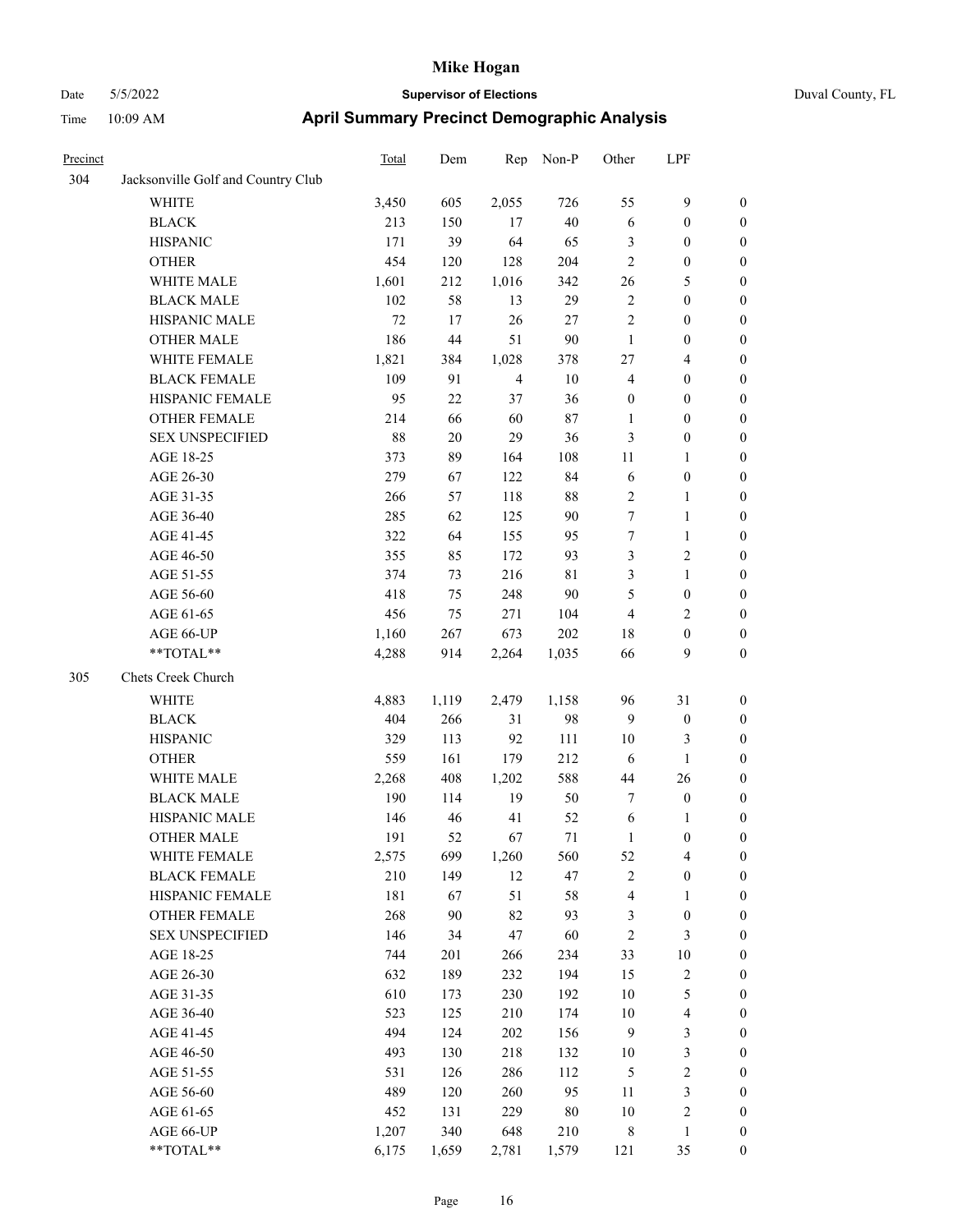### Date 5/5/2022 **Supervisor of Elections** Duval County, FL Time 10:09 AM **April Summary Precinct Demographic Analysis**

| Precinct |                              | Total  | Dem            | Rep              | Non-P                   | Other            | LPF                     |                  |
|----------|------------------------------|--------|----------------|------------------|-------------------------|------------------|-------------------------|------------------|
| 306      | East Pointe Baptist Church   |        |                |                  |                         |                  |                         |                  |
|          | <b>WHITE</b>                 | 4,186  | 976            | 2,075            | 1,049                   | 60               | 26                      | $\boldsymbol{0}$ |
|          | <b>BLACK</b>                 | 1,367  | 999            | 61               | 296                     | $\overline{9}$   | $\mathfrak{2}$          | $\boldsymbol{0}$ |
|          | <b>HISPANIC</b>              | 714    | 255            | 188              | 257                     | 12               | 2                       | $\boldsymbol{0}$ |
|          | <b>OTHER</b>                 | 1,812  | 495            | 555              | 734                     | 24               | $\overline{\mathbf{4}}$ | $\boldsymbol{0}$ |
|          | WHITE MALE                   | 2,031  | 392            | 1,078            | 515                     | 29               | 17                      | $\boldsymbol{0}$ |
|          | <b>BLACK MALE</b>            | 654    | 454            | 36               | 157                     | 6                | $\mathbf{1}$            | $\boldsymbol{0}$ |
|          | HISPANIC MALE                | 313    | $88\,$         | 100              | 118                     | 5                | $\overline{c}$          | $\boldsymbol{0}$ |
|          | <b>OTHER MALE</b>            | 783    | 209            | 238              | 322                     | 11               | 3                       | $\boldsymbol{0}$ |
|          | WHITE FEMALE                 | 2,097  | 578            | 970              | 510                     | 30               | 9                       | $\boldsymbol{0}$ |
|          | <b>BLACK FEMALE</b>          | 691    | 534            | 24               | 129                     | $\mathfrak{Z}$   | $\mathbf{1}$            | $\boldsymbol{0}$ |
|          | HISPANIC FEMALE              | 384    | 161            | 84               | 132                     | 7                | $\boldsymbol{0}$        | $\boldsymbol{0}$ |
|          | <b>OTHER FEMALE</b>          | 852    | 248            | 288              | 304                     | $11\,$           | $\mathbf{1}$            | $\boldsymbol{0}$ |
|          | <b>SEX UNSPECIFIED</b>       | 274    | 61             | 61               | 149                     | $\mathfrak{Z}$   | $\boldsymbol{0}$        | $\boldsymbol{0}$ |
|          | AGE 18-25                    | 928    | 333            | 220              | 355                     | 18               | $\mathbf{2}$            | $\boldsymbol{0}$ |
|          | AGE 26-30                    | 746    | 247            | 241              | 241                     | 11               | $\sqrt{6}$              | $\boldsymbol{0}$ |
|          | AGE 31-35                    | 855    | 295            | 278              | 253                     | 20               | 9                       | $\boldsymbol{0}$ |
|          | AGE 36-40                    | 832    | 260            | 269              | 286                     | 13               | 4                       | $\boldsymbol{0}$ |
|          | AGE 41-45                    | 795    | 245            | 261              | 275                     | 10               | 4                       | $\boldsymbol{0}$ |
|          | AGE 46-50                    | 702    | 228            | 248              | 215                     | $\mathbf{9}$     | 2                       | $\boldsymbol{0}$ |
|          | AGE 51-55                    | 705    | 258            | 279              | 161                     | 4                | 3                       | $\boldsymbol{0}$ |
|          | AGE 56-60                    | 735    | 246            | 304              | 175                     | 8                | 2                       | $\boldsymbol{0}$ |
|          | AGE 61-65                    | 633    | 222            | 261              | 145                     | $\overline{4}$   | $\mathbf{1}$            | $\boldsymbol{0}$ |
|          | AGE 66-UP                    | 1,148  | 391            | 518              | 230                     | 8                | 1                       | $\boldsymbol{0}$ |
|          | **TOTAL**                    | 8,079  | 2,725          | 2,879            | 2,336                   | 105              | 34                      | $\boldsymbol{0}$ |
| 307      | Pablo Creek Regional Library |        |                |                  |                         |                  |                         |                  |
|          | <b>WHITE</b>                 | 381    | 67             | 235              | 71                      | 7                | 1                       | $\boldsymbol{0}$ |
|          | <b>BLACK</b>                 | 26     | 17             | 1                | 7                       | $\mathbf{1}$     | $\boldsymbol{0}$        | $\boldsymbol{0}$ |
|          | <b>HISPANIC</b>              | 17     | 3              | 9                | 5                       | $\boldsymbol{0}$ | $\boldsymbol{0}$        | $\boldsymbol{0}$ |
|          | <b>OTHER</b>                 | 156    | 46             | 31               | 74                      | $\overline{4}$   | 1                       | $\boldsymbol{0}$ |
|          | WHITE MALE                   | 182    | 25             | 120              | 35                      | $\sqrt{2}$       | $\boldsymbol{0}$        | 0                |
|          | <b>BLACK MALE</b>            | 14     | 9              | $\mathbf{1}$     | $\overline{4}$          | $\boldsymbol{0}$ | $\boldsymbol{0}$        | $\boldsymbol{0}$ |
|          | HISPANIC MALE                | 6      | $\mathbf{1}$   | $\overline{2}$   | 3                       | $\boldsymbol{0}$ | $\boldsymbol{0}$        | $\boldsymbol{0}$ |
|          | <b>OTHER MALE</b>            | 69     | 21             | 15               | 31                      | 1                | 1                       | $\boldsymbol{0}$ |
|          | WHITE FEMALE                 | 196    | 42             | 113              | 35                      | 5                | $\mathbf{1}$            | $\boldsymbol{0}$ |
|          | <b>BLACK FEMALE</b>          | $10\,$ | 6              | $\boldsymbol{0}$ | 3                       | $\mathbf{1}$     | $\boldsymbol{0}$        | $\boldsymbol{0}$ |
|          | HISPANIC FEMALE              | 11     | $\overline{2}$ | 7                | $\mathfrak{2}$          | $\boldsymbol{0}$ | $\boldsymbol{0}$        | $\boldsymbol{0}$ |
|          | <b>OTHER FEMALE</b>          | 66     | 22             | 13               | 30                      | $\mathbf{1}$     | $\boldsymbol{0}$        | $\theta$         |
|          | <b>SEX UNSPECIFIED</b>       | 26     | 5              | 5                | 14                      | $\mathfrak{2}$   | $\boldsymbol{0}$        | $\theta$         |
|          | AGE 18-25                    | 109    | 34             | 39               | 31                      | $\overline{4}$   | $\mathbf{1}$            | $\mathbf{0}$     |
|          | AGE 26-30                    | 21     | 5              | 11               | $\overline{\mathbf{4}}$ | $\mathbf{1}$     | $\boldsymbol{0}$        | 0                |
|          | AGE 31-35                    | $18\,$ | $\overline{4}$ | $\tau$           | 5                       | $\mathbf{1}$     | $\mathbf{1}$            | 0                |
|          | AGE 36-40                    | 33     | 11             | 14               | $\,$ 8 $\,$             | $\boldsymbol{0}$ | $\boldsymbol{0}$        | $\boldsymbol{0}$ |
|          | AGE 41-45                    | 43     | $\tau$         | 21               | 14                      | $\mathbf{1}$     | $\boldsymbol{0}$        | $\boldsymbol{0}$ |
|          | AGE 46-50                    | 69     | 17             | 27               | 24                      | 1                | $\boldsymbol{0}$        | 0                |

AGE 51-55 70 14 40 15 1 0 0 AGE 56-60 64 12 31 20 1 0 0 AGE 61-65 42 7 19 15 1 0 0 AGE 66-UP 111 22 67 21 1 0 0 \*\*TOTAL\*\* 580 133 276 157 12 2 0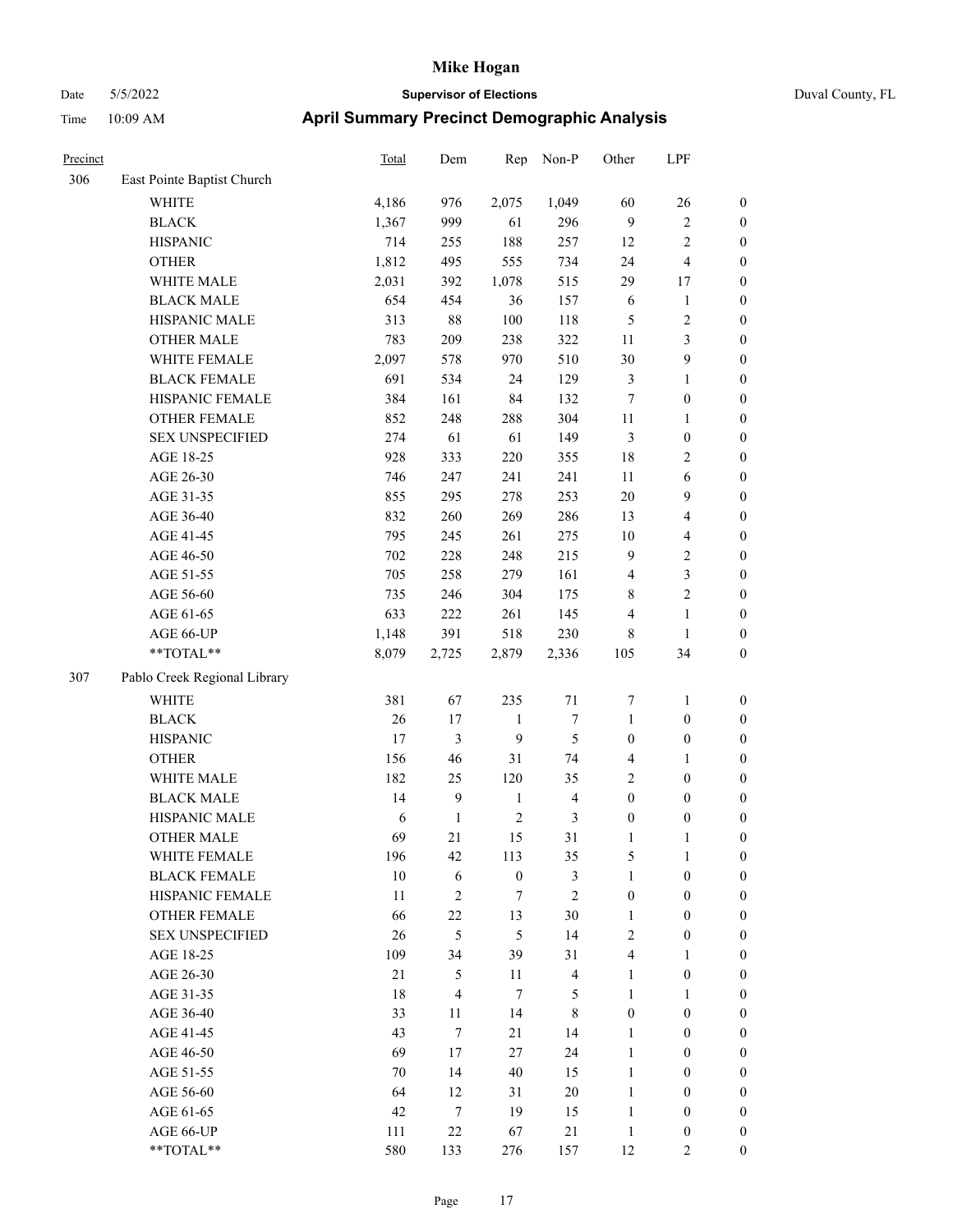| Precinct |                            | Total | Dem            | Rep            | Non-P       | Other            | LPF                     |                  |
|----------|----------------------------|-------|----------------|----------------|-------------|------------------|-------------------------|------------------|
| 308      | The Woods Community Center |       |                |                |             |                  |                         |                  |
|          | <b>WHITE</b>               | 1,392 | 310            | 777            | 269         | 22               | 14                      | $\boldsymbol{0}$ |
|          | <b>BLACK</b>               | 96    | 66             | $\,8\,$        | 21          | $\mathbf{1}$     | $\boldsymbol{0}$        | $\boldsymbol{0}$ |
|          | <b>HISPANIC</b>            | 69    | 24             | $30\,$         | 15          | $\boldsymbol{0}$ | $\boldsymbol{0}$        | $\boldsymbol{0}$ |
|          | <b>OTHER</b>               | 137   | 31             | 42             | 58          | 3                | 3                       | $\boldsymbol{0}$ |
|          | WHITE MALE                 | 663   | 121            | 372            | 148         | 12               | 10                      | $\boldsymbol{0}$ |
|          | <b>BLACK MALE</b>          | 44    | 30             | $\overline{4}$ | 10          | $\boldsymbol{0}$ | $\boldsymbol{0}$        | $\boldsymbol{0}$ |
|          | HISPANIC MALE              | 27    | 9              | 13             | 5           | $\boldsymbol{0}$ | $\boldsymbol{0}$        | $\boldsymbol{0}$ |
|          | <b>OTHER MALE</b>          | 56    | 9              | 22             | $21\,$      | $\overline{2}$   | 2                       | $\boldsymbol{0}$ |
|          | WHITE FEMALE               | 718   | 188            | 401            | 115         | $10\,$           | 4                       | $\boldsymbol{0}$ |
|          | <b>BLACK FEMALE</b>        | 49    | 35             | $\mathfrak{Z}$ | $10\,$      | $\mathbf{1}$     | $\boldsymbol{0}$        | $\boldsymbol{0}$ |
|          | HISPANIC FEMALE            | 42    | 15             | 17             | 10          | $\boldsymbol{0}$ | $\boldsymbol{0}$        | $\boldsymbol{0}$ |
|          | <b>OTHER FEMALE</b>        | 65    | $20\,$         | 16             | $28\,$      | $\boldsymbol{0}$ | 1                       | $\boldsymbol{0}$ |
|          | <b>SEX UNSPECIFIED</b>     | 30    | $\overline{4}$ | 9              | 16          | $\mathbf{1}$     | $\boldsymbol{0}$        | $\boldsymbol{0}$ |
|          | AGE 18-25                  | 145   | 42             | 48             | 48          | 5                | 2                       | $\boldsymbol{0}$ |
|          | AGE 26-30                  | 88    | 22             | 34             | 29          | $\boldsymbol{0}$ | 3                       | $\boldsymbol{0}$ |
|          | AGE 31-35                  | 120   | 32             | 54             | 30          | 3                | $\mathbf{1}$            | $\boldsymbol{0}$ |
|          | AGE 36-40                  | 173   | 24             | 96             | 44          | 3                | 6                       | $\boldsymbol{0}$ |
|          | AGE 41-45                  | 182   | 44             | 89             | 46          | 3                | $\boldsymbol{0}$        | $\boldsymbol{0}$ |
|          | AGE 46-50                  | 155   | 33             | 76             | 40          | 3                | 3                       | $\boldsymbol{0}$ |
|          | AGE 51-55                  | 130   | 33             | 68             | 28          | $\mathbf{1}$     | $\boldsymbol{0}$        | $\boldsymbol{0}$ |
|          | AGE 56-60                  | 139   | 34             | 87             | 17          | $\boldsymbol{0}$ | 1                       | $\boldsymbol{0}$ |
|          | AGE 61-65                  | 139   | $40\,$         | 74             | 22          | $\overline{2}$   | 1                       | $\boldsymbol{0}$ |
|          | AGE 66-UP                  | 423   | 127            | 231            | 59          | 6                | $\boldsymbol{0}$        | $\boldsymbol{0}$ |
|          | **TOTAL**                  | 1,694 | 431            | 857            | 363         | 26               | 17                      | $\boldsymbol{0}$ |
| 309      | East Pointe Baptist Church |       |                |                |             |                  |                         |                  |
|          | <b>WHITE</b>               | 2,794 | 627            | 1,296          | 789         | 62               | 20                      | $\boldsymbol{0}$ |
|          | <b>BLACK</b>               | 551   | 364            | 31             | 148         | $\,$ 8 $\,$      | $\boldsymbol{0}$        | $\boldsymbol{0}$ |
|          | <b>HISPANIC</b>            | 351   | 140            | 83             | 120         | $\overline{4}$   | 4                       | $\boldsymbol{0}$ |
|          | <b>OTHER</b>               | 550   | 170            | 145            | 222         | 12               | 1                       | $\boldsymbol{0}$ |
|          | WHITE MALE                 | 1,305 | 230            | 666            | 366         | 27               | 16                      | $\boldsymbol{0}$ |
|          | <b>BLACK MALE</b>          | 244   | 149            | 16             | 74          | $\mathfrak{S}$   | $\boldsymbol{0}$        | $\boldsymbol{0}$ |
|          | HISPANIC MALE              | 169   | 54             | 47             | 62          | $\mathfrak{Z}$   | 3                       | $\boldsymbol{0}$ |
|          | <b>OTHER MALE</b>          | 209   | 52             | 66             | 88          | $\sqrt{2}$       | 1                       | $\boldsymbol{0}$ |
|          | WHITE FEMALE               | 1,440 | 384            | 612            | 408         | 32               | $\overline{4}$          | $\boldsymbol{0}$ |
|          | <b>BLACK FEMALE</b>        | 286   | 200            | 13             | $70\,$      | $\mathfrak z$    | $\boldsymbol{0}$        | $\boldsymbol{0}$ |
|          | HISPANIC FEMALE            | 178   | 84             | 35             | 57          | $\mathbf{1}$     | $\mathbf{1}$            | $\boldsymbol{0}$ |
|          | <b>OTHER FEMALE</b>        | 231   | $8\sqrt{1}$    | 61             | 83          | 6                | $\boldsymbol{0}$        | $\boldsymbol{0}$ |
|          | <b>SEX UNSPECIFIED</b>     | 184   | 67             | 39             | $71\,$      | $\tau$           | $\boldsymbol{0}$        | $\boldsymbol{0}$ |
|          | AGE 18-25                  | 975   | 368            | 278            | 297         | $27\,$           | 5                       | $\boldsymbol{0}$ |
|          | AGE 26-30                  | 617   | 185            | 176            | 236         | 15               | 5                       | $\boldsymbol{0}$ |
|          | AGE 31-35                  | 518   | 149            | 183            | 167         | 14               | 5                       | $\boldsymbol{0}$ |
|          | AGE 36-40                  | 342   | 106            | 109            | 117         | $\,$ 8 $\,$      | $\sqrt{2}$              | $\boldsymbol{0}$ |
|          | AGE 41-45                  | 298   | $87\,$         | 100            | 108         | $\sqrt{2}$       | 1                       | $\boldsymbol{0}$ |
|          | AGE 46-50                  | 257   | 71             | 107            | 73          | $\sqrt{5}$       | 1                       | $\boldsymbol{0}$ |
|          | AGE 51-55                  | 315   | 86             | 145            | $78\,$      | $\overline{4}$   | $\overline{\mathbf{c}}$ | $\boldsymbol{0}$ |
|          | AGE 56-60                  | 291   | 64             | 143            | $8\sqrt{1}$ | $\sqrt{2}$       | $\mathbf{1}$            | $\boldsymbol{0}$ |
|          | AGE 61-65                  | 227   | 67             | 106            | 49          | $\mathfrak{S}$   | $\boldsymbol{0}$        | $\boldsymbol{0}$ |
|          | AGE 66-UP                  | 406   | 118            | 208            | 73          | $\overline{4}$   | 3                       | $\boldsymbol{0}$ |
|          | **TOTAL**                  | 4,246 | 1,301          | 1,555          | 1,279       | 86               | 25                      | $\boldsymbol{0}$ |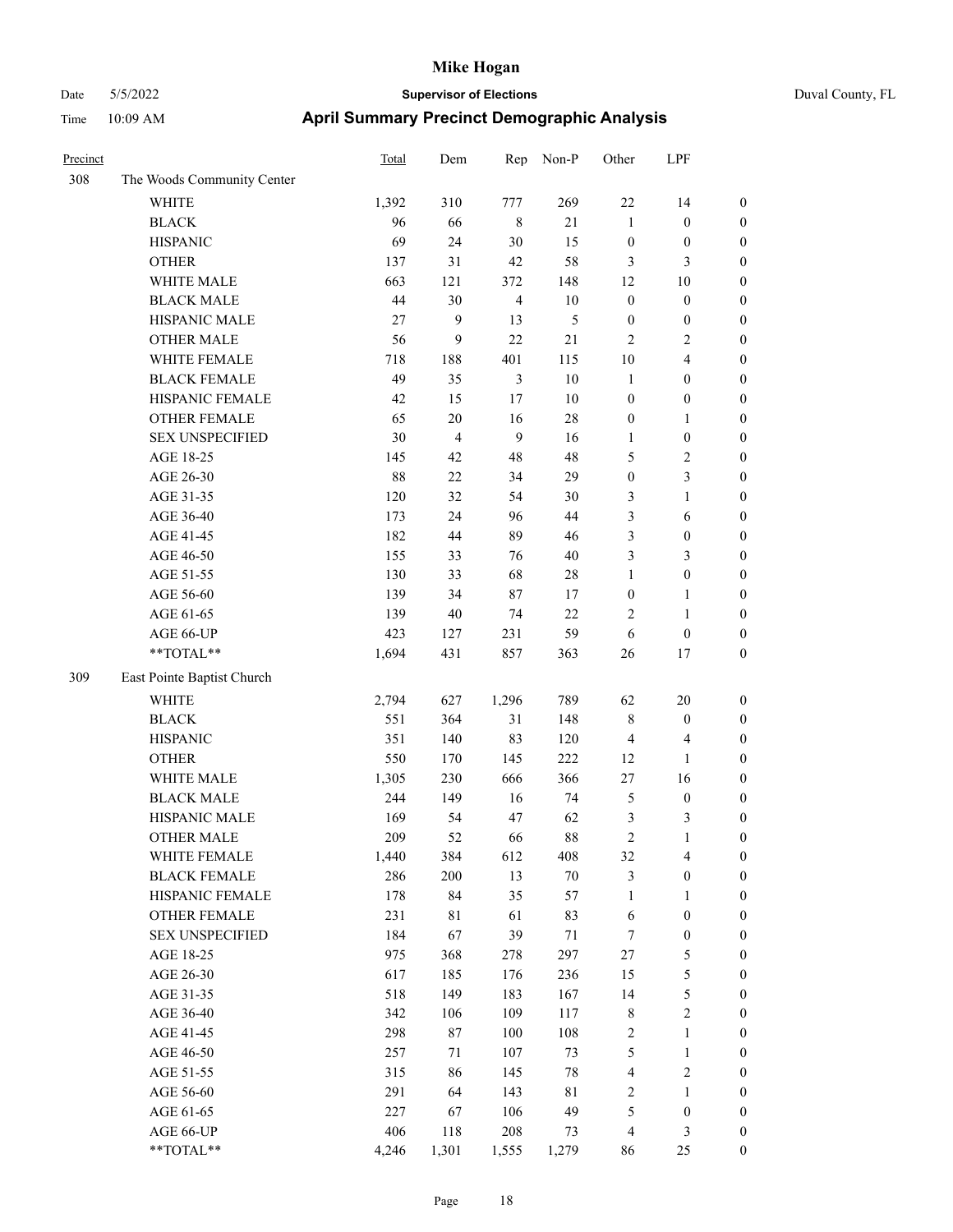| Duval County, FL |  |
|------------------|--|

| Precinct |                                       | Total | Dem         | Rep          | Non-P  | Other            | LPF                     |                  |
|----------|---------------------------------------|-------|-------------|--------------|--------|------------------|-------------------------|------------------|
| 310      | Fire Station #59                      |       |             |              |        |                  |                         |                  |
|          | <b>WHITE</b>                          | 2,614 | 501         | 1,575        | 501    | 31               | 6                       | $\boldsymbol{0}$ |
|          | <b>BLACK</b>                          | 88    | 68          | $\sqrt{2}$   | $17\,$ | $\mathbf{1}$     | $\boldsymbol{0}$        | $\boldsymbol{0}$ |
|          | <b>HISPANIC</b>                       | 91    | 24          | 35           | 32     | $\boldsymbol{0}$ | $\boldsymbol{0}$        | $\boldsymbol{0}$ |
|          | <b>OTHER</b>                          | 223   | 71          | $8\sqrt{1}$  | 65     | $\overline{4}$   | 2                       | $\boldsymbol{0}$ |
|          | WHITE MALE                            | 1,152 | 168         | 712          | 254    | 13               | 5                       | $\boldsymbol{0}$ |
|          | <b>BLACK MALE</b>                     | 44    | 32          | $\mathbf{1}$ | $10\,$ | $\mathbf{1}$     | $\boldsymbol{0}$        | $\boldsymbol{0}$ |
|          | HISPANIC MALE                         | 34    | $10\,$      | 15           | 9      | $\boldsymbol{0}$ | $\boldsymbol{0}$        | $\boldsymbol{0}$ |
|          | <b>OTHER MALE</b>                     | 83    | 17          | 38           | 25     | $\overline{2}$   | 1                       | $\boldsymbol{0}$ |
|          | WHITE FEMALE                          | 1,440 | 325         | 852          | 244    | 18               | $\mathbf{1}$            | $\boldsymbol{0}$ |
|          | <b>BLACK FEMALE</b>                   | 44    | 36          | $\mathbf{1}$ | $\tau$ | $\boldsymbol{0}$ | $\boldsymbol{0}$        | $\boldsymbol{0}$ |
|          | HISPANIC FEMALE                       | 57    | 14          | 20           | 23     | $\boldsymbol{0}$ | $\boldsymbol{0}$        | $\boldsymbol{0}$ |
|          | <b>OTHER FEMALE</b>                   | 113   | 49          | 31           | 30     | $\sqrt{2}$       | $\mathbf{1}$            | $\boldsymbol{0}$ |
|          | <b>SEX UNSPECIFIED</b>                | 49    | 13          | 23           | 13     | $\boldsymbol{0}$ | $\boldsymbol{0}$        | $\boldsymbol{0}$ |
|          | AGE 18-25                             | 192   | 52          | 84           | 52     | $\mathfrak{Z}$   | 1                       | $\boldsymbol{0}$ |
|          | AGE 26-30                             | 149   | 24          | 82           | 42     | $\mathbf{1}$     | $\boldsymbol{0}$        | $\boldsymbol{0}$ |
|          | AGE 31-35                             | 187   | 33          | 94           | 57     | $\overline{2}$   | 1                       | $\boldsymbol{0}$ |
|          | AGE 36-40                             | 239   | 53          | 115          | 64     | $\overline{4}$   | 3                       | $\boldsymbol{0}$ |
|          | AGE 41-45                             | 251   | 57          | 124          | 65     | 5                | $\boldsymbol{0}$        | $\boldsymbol{0}$ |
|          | AGE 46-50                             | 204   | 46          | 107          | 49     | $\overline{2}$   | $\boldsymbol{0}$        | $\boldsymbol{0}$ |
|          | AGE 51-55                             | 212   | 35          | 124          | 51     | $\mathbf{1}$     | 1                       | $\boldsymbol{0}$ |
|          | AGE 56-60                             | 205   | 33          | 135          | 35     | $\sqrt{2}$       | $\boldsymbol{0}$        | $\boldsymbol{0}$ |
|          | AGE 61-65                             | 196   | 49          | 107          | 37     | $\sqrt{2}$       | 1                       | $\boldsymbol{0}$ |
|          | AGE 66-UP                             | 1,181 | 282         | 721          | 163    | 14               | 1                       | $\mathbf{0}$     |
|          | **TOTAL**                             | 3,016 | 664         | 1,693        | 615    | 36               | 8                       | $\boldsymbol{0}$ |
| 311      | Isle of Faith United Methodist Church |       |             |              |        |                  |                         |                  |
|          |                                       |       |             |              |        |                  |                         |                  |
|          | WHITE                                 | 2,131 | 535         | 897          | 629    | 54               | 16                      | $\mathbf{0}$     |
|          | <b>BLACK</b>                          | 585   | 401         | 23           | 151    | 8                | $\overline{2}$          | $\boldsymbol{0}$ |
|          | <b>HISPANIC</b>                       | 341   | 103         | 83           | 152    | 3                | $\boldsymbol{0}$        | $\boldsymbol{0}$ |
|          | <b>OTHER</b>                          | 436   | 155         | 83           | 186    | 11               | 1                       | $\boldsymbol{0}$ |
|          | WHITE MALE                            | 1,025 | 210         | 451          | 327    | $27\,$           | 10                      | $\boldsymbol{0}$ |
|          | <b>BLACK MALE</b>                     | 256   | 165         | 12           | 70     | $\tau$           | 2                       | $\boldsymbol{0}$ |
|          | HISPANIC MALE                         | 167   | 46          | 45           | 75     | $\mathbf{1}$     | $\boldsymbol{0}$        | $\boldsymbol{0}$ |
|          | <b>OTHER MALE</b>                     | 173   | 52          | 34           | 79     | $\,8\,$          | $\boldsymbol{0}$        | $\boldsymbol{0}$ |
|          | WHITE FEMALE                          | 1,085 | 317         | 439          | 296    | 27               | 6                       | $\boldsymbol{0}$ |
|          | <b>BLACK FEMALE</b>                   | 314   | 225         | 11           | 77     | $\mathbf{1}$     | $\boldsymbol{0}$        | $\boldsymbol{0}$ |
|          | HISPANIC FEMALE                       | 170   | 56          | 37           | 75     | $\sqrt{2}$       | $\boldsymbol{0}$        | $\boldsymbol{0}$ |
|          | OTHER FEMALE                          | 208   | 83          | 41           | $80\,$ | $\mathfrak{Z}$   | 1                       | $\boldsymbol{0}$ |
|          | <b>SEX UNSPECIFIED</b>                | 95    | $40\,$      | 16           | 39     | $\boldsymbol{0}$ | $\boldsymbol{0}$        | $\boldsymbol{0}$ |
|          | AGE 18-25                             | 599   | 216         | 167          | 193    | 19               | 4                       | $\boldsymbol{0}$ |
|          | AGE 26-30                             | 761   | 238         | 223          | 273    | $20\,$           | 7                       | $\boldsymbol{0}$ |
|          | AGE 31-35                             | 444   | 148         | 118          | 166    | $10\,$           | $\sqrt{2}$              | $\boldsymbol{0}$ |
|          | AGE 36-40                             | 301   | 105         | $78\,$       | 110    | $\tau$           | $\mathbf{1}$            | $\boldsymbol{0}$ |
|          | AGE 41-45                             | 252   | 88          | 77           | 83     | $\mathfrak z$    | 1                       | $\boldsymbol{0}$ |
|          | AGE 46-50                             | 241   | 90          | 73           | 71     | $\mathfrak s$    | $\overline{\mathbf{c}}$ | $\boldsymbol{0}$ |
|          | AGE 51-55                             | 235   | 84          | 85           | 61     | $\mathfrak{Z}$   | $\overline{c}$          | $\boldsymbol{0}$ |
|          | AGE 56-60                             | 221   | 71          | 96           | 48     | 6                | $\boldsymbol{0}$        | $\boldsymbol{0}$ |
|          | AGE 61-65                             | 146   | $\sqrt{48}$ | 53           | 45     | $\boldsymbol{0}$ | $\boldsymbol{0}$        | $\boldsymbol{0}$ |
|          | AGE 66-UP                             | 293   | 106         | 116          | 68     | 3                | $\boldsymbol{0}$        | $\boldsymbol{0}$ |
|          | **TOTAL**                             | 3,493 | 1,194       | 1,086        | 1,118  | 76               | 19                      | $\boldsymbol{0}$ |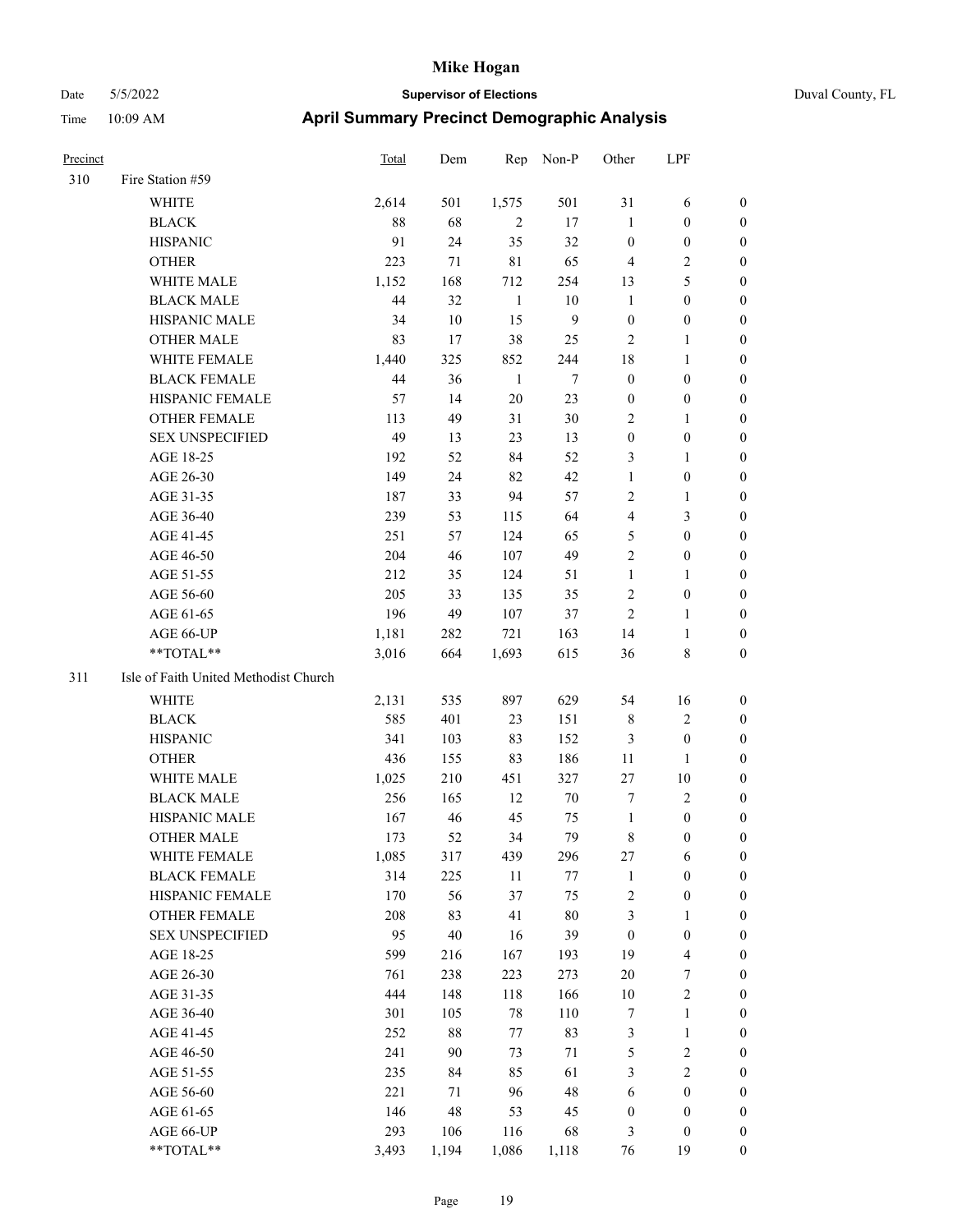| Precinct |                              | Total | Dem         | Rep         | Non-P  | Other            | LPF              |                  |
|----------|------------------------------|-------|-------------|-------------|--------|------------------|------------------|------------------|
| 312      | Pablo Creek Regional Library |       |             |             |        |                  |                  |                  |
|          | WHITE                        | 4,376 | 892         | 2,230       | 1,147  | 76               | 31               | $\boldsymbol{0}$ |
|          | <b>BLACK</b>                 | 692   | 476         | 43          | 162    | 11               | $\boldsymbol{0}$ | $\boldsymbol{0}$ |
|          | <b>HISPANIC</b>              | 640   | 220         | 148         | 254    | 15               | 3                | $\boldsymbol{0}$ |
|          | <b>OTHER</b>                 | 1,003 | 269         | 299         | 423    | $\overline{9}$   | 3                | $\boldsymbol{0}$ |
|          | WHITE MALE                   | 2,055 | 318         | 1,120       | 568    | 29               | 20               | $\boldsymbol{0}$ |
|          | <b>BLACK MALE</b>            | 338   | 213         | 26          | 89     | 10               | $\boldsymbol{0}$ | $\boldsymbol{0}$ |
|          | HISPANIC MALE                | 311   | 89          | 74          | 140    | 6                | 2                | $\boldsymbol{0}$ |
|          | <b>OTHER MALE</b>            | 394   | 101         | 124         | 165    | $\overline{4}$   | $\boldsymbol{0}$ | $\boldsymbol{0}$ |
|          | WHITE FEMALE                 | 2,275 | 563         | 1,085       | 569    | 47               | 11               | $\boldsymbol{0}$ |
|          | <b>BLACK FEMALE</b>          | 348   | 260         | 15          | $72\,$ | $\mathbf{1}$     | $\boldsymbol{0}$ | $\boldsymbol{0}$ |
|          | HISPANIC FEMALE              | 319   | 127         | 73          | 110    | 9                | $\boldsymbol{0}$ | $\boldsymbol{0}$ |
|          | <b>OTHER FEMALE</b>          | 489   | 141         | 141         | 200    | $\mathfrak{S}$   | 2                | $\boldsymbol{0}$ |
|          | <b>SEX UNSPECIFIED</b>       | 182   | 45          | 62          | 73     | $\boldsymbol{0}$ | 2                | $\boldsymbol{0}$ |
|          | AGE 18-25                    | 776   | 212         | 241         | 294    | 24               | 5                | $\boldsymbol{0}$ |
|          | AGE 26-30                    | 733   | $200\,$     | 217         | 291    | 17               | 8                | $\boldsymbol{0}$ |
|          | AGE 31-35                    | 649   | 162         | 237         | 230    | 12               | 8                | $\boldsymbol{0}$ |
|          | AGE 36-40                    | 613   | 182         | 213         | 207    | 6                | 5                | $\boldsymbol{0}$ |
|          | AGE 41-45                    | 534   | 155         | 186         | 185    | 6                | 2                | $\boldsymbol{0}$ |
|          | AGE 46-50                    | 551   | 159         | 210         | 171    | 11               | $\boldsymbol{0}$ | $\boldsymbol{0}$ |
|          | AGE 51-55                    | 577   | 148         | 268         | 153    | 5                | 3                | $\boldsymbol{0}$ |
|          | AGE 56-60                    | 613   | 170         | 288         | 143    | 9                | 3                | $\boldsymbol{0}$ |
|          | AGE 61-65                    | 564   | 157         | 267         | 126    | 12               | $\overline{c}$   | $\boldsymbol{0}$ |
|          | AGE 66-UP                    | 1,101 | 312         | 593         | 186    | 9                | $\mathbf{1}$     | $\boldsymbol{0}$ |
|          | **TOTAL**                    | 6,711 | 1,857       | 2,720       | 1,986  | 111              | 37               | $\boldsymbol{0}$ |
| 401      | Glendale Community Church    |       |             |             |        |                  |                  |                  |
|          | <b>WHITE</b>                 | 1,052 | 247         | 584         | 194    | 19               | $\,$ 8 $\,$      | $\boldsymbol{0}$ |
|          | <b>BLACK</b>                 | 244   | 181         | 15          | 47     | $\mathbf{1}$     | $\boldsymbol{0}$ | $\boldsymbol{0}$ |
|          | <b>HISPANIC</b>              | 92    | 35          | 21          | 36     | $\boldsymbol{0}$ | $\boldsymbol{0}$ | $\boldsymbol{0}$ |
|          | <b>OTHER</b>                 | 114   | 25          | 34          | 53     | $\overline{2}$   | $\boldsymbol{0}$ | $\boldsymbol{0}$ |
|          | WHITE MALE                   | 496   | 111         | 272         | 99     | 9                | 5                | $\boldsymbol{0}$ |
|          | <b>BLACK MALE</b>            | 95    | 62          | 5           | 27     | 1                | $\boldsymbol{0}$ | $\boldsymbol{0}$ |
|          | HISPANIC MALE                | 43    | $18\,$      | 11          | 14     | $\boldsymbol{0}$ | $\boldsymbol{0}$ | $\boldsymbol{0}$ |
|          | <b>OTHER MALE</b>            | 39    | 3           | 14          | $20\,$ | $\overline{2}$   | $\boldsymbol{0}$ | $\boldsymbol{0}$ |
|          | WHITE FEMALE                 | 544   | 134         | 308         | 89     | 10               | 3                | $\boldsymbol{0}$ |
|          | <b>BLACK FEMALE</b>          | 146   | 117         | 9           | $20\,$ | $\boldsymbol{0}$ | $\boldsymbol{0}$ | $\boldsymbol{0}$ |
|          | HISPANIC FEMALE              | 47    | 16          | $10\,$      | 21     | $\boldsymbol{0}$ | $\boldsymbol{0}$ | $\boldsymbol{0}$ |
|          | OTHER FEMALE                 | 55    | 19          | $18\,$      | $18\,$ | $\boldsymbol{0}$ | $\boldsymbol{0}$ | $\boldsymbol{0}$ |
|          | <b>SEX UNSPECIFIED</b>       | 37    | $\,$ 8 $\,$ | $\tau$      | $22\,$ | $\boldsymbol{0}$ | $\boldsymbol{0}$ | $\boldsymbol{0}$ |
|          | AGE 18-25                    | 164   | 60          | 49          | 51     | $\mathfrak{Z}$   | 1                | $\boldsymbol{0}$ |
|          | AGE 26-30                    | 129   | 43          | 38          | 40     | $\sqrt{5}$       | 3                | $\boldsymbol{0}$ |
|          | AGE 31-35                    | 151   | 52          | 48          | 47     | $\mathbf{1}$     | 3                | $\boldsymbol{0}$ |
|          | AGE 36-40                    | 117   | 49          | 44          | 22     | $\sqrt{2}$       | $\boldsymbol{0}$ | $\boldsymbol{0}$ |
|          | AGE 41-45                    | 95    | 30          | 31          | 31     | $\mathfrak{Z}$   | $\boldsymbol{0}$ | $\boldsymbol{0}$ |
|          | AGE 46-50                    | 113   | 34          | 46          | 31     | $\sqrt{2}$       | $\boldsymbol{0}$ | $\boldsymbol{0}$ |
|          | AGE 51-55                    | 114   | 34          | 53          | 25     | $\sqrt{2}$       | $\boldsymbol{0}$ | $\boldsymbol{0}$ |
|          | AGE 56-60                    | 132   | 35          | 71          | 26     | $\boldsymbol{0}$ | $\boldsymbol{0}$ | $\boldsymbol{0}$ |
|          | AGE 61-65                    | 140   | 36          | $8\sqrt{1}$ | $20\,$ | $\mathfrak{Z}$   | $\boldsymbol{0}$ | $\boldsymbol{0}$ |
|          | AGE 66-UP                    | 347   | 115         | 193         | 37     | $\mathbf{1}$     | 1                | $\boldsymbol{0}$ |
|          | **TOTAL**                    | 1,502 | 488         | 654         | 330    | $22\,$           | $\,$ 8 $\,$      | $\boldsymbol{0}$ |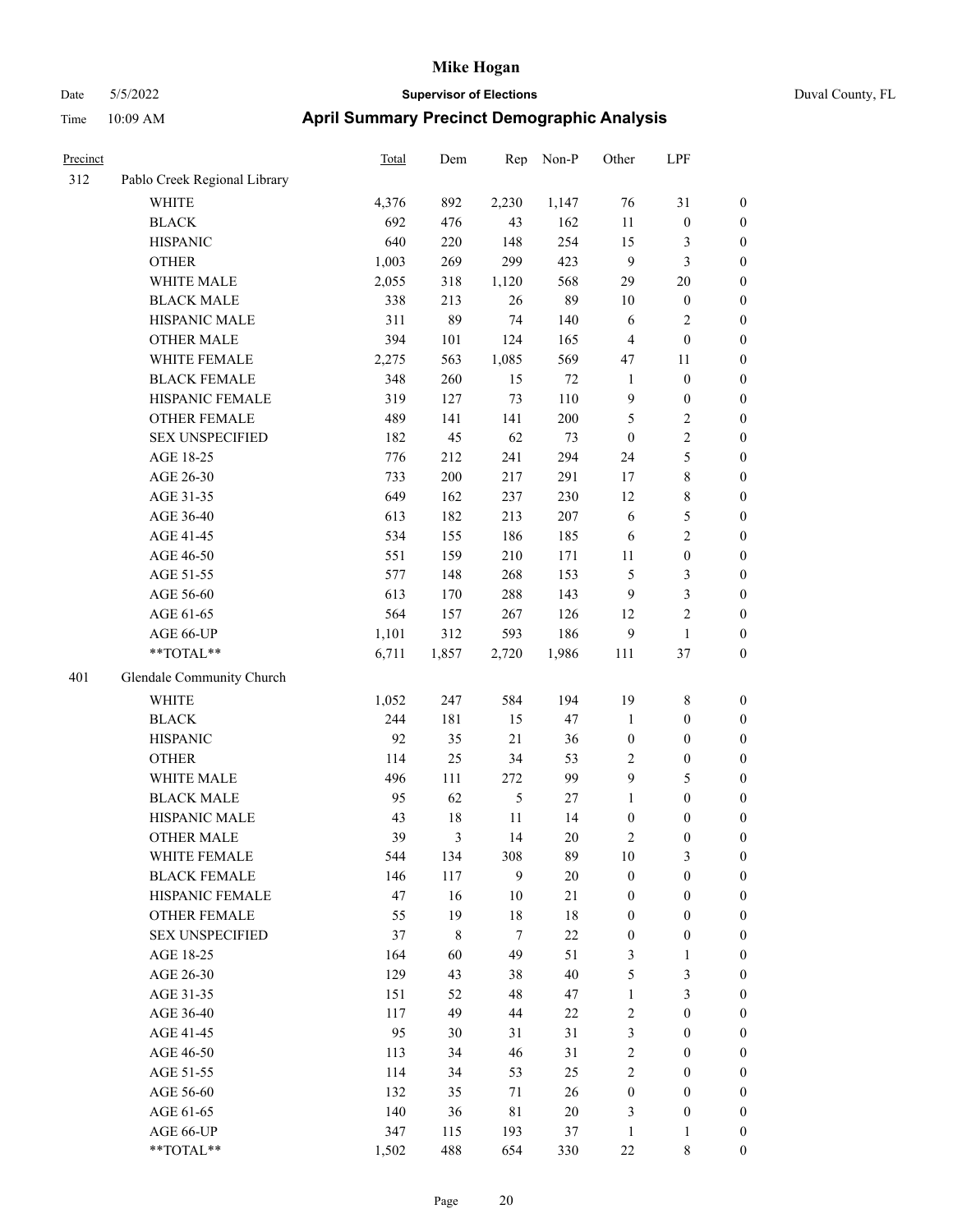| Duval County, FL |  |
|------------------|--|
|                  |  |

| Precinct |                                       | <b>Total</b> | Dem   | Rep         | Non-P  | Other            | LPF                     |                  |
|----------|---------------------------------------|--------------|-------|-------------|--------|------------------|-------------------------|------------------|
| 402      | Iglesia Pentecostal Presencia De Dios |              |       |             |        |                  |                         |                  |
|          | WHITE                                 | 1,005        | 197   | 499         | 283    | 20               | 6                       | 0                |
|          | <b>BLACK</b>                          | 298          | 214   | 16          | 62     | 6                | $\boldsymbol{0}$        | 0                |
|          | <b>HISPANIC</b>                       | 205          | 77    | 48          | 77     | 3                | $\boldsymbol{0}$        | 0                |
|          | <b>OTHER</b>                          | 179          | 53    | 44          | 80     | $\overline{c}$   | $\boldsymbol{0}$        | $\boldsymbol{0}$ |
|          | WHITE MALE                            | 478          | 67    | 247         | 148    | 12               | $\overline{\mathbf{4}}$ | $\boldsymbol{0}$ |
|          | <b>BLACK MALE</b>                     | 112          | 68    | $\,$ 8 $\,$ | 34     | $\sqrt{2}$       | $\boldsymbol{0}$        | $\boldsymbol{0}$ |
|          | HISPANIC MALE                         | 93           | 27    | 27          | 39     | $\boldsymbol{0}$ | $\boldsymbol{0}$        | $\boldsymbol{0}$ |
|          | <b>OTHER MALE</b>                     | 61           | 18    | 16          | 25     | $\sqrt{2}$       | $\boldsymbol{0}$        | $\boldsymbol{0}$ |
|          | WHITE FEMALE                          | 516          | 129   | 244         | 133    | 8                | $\mathbf{2}$            | 0                |
|          | <b>BLACK FEMALE</b>                   | 178          | 138   | $\,$ 8 $\,$ | $28\,$ | 4                | $\boldsymbol{0}$        | 0                |
|          | HISPANIC FEMALE                       | 109          | 47    | 21          | 38     | 3                | $\boldsymbol{0}$        | 0                |
|          | OTHER FEMALE                          | 83           | 29    | 21          | 33     | $\boldsymbol{0}$ | $\boldsymbol{0}$        | 0                |
|          | <b>SEX UNSPECIFIED</b>                | 57           | 18    | 15          | 24     | $\boldsymbol{0}$ | $\boldsymbol{0}$        | 0                |
|          | AGE 18-25                             | 188          | 55    | 49          | 78     | 6                | $\boldsymbol{0}$        | 0                |
|          | AGE 26-30                             | 219          | 59    | 61          | 90     | 7                | $\sqrt{2}$              | $\boldsymbol{0}$ |
|          | AGE 31-35                             | 182          | 51    | 55          | 71     | 3                | $\sqrt{2}$              | 0                |
|          | AGE 36-40                             | 162          | 48    | 51          | 60     | 3                | $\boldsymbol{0}$        | $\boldsymbol{0}$ |
|          | AGE 41-45                             | 128          | 47    | 40          | 39     | $\mathbf{2}$     | $\boldsymbol{0}$        | $\boldsymbol{0}$ |
|          | AGE 46-50                             | 110          | 34    | 41          | 33     | $\overline{c}$   | $\boldsymbol{0}$        | 0                |
|          | AGE 51-55                             | 120          | 49    | 46          | 24     | $\mathbf{1}$     | $\boldsymbol{0}$        | 0                |
|          | AGE 56-60                             | 151          | 57    | 66          | 26     | $\overline{c}$   | $\boldsymbol{0}$        | 0                |
|          | AGE 61-65                             | 148          | 49    | 66          | 31     | $\mathbf{1}$     | $\mathbf{1}$            | 0                |
|          | AGE 66-UP                             | 279          | 92    | 132         | 50     | $\overline{4}$   | $\mathbf{1}$            | 0                |
|          | **TOTAL**                             | 1,687        | 541   | 607         | 502    | 31               | 6                       | $\boldsymbol{0}$ |
| 403      | Restoration Church                    |              |       |             |        |                  |                         |                  |
|          | WHITE                                 | 3,149        | 774   | 1,526       | 776    | 60               | 13                      | $\boldsymbol{0}$ |
|          | <b>BLACK</b>                          | 1,434        | 1,092 | 49          | 273    | 19               | $\mathbf{1}$            | $\boldsymbol{0}$ |
|          | <b>HISPANIC</b>                       | 689          | 251   | 154         | 276    | $\overline{4}$   | $\overline{\mathbf{4}}$ | 0                |
|          | <b>OTHER</b>                          | 782          | 253   | 181         | 339    | 8                | $\mathbf{1}$            | $\boldsymbol{0}$ |
|          | WHITE MALE                            | 1,454        | 296   | 766         | 360    | 23               | $\mathbf{9}$            | 0                |
|          | <b>BLACK MALE</b>                     | 559          | 386   | 24          | 141    | 7                | $\mathbf{1}$            | $\boldsymbol{0}$ |
|          | HISPANIC MALE                         | 291          | 86    | 78          | 126    | $\boldsymbol{0}$ | 1                       | 0                |
|          | <b>OTHER MALE</b>                     | 315          | 96    | 81          | 131    | 6                | 1                       | $\boldsymbol{0}$ |
|          | WHITE FEMALE                          | 1,657        | 467   | 747         | 402    | 37               | $\overline{\mathbf{4}}$ | 0                |
|          | <b>BLACK FEMALE</b>                   | 854          | 691   | 25          | 127    | $11\,$           | $\boldsymbol{0}$        | 0                |
|          | HISPANIC FEMALE                       | 378          | 160   | 72          | 139    | 4                | $\mathfrak{Z}$          | $\boldsymbol{0}$ |
|          | <b>OTHER FEMALE</b>                   | 348          | 126   | 83          | 137    | 2                | $\boldsymbol{0}$        | 0                |
|          | <b>SEX UNSPECIFIED</b>                | 198          | 62    | 34          | 101    | $\mathbf{1}$     | $\boldsymbol{0}$        | 0                |
|          | AGE 18-25                             | 678          | 257   | 151         | 245    | 22               | $\mathfrak{Z}$          | 0                |
|          | AGE 26-30                             | 598          | 230   | 129         | 222    | 17               | $\boldsymbol{0}$        | 0                |
|          | AGE 31-35                             | 584          | 220   | 145         | 205    | 12               | $\boldsymbol{2}$        | 0                |
|          | AGE 36-40                             | 517          | 205   | 119         | 182    | $\overline{9}$   | $\sqrt{2}$              | 0                |
|          | AGE 41-45                             | 492          | 211   | 122         | 151    | $\overline{4}$   | $\overline{\mathbf{4}}$ | 0                |
|          | AGE 46-50                             | 466          | 191   | 139         | 128    | $\mathfrak{S}$   | $\mathfrak{Z}$          | 0                |
|          | AGE 51-55                             | 478          | 175   | 176         | 123    | $\sqrt{2}$       | $\sqrt{2}$              | $\boldsymbol{0}$ |
|          | AGE 56-60                             | 558          | 205   | 223         | 121    | 7                | $\sqrt{2}$              | $\boldsymbol{0}$ |
|          | AGE 61-65                             | 556          | 207   | 236         | 109    | 3                | $\mathbf{1}$            | $\boldsymbol{0}$ |
|          | AGE 66-UP                             | 1,127        | 469   | 470         | 178    | $10\,$           | $\boldsymbol{0}$        | $\boldsymbol{0}$ |
|          | **TOTAL**                             | 6,054        | 2,370 | 1,910       | 1,664  | 91               | 19                      | $\boldsymbol{0}$ |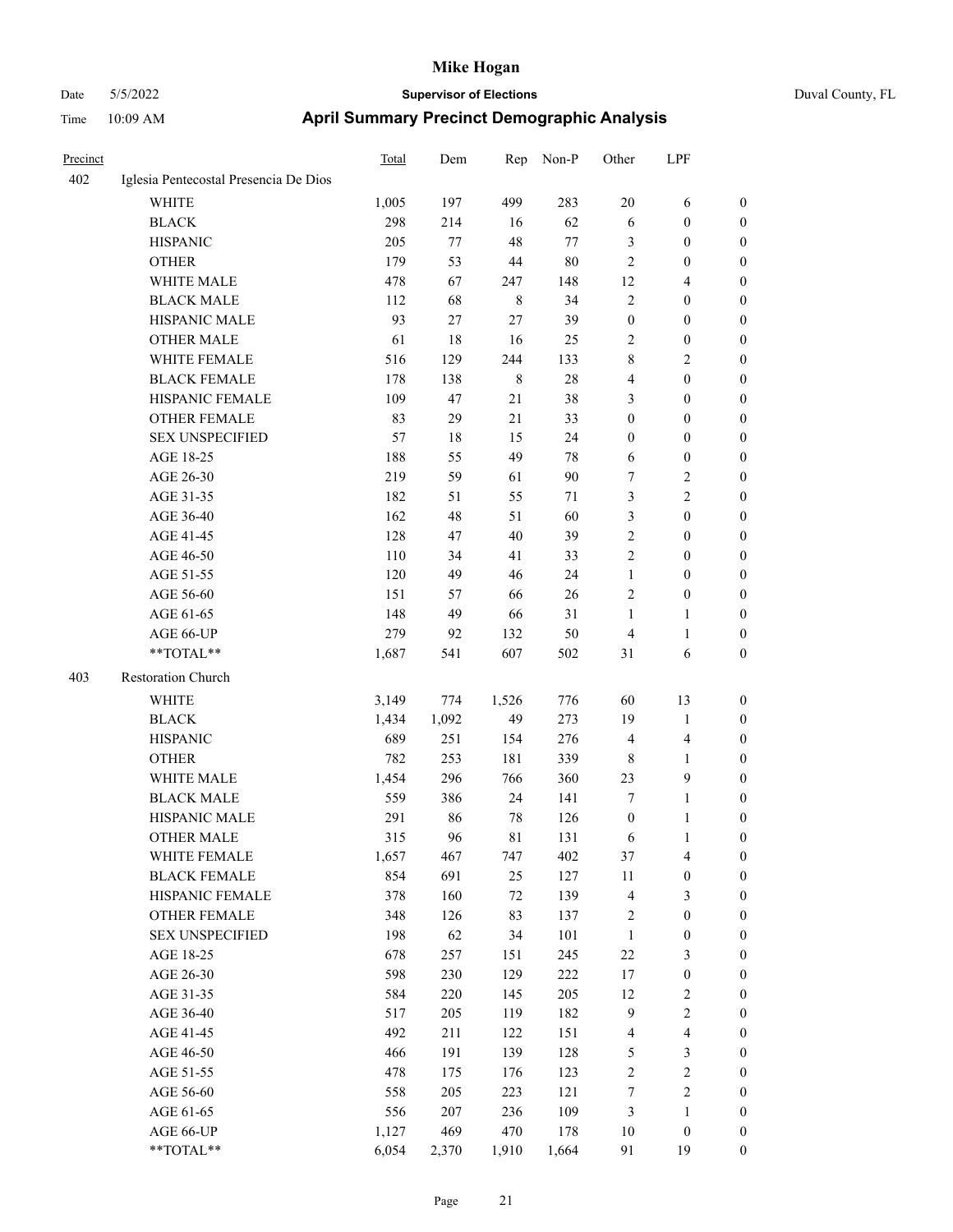|  | Duval County, F |  |
|--|-----------------|--|
|  |                 |  |

| Precinct |                                   | Total | Dem | Rep            | Non-P       | Other            | LPF                     |                  |
|----------|-----------------------------------|-------|-----|----------------|-------------|------------------|-------------------------|------------------|
| 404      | Holiday Hill Baptist Church       |       |     |                |             |                  |                         |                  |
|          | WHITE                             | 2,322 | 519 | 1,360          | 410         | $22\,$           | 11                      | $\boldsymbol{0}$ |
|          | <b>BLACK</b>                      | 189   | 152 | 10             | $22\,$      | 5                | $\boldsymbol{0}$        | $\boldsymbol{0}$ |
|          | <b>HISPANIC</b>                   | 128   | 42  | 44             | 36          | 6                | $\boldsymbol{0}$        | 0                |
|          | <b>OTHER</b>                      | 202   | 58  | 59             | $8\sqrt{1}$ | 2                | $\sqrt{2}$              | 0                |
|          | WHITE MALE                        | 1,076 | 210 | 635            | 215         | 11               | $\mathfrak{S}$          | $\boldsymbol{0}$ |
|          | <b>BLACK MALE</b>                 | 103   | 79  | $\mathfrak s$  | 16          | $\mathfrak{Z}$   | $\boldsymbol{0}$        | $\boldsymbol{0}$ |
|          | HISPANIC MALE                     | 67    | 19  | 23             | $22\,$      | 3                | $\boldsymbol{0}$        | $\boldsymbol{0}$ |
|          | <b>OTHER MALE</b>                 | 74    | 13  | $20\,$         | 37          | $\sqrt{2}$       | $\sqrt{2}$              | $\boldsymbol{0}$ |
|          | WHITE FEMALE                      | 1,219 | 305 | 709            | 188         | $11\,$           | $\sqrt{6}$              | $\boldsymbol{0}$ |
|          | <b>BLACK FEMALE</b>               | 84    | 71  | $\mathfrak s$  | $\sqrt{6}$  | $\sqrt{2}$       | $\boldsymbol{0}$        | $\boldsymbol{0}$ |
|          | HISPANIC FEMALE                   | 61    | 23  | 21             | 14          | 3                | $\boldsymbol{0}$        | $\boldsymbol{0}$ |
|          | OTHER FEMALE                      | 86    | 34  | 26             | 26          | $\boldsymbol{0}$ | $\boldsymbol{0}$        | $\boldsymbol{0}$ |
|          | <b>SEX UNSPECIFIED</b>            | 71    | 17  | 29             | 25          | $\boldsymbol{0}$ | $\boldsymbol{0}$        | 0                |
|          | AGE 18-25                         | 243   | 67  | 93             | 76          | 5                | $\overline{c}$          | 0                |
|          | AGE 26-30                         | 208   | 52  | 88             | 64          | 3                | $\mathbf{1}$            | $\boldsymbol{0}$ |
|          | AGE 31-35                         | 235   | 61  | 98             | 72          | 2                | $\sqrt{2}$              | $\boldsymbol{0}$ |
|          | AGE 36-40                         | 234   | 56  | 109            | 64          | 3                | $\sqrt{2}$              | $\boldsymbol{0}$ |
|          | AGE 41-45                         | 219   | 66  | 96             | 48          | 7                | $\sqrt{2}$              | $\boldsymbol{0}$ |
|          | AGE 46-50                         | 201   | 57  | 100            | 42          | $\overline{c}$   | $\boldsymbol{0}$        | $\boldsymbol{0}$ |
|          | AGE 51-55                         | 225   | 44  | 137            | 38          | 6                | $\boldsymbol{0}$        | $\boldsymbol{0}$ |
|          | AGE 56-60                         | 234   | 61  | 134            | 34          | 3                | $\sqrt{2}$              | $\boldsymbol{0}$ |
|          | AGE 61-65                         | 294   | 77  | 169            | 44          | $\sqrt{2}$       | $\sqrt{2}$              | $\boldsymbol{0}$ |
|          | AGE 66-UP                         | 748   | 230 | 449            | 67          | 2                | $\boldsymbol{0}$        | 0                |
|          | **TOTAL**                         | 2,841 | 771 | 1,473          | 549         | 35               | 13                      | $\boldsymbol{0}$ |
| 405      | Harvest Time Christian Fellowship |       |     |                |             |                  |                         |                  |
|          | <b>WHITE</b>                      | 948   | 249 | 447            | 227         | 17               | $\,8\,$                 | 0                |
|          | <b>BLACK</b>                      | 677   | 508 | 22             | 142         | $\overline{4}$   | $\mathbf{1}$            | $\boldsymbol{0}$ |
|          | <b>HISPANIC</b>                   | 248   | 98  | 59             | 86          | 4                | $\mathbf{1}$            | 0                |
|          | <b>OTHER</b>                      | 201   | 66  | 51             | 84          | $\boldsymbol{0}$ | $\boldsymbol{0}$        | $\boldsymbol{0}$ |
|          | WHITE MALE                        | 457   | 103 | 237            | 102         | 9                | 6                       | $\boldsymbol{0}$ |
|          | <b>BLACK MALE</b>                 | 280   | 196 | 18             | 63          | 2                | $\mathbf{1}$            | $\boldsymbol{0}$ |
|          | HISPANIC MALE                     | 111   | 36  | 26             | 46          | 2                | $\mathbf{1}$            | 0                |
|          | <b>OTHER MALE</b>                 | 74    | 21  | 17             | 36          | $\boldsymbol{0}$ | $\boldsymbol{0}$        | $\boldsymbol{0}$ |
|          | WHITE FEMALE                      | 477   | 142 | 206            | 119         | 8                | $\sqrt{2}$              | 0                |
|          | <b>BLACK FEMALE</b>               | 373   | 296 | $\overline{4}$ | $71\,$      | $\sqrt{2}$       | $\boldsymbol{0}$        | 0                |
|          | HISPANIC FEMALE                   | 133   | 61  | 31             | 39          | $\sqrt{2}$       | $\boldsymbol{0}$        | 0                |
|          | <b>OTHER FEMALE</b>               | 91    | 36  | 25             | 30          | $\boldsymbol{0}$ | $\boldsymbol{0}$        | 0                |
|          | <b>SEX UNSPECIFIED</b>            | 78    | 30  | 15             | 33          | $\boldsymbol{0}$ | $\boldsymbol{0}$        | $\overline{0}$   |
|          | AGE 18-25                         | 273   | 109 | 55             | 104         | 4                | $\mathbf{1}$            | 0                |
|          | AGE 26-30                         | 284   | 130 | 46             | 101         | $\overline{4}$   | $\mathfrak{Z}$          | 0                |
|          | AGE 31-35                         | 247   | 114 | 65             | 60          | 7                | $\mathbf{1}$            | 0                |
|          | AGE 36-40                         | 190   | 85  | 47             | 52          | $\sqrt{2}$       | $\overline{\mathbf{4}}$ | 0                |
|          | AGE 41-45                         | 175   | 76  | 41             | 55          | $\sqrt{2}$       | $\mathbf{1}$            | 0                |
|          | AGE 46-50                         | 148   | 69  | 37             | 40          | $\sqrt{2}$       | $\boldsymbol{0}$        | 0                |
|          | AGE 51-55                         | 170   | 81  | 50             | 38          | $\mathbf{1}$     | $\boldsymbol{0}$        | 0                |
|          | AGE 56-60                         | 170   | 85  | 60             | 25          | $\boldsymbol{0}$ | $\boldsymbol{0}$        | 0                |
|          | AGE 61-65                         | 152   | 55  | 73             | 23          | $\mathbf{1}$     | $\boldsymbol{0}$        | $\boldsymbol{0}$ |
|          | AGE 66-UP                         | 265   | 117 | 105            | 41          | 2                | $\boldsymbol{0}$        | $\boldsymbol{0}$ |
|          | $**TOTAL**$                       | 2,074 | 921 | 579            | 539         | 25               | $10\,$                  | $\boldsymbol{0}$ |
|          |                                   |       |     |                |             |                  |                         |                  |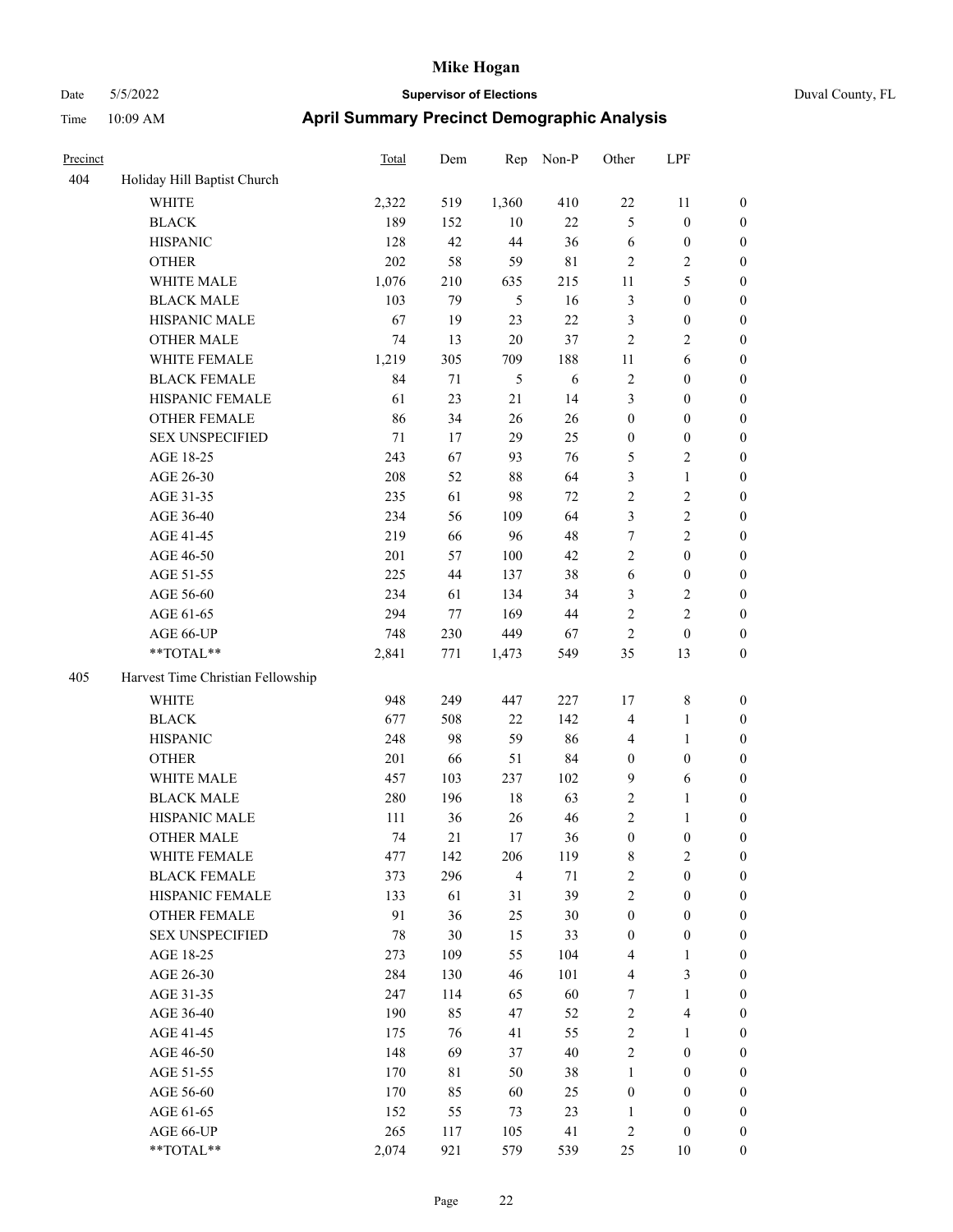| Duval County, FL |  |
|------------------|--|
|                  |  |

| Precinct |                           | <b>Total</b> | Dem    | Rep    | Non-P       | Other            | LPF                     |                  |
|----------|---------------------------|--------------|--------|--------|-------------|------------------|-------------------------|------------------|
| 406      | Gregory West Apartments   |              |        |        |             |                  |                         |                  |
|          | WHITE                     | 3,321        | 792    | 1,557  | 894         | 60               | 18                      | $\boldsymbol{0}$ |
|          | <b>BLACK</b>              | 871          | 637    | 46     | 176         | $11\,$           | $\mathbf{1}$            | $\boldsymbol{0}$ |
|          | <b>HISPANIC</b>           | 732          | 292    | 145    | 286         | $\,$ 8 $\,$      | $\mathbf{1}$            | $\boldsymbol{0}$ |
|          | <b>OTHER</b>              | 688          | 214    | 174    | 285         | 13               | $\overline{c}$          | $\boldsymbol{0}$ |
|          | WHITE MALE                | 1,553        | 299    | 782    | 434         | 26               | 12                      | $\boldsymbol{0}$ |
|          | <b>BLACK MALE</b>         | 295          | 187    | 25     | 78          | $\overline{4}$   | $\mathbf{1}$            | $\boldsymbol{0}$ |
|          | HISPANIC MALE             | 334          | 122    | 73     | 134         | $\mathfrak{S}$   | $\boldsymbol{0}$        | $\boldsymbol{0}$ |
|          | <b>OTHER MALE</b>         | 274          | $78\,$ | 81     | 109         | $\overline{4}$   | 2                       | $\boldsymbol{0}$ |
|          | WHITE FEMALE              | 1,723        | 483    | 757    | 443         | 34               | 6                       | $\boldsymbol{0}$ |
|          | <b>BLACK FEMALE</b>       | 566          | 443    | 21     | 96          | 6                | $\boldsymbol{0}$        | $\boldsymbol{0}$ |
|          | HISPANIC FEMALE           | 379          | 165    | 68     | 142         | $\mathfrak{Z}$   | 1                       | $\boldsymbol{0}$ |
|          | <b>OTHER FEMALE</b>       | 312          | 109    | 71     | 124         | $\,$ 8 $\,$      | $\boldsymbol{0}$        | $\boldsymbol{0}$ |
|          | <b>SEX UNSPECIFIED</b>    | 176          | 49     | 44     | $8\sqrt{1}$ | $\overline{2}$   | $\boldsymbol{0}$        | $\boldsymbol{0}$ |
|          | AGE 18-25                 | 713          | 253    | 172    | 271         | 15               | 2                       | $\boldsymbol{0}$ |
|          | AGE 26-30                 | 729          | 245    | 223    | 241         | 16               | 4                       | $\boldsymbol{0}$ |
|          | AGE 31-35                 | 679          | 231    | 193    | 232         | $17$             | 6                       | $\boldsymbol{0}$ |
|          | AGE 36-40                 | 455          | 160    | 127    | 159         | 6                | 3                       | $\boldsymbol{0}$ |
|          | AGE 41-45                 | 428          | 156    | 127    | 136         | 6                | 3                       | $\boldsymbol{0}$ |
|          | AGE 46-50                 | 414          | 146    | 141    | 117         | $\,$ 8 $\,$      | $\overline{c}$          | $\boldsymbol{0}$ |
|          | AGE 51-55                 | 417          | 135    | 153    | 121         | $\,$ 8 $\,$      | $\boldsymbol{0}$        | $\boldsymbol{0}$ |
|          | AGE 56-60                 | 477          | 166    | 179    | 124         | 7                | 1                       | $\boldsymbol{0}$ |
|          | AGE 61-65                 | 429          | 150    | 181    | 92          | 5                | $\mathbf{1}$            | $\boldsymbol{0}$ |
|          | AGE 66-UP                 | 871          | 293    | 426    | 148         | $\overline{4}$   | $\boldsymbol{0}$        | $\boldsymbol{0}$ |
|          | **TOTAL**                 | 5,612        | 1,935  | 1,922  | 1,641       | 92               | 22                      | $\boldsymbol{0}$ |
| 407      | Southpoint Baptist Church |              |        |        |             |                  |                         |                  |
|          | <b>WHITE</b>              | 3,873        | 905    | 1,984  | 870         | 73               | 41                      | $\boldsymbol{0}$ |
|          | <b>BLACK</b>              | 1,040        | 779    | 39     | 198         | 21               | 3                       | $\boldsymbol{0}$ |
|          | <b>HISPANIC</b>           | 428          | 155    | 102    | 162         | $\,$ 8 $\,$      | 1                       | $\boldsymbol{0}$ |
|          | <b>OTHER</b>              | 891          | 313    | 179    | 385         | 11               | 3                       | $\boldsymbol{0}$ |
|          | WHITE MALE                | 1,844        | 363    | 971    | 444         | 37               | 29                      | $\boldsymbol{0}$ |
|          | <b>BLACK MALE</b>         | 409          | 288    | 15     | 94          | 10               | $\sqrt{2}$              | $\boldsymbol{0}$ |
|          | HISPANIC MALE             | 175          | 56     | 56     | 60          | $\mathfrak{Z}$   | $\boldsymbol{0}$        | $\boldsymbol{0}$ |
|          | <b>OTHER MALE</b>         | 364          | 115    | 74     | 169         | 5                | 1                       | $\boldsymbol{0}$ |
|          | WHITE FEMALE              | 1,992        | 532    | 997    | 416         | 36               | 11                      | $\boldsymbol{0}$ |
|          | <b>BLACK FEMALE</b>       | 619          | 484    | 23     | 100         | $11\,$           | 1                       | $\boldsymbol{0}$ |
|          | HISPANIC FEMALE           | 245          | 94     | 44     | 101         | $\mathfrak{S}$   | 1                       | $\boldsymbol{0}$ |
|          | <b>OTHER FEMALE</b>       | 405          | 167    | 82     | 150         | 6                | $\boldsymbol{0}$        | $\boldsymbol{0}$ |
|          | <b>SEX UNSPECIFIED</b>    | 179          | 53     | $42\,$ | 81          | $\boldsymbol{0}$ | 3                       | $\boldsymbol{0}$ |
|          | AGE 18-25                 | 742          | 298    | 199    | 223         | 13               | 9                       | $\boldsymbol{0}$ |
|          | AGE 26-30                 | 924          | 326    | 271    | 297         | $22\,$           | 8                       | $\boldsymbol{0}$ |
|          | AGE 31-35                 | 697          | 261    | 176    | 237         | 16               | 7                       | $\boldsymbol{0}$ |
|          | AGE 36-40                 | 554          | 187    | 176    | 167         | 20               | $\overline{\mathbf{4}}$ | $\boldsymbol{0}$ |
|          | AGE 41-45                 | 465          | 164    | 143    | 146         | $\tau$           | 5                       | $\boldsymbol{0}$ |
|          | AGE 46-50                 | 439          | 135    | 165    | 124         | $\overline{9}$   | 6                       | $\boldsymbol{0}$ |
|          | AGE 51-55                 | 440          | 143    | 179    | 110         | 6                | $\mathbf{2}$            | $\boldsymbol{0}$ |
|          | AGE 56-60                 | 431          | 129    | 219    | $77\,$      | $\overline{4}$   | $\overline{c}$          | $\boldsymbol{0}$ |
|          | AGE 61-65                 | 422          | 139    | 200    | 73          | $\mathfrak{S}$   | 5                       | $\boldsymbol{0}$ |
|          | AGE 66-UP                 | 1,118        | 370    | 576    | 161         | 11               | $\boldsymbol{0}$        | $\boldsymbol{0}$ |
|          | **TOTAL**                 | 6,232        | 2,152  | 2,304  | 1,615       | 113              | 48                      | $\boldsymbol{0}$ |
|          |                           |              |        |        |             |                  |                         |                  |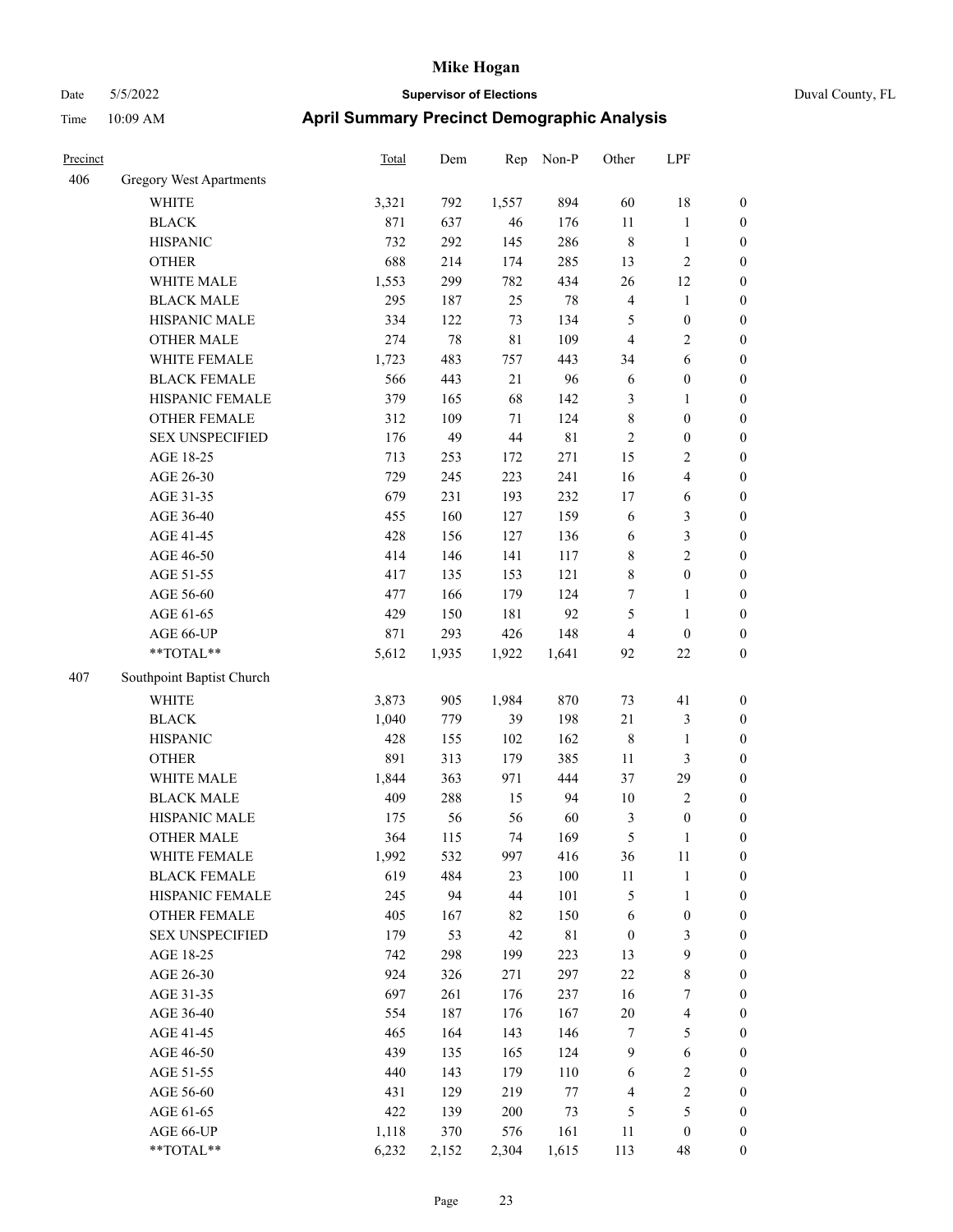| Precinct |                                        | Total | Dem    | Rep    | Non-P       | Other            | LPF                     |                  |
|----------|----------------------------------------|-------|--------|--------|-------------|------------------|-------------------------|------------------|
| 408      | Dean Road Church of Christ             |       |        |        |             |                  |                         |                  |
|          | <b>WHITE</b>                           | 2,739 | 573    | 1,556  | 558         | 38               | 14                      | $\boldsymbol{0}$ |
|          | <b>BLACK</b>                           | 562   | 425    | 28     | 102         | 6                | 1                       | $\mathbf{0}$     |
|          | <b>HISPANIC</b>                        | 317   | 109    | 80     | 121         | 5                | 2                       | $\boldsymbol{0}$ |
|          | <b>OTHER</b>                           | 381   | 102    | 134    | 140         | 5                | $\boldsymbol{0}$        | $\boldsymbol{0}$ |
|          | WHITE MALE                             | 1,263 | 214    | 737    | 289         | 16               | 7                       | $\boldsymbol{0}$ |
|          | <b>BLACK MALE</b>                      | 212   | 141    | 18     | 49          | $\mathfrak{Z}$   | $\mathbf{1}$            | $\boldsymbol{0}$ |
|          | HISPANIC MALE                          | 144   | 48     | 32     | 61          | $\sqrt{2}$       | 1                       | $\boldsymbol{0}$ |
|          | <b>OTHER MALE</b>                      | 138   | 23     | 55     | 59          | $\mathbf{1}$     | $\boldsymbol{0}$        | $\boldsymbol{0}$ |
|          | WHITE FEMALE                           | 1,440 | 352    | 802    | 257         | $22\,$           | 7                       | $\boldsymbol{0}$ |
|          | <b>BLACK FEMALE</b>                    | 337   | 275    | 9      | 50          | $\mathfrak{Z}$   | $\boldsymbol{0}$        | $\boldsymbol{0}$ |
|          | HISPANIC FEMALE                        | 165   | 60     | 46     | 55          | $\mathfrak{Z}$   | 1                       | $\boldsymbol{0}$ |
|          | <b>OTHER FEMALE</b>                    | 177   | 59     | 67     | 48          | 3                | $\boldsymbol{0}$        | $\boldsymbol{0}$ |
|          | <b>SEX UNSPECIFIED</b>                 | 123   | 37     | 32     | 53          | $\mathbf{1}$     | $\boldsymbol{0}$        | $\boldsymbol{0}$ |
|          | AGE 18-25                              | 365   | 124    | 98     | 126         | 15               | 2                       | $\boldsymbol{0}$ |
|          | AGE 26-30                              | 351   | 105    | 121    | 118         | $\overline{4}$   | 3                       | $\boldsymbol{0}$ |
|          | AGE 31-35                              | 367   | 111    | 133    | 117         | 3                | 3                       | $\boldsymbol{0}$ |
|          | AGE 36-40                              | 340   | 100    | 128    | 105         | $\mathfrak{H}$   | $\mathbf{2}$            | $\boldsymbol{0}$ |
|          | AGE 41-45                              | 291   | 82     | 124    | $8\sqrt{1}$ | $\sqrt{2}$       | 2                       | $\boldsymbol{0}$ |
|          | AGE 46-50                              | 267   | 81     | 123    | 59          | $\overline{4}$   | $\boldsymbol{0}$        | $\boldsymbol{0}$ |
|          | AGE 51-55                              | 322   | 98     | 144    | 71          | 5                | 4                       | $\boldsymbol{0}$ |
|          | AGE 56-60                              | 369   | 87     | 205    | 76          | $\mathbf{1}$     | $\boldsymbol{0}$        | $\boldsymbol{0}$ |
|          | AGE 61-65                              | 382   | 108    | 208    | 63          | 3                | 0                       | $\mathbf{0}$     |
|          | AGE 66-UP                              | 945   | 313    | 514    | 105         | 12               | 1                       | $\boldsymbol{0}$ |
|          | **TOTAL**                              | 3,999 | 1,209  | 1,798  | 921         | 54               | $17$                    | $\boldsymbol{0}$ |
| 409      | Ramallah American Club of Jacksonville |       |        |        |             |                  |                         |                  |
|          | <b>WHITE</b>                           | 1,711 | 438    | 861    | 376         | 27               | 9                       | $\mathbf{0}$     |
|          | <b>BLACK</b>                           | 631   | 476    | 22     | 126         | $\tau$           | $\boldsymbol{0}$        | $\mathbf{0}$     |
|          | <b>HISPANIC</b>                        | 284   | 110    | 54     | 112         | 6                | 2                       | $\boldsymbol{0}$ |
|          | <b>OTHER</b>                           | 404   | 110    | 106    | 181         | 6                | $\mathbf{1}$            | $\boldsymbol{0}$ |
|          | WHITE MALE                             | 781   | 168    | 406    | 192         | 11               | 4                       | $\boldsymbol{0}$ |
|          | <b>BLACK MALE</b>                      | 252   | 177    | 12     | 60          | 3                | $\boldsymbol{0}$        | $\boldsymbol{0}$ |
|          | HISPANIC MALE                          | 106   | 37     | 24     | 44          | $\boldsymbol{0}$ | 1                       | $\boldsymbol{0}$ |
|          | <b>OTHER MALE</b>                      | 155   | 42     | 50     | 61          | $\sqrt{2}$       | $\boldsymbol{0}$        | $\boldsymbol{0}$ |
|          | WHITE FEMALE                           | 914   | 266    | 446    | 182         | 16               | $\overline{4}$          | $\boldsymbol{0}$ |
|          | <b>BLACK FEMALE</b>                    | 366   | 290    | $10\,$ | 62          | $\overline{4}$   | $\boldsymbol{0}$        | $\boldsymbol{0}$ |
|          | HISPANIC FEMALE                        | 175   | $72\,$ | 29     | 67          | 6                | $\mathbf{1}$            | $\boldsymbol{0}$ |
|          | <b>OTHER FEMALE</b>                    | 170   | 54     | 41     | $72\,$      | $\mathfrak{Z}$   | $\boldsymbol{0}$        | $\boldsymbol{0}$ |
|          | <b>SEX UNSPECIFIED</b>                 | 111   | $28\,$ | 25     | 55          | $\mathbf{1}$     | $\sqrt{2}$              | $\boldsymbol{0}$ |
|          | AGE 18-25                              | 322   | 125    | 71     | 115         | $\overline{9}$   | $\overline{c}$          | $\boldsymbol{0}$ |
|          | AGE 26-30                              | 282   | 99     | 67     | 108         | $\boldsymbol{7}$ | $\mathbf{1}$            | $\boldsymbol{0}$ |
|          | AGE 31-35                              | 275   | 111    | 65     | $87\,$      | $\boldsymbol{7}$ | 5                       | $\boldsymbol{0}$ |
|          | AGE 36-40                              | 238   | $71\,$ | 79     | 84          | $\mathfrak{Z}$   | $\mathbf{1}$            | $\boldsymbol{0}$ |
|          | AGE 41-45                              | 232   | $80\,$ | 63     | 83          | 6                | $\boldsymbol{0}$        | $\boldsymbol{0}$ |
|          | AGE 46-50                              | 205   | 86     | 63     | 48          | 6                | $\overline{\mathbf{c}}$ | $\boldsymbol{0}$ |
|          | AGE 51-55                              | 232   | 79     | 91     | 60          | $\mathbf{1}$     | 1                       | $\boldsymbol{0}$ |
|          | AGE 56-60                              | 246   | 106    | 97     | $40\,$      | 3                | $\boldsymbol{0}$        | $\boldsymbol{0}$ |
|          | AGE 61-65                              | 257   | 83     | 117    | 55          | $\sqrt{2}$       | $\boldsymbol{0}$        | $\boldsymbol{0}$ |
|          | AGE 66-UP                              | 741   | 294    | 330    | 115         | $\sqrt{2}$       | $\boldsymbol{0}$        | $\boldsymbol{0}$ |
|          | **TOTAL**                              | 3,030 | 1,134  | 1,043  | 795         | 46               | 12                      | $\boldsymbol{0}$ |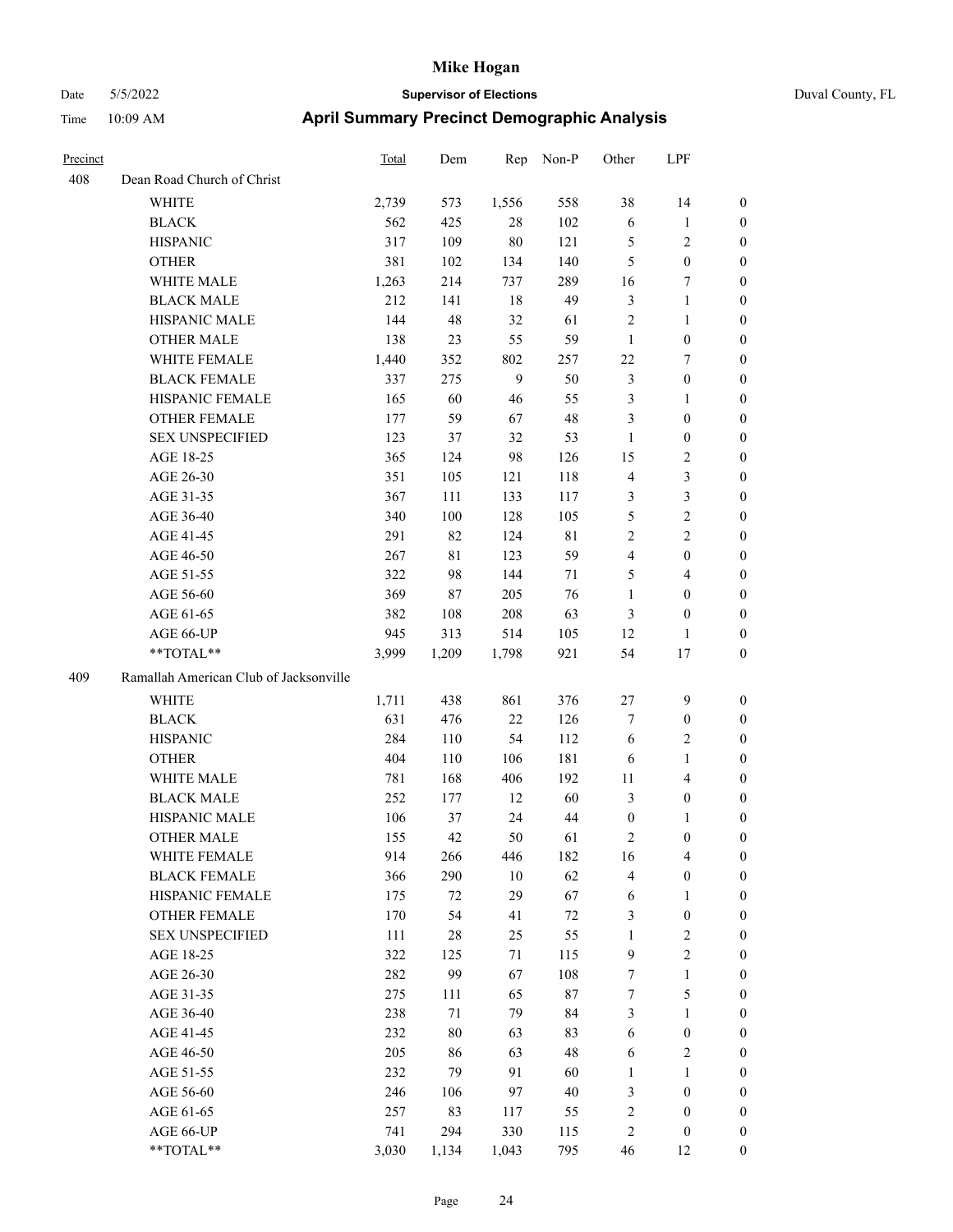|  | Duval County, |
|--|---------------|

| Precinct |                                                             | Total  | Dem   | Rep        | Non-P  | Other            | LPF                     |                  |
|----------|-------------------------------------------------------------|--------|-------|------------|--------|------------------|-------------------------|------------------|
| 410      | St. Barnabas Anglican Church                                |        |       |            |        |                  |                         |                  |
|          | <b>WHITE</b>                                                | 3,993  | 885   | 2,006      | 995    | 82               | $25\,$                  | $\boldsymbol{0}$ |
|          | <b>BLACK</b>                                                | 1,119  | 822   | 55         | 223    | 18               | $\mathbf{1}$            | $\boldsymbol{0}$ |
|          | <b>HISPANIC</b>                                             | 622    | 240   | 131        | 240    | 11               | $\boldsymbol{0}$        | $\boldsymbol{0}$ |
|          | <b>OTHER</b>                                                | 1,176  | 313   | 385        | 459    | 14               | 5                       | $\boldsymbol{0}$ |
|          | WHITE MALE                                                  | 1,926  | 354   | 1,012      | 504    | 37               | 19                      | $\boldsymbol{0}$ |
|          | <b>BLACK MALE</b>                                           | 479    | 333   | 33         | 105    | 7                | $\mathbf{1}$            | $\boldsymbol{0}$ |
|          | HISPANIC MALE                                               | 285    | 95    | 64         | 123    | 3                | $\boldsymbol{0}$        | 0                |
|          | <b>OTHER MALE</b>                                           | 476    | 121   | 164        | 184    | 5                | $\sqrt{2}$              | $\boldsymbol{0}$ |
|          | WHITE FEMALE                                                | 1,998  | 514   | 963        | 470    | 45               | $\sqrt{6}$              | $\boldsymbol{0}$ |
|          | <b>BLACK FEMALE</b>                                         | 614    | 471   | $20\,$     | 112    | 11               | $\boldsymbol{0}$        | $\boldsymbol{0}$ |
|          | HISPANIC FEMALE                                             | 323    | 138   | 64         | 113    | $\,$ $\,$        | $\boldsymbol{0}$        | $\boldsymbol{0}$ |
|          | OTHER FEMALE                                                | 538    | 150   | 184        | 194    | 7                | $\mathfrak{Z}$          | $\boldsymbol{0}$ |
|          | <b>SEX UNSPECIFIED</b>                                      | 270    | 84    | 73         | 111    | $\sqrt{2}$       | $\boldsymbol{0}$        | $\boldsymbol{0}$ |
|          | AGE 18-25                                                   | 849    | 281   | 247        | 293    | $22\,$           | 6                       | $\boldsymbol{0}$ |
|          | AGE 26-30                                                   | 725    | 240   | 198        | 260    | 19               | $\,$ 8 $\,$             | $\boldsymbol{0}$ |
|          | AGE 31-35                                                   | 651    | 213   | 207        | 212    | 15               | $\overline{\mathbf{4}}$ | $\boldsymbol{0}$ |
|          | AGE 36-40                                                   | 578    | 183   | 183        | 195    | 15               | $\sqrt{2}$              | 0                |
|          | AGE 41-45                                                   | 535    | 190   | 157        | 177    | $\,$ 8 $\,$      | $\mathfrak{Z}$          | $\boldsymbol{0}$ |
|          | AGE 46-50                                                   | 544    | 169   | 205        | 158    | 7                | $\mathfrak{S}$          | $\boldsymbol{0}$ |
|          | AGE 51-55                                                   | 613    | 195   | 251        | 156    | $10\,$           | $\mathbf{1}$            | $\boldsymbol{0}$ |
|          | AGE 56-60                                                   | 615    | 170   | 286        | 152    | 7                | $\boldsymbol{0}$        | $\boldsymbol{0}$ |
|          | AGE 61-65                                                   | 571    | 185   | 270        | 103    | 12               | $\mathbf{1}$            | $\boldsymbol{0}$ |
|          | AGE 66-UP                                                   | 1,229  | 434   | 573        | 211    | 10               | $\mathbf{1}$            | $\boldsymbol{0}$ |
|          | $\mathrm{*}\mathrm{*} \mathrm{TOTAL} \mathrm{*} \mathrm{*}$ | 6,910  | 2,260 | 2,577      | 1,917  | 125              | 31                      | $\boldsymbol{0}$ |
| 501      | <b>Balis Community Center</b>                               |        |       |            |        |                  |                         |                  |
|          | WHITE                                                       | 2,670  | 843   | 1,183      | 581    | 45               | 18                      | $\boldsymbol{0}$ |
|          | <b>BLACK</b>                                                | 260    | 177   | 13         | 63     | 6                | $\mathbf{1}$            | $\boldsymbol{0}$ |
|          | <b>HISPANIC</b>                                             | 140    | 47    | $40\,$     | 51     | 1                | $\mathbf{1}$            | $\boldsymbol{0}$ |
|          | <b>OTHER</b>                                                | 260    | 86    | $70\,$     | 100    | 3                | $\mathbf{1}$            | 0                |
|          | WHITE MALE                                                  | 1,249  | 350   | 580        | 287    | 18               | 14                      | 0                |
|          | <b>BLACK MALE</b>                                           | 120    | 74    | 11         | 30     | 5                | $\boldsymbol{0}$        | 0                |
|          | HISPANIC MALE                                               | 67     | 23    | 17         | $27\,$ | $\boldsymbol{0}$ | $\boldsymbol{0}$        | $\boldsymbol{0}$ |
|          | <b>OTHER MALE</b>                                           | 102    | 31    | $30\,$     | 40     | $\mathbf{1}$     | $\boldsymbol{0}$        | $\boldsymbol{0}$ |
|          | WHITE FEMALE                                                | 1,390  | 486   | 591        | 282    | 27               | $\overline{4}$          | $\boldsymbol{0}$ |
|          | <b>BLACK FEMALE</b>                                         | 138    | 102   | $\sqrt{2}$ | 32     | $\mathbf{1}$     | $\mathbf{1}$            | $\overline{0}$   |
|          | HISPANIC FEMALE                                             | $71\,$ | 24    | 23         | $22\,$ | $\mathbf{1}$     | $\mathbf{1}$            | $\overline{0}$   |
|          | <b>OTHER FEMALE</b>                                         | 118    | 44    | 31         | 42     | $\boldsymbol{0}$ | $\mathbf{1}$            | 0                |
|          | <b>SEX UNSPECIFIED</b>                                      | 75     | 19    | 21         | 33     | $\sqrt{2}$       | $\boldsymbol{0}$        | 0                |
|          | AGE 18-25                                                   | 263    | 100   | $87\,$     | 66     | 8                | $\sqrt{2}$              | 0                |
|          | AGE 26-30                                                   | 382    | 133   | 116        | 126    | $\sqrt{6}$       | $\mathbf{1}$            | 0                |
|          | AGE 31-35                                                   | 372    | 139   | 113        | 109    | 7                | $\overline{\mathbf{4}}$ | 0                |
|          | AGE 36-40                                                   | 268    | 96    | 73         | 93     | $\overline{c}$   | $\overline{\mathbf{4}}$ | $\boldsymbol{0}$ |
|          | AGE 41-45                                                   | 238    | 75    | 86         | 68     | 5                | $\overline{\mathbf{4}}$ | $\boldsymbol{0}$ |
|          | AGE 46-50                                                   | 241    | 73    | 100        | 60     | 6                | $\mathfrak{2}$          | $\boldsymbol{0}$ |
|          | AGE 51-55                                                   | 235    | 69    | 108        | 51     | 5                | $\sqrt{2}$              | $\overline{0}$   |
|          | AGE 56-60                                                   | 274    | 77    | 130        | 63     | 3                | $\mathbf{1}$            | $\overline{0}$   |
|          | AGE 61-65                                                   | 286    | 104   | 126        | 52     | $\overline{4}$   | $\boldsymbol{0}$        | $\overline{0}$   |
|          | AGE 66-UP                                                   | 771    | 287   | 367        | 107    | 9                | $\mathbf{1}$            | $\boldsymbol{0}$ |
|          | **TOTAL**                                                   | 3,330  | 1,153 | 1,306      | 795    | 55               | $21\,$                  | $\boldsymbol{0}$ |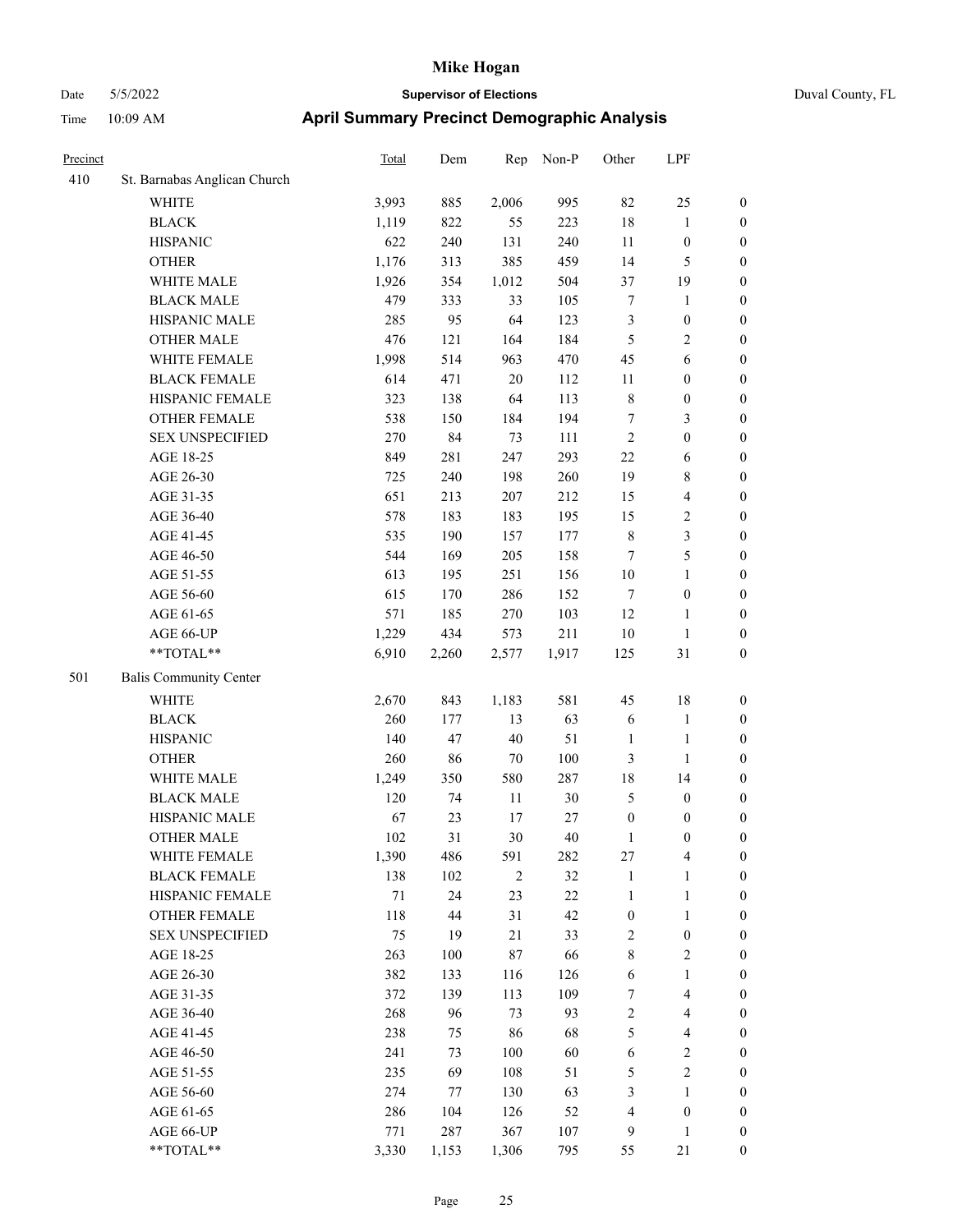|  | Duval County, FL |  |
|--|------------------|--|
|--|------------------|--|

| Precinct |                                    | <b>Total</b> | Dem   | Rep    | Non-P       | Other            | LPF                     |                  |
|----------|------------------------------------|--------------|-------|--------|-------------|------------------|-------------------------|------------------|
| 502      | St. Nicholas Park Christian Church |              |       |        |             |                  |                         |                  |
|          | WHITE                              | 2,175        | 661   | 965    | 494         | 39               | 16                      | $\boldsymbol{0}$ |
|          | <b>BLACK</b>                       | 869          | 670   | 37     | 151         | 10               | $\mathbf{1}$            | 0                |
|          | <b>HISPANIC</b>                    | 227          | 96    | 54     | $70\,$      | 6                | $\mathbf{1}$            | 0                |
|          | <b>OTHER</b>                       | 333          | 112   | 91     | 122         | 7                | $\mathbf{1}$            | 0                |
|          | WHITE MALE                         | 992          | 259   | 462    | 246         | 13               | 12                      | $\boldsymbol{0}$ |
|          | <b>BLACK MALE</b>                  | 348          | 247   | 19     | $8\sqrt{1}$ | $\mathbf{1}$     | $\boldsymbol{0}$        | $\boldsymbol{0}$ |
|          | HISPANIC MALE                      | 108          | 38    | 31     | 37          | $\overline{c}$   | $\boldsymbol{0}$        | $\boldsymbol{0}$ |
|          | <b>OTHER MALE</b>                  | 112          | 30    | 32     | 46          | 3                | $\mathbf{1}$            | $\boldsymbol{0}$ |
|          | WHITE FEMALE                       | 1,156        | 393   | 492    | 242         | 25               | $\overline{\mathbf{4}}$ | $\boldsymbol{0}$ |
|          | <b>BLACK FEMALE</b>                | 506          | 412   | 15     | 69          | $\overline{9}$   | $\mathbf{1}$            | $\boldsymbol{0}$ |
|          | HISPANIC FEMALE                    | 113          | 53    | 22     | 33          | 4                | $\mathbf{1}$            | $\boldsymbol{0}$ |
|          | OTHER FEMALE                       | 148          | 56    | 44     | 45          | 3                | $\boldsymbol{0}$        | 0                |
|          | <b>SEX UNSPECIFIED</b>             | 121          | 51    | 30     | 38          | $\overline{c}$   | $\boldsymbol{0}$        | 0                |
|          | AGE 18-25                          | 350          | 151   | 79     | 107         | 13               | $\boldsymbol{0}$        | 0                |
|          | AGE 26-30                          | 435          | 175   | 102    | 143         | 12               | 3                       | $\boldsymbol{0}$ |
|          | AGE 31-35                          | 429          | 181   | 129    | 101         | $11\,$           | 7                       | $\boldsymbol{0}$ |
|          | AGE 36-40                          | 358          | 157   | 96     | 93          | 8                | $\overline{\mathbf{4}}$ | $\boldsymbol{0}$ |
|          | AGE 41-45                          | 263          | 123   | 59     | $78\,$      | 3                | $\boldsymbol{0}$        | $\boldsymbol{0}$ |
|          | AGE 46-50                          | 250          | 93    | 85     | 67          | $\overline{c}$   | $\mathfrak{Z}$          | $\boldsymbol{0}$ |
|          | AGE 51-55                          | 299          | 136   | 97     | 65          | $\mathbf{1}$     | $\boldsymbol{0}$        | 0                |
|          | AGE 56-60                          | 285          | 106   | 114    | 58          | 6                | 1                       | 0                |
|          | AGE 61-65                          | 300          | 123   | 134    | 40          | 3                | $\boldsymbol{0}$        | 0                |
|          | AGE 66-UP                          | 635          | 294   | 252    | 85          | 3                | $\mathbf{1}$            | 0                |
|          | **TOTAL**                          | 3,604        | 1,539 | 1,147  | 837         | 62               | 19                      | $\boldsymbol{0}$ |
| 503      | Jacksonville Community Church      |              |       |        |             |                  |                         |                  |
|          | <b>WHITE</b>                       | 1,222        | 346   | 527    | 312         | 25               | 12                      | 0                |
|          | <b>BLACK</b>                       | 880          | 663   | 31     | 171         | 12               | $\mathfrak{Z}$          | 0                |
|          | <b>HISPANIC</b>                    | 306          | 119   | 60     | 122         | 5                | $\boldsymbol{0}$        | $\boldsymbol{0}$ |
|          | <b>OTHER</b>                       | 300          | 112   | 63     | 120         | 4                | $\mathbf{1}$            | $\boldsymbol{0}$ |
|          | WHITE MALE                         | 543          | 132   | 227    | 159         | 14               | 11                      | 0                |
|          | <b>BLACK MALE</b>                  | 370          | 256   | 17     | 89          | 7                | $\mathbf{1}$            | $\boldsymbol{0}$ |
|          | HISPANIC MALE                      | 138          | 55    | 32     | 48          | 3                | $\boldsymbol{0}$        | 0                |
|          | <b>OTHER MALE</b>                  | 129          | 42    | 41     | 45          | $\boldsymbol{0}$ | $\mathbf{1}$            | $\boldsymbol{0}$ |
|          | WHITE FEMALE                       | 652          | 200   | 295    | 145         | 11               | $\mathbf{1}$            | 0                |
|          | <b>BLACK FEMALE</b>                | 491          | 392   | 12     | $80\,$      | 5                | $\sqrt{2}$              | 0                |
|          | HISPANIC FEMALE                    | 162          | 63    | $28\,$ | 69          | $\overline{c}$   | $\boldsymbol{0}$        | 0                |
|          | <b>OTHER FEMALE</b>                | 114          | 53    | 17     | 41          | 3                | $\boldsymbol{0}$        | 0                |
|          | <b>SEX UNSPECIFIED</b>             | 109          | 47    | 12     | 49          | $\mathbf{1}$     | $\boldsymbol{0}$        | 0                |
|          | AGE 18-25                          | 292          | 142   | 43     | 96          | 10               | $\mathbf{1}$            | 0                |
|          | AGE 26-30                          | 300          | 133   | 48     | 109         | 7                | $\mathfrak{Z}$          | 0                |
|          | AGE 31-35                          | 295          | 139   | 43     | 100         | 9                | $\overline{\mathbf{4}}$ | 0                |
|          | AGE 36-40                          | 237          | 112   | 40     | 74          | 6                | $\mathfrak{S}$          | 0                |
|          | AGE 41-45                          | 199          | 93    | 49     | 57          | $\boldsymbol{0}$ | $\boldsymbol{0}$        | 0                |
|          | AGE 46-50                          | 180          | 68    | 41     | 65          | 5                | $\mathbf{1}$            | 0                |
|          | AGE 51-55                          | 210          | 100   | 49     | 60          | $\mathbf{1}$     | $\boldsymbol{0}$        | 0                |
|          | AGE 56-60                          | 187          | 99    | 45     | 40          | 3                | $\boldsymbol{0}$        | 0                |
|          | AGE 61-65                          | 199          | 101   | 64     | 32          | $\sqrt{2}$       | $\boldsymbol{0}$        | 0                |
|          | AGE 66-UP                          | 609          | 253   | 259    | 92          | 3                | $\sqrt{2}$              | $\boldsymbol{0}$ |
|          | $**TOTAL**$                        | 2,708        | 1,240 | 681    | 725         | 46               | 16                      | $\boldsymbol{0}$ |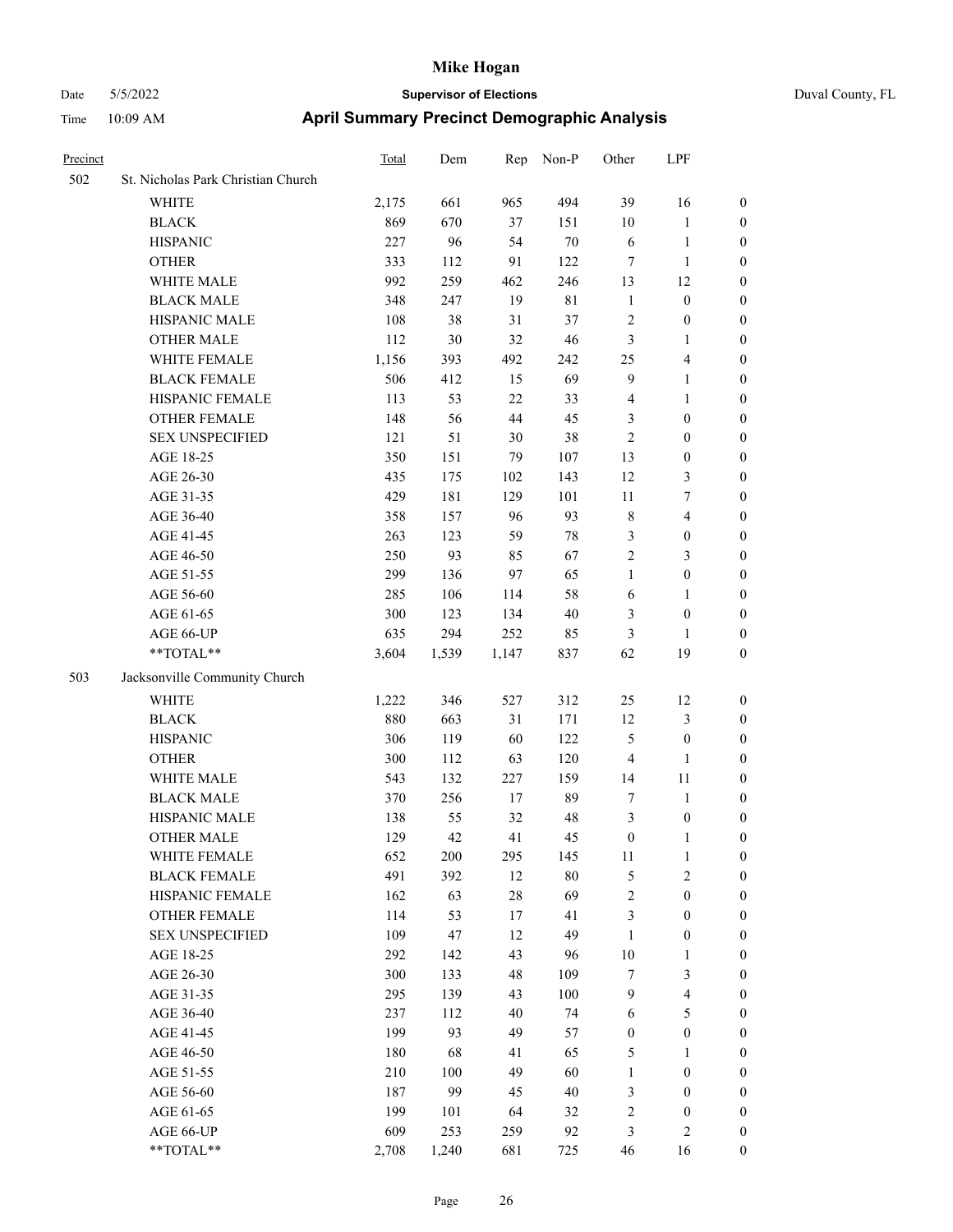| Precinct |                                     | Total  | Dem            | Rep              | Non-P            | Other            | LPF              |                  |
|----------|-------------------------------------|--------|----------------|------------------|------------------|------------------|------------------|------------------|
| 504      | Southside United Methodist Church   |        |                |                  |                  |                  |                  |                  |
|          | WHITE                               | 1,563  | 444            | 814              | 277              | 15               | 13               | $\boldsymbol{0}$ |
|          | <b>BLACK</b>                        | 65     | 51             | $7\phantom{.0}$  | 6                | $\mathbf{1}$     | $\boldsymbol{0}$ | $\boldsymbol{0}$ |
|          | <b>HISPANIC</b>                     | 53     | 18             | 16               | 18               | $\mathbf{1}$     | $\boldsymbol{0}$ | $\mathbf{0}$     |
|          | <b>OTHER</b>                        | 95     | 31             | 33               | 28               | $\sqrt{2}$       | 1                | $\boldsymbol{0}$ |
|          | WHITE MALE                          | 744    | 177            | 402              | 151              | 5                | 9                | $\boldsymbol{0}$ |
|          | <b>BLACK MALE</b>                   | 25     | 18             | $\overline{4}$   | 3                | $\boldsymbol{0}$ | $\boldsymbol{0}$ | $\boldsymbol{0}$ |
|          | HISPANIC MALE                       | 22     | 11             | $\overline{4}$   | $\tau$           | $\boldsymbol{0}$ | $\boldsymbol{0}$ | $\boldsymbol{0}$ |
|          | <b>OTHER MALE</b>                   | 39     | 9              | 15               | 14               | $\mathbf{0}$     | 1                | $\boldsymbol{0}$ |
|          | WHITE FEMALE                        | 806    | 263            | 406              | 123              | 10               | 4                | $\boldsymbol{0}$ |
|          | <b>BLACK FEMALE</b>                 | 38     | 31             | $\mathfrak{Z}$   | 3                | $\mathbf{1}$     | $\boldsymbol{0}$ | $\boldsymbol{0}$ |
|          | HISPANIC FEMALE                     | $27\,$ | 7              | 10               | 9                | $\mathbf{1}$     | $\boldsymbol{0}$ | $\boldsymbol{0}$ |
|          | <b>OTHER FEMALE</b>                 | 37     | 16             | 13               | 6                | $\overline{2}$   | $\boldsymbol{0}$ | $\boldsymbol{0}$ |
|          | <b>SEX UNSPECIFIED</b>              | 38     | 12             | 13               | 13               | $\boldsymbol{0}$ | $\boldsymbol{0}$ | $\boldsymbol{0}$ |
|          | AGE 18-25                           | 152    | 44             | 68               | 33               | $\tau$           | $\boldsymbol{0}$ | $\boldsymbol{0}$ |
|          | AGE 26-30                           | 113    | 34             | 52               | 19               | 3                | 5                | $\boldsymbol{0}$ |
|          | AGE 31-35                           | 173    | 56             | 58               | 55               | $\mathbf{1}$     | 3                | $\boldsymbol{0}$ |
|          | AGE 36-40                           | 188    | 69             | 72               | 43               | $\overline{2}$   | 2                | $\boldsymbol{0}$ |
|          | AGE 41-45                           | 168    | 48             | 83               | 33               | 3                | $\mathbf{1}$     | $\boldsymbol{0}$ |
|          | AGE 46-50                           | 158    | 45             | 79               | 33               | $\boldsymbol{0}$ | 1                | $\boldsymbol{0}$ |
|          | AGE 51-55                           | 151    | 29             | 93               | 26               | $\mathbf{1}$     | 2                | $\boldsymbol{0}$ |
|          | AGE 56-60                           | 140    | 50             | 70               | $18\,$           | $\sqrt{2}$       | $\boldsymbol{0}$ | $\boldsymbol{0}$ |
|          | AGE 61-65                           | 141    | 38             | 83               | 20               | $\boldsymbol{0}$ | $\boldsymbol{0}$ | $\boldsymbol{0}$ |
|          | AGE 66-UP                           | 392    | 131            | 212              | 49               | $\mathbf{0}$     | $\overline{0}$   | $\mathbf{0}$     |
|          | **TOTAL**                           | 1,776  | 544            | 870              | 329              | 19               | 14               | $\boldsymbol{0}$ |
| 505      | Saint Mark's Lutheran Church - ELCA |        |                |                  |                  |                  |                  |                  |
|          | WHITE                               | 2,192  | 575            | 1,250            | 333              | 28               | 6                | $\boldsymbol{0}$ |
|          | <b>BLACK</b>                        | 20     | $\,8\,$        | $\overline{2}$   | $10\,$           | $\boldsymbol{0}$ | $\boldsymbol{0}$ | $\mathbf{0}$     |
|          | <b>HISPANIC</b>                     | 62     | 19             | 25               | 18               | $\boldsymbol{0}$ | $\boldsymbol{0}$ | $\mathbf{0}$     |
|          | <b>OTHER</b>                        | 134    | 45             | 41               | 46               | $\overline{2}$   | $\boldsymbol{0}$ | $\boldsymbol{0}$ |
|          | WHITE MALE                          | 1,020  | 227            | 601              | 178              | 9                | 5                | $\boldsymbol{0}$ |
|          | <b>BLACK MALE</b>                   | 13     | $\overline{4}$ | $\overline{2}$   | 7                | $\mathbf{0}$     | $\boldsymbol{0}$ | $\boldsymbol{0}$ |
|          | HISPANIC MALE                       | 33     | 11             | 13               | 9                | $\boldsymbol{0}$ | $\boldsymbol{0}$ | $\boldsymbol{0}$ |
|          | <b>OTHER MALE</b>                   | 54     | 16             | 18               | 20               | $\boldsymbol{0}$ | $\boldsymbol{0}$ | $\boldsymbol{0}$ |
|          | WHITE FEMALE                        | 1,149  | 343            | 636              | 150              | 19               | $\mathbf{1}$     | $\boldsymbol{0}$ |
|          | <b>BLACK FEMALE</b>                 | $\tau$ | $\overline{4}$ | $\boldsymbol{0}$ | $\mathfrak{Z}$   | $\boldsymbol{0}$ | $\boldsymbol{0}$ | $\boldsymbol{0}$ |
|          | HISPANIC FEMALE                     | 26     | $\,$ 8 $\,$    | $11\,$           | $\boldsymbol{7}$ | $\boldsymbol{0}$ | $\boldsymbol{0}$ | $\boldsymbol{0}$ |
|          | <b>OTHER FEMALE</b>                 | 62     | 25             | 17               | 19               | $\mathbf{1}$     | $\boldsymbol{0}$ | $\boldsymbol{0}$ |
|          | <b>SEX UNSPECIFIED</b>              | 44     | 9              | $20\,$           | 14               | $\mathbf{1}$     | $\boldsymbol{0}$ | $\boldsymbol{0}$ |
|          | AGE 18-25                           | 234    | 59             | 116              | 51               | $\,$ 8 $\,$      | $\boldsymbol{0}$ | $\boldsymbol{0}$ |
|          | AGE 26-30                           | 155    | 34             | $87\,$           | 32               | $\sqrt{2}$       | $\boldsymbol{0}$ | $\boldsymbol{0}$ |
|          | AGE 31-35                           | 208    | 59             | 108              | 38               | $\sqrt{2}$       | $\mathbf{1}$     | $\boldsymbol{0}$ |
|          | AGE 36-40                           | 230    | 81             | 94               | 50               | $\sqrt{2}$       | 3                | $\boldsymbol{0}$ |
|          | AGE 41-45                           | 212    | 43             | 107              | 58               | 3                | $\mathbf{1}$     | $\boldsymbol{0}$ |
|          | AGE 46-50                           | 200    | 58             | 99               | 39               | 3                | $\mathbf{1}$     | $\boldsymbol{0}$ |
|          | AGE 51-55                           | 216    | 59             | 126              | 28               | 3                | $\boldsymbol{0}$ | $\boldsymbol{0}$ |
|          | AGE 56-60                           | 186    | 34             | 119              | 32               | $\mathbf{1}$     | $\boldsymbol{0}$ | $\boldsymbol{0}$ |
|          | AGE 61-65                           | 196    | 37             | 136              | 19               | $\overline{4}$   | $\boldsymbol{0}$ | $\mathbf{0}$     |
|          | AGE 66-UP                           | 571    | 183            | 326              | 60               | $\sqrt{2}$       | $\boldsymbol{0}$ | $\mathbf{0}$     |
|          | $**TOTAL**$                         | 2,408  | 647            | 1,318            | 407              | 30               | 6                | $\boldsymbol{0}$ |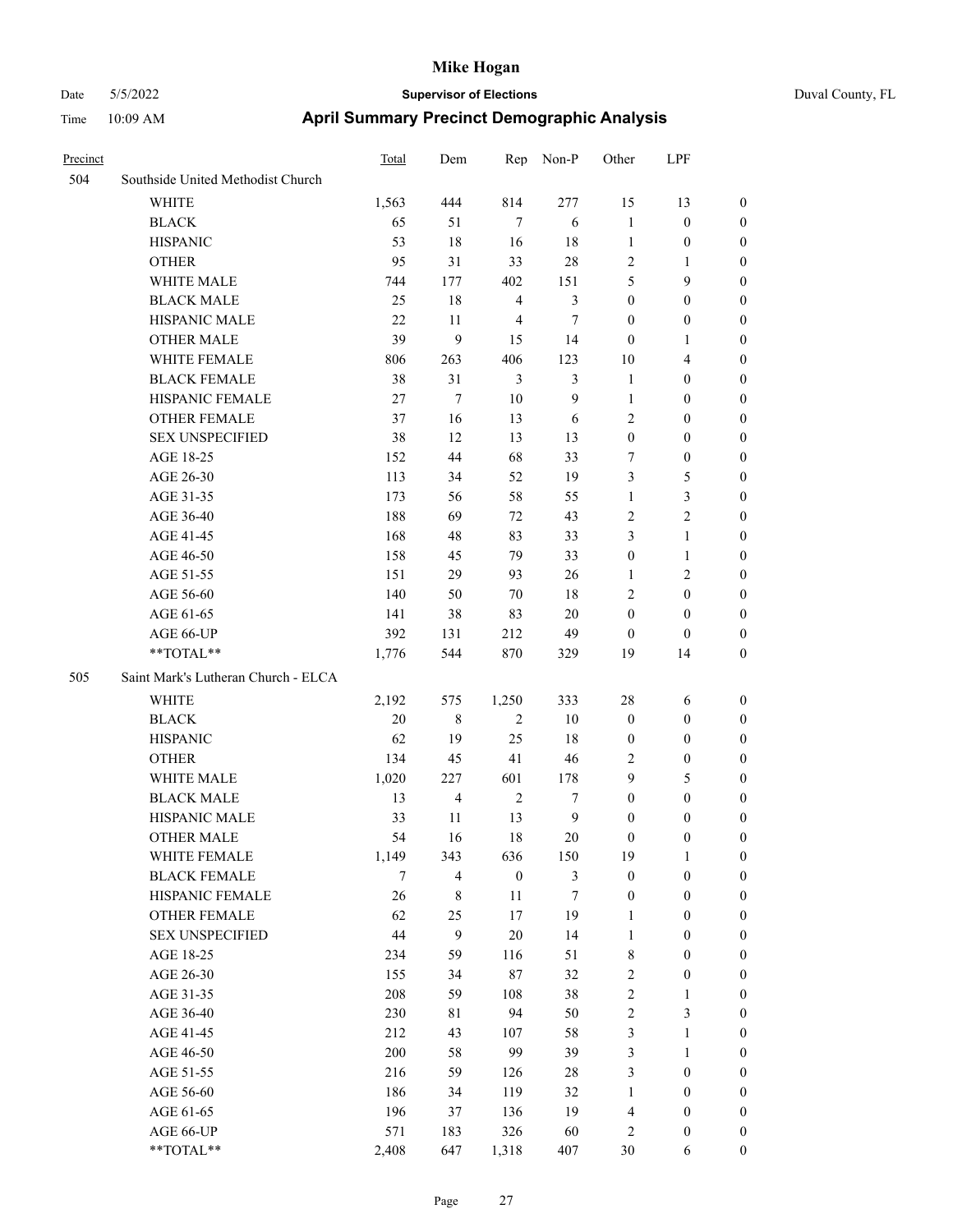| Precinct |                                    | Total | Dem   | Rep              | Non-P  | Other            | LPF              |                  |
|----------|------------------------------------|-------|-------|------------------|--------|------------------|------------------|------------------|
| 506      | St. Nicholas Park Christian Church |       |       |                  |        |                  |                  |                  |
|          | <b>WHITE</b>                       | 2,816 | 601   | 1,524            | 630    | 42               | 19               | $\mathbf{0}$     |
|          | <b>BLACK</b>                       | 462   | 348   | 17               | 89     | $\boldsymbol{7}$ | 1                | $\mathbf{0}$     |
|          | <b>HISPANIC</b>                    | 314   | 118   | 99               | 94     | 3                | $\boldsymbol{0}$ | $\boldsymbol{0}$ |
|          | <b>OTHER</b>                       | 481   | 130   | 160              | 178    | $\,8\,$          | 5                | $\boldsymbol{0}$ |
|          | WHITE MALE                         | 1,305 | 220   | 738              | 319    | 19               | 9                | $\boldsymbol{0}$ |
|          | <b>BLACK MALE</b>                  | 196   | 144   | $\tau$           | 41     | $\overline{4}$   | $\boldsymbol{0}$ | $\boldsymbol{0}$ |
|          | HISPANIC MALE                      | 140   | 45    | 53               | 41     | 1                | $\boldsymbol{0}$ | $\boldsymbol{0}$ |
|          | <b>OTHER MALE</b>                  | 211   | 59    | 76               | 72     | $\overline{2}$   | 2                | $\boldsymbol{0}$ |
|          | WHITE FEMALE                       | 1,488 | 376   | 772              | 307    | 23               | $10\,$           | $\boldsymbol{0}$ |
|          | <b>BLACK FEMALE</b>                | 258   | 199   | 9                | 46     | $\mathfrak{Z}$   | $\mathbf{1}$     | $\boldsymbol{0}$ |
|          | HISPANIC FEMALE                    | 168   | 72    | 44               | 50     | $\sqrt{2}$       | $\boldsymbol{0}$ | $\boldsymbol{0}$ |
|          | <b>OTHER FEMALE</b>                | 217   | 60    | 73               | 79     | $\mathfrak{Z}$   | 2                | $\boldsymbol{0}$ |
|          | <b>SEX UNSPECIFIED</b>             | 90    | 22    | 28               | 36     | 3                | $\mathbf{1}$     | $\boldsymbol{0}$ |
|          | AGE 18-25                          | 337   | 101   | 107              | 120    | 6                | 3                | $\boldsymbol{0}$ |
|          | AGE 26-30                          | 346   | 95    | 128              | 114    | $\tau$           | $\mathbf{2}$     | $\boldsymbol{0}$ |
|          | AGE 31-35                          | 418   | 153   | 123              | 128    | 9                | 5                | $\boldsymbol{0}$ |
|          | AGE 36-40                          | 374   | 97    | 145              | 118    | 11               | 3                | $\boldsymbol{0}$ |
|          | AGE 41-45                          | 358   | 92    | 159              | 97     | 6                | 4                | $\boldsymbol{0}$ |
|          | AGE 46-50                          | 299   | 105   | 108              | 76     | $\tau$           | 3                | $\boldsymbol{0}$ |
|          | AGE 51-55                          | 318   | 85    | 170              | 59     | $\sqrt{2}$       | 2                | $\boldsymbol{0}$ |
|          | AGE 56-60                          | 352   | 97    | 176              | 77     | $\mathbf{1}$     | $\mathbf{1}$     | $\boldsymbol{0}$ |
|          | AGE 61-65                          | 322   | 85    | 176              | 58     | 1                | $\overline{c}$   | $\boldsymbol{0}$ |
|          | AGE 66-UP                          | 949   | 287   | 508              | 144    | 10               | $\boldsymbol{0}$ | $\boldsymbol{0}$ |
|          | **TOTAL**                          | 4,073 | 1,197 | 1,800            | 991    | 60               | 25               | $\boldsymbol{0}$ |
| 507      | Hendricks Avenue Baptist Church    |       |       |                  |        |                  |                  |                  |
|          | <b>WHITE</b>                       | 915   | 273   | 443              | 176    | 13               | 10               | $\boldsymbol{0}$ |
|          | <b>BLACK</b>                       | 681   | 563   | 21               | 90     | 6                | 1                | $\boldsymbol{0}$ |
|          | <b>HISPANIC</b>                    | 78    | 40    | 6                | 31     | $\mathbf{1}$     | $\boldsymbol{0}$ | $\boldsymbol{0}$ |
|          | <b>OTHER</b>                       | 140   | 47    | 43               | 45     | 3                | 2                | $\boldsymbol{0}$ |
|          | WHITE MALE                         | 418   | 96    | 223              | 86     | 9                | 4                | $\boldsymbol{0}$ |
|          | <b>BLACK MALE</b>                  | 288   | 224   | 14               | 46     | 3                | 1                | $\boldsymbol{0}$ |
|          | HISPANIC MALE                      | 37    | 14    | 6                | 17     | $\boldsymbol{0}$ | $\boldsymbol{0}$ | $\boldsymbol{0}$ |
|          | <b>OTHER MALE</b>                  | 57    | 19    | 19               | 18     | $\mathbf{1}$     | $\boldsymbol{0}$ | $\boldsymbol{0}$ |
|          | WHITE FEMALE                       | 489   | 173   | 218              | $88\,$ | $\overline{4}$   | 6                | $\boldsymbol{0}$ |
|          | <b>BLACK FEMALE</b>                | 377   | 326   | $\tau$           | 42     | $\sqrt{2}$       | $\boldsymbol{0}$ | $\boldsymbol{0}$ |
|          | HISPANIC FEMALE                    | 34    | 21    | $\boldsymbol{0}$ | 12     | $\mathbf{1}$     | $\boldsymbol{0}$ | $\boldsymbol{0}$ |
|          | OTHER FEMALE                       | 65    | 24    | 17               | $20\,$ | $\sqrt{2}$       | $\sqrt{2}$       | $\boldsymbol{0}$ |
|          | <b>SEX UNSPECIFIED</b>             | 49    | 26    | 9                | 13     | $\mathbf{1}$     | $\boldsymbol{0}$ | $\boldsymbol{0}$ |
|          | AGE 18-25                          | 172   | 83    | 32               | 50     | $\sqrt{5}$       | $\mathbf{2}$     | $\boldsymbol{0}$ |
|          | AGE 26-30                          | 171   | 90    | 39               | 37     | $\mathfrak{Z}$   | $\mathbf{2}$     | $\boldsymbol{0}$ |
|          | AGE 31-35                          | 171   | 82    | 45               | 40     | $\sqrt{2}$       | $\overline{c}$   | $\boldsymbol{0}$ |
|          | AGE 36-40                          | 172   | 81    | 38               | 48     | $\sqrt{2}$       | 3                | $\boldsymbol{0}$ |
|          | AGE 41-45                          | 132   | 67    | $28\,$           | 33     | $\sqrt{2}$       | $\mathbf{2}$     | $\boldsymbol{0}$ |
|          | AGE 46-50                          | 103   | 39    | 47               | 15     | $\sqrt{2}$       | $\boldsymbol{0}$ | $\boldsymbol{0}$ |
|          | AGE 51-55                          | 143   | 71    | 46               | 22     | $\overline{4}$   | $\boldsymbol{0}$ | $\boldsymbol{0}$ |
|          | AGE 56-60                          | 175   | 86    | 53               | 35     | $\mathbf{1}$     | $\boldsymbol{0}$ | $\boldsymbol{0}$ |
|          | AGE 61-65                          | 191   | 93    | 62               | 34     | $\mathbf{1}$     | 1                | $\boldsymbol{0}$ |
|          | AGE 66-UP                          | 384   | 231   | 123              | $28\,$ | $\mathbf{1}$     | $\mathbf{1}$     | $\mathbf{0}$     |
|          | **TOTAL**                          | 1,814 | 923   | 513              | 342    | 23               | 13               | $\mathbf{0}$     |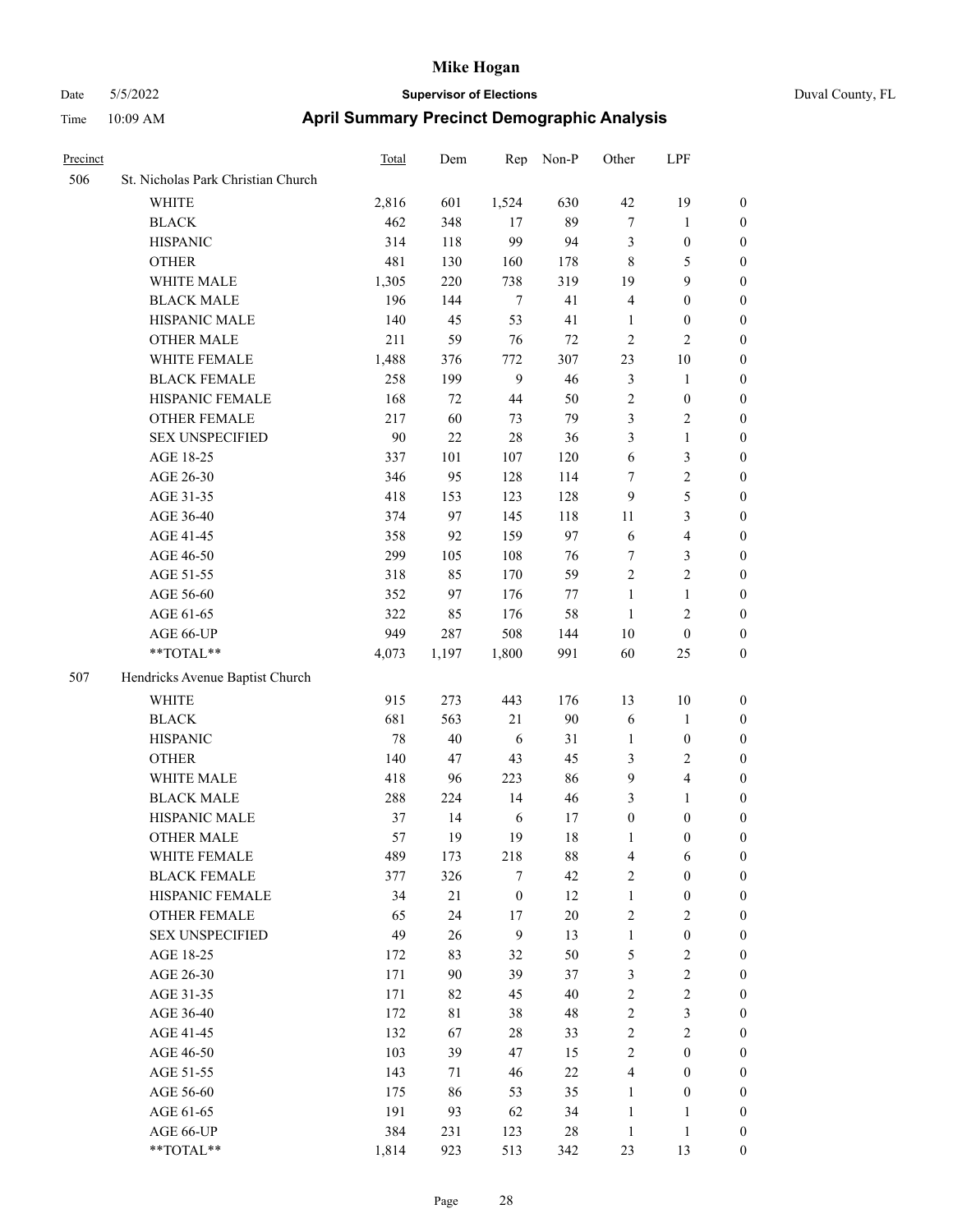| Precinct |                           | <b>Total</b> | Dem   | Rep    | Non-P | Other            | LPF                     |                  |
|----------|---------------------------|--------------|-------|--------|-------|------------------|-------------------------|------------------|
| 508      | San Jose Church of Christ |              |       |        |       |                  |                         |                  |
|          | WHITE                     | 3,982        | 1,176 | 1,963  | 756   | 59               | $28\,$                  | 0                |
|          | <b>BLACK</b>              | 275          | 189   | 11     | 73    | $\overline{2}$   | $\boldsymbol{0}$        | $\boldsymbol{0}$ |
|          | <b>HISPANIC</b>           | 281          | 103   | $80\,$ | 96    | $\sqrt{2}$       | $\boldsymbol{0}$        | $\boldsymbol{0}$ |
|          | <b>OTHER</b>              | 342          | 97    | 106    | 134   | 4                | $\mathbf{1}$            | $\boldsymbol{0}$ |
|          | WHITE MALE                | 1,860        | 480   | 969    | 364   | 27               | $20\,$                  | $\boldsymbol{0}$ |
|          | <b>BLACK MALE</b>         | 120          | 79    | 6      | 35    | $\boldsymbol{0}$ | $\boldsymbol{0}$        | $\boldsymbol{0}$ |
|          | HISPANIC MALE             | 126          | 41    | 41     | 44    | $\boldsymbol{0}$ | $\boldsymbol{0}$        | $\boldsymbol{0}$ |
|          | <b>OTHER MALE</b>         | 134          | 33    | 45     | 55    | $\boldsymbol{0}$ | $\mathbf{1}$            | $\boldsymbol{0}$ |
|          | WHITE FEMALE              | 2,088        | 688   | 978    | 383   | 32               | $\boldsymbol{7}$        | $\boldsymbol{0}$ |
|          | <b>BLACK FEMALE</b>       | 152          | 108   | 5      | 37    | $\sqrt{2}$       | $\boldsymbol{0}$        | $\boldsymbol{0}$ |
|          | HISPANIC FEMALE           | 148          | 62    | 35     | 49    | $\overline{c}$   | $\boldsymbol{0}$        | 0                |
|          | OTHER FEMALE              | 154          | 52    | 47     | 51    | 4                | $\boldsymbol{0}$        | 0                |
|          | <b>SEX UNSPECIFIED</b>    | 98           | 22    | 34     | 41    | $\boldsymbol{0}$ | $\mathbf{1}$            | $\boldsymbol{0}$ |
|          | AGE 18-25                 | 410          | 126   | 140    | 133   | 7                | $\overline{\mathbf{4}}$ | $\boldsymbol{0}$ |
|          | AGE 26-30                 | 393          | 112   | 153    | 111   | 13               | $\overline{\mathbf{4}}$ | $\boldsymbol{0}$ |
|          | AGE 31-35                 | 450          | 150   | 155    | 131   | 8                | 6                       | $\boldsymbol{0}$ |
|          | AGE 36-40                 | 402          | 136   | 140    | 118   | 4                | $\overline{\mathbf{4}}$ | $\boldsymbol{0}$ |
|          | AGE 41-45                 | 319          | 106   | 122    | 83    | 6                | $\sqrt{2}$              | $\boldsymbol{0}$ |
|          | AGE 46-50                 | 333          | 97    | 138    | 88    | 7                | $\mathfrak{Z}$          | $\boldsymbol{0}$ |
|          | AGE 51-55                 | 415          | 100   | 203    | 107   | 3                | $\sqrt{2}$              | 0                |
|          | AGE 56-60                 | 396          | 122   | 198    | 70    | $\overline{4}$   | $\sqrt{2}$              | 0                |
|          | AGE 61-65                 | 443          | 137   | 241    | 60    | 5                | $\boldsymbol{0}$        | 0                |
|          | AGE 66-UP                 | 1,319        | 479   | 670    | 158   | $10\,$           | $\overline{c}$          | 0                |
|          | **TOTAL**                 | 4,880        | 1,565 | 2,160  | 1,059 | 67               | 29                      | $\boldsymbol{0}$ |
| 509      | Christ the Messiah Church |              |       |        |       |                  |                         |                  |
|          |                           |              |       |        |       |                  |                         |                  |
|          | WHITE                     | 4,637        | 1,224 | 2,527  | 808   | 52               | 26                      | $\boldsymbol{0}$ |
|          | <b>BLACK</b>              | 440          | 312   | 30     | 94    | $\overline{4}$   | $\boldsymbol{0}$        | $\boldsymbol{0}$ |
|          | <b>HISPANIC</b>           | 308          | 112   | 89     | 101   | 5                | $\mathbf{1}$            | $\boldsymbol{0}$ |
|          | <b>OTHER</b>              | 463          | 117   | 169    | 166   | 10               | $\mathbf{1}$            | $\boldsymbol{0}$ |
|          | WHITE MALE                | 2,117        | 468   | 1,214  | 404   | 18               | 13                      | $\boldsymbol{0}$ |
|          | <b>BLACK MALE</b>         | 192          | 123   | 17     | 51    | $\mathbf{1}$     | $\boldsymbol{0}$        | $\boldsymbol{0}$ |
|          | HISPANIC MALE             | 154          | 53    | 49     | 50    | $\overline{c}$   | 0                       | 0                |
|          | <b>OTHER MALE</b>         | 194          | 38    | 83     | 69    | 4                | $\boldsymbol{0}$        | $\boldsymbol{0}$ |
|          | WHITE FEMALE              | 2,475        | 747   | 1,291  | 393   | 33               | 11                      | 0                |
|          | <b>BLACK FEMALE</b>       | 243          | 186   | 13     | 41    | 3                | $\boldsymbol{0}$        | 0                |
|          | HISPANIC FEMALE           | 148          | 57    | 38     | 49    | 3                | 1                       | 0                |
|          | <b>OTHER FEMALE</b>       | 192          | 64    | 66     | 58    | $\overline{4}$   | $\boldsymbol{0}$        | 0                |
|          | <b>SEX UNSPECIFIED</b>    | 133          | 29    | $44\,$ | 54    | 3                | $\mathfrak{Z}$          | 0                |
|          | AGE 18-25                 | 509          | 154   | 187    | 151   | 15               | $\sqrt{2}$              | 0                |
|          | AGE 26-30                 | 422          | 129   | 157    | 128   | $\mathfrak{Z}$   | $\mathfrak{S}$          | 0                |
|          | AGE 31-35                 | 473          | 149   | 181    | 128   | $\overline{9}$   | $\sqrt{6}$              | 0                |
|          | AGE 36-40                 | 426          | 122   | 167    | 126   | 7                | $\overline{\mathbf{4}}$ | 0                |
|          | AGE 41-45                 | 403          | 122   | 145    | 123   | $\,$ 8 $\,$      | 5                       | 0                |
|          | AGE 46-50                 | 413          | 129   | 185    | 94    | 3                | $\sqrt{2}$              | 0                |
|          | AGE 51-55                 | 454          | 128   | 217    | 103   | 4                | $\sqrt{2}$              | $\boldsymbol{0}$ |
|          | AGE 56-60                 | 466          | 133   | 259    | 69    | 3                | $\sqrt{2}$              | $\boldsymbol{0}$ |
|          | AGE 61-65                 | 534          | 164   | 292    | 72    | 6                | $\boldsymbol{0}$        | $\boldsymbol{0}$ |
|          | AGE 66-UP                 | 1,748        | 535   | 1,025  | 175   | 13               | $\boldsymbol{0}$        | $\boldsymbol{0}$ |
|          | **TOTAL**                 | 5,848        | 1,765 | 2,815  | 1,169 | 71               | $28\,$                  | $\boldsymbol{0}$ |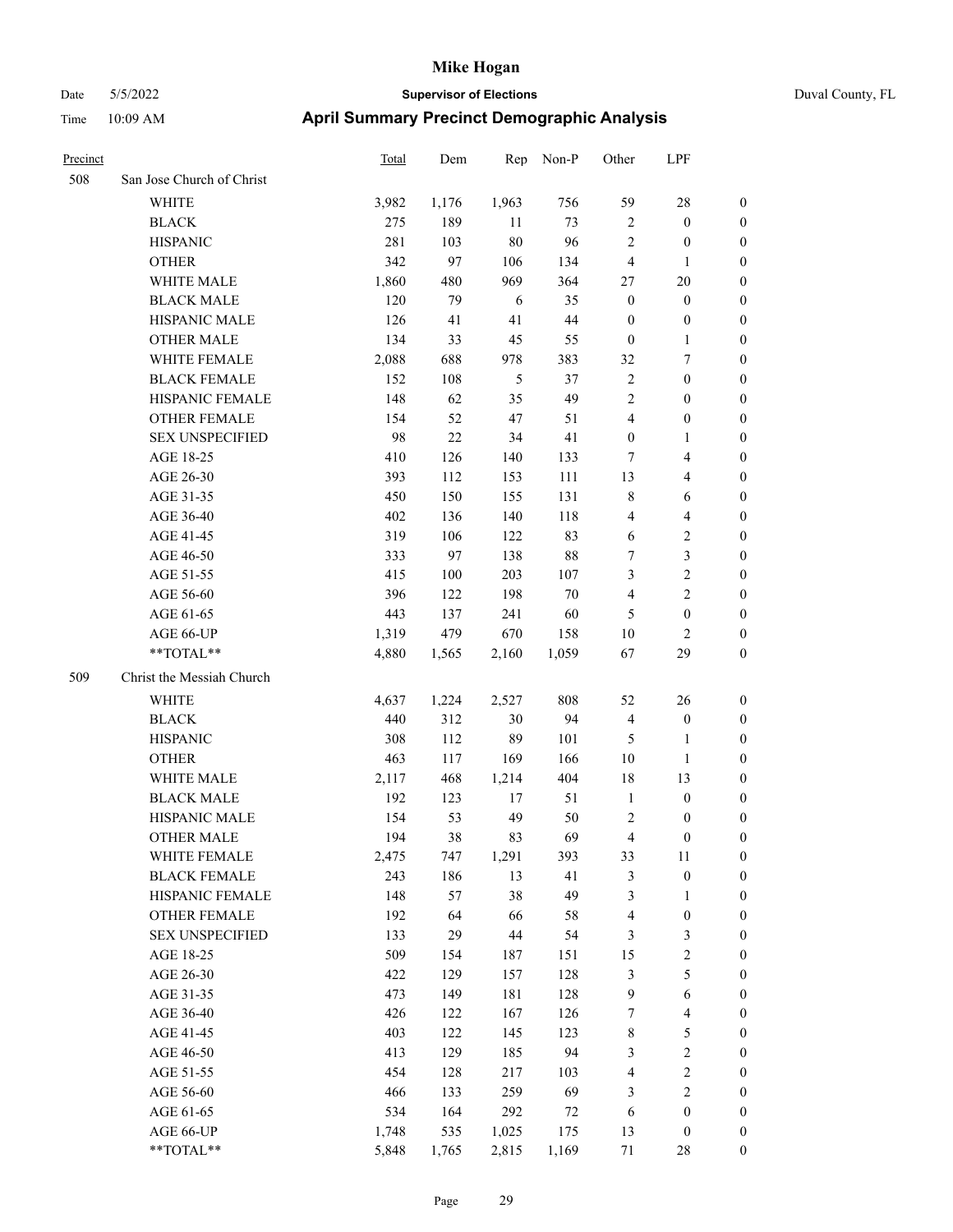| Precinct |                              | Total | Dem    | Rep         | Non-P       | Other            | LPF                     |                  |
|----------|------------------------------|-------|--------|-------------|-------------|------------------|-------------------------|------------------|
| 510      | Wayman Chapel AME            |       |        |             |             |                  |                         |                  |
|          | <b>WHITE</b>                 | 1,375 | 370    | 688         | 297         | 14               | 6                       | $\boldsymbol{0}$ |
|          | <b>BLACK</b>                 | 482   | 375    | 22          | 79          | $\mathfrak{S}$   | 1                       | $\boldsymbol{0}$ |
|          | <b>HISPANIC</b>              | 243   | 101    | 55          | 85          | $\sqrt{2}$       | $\boldsymbol{0}$        | $\boldsymbol{0}$ |
|          | <b>OTHER</b>                 | 365   | $80\,$ | 118         | 162         | $\overline{4}$   | 1                       | $\boldsymbol{0}$ |
|          | WHITE MALE                   | 621   | 138    | 327         | 149         | 3                | 4                       | $\boldsymbol{0}$ |
|          | <b>BLACK MALE</b>            | 231   | 166    | 14          | 47          | 3                | 1                       | $\boldsymbol{0}$ |
|          | HISPANIC MALE                | 116   | 44     | 28          | 43          | $\mathbf{1}$     | $\boldsymbol{0}$        | $\boldsymbol{0}$ |
|          | <b>OTHER MALE</b>            | 159   | 34     | 62          | 62          | 1                | $\boldsymbol{0}$        | $\boldsymbol{0}$ |
|          | WHITE FEMALE                 | 725   | 226    | 346         | 140         | $11\,$           | 2                       | $\boldsymbol{0}$ |
|          | <b>BLACK FEMALE</b>          | 244   | 202    | $\,$ 8 $\,$ | 32          | $\sqrt{2}$       | $\boldsymbol{0}$        | $\boldsymbol{0}$ |
|          | HISPANIC FEMALE              | 115   | 50     | 25          | 40          | $\boldsymbol{0}$ | $\boldsymbol{0}$        | $\boldsymbol{0}$ |
|          | <b>OTHER FEMALE</b>          | 138   | 33     | 41          | 62          | $\mathbf{1}$     | 1                       | $\boldsymbol{0}$ |
|          | <b>SEX UNSPECIFIED</b>       | 116   | 33     | 32          | 48          | 3                | $\boldsymbol{0}$        | $\boldsymbol{0}$ |
|          | AGE 18-25                    | 223   | 84     | 48          | 83          | $\boldsymbol{7}$ | 1                       | $\boldsymbol{0}$ |
|          | AGE 26-30                    | 194   | 72     | 49          | 69          | $\sqrt{2}$       | 2                       | $\boldsymbol{0}$ |
|          | AGE 31-35                    | 218   | 86     | 58          | 68          | 3                | 3                       | $\boldsymbol{0}$ |
|          | AGE 36-40                    | 197   | 69     | 61          | 64          | $\sqrt{2}$       | 1                       | $\boldsymbol{0}$ |
|          | AGE 41-45                    | 171   | 55     | 62          | 52          | $\sqrt{2}$       | $\boldsymbol{0}$        | $\boldsymbol{0}$ |
|          | AGE 46-50                    | 198   | 61     | 66          | 69          | $\sqrt{2}$       | $\boldsymbol{0}$        | $\boldsymbol{0}$ |
|          | AGE 51-55                    | 203   | 79     | 71          | 51          | $\mathbf{1}$     | 1                       | $\boldsymbol{0}$ |
|          | AGE 56-60                    | 236   | 94     | 95          | 46          | $\mathbf{1}$     | $\boldsymbol{0}$        | $\boldsymbol{0}$ |
|          | AGE 61-65                    | 235   | 90     | 100         | $44\,$      | 1                | $\boldsymbol{0}$        | $\boldsymbol{0}$ |
|          | AGE 66-UP                    | 590   | 236    | 273         | 77          | $\overline{4}$   | $\boldsymbol{0}$        | $\boldsymbol{0}$ |
|          | **TOTAL**                    | 2,465 | 926    | 883         | 623         | 25               | 8                       | $\boldsymbol{0}$ |
| 511      | Cuba Hunter Community Center |       |        |             |             |                  |                         |                  |
|          | <b>WHITE</b>                 | 2,694 | 778    | 1,241       | 622         | 43               | 10                      | $\boldsymbol{0}$ |
|          | <b>BLACK</b>                 | 1,253 | 963    | 72          | 207         | 10               | $\mathbf{1}$            | $\boldsymbol{0}$ |
|          | <b>HISPANIC</b>              | 404   | 174    | 87          | 138         | 3                | 2                       | $\boldsymbol{0}$ |
|          | <b>OTHER</b>                 | 504   | 147    | 142         | 206         | $\,8\,$          | $\mathbf{1}$            | $\boldsymbol{0}$ |
|          | WHITE MALE                   | 1,253 | 312    | 617         | 304         | 14               | 6                       | $\boldsymbol{0}$ |
|          | <b>BLACK MALE</b>            | 519   | 374    | 37          | 102         | $\mathfrak{S}$   | 1                       | $\boldsymbol{0}$ |
|          | HISPANIC MALE                | 168   | 67     | 46          | 51          | $\sqrt{2}$       | $\overline{\mathbf{c}}$ | $\boldsymbol{0}$ |
|          | <b>OTHER MALE</b>            | 198   | 59     | 56          | $8\sqrt{1}$ | $\overline{2}$   | $\boldsymbol{0}$        | $\boldsymbol{0}$ |
|          | WHITE FEMALE                 | 1,395 | 447    | 609         | 306         | 29               | 4                       | $\boldsymbol{0}$ |
|          | <b>BLACK FEMALE</b>          | 714   | 576    | 33          | 100         | $\mathfrak{S}$   | $\boldsymbol{0}$        | $\boldsymbol{0}$ |
|          | HISPANIC FEMALE              | 224   | 103    | 39          | $8\sqrt{1}$ | $\mathbf{1}$     | $\boldsymbol{0}$        | $\boldsymbol{0}$ |
|          | OTHER FEMALE                 | 208   | 63     | 64          | $78\,$      | $\mathfrak{Z}$   | $\boldsymbol{0}$        | $\boldsymbol{0}$ |
|          | <b>SEX UNSPECIFIED</b>       | 176   | 61     | 41          | $70\,$      | $\mathfrak{Z}$   | 1                       | $\boldsymbol{0}$ |
|          | AGE 18-25                    | 472   | 202    | 91          | 163         | 14               | $\overline{\mathbf{c}}$ | $\boldsymbol{0}$ |
|          | AGE 26-30                    | 472   | 190    | $88\,$      | 178         | 13               | 3                       | $\boldsymbol{0}$ |
|          | AGE 31-35                    | 466   | 199    | 127         | 135         | $\overline{4}$   | 1                       | $\boldsymbol{0}$ |
|          | AGE 36-40                    | 406   | 163    | 116         | 120         | $\mathfrak s$    | $\sqrt{2}$              | $\boldsymbol{0}$ |
|          | AGE 41-45                    | 341   | 137    | 91          | 109         | $\sqrt{2}$       | $\mathbf{2}$            | $\boldsymbol{0}$ |
|          | AGE 46-50                    | 345   | 120    | 124         | 95          | $\overline{4}$   | $\overline{c}$          | $\boldsymbol{0}$ |
|          | AGE 51-55                    | 389   | 161    | 140         | 84          | $\overline{4}$   | $\boldsymbol{0}$        | $\boldsymbol{0}$ |
|          | AGE 56-60                    | 489   | 197    | 192         | 94          | $\mathfrak{S}$   | 1                       | $\boldsymbol{0}$ |
|          | AGE 61-65                    | 475   | 220    | 164         | 83          | $\tau$           | $\mathbf{1}$            | $\boldsymbol{0}$ |
|          | AGE 66-UP                    | 1,000 | 473    | 409         | 112         | 6                | $\boldsymbol{0}$        | $\boldsymbol{0}$ |
|          | **TOTAL**                    | 4,855 | 2,062  | 1,542       | 1,173       | 64               | 14                      | $\mathbf{0}$     |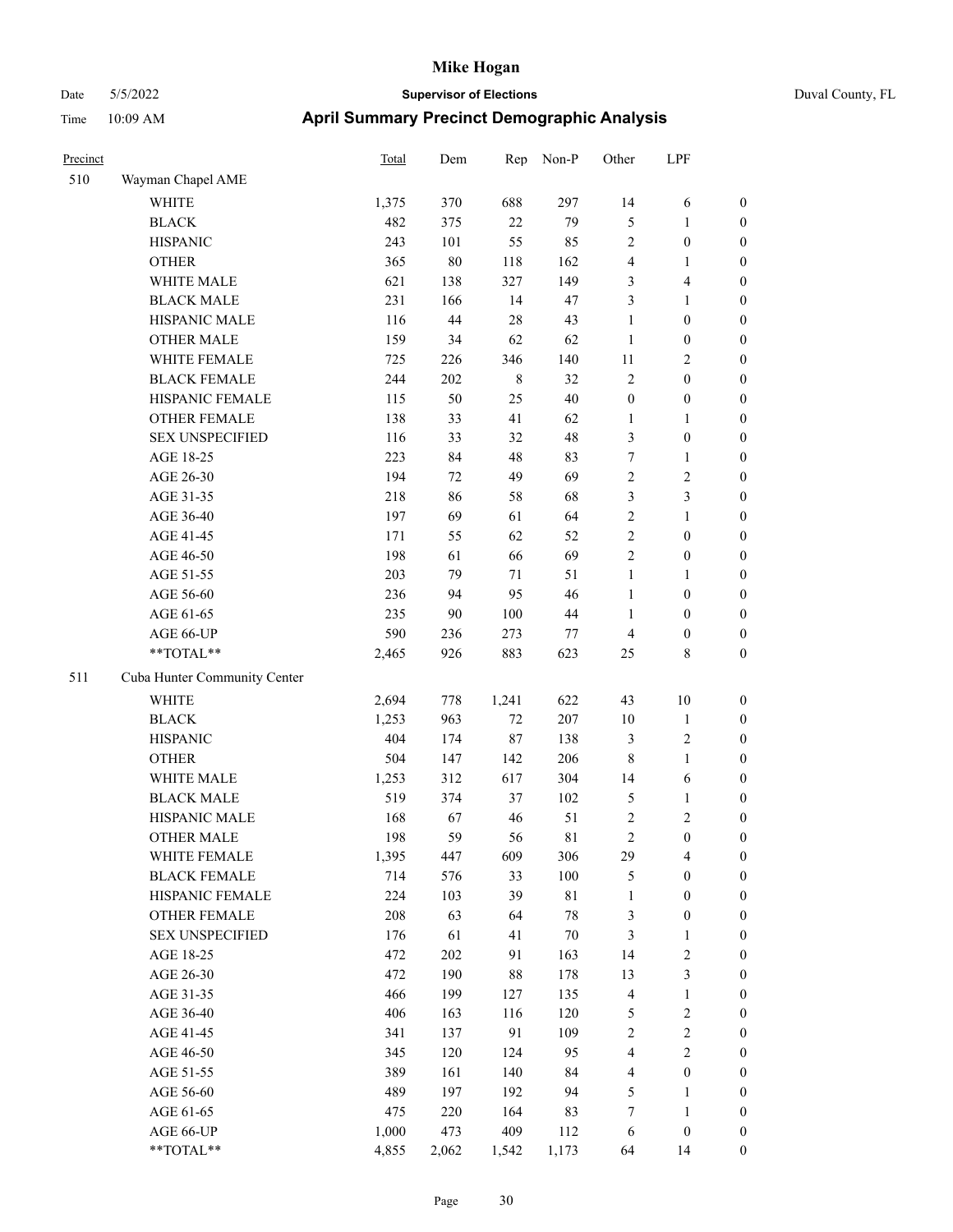|  | Duval County, I |  |
|--|-----------------|--|

| Precinct |                            | Total | Dem          | Rep    | Non-P  | Other            | LPF              |                  |
|----------|----------------------------|-------|--------------|--------|--------|------------------|------------------|------------------|
| 512      | Community Hospice of NE FL |       |              |        |        |                  |                  |                  |
|          | <b>WHITE</b>               | 4,041 | 1,041        | 2,002  | 904    | 69               | 25               | $\boldsymbol{0}$ |
|          | <b>BLACK</b>               | 1,368 | 992          | 52     | 305    | 17               | $\sqrt{2}$       | $\boldsymbol{0}$ |
|          | <b>HISPANIC</b>            | 592   | 233          | 136    | 216    | $\tau$           | $\boldsymbol{0}$ | $\boldsymbol{0}$ |
|          | <b>OTHER</b>               | 732   | 211          | 224    | 286    | 10               | $\mathbf{1}$     | $\boldsymbol{0}$ |
|          | WHITE MALE                 | 1,823 | 400          | 926    | 444    | 34               | 19               | $\boldsymbol{0}$ |
|          | <b>BLACK MALE</b>          | 496   | 335          | $20\,$ | 130    | $10\,$           | $\mathbf{1}$     | $\boldsymbol{0}$ |
|          | HISPANIC MALE              | 257   | 95           | 62     | 97     | $\mathfrak{Z}$   | $\boldsymbol{0}$ | $\boldsymbol{0}$ |
|          | <b>OTHER MALE</b>          | 273   | 74           | 92     | 103    | $\overline{4}$   | $\boldsymbol{0}$ | 0                |
|          | WHITE FEMALE               | 2,181 | 630          | 1,065  | 445    | 35               | 6                | 0                |
|          | <b>BLACK FEMALE</b>        | 855   | 645          | 31     | 171    | 7                | $\mathbf{1}$     | $\boldsymbol{0}$ |
|          | HISPANIC FEMALE            | 324   | 133          | $71\,$ | 116    | 4                | $\boldsymbol{0}$ | $\boldsymbol{0}$ |
|          | OTHER FEMALE               | 333   | 107          | 102    | 118    | 5                | $\mathbf{1}$     | $\boldsymbol{0}$ |
|          | <b>SEX UNSPECIFIED</b>     | 191   | 58           | 45     | $87\,$ | $\mathbf{1}$     | $\boldsymbol{0}$ | $\boldsymbol{0}$ |
|          | AGE 18-25                  | 699   | 242          | 176    | 259    | 19               | $\mathfrak{Z}$   | $\boldsymbol{0}$ |
|          | AGE 26-30                  | 673   | 248          | 178    | 229    | 13               | $\mathfrak{S}$   | $\boldsymbol{0}$ |
|          | AGE 31-35                  | 693   | 272          | 170    | 233    | 12               | $\sqrt{6}$       | $\boldsymbol{0}$ |
|          | AGE 36-40                  | 578   | 222          | 167    | 183    | $\sqrt{2}$       | $\overline{4}$   | $\boldsymbol{0}$ |
|          | AGE 41-45                  | 504   | 188          | 145    | 162    | $\tau$           | $\sqrt{2}$       | 0                |
|          | AGE 46-50                  | 433   | 158          | 134    | 134    | 6                | $\mathbf{1}$     | 0                |
|          | AGE 51-55                  | 482   | 175          | 198    | 101    | 6                | $\sqrt{2}$       | $\boldsymbol{0}$ |
|          | AGE 56-60                  | 558   | 193          | 242    | 110    | 13               | $\boldsymbol{0}$ | $\boldsymbol{0}$ |
|          | AGE 61-65                  | 608   | 217          | 286    | 92     | $11\,$           | $\sqrt{2}$       | $\boldsymbol{0}$ |
|          | AGE 66-UP                  | 1,505 | 562          | 718    | 208    | 14               | $\mathfrak{Z}$   | $\boldsymbol{0}$ |
|          | $**TOTAL**$                | 6,733 | 2,477        | 2,414  | 1,711  | 103              | $28\,$           | $\boldsymbol{0}$ |
| 601      | Italian American Club      |       |              |        |        |                  |                  |                  |
|          | WHITE                      | 2,958 | 535          | 1,890  | 490    | 31               | 12               | $\boldsymbol{0}$ |
|          | <b>BLACK</b>               | 131   | 88           | $18\,$ | $22\,$ | $\mathfrak{Z}$   | $\boldsymbol{0}$ | $\boldsymbol{0}$ |
|          | <b>HISPANIC</b>            | 138   | 26           | 74     | 36     | $\sqrt{2}$       | $\boldsymbol{0}$ | $\boldsymbol{0}$ |
|          | <b>OTHER</b>               | 200   | 37           | 102    | 54     | $\overline{4}$   | $\mathfrak{Z}$   | $\boldsymbol{0}$ |
|          | WHITE MALE                 | 1,441 | 200          | 948    | 270    | 14               | $\boldsymbol{9}$ | 0                |
|          | <b>BLACK MALE</b>          | 61    | 34           | 11     | 13     | 3                | $\boldsymbol{0}$ | 0                |
|          | HISPANIC MALE              | 62    | 11           | 34     | 16     | $\mathbf{1}$     | $\boldsymbol{0}$ | 0                |
|          | <b>OTHER MALE</b>          | 73    | 16           | 38     | 15     | $\mathbf{1}$     | 3                | $\boldsymbol{0}$ |
|          | WHITE FEMALE               | 1,491 | 331          | 928    | 213    | $17$             | $\sqrt{2}$       | $\boldsymbol{0}$ |
|          | <b>BLACK FEMALE</b>        | 69    | 54           | 6      | 9      | $\boldsymbol{0}$ | $\boldsymbol{0}$ | $\overline{0}$   |
|          | HISPANIC FEMALE            | 73    | 13           | $40\,$ | 19     | $\mathbf{1}$     | $\boldsymbol{0}$ | $\overline{0}$   |
|          | <b>OTHER FEMALE</b>        | 100   | $18\,$       | 54     | 25     | 3                | $\boldsymbol{0}$ | $\theta$         |
|          | <b>SEX UNSPECIFIED</b>     | 57    | $\mathbf{9}$ | 25     | $22\,$ | $\boldsymbol{0}$ | $\mathbf{1}$     | $\overline{0}$   |
|          | AGE 18-25                  | 310   | 53           | 168    | 77     | 9                | $\mathfrak{Z}$   | 0                |
|          | AGE 26-30                  | 178   | 32           | 94     | 47     | 3                | $\sqrt{2}$       | 0                |
|          | AGE 31-35                  | 201   | 39           | 107    | 51     | 3                | $\mathbf{1}$     | 0                |
|          | AGE 36-40                  | 241   | 47           | 121    | $72\,$ | $\boldsymbol{0}$ | $\mathbf{1}$     | 0                |
|          | AGE 41-45                  | 238   | 47           | 129    | 54     | 6                | $\sqrt{2}$       | $\overline{0}$   |
|          | AGE 46-50                  | 221   | 38           | 135    | 45     | 3                | $\boldsymbol{0}$ | $\boldsymbol{0}$ |
|          | AGE 51-55                  | 295   | 53           | 184    | 55     | $\mathbf{1}$     | $\mathfrak{2}$   | $\boldsymbol{0}$ |
|          | AGE 56-60                  | 352   | 57           | 241    | 48     | 4                | $\sqrt{2}$       | $\boldsymbol{0}$ |
|          | AGE 61-65                  | 346   | 64           | 236    | 45     | $\mathbf{1}$     | $\boldsymbol{0}$ | $\overline{0}$   |
|          | AGE 66-UP                  | 1,045 | 256          | 669    | 108    | $10\,$           | $\mathfrak{2}$   | $\boldsymbol{0}$ |
|          | **TOTAL**                  | 3,427 | 686          | 2,084  | 602    | $40\,$           | 15               | $\boldsymbol{0}$ |
|          |                            |       |              |        |        |                  |                  |                  |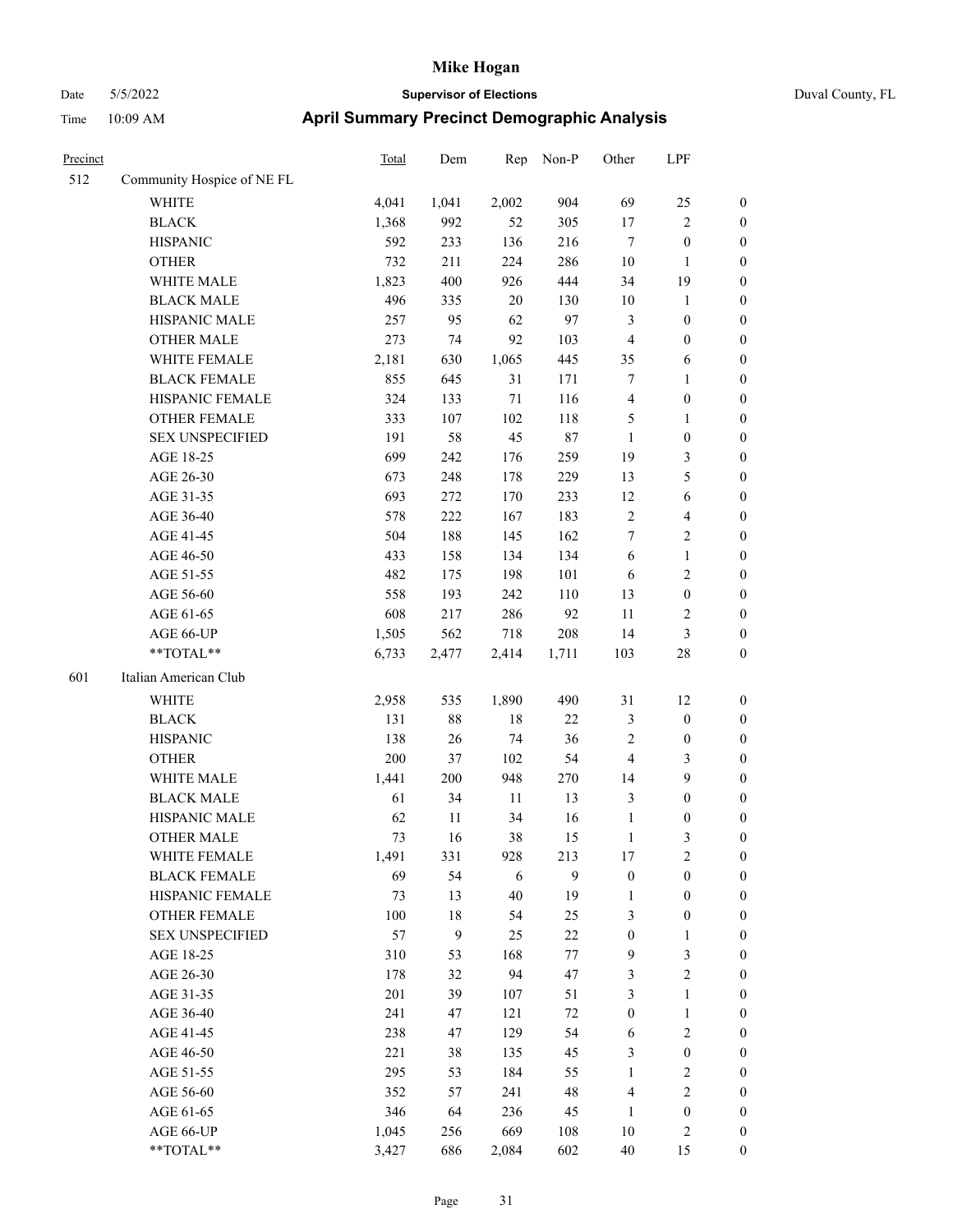| Duval County, FL |  |
|------------------|--|
|------------------|--|

| Precinct |                           | <b>Total</b> | Dem   | Rep    | Non-P  | Other          | LPF                     |                  |
|----------|---------------------------|--------------|-------|--------|--------|----------------|-------------------------|------------------|
| 602      | All Souls Anglican Church |              |       |        |        |                |                         |                  |
|          | WHITE                     | 3,259        | 678   | 1,822  | 697    | 49             | 13                      | $\boldsymbol{0}$ |
|          | <b>BLACK</b>              | 395          | 305   | $28\,$ | 56     | 6              | $\boldsymbol{0}$        | $\boldsymbol{0}$ |
|          | <b>HISPANIC</b>           | 294          | 91    | 96     | 100    | 7              | $\boldsymbol{0}$        | $\boldsymbol{0}$ |
|          | <b>OTHER</b>              | 467          | 124   | 144    | 193    | $\overline{4}$ | $\sqrt{2}$              | 0                |
|          | WHITE MALE                | 1,546        | 269   | 905    | 348    | 16             | $\,$ 8 $\,$             | $\boldsymbol{0}$ |
|          | <b>BLACK MALE</b>         | 191          | 139   | 18     | 29     | 5              | $\boldsymbol{0}$        | $\boldsymbol{0}$ |
|          | HISPANIC MALE             | 133          | 38    | 46     | 46     | 3              | $\boldsymbol{0}$        | $\boldsymbol{0}$ |
|          | <b>OTHER MALE</b>         | 207          | 45    | 63     | 97     | $\sqrt{2}$     | $\boldsymbol{0}$        | $\boldsymbol{0}$ |
|          | WHITE FEMALE              | 1,688        | 402   | 902    | 347    | 32             | $\mathfrak{S}$          | $\boldsymbol{0}$ |
|          | <b>BLACK FEMALE</b>       | 201          | 164   | $10\,$ | 26     | $\mathbf{1}$   | $\boldsymbol{0}$        | $\boldsymbol{0}$ |
|          | HISPANIC FEMALE           | 159          | 52    | 50     | 53     | $\overline{4}$ | $\boldsymbol{0}$        | $\boldsymbol{0}$ |
|          | <b>OTHER FEMALE</b>       | 194          | 65    | 61     | 65     | 2              | $\mathbf{1}$            | $\boldsymbol{0}$ |
|          | <b>SEX UNSPECIFIED</b>    | 96           | 24    | 35     | 35     | $\mathbf{1}$   | $\mathbf{1}$            | 0                |
|          | AGE 18-25                 | 415          | 111   | 159    | 132    | 11             | $\sqrt{2}$              | 0                |
|          | AGE 26-30                 | 339          | 92    | 142    | 101    | $\overline{4}$ | $\boldsymbol{0}$        | 0                |
|          | AGE 31-35                 | 391          | 109   | 153    | 123    | 3              | 3                       | $\boldsymbol{0}$ |
|          | AGE 36-40                 | 421          | 110   | 172    | 128    | 7              | $\overline{\mathbf{4}}$ | $\boldsymbol{0}$ |
|          | AGE 41-45                 | 331          | 91    | 124    | 105    | 11             | $\boldsymbol{0}$        | $\boldsymbol{0}$ |
|          | AGE 46-50                 | 341          | 94    | 156    | 79     | 9              | $\mathfrak{Z}$          | $\boldsymbol{0}$ |
|          | AGE 51-55                 | 388          | 83    | 209    | $90\,$ | 4              | $\sqrt{2}$              | $\boldsymbol{0}$ |
|          | AGE 56-60                 | 444          | 116   | 245    | $80\,$ | 3              | $\boldsymbol{0}$        | $\boldsymbol{0}$ |
|          | AGE 61-65                 | 467          | 139   | 256    | 69     | $\mathfrak{Z}$ | $\boldsymbol{0}$        | $\boldsymbol{0}$ |
|          | AGE 66-UP                 | 878          | 253   | 474    | 139    | $11\,$         | 1                       | 0                |
|          | $**TOTAL**$               | 4,415        | 1,198 | 2,090  | 1,046  | 66             | 15                      | 0                |
| 603      | Mandarin Branch Library   |              |       |        |        |                |                         |                  |
|          | <b>WHITE</b>              | 5,118        | 1,292 | 2,765  | 964    | 74             | 23                      | 0                |
|          | <b>BLACK</b>              | 309          | 209   | 22     | $72\,$ | 5              | $\mathbf{1}$            | 0                |
|          | <b>HISPANIC</b>           | 305          | 101   | 95     | 105    | 4              | $\boldsymbol{0}$        | 0                |
|          | <b>OTHER</b>              | 477          | 128   | 157    | 182    | 6              | $\overline{\mathbf{4}}$ | $\boldsymbol{0}$ |
|          | WHITE MALE                | 2,322        | 480   | 1,302  | 498    | $27\,$         | 15                      | $\boldsymbol{0}$ |
|          | <b>BLACK MALE</b>         | 138          | 82    | 15     | 39     | $\overline{c}$ | $\boldsymbol{0}$        | $\boldsymbol{0}$ |
|          | HISPANIC MALE             | 133          | 45    | 42     | 45     | $\mathbf{1}$   | $\boldsymbol{0}$        | $\boldsymbol{0}$ |
|          | <b>OTHER MALE</b>         | 199          | 40    | 80     | 76     | $\mathbf{1}$   | $\mathfrak{2}$          | $\boldsymbol{0}$ |
|          | WHITE FEMALE              | 2,762        | 803   | 1,444  | 460    | 47             | $\,$ 8 $\,$             | 0                |
|          | <b>BLACK FEMALE</b>       | 167          | 124   | $\tau$ | 32     | 3              | $\mathbf{1}$            | 0                |
|          | HISPANIC FEMALE           | 166          | 54    | 52     | 57     | 3              | $\boldsymbol{0}$        | 0                |
|          | <b>OTHER FEMALE</b>       | 216          | 73    | 59     | $78\,$ | 4              | $\sqrt{2}$              | 0                |
|          | <b>SEX UNSPECIFIED</b>    | 106          | 29    | $38\,$ | $38\,$ | 1              | $\boldsymbol{0}$        | 0                |
|          | AGE 18-25                 | 550          | 144   | 204    | 191    | 10             | $\mathbf{1}$            | 0                |
|          | AGE 26-30                 | 454          | 118   | 199    | 113    | $20\,$         | $\overline{\mathbf{4}}$ | 0                |
|          | AGE 31-35                 | 462          | 124   | 189    | 133    | 7              | $\mathbf{9}$            | 0                |
|          | AGE 36-40                 | 464          | 149   | 173    | 133    | $\,$ 8 $\,$    | $\mathbf{1}$            | 0                |
|          | AGE 41-45                 | 409          | 108   | 173    | 117    | 6              | $\mathfrak s$           | $\overline{0}$   |
|          | AGE 46-50                 | 454          | 109   | 219    | 117    | 4              | $\mathfrak s$           | 0                |
|          | AGE 51-55                 | 476          | 124   | 241    | 103    | 8              | $\boldsymbol{0}$        | 0                |
|          | AGE 56-60                 | 534          | 125   | 313    | $88\,$ | 6              | $\sqrt{2}$              | 0                |
|          | AGE 61-65                 | 521          | 151   | 279    | 83     | $\,8\,$        | $\boldsymbol{0}$        | 0                |
|          | AGE 66-UP                 | 1,885        | 578   | 1,049  | 245    | 12             | $\mathbf{1}$            | 0                |
|          | $**TOTAL**$               | 6,209        | 1,730 | 3,039  | 1,323  | 89             | $28\,$                  | $\boldsymbol{0}$ |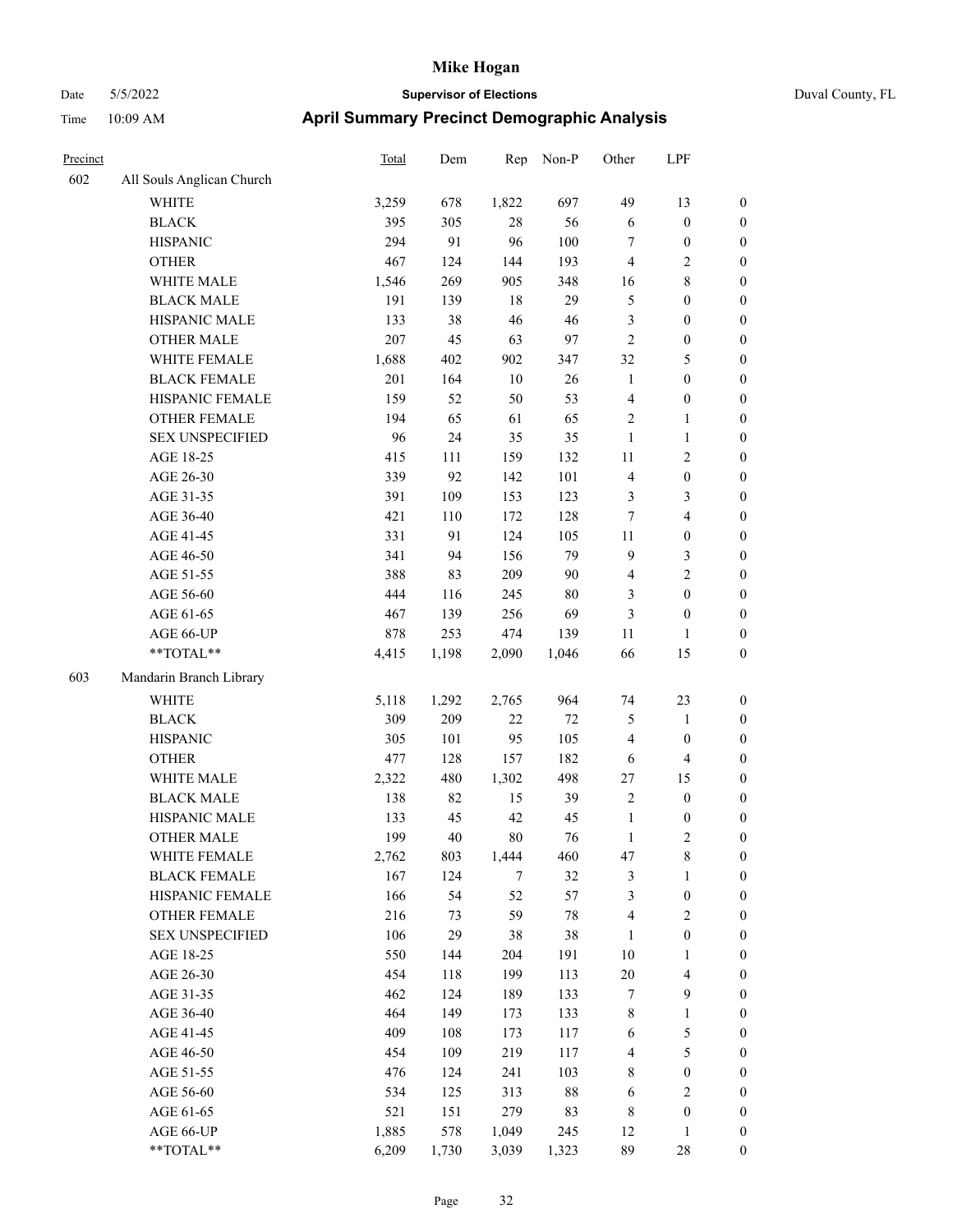| Precinct |                                | Total  | Dem    | Rep            | Non-P          | Other            | LPF              |                  |
|----------|--------------------------------|--------|--------|----------------|----------------|------------------|------------------|------------------|
| 604      | Mandarin Presbyterian Church   |        |        |                |                |                  |                  |                  |
|          | <b>WHITE</b>                   | 1,664  | 342    | 1,027          | 275            | 13               | 7                | $\boldsymbol{0}$ |
|          | <b>BLACK</b>                   | 32     | $20\,$ | 3              | $\,$ 8 $\,$    | $\mathbf{1}$     | $\boldsymbol{0}$ | $\boldsymbol{0}$ |
|          | <b>HISPANIC</b>                | 75     | 24     | 25             | 25             | $\boldsymbol{0}$ | 1                | $\boldsymbol{0}$ |
|          | <b>OTHER</b>                   | 110    | 32     | 47             | 30             | 1                | $\boldsymbol{0}$ | $\boldsymbol{0}$ |
|          | WHITE MALE                     | 800    | 134    | 506            | 146            | $\,8\,$          | 6                | $\boldsymbol{0}$ |
|          | <b>BLACK MALE</b>              | 14     | 8      | $\overline{2}$ | $\overline{4}$ | $\boldsymbol{0}$ | $\boldsymbol{0}$ | $\boldsymbol{0}$ |
|          | HISPANIC MALE                  | 33     | 9      | 11             | 12             | $\boldsymbol{0}$ | 1                | $\boldsymbol{0}$ |
|          | <b>OTHER MALE</b>              | 51     | 12     | 26             | 12             | 1                | $\boldsymbol{0}$ | $\boldsymbol{0}$ |
|          | WHITE FEMALE                   | 850    | 204    | 514            | 126            | 5                | 1                | $\boldsymbol{0}$ |
|          | <b>BLACK FEMALE</b>            | 17     | 11     | $\mathbf{1}$   | 4              | $\mathbf{1}$     | $\boldsymbol{0}$ | $\boldsymbol{0}$ |
|          | HISPANIC FEMALE                | 41     | 15     | 13             | 13             | $\boldsymbol{0}$ | $\boldsymbol{0}$ | $\boldsymbol{0}$ |
|          | <b>OTHER FEMALE</b>            | 41     | 16     | 14             | 11             | $\boldsymbol{0}$ | $\boldsymbol{0}$ | $\boldsymbol{0}$ |
|          | <b>SEX UNSPECIFIED</b>         | 34     | 9      | 15             | 10             | $\boldsymbol{0}$ | $\boldsymbol{0}$ | $\boldsymbol{0}$ |
|          | AGE 18-25                      | 136    | 34     | 58             | 43             | 1                | $\boldsymbol{0}$ | $\boldsymbol{0}$ |
|          | AGE 26-30                      | 109    | 23     | 52             | 32             | $\mathbf{1}$     | 1                | $\boldsymbol{0}$ |
|          | AGE 31-35                      | 134    | 29     | 71             | 31             | 3                | $\boldsymbol{0}$ | $\boldsymbol{0}$ |
|          | AGE 36-40                      | 134    | 34     | 69             | 29             | $\mathbf{1}$     | 1                | $\boldsymbol{0}$ |
|          | AGE 41-45                      | 146    | 26     | 76             | 41             | $\mathbf{1}$     | 2                | $\boldsymbol{0}$ |
|          | AGE 46-50                      | 122    | 27     | 62             | $30\,$         | $\mathbf{1}$     | 2                | $\boldsymbol{0}$ |
|          | AGE 51-55                      | 164    | 25     | 110            | 28             | $\mathbf{1}$     | $\boldsymbol{0}$ | $\boldsymbol{0}$ |
|          | AGE 56-60                      | 153    | 29     | 102            | 21             | 1                | $\boldsymbol{0}$ | $\boldsymbol{0}$ |
|          | AGE 61-65                      | 172    | 39     | 114            | 18             | $\mathbf{1}$     | $\boldsymbol{0}$ | $\boldsymbol{0}$ |
|          | AGE 66-UP                      | 611    | 152    | 388            | 65             | $\overline{4}$   | 2                | $\mathbf{0}$     |
|          | **TOTAL**                      | 1,881  | 418    | 1,102          | 338            | 15               | 8                | $\boldsymbol{0}$ |
| 605      | Episcopal Church of Our Savior |        |        |                |                |                  |                  |                  |
|          | WHITE                          | 3,383  | 637    | 2,115          | 565            | 44               | 22               | $\boldsymbol{0}$ |
|          | <b>BLACK</b>                   | 140    | 90     | 14             | 29             | $\tau$           | $\boldsymbol{0}$ | $\boldsymbol{0}$ |
|          | <b>HISPANIC</b>                | 145    | 29     | 71             | 42             | $\sqrt{2}$       | 1                | $\boldsymbol{0}$ |
|          | <b>OTHER</b>                   | 268    | 65     | 107            | 89             | 5                | 2                | $\boldsymbol{0}$ |
|          | WHITE MALE                     | 1,631  | 244    | 1,071          | 281            | 21               | 14               | $\boldsymbol{0}$ |
|          | <b>BLACK MALE</b>              | 67     | 38     | 10             | 16             | $\mathfrak{Z}$   | $\boldsymbol{0}$ | $\boldsymbol{0}$ |
|          | HISPANIC MALE                  | 58     | 12     | $28\,$         | 17             | $\boldsymbol{0}$ | 1                | $\boldsymbol{0}$ |
|          | <b>OTHER MALE</b>              | 103    | 24     | 39             | 38             | $\overline{2}$   | $\boldsymbol{0}$ | $\boldsymbol{0}$ |
|          | WHITE FEMALE                   | 1,716  | 387    | 1,023          | 275            | 23               | $\,$ $\,$        | $\boldsymbol{0}$ |
|          | <b>BLACK FEMALE</b>            | $71\,$ | 51     | $\overline{4}$ | 12             | $\overline{4}$   | $\boldsymbol{0}$ | $\boldsymbol{0}$ |
|          | HISPANIC FEMALE                | 84     | 16     | 43             | 23             | $\sqrt{2}$       | $\boldsymbol{0}$ | $\boldsymbol{0}$ |
|          | OTHER FEMALE                   | 123    | 31     | 58             | 31             | $\mathbf{1}$     | $\mathbf{2}$     | $\boldsymbol{0}$ |
|          | <b>SEX UNSPECIFIED</b>         | 83     | $18\,$ | 31             | 32             | $\sqrt{2}$       | $\boldsymbol{0}$ | $\boldsymbol{0}$ |
|          | AGE 18-25                      | 376    | 85     | 192            | $87\,$         | 9                | 3                | $\boldsymbol{0}$ |
|          | AGE 26-30                      | 215    | 53     | 94             | 58             | 6                | 4                | $\boldsymbol{0}$ |
|          | AGE 31-35                      | 236    | 50     | 131            | 48             | $\sqrt{5}$       | $\sqrt{2}$       | $\boldsymbol{0}$ |
|          | AGE 36-40                      | 260    | 47     | 143            | 63             | $\mathfrak{Z}$   | 4                | $\boldsymbol{0}$ |
|          | AGE 41-45                      | 239    | 46     | 118            | 65             | $\overline{4}$   | 6                | $\boldsymbol{0}$ |
|          | AGE 46-50                      | 295    | 46     | 170            | 69             | 6                | 4                | $\boldsymbol{0}$ |
|          | AGE 51-55                      | 331    | 49     | 213            | 60             | $\,$ 8 $\,$      | 1                | $\boldsymbol{0}$ |
|          | AGE 56-60                      | 408    | 75     | 250            | 79             | $\overline{4}$   | $\boldsymbol{0}$ | $\boldsymbol{0}$ |
|          | AGE 61-65                      | 408    | 103    | 251            | 50             | $\overline{4}$   | $\boldsymbol{0}$ | $\boldsymbol{0}$ |
|          | AGE 66-UP                      | 1,168  | 267    | 745            | 146            | 9                | 1                | $\boldsymbol{0}$ |
|          | **TOTAL**                      | 3,936  | 821    | 2,307          | 725            | 58               | 25               | $\boldsymbol{0}$ |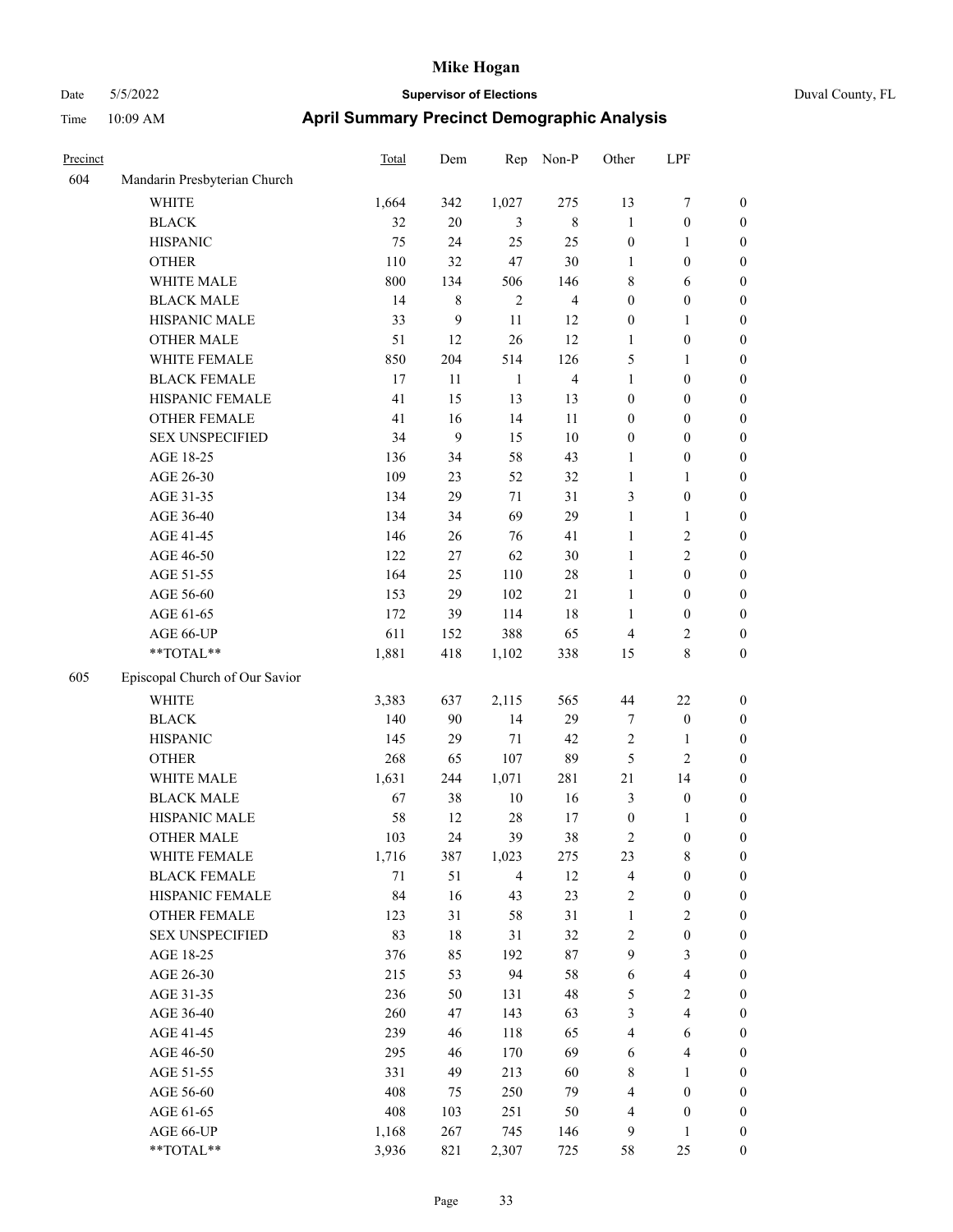### Date 5/5/2022 **Supervisor of Elections** Duval County, FL Time 10:09 AM **April Summary Precinct Demographic Analysis**

| Precinct |                                 | Total | Dem     | Rep        | Non-P  | Other                    | LPF                     |                  |
|----------|---------------------------------|-------|---------|------------|--------|--------------------------|-------------------------|------------------|
| 606      | South Mandarin Regional Library |       |         |            |        |                          |                         |                  |
|          | <b>WHITE</b>                    | 4,658 | 967     | 2,846      | 774    | 41                       | 30                      | $\boldsymbol{0}$ |
|          | <b>BLACK</b>                    | 264   | 182     | $17\,$     | 60     | 5                        | $\boldsymbol{0}$        | $\boldsymbol{0}$ |
|          | <b>HISPANIC</b>                 | 187   | 65      | 69         | 52     | $\mathbf{1}$             | $\boldsymbol{0}$        | $\boldsymbol{0}$ |
|          | <b>OTHER</b>                    | 337   | $88\,$  | 127        | 116    | 5                        | $\mathbf{1}$            | $\boldsymbol{0}$ |
|          | WHITE MALE                      | 2,202 | 364     | 1,400      | 400    | 19                       | 19                      | $\mathbf{0}$     |
|          | <b>BLACK MALE</b>               | 127   | 77      | 11         | 35     | $\overline{\mathcal{L}}$ | $\boldsymbol{0}$        | $\boldsymbol{0}$ |
|          | HISPANIC MALE                   | 84    | 26      | 33         | 24     | $\mathbf{1}$             | $\boldsymbol{0}$        | $\boldsymbol{0}$ |
|          | <b>OTHER MALE</b>               | 130   | 26      | 54         | 48     | $\overline{c}$           | $\boldsymbol{0}$        | $\boldsymbol{0}$ |
|          | WHITE FEMALE                    | 2,419 | 595     | 1,426      | 365    | 22                       | 11                      | $\boldsymbol{0}$ |
|          | <b>BLACK FEMALE</b>             | 134   | 104     | $\sqrt{6}$ | 23     | $\mathbf{1}$             | $\boldsymbol{0}$        | $\mathbf{0}$     |
|          | HISPANIC FEMALE                 | 95    | 36      | 34         | 25     | $\boldsymbol{0}$         | $\boldsymbol{0}$        | $\boldsymbol{0}$ |
|          | <b>OTHER FEMALE</b>             | 158   | 54      | 56         | 45     | $\overline{2}$           | $\mathbf{1}$            | $\boldsymbol{0}$ |
|          | <b>SEX UNSPECIFIED</b>          | 97    | 20      | 39         | 37     | $\,1$                    | $\boldsymbol{0}$        | $\boldsymbol{0}$ |
|          | AGE 18-25                       | 466   | 113     | 227        | 113    | $10\,$                   | 3                       | $\boldsymbol{0}$ |
|          | AGE 26-30                       | 348   | $80\,$  | 160        | 98     | $\boldsymbol{7}$         | $\overline{\mathbf{3}}$ | $\boldsymbol{0}$ |
|          | AGE 31-35                       | 401   | $88\,$  | 201        | 107    | $\overline{c}$           | 3                       | $\boldsymbol{0}$ |
|          | AGE 36-40                       | 414   | 101     | 197        | 111    | $\mathbf{1}$             | 4                       | $\boldsymbol{0}$ |
|          | AGE 41-45                       | 365   | 85      | 170        | 102    | 7                        | $\mathbf{1}$            | $\boldsymbol{0}$ |
|          | AGE 46-50                       | 361   | $87\,$  | 188        | 78     | 6                        | $\overline{c}$          | $\boldsymbol{0}$ |
|          | AGE 51-55                       | 467   | 96      | 286        | 76     | 6                        | 3                       | $\mathbf{0}$     |
|          | AGE 56-60                       | 557   | 111     | 361        | 80     | 3                        | $\overline{c}$          | $\boldsymbol{0}$ |
|          | AGE 61-65                       | 522   | 129     | 330        | 60     | $\boldsymbol{0}$         | 3                       | $\boldsymbol{0}$ |
|          | AGE 66-UP                       | 1,545 | 412     | 939        | 177    | $10\,$                   | $\tau$                  | $\boldsymbol{0}$ |
|          | **TOTAL**                       | 5,446 | 1,302   | 3,059      | 1,002  | 52                       | 31                      | $\boldsymbol{0}$ |
| 607      | Mandarin Branch Library         |       |         |            |        |                          |                         |                  |
|          | <b>WHITE</b>                    | 2,395 | 486     | 1,313      | 553    | 34                       | 9                       | $\boldsymbol{0}$ |
|          | <b>BLACK</b>                    | 333   | 236     | 14         | 75     | $\,$ 8 $\,$              | $\boldsymbol{0}$        | $\boldsymbol{0}$ |
|          | <b>HISPANIC</b>                 | 249   | 83      | 66         | 97     | 3                        | $\boldsymbol{0}$        | $\boldsymbol{0}$ |
|          | <b>OTHER</b>                    | 275   | 81      | $77 \,$    | 108    | 9                        | $\boldsymbol{0}$        | $\boldsymbol{0}$ |
|          | WHITE MALE                      | 1,128 | 191     | 639        | 276    | $17\,$                   | 5                       | $\boldsymbol{0}$ |
|          | <b>BLACK MALE</b>               | 156   | $100\,$ | $\,8\,$    | 42     | 6                        | $\mathbf{0}$            | $\mathbf{0}$     |
|          | HISPANIC MALE                   | 116   | 37      | 34         | $44\,$ | $\mathbf{1}$             | $\boldsymbol{0}$        | $\boldsymbol{0}$ |
|          | <b>OTHER MALE</b>               | 103   | $28\,$  | $28\,$     | $44\,$ | 3                        | $\boldsymbol{0}$        | $\boldsymbol{0}$ |
|          | WHITE FEMALE                    | 1,251 | 293     | 665        | 272    | 17                       | $\overline{4}$          | $\boldsymbol{0}$ |
|          | <b>BLACK FEMALE</b>             | 175   | 135     | $\sqrt{6}$ | 32     | $\overline{c}$           | $\boldsymbol{0}$        | $\boldsymbol{0}$ |
|          | <b>HISPANIC FEMALE</b>          | 128   | 45      | 30         | 51     | $\overline{c}$           | $\boldsymbol{0}$        | $\boldsymbol{0}$ |
|          | <b>OTHER FEMALE</b>             | 132   | 47      | 39         | 43     | 3                        | $\overline{0}$          | $\boldsymbol{0}$ |

SEX UNSPECIFIED 63 10 21 29 3 0 0 AGE 18-25 346 93 117 123 11 2 0 AGE 26-30 284 75 106 99 3 1 0 AGE 31-35 322 78 128 104 8 4 0 AGE 36-40 300 85 111 97 7 0 0 AGE 41-45 265 68 109 80 8 0 0 AGE 46-50 254 51 130 71 2 0 0 AGE 51-55 278 60 138 74 4 2 0 AGE 56-60 283 89 146 43 5 0 0 AGE 61-65 262 82 128 50 2 0 0 AGE 66-UP 658 205 357 92 4 0 0 \*\*TOTAL\*\* 3,252 886 1,470 833 54 9 0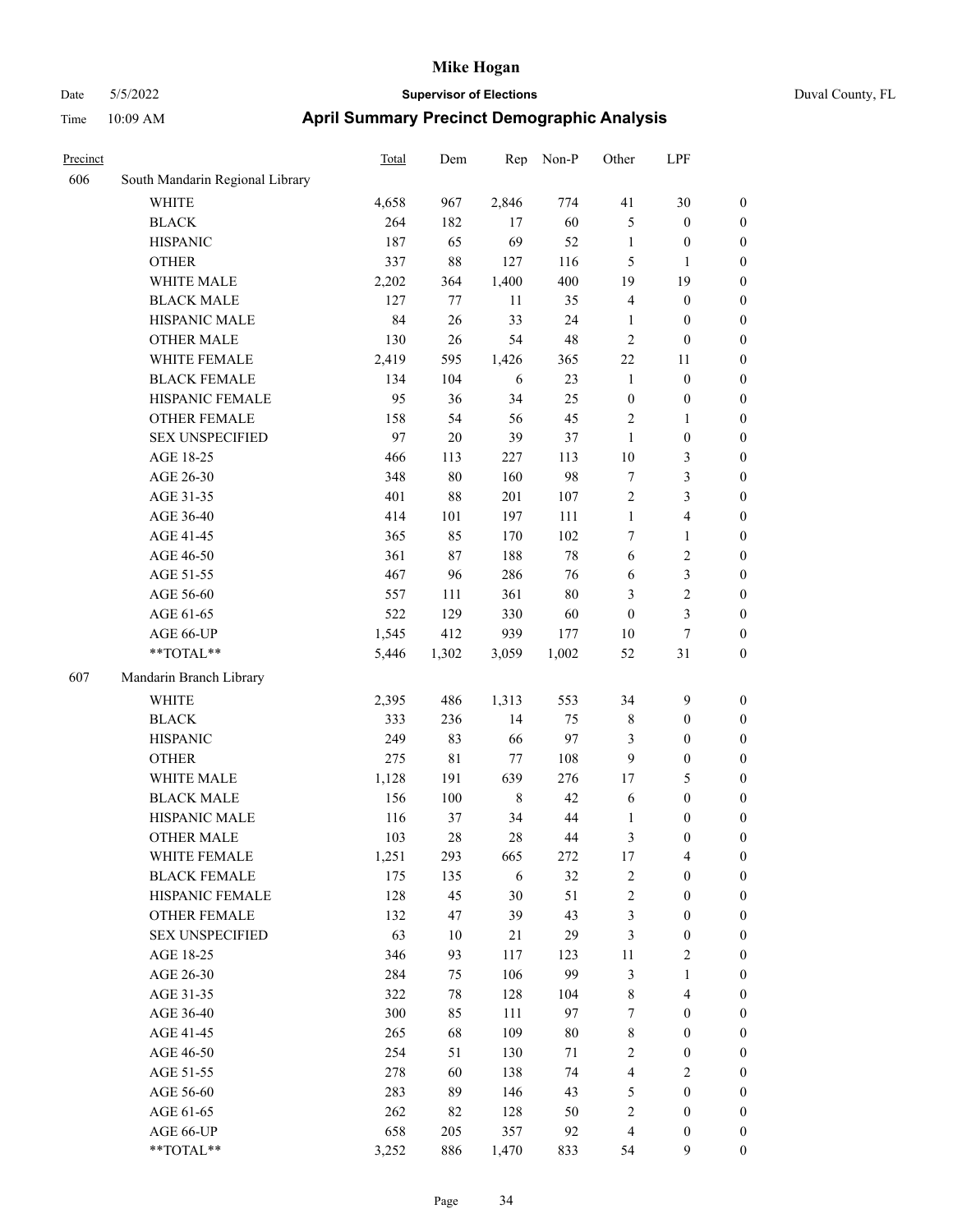| Duval County, FL |  |
|------------------|--|

| Precinct |                                       | <b>Total</b> | Dem    | Rep    | Non-P  | Other                   | LPF                     |                  |
|----------|---------------------------------------|--------------|--------|--------|--------|-------------------------|-------------------------|------------------|
| 608      | Freedom Christian Fellowship          |              |        |        |        |                         |                         |                  |
|          | WHITE                                 | 3,871        | 812    | 2,078  | 882    | 76                      | 23                      | $\boldsymbol{0}$ |
|          | <b>BLACK</b>                          | 503          | 346    | 29     | 121    | 6                       | $\mathbf{1}$            | $\boldsymbol{0}$ |
|          | <b>HISPANIC</b>                       | 419          | 131    | 131    | 152    | $\overline{4}$          | $\mathbf{1}$            | 0                |
|          | <b>OTHER</b>                          | 384          | 103    | 115    | 154    | 9                       | $\mathfrak{Z}$          | 0                |
|          | WHITE MALE                            | 1,779        | 301    | 986    | 444    | 34                      | 14                      | $\boldsymbol{0}$ |
|          | <b>BLACK MALE</b>                     | 205          | 130    | 17     | 57     | $\mathbf{1}$            | $\boldsymbol{0}$        | $\boldsymbol{0}$ |
|          | HISPANIC MALE                         | 188          | 48     | 65     | 73     | $\mathbf{1}$            | $\mathbf{1}$            | $\boldsymbol{0}$ |
|          | <b>OTHER MALE</b>                     | 148          | 42     | 33     | 69     | 3                       | $\mathbf{1}$            | $\boldsymbol{0}$ |
|          | WHITE FEMALE                          | 2,063        | 502    | 1,078  | 432    | 42                      | $\mathbf{9}$            | $\boldsymbol{0}$ |
|          | <b>BLACK FEMALE</b>                   | 288          | 210    | $11\,$ | 61     | 5                       | $\mathbf{1}$            | $\boldsymbol{0}$ |
|          | HISPANIC FEMALE                       | 223          | 81     | 63     | 76     | 3                       | $\boldsymbol{0}$        | $\boldsymbol{0}$ |
|          | OTHER FEMALE                          | 179          | 48     | 64     | 59     | 6                       | $\sqrt{2}$              | 0                |
|          | <b>SEX UNSPECIFIED</b>                | 104          | 30     | 36     | 38     | $\boldsymbol{0}$        | $\boldsymbol{0}$        | 0                |
|          | AGE 18-25                             | 528          | 150    | 174    | 189    | 15                      | $\boldsymbol{0}$        | 0                |
|          | AGE 26-30                             | 530          | 128    | 207    | 173    | 18                      | $\overline{\mathbf{4}}$ | 0                |
|          | AGE 31-35                             | 519          | 163    | 177    | 154    | 15                      | $10\,$                  | $\boldsymbol{0}$ |
|          | AGE 36-40                             | 452          | 127    | 185    | 125    | 11                      | $\overline{\mathbf{4}}$ | $\boldsymbol{0}$ |
|          | AGE 41-45                             | 413          | 117    | 162    | 129    | 2                       | $\mathfrak{Z}$          | $\boldsymbol{0}$ |
|          | AGE 46-50                             | 373          | 90     | 163    | 112    | 6                       | $\sqrt{2}$              | $\boldsymbol{0}$ |
|          | AGE 51-55                             | 416          | 113    | 205    | $90\,$ | 7                       | $\mathbf{1}$            | $\boldsymbol{0}$ |
|          | AGE 56-60                             | 432          | 102    | 234    | 93     | 3                       | $\boldsymbol{0}$        | $\boldsymbol{0}$ |
|          | AGE 61-65                             | 407          | 93     | 221    | 84     | 6                       | $\mathfrak{Z}$          | 0                |
|          | AGE 66-UP                             | 1,107        | 309    | 625    | 160    | 12                      | $\mathbf{1}$            | 0                |
|          | **TOTAL**                             | 5,177        | 1,392  | 2,353  | 1,309  | 95                      | $28\,$                  | 0                |
| 609      | <b>Burnett Park Recreation Center</b> |              |        |        |        |                         |                         |                  |
|          | WHITE                                 | 1,444        | 361    | 714    | 324    | 33                      | 12                      | 0                |
|          | <b>BLACK</b>                          | 226          | 163    | 12     | 49     | $\sqrt{2}$              | $\boldsymbol{0}$        | 0                |
|          | <b>HISPANIC</b>                       | 179          | 59     | 52     | 65     | $\mathbf{1}$            | $\overline{c}$          | 0                |
|          | <b>OTHER</b>                          | 174          | 44     | 50     | 77     | $\mathbf{1}$            | $\sqrt{2}$              | $\boldsymbol{0}$ |
|          | WHITE MALE                            | 654          | 137    | 329    | 166    | 13                      | $\mathbf{9}$            | $\boldsymbol{0}$ |
|          | <b>BLACK MALE</b>                     | 89           | 58     | 9      | $22\,$ | $\boldsymbol{0}$        | $\boldsymbol{0}$        | $\boldsymbol{0}$ |
|          | HISPANIC MALE                         | 88           | 21     | 32     | 33     | $\mathbf{1}$            | $\mathbf{1}$            | $\boldsymbol{0}$ |
|          | <b>OTHER MALE</b>                     | 62           | 12     | 16     | 32     | $\boldsymbol{0}$        | $\mathbf{2}$            | $\boldsymbol{0}$ |
|          | WHITE FEMALE                          | 776          | 219    | 380    | 154    | $20\,$                  | $\mathfrak{Z}$          | 0                |
|          | <b>BLACK FEMALE</b>                   | 135          | 104    | 3      | $26\,$ | $\mathfrak{2}$          | $\boldsymbol{0}$        | 0                |
|          | HISPANIC FEMALE                       | 86           | 37     | 20     | $28\,$ | $\boldsymbol{0}$        | $\mathbf{1}$            | 0                |
|          | OTHER FEMALE                          | $8\sqrt{1}$  | $28\,$ | 23     | 30     | $\boldsymbol{0}$        | $\boldsymbol{0}$        | 0                |
|          | <b>SEX UNSPECIFIED</b>                | 52           | 11     | 16     | 24     | $\mathbf{1}$            | $\boldsymbol{0}$        | 0                |
|          | AGE 18-25                             | 207          | 59     | 70     | 69     | 7                       | $\sqrt{2}$              | $\overline{0}$   |
|          | AGE 26-30                             | 201          | 62     | 69     | 62     | 4                       | $\overline{\mathbf{4}}$ | 0                |
|          | AGE 31-35                             | 180          | 59     | 57     | 56     | 6                       | $\sqrt{2}$              | 0                |
|          | AGE 36-40                             | 179          | 56     | 56     | 63     | $\boldsymbol{0}$        | $\overline{\mathbf{4}}$ | 0                |
|          | AGE 41-45                             | 142          | 44     | 42     | 50     | 3                       | $\mathfrak{Z}$          | $\overline{0}$   |
|          | AGE 46-50                             | 145          | 36     | 65     | $40\,$ | $\mathfrak{Z}$          | $\mathbf{1}$            | $\overline{0}$   |
|          | AGE 51-55                             | 155          | 49     | 67     | 35     | $\overline{4}$          | $\boldsymbol{0}$        | 0                |
|          | AGE 56-60                             | 167          | 39     | $88\,$ | 36     | $\overline{\mathbf{4}}$ | $\boldsymbol{0}$        | 0                |
|          | AGE 61-65                             | 148          | 55     | 65     | 26     | $\sqrt{2}$              | $\boldsymbol{0}$        | $\overline{0}$   |
|          | AGE 66-UP                             | 499          | 168    | 249    | 78     | $\overline{4}$          | $\boldsymbol{0}$        | 0                |
|          | **TOTAL**                             | 2,023        | 627    | 828    | 515    | 37                      | 16                      | $\boldsymbol{0}$ |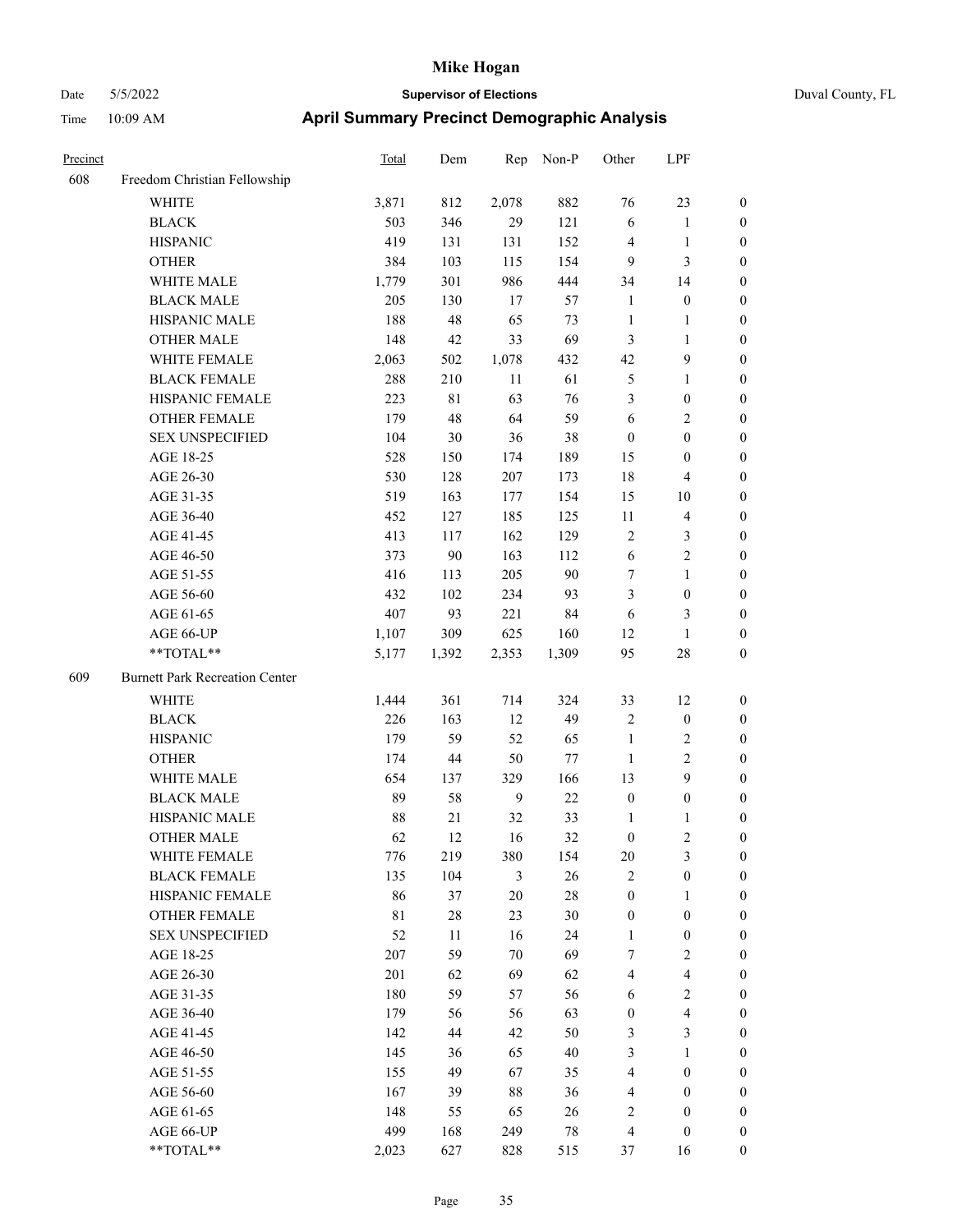# Date 5/5/2022 **Supervisor of Elections** Duval County, FL Time 10:09 AM **April Summary Precinct Demographic Analysis**

| Precinct |                           | <b>Total</b> | Dem   | Rep   | Non-P  | Other            | LPF              |                  |
|----------|---------------------------|--------------|-------|-------|--------|------------------|------------------|------------------|
| 610      | Mandarin Church of Christ |              |       |       |        |                  |                  |                  |
|          | <b>WHITE</b>              | 4,584        | 840   | 2,716 | 934    | 66               | 28               | $\mathbf{0}$     |
|          | <b>BLACK</b>              | 277          | 193   | 19    | 59     | 6                | $\boldsymbol{0}$ | $\mathbf{0}$     |
|          | <b>HISPANIC</b>           | 282          | 94    | 92    | $87\,$ | 6                | 3                | $\boldsymbol{0}$ |
|          | <b>OTHER</b>              | 401          | 110   | 148   | 137    | 6                | $\mathbf{0}$     | $\boldsymbol{0}$ |
|          | WHITE MALE                | 2,252        | 319   | 1,401 | 482    | 30               | 20               | $\boldsymbol{0}$ |
|          | <b>BLACK MALE</b>         | 136          | 89    | 11    | 32     | $\overline{4}$   | $\boldsymbol{0}$ | $\boldsymbol{0}$ |
|          | HISPANIC MALE             | 135          | 35    | 52    | 43     | $\mathfrak{Z}$   | 2                | $\boldsymbol{0}$ |
|          | <b>OTHER MALE</b>         | 157          | 41    | 63    | 51     | $\overline{2}$   | $\boldsymbol{0}$ | $\boldsymbol{0}$ |
|          | WHITE FEMALE              | 2,285        | 512   | 1,285 | 444    | 36               | 8                | $\boldsymbol{0}$ |
|          | <b>BLACK FEMALE</b>       | 138          | 102   | 8     | 26     | $\sqrt{2}$       | $\boldsymbol{0}$ | $\boldsymbol{0}$ |
|          | HISPANIC FEMALE           | 146          | 59    | 39    | 44     | $\mathfrak{Z}$   | 1                | $\boldsymbol{0}$ |
|          | <b>OTHER FEMALE</b>       | 185          | 56    | 74    | 52     | 3                | $\boldsymbol{0}$ | $\boldsymbol{0}$ |
|          | <b>SEX UNSPECIFIED</b>    | 110          | 24    | 42    | 43     | $\mathbf{1}$     | $\boldsymbol{0}$ | $\boldsymbol{0}$ |
|          | AGE 18-25                 | 535          | 114   | 266   | 146    | 6                | 3                | $\boldsymbol{0}$ |
|          | AGE 26-30                 | 389          | 85    | 180   | 110    | 11               | 3                | $\boldsymbol{0}$ |
|          | AGE 31-35                 | 496          | 101   | 217   | 158    | 11               | 9                | $\boldsymbol{0}$ |
|          | AGE 36-40                 | 448          | 90    | 207   | 140    | 9                | $\overline{c}$   | $\boldsymbol{0}$ |
|          | AGE 41-45                 | 435          | 109   | 195   | 117    | $\tau$           | 7                | $\boldsymbol{0}$ |
|          | AGE 46-50                 | 419          | 89    | 222   | 101    | 5                | $\overline{c}$   | $\boldsymbol{0}$ |
|          | AGE 51-55                 | 517          | 98    | 299   | 106    | 13               | $\mathbf{1}$     | $\boldsymbol{0}$ |
|          | AGE 56-60                 | 562          | 112   | 344   | 99     | 5                | 2                | $\boldsymbol{0}$ |
|          | AGE 61-65                 | 545          | 113   | 333   | 95     | 3                | $\mathbf{1}$     | $\boldsymbol{0}$ |
|          | AGE 66-UP                 | 1,198        | 326   | 712   | 145    | 14               | 1                | $\mathbf{0}$     |
|          | **TOTAL**                 | 5,544        | 1,237 | 2,975 | 1,217  | 84               | 31               | $\boldsymbol{0}$ |
| 611      | Mandarin Senior Center    |              |       |       |        |                  |                  |                  |
|          | <b>WHITE</b>              | 2,949        | 650   | 1,494 | 732    | 59               | 14               | $\boldsymbol{0}$ |
|          | <b>BLACK</b>              | 603          | 423   | 37    | 132    | 11               | $\boldsymbol{0}$ | $\boldsymbol{0}$ |
|          | <b>HISPANIC</b>           | 445          | 167   | 116   | 157    | $\overline{4}$   | 1                | $\boldsymbol{0}$ |
|          | <b>OTHER</b>              | 497          | 145   | 130   | 217    | $\mathfrak{Z}$   | 2                | $\boldsymbol{0}$ |
|          | WHITE MALE                | 1,251        | 219   | 664   | 340    | 20               | 8                | $\boldsymbol{0}$ |
|          | <b>BLACK MALE</b>         | 243          | 147   | 19    | 70     | $\tau$           | $\boldsymbol{0}$ | $\boldsymbol{0}$ |
|          | HISPANIC MALE             | 185          | 60    | 55    | 68     | $\mathbf{1}$     | 1                | $\boldsymbol{0}$ |
|          | <b>OTHER MALE</b>         | 206          | 55    | 51    | 98     | $\overline{2}$   | $\boldsymbol{0}$ | $\boldsymbol{0}$ |
|          | WHITE FEMALE              | 1,681        | 429   | 822   | 386    | 38               | 6                | $\boldsymbol{0}$ |
|          | <b>BLACK FEMALE</b>       | 355          | 272   | 18    | 61     | $\overline{4}$   | $\boldsymbol{0}$ | $\boldsymbol{0}$ |
|          | HISPANIC FEMALE           | 257          | 106   | 61    | $87\,$ | $\mathfrak{Z}$   | $\boldsymbol{0}$ | $\boldsymbol{0}$ |
|          | <b>OTHER FEMALE</b>       | 236          | 79    | 64    | 90     | $\mathbf{1}$     | $\sqrt{2}$       | $\boldsymbol{0}$ |
|          | <b>SEX UNSPECIFIED</b>    | $80\,$       | 18    | 23    | 38     | $\mathbf{1}$     | $\boldsymbol{0}$ | $\boldsymbol{0}$ |
|          | AGE 18-25                 | 366          | 103   | 115   | 134    | 13               | 1                | $\boldsymbol{0}$ |
|          | AGE 26-30                 | 503          | 142   | 200   | 152    | $\tau$           | $\mathbf{2}$     | $\boldsymbol{0}$ |
|          | AGE 31-35                 | 560          | 178   | 197   | 173    | $\boldsymbol{7}$ | 5                | $\boldsymbol{0}$ |
|          | AGE 36-40                 | 481          | 148   | 154   | 171    | 6                | $\overline{c}$   | $\boldsymbol{0}$ |
|          | AGE 41-45                 | 432          | 134   | 154   | 137    | 6                | $\mathbf{1}$     | $\boldsymbol{0}$ |
|          | AGE 46-50                 | 375          | 120   | 140   | 106    | 7                | 2                | $\boldsymbol{0}$ |
|          | AGE 51-55                 | 367          | 108   | 164   | $87\,$ | 5                | 3                | $\boldsymbol{0}$ |
|          | AGE 56-60                 | 324          | 97    | 146   | 71     | 9                | $\mathbf{1}$     | $\boldsymbol{0}$ |
|          | AGE 61-65                 | 312          | 98    | 149   | 63     | $\overline{2}$   | $\boldsymbol{0}$ | $\boldsymbol{0}$ |
|          | AGE 66-UP                 | 774          | 257   | 358   | 144    | 15               | $\boldsymbol{0}$ | $\boldsymbol{0}$ |

\*\*TOTAL\*\* 4,494 1,385 1,777 1,238 77 17 0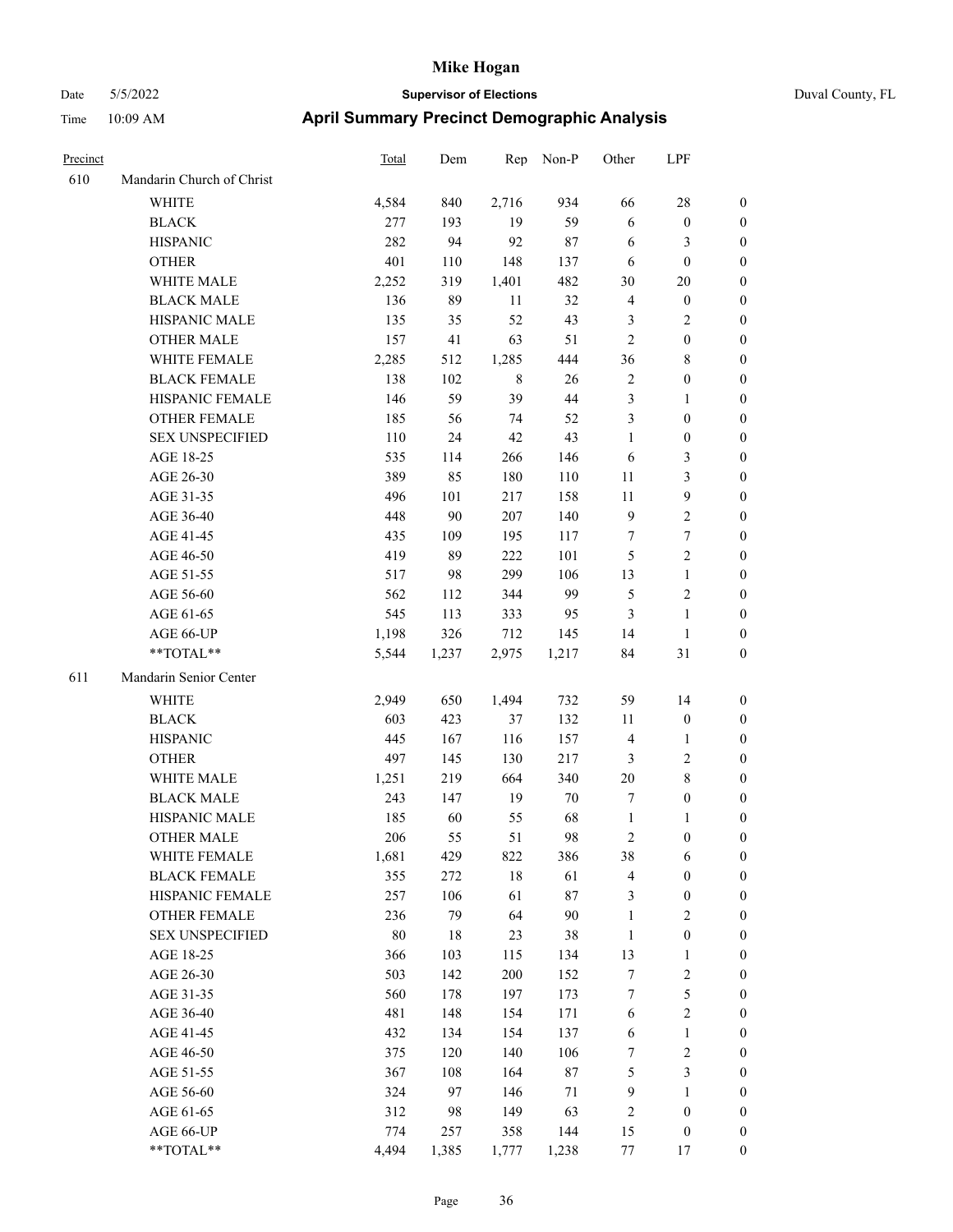| Precinct |                                 | <b>Total</b> | Dem   | Rep           | Non-P                   | Other            | LPF                     |                  |
|----------|---------------------------------|--------------|-------|---------------|-------------------------|------------------|-------------------------|------------------|
| 612      | Mandarin Church of Christ       |              |       |               |                         |                  |                         |                  |
|          | WHITE                           | 4,013        | 878   | 2,220         | 828                     | 67               | $20\,$                  | $\boldsymbol{0}$ |
|          | <b>BLACK</b>                    | 599          | 450   | 28            | 111                     | $\overline{9}$   | $\mathbf{1}$            | $\boldsymbol{0}$ |
|          | <b>HISPANIC</b>                 | 392          | 131   | 130           | 125                     | 5                | $\mathbf{1}$            | 0                |
|          | <b>OTHER</b>                    | 899          | 247   | 254           | 379                     | 17               | $\sqrt{2}$              | 0                |
|          | WHITE MALE                      | 1,904        | 342   | 1,100         | 417                     | 29               | 16                      | $\boldsymbol{0}$ |
|          | <b>BLACK MALE</b>               | 278          | 194   | 16            | 63                      | 5                | $\boldsymbol{0}$        | $\boldsymbol{0}$ |
|          | HISPANIC MALE                   | 184          | 57    | 59            | 65                      | $\overline{c}$   | $\mathbf{1}$            | $\boldsymbol{0}$ |
|          | <b>OTHER MALE</b>               | 361          | 85    | 111           | 159                     | 6                | $\boldsymbol{0}$        | $\boldsymbol{0}$ |
|          | WHITE FEMALE                    | 2,074        | 530   | 1,099         | 403                     | 38               | $\overline{\mathbf{4}}$ | $\boldsymbol{0}$ |
|          | <b>BLACK FEMALE</b>             | 315          | 251   | 12            | 47                      | $\overline{4}$   | $\mathbf{1}$            | $\boldsymbol{0}$ |
|          | HISPANIC FEMALE                 | 201          | 73    | 68            | 58                      | $\overline{2}$   | $\boldsymbol{0}$        | $\boldsymbol{0}$ |
|          | OTHER FEMALE                    | 437          | 143   | 117           | 166                     | $10\,$           | $\mathbf{1}$            | $\boldsymbol{0}$ |
|          | <b>SEX UNSPECIFIED</b>          | 149          | 31    | 50            | 65                      | $\sqrt{2}$       | $\mathbf{1}$            | 0                |
|          | AGE 18-25                       | 662          | 204   | 216           | 211                     | $28\,$           | $\mathfrak{Z}$          | 0                |
|          | AGE 26-30                       | 406          | 121   | 156           | 119                     | 7                | $\mathfrak{Z}$          | 0                |
|          | AGE 31-35                       | 425          | 135   | 152           | 128                     | 3                | $\boldsymbol{7}$        | $\boldsymbol{0}$ |
|          | AGE 36-40                       | 499          | 132   | 216           | 139                     | 7                | $\mathfrak{S}$          | $\boldsymbol{0}$ |
|          | AGE 41-45                       | 500          | 141   | 179           | 168                     | $\overline{9}$   | $\mathfrak{Z}$          | $\boldsymbol{0}$ |
|          | AGE 46-50                       | 509          | 132   | 229           | 137                     | 11               | $\boldsymbol{0}$        | $\boldsymbol{0}$ |
|          | AGE 51-55                       | 597          | 154   | 289           | 143                     | $10\,$           | $\mathbf{1}$            | $\boldsymbol{0}$ |
|          | AGE 56-60                       | 580          | 139   | 305           | 130                     | 5                | $\mathbf{1}$            | $\boldsymbol{0}$ |
|          | AGE 61-65                       | 511          | 144   | 257           | 104                     | $\mathfrak{S}$   | $\mathbf{1}$            | 0                |
|          | AGE 66-UP                       | 1,214        | 404   | 633           | 164                     | 13               | $\boldsymbol{0}$        | 0                |
|          | **TOTAL**                       | 5,903        | 1,706 | 2,632         | 1,443                   | 98               | 24                      | 0                |
| 701      | Charlie T. Joseph Senior Center |              |       |               |                         |                  |                         |                  |
|          | WHITE                           | 457          | 114   | 239           | 94                      | 6                | $\overline{\mathbf{4}}$ | 0                |
|          | <b>BLACK</b>                    | 665          | 551   | $20\,$        | 89                      | 4                | $\mathbf{1}$            | $\boldsymbol{0}$ |
|          | <b>HISPANIC</b>                 | 34           | 12    | 10            | 10                      | $\mathbf{1}$     | $\mathbf{1}$            | $\boldsymbol{0}$ |
|          | <b>OTHER</b>                    | 71           | 26    | 14            | 30                      | $\mathbf{1}$     | $\boldsymbol{0}$        | $\boldsymbol{0}$ |
|          | WHITE MALE                      | 218          | 46    | 119           | 49                      | $\overline{c}$   | $\sqrt{2}$              | $\boldsymbol{0}$ |
|          | <b>BLACK MALE</b>               | 258          | 210   | 13            | 32                      | $\sqrt{2}$       | $\mathbf{1}$            | $\boldsymbol{0}$ |
|          | HISPANIC MALE                   | 18           | 6     | $\mathfrak s$ | 6                       | $\boldsymbol{0}$ | $\mathbf{1}$            | $\boldsymbol{0}$ |
|          | <b>OTHER MALE</b>               | 18           | 4     | 3             | 11                      | $\boldsymbol{0}$ | $\boldsymbol{0}$        | $\boldsymbol{0}$ |
|          | WHITE FEMALE                    | 232          | 67    | 117           | 42                      | 4                | $\sqrt{2}$              | 0                |
|          | <b>BLACK FEMALE</b>             | 397          | 333   | $\sqrt{6}$    | 56                      | $\mathbf{2}$     | $\boldsymbol{0}$        | 0                |
|          | HISPANIC FEMALE                 | 15           | 5     | 5             | $\overline{\mathbf{4}}$ | $\mathbf{1}$     | $\boldsymbol{0}$        | 0                |
|          | OTHER FEMALE                    | $28\,$       | 14    | $\sqrt{6}$    | $8\,$                   | $\boldsymbol{0}$ | $\boldsymbol{0}$        | 0                |
|          | <b>SEX UNSPECIFIED</b>          | 43           | 18    | 9             | 15                      | $\mathbf{1}$     | $\boldsymbol{0}$        | 0                |
|          | AGE 18-25                       | 132          | 71    | 19            | 39                      | 3                | $\boldsymbol{0}$        | $\overline{0}$   |
|          | AGE 26-30                       | 96           | 47    | 14            | 34                      | $\boldsymbol{0}$ | $\mathbf{1}$            | 0                |
|          | AGE 31-35                       | 101          | 60    | 11            | 29                      | $\mathbf{1}$     | $\boldsymbol{0}$        | 0                |
|          | AGE 36-40                       | 106          | 70    | 15            | 17                      | $\overline{c}$   | $\sqrt{2}$              | 0                |
|          | AGE 41-45                       | 92           | 56    | 14            | 19                      | $\mathbf{1}$     | $\overline{2}$          | $\overline{0}$   |
|          | AGE 46-50                       | 104          | 58    | 24            | 21                      | $\boldsymbol{0}$ | $\mathbf{1}$            | $\overline{0}$   |
|          | AGE 51-55                       | 110          | 64    | 34            | 12                      | $\boldsymbol{0}$ | $\boldsymbol{0}$        | 0                |
|          | AGE 56-60                       | 135          | 76    | 41            | $18\,$                  | $\boldsymbol{0}$ | $\boldsymbol{0}$        | 0                |
|          | AGE 61-65                       | 122          | 76    | 32            | 14                      | $\boldsymbol{0}$ | $\boldsymbol{0}$        | $\overline{0}$   |
|          | AGE 66-UP                       | 229          | 125   | 79            | $20\,$                  | 5                | $\boldsymbol{0}$        | 0                |
|          | **TOTAL**                       | 1,227        | 703   | 283           | 223                     | 12               | 6                       | $\boldsymbol{0}$ |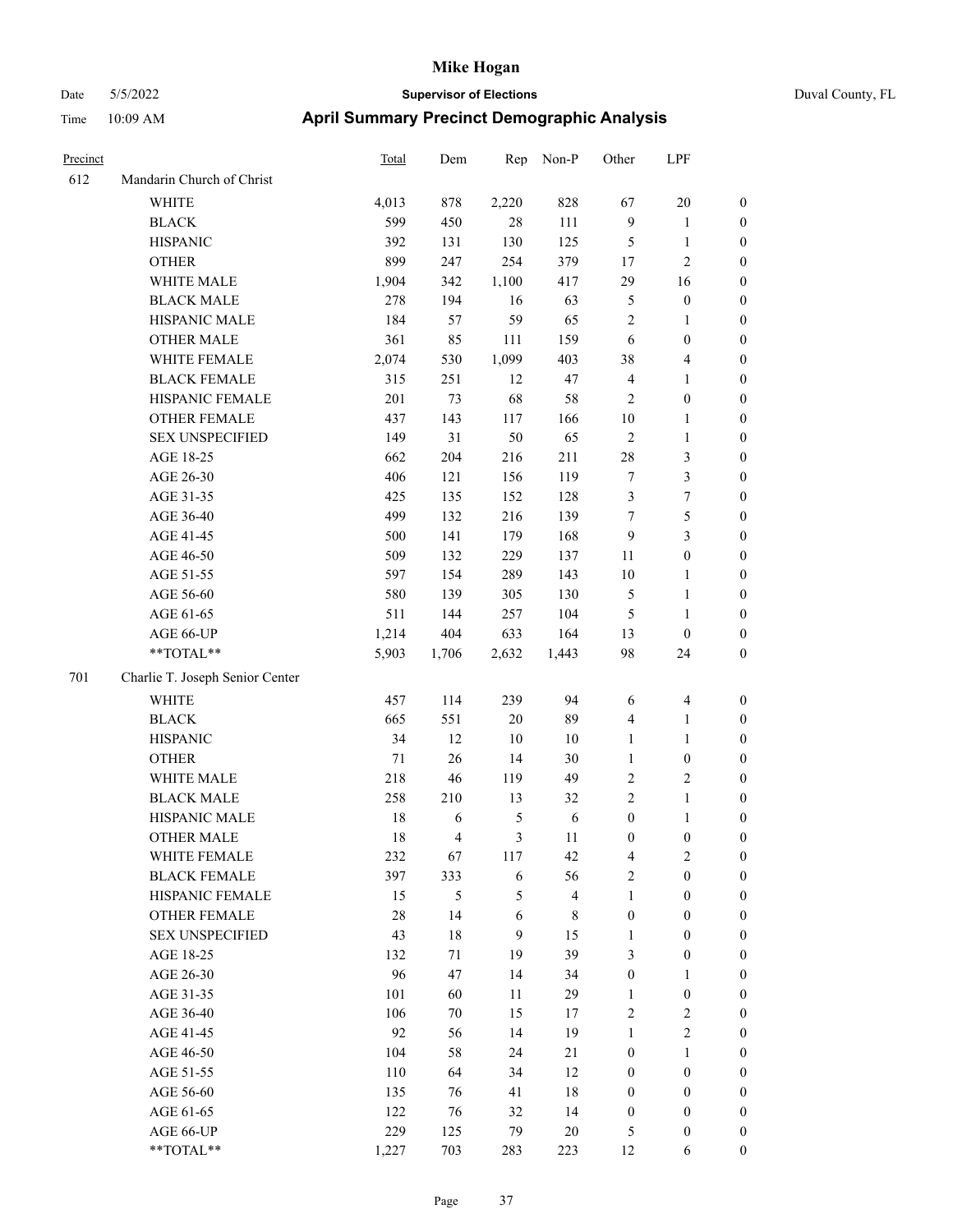| Precinct |                                 | Total  | Dem            | Rep            | Non-P       | Other            | LPF              |                  |
|----------|---------------------------------|--------|----------------|----------------|-------------|------------------|------------------|------------------|
| 702      | Unity Missionary Baptist Church |        |                |                |             |                  |                  |                  |
|          | WHITE                           | 231    | 79             | 75             | 70          | 6                | $\mathbf{1}$     | $\boldsymbol{0}$ |
|          | <b>BLACK</b>                    | 874    | 760            | $18\,$         | 93          | $\mathbf{2}$     | $\mathbf{1}$     | $\boldsymbol{0}$ |
|          | <b>HISPANIC</b>                 | 28     | 13             | $\tau$         | $\,$ 8 $\,$ | $\boldsymbol{0}$ | $\boldsymbol{0}$ | 0                |
|          | <b>OTHER</b>                    | $72\,$ | 36             | $\tau$         | $27\,$      | $\overline{c}$   | $\boldsymbol{0}$ | $\boldsymbol{0}$ |
|          | WHITE MALE                      | 106    | 33             | 34             | 36          | $\overline{c}$   | 1                | $\boldsymbol{0}$ |
|          | <b>BLACK MALE</b>               | 342    | 283            | $\,$ 8 $\,$    | 50          | $\mathbf{1}$     | $\boldsymbol{0}$ | $\boldsymbol{0}$ |
|          | HISPANIC MALE                   | 12     | $\overline{4}$ | 3              | 5           | $\boldsymbol{0}$ | $\boldsymbol{0}$ | $\boldsymbol{0}$ |
|          | <b>OTHER MALE</b>               | 23     | 9              | 5              | 9           | $\boldsymbol{0}$ | $\boldsymbol{0}$ | $\boldsymbol{0}$ |
|          | WHITE FEMALE                    | 120    | 46             | 38             | 32          | 4                | $\boldsymbol{0}$ | $\boldsymbol{0}$ |
|          | <b>BLACK FEMALE</b>             | 509    | 458            | 10             | 39          | 1                | 1                | $\boldsymbol{0}$ |
|          | HISPANIC FEMALE                 | 15     | $\,$ 8 $\,$    | $\overline{4}$ | 3           | $\boldsymbol{0}$ | $\boldsymbol{0}$ | $\boldsymbol{0}$ |
|          | OTHER FEMALE                    | 31     | 20             | $\mathbf{1}$   | $\,$ 8 $\,$ | $\overline{2}$   | $\boldsymbol{0}$ | 0                |
|          | <b>SEX UNSPECIFIED</b>          | 47     | 27             | $\overline{4}$ | 16          | $\boldsymbol{0}$ | $\boldsymbol{0}$ | 0                |
|          | AGE 18-25                       | 111    | 72             | 5              | 29          | 4                | $\mathbf{1}$     | $\boldsymbol{0}$ |
|          | AGE 26-30                       | 83     | 49             | 9              | 25          | $\boldsymbol{0}$ | $\boldsymbol{0}$ | $\boldsymbol{0}$ |
|          | AGE 31-35                       | 102    | 71             | 4              | 25          | 1                | 1                | $\boldsymbol{0}$ |
|          | AGE 36-40                       | 99     | 78             | 5              | 15          | $\mathbf{1}$     | $\boldsymbol{0}$ | $\boldsymbol{0}$ |
|          | AGE 41-45                       | 61     | 48             | 1              | 11          | $\mathbf{1}$     | $\boldsymbol{0}$ | $\boldsymbol{0}$ |
|          | AGE 46-50                       | 85     | 56             | 10             | 18          | $\mathbf{1}$     | $\boldsymbol{0}$ | $\boldsymbol{0}$ |
|          | AGE 51-55                       | 87     | 61             | $\overline{9}$ | 16          | $\mathbf{1}$     | $\boldsymbol{0}$ | $\boldsymbol{0}$ |
|          | AGE 56-60                       | 116    | $80\,$         | 19             | 16          | $\mathbf{1}$     | $\boldsymbol{0}$ | $\boldsymbol{0}$ |
|          | AGE 61-65                       | 137    | 107            | 14             | 16          | $\boldsymbol{0}$ | $\boldsymbol{0}$ | 0                |
|          | AGE 66-UP                       | 324    | 266            | 31             | $27\,$      | $\boldsymbol{0}$ | $\boldsymbol{0}$ | 0                |
|          | $**TOTAL**$                     | 1,205  | 888            | 107            | 198         | 10               | $\mathbf{2}$     | $\boldsymbol{0}$ |
| 703      | Oceanway Community Center       |        |                |                |             |                  |                  |                  |
|          | <b>WHITE</b>                    | 4,219  | 739            | 2,370          | 979         | 100              | 31               | $\boldsymbol{0}$ |
|          | <b>BLACK</b>                    | 1,983  | 1,522          | 76             | 373         | 12               | $\boldsymbol{0}$ | $\boldsymbol{0}$ |
|          | <b>HISPANIC</b>                 | 421    | 154            | 89             | 172         | 5                | 1                | $\boldsymbol{0}$ |
|          | <b>OTHER</b>                    | 537    | 146            | 175            | 207         | 7                | $\mathbf{2}$     | $\boldsymbol{0}$ |
|          | WHITE MALE                      | 2,022  | 294            | 1,174          | 494         | 40               | 20               | $\boldsymbol{0}$ |
|          | <b>BLACK MALE</b>               | 776    | 536            | 47             | 187         | 6                | $\boldsymbol{0}$ | $\boldsymbol{0}$ |
|          | HISPANIC MALE                   | 206    | 68             | 51             | 85          | 1                | 1                | $\boldsymbol{0}$ |
|          | <b>OTHER MALE</b>               | 194    | 44             | 68             | 77          | 5                | $\boldsymbol{0}$ | $\boldsymbol{0}$ |
|          | WHITE FEMALE                    | 2,149  | 441            | 1,165          | 472         | 60               | 11               | 0                |
|          | <b>BLACK FEMALE</b>             | 1,180  | 965            | 29             | 180         | 6                | $\boldsymbol{0}$ | 0                |
|          | HISPANIC FEMALE                 | 213    | 86             | 38             | 85          | $\overline{4}$   | $\boldsymbol{0}$ | 0                |
|          | <b>OTHER FEMALE</b>             | 250    | $80\,$         | 82             | 86          | 1                | $\mathbf{1}$     | 0                |
|          | <b>SEX UNSPECIFIED</b>          | 170    | 47             | 56             | 65          | $\mathbf{1}$     | $\mathbf{1}$     | $\boldsymbol{0}$ |
|          | AGE 18-25                       | 859    | 300            | 262            | 272         | $22\,$           | $\mathfrak{Z}$   | 0                |
|          | AGE 26-30                       | 772    | 277            | 207            | 263         | 15               | $10\,$           | 0                |
|          | AGE 31-35                       | 673    | 235            | 217            | 199         | 14               | $\,$ 8 $\,$      | 0                |
|          | AGE 36-40                       | 692    | 237            | 237            | 201         | 11               | 6                | 0                |
|          | AGE 41-45                       | 597    | 226            | 211            | 147         | $11\,$           | $\sqrt{2}$       | 0                |
|          | AGE 46-50                       | 611    | 214            | 211            | 173         | $11\,$           | $\sqrt{2}$       | 0                |
|          | AGE 51-55                       | 685    | 259            | 278            | 138         | $10\,$           | $\boldsymbol{0}$ | 0                |
|          | AGE 56-60                       | 639    | 225            | 296            | 109         | $\,$ 8 $\,$      | $\mathbf{1}$     | 0                |
|          | AGE 61-65                       | 529    | 174            | 258            | 93          | 4                | $\boldsymbol{0}$ | $\boldsymbol{0}$ |
|          | AGE 66-UP                       | 1,103  | 414            | 533            | 136         | 18               | $\sqrt{2}$       | $\boldsymbol{0}$ |
|          | $**TOTAL**$                     | 7,160  | 2,561          | 2,710          | 1,731       | 124              | 34               | $\boldsymbol{0}$ |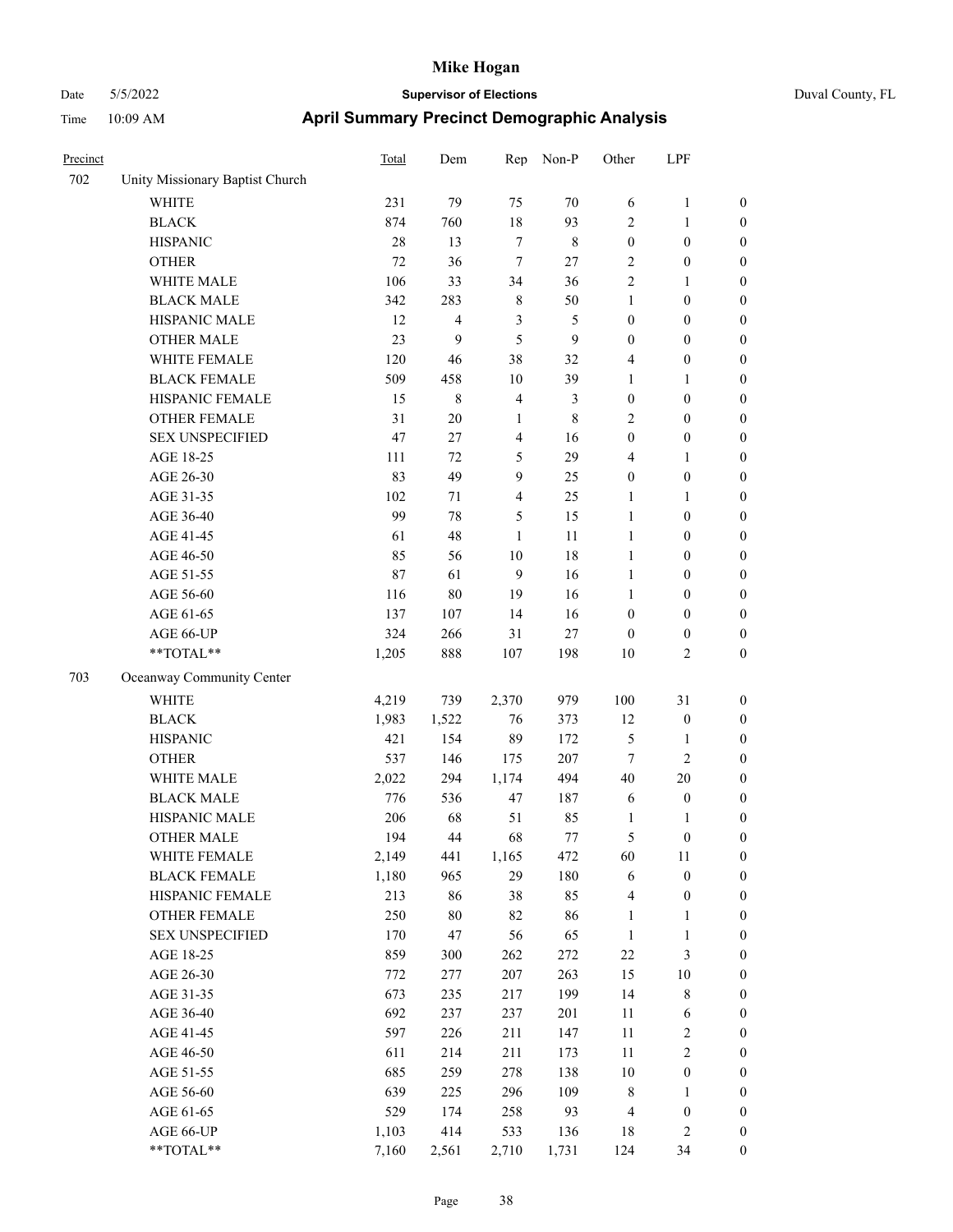| Precinct |                                                  | <b>Total</b> | Dem   | Rep            | Non-P  | Other            | LPF              |                  |  |  |
|----------|--------------------------------------------------|--------------|-------|----------------|--------|------------------|------------------|------------------|--|--|
| 704      | Wilbur Fernander Scottish Rite Masonic Cathedral |              |       |                |        |                  |                  |                  |  |  |
|          | WHITE                                            | 1,161        | 590   | 259            | 279    | 21               | 12               | $\mathbf{0}$     |  |  |
|          | <b>BLACK</b>                                     | 1,211        | 975   | 51             | 171    | 14               | $\boldsymbol{0}$ | $\mathbf{0}$     |  |  |
|          | <b>HISPANIC</b>                                  | 99           | 47    | 11             | 39     | $\overline{2}$   | $\boldsymbol{0}$ | $\boldsymbol{0}$ |  |  |
|          | <b>OTHER</b>                                     | 242          | 123   | 20             | 95     | 3                | 1                | $\boldsymbol{0}$ |  |  |
|          | WHITE MALE                                       | 561          | 262   | 138            | 145    | $\,$ 8 $\,$      | 8                | $\boldsymbol{0}$ |  |  |
|          | <b>BLACK MALE</b>                                | 518          | 389   | 32             | $88\,$ | 9                | $\boldsymbol{0}$ | $\boldsymbol{0}$ |  |  |
|          | HISPANIC MALE                                    | 53           | 24    | $\overline{7}$ | 22     | $\boldsymbol{0}$ | $\boldsymbol{0}$ | $\boldsymbol{0}$ |  |  |
|          | <b>OTHER MALE</b>                                | 91           | 42    | 7              | 41     | $\mathbf{1}$     | $\boldsymbol{0}$ | $\boldsymbol{0}$ |  |  |
|          | WHITE FEMALE                                     | 586          | 322   | 117            | 130    | 13               | 4                | $\boldsymbol{0}$ |  |  |
|          | <b>BLACK FEMALE</b>                              | 668          | 567   | 19             | 77     | $\mathfrak{S}$   | $\boldsymbol{0}$ | $\boldsymbol{0}$ |  |  |
|          | HISPANIC FEMALE                                  | 43           | 21    | $\overline{4}$ | 16     | $\sqrt{2}$       | $\boldsymbol{0}$ | $\boldsymbol{0}$ |  |  |
|          | <b>OTHER FEMALE</b>                              | 106          | 61    | 9              | 34     | 1                | 1                | $\boldsymbol{0}$ |  |  |
|          | <b>SEX UNSPECIFIED</b>                           | 87           | 47    | $\,$ 8 $\,$    | 31     | $\mathbf{1}$     | $\boldsymbol{0}$ | $\boldsymbol{0}$ |  |  |
|          | AGE 18-25                                        | 277          | 163   | 24             | 83     | 6                | 1                | $\boldsymbol{0}$ |  |  |
|          | AGE 26-30                                        | 214          | 115   | 20             | 72     | 6                | 1                | $\boldsymbol{0}$ |  |  |
|          | AGE 31-35                                        | 354          | 216   | 36             | 95     | $\overline{4}$   | 3                | $\boldsymbol{0}$ |  |  |
|          | AGE 36-40                                        | 321          | 195   | 33             | 87     | 6                | $\boldsymbol{0}$ | $\boldsymbol{0}$ |  |  |
|          | AGE 41-45                                        | 251          | 153   | 30             | 59     | $\tau$           | 2                | $\boldsymbol{0}$ |  |  |
|          | AGE 46-50                                        | 237          | 145   | 36             | 53     | $\sqrt{2}$       | 1                | $\boldsymbol{0}$ |  |  |
|          | AGE 51-55                                        | 203          | 143   | 24             | 33     | $\sqrt{2}$       | 1                | $\boldsymbol{0}$ |  |  |
|          | AGE 56-60                                        | 212          | 142   | 30             | 37     | $\overline{2}$   | 1                | $\boldsymbol{0}$ |  |  |
|          | AGE 61-65                                        | 190          | 125   | 33             | 26     | $\overline{4}$   | 2                | $\boldsymbol{0}$ |  |  |
|          | AGE 66-UP                                        | 454          | 338   | 75             | 39     | $\mathbf{1}$     | $\mathbf{1}$     | $\boldsymbol{0}$ |  |  |
|          | **TOTAL**                                        | 2,713        | 1,735 | 341            | 584    | 40               | 13               | $\boldsymbol{0}$ |  |  |
| 705      | Garden City United Methodist Church              |              |       |                |        |                  |                  |                  |  |  |
|          | <b>WHITE</b>                                     | 1,400        | 248   | 817            | 310    | 20               | 5                | $\boldsymbol{0}$ |  |  |
|          | <b>BLACK</b>                                     | 1,648        | 1,397 | 42             | 197    | 12               | $\boldsymbol{0}$ | $\boldsymbol{0}$ |  |  |
|          | <b>HISPANIC</b>                                  | 126          | 49    | 23             | 51     | 3                | $\boldsymbol{0}$ | $\boldsymbol{0}$ |  |  |
|          | <b>OTHER</b>                                     | 181          | 73    | 47             | 56     | $\overline{4}$   | 1                | $\boldsymbol{0}$ |  |  |
|          | WHITE MALE                                       | 653          | 91    | 400            | 149    | 9                | 4                | $\boldsymbol{0}$ |  |  |
|          | <b>BLACK MALE</b>                                | 660          | 537   | 22             | 95     | 6                | 0                | $\boldsymbol{0}$ |  |  |
|          | HISPANIC MALE                                    | 56           | 17    | 12             | 25     | $\sqrt{2}$       | $\boldsymbol{0}$ | $\boldsymbol{0}$ |  |  |
|          | <b>OTHER MALE</b>                                | 64           | 22    | 19             | 20     | 3                | $\boldsymbol{0}$ | $\boldsymbol{0}$ |  |  |
|          | WHITE FEMALE                                     | 734          | 152   | 412            | 158    | $11\,$           | $\mathbf{1}$     | $\mathbf{0}$     |  |  |
|          | <b>BLACK FEMALE</b>                              | 970          | 846   | $20\,$         | 98     | 6                | $\boldsymbol{0}$ | $\boldsymbol{0}$ |  |  |
|          | HISPANIC FEMALE                                  | 68           | 30    | 11             | 26     | 1                | $\boldsymbol{0}$ | $\boldsymbol{0}$ |  |  |
|          | <b>OTHER FEMALE</b>                              | $72\,$       | 33    | 21             | 16     | $\mathbf{1}$     | 1                | $\boldsymbol{0}$ |  |  |
|          | <b>SEX UNSPECIFIED</b>                           | 78           | 39    | 12             | $27\,$ | $\boldsymbol{0}$ | $\boldsymbol{0}$ | $\boldsymbol{0}$ |  |  |
|          | AGE 18-25                                        | 387          | 174   | 91             | 112    | $\,$ 8 $\,$      | $\mathbf{2}$     | $\boldsymbol{0}$ |  |  |
|          | AGE 26-30                                        | 285          | 127   | 60             | 94     | $\overline{4}$   | $\boldsymbol{0}$ | $\boldsymbol{0}$ |  |  |
|          | AGE 31-35                                        | 306          | 156   | 63             | 84     | $\sqrt{2}$       | 1                | $\boldsymbol{0}$ |  |  |
|          | AGE 36-40                                        | 288          | 155   | 59             | 68     | $\mathfrak s$    | 1                | $\boldsymbol{0}$ |  |  |
|          | AGE 41-45                                        | 290          | 179   | 61             | $44\,$ | 6                | $\boldsymbol{0}$ | $\boldsymbol{0}$ |  |  |
|          | AGE 46-50                                        | 293          | 161   | 87             | 45     | $\boldsymbol{0}$ | $\boldsymbol{0}$ | $\boldsymbol{0}$ |  |  |
|          | AGE 51-55                                        | 288          | 141   | 102            | 43     | $\mathbf{1}$     | 1                | $\boldsymbol{0}$ |  |  |
|          | AGE 56-60                                        | 298          | 162   | 98             | 35     | $\mathfrak{Z}$   | $\boldsymbol{0}$ | $\boldsymbol{0}$ |  |  |
|          | AGE 61-65                                        | 286          | 149   | 98             | 34     | $\overline{4}$   | 1                | $\boldsymbol{0}$ |  |  |
|          | AGE 66-UP                                        | 634          | 363   | 210            | 55     | 6                | $\boldsymbol{0}$ | $\mathbf{0}$     |  |  |
|          | **TOTAL**                                        | 3,355        | 1,767 | 929            | 614    | 39               | 6                | $\mathbf{0}$     |  |  |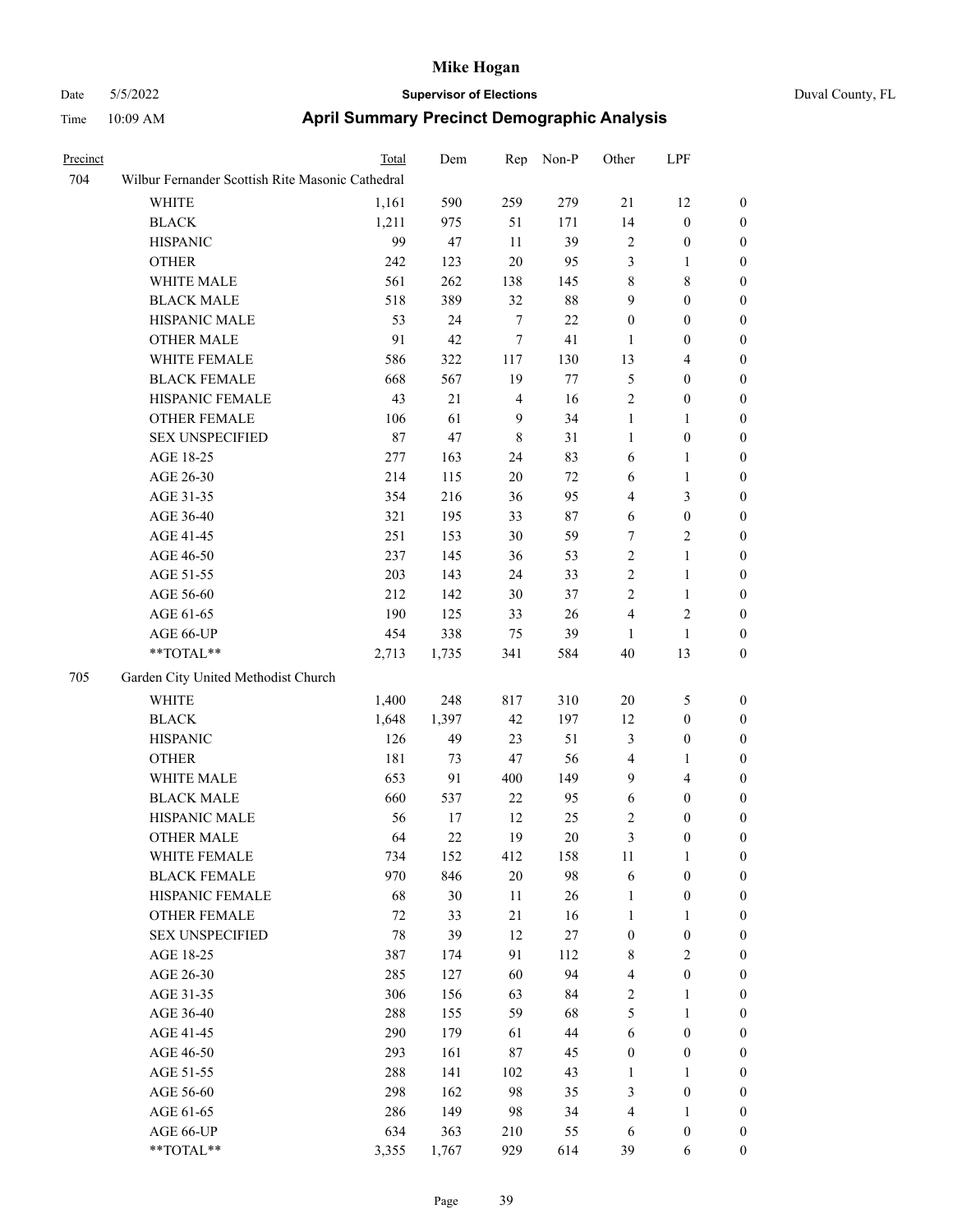| Precinct |                             | Total | Dem            | Rep              | Non-P          | Other            | LPF              |                  |
|----------|-----------------------------|-------|----------------|------------------|----------------|------------------|------------------|------------------|
| 706      | Long Branch Senior Center   |       |                |                  |                |                  |                  |                  |
|          | <b>WHITE</b>                | 41    | 15             | 9                | 16             | $\boldsymbol{0}$ | $\mathbf{1}$     | $\boldsymbol{0}$ |
|          | <b>BLACK</b>                | 1,010 | 893            | 21               | 91             | $\overline{4}$   | 1                | $\boldsymbol{0}$ |
|          | <b>HISPANIC</b>             | 12    | $\tau$         | 1                | $\overline{4}$ | $\boldsymbol{0}$ | $\boldsymbol{0}$ | $\boldsymbol{0}$ |
|          | <b>OTHER</b>                | 60    | 28             | $\overline{2}$   | 29             | $\boldsymbol{0}$ | 1                | $\boldsymbol{0}$ |
|          | WHITE MALE                  | 16    | 1              | 6                | 8              | $\boldsymbol{0}$ | $\mathbf{1}$     | $\boldsymbol{0}$ |
|          | <b>BLACK MALE</b>           | 383   | 333            | 13               | 34             | $\overline{2}$   | 1                | $\boldsymbol{0}$ |
|          | HISPANIC MALE               | 6     | $\overline{4}$ | $\mathbf{1}$     | $\mathbf{1}$   | $\boldsymbol{0}$ | $\boldsymbol{0}$ | $\boldsymbol{0}$ |
|          | <b>OTHER MALE</b>           | 14    | $\overline{4}$ | 1                | 8              | $\boldsymbol{0}$ | 1                | $\boldsymbol{0}$ |
|          | WHITE FEMALE                | 25    | 14             | 3                | 8              | $\boldsymbol{0}$ | $\boldsymbol{0}$ | $\boldsymbol{0}$ |
|          | <b>BLACK FEMALE</b>         | 601   | 537            | $\,8\,$          | 54             | $\overline{2}$   | $\boldsymbol{0}$ | $\boldsymbol{0}$ |
|          | HISPANIC FEMALE             | 6     | 3              | $\boldsymbol{0}$ | $\mathfrak{Z}$ | $\boldsymbol{0}$ | $\boldsymbol{0}$ | $\boldsymbol{0}$ |
|          | <b>OTHER FEMALE</b>         | 23    | 15             | $\boldsymbol{0}$ | 8              | $\boldsymbol{0}$ | $\boldsymbol{0}$ | $\boldsymbol{0}$ |
|          | <b>SEX UNSPECIFIED</b>      | 49    | 32             | 1                | 16             | $\boldsymbol{0}$ | $\boldsymbol{0}$ | $\boldsymbol{0}$ |
|          | AGE 18-25                   | 126   | 90             | $\mathfrak{2}$   | 34             | $\boldsymbol{0}$ | $\boldsymbol{0}$ | $\boldsymbol{0}$ |
|          | AGE 26-30                   | 115   | 85             | 5                | 25             | $\boldsymbol{0}$ | $\boldsymbol{0}$ | $\boldsymbol{0}$ |
|          | AGE 31-35                   | 89    | 72             | 1                | 13             | $\overline{2}$   | 1                | $\boldsymbol{0}$ |
|          | AGE 36-40                   | 83    | 67             | 3                | 12             | $\mathbf{1}$     | $\boldsymbol{0}$ | $\boldsymbol{0}$ |
|          | AGE 41-45                   | 97    | 79             | 4                | 14             | $\boldsymbol{0}$ | $\boldsymbol{0}$ | $\boldsymbol{0}$ |
|          | AGE 46-50                   | 89    | 76             | $\overline{2}$   | 9              | 1                | 1                | $\boldsymbol{0}$ |
|          | AGE 51-55                   | 81    | 70             | 3                | 8              | $\boldsymbol{0}$ | $\boldsymbol{0}$ | $\boldsymbol{0}$ |
|          | AGE 56-60                   | 99    | 83             | 7                | 9              | $\mathbf{0}$     | $\boldsymbol{0}$ | $\boldsymbol{0}$ |
|          | AGE 61-65                   | 99    | 92             | 1                | 6              | $\boldsymbol{0}$ | $\boldsymbol{0}$ | $\boldsymbol{0}$ |
|          | AGE 66-UP                   | 245   | 229            | 5                | $10\,$         | $\boldsymbol{0}$ | 1                | $\boldsymbol{0}$ |
|          | **TOTAL**                   | 1,123 | 943            | 33               | 140            | $\overline{4}$   | 3                | $\boldsymbol{0}$ |
| 707      | Joseph Lee Community Center |       |                |                  |                |                  |                  |                  |
|          | <b>WHITE</b>                | 255   | 101            | 91               | 58             | $\mathfrak{Z}$   | $\overline{c}$   | $\boldsymbol{0}$ |
|          | <b>BLACK</b>                | 2,355 | 2,013          | 52               | 282            | $\,$ 8 $\,$      | $\boldsymbol{0}$ | $\boldsymbol{0}$ |
|          | <b>HISPANIC</b>             | 53    | 25             | 10               | 18             | $\boldsymbol{0}$ | $\boldsymbol{0}$ | $\boldsymbol{0}$ |
|          | <b>OTHER</b>                | 165   | 84             | 12               | 68             | $\boldsymbol{0}$ | 1                | $\boldsymbol{0}$ |
|          | WHITE MALE                  | 103   | 33             | 43               | 25             | 1                | 1                | $\boldsymbol{0}$ |
|          | <b>BLACK MALE</b>           | 873   | 715            | 23               | 134            | 1                | $\boldsymbol{0}$ | $\boldsymbol{0}$ |
|          | HISPANIC MALE               | 24    | 13             | $\overline{4}$   | $\tau$         | $\boldsymbol{0}$ | $\boldsymbol{0}$ | $\boldsymbol{0}$ |
|          | <b>OTHER MALE</b>           | 47    | 22             | 5                | $20\,$         | $\boldsymbol{0}$ | $\boldsymbol{0}$ | $\boldsymbol{0}$ |
|          | WHITE FEMALE                | 148   | 67             | 47               | $31\,$         | $\sqrt{2}$       | $\mathbf{1}$     | $\boldsymbol{0}$ |
|          | <b>BLACK FEMALE</b>         | 1,438 | 1,263          | 29               | 139            | $\boldsymbol{7}$ | $\boldsymbol{0}$ | $\boldsymbol{0}$ |
|          | HISPANIC FEMALE             | 28    | 12             | 6                | $10\,$         | $\boldsymbol{0}$ | $\boldsymbol{0}$ | $\boldsymbol{0}$ |
|          | OTHER FEMALE                | 78    | 43             | 7                | 27             | $\boldsymbol{0}$ | 1                | $\boldsymbol{0}$ |
|          | <b>SEX UNSPECIFIED</b>      | 89    | 55             | $\mathbf{1}$     | 33             | $\boldsymbol{0}$ | $\boldsymbol{0}$ | $\boldsymbol{0}$ |
|          | AGE 18-25                   | 291   | 193            | 14               | 84             | $\boldsymbol{0}$ | $\boldsymbol{0}$ | $\boldsymbol{0}$ |
|          | AGE 26-30                   | 254   | 166            | 13               | 74             | $\mathbf{1}$     | $\boldsymbol{0}$ | $\boldsymbol{0}$ |
|          | AGE 31-35                   | 256   | 184            | $10\,$           | 59             | $\sqrt{2}$       | $\mathbf{1}$     | $\boldsymbol{0}$ |
|          | AGE 36-40                   | 216   | 159            | 16               | 39             | $\mathbf{1}$     | $\mathbf{1}$     | $\boldsymbol{0}$ |
|          | AGE 41-45                   | 212   | 157            | 15               | 38             | $\sqrt{2}$       | $\boldsymbol{0}$ | $\boldsymbol{0}$ |
|          | AGE 46-50                   | 224   | 173            | 16               | 35             | $\boldsymbol{0}$ | $\boldsymbol{0}$ | $\boldsymbol{0}$ |
|          | AGE 51-55                   | 203   | 158            | 14               | 29             | $\mathbf{1}$     | 1                | $\boldsymbol{0}$ |
|          | AGE 56-60                   | 247   | 211            | 19               | 16             | $\mathbf{1}$     | $\boldsymbol{0}$ | $\boldsymbol{0}$ |
|          | AGE 61-65                   | 290   | 256            | 14               | 20             | $\boldsymbol{0}$ | $\boldsymbol{0}$ | $\boldsymbol{0}$ |
|          | AGE 66-UP                   | 635   | 566            | 34               | 32             | 3                | $\boldsymbol{0}$ | $\boldsymbol{0}$ |
|          | **TOTAL**                   | 2,828 | 2,223          | 165              | 426            | 11               | 3                | $\mathbf{0}$     |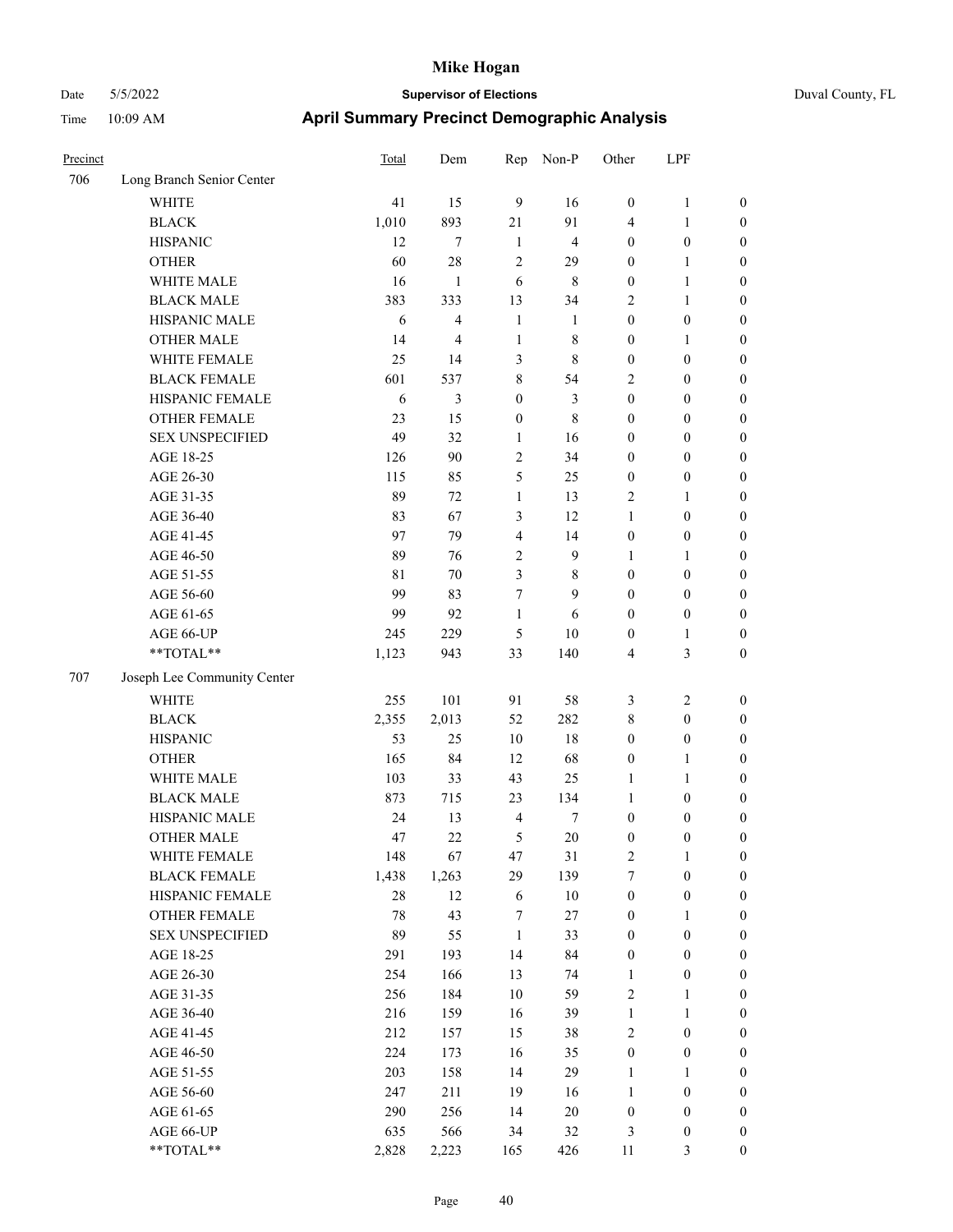|  | Duval County, F. |  |
|--|------------------|--|
|  |                  |  |

| Precinct |                               | <b>Total</b> | Dem    | Rep            | Non-P          | Other                   | LPF              |                  |
|----------|-------------------------------|--------------|--------|----------------|----------------|-------------------------|------------------|------------------|
| 708      | Brown Eastside Branch Library |              |        |                |                |                         |                  |                  |
|          | WHITE                         | 168          | 48     | 64             | 53             | 3                       | $\boldsymbol{0}$ | $\boldsymbol{0}$ |
|          | <b>BLACK</b>                  | 963          | 806    | 34             | 117            | 5                       | $\mathbf{1}$     | $\boldsymbol{0}$ |
|          | <b>HISPANIC</b>               | 20           | 14     | $\overline{4}$ | $\mathfrak{2}$ | $\boldsymbol{0}$        | $\boldsymbol{0}$ | 0                |
|          | <b>OTHER</b>                  | 84           | 39     | $\tau$         | 38             | $\boldsymbol{0}$        | $\boldsymbol{0}$ | 0                |
|          | WHITE MALE                    | 75           | 14     | 41             | 19             | 1                       | $\boldsymbol{0}$ | $\boldsymbol{0}$ |
|          | <b>BLACK MALE</b>             | 398          | 325    | $18\,$         | 53             | $\overline{c}$          | $\boldsymbol{0}$ | $\boldsymbol{0}$ |
|          | HISPANIC MALE                 | 9            | 7      | $\mathbf{1}$   | $\mathbf{1}$   | $\boldsymbol{0}$        | $\boldsymbol{0}$ | $\boldsymbol{0}$ |
|          | <b>OTHER MALE</b>             | 29           | 18     | $\mathbf{1}$   | 10             | $\boldsymbol{0}$        | $\boldsymbol{0}$ | $\boldsymbol{0}$ |
|          | WHITE FEMALE                  | 87           | 32     | 22             | 31             | 2                       | $\boldsymbol{0}$ | $\boldsymbol{0}$ |
|          | <b>BLACK FEMALE</b>           | 545          | 466    | 14             | 62             | 3                       | $\boldsymbol{0}$ | $\boldsymbol{0}$ |
|          | HISPANIC FEMALE               | 11           | 7      | $\mathfrak{Z}$ | $\mathbf{1}$   | $\boldsymbol{0}$        | $\boldsymbol{0}$ | $\boldsymbol{0}$ |
|          | OTHER FEMALE                  | 30           | 12     | 5              | 13             | $\boldsymbol{0}$        | $\boldsymbol{0}$ | 0                |
|          | <b>SEX UNSPECIFIED</b>        | 51           | 26     | $\overline{4}$ | 20             | $\boldsymbol{0}$        | $\mathbf{1}$     | 0                |
|          | AGE 18-25                     | 142          | 80     | 7              | 53             | 1                       | $\mathbf{1}$     | 0                |
|          | AGE 26-30                     | 114          | 71     | 10             | 31             | 2                       | $\boldsymbol{0}$ | 0                |
|          | AGE 31-35                     | 108          | 74     | $\,$ 8 $\,$    | 25             | 1                       | $\boldsymbol{0}$ | $\boldsymbol{0}$ |
|          | AGE 36-40                     | 105          | $80\,$ | 7              | 18             | $\boldsymbol{0}$        | $\boldsymbol{0}$ | $\boldsymbol{0}$ |
|          | AGE 41-45                     | 87           | 67     | 5              | 14             | $\mathbf{1}$            | $\boldsymbol{0}$ | $\boldsymbol{0}$ |
|          | AGE 46-50                     | 97           | 75     | 10             | 11             | $\mathbf{1}$            | $\boldsymbol{0}$ | $\boldsymbol{0}$ |
|          | AGE 51-55                     | 105          | 75     | 12             | 18             | $\boldsymbol{0}$        | $\boldsymbol{0}$ | $\boldsymbol{0}$ |
|          | AGE 56-60                     | 128          | 94     | 16             | 17             | 1                       | $\boldsymbol{0}$ | $\boldsymbol{0}$ |
|          | AGE 61-65                     | 138          | 113    | 13             | 11             | $\mathbf{1}$            | $\boldsymbol{0}$ | 0                |
|          | AGE 66-UP                     | 211          | 178    | 21             | 12             | $\boldsymbol{0}$        | $\boldsymbol{0}$ | 0                |
|          | $**TOTAL**$                   | 1,235        | 907    | 109            | 210            | 8                       | $\mathbf{1}$     | $\boldsymbol{0}$ |
| 709      | First Timothy Baptist Church  |              |        |                |                |                         |                  |                  |
|          | <b>WHITE</b>                  | 256          | 72     | 93             | 81             | 9                       | $\mathbf{1}$     | 0                |
|          | <b>BLACK</b>                  | 3,854        | 3,287  | 109            | 430            | 26                      | $\sqrt{2}$       | $\boldsymbol{0}$ |
|          | <b>HISPANIC</b>               | 148          | 74     | $20\,$         | 52             | $\sqrt{2}$              | $\boldsymbol{0}$ | 0                |
|          | <b>OTHER</b>                  | 245          | 129    | 23             | 86             | 7                       | $\boldsymbol{0}$ | $\boldsymbol{0}$ |
|          | WHITE MALE                    | 110          | 21     | 50             | 36             | 3                       | $\boldsymbol{0}$ | $\boldsymbol{0}$ |
|          | <b>BLACK MALE</b>             | 1,539        | 1,236  | 55             | 233            | 15                      | $\boldsymbol{0}$ | $\boldsymbol{0}$ |
|          | HISPANIC MALE                 | 70           | 38     | 11             | 20             | $\mathbf{1}$            | $\boldsymbol{0}$ | $\boldsymbol{0}$ |
|          | <b>OTHER MALE</b>             | 75           | 43     | 6              | 23             | 3                       | $\boldsymbol{0}$ | $\boldsymbol{0}$ |
|          | WHITE FEMALE                  | 144          | 50     | 43             | 44             | 6                       | $\mathbf{1}$     | 0                |
|          | <b>BLACK FEMALE</b>           | 2,260        | 2,006  | 53             | 188            | $11\,$                  | $\sqrt{2}$       | 0                |
|          | HISPANIC FEMALE               | 76           | 36     | $\overline{9}$ | 30             | $\mathbf{1}$            | $\boldsymbol{0}$ | 0                |
|          | OTHER FEMALE                  | 109          | 60     | 12             | 34             | 3                       | $\boldsymbol{0}$ | 0                |
|          | <b>SEX UNSPECIFIED</b>        | 120          | 72     | $\sqrt{6}$     | 41             | $\mathbf{1}$            | $\boldsymbol{0}$ | $\overline{0}$   |
|          | AGE 18-25                     | 517          | 351    | 23             | 136            | 6                       | $\mathbf{1}$     | $\boldsymbol{0}$ |
|          | AGE 26-30                     | 458          | 303    | 32             | 117            | 5                       | $\mathbf{1}$     | 0                |
|          | AGE 31-35                     | 417          | 314    | 12             | 84             | $\boldsymbol{7}$        | $\boldsymbol{0}$ | 0                |
|          | AGE 36-40                     | 351          | 268    | 21             | 60             | $\mathbf{1}$            | $\mathbf{1}$     | $\overline{0}$   |
|          | AGE 41-45                     | 337          | 261    | 13             | 58             | 5                       | $\boldsymbol{0}$ | $\overline{0}$   |
|          | AGE 46-50                     | 350          | 271    | 25             | 50             | $\overline{\mathbf{4}}$ | $\boldsymbol{0}$ | $\overline{0}$   |
|          | AGE 51-55                     | 405          | 337    | 24             | 37             | 7                       | $\boldsymbol{0}$ | 0                |
|          | AGE 56-60                     | 399          | 330    | 31             | 33             | 5                       | $\boldsymbol{0}$ | 0                |
|          | AGE 61-65                     | 421          | 352    | $27\,$         | 39             | 3                       | $\boldsymbol{0}$ | $\boldsymbol{0}$ |
|          | AGE 66-UP                     | 848          | 775    | 37             | 35             | $\mathbf{1}$            | $\boldsymbol{0}$ | $\boldsymbol{0}$ |
|          | **TOTAL**                     | 4,503        | 3,562  | 245            | 649            | $44\,$                  | $\mathfrak{Z}$   | $\boldsymbol{0}$ |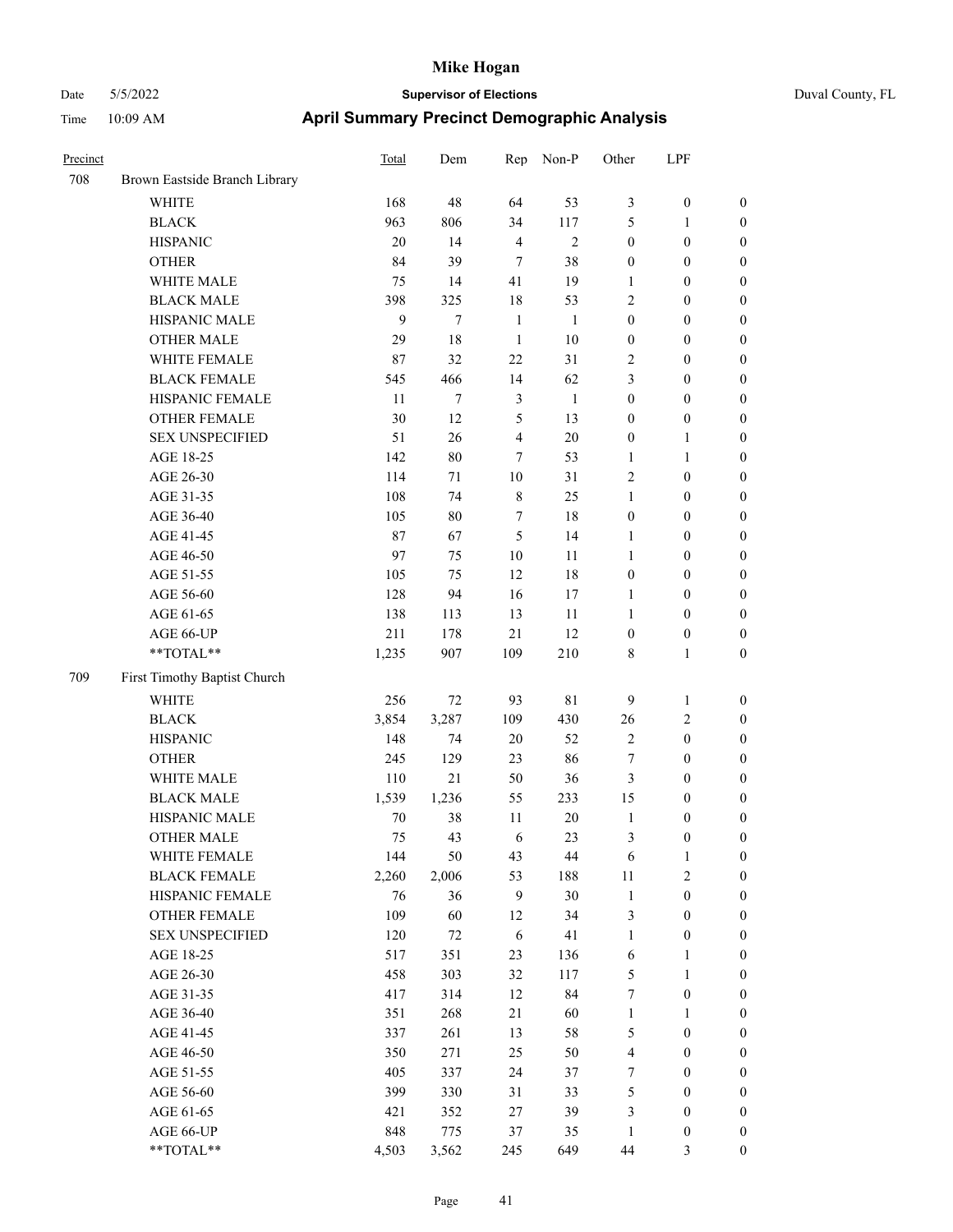| Duval County, |  |
|---------------|--|
|               |  |

| Precinct |                                                           | Total       | Dem         | Rep              | Non-P                   | Other            | LPF              |                  |
|----------|-----------------------------------------------------------|-------------|-------------|------------------|-------------------------|------------------|------------------|------------------|
| 710      | Highlands Regional Library                                |             |             |                  |                         |                  |                  |                  |
|          | <b>WHITE</b>                                              | 413         | 84          | 206              | 108                     | 12               | $\mathfrak{Z}$   | $\boldsymbol{0}$ |
|          | <b>BLACK</b>                                              | 3,246       | 2,757       | 80               | 382                     | 26               | $\mathbf{1}$     | $\boldsymbol{0}$ |
|          | <b>HISPANIC</b>                                           | 117         | 66          | 18               | 33                      | $\boldsymbol{0}$ | $\boldsymbol{0}$ | $\boldsymbol{0}$ |
|          | <b>OTHER</b>                                              | 254         | 143         | 13               | 96                      | $\sqrt{2}$       | $\boldsymbol{0}$ | $\boldsymbol{0}$ |
|          | WHITE MALE                                                | 210         | 38          | 107              | 57                      | 7                | $\mathbf{1}$     | $\boldsymbol{0}$ |
|          | <b>BLACK MALE</b>                                         | 1,321       | 1,067       | 45               | 194                     | 15               | $\boldsymbol{0}$ | 0                |
|          | HISPANIC MALE                                             | 49          | 24          | $10\,$           | 15                      | $\boldsymbol{0}$ | $\boldsymbol{0}$ | 0                |
|          | <b>OTHER MALE</b>                                         | 78          | 41          | 5                | 31                      | $\mathbf{1}$     | $\boldsymbol{0}$ | $\boldsymbol{0}$ |
|          | WHITE FEMALE                                              | 198         | 44          | 98               | 49                      | 5                | $\sqrt{2}$       | $\boldsymbol{0}$ |
|          | <b>BLACK FEMALE</b>                                       | 1,870       | 1,651       | 34               | 173                     | $11\,$           | $\mathbf{1}$     | $\boldsymbol{0}$ |
|          | HISPANIC FEMALE                                           | 61          | 38          | $\,$ 8 $\,$      | 15                      | $\boldsymbol{0}$ | $\boldsymbol{0}$ | $\boldsymbol{0}$ |
|          | OTHER FEMALE                                              | 116         | 76          | 7                | 32                      | $\mathbf{1}$     | $\boldsymbol{0}$ | $\boldsymbol{0}$ |
|          | <b>SEX UNSPECIFIED</b>                                    | 127         | $71\,$      | $\mathfrak{Z}$   | 53                      | $\boldsymbol{0}$ | $\boldsymbol{0}$ | $\boldsymbol{0}$ |
|          | AGE 18-25                                                 | 546         | 366         | 29               | 140                     | 10               | $\mathbf{1}$     | $\boldsymbol{0}$ |
|          | AGE 26-30                                                 | 418         | 276         | 33               | 102                     | 5                | $\sqrt{2}$       | $\boldsymbol{0}$ |
|          | AGE 31-35                                                 | 351         | 250         | 27               | 71                      | 3                | $\boldsymbol{0}$ | 0                |
|          | AGE 36-40                                                 | 352         | 259         | 25               | 63                      | $\overline{4}$   | $\mathbf{1}$     | 0                |
|          | AGE 41-45                                                 | 302         | 233         | 17               | 49                      | 3                | $\boldsymbol{0}$ | $\boldsymbol{0}$ |
|          | AGE 46-50                                                 | 318         | 242         | 24               | 48                      | 4                | $\boldsymbol{0}$ | $\boldsymbol{0}$ |
|          | AGE 51-55                                                 | 354         | 284         | 22               | 44                      | 4                | $\boldsymbol{0}$ | $\boldsymbol{0}$ |
|          | AGE 56-60                                                 | 331         | 273         | 24               | 29                      | 5                | $\boldsymbol{0}$ | $\boldsymbol{0}$ |
|          | AGE 61-65                                                 | 351         | 283         | 36               | 31                      | $\mathbf{1}$     | $\boldsymbol{0}$ | $\boldsymbol{0}$ |
|          | AGE 66-UP                                                 | 707         | 584         | $80\,$           | 42                      | $\mathbf{1}$     | $\boldsymbol{0}$ | $\boldsymbol{0}$ |
|          | $\mathrm{*}\mathrm{*}\mathrm{TOTAL} \mathrm{*}\mathrm{*}$ | 4,030       | 3,050       | 317              | 619                     | 40               | $\overline{4}$   | $\boldsymbol{0}$ |
| 711      | Police Athletic League                                    |             |             |                  |                         |                  |                  |                  |
|          | <b>WHITE</b>                                              | 120         | 36          | 39               | 43                      | $\mathbf{1}$     | $\mathbf{1}$     | $\boldsymbol{0}$ |
|          | <b>BLACK</b>                                              | 921         | 774         | 22               | 116                     | 9                | $\boldsymbol{0}$ | $\boldsymbol{0}$ |
|          | <b>HISPANIC</b>                                           | 19          | 11          | $\sqrt{2}$       | $\sqrt{6}$              | $\boldsymbol{0}$ | $\boldsymbol{0}$ | $\boldsymbol{0}$ |
|          | <b>OTHER</b>                                              | $8\sqrt{1}$ | 44          | 12               | 23                      | $\overline{c}$   | $\boldsymbol{0}$ | 0                |
|          | WHITE MALE                                                | 50          | 9           | 22               | 17                      | $\mathbf{1}$     | $\mathbf{1}$     | $\boldsymbol{0}$ |
|          | <b>BLACK MALE</b>                                         | 377         | 301         | 13               | 58                      | 5                | $\boldsymbol{0}$ | $\boldsymbol{0}$ |
|          | HISPANIC MALE                                             | $\,$ 8 $\,$ | 4           | $\mathbf{1}$     | 3                       | $\boldsymbol{0}$ | $\boldsymbol{0}$ | $\boldsymbol{0}$ |
|          | <b>OTHER MALE</b>                                         | 26          | 8           | 7                | 9                       | 2                | $\boldsymbol{0}$ | $\boldsymbol{0}$ |
|          | WHITE FEMALE                                              | 66          | 24          | 16               | 26                      | $\boldsymbol{0}$ | $\boldsymbol{0}$ | $\overline{0}$   |
|          | <b>BLACK FEMALE</b>                                       | 528         | 461         | 9                | 54                      | 4                | $\boldsymbol{0}$ | $\overline{0}$   |
|          | HISPANIC FEMALE                                           | $10\,$      | $\sqrt{6}$  | $\mathbf{1}$     | 3                       | $\boldsymbol{0}$ | $\boldsymbol{0}$ | $\overline{0}$   |
|          | <b>OTHER FEMALE</b>                                       | 33          | 24          | $\sqrt{2}$       | $\boldsymbol{7}$        | $\boldsymbol{0}$ | $\boldsymbol{0}$ | $\overline{0}$   |
|          | <b>SEX UNSPECIFIED</b>                                    | 43          | $28\,$      | $\overline{4}$   | 11                      | $\boldsymbol{0}$ | $\boldsymbol{0}$ | 0                |
|          | AGE 18-25                                                 | 149         | 107         | $\boldsymbol{7}$ | 32                      | $\overline{c}$   | $\mathbf{1}$     | 0                |
|          | AGE 26-30                                                 | 102         | 75          | $\sqrt{5}$       | $22\,$                  | $\boldsymbol{0}$ | $\boldsymbol{0}$ | $\overline{0}$   |
|          | AGE 31-35                                                 | 122         | 78          | 11               | 31                      | $\overline{c}$   | $\boldsymbol{0}$ | $\overline{0}$   |
|          | AGE 36-40                                                 | 108         | 74          | $11\,$           | 21                      | $\sqrt{2}$       | $\boldsymbol{0}$ | $\boldsymbol{0}$ |
|          | AGE 41-45                                                 | 105         | 77          | $\overline{4}$   | 22                      | $\overline{c}$   | $\boldsymbol{0}$ | $\overline{0}$   |
|          | AGE 46-50                                                 | 74          | 53          | $\mathfrak{Z}$   | $18\,$                  | $\boldsymbol{0}$ | $\boldsymbol{0}$ | $\boldsymbol{0}$ |
|          | AGE 51-55                                                 | 92          | 73          | $\mathbf{9}$     | $10\,$                  | $\boldsymbol{0}$ | $\boldsymbol{0}$ | $\overline{0}$   |
|          | AGE 56-60                                                 | 90          | 76          | 9                | $\overline{\mathbf{4}}$ | $\mathbf{1}$     | $\boldsymbol{0}$ | $\overline{0}$   |
|          | AGE 61-65                                                 | $100\,$     | $8\sqrt{1}$ | 7                | 11                      | $\mathbf{1}$     | $\boldsymbol{0}$ | $\overline{0}$   |
|          | AGE 66-UP                                                 | 199         | 171         | 9                | 17                      | $\sqrt{2}$       | $\boldsymbol{0}$ | $\boldsymbol{0}$ |
|          | $**TOTAL**$                                               | 1,141       | 865         | 75               | 188                     | 12               | 1                | $\overline{0}$   |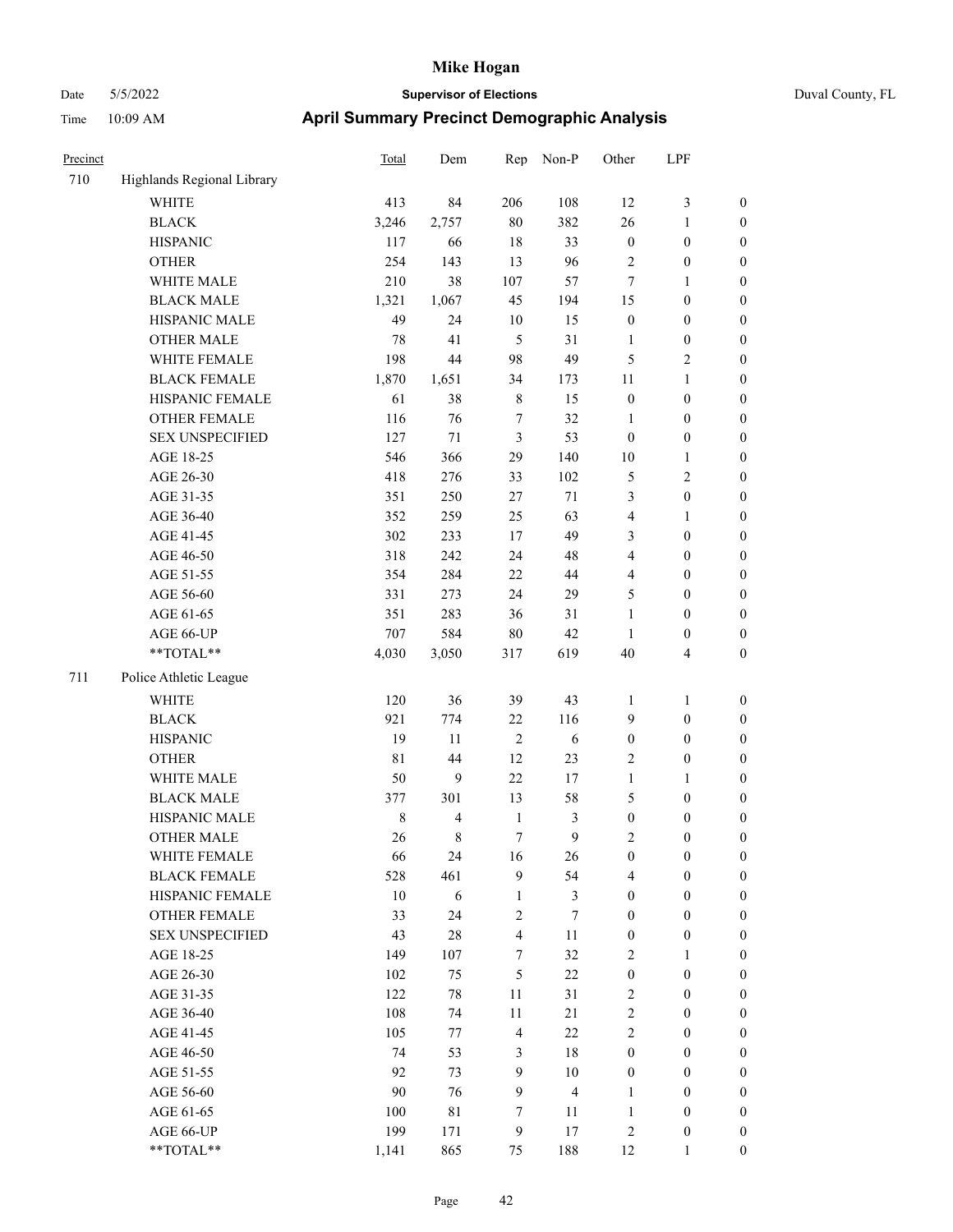| Precinct |                                      | Total | Dem    | Rep            | Non-P       | Other            | LPF              |                  |
|----------|--------------------------------------|-------|--------|----------------|-------------|------------------|------------------|------------------|
| 712      | Mary Singleton Senior Citizen Center |       |        |                |             |                  |                  |                  |
|          | WHITE                                | 555   | 247    | 163            | 136         | $\overline{4}$   | $\mathfrak{S}$   | $\boldsymbol{0}$ |
|          | <b>BLACK</b>                         | 932   | 789    | 26             | 102         | 13               | $\sqrt{2}$       | $\boldsymbol{0}$ |
|          | <b>HISPANIC</b>                      | 72    | 38     | $10\,$         | 23          | $\mathbf{1}$     | $\boldsymbol{0}$ | $\boldsymbol{0}$ |
|          | <b>OTHER</b>                         | 120   | 51     | 19             | 45          | 4                | $\mathbf{1}$     | $\boldsymbol{0}$ |
|          | WHITE MALE                           | 313   | 119    | 103            | 84          | $\overline{2}$   | $\mathfrak{S}$   | 0                |
|          | <b>BLACK MALE</b>                    | 381   | 312    | 13             | 48          | 7                | $\mathbf{1}$     | 0                |
|          | HISPANIC MALE                        | 24    | 14     | $\mathbf{1}$   | $\,$ 8 $\,$ | $\mathbf{1}$     | $\boldsymbol{0}$ | $\boldsymbol{0}$ |
|          | <b>OTHER MALE</b>                    | 55    | 23     | $10\,$         | $21\,$      | 1                | $\boldsymbol{0}$ | $\boldsymbol{0}$ |
|          | WHITE FEMALE                         | 231   | 122    | 60             | 47          | $\overline{c}$   | $\boldsymbol{0}$ | $\boldsymbol{0}$ |
|          | <b>BLACK FEMALE</b>                  | 528   | 460    | 12             | 49          | 6                | $\mathbf{1}$     | $\boldsymbol{0}$ |
|          | HISPANIC FEMALE                      | 46    | 23     | $\overline{9}$ | 14          | $\boldsymbol{0}$ | $\boldsymbol{0}$ | $\boldsymbol{0}$ |
|          | <b>OTHER FEMALE</b>                  | 43    | $20\,$ | $\,8\,$        | 13          | $\mathbf{1}$     | $\mathbf{1}$     | $\boldsymbol{0}$ |
|          | <b>SEX UNSPECIFIED</b>               | 58    | 32     | $\sqrt{2}$     | 22          | $\sqrt{2}$       | $\boldsymbol{0}$ | $\boldsymbol{0}$ |
|          | AGE 18-25                            | 141   | 87     | 15             | 37          | $\mathbf{2}$     | $\boldsymbol{0}$ | $\boldsymbol{0}$ |
|          | AGE 26-30                            | 137   | 95     | 14             | 27          | $\boldsymbol{0}$ | $\mathbf{1}$     | 0                |
|          | AGE 31-35                            | 180   | 112    | 23             | 41          | $\mathbf{1}$     | $\mathfrak{Z}$   | 0                |
|          | AGE 36-40                            | 184   | 111    | 24             | 47          | $\overline{c}$   | $\boldsymbol{0}$ | $\boldsymbol{0}$ |
|          | AGE 41-45                            | 144   | 94     | 17             | 26          | 6                | $\mathbf{1}$     | $\boldsymbol{0}$ |
|          | AGE 46-50                            | 120   | 64     | 24             | 29          | $\overline{c}$   | $\mathbf{1}$     | $\boldsymbol{0}$ |
|          | AGE 51-55                            | 135   | 84     | 21             | 26          | 3                | $\mathbf{1}$     | $\boldsymbol{0}$ |
|          | AGE 56-60                            | 161   | 101    | 31             | 27          | $\overline{c}$   | $\boldsymbol{0}$ | $\boldsymbol{0}$ |
|          | AGE 61-65                            | 179   | 134    | $21\,$         | $22\,$      | $\overline{c}$   | $\boldsymbol{0}$ | $\boldsymbol{0}$ |
|          | AGE 66-UP                            | 298   | 243    | 28             | 24          | $\overline{c}$   | 1                | $\boldsymbol{0}$ |
|          | **TOTAL**                            | 1,679 | 1,125  | 218            | 306         | $22\,$           | $8\,$            | $\boldsymbol{0}$ |
| 713      | First Baptist Church of Jacksonville |       |        |                |             |                  |                  |                  |
|          | WHITE                                | 1,830 | 539    | 751            | 470         | 52               | 18               | $\boldsymbol{0}$ |
|          | <b>BLACK</b>                         | 1,549 | 1,178  | 82             | 260         | $27\,$           | $\sqrt{2}$       | 0                |
|          | <b>HISPANIC</b>                      | 186   | 73     | 38             | 69          | 3                | $\mathfrak{Z}$   | 0                |
|          | <b>OTHER</b>                         | 446   | 208    | 76             | 147         | 14               | $\mathbf{1}$     | 0                |
|          | WHITE MALE                           | 1,008 | 264    | 421            | 282         | 28               | 13               | $\boldsymbol{0}$ |
|          | <b>BLACK MALE</b>                    | 714   | 510    | 51             | 139         | 12               | $\sqrt{2}$       | $\boldsymbol{0}$ |
|          | HISPANIC MALE                        | 99    | 33     | 26             | 38          | $\boldsymbol{0}$ | $\sqrt{2}$       | $\boldsymbol{0}$ |
|          | <b>OTHER MALE</b>                    | 182   | 84     | 30             | 64          | 4                | $\boldsymbol{0}$ | $\boldsymbol{0}$ |
|          | WHITE FEMALE                         | 792   | 266    | 317            | 180         | 24               | $\mathfrak{S}$   | $\overline{0}$   |
|          | <b>BLACK FEMALE</b>                  | 806   | 643    | $30\,$         | 119         | 14               | $\boldsymbol{0}$ | 0                |
|          | HISPANIC FEMALE                      | 85    | 40     | 12             | 29          | $\mathfrak z$    | $\mathbf{1}$     | 0                |
|          | <b>OTHER FEMALE</b>                  | 190   | 98     | 33             | 49          | $\overline{9}$   | $\mathbf{1}$     | 0                |
|          | <b>SEX UNSPECIFIED</b>               | 135   | 60     | $27\,$         | 46          | $\boldsymbol{2}$ | $\boldsymbol{0}$ | 0                |
|          | AGE 18-25                            | 300   | 126    | 62             | 101         | $\,$ 8 $\,$      | $\mathfrak{Z}$   | $\overline{0}$   |
|          | AGE 26-30                            | 433   | 202    | 82             | 132         | 11               | 6                | $\boldsymbol{0}$ |
|          | AGE 31-35                            | 441   | 195    | 96             | 130         | 14               | 6                | $\boldsymbol{0}$ |
|          | AGE 36-40                            | 424   | 192    | 92             | 131         | 5                | $\overline{4}$   | 0                |
|          | AGE 41-45                            | 371   | 157    | 108            | 96          | $\,$ 8 $\,$      | $\sqrt{2}$       | 0                |
|          | AGE 46-50                            | 370   | 148    | 115            | 93          | 14               | $\boldsymbol{0}$ | $\overline{0}$   |
|          | AGE 51-55                            | 338   | 147    | 107            | 70          | 12               | $\sqrt{2}$       | $\overline{0}$   |
|          | AGE 56-60                            | 303   | 170    | 67             | 56          | $10\,$           | $\boldsymbol{0}$ | $\boldsymbol{0}$ |
|          | AGE 61-65                            | 289   | 167    | 68             | 48          | 5                | $\mathbf{1}$     | 0                |
|          | AGE 66-UP                            | 742   | 494    | 150            | 89          | $\overline{9}$   | $\boldsymbol{0}$ | 0                |
|          | **TOTAL**                            | 4,011 | 1,998  | 947            | 946         | 96               | 24               | $\boldsymbol{0}$ |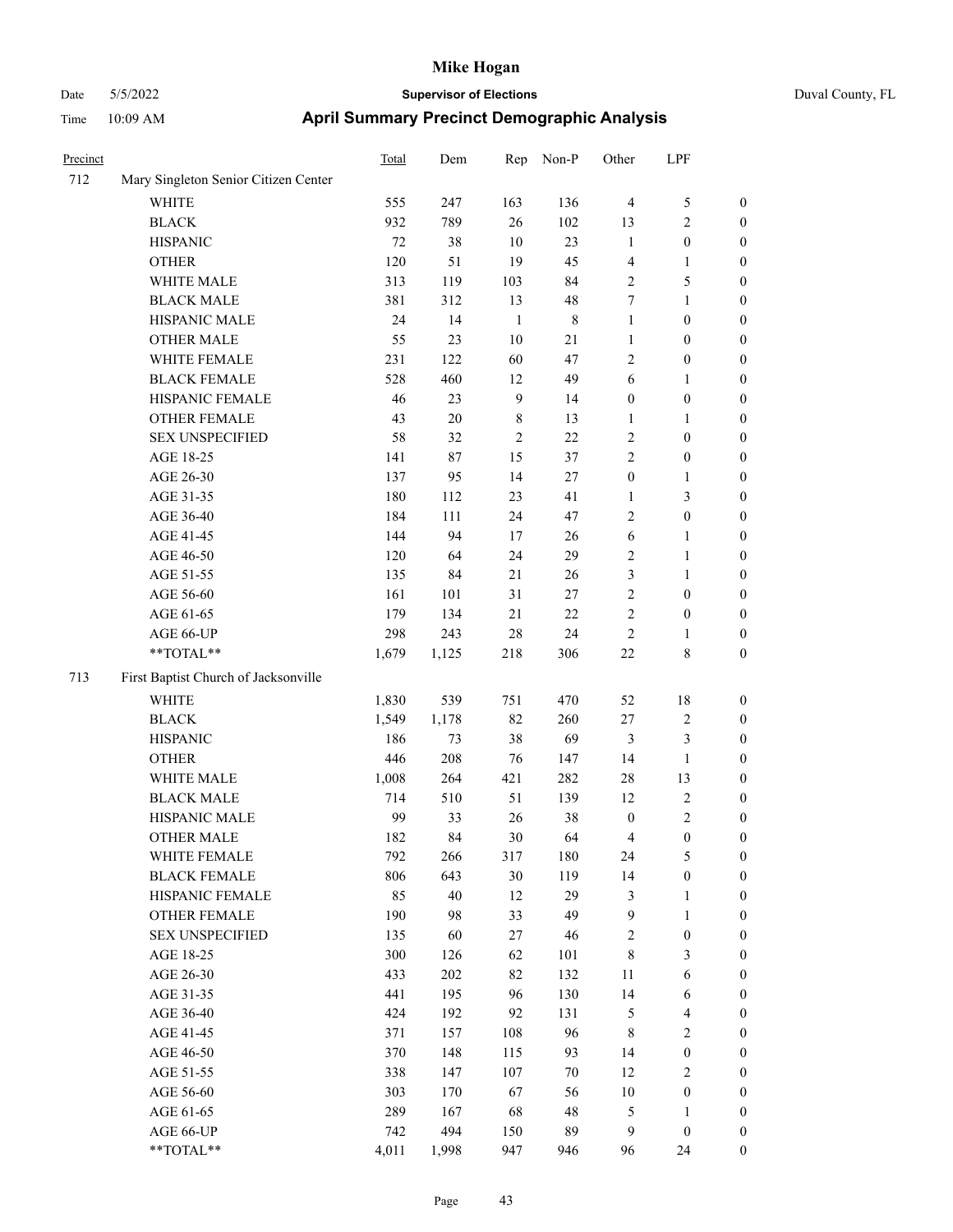| Precinct |                            | <b>Total</b> | Dem        | Rep            | Non-P    | Other                    | LPF                                  |                                      |
|----------|----------------------------|--------------|------------|----------------|----------|--------------------------|--------------------------------------|--------------------------------------|
| 714      | Grace Baptist Church       |              |            |                |          |                          |                                      |                                      |
|          | WHITE                      | 262          | 97         | $80\,$         | 76       | $\,8\,$                  | $\mathbf{1}$                         | $\boldsymbol{0}$                     |
|          | <b>BLACK</b>               | 1,497        | 1,252      | 43             | 190      | 10                       | 2                                    | $\boldsymbol{0}$                     |
|          | <b>HISPANIC</b>            | 46           | 20         | $\overline{4}$ | 18       | $\overline{4}$           | $\boldsymbol{0}$                     | $\boldsymbol{0}$                     |
|          | <b>OTHER</b>               | 147          | 70         | 12             | 63       | $\sqrt{2}$               | $\boldsymbol{0}$                     | $\boldsymbol{0}$                     |
|          | WHITE MALE                 | 133          | 42         | 52             | 36       | 3                        | $\boldsymbol{0}$                     | $\boldsymbol{0}$                     |
|          | <b>BLACK MALE</b>          | 594          | 470        | 19             | 98       | 6                        | 1                                    | $\boldsymbol{0}$                     |
|          | HISPANIC MALE              | 17           | 3          | $\mathfrak{Z}$ | 9        | $\sqrt{2}$               | $\boldsymbol{0}$                     | $\boldsymbol{0}$                     |
|          | <b>OTHER MALE</b>          | 50           | 20         | $\,8\,$        | 21       | $\mathbf{1}$             | $\boldsymbol{0}$                     | $\boldsymbol{0}$                     |
|          | WHITE FEMALE               | 121          | 52         | 25             | 38       | 5                        | 1                                    | $\boldsymbol{0}$                     |
|          | <b>BLACK FEMALE</b>        | 867          | 754        | 24             | 84       | $\overline{4}$           | 1                                    | $\boldsymbol{0}$                     |
|          | HISPANIC FEMALE            | 27           | 15         | 1              | 9        | $\sqrt{2}$               | $\boldsymbol{0}$                     | $\boldsymbol{0}$                     |
|          | <b>OTHER FEMALE</b>        | 58           | 33         | $\overline{4}$ | $21\,$   | $\boldsymbol{0}$         | $\boldsymbol{0}$                     | $\boldsymbol{0}$                     |
|          | <b>SEX UNSPECIFIED</b>     | 85           | 50         | 3              | 31       | 1                        | $\boldsymbol{0}$                     | $\boldsymbol{0}$                     |
|          | AGE 18-25                  | 228          | 144        | 11             | 68       | $\overline{4}$           | 1                                    | $\boldsymbol{0}$                     |
|          | AGE 26-30                  | 160          | 102        | 9              | 45       | 3                        | 1                                    | $\boldsymbol{0}$                     |
|          | AGE 31-35                  | 179          | 120        | 12             | 43       | 3                        | 1                                    | $\boldsymbol{0}$                     |
|          | AGE 36-40                  | 201          | 128        | 17             | 54       | $\sqrt{2}$               | $\boldsymbol{0}$                     | $\boldsymbol{0}$                     |
|          | AGE 41-45                  | 174          | 131        | 13             | 28       | $\overline{2}$           | $\boldsymbol{0}$                     | $\boldsymbol{0}$                     |
|          | AGE 46-50                  | 130          | 97         | $\overline{9}$ | 21       | 3                        | $\boldsymbol{0}$                     | $\boldsymbol{0}$                     |
|          | AGE 51-55                  | 153          | 113        | 12             | 27       | $\mathbf{1}$             | $\boldsymbol{0}$                     | $\boldsymbol{0}$                     |
|          | AGE 56-60                  | 196          | 156        | 18             | $20\,$   | $\overline{c}$           | $\boldsymbol{0}$                     | $\boldsymbol{0}$                     |
|          | AGE 61-65                  | 198          | 163        | 13             | 19       | 3                        | $\boldsymbol{0}$                     | $\boldsymbol{0}$                     |
|          | AGE 66-UP                  | 333          | 285        | 25             | 22       | $\mathbf{1}$             | $\boldsymbol{0}$                     | $\boldsymbol{0}$                     |
|          | **TOTAL**                  | 1,952        | 1,439      | 139            | 347      | 24                       | 3                                    | $\boldsymbol{0}$                     |
| 715      | Cedar Creek Baptist Church |              |            |                |          |                          |                                      |                                      |
|          | <b>WHITE</b>               | 1,644        | 271        | 922            | 403      | 28                       | 20                                   | $\boldsymbol{0}$                     |
|          | <b>BLACK</b>               | 1,944        | 1,487      | 72             | 349      | 35                       | $\mathbf{1}$                         | $\boldsymbol{0}$                     |
|          | <b>HISPANIC</b>            | 294          | 96         | 66             | 127      | $\overline{4}$           | 1                                    | $\boldsymbol{0}$                     |
|          | <b>OTHER</b>               | 367          | 146        | 79             | 134      | 6                        | 2                                    | $\boldsymbol{0}$                     |
|          | WHITE MALE                 | 795          | 95         | 451            | 219      | 17                       | 13                                   | $\boldsymbol{0}$                     |
|          | <b>BLACK MALE</b>          | 879          | 635        | 42             | 186      | 16                       | $\boldsymbol{0}$                     | $\boldsymbol{0}$                     |
|          | HISPANIC MALE              | 129          | 39         | 38             | 50       | $\mathbf{1}$             | 1                                    | $\boldsymbol{0}$                     |
|          | <b>OTHER MALE</b>          | 144          | 44         | 38             | 59       | 1                        | $\overline{c}$                       | $\boldsymbol{0}$                     |
|          | WHITE FEMALE               | 836          | 175        | 463            | 180      | $11\,$                   | $\boldsymbol{7}$                     | $\boldsymbol{0}$                     |
|          | <b>BLACK FEMALE</b>        | 1,043        | 839        | 29             | 156      | 18                       | 1                                    | $\boldsymbol{0}$                     |
|          | HISPANIC FEMALE            | 162          | 57         | $27\,$         | 75       | $\mathfrak{Z}$           | $\boldsymbol{0}$                     | $\boldsymbol{0}$                     |
|          | <b>OTHER FEMALE</b>        | 155          | 69         | 31             | 51       | $\overline{4}$           | $\boldsymbol{0}$                     | $\boldsymbol{0}$                     |
|          | <b>SEX UNSPECIFIED</b>     | 106          | 47         | $20\,$         | 37       | $\overline{2}$           | $\boldsymbol{0}$                     | $\boldsymbol{0}$                     |
|          | AGE 18-25                  | 473          | 223        | $88\,$         | 154      | $\,$ 8 $\,$              | $\boldsymbol{0}$                     | $\boldsymbol{0}$                     |
|          | AGE 26-30                  | 382          | 147        | 94             | 123      | 12                       | 6                                    | $\boldsymbol{0}$                     |
|          | AGE 31-35                  | 491          | 173        | 143            | 165      | $\boldsymbol{7}$         | 3                                    | $\boldsymbol{0}$                     |
|          | AGE 36-40                  | 501          | 215        | 120            | 149      | $\overline{9}$           | 8                                    | $\boldsymbol{0}$                     |
|          | AGE 41-45                  | 494          | 259        | 101            | 123      | 7                        | $\overline{\mathbf{4}}$              | $\boldsymbol{0}$                     |
|          |                            |              |            |                | 84       | $\sqrt{5}$               | $\mathbf{2}$                         | $\boldsymbol{0}$                     |
|          | AGE 46-50<br>AGE 51-55     | 451<br>417   | 259<br>206 | 101            | 78       | $10\,$                   |                                      |                                      |
|          |                            |              | 178        | 123            |          | $\mathfrak{S}$           | $\boldsymbol{0}$<br>$\boldsymbol{0}$ | $\boldsymbol{0}$<br>$\boldsymbol{0}$ |
|          | AGE 56-60<br>AGE 61-65     | 345<br>228   |            | 109            | 53<br>30 |                          | $\boldsymbol{0}$                     | $\boldsymbol{0}$                     |
|          | AGE 66-UP                  | 467          | 118<br>222 | 77<br>183      | 54       | $\mathfrak{Z}$<br>$\tau$ | 1                                    | $\bf{0}$                             |
|          | **TOTAL**                  | 4,249        |            |                |          |                          | 24                                   | $\mathbf{0}$                         |
|          |                            |              | 2,000      | 1,139          | 1,013    | 73                       |                                      |                                      |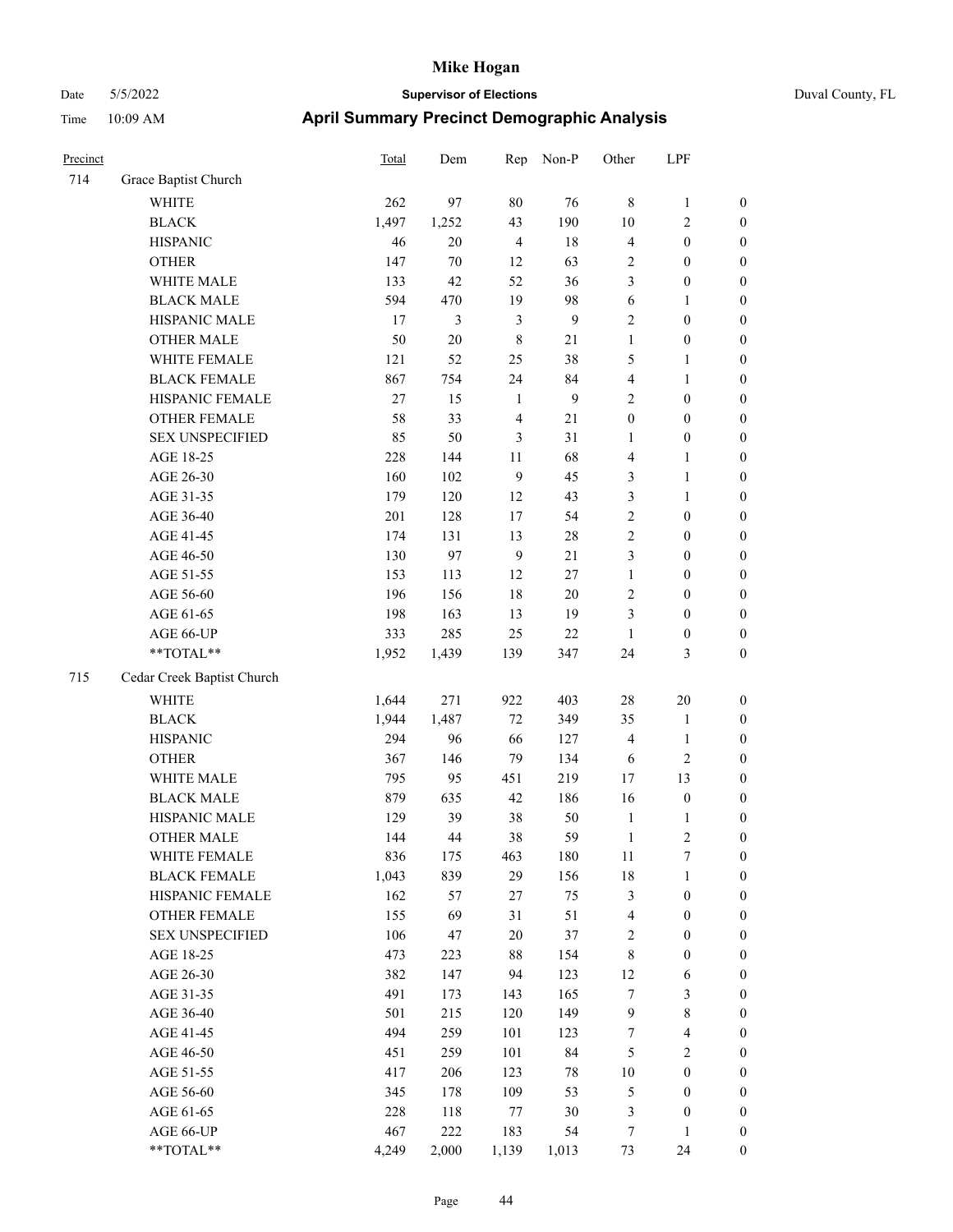| Precinct |                                   | Total | Dem                     | Rep              | Non-P                   | Other            | LPF              |                  |
|----------|-----------------------------------|-------|-------------------------|------------------|-------------------------|------------------|------------------|------------------|
| 801      | North Jacksonville Church of God  |       |                         |                  |                         |                  |                  |                  |
|          | WHITE                             | 454   | 120                     | 220              | 98                      | 11               | 5                | $\boldsymbol{0}$ |
|          | <b>BLACK</b>                      | 2,283 | 1,923                   | 62               | 280                     | 15               | $\mathfrak{Z}$   | 0                |
|          | <b>HISPANIC</b>                   | 41    | 22                      | $\tau$           | 12                      | $\boldsymbol{0}$ | $\boldsymbol{0}$ | 0                |
|          | <b>OTHER</b>                      | 200   | 103                     | 17               | $78\,$                  | $\mathbf{1}$     | $\mathbf{1}$     | 0                |
|          | WHITE MALE                        | 220   | 51                      | 110              | 50                      | 7                | $\sqrt{2}$       | $\boldsymbol{0}$ |
|          | <b>BLACK MALE</b>                 | 905   | 721                     | 31               | 144                     | 8                | $\mathbf{1}$     | $\boldsymbol{0}$ |
|          | HISPANIC MALE                     | 17    | $\tau$                  | 6                | $\overline{\mathbf{4}}$ | $\boldsymbol{0}$ | $\boldsymbol{0}$ | $\boldsymbol{0}$ |
|          | <b>OTHER MALE</b>                 | 57    | 28                      | 6                | 22                      | $\boldsymbol{0}$ | $\mathbf{1}$     | $\boldsymbol{0}$ |
|          | WHITE FEMALE                      | 227   | 68                      | 107              | 45                      | 4                | $\mathfrak{Z}$   | $\boldsymbol{0}$ |
|          | <b>BLACK FEMALE</b>               | 1,327 | 1,162                   | 31               | 126                     | 6                | $\overline{c}$   | $\boldsymbol{0}$ |
|          | HISPANIC FEMALE                   | 23    | 14                      | $\mathbf{1}$     | $\,$ 8 $\,$             | $\boldsymbol{0}$ | $\boldsymbol{0}$ | $\boldsymbol{0}$ |
|          | OTHER FEMALE                      | 79    | 51                      | $\tau$           | 21                      | $\boldsymbol{0}$ | $\boldsymbol{0}$ | 0                |
|          | <b>SEX UNSPECIFIED</b>            | 123   | 66                      | $\tau$           | 48                      | 2                | $\boldsymbol{0}$ | 0                |
|          | AGE 18-25                         | 368   | 222                     | 16               | 121                     | 4                | 5                | 0                |
|          | AGE 26-30                         | 248   | 162                     | 21               | 64                      | 1                | $\boldsymbol{0}$ | $\boldsymbol{0}$ |
|          | AGE 31-35                         | 283   | 198                     | 14               | 69                      | 2                | $\boldsymbol{0}$ | $\boldsymbol{0}$ |
|          | AGE 36-40                         | 249   | 183                     | 19               | $44\,$                  | $\overline{c}$   | $\mathbf{1}$     | $\boldsymbol{0}$ |
|          | AGE 41-45                         | 256   | 188                     | 26               | 38                      | 3                | $\mathbf{1}$     | $\boldsymbol{0}$ |
|          | AGE 46-50                         | 209   | 157                     | $18\,$           | 27                      | 7                | $\boldsymbol{0}$ | $\boldsymbol{0}$ |
|          | AGE 51-55                         | 247   | 183                     | 38               | $22\,$                  | $\mathbf{2}$     | $\mathbf{2}$     | $\boldsymbol{0}$ |
|          | AGE 56-60                         | 224   | 164                     | 29               | 29                      | $\overline{c}$   | $\boldsymbol{0}$ | $\boldsymbol{0}$ |
|          | AGE 61-65                         | 296   | 235                     | 31               | 29                      | $\mathbf{1}$     | $\boldsymbol{0}$ | 0                |
|          | AGE 66-UP                         | 598   | 476                     | 94               | 25                      | 3                | $\boldsymbol{0}$ | 0                |
|          | $**TOTAL**$                       | 2,978 | 2,168                   | 306              | 468                     | $27\,$           | 9                | $\boldsymbol{0}$ |
| 802      | St Paul Missionary Baptist Church |       |                         |                  |                         |                  |                  |                  |
|          | <b>WHITE</b>                      | 159   | 38                      | 75               | 44                      | 1                | $\mathbf{1}$     | $\boldsymbol{0}$ |
|          | <b>BLACK</b>                      | 1,010 | 851                     | 24               | 132                     | 3                | $\boldsymbol{0}$ | $\boldsymbol{0}$ |
|          | <b>HISPANIC</b>                   | 25    | 7                       | $\mathfrak{Z}$   | 15                      | $\boldsymbol{0}$ | $\boldsymbol{0}$ | $\boldsymbol{0}$ |
|          | <b>OTHER</b>                      | 77    | 39                      | $\,8\,$          | 29                      | $\boldsymbol{0}$ | $\mathbf{1}$     | $\boldsymbol{0}$ |
|          | WHITE MALE                        | 72    | 10                      | 41               | 20                      | $\mathbf{1}$     | $\boldsymbol{0}$ | $\boldsymbol{0}$ |
|          | <b>BLACK MALE</b>                 | 405   | 330                     | 14               | 58                      | 3                | $\boldsymbol{0}$ | $\boldsymbol{0}$ |
|          | HISPANIC MALE                     | 10    | 3                       | $\mathfrak{Z}$   | $\overline{4}$          | $\boldsymbol{0}$ | $\boldsymbol{0}$ | $\boldsymbol{0}$ |
|          | <b>OTHER MALE</b>                 | 27    | 14                      | 3                | 9                       | $\boldsymbol{0}$ | 1                | $\boldsymbol{0}$ |
|          | WHITE FEMALE                      | 86    | 27                      | 34               | 24                      | $\boldsymbol{0}$ | $\mathbf{1}$     | 0                |
|          | <b>BLACK FEMALE</b>               | 588   | 506                     | $10\,$           | 72                      | $\boldsymbol{0}$ | $\boldsymbol{0}$ | 0                |
|          | HISPANIC FEMALE                   | 14    | $\overline{\mathbf{4}}$ | $\boldsymbol{0}$ | $10\,$                  | $\boldsymbol{0}$ | $\boldsymbol{0}$ | 0                |
|          | OTHER FEMALE                      | 34    | 19                      | $\mathfrak{S}$   | $10\,$                  | $\boldsymbol{0}$ | $\boldsymbol{0}$ | $\overline{0}$   |
|          | <b>SEX UNSPECIFIED</b>            | 35    | 22                      | $\boldsymbol{0}$ | 13                      | $\boldsymbol{0}$ | $\boldsymbol{0}$ | $\overline{0}$   |
|          | AGE 18-25                         | 164   | 101                     | $8\,$            | 53                      | $\mathbf{1}$     | $\mathbf{1}$     | 0                |
|          | AGE 26-30                         | 105   | 61                      | $\mathbf{9}$     | 34                      | $\boldsymbol{0}$ | $\mathbf{1}$     | $\overline{0}$   |
|          | AGE 31-35                         | 104   | 74                      | 6                | 23                      | $\mathbf{1}$     | $\boldsymbol{0}$ | $\overline{0}$   |
|          | AGE 36-40                         | 133   | 92                      | 13               | $28\,$                  | $\boldsymbol{0}$ | $\boldsymbol{0}$ | $\overline{0}$   |
|          | AGE 41-45                         | 151   | 119                     | $\,8\,$          | 24                      | $\boldsymbol{0}$ | $\boldsymbol{0}$ | $\overline{0}$   |
|          | AGE 46-50                         | 111   | 85                      | $10\,$           | 16                      | $\boldsymbol{0}$ | $\boldsymbol{0}$ | 0                |
|          | AGE 51-55                         | 91    | 72                      | $\,$ 8 $\,$      | 11                      | $\boldsymbol{0}$ | $\boldsymbol{0}$ | $\boldsymbol{0}$ |
|          | AGE 56-60                         | 105   | $77 \,$                 | 9                | $17\,$                  | $\sqrt{2}$       | $\boldsymbol{0}$ | $\boldsymbol{0}$ |
|          | AGE 61-65                         | 96    | 74                      | 15               | 7                       | $\boldsymbol{0}$ | $\boldsymbol{0}$ | $\boldsymbol{0}$ |
|          | AGE 66-UP                         | 211   | 180                     | 24               | 7                       | $\boldsymbol{0}$ | $\boldsymbol{0}$ | $\boldsymbol{0}$ |
|          | $**TOTAL**$                       | 1,271 | 935                     | 110              | 220                     | $\overline{4}$   | $\overline{2}$   | $\boldsymbol{0}$ |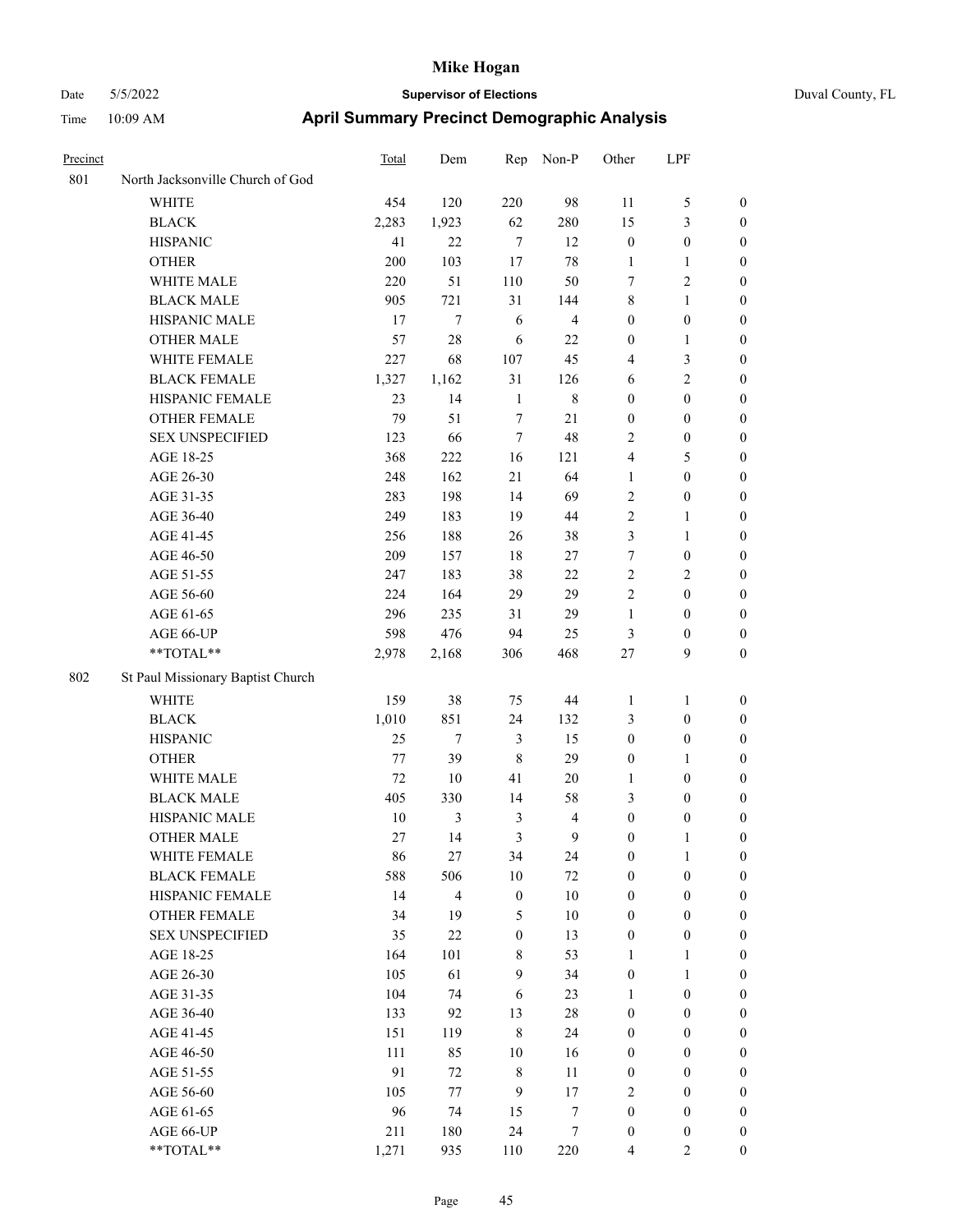|  | Duval County, Fl |  |
|--|------------------|--|
|  |                  |  |

| Precinct |                           | <b>Total</b> | Dem          | Rep              | Non-P       | Other            | LPF                     |                  |
|----------|---------------------------|--------------|--------------|------------------|-------------|------------------|-------------------------|------------------|
| 803      | New Life Community Church |              |              |                  |             |                  |                         |                  |
|          | WHITE                     | 803          | 192          | 425              | 167         | 15               | $\overline{4}$          | $\boldsymbol{0}$ |
|          | <b>BLACK</b>              | 3,400        | 2,925        | 91               | 348         | 31               | 5                       | $\boldsymbol{0}$ |
|          | <b>HISPANIC</b>           | 103          | 46           | 29               | 27          | $\mathbf{1}$     | $\boldsymbol{0}$        | 0                |
|          | <b>OTHER</b>              | 279          | 138          | 29               | 105         | 5                | $\sqrt{2}$              | 0                |
|          | WHITE MALE                | 354          | 68           | 195              | 83          | 6                | $\sqrt{2}$              | $\boldsymbol{0}$ |
|          | <b>BLACK MALE</b>         | 1,303        | 1,052        | 52               | 171         | $25\,$           | $\mathfrak{Z}$          | $\boldsymbol{0}$ |
|          | HISPANIC MALE             | 42           | 18           | 13               | 11          | $\boldsymbol{0}$ | $\boldsymbol{0}$        | $\boldsymbol{0}$ |
|          | <b>OTHER MALE</b>         | 86           | 47           | 14               | 23          | $\mathbf{1}$     | $\mathbf{1}$            | $\boldsymbol{0}$ |
|          | WHITE FEMALE              | 438          | 123          | 225              | 79          | 9                | $\sqrt{2}$              | $\boldsymbol{0}$ |
|          | <b>BLACK FEMALE</b>       | 2,045        | 1,829        | 37               | 171         | 6                | $\sqrt{2}$              | $\boldsymbol{0}$ |
|          | HISPANIC FEMALE           | 60           | $28\,$       | 15               | 16          | $\mathbf{1}$     | $\boldsymbol{0}$        | $\boldsymbol{0}$ |
|          | OTHER FEMALE              | 118          | 62           | $\mathbf{9}$     | 44          | $\sqrt{2}$       | $\mathbf{1}$            | $\boldsymbol{0}$ |
|          | <b>SEX UNSPECIFIED</b>    | 139          | 74           | 14               | 49          | $\sqrt{2}$       | $\boldsymbol{0}$        | 0                |
|          | AGE 18-25                 | 540          | 368          | 31               | 128         | 13               | $\boldsymbol{0}$        | 0                |
|          | AGE 26-30                 | 370          | 234          | 41               | $87\,$      | 4                | $\overline{\mathbf{4}}$ | 0                |
|          | AGE 31-35                 | 421          | 285          | 40               | $88\,$      | 5                | $\mathfrak{Z}$          | $\boldsymbol{0}$ |
|          | AGE 36-40                 | 402          | 290          | 35               | 72          | 5                | $\boldsymbol{0}$        | $\boldsymbol{0}$ |
|          | AGE 41-45                 | 388          | 275          | 40               | 68          | 4                | $\mathbf{1}$            | $\boldsymbol{0}$ |
|          | AGE 46-50                 | 380          | 288          | $40\,$           | 46          | 4                | $\sqrt{2}$              | $\boldsymbol{0}$ |
|          | AGE 51-55                 | 385          | 278          | 51               | 50          | 5                | $\mathbf{1}$            | $\boldsymbol{0}$ |
|          | AGE 56-60                 | 425          | 330          | 60               | 32          | 3                | $\boldsymbol{0}$        | $\boldsymbol{0}$ |
|          | AGE 61-65                 | 393          | 297          | 62               | 32          | $\overline{c}$   | $\boldsymbol{0}$        | 0                |
|          | AGE 66-UP                 | 881          | 656          | 174              | $44\,$      | $\tau$           | $\boldsymbol{0}$        | 0                |
|          | **TOTAL**                 | 4,585        | 3,301        | 574              | 647         | 52               | 11                      | $\boldsymbol{0}$ |
| 804      | Universal Church          |              |              |                  |             |                  |                         |                  |
|          | <b>WHITE</b>              | 916          | 238          | 452              | 203         | 14               | 9                       | 0                |
|          | <b>BLACK</b>              | 1,373        | 1,125        | 39               | 199         | 10               | $\boldsymbol{0}$        | 0                |
|          | <b>HISPANIC</b>           | 65           | 24           | 15               | 24          | $\boldsymbol{0}$ | $\sqrt{2}$              | 0                |
|          | <b>OTHER</b>              | 188          | 77           | $30\,$           | 81          | $\boldsymbol{0}$ | $\boldsymbol{0}$        | $\boldsymbol{0}$ |
|          | WHITE MALE                | 412          | 95           | 217              | 89          | 6                | 5                       | $\boldsymbol{0}$ |
|          | <b>BLACK MALE</b>         | 534          | 416          | $22\,$           | 91          | 5                | $\boldsymbol{0}$        | $\boldsymbol{0}$ |
|          | HISPANIC MALE             | 33           | $\mathbf{9}$ | $\tau$           | 16          | $\boldsymbol{0}$ | $\mathbf{1}$            | $\boldsymbol{0}$ |
|          | <b>OTHER MALE</b>         | 58           | 21           | 11               | 26          | $\boldsymbol{0}$ | $\boldsymbol{0}$        | $\boldsymbol{0}$ |
|          | WHITE FEMALE              | 494          | 141          | 231              | 110         | $\,$ 8 $\,$      | $\overline{4}$          | 0                |
|          | <b>BLACK FEMALE</b>       | 819          | 693          | 15               | 106         | 5                | $\boldsymbol{0}$        | 0                |
|          | HISPANIC FEMALE           | 31           | 15           | $\boldsymbol{7}$ | $\,$ 8 $\,$ | $\boldsymbol{0}$ | $\mathbf{1}$            | 0                |
|          | <b>OTHER FEMALE</b>       | 80           | 40           | $17\,$           | 23          | $\boldsymbol{0}$ | $\boldsymbol{0}$        | 0                |
|          | <b>SEX UNSPECIFIED</b>    | $8\sqrt{1}$  | 34           | $\overline{9}$   | 38          | $\boldsymbol{0}$ | $\boldsymbol{0}$        | $\overline{0}$   |
|          | AGE 18-25                 | 251          | 120          | 35               | 91          | 4                | $\mathbf{1}$            | $\boldsymbol{0}$ |
|          | AGE 26-30                 | 239          | 125          | 33               | 75          | 5                | $\mathbf{1}$            | 0                |
|          | AGE 31-35                 | 241          | 141          | 36               | 57          | 3                | $\overline{\mathbf{4}}$ | 0                |
|          | AGE 36-40                 | 202          | 115          | $30\,$           | 56          | $\mathbf{1}$     | $\boldsymbol{0}$        | $\overline{0}$   |
|          | AGE 41-45                 | 156          | $80\,$       | 34               | 38          | $\mathfrak{Z}$   | $\mathbf{1}$            | $\overline{0}$   |
|          | AGE 46-50                 | 159          | 91           | 30               | 35          | $\sqrt{2}$       | $\mathbf{1}$            | $\boldsymbol{0}$ |
|          | AGE 51-55                 | 224          | 142          | 45               | 33          | 3                | $\mathbf{1}$            | 0                |
|          | AGE 56-60                 | 281          | 169          | $71\,$           | 39          | $\mathbf{1}$     | $\mathbf{1}$            | 0                |
|          | AGE 61-65                 | 268          | 172          | 61               | 33          | $\mathbf{1}$     | $\mathbf{1}$            | $\boldsymbol{0}$ |
|          | AGE 66-UP                 | 521          | 309          | 161              | 50          | $\mathbf{1}$     | $\boldsymbol{0}$        | 0                |
|          | $**TOTAL**$               | 2,542        | 1,464        | 536              | 507         | 24               | 11                      | $\boldsymbol{0}$ |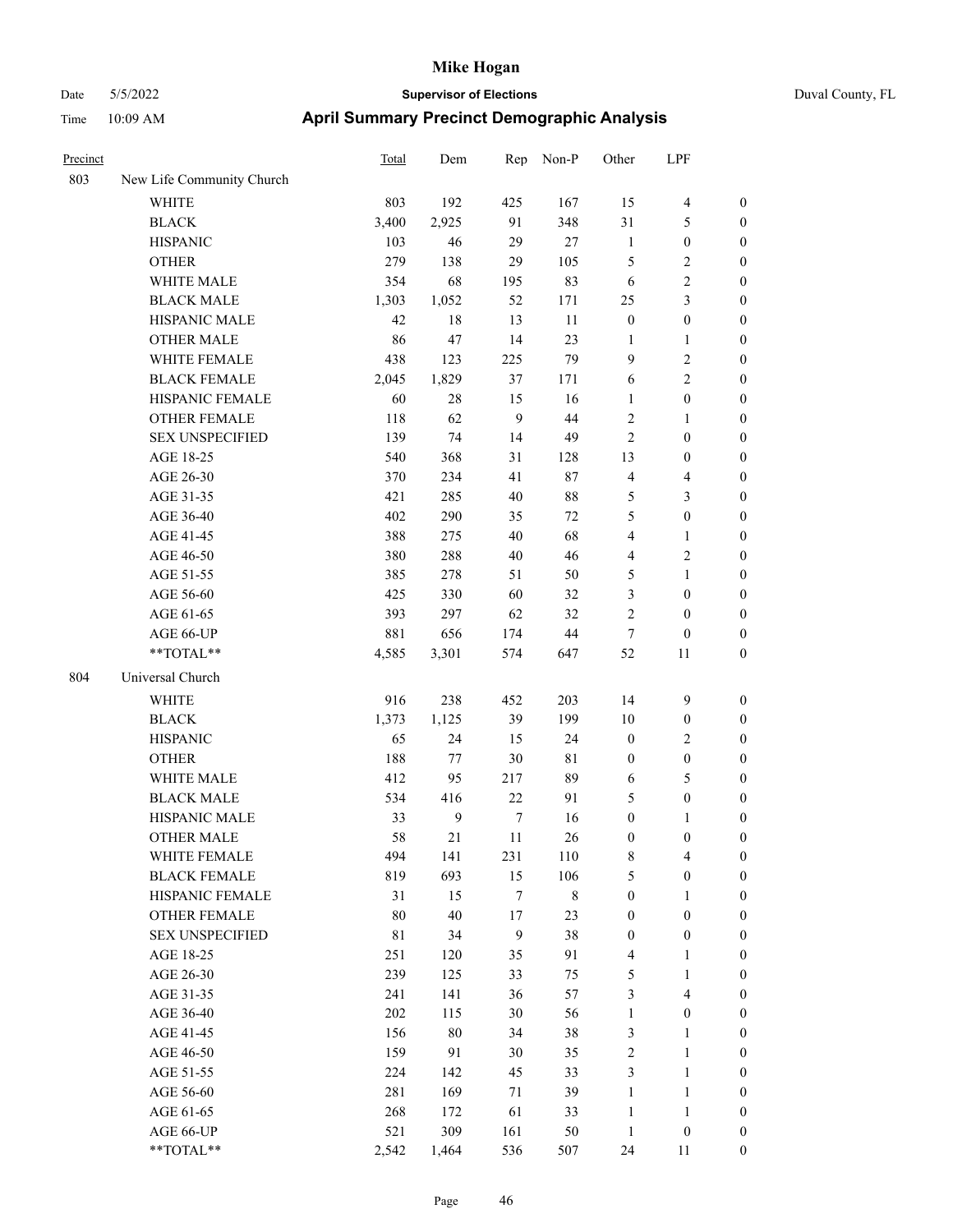# Date 5/5/2022 **Supervisor of Elections** Duval County, FL Time 10:09 AM **April Summary Precinct Demographic Analysis**

| Precinct |                                                           | Total | Dem         | Rep              | Non-P          | Other                   | LPF              |                  |
|----------|-----------------------------------------------------------|-------|-------------|------------------|----------------|-------------------------|------------------|------------------|
| 805      | Riverview Senior Center                                   |       |             |                  |                |                         |                  |                  |
|          | <b>WHITE</b>                                              | 728   | 172         | 370              | 173            | 11                      | $\sqrt{2}$       | $\boldsymbol{0}$ |
|          | <b>BLACK</b>                                              | 1,918 | 1,598       | 68               | 239            | $12\,$                  | $\mathbf{1}$     | $\boldsymbol{0}$ |
|          | <b>HISPANIC</b>                                           | 71    | $28\,$      | 15               | 25             | $\sqrt{2}$              | $\mathbf{1}$     | $\boldsymbol{0}$ |
|          | <b>OTHER</b>                                              | 173   | 84          | 25               | 62             | $\sqrt{2}$              | $\boldsymbol{0}$ | $\boldsymbol{0}$ |
|          | WHITE MALE                                                | 330   | 60          | 175              | 87             | 6                       | $\sqrt{2}$       | $\boldsymbol{0}$ |
|          | <b>BLACK MALE</b>                                         | 771   | 611         | 37               | 116            | $\tau$                  | $\boldsymbol{0}$ | $\boldsymbol{0}$ |
|          | HISPANIC MALE                                             | 35    | 12          | 11               | 11             | $\mathbf{1}$            | $\boldsymbol{0}$ | $\boldsymbol{0}$ |
|          | <b>OTHER MALE</b>                                         | 63    | 30          | 11               | $20\,$         | $\sqrt{2}$              | $\boldsymbol{0}$ | $\boldsymbol{0}$ |
|          | WHITE FEMALE                                              | 381   | 105         | 188              | 83             | 5                       | $\boldsymbol{0}$ | $\boldsymbol{0}$ |
|          | <b>BLACK FEMALE</b>                                       | 1,112 | 960         | 31               | 115            | 5                       | $\mathbf{1}$     | $\boldsymbol{0}$ |
|          | HISPANIC FEMALE                                           | 34    | 16          | $\mathfrak{Z}$   | 13             | $\mathbf{1}$            | $\mathbf{1}$     | $\boldsymbol{0}$ |
|          | OTHER FEMALE                                              | 75    | 46          | $10\,$           | 19             | $\boldsymbol{0}$        | $\boldsymbol{0}$ | $\boldsymbol{0}$ |
|          | <b>SEX UNSPECIFIED</b>                                    | 89    | 42          | 12               | 35             | $\boldsymbol{0}$        | $\boldsymbol{0}$ | $\boldsymbol{0}$ |
|          | AGE 18-25                                                 | 354   | 220         | 37               | 91             | 6                       | $\boldsymbol{0}$ | $\boldsymbol{0}$ |
|          | AGE 26-30                                                 | 253   | 137         | 31               | 79             | $\overline{4}$          | $\sqrt{2}$       | $\boldsymbol{0}$ |
|          | AGE 31-35                                                 | 287   | 171         | 36               | 76             | 3                       | $\mathbf{1}$     | $\boldsymbol{0}$ |
|          | AGE 36-40                                                 | 240   | 167         | 22               | 47             | $\overline{4}$          | $\boldsymbol{0}$ | $\boldsymbol{0}$ |
|          | AGE 41-45                                                 | 238   | 162         | 31               | 42             | $\mathbf{2}$            | 1                | $\boldsymbol{0}$ |
|          | AGE 46-50                                                 | 199   | 130         | 30               | 38             | $\mathbf{1}$            | $\boldsymbol{0}$ | $\boldsymbol{0}$ |
|          | AGE 51-55                                                 | 214   | 148         | 34               | 30             | $\sqrt{2}$              | $\boldsymbol{0}$ | $\boldsymbol{0}$ |
|          | AGE 56-60                                                 | 265   | 163         | 60               | $40\,$         | $\mathfrak{2}$          | $\boldsymbol{0}$ | $\boldsymbol{0}$ |
|          | AGE 61-65                                                 | 277   | 192         | 60               | 25             | $\boldsymbol{0}$        | $\boldsymbol{0}$ | $\boldsymbol{0}$ |
|          | AGE 66-UP                                                 | 563   | 392         | 137              | 31             | 3                       | $\boldsymbol{0}$ | $\boldsymbol{0}$ |
|          | $\mathrm{*}\mathrm{*}\mathrm{TOTAL} \mathrm{*}\mathrm{*}$ | 2,890 | 1,882       | 478              | 499            | $27\,$                  | 4                | $\boldsymbol{0}$ |
| 806      | Simonds Johnson Community Center                          |       |             |                  |                |                         |                  |                  |
|          | <b>WHITE</b>                                              | 63    | $18\,$      | 19               | 23             | 3                       | $\boldsymbol{0}$ | $\boldsymbol{0}$ |
|          | <b>BLACK</b>                                              | 1,326 | 1,096       | 37               | 183            | $10\,$                  | $\boldsymbol{0}$ | $\boldsymbol{0}$ |
|          | <b>HISPANIC</b>                                           | 23    | 11          | 3                | 9              | $\boldsymbol{0}$        | $\boldsymbol{0}$ | $\boldsymbol{0}$ |
|          | <b>OTHER</b>                                              | 83    | 37          | $\mathfrak{H}$   | 40             | 1                       | $\boldsymbol{0}$ | $\boldsymbol{0}$ |
|          | WHITE MALE                                                | 28    | 9           | 9                | $\,$ 8 $\,$    | $\mathfrak{2}$          | $\boldsymbol{0}$ | $\boldsymbol{0}$ |
|          | <b>BLACK MALE</b>                                         | 507   | 396         | 17               | 90             | $\overline{\mathbf{4}}$ | $\boldsymbol{0}$ | $\boldsymbol{0}$ |
|          | HISPANIC MALE                                             | 10    | 5           | $\mathbf{1}$     | $\overline{4}$ | $\boldsymbol{0}$        | $\boldsymbol{0}$ | $\boldsymbol{0}$ |
|          | <b>OTHER MALE</b>                                         | 27    | 12          | $\mathbf{2}$     | 13             | $\boldsymbol{0}$        | $\boldsymbol{0}$ | $\boldsymbol{0}$ |
|          | WHITE FEMALE                                              | 32    | 9           | 9                | 13             | $\mathbf{1}$            | $\boldsymbol{0}$ | $\mathbf{0}$     |
|          | <b>BLACK FEMALE</b>                                       | 788   | 676         | $20\,$           | 86             | $\sqrt{6}$              | $\boldsymbol{0}$ | $\theta$         |
|          | HISPANIC FEMALE                                           | 13    | $\sqrt{6}$  | $\sqrt{2}$       | 5              | $\boldsymbol{0}$        | $\boldsymbol{0}$ | $\theta$         |
|          | <b>OTHER FEMALE</b>                                       | 29    | 18          | $\sqrt{2}$       | 9              | $\boldsymbol{0}$        | $\boldsymbol{0}$ | $\mathbf{0}$     |
|          | <b>SEX UNSPECIFIED</b>                                    | 61    | 31          | $\overline{2}$   | 27             | $\mathbf{1}$            | $\boldsymbol{0}$ | $\theta$         |
|          | AGE 18-25                                                 | 215   | 141         | 11               | 62             | $\mathbf{1}$            | $\boldsymbol{0}$ | $\theta$         |
|          | AGE 26-30                                                 | 158   | 107         | 12               | 36             | $\mathfrak{Z}$          | $\boldsymbol{0}$ | $\boldsymbol{0}$ |
|          | AGE 31-35                                                 | 160   | 115         | 8                | 36             | $\mathbf{1}$            | $\boldsymbol{0}$ | $\mathbf{0}$     |
|          | AGE 36-40                                                 | 136   | $8\sqrt{1}$ | 8                | 46             | $\mathbf{1}$            | $\boldsymbol{0}$ | $\mathbf{0}$     |
|          | AGE 41-45                                                 | 107   | 86          | $\overline{4}$   | 16             | $\mathbf{1}$            | $\boldsymbol{0}$ | $\mathbf{0}$     |
|          | AGE 46-50                                                 | 121   | 95          | 7                | 16             | $\mathfrak{Z}$          | $\boldsymbol{0}$ | $\mathbf{0}$     |
|          | AGE 51-55                                                 | 121   | 101         | $\boldsymbol{7}$ | 12             | $\mathbf{1}$            | $\boldsymbol{0}$ | $\boldsymbol{0}$ |
|          | AGE 56-60                                                 | 109   | 97          | $\mathbf{1}$     | 11             | $\boldsymbol{0}$        | $\boldsymbol{0}$ | $\boldsymbol{0}$ |
|          | AGE 61-65                                                 | 124   | 111         | $\mathfrak{Z}$   | $\,$ 8 $\,$    | $\sqrt{2}$              | $\boldsymbol{0}$ | $\boldsymbol{0}$ |
|          | AGE 66-UP                                                 | 244   | 228         | $\mathfrak{Z}$   | 12             | $\mathbf{1}$            | $\boldsymbol{0}$ | $\boldsymbol{0}$ |

\*\*TOTAL\*\* 1,495 1,162 64 255 14 0 0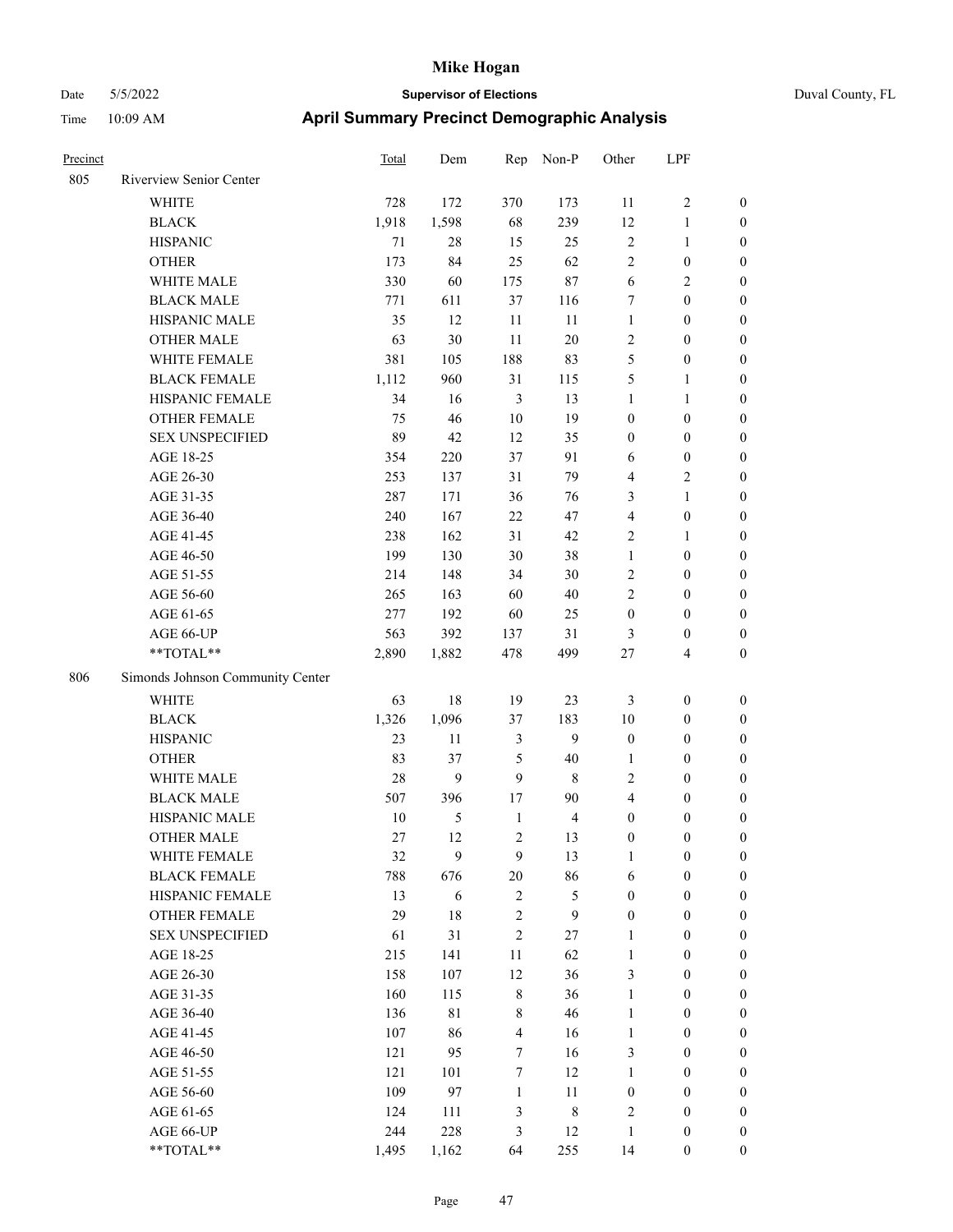| Precinct |                                 | <b>Total</b>   | Dem            | Rep              | Non-P         | Other            | LPF              |                  |
|----------|---------------------------------|----------------|----------------|------------------|---------------|------------------|------------------|------------------|
| 807      | Bradham Brooks Regional Library |                |                |                  |               |                  |                  |                  |
|          | <b>WHITE</b>                    | 122            | 45             | 39               | 34            | $\overline{4}$   | $\boldsymbol{0}$ | $\boldsymbol{0}$ |
|          | <b>BLACK</b>                    | 3,230          | 2,850          | 62               | 304           | 11               | 3                | $\boldsymbol{0}$ |
|          | <b>HISPANIC</b>                 | 31             | 12             | 6                | 12            | $\mathbf{1}$     | $\boldsymbol{0}$ | $\boldsymbol{0}$ |
|          | <b>OTHER</b>                    | 163            | 84             | 13               | 64            | $\sqrt{2}$       | $\boldsymbol{0}$ | $\boldsymbol{0}$ |
|          | WHITE MALE                      | 55             | 16             | $20\,$           | 16            | 3                | $\boldsymbol{0}$ | $\boldsymbol{0}$ |
|          | <b>BLACK MALE</b>               | 1,288          | 1,092          | 35               | 154           | 7                | $\boldsymbol{0}$ | $\boldsymbol{0}$ |
|          | HISPANIC MALE                   | 11             | 3              | $\overline{4}$   | 3             | $\mathbf{1}$     | $\boldsymbol{0}$ | $\boldsymbol{0}$ |
|          | <b>OTHER MALE</b>               | 51             | 27             | $\mathfrak{Z}$   | 21            | $\boldsymbol{0}$ | $\boldsymbol{0}$ | $\boldsymbol{0}$ |
|          | WHITE FEMALE                    | 67             | 29             | 19               | 18            | 1                | $\boldsymbol{0}$ | $\boldsymbol{0}$ |
|          | <b>BLACK FEMALE</b>             | 1,900          | 1,722          | 27               | 144           | $\overline{4}$   | 3                | $\boldsymbol{0}$ |
|          | HISPANIC FEMALE                 | 20             | 9              | $\overline{2}$   | 9             | $\boldsymbol{0}$ | $\boldsymbol{0}$ | $\boldsymbol{0}$ |
|          | <b>OTHER FEMALE</b>             | 59             | 34             | 5                | 18            | $\overline{2}$   | $\boldsymbol{0}$ | $\boldsymbol{0}$ |
|          | <b>SEX UNSPECIFIED</b>          | 95             | 59             | 5                | 31            | $\boldsymbol{0}$ | $\boldsymbol{0}$ | $\boldsymbol{0}$ |
|          | AGE 18-25                       | 362            | 255            | 8                | 97            | $\overline{2}$   | $\boldsymbol{0}$ | $\boldsymbol{0}$ |
|          | AGE 26-30                       | 245            | 171            | 9                | 64            | $\mathbf{1}$     | $\boldsymbol{0}$ | $\boldsymbol{0}$ |
|          | AGE 31-35                       | 230            | 178            | 12               | 38            | $\sqrt{2}$       | $\boldsymbol{0}$ | $\boldsymbol{0}$ |
|          | AGE 36-40                       | 249            | 195            | 13               | 39            | $\overline{2}$   | $\boldsymbol{0}$ | $\boldsymbol{0}$ |
|          | AGE 41-45                       | 237            | 187            | 12               | 35            | $\overline{2}$   | 1                | $\boldsymbol{0}$ |
|          | AGE 46-50                       | 263            | 213            | 12               | 35            | 3                | $\boldsymbol{0}$ | $\boldsymbol{0}$ |
|          | AGE 51-55                       | 270            | 238            | 6                | 25            | $\mathbf{1}$     | $\boldsymbol{0}$ | $\boldsymbol{0}$ |
|          | AGE 56-60                       | 301            | 256            | 12               | 31            | $\overline{2}$   | $\boldsymbol{0}$ | $\boldsymbol{0}$ |
|          | AGE 61-65                       | 302            | 268            | 10               | 22            | $\mathbf{1}$     | 1                | $\boldsymbol{0}$ |
|          | AGE 66-UP                       | 1,087          | 1,030          | 26               | 28            | $\overline{2}$   | $\mathbf{1}$     | $\boldsymbol{0}$ |
|          | **TOTAL**                       | 3,546          | 2,991          | 120              | 414           | 18               | 3                | $\boldsymbol{0}$ |
| 808      | Fairway Oaks                    |                |                |                  |               |                  |                  |                  |
|          | <b>WHITE</b>                    | 40             | 17             | 6                | 15            | $\overline{2}$   | $\boldsymbol{0}$ | $\boldsymbol{0}$ |
|          | <b>BLACK</b>                    | 933            | 790            | 21               | 117           | $\overline{4}$   | 1                | $\boldsymbol{0}$ |
|          | <b>HISPANIC</b>                 | 11             | $\overline{4}$ | $\mathbf{1}$     | 6             | $\boldsymbol{0}$ | $\boldsymbol{0}$ | $\boldsymbol{0}$ |
|          | <b>OTHER</b>                    | 75             | 37             | 7                | 29            | $\mathbf{1}$     | 1                | $\boldsymbol{0}$ |
|          | WHITE MALE                      | 9              | 5              | $\mathbf{1}$     | 3             | $\boldsymbol{0}$ | $\boldsymbol{0}$ | $\boldsymbol{0}$ |
|          | <b>BLACK MALE</b>               | 320            | 266            | $\,$ 8 $\,$      | 43            | $\sqrt{2}$       | 1                | $\boldsymbol{0}$ |
|          | HISPANIC MALE                   | 7              | $\mathbf{2}$   | $\mathbf{1}$     | 4             | $\boldsymbol{0}$ | $\boldsymbol{0}$ | $\boldsymbol{0}$ |
|          | <b>OTHER MALE</b>               | 25             | 12             | 3                | 10            | $\mathbf{0}$     | $\mathbf{0}$     | $\boldsymbol{0}$ |
|          | WHITE FEMALE                    | 31             | 12             | 5                | 12            | $\sqrt{2}$       | $\boldsymbol{0}$ | $\boldsymbol{0}$ |
|          | <b>BLACK FEMALE</b>             | 600            | 514            | 13               | 71            | $\sqrt{2}$       | $\boldsymbol{0}$ | $\boldsymbol{0}$ |
|          | HISPANIC FEMALE                 | $\overline{4}$ | $\overline{2}$ | $\boldsymbol{0}$ | $\sqrt{2}$    | $\boldsymbol{0}$ | $\boldsymbol{0}$ | $\mathbf{0}$     |
|          | <b>OTHER FEMALE</b>             | 26             | 14             | $\overline{4}$   | $\tau$        | $\boldsymbol{0}$ | 1                | $\boldsymbol{0}$ |
|          | <b>SEX UNSPECIFIED</b>          | 37             | 21             | $\boldsymbol{0}$ | 15            | $\mathbf{1}$     | $\boldsymbol{0}$ | $\boldsymbol{0}$ |
|          | AGE 18-25                       | 153            | 99             | 6                | 46            | $\sqrt{2}$       | $\boldsymbol{0}$ | $\boldsymbol{0}$ |
|          | AGE 26-30                       | 94             | 66             | $\overline{4}$   | 23            | $\boldsymbol{0}$ | $\mathbf{1}$     | $\boldsymbol{0}$ |
|          | AGE 31-35                       | 141            | 109            | $\overline{4}$   | $27\,$        | $\boldsymbol{0}$ | 1                | $\boldsymbol{0}$ |
|          | AGE 36-40                       | 110            | 87             | $\overline{4}$   | 18            | $\mathbf{1}$     | $\boldsymbol{0}$ | $\boldsymbol{0}$ |
|          | AGE 41-45                       | $71\,$         | 54             | $\overline{4}$   | 12            | $\mathbf{1}$     | $\boldsymbol{0}$ | $\boldsymbol{0}$ |
|          | AGE 46-50                       | 69             | 62             | $\mathbf{1}$     | $\mathfrak s$ | $\mathbf{1}$     | $\boldsymbol{0}$ | $\boldsymbol{0}$ |
|          | AGE 51-55                       | 73             | 58             | $\overline{2}$   | 12            | $\mathbf{1}$     | $\boldsymbol{0}$ | $\boldsymbol{0}$ |
|          | AGE 56-60                       | 98             | 86             | $\overline{4}$   | 8             | $\boldsymbol{0}$ | $\boldsymbol{0}$ | $\boldsymbol{0}$ |
|          | AGE 61-65                       | 86             | 75             | $\sqrt{2}$       | 9             | $\boldsymbol{0}$ | $\boldsymbol{0}$ | $\boldsymbol{0}$ |
|          | AGE 66-UP                       | 164            | 152            | $\overline{4}$   | $\tau$        | $\mathbf{1}$     | $\boldsymbol{0}$ | $\boldsymbol{0}$ |
|          | **TOTAL**                       | 1,059          | 848            | 35               | 167           | $\tau$           | $\overline{c}$   | $\boldsymbol{0}$ |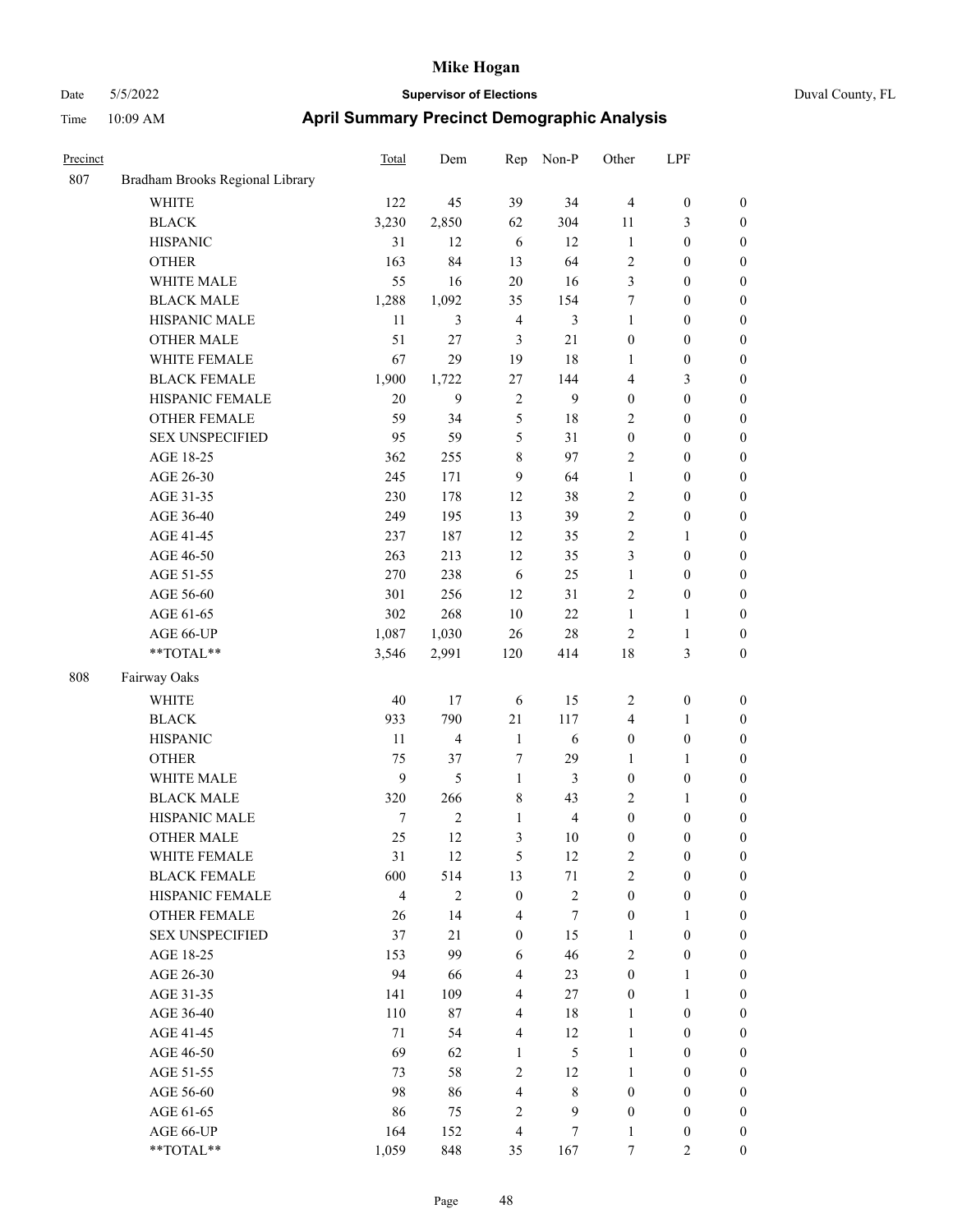|  | Duval County, FL |
|--|------------------|
|--|------------------|

| Precinct |                                  | Total  | Dem    | Rep              | Non-P          | Other            | LPF              |                  |
|----------|----------------------------------|--------|--------|------------------|----------------|------------------|------------------|------------------|
| 809      | Simonds-Johnson Community Center |        |        |                  |                |                  |                  |                  |
|          | WHITE                            | 41     | 16     | $10\,$           | 14             | $\boldsymbol{0}$ | $\mathbf{1}$     | $\boldsymbol{0}$ |
|          | <b>BLACK</b>                     | 1,502  | 1,298  | 36               | 156            | 11               | $\mathbf{1}$     | $\boldsymbol{0}$ |
|          | <b>HISPANIC</b>                  | 14     | 10     | $\boldsymbol{0}$ | $\overline{4}$ | $\boldsymbol{0}$ | $\boldsymbol{0}$ | 0                |
|          | <b>OTHER</b>                     | 112    | 54     | 5                | 53             | $\boldsymbol{0}$ | $\boldsymbol{0}$ | $\boldsymbol{0}$ |
|          | WHITE MALE                       | 14     | 7      | $\mathfrak{2}$   | 5              | $\boldsymbol{0}$ | $\boldsymbol{0}$ | $\boldsymbol{0}$ |
|          | <b>BLACK MALE</b>                | 612    | 519    | 18               | 71             | 4                | $\boldsymbol{0}$ | $\boldsymbol{0}$ |
|          | HISPANIC MALE                    | 5      | 4      | $\boldsymbol{0}$ | $\mathbf{1}$   | $\boldsymbol{0}$ | $\boldsymbol{0}$ | $\boldsymbol{0}$ |
|          | <b>OTHER MALE</b>                | 29     | 16     | $\mathfrak{Z}$   | 10             | $\boldsymbol{0}$ | $\boldsymbol{0}$ | $\boldsymbol{0}$ |
|          | WHITE FEMALE                     | 26     | 9      | $\,$ 8 $\,$      | $\,$ 8 $\,$    | $\boldsymbol{0}$ | $\mathbf{1}$     | $\boldsymbol{0}$ |
|          | <b>BLACK FEMALE</b>              | 858    | 756    | 17               | 78             | 6                | 1                | $\boldsymbol{0}$ |
|          | HISPANIC FEMALE                  | 9      | 6      | $\boldsymbol{0}$ | $\mathfrak{Z}$ | $\boldsymbol{0}$ | $\boldsymbol{0}$ | $\boldsymbol{0}$ |
|          | OTHER FEMALE                     | 43     | 28     | $\overline{2}$   | 13             | $\boldsymbol{0}$ | $\boldsymbol{0}$ | 0                |
|          | <b>SEX UNSPECIFIED</b>           | 73     | 33     | $\mathbf{1}$     | 38             | 1                | $\boldsymbol{0}$ | 0                |
|          | AGE 18-25                        | 203    | 130    | $\,$ 8 $\,$      | 60             | 5                | $\boldsymbol{0}$ | 0                |
|          | AGE 26-30                        | 142    | 106    | 5                | 31             | $\boldsymbol{0}$ | $\boldsymbol{0}$ | $\boldsymbol{0}$ |
|          | AGE 31-35                        | 165    | 128    | 3                | 33             | 1                | $\boldsymbol{0}$ | $\boldsymbol{0}$ |
|          | AGE 36-40                        | 153    | 117    | 6                | 25             | 3                | $\mathbf{2}$     | $\boldsymbol{0}$ |
|          | AGE 41-45                        | 129    | 102    | 5                | 22             | $\boldsymbol{0}$ | $\boldsymbol{0}$ | $\boldsymbol{0}$ |
|          | AGE 46-50                        | 138    | 112    | 6                | 18             | $\overline{c}$   | $\boldsymbol{0}$ | $\boldsymbol{0}$ |
|          | AGE 51-55                        | 115    | 97     | $\overline{4}$   | 14             | $\boldsymbol{0}$ | $\boldsymbol{0}$ | $\boldsymbol{0}$ |
|          | AGE 56-60                        | 146    | 130    | $\mathfrak{S}$   | 11             | $\boldsymbol{0}$ | $\boldsymbol{0}$ | $\boldsymbol{0}$ |
|          | AGE 61-65                        | 159    | 147    | $\sqrt{6}$       | 6              | $\boldsymbol{0}$ | $\boldsymbol{0}$ | 0                |
|          | AGE 66-UP                        | 319    | 309    | 3                | 7              | $\boldsymbol{0}$ | $\boldsymbol{0}$ | 0                |
|          | $**TOTAL**$                      | 1,669  | 1,378  | 51               | 227            | 11               | $\sqrt{2}$       | $\boldsymbol{0}$ |
| 810      | Temple Baptist Church            |        |        |                  |                |                  |                  |                  |
|          | <b>WHITE</b>                     | 969    | 109    | 725              | 121            | 8                | 6                | $\boldsymbol{0}$ |
|          | <b>BLACK</b>                     | 116    | 92     | 3                | 16             | 4                | $\mathbf{1}$     | $\boldsymbol{0}$ |
|          | <b>HISPANIC</b>                  | 26     | 10     | 10               | 6              | $\boldsymbol{0}$ | $\boldsymbol{0}$ | $\boldsymbol{0}$ |
|          | <b>OTHER</b>                     | 67     | 10     | 32               | 23             | $\boldsymbol{0}$ | $\mathfrak{2}$   | $\boldsymbol{0}$ |
|          | WHITE MALE                       | 481    | 50     | 357              | 65             | 6                | $\mathfrak{Z}$   | $\boldsymbol{0}$ |
|          | <b>BLACK MALE</b>                | 43     | 30     | $\sqrt{2}$       | $\mathbf{9}$   | $\overline{c}$   | $\boldsymbol{0}$ | $\boldsymbol{0}$ |
|          | HISPANIC MALE                    | 13     | 6      | 5                | 2              | $\boldsymbol{0}$ | $\boldsymbol{0}$ | $\boldsymbol{0}$ |
|          | <b>OTHER MALE</b>                | 27     | 5      | 11               | 9              | $\boldsymbol{0}$ | $\mathfrak{2}$   | $\boldsymbol{0}$ |
|          | WHITE FEMALE                     | 478    | 58     | 361              | 54             | $\mathfrak{2}$   | $\mathfrak{Z}$   | 0                |
|          | <b>BLACK FEMALE</b>              | 69     | 60     | $\mathbf{1}$     | 6              | $\mathbf{1}$     | $\mathbf{1}$     | 0                |
|          | HISPANIC FEMALE                  | 13     | 4      | $\sqrt{5}$       | $\overline{4}$ | $\boldsymbol{0}$ | $\boldsymbol{0}$ | 0                |
|          | OTHER FEMALE                     | 27     | 3      | 15               | 9              | $\boldsymbol{0}$ | $\boldsymbol{0}$ | 0                |
|          | <b>SEX UNSPECIFIED</b>           | $27\,$ | 5      | 13               | $\,$ 8 $\,$    | $\mathbf{1}$     | $\boldsymbol{0}$ | $\overline{0}$   |
|          | AGE 18-25                        | 113    | 24     | 64               | 24             | $\mathbf{1}$     | $\boldsymbol{0}$ | 0                |
|          | AGE 26-30                        | 78     | 16     | 38               | 19             | 3                | $\sqrt{2}$       | 0                |
|          | AGE 31-35                        | 86     | 26     | 42               | 14             | $\mathbf{1}$     | $\mathfrak{Z}$   | $\overline{0}$   |
|          | AGE 36-40                        | 89     | 13     | 56               | $18\,$         | $\mathbf{1}$     | $\mathbf{1}$     | 0                |
|          | AGE 41-45                        | 100    | 17     | 53               | 26             | $\mathbf{2}$     | $\sqrt{2}$       | 0                |
|          | AGE 46-50                        | 85     | 21     | 54               | $10\,$         | $\boldsymbol{0}$ | $\boldsymbol{0}$ | 0                |
|          | AGE 51-55                        | 126    | 19     | 91               | 15             | $\mathbf{1}$     | $\boldsymbol{0}$ | $\boldsymbol{0}$ |
|          | AGE 56-60                        | 107    | 17     | $77\,$           | 11             | $\sqrt{2}$       | $\boldsymbol{0}$ | $\overline{0}$   |
|          | AGE 61-65                        | 135    | $20\,$ | 98               | 16             | $\boldsymbol{0}$ | $\mathbf{1}$     | $\boldsymbol{0}$ |
|          | AGE 66-UP                        | 259    | 48     | 197              | 13             | $\mathbf{1}$     | $\boldsymbol{0}$ | $\boldsymbol{0}$ |
|          | $**TOTAL**$                      | 1,178  | 221    | 770              | 166            | 12               | 9                | $\boldsymbol{0}$ |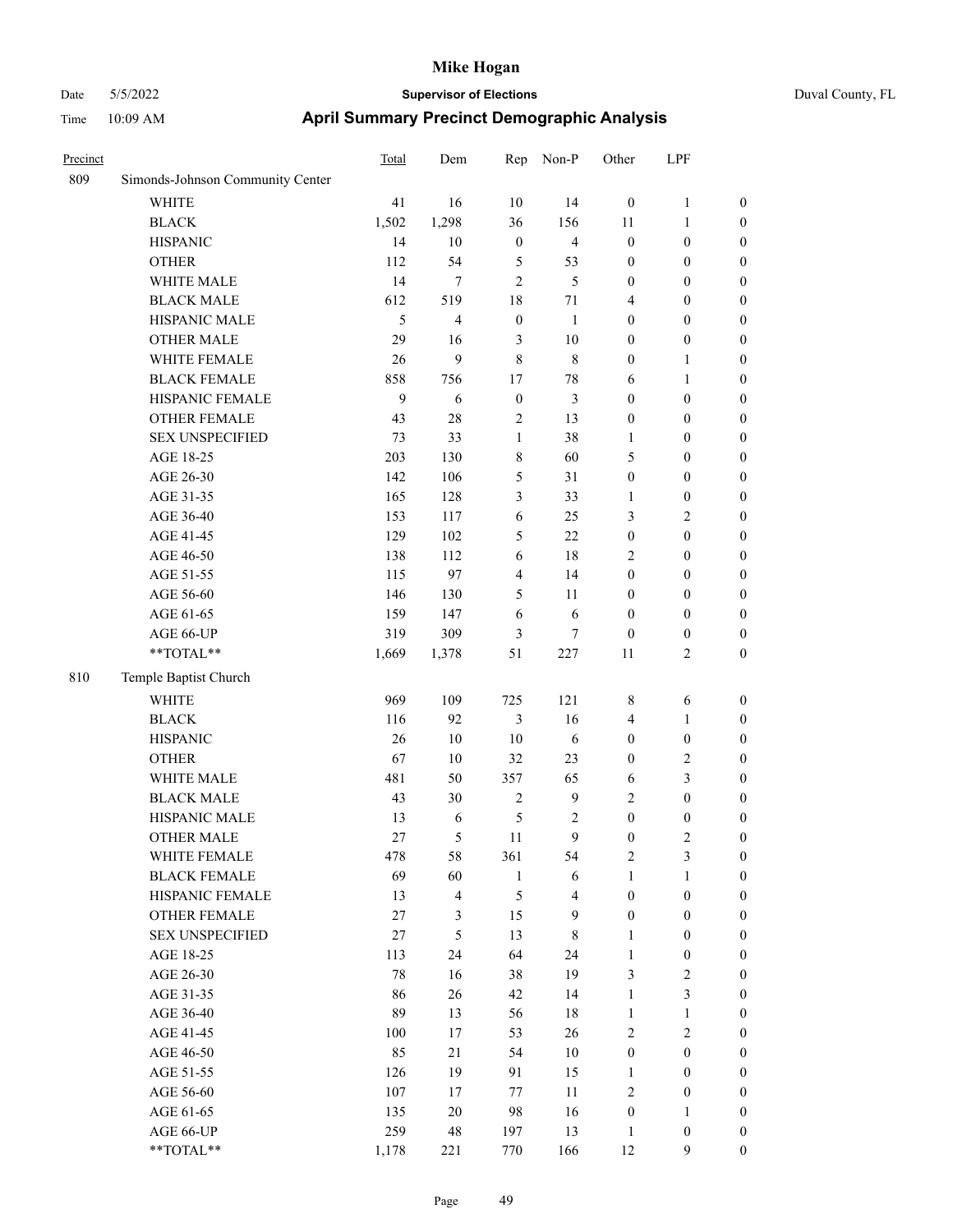| Duval County, FL |  |  |  |
|------------------|--|--|--|
|------------------|--|--|--|

| Precinct |                                                           | Total | Dem            | Rep              | Non-P          | Other            | LPF              |                  |
|----------|-----------------------------------------------------------|-------|----------------|------------------|----------------|------------------|------------------|------------------|
| 811      | Police Athletic League of Jacksonville, Inc               |       |                |                  |                |                  |                  |                  |
|          | WHITE                                                     | 58    | 20             | 21               | 15             | $\overline{2}$   | $\boldsymbol{0}$ | $\boldsymbol{0}$ |
|          | <b>BLACK</b>                                              | 1,963 | 1,680          | 49               | 222            | 12               | $\boldsymbol{0}$ | $\boldsymbol{0}$ |
|          | <b>HISPANIC</b>                                           | 22    | 7              | 1                | 12             | $\mathbf{1}$     | 1                | $\boldsymbol{0}$ |
|          | <b>OTHER</b>                                              | 132   | 75             | $\overline{4}$   | 51             | $\mathbf{1}$     | 1                | $\boldsymbol{0}$ |
|          | WHITE MALE                                                | 20    | $\overline{7}$ | 9                | $\overline{2}$ | $\overline{2}$   | $\boldsymbol{0}$ | $\boldsymbol{0}$ |
|          | <b>BLACK MALE</b>                                         | 805   | 654            | 21               | 122            | $\,8\,$          | $\boldsymbol{0}$ | $\boldsymbol{0}$ |
|          | HISPANIC MALE                                             | 7     | 3              | $\mathbf{1}$     | 3              | $\boldsymbol{0}$ | $\boldsymbol{0}$ | $\boldsymbol{0}$ |
|          | <b>OTHER MALE</b>                                         | 44    | 21             | $\boldsymbol{0}$ | 22             | $\boldsymbol{0}$ | 1                | $\boldsymbol{0}$ |
|          | WHITE FEMALE                                              | 34    | 12             | 11               | 11             | $\boldsymbol{0}$ | $\boldsymbol{0}$ | $\boldsymbol{0}$ |
|          | <b>BLACK FEMALE</b>                                       | 1,137 | 1,007          | 28               | 98             | $\overline{4}$   | $\boldsymbol{0}$ | $\boldsymbol{0}$ |
|          | HISPANIC FEMALE                                           | 14    | 3              | $\boldsymbol{0}$ | 9              | 1                | 1                | $\boldsymbol{0}$ |
|          | <b>OTHER FEMALE</b>                                       | 51    | 36             | $\overline{c}$   | 13             | $\boldsymbol{0}$ | $\boldsymbol{0}$ | $\boldsymbol{0}$ |
|          | <b>SEX UNSPECIFIED</b>                                    | 63    | 39             | 3                | 20             | 1                | $\boldsymbol{0}$ | $\boldsymbol{0}$ |
|          | AGE 18-25                                                 | 278   | 201            | 6                | 69             | $\overline{2}$   | $\boldsymbol{0}$ | $\boldsymbol{0}$ |
|          | AGE 26-30                                                 | 213   | 149            | 11               | 51             | $\mathbf{1}$     | 1                | $\boldsymbol{0}$ |
|          | AGE 31-35                                                 | 225   | 164            | 14               | 43             | $\overline{4}$   | $\boldsymbol{0}$ | $\boldsymbol{0}$ |
|          | AGE 36-40                                                 | 204   | 155            | 7                | 39             | $\sqrt{2}$       | 1                | $\boldsymbol{0}$ |
|          | AGE 41-45                                                 | 160   | 131            | 6                | 21             | $\sqrt{2}$       | $\boldsymbol{0}$ | $\boldsymbol{0}$ |
|          | AGE 46-50                                                 | 161   | 131            | 7                | 20             | 3                | $\boldsymbol{0}$ | $\boldsymbol{0}$ |
|          | AGE 51-55                                                 | 155   | 139            | $\overline{4}$   | 11             | 1                | $\boldsymbol{0}$ | $\boldsymbol{0}$ |
|          | AGE 56-60                                                 | 190   | 166            | 10               | 14             | $\boldsymbol{0}$ | $\boldsymbol{0}$ | $\boldsymbol{0}$ |
|          | AGE 61-65                                                 | 197   | 178            | 5                | 14             | $\boldsymbol{0}$ | $\boldsymbol{0}$ | $\boldsymbol{0}$ |
|          | AGE 66-UP                                                 | 392   | 368            | 5                | 18             | 1                | $\boldsymbol{0}$ | $\boldsymbol{0}$ |
|          | **TOTAL**                                                 | 2,175 | 1,782          | 75               | 300            | 16               | 2                | $\boldsymbol{0}$ |
| 812      | Emmett Reed Center                                        |       |                |                  |                |                  |                  |                  |
|          | <b>WHITE</b>                                              | 60    | 26             | 13               | 19             | 1                | 1                | $\boldsymbol{0}$ |
|          | <b>BLACK</b>                                              | 1,123 | 958            | 24               | 136            | $\overline{4}$   | 1                | $\boldsymbol{0}$ |
|          | <b>HISPANIC</b>                                           | 26    | 12             | 3                | 9              | $\sqrt{2}$       | $\boldsymbol{0}$ | $\boldsymbol{0}$ |
|          | <b>OTHER</b>                                              | 82    | 45             | 3                | 33             | $\mathbf{1}$     | $\boldsymbol{0}$ | $\boldsymbol{0}$ |
|          | WHITE MALE                                                | 22    | 9              | $\overline{4}$   | $\,8\,$        | 1                | $\boldsymbol{0}$ | $\boldsymbol{0}$ |
|          | <b>BLACK MALE</b>                                         | 456   | 378            | 14               | 60             | 3                | 1                | $\boldsymbol{0}$ |
|          | HISPANIC MALE                                             | 8     | 3              | $\mathfrak{2}$   | 3              | $\boldsymbol{0}$ | $\boldsymbol{0}$ | $\boldsymbol{0}$ |
|          | <b>OTHER MALE</b>                                         | 26    | 13             | $\overline{2}$   | 10             | 1                | 0                | $\boldsymbol{0}$ |
|          | WHITE FEMALE                                              | 37    | 17             | $\,$ 8 $\,$      | 11             | $\boldsymbol{0}$ | $\mathbf{1}$     | $\boldsymbol{0}$ |
|          | <b>BLACK FEMALE</b>                                       | 645   | 564            | 10               | $70\,$         | $\mathbf{1}$     | $\boldsymbol{0}$ | $\boldsymbol{0}$ |
|          | HISPANIC FEMALE                                           | 15    | $\,$ 8 $\,$    | $\mathbf{1}$     | 5              | $\mathbf{1}$     | $\boldsymbol{0}$ | $\boldsymbol{0}$ |
|          | <b>OTHER FEMALE</b>                                       | 26    | 18             | $\mathbf{1}$     | $\tau$         | $\boldsymbol{0}$ | $\boldsymbol{0}$ | $\boldsymbol{0}$ |
|          | <b>SEX UNSPECIFIED</b>                                    | 56    | 31             | 1                | 23             | $\mathbf{1}$     | $\boldsymbol{0}$ | $\boldsymbol{0}$ |
|          | AGE 18-25                                                 | 131   | 72             | 6                | 51             | $\sqrt{2}$       | $\boldsymbol{0}$ | $\boldsymbol{0}$ |
|          | AGE 26-30                                                 | 98    | 64             | $\overline{4}$   | $28\,$         | $\mathbf{1}$     | 1                | $\boldsymbol{0}$ |
|          | AGE 31-35                                                 | 112   | 84             | 5                | 21             | $\mathbf{1}$     | 1                | $\boldsymbol{0}$ |
|          | AGE 36-40                                                 | 86    | 68             | $\overline{4}$   | 13             | $\mathbf{1}$     | $\boldsymbol{0}$ | $\boldsymbol{0}$ |
|          | AGE 41-45                                                 | 109   | 79             | 6                | $22\,$         | $\sqrt{2}$       | $\boldsymbol{0}$ | $\boldsymbol{0}$ |
|          | AGE 46-50                                                 | 76    | 58             | 3                | 15             | $\boldsymbol{0}$ | $\boldsymbol{0}$ | $\boldsymbol{0}$ |
|          | AGE 51-55                                                 | 91    | 76             | $\sqrt{2}$       | 12             | $\mathbf{1}$     | $\boldsymbol{0}$ | $\boldsymbol{0}$ |
|          | AGE 56-60                                                 | 107   | 93             | 5                | 9              | $\boldsymbol{0}$ | $\boldsymbol{0}$ | $\boldsymbol{0}$ |
|          | AGE 61-65                                                 | 142   | 128            | $\mathfrak{Z}$   | 11             | $\boldsymbol{0}$ | $\boldsymbol{0}$ | $\boldsymbol{0}$ |
|          | AGE 66-UP                                                 | 339   | 319            | 5                | 15             | $\boldsymbol{0}$ | $\boldsymbol{0}$ | $\boldsymbol{0}$ |
|          | $\mathrm{*}\mathrm{*}\mathrm{TOTAL} \mathrm{*}\mathrm{*}$ | 1,291 | 1,041          | 43               | 197            | 8                | $\overline{2}$   | $\boldsymbol{0}$ |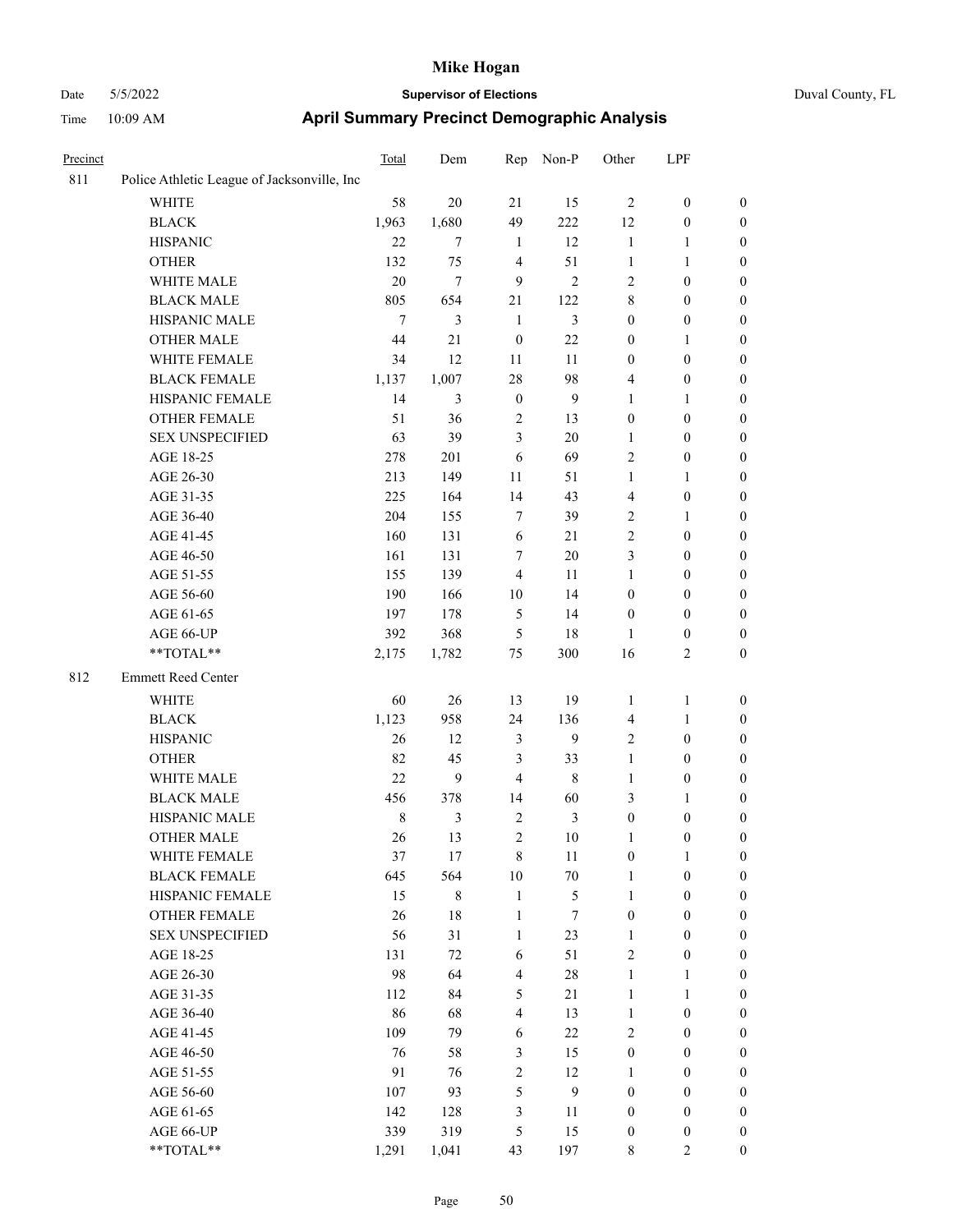| Precinct |                               | Total | Dem    | Rep    | Non-P       | Other            | LPF              |                  |
|----------|-------------------------------|-------|--------|--------|-------------|------------------|------------------|------------------|
| 813      | Our Redeemer Lutheran Church  |       |        |        |             |                  |                  |                  |
|          | <b>WHITE</b>                  | 2,680 | 429    | 1,668  | 521         | 44               | 18               | $\boldsymbol{0}$ |
|          | <b>BLACK</b>                  | 4,187 | 3,462  | 125    | 557         | 41               | 2                | $\boldsymbol{0}$ |
|          | <b>HISPANIC</b>               | 256   | 107    | 48     | 95          | $\overline{4}$   | $\overline{c}$   | $\boldsymbol{0}$ |
|          | <b>OTHER</b>                  | 399   | 162    | 79     | 150         | 5                | 3                | $\boldsymbol{0}$ |
|          | WHITE MALE                    | 1,296 | 189    | 818    | 255         | 19               | 15               | $\boldsymbol{0}$ |
|          | <b>BLACK MALE</b>             | 1,765 | 1,396  | 75     | 274         | 19               | $\mathbf{1}$     | $\boldsymbol{0}$ |
|          | HISPANIC MALE                 | 114   | $44\,$ | 27     | 42          | $\mathbf{1}$     | $\boldsymbol{0}$ | $\boldsymbol{0}$ |
|          | OTHER MALE                    | 159   | 65     | 29     | 60          | $\overline{2}$   | 3                | $\boldsymbol{0}$ |
|          | WHITE FEMALE                  | 1,363 | 238    | 835    | 262         | 25               | 3                | $\boldsymbol{0}$ |
|          | <b>BLACK FEMALE</b>           | 2,366 | 2,023  | 50     | 270         | $22\,$           | 1                | $\boldsymbol{0}$ |
|          | HISPANIC FEMALE               | 137   | 61     | 19     | 52          | $\mathfrak{Z}$   | $\overline{c}$   | $\boldsymbol{0}$ |
|          | <b>OTHER FEMALE</b>           | 156   | 64     | 41     | 48          | $\mathfrak{Z}$   | $\boldsymbol{0}$ | $\boldsymbol{0}$ |
|          | <b>SEX UNSPECIFIED</b>        | 165   | 79     | 26     | 60          | $\boldsymbol{0}$ | $\boldsymbol{0}$ | $\boldsymbol{0}$ |
|          | AGE 18-25                     | 877   | 473    | 137    | 255         | 11               | 1                | $\boldsymbol{0}$ |
|          | AGE 26-30                     | 617   | 292    | 130    | 179         | $11\,$           | 5                | $\boldsymbol{0}$ |
|          | AGE 31-35                     | 663   | 346    | 140    | 160         | 9                | 8                | $\boldsymbol{0}$ |
|          | AGE 36-40                     | 648   | 357    | 147    | 133         | $10\,$           | 1                | $\boldsymbol{0}$ |
|          | AGE 41-45                     | 682   | 405    | 130    | 135         | 9                | 3                | $\boldsymbol{0}$ |
|          | AGE 46-50                     | 697   | 431    | 150    | 103         | 11               | $\overline{c}$   | $\boldsymbol{0}$ |
|          | AGE 51-55                     | 772   | 444    | 212    | 105         | 10               | 1                | $\boldsymbol{0}$ |
|          | AGE 56-60                     | 670   | 374    | 205    | $8\sqrt{1}$ | 9                | $\mathbf{1}$     | $\boldsymbol{0}$ |
|          | AGE 61-65                     | 661   | 361    | 209    | $8\sqrt{1}$ | 7                | 3                | $\boldsymbol{0}$ |
|          | AGE 66-UP                     | 1,235 | 677    | 460    | 91          | $\tau$           | $\boldsymbol{0}$ | $\boldsymbol{0}$ |
|          | **TOTAL**                     | 7,522 | 4,160  | 1,920  | 1,323       | 94               | 25               | $\boldsymbol{0}$ |
| 814      | Cisco Garden Community Center |       |        |        |             |                  |                  |                  |
|          | <b>WHITE</b>                  | 2,903 | 396    | 2,051  | 421         | 25               | 10               | $\boldsymbol{0}$ |
|          | <b>BLACK</b>                  | 1,275 | 1,061  | 38     | 169         | $\tau$           | $\boldsymbol{0}$ | $\boldsymbol{0}$ |
|          | <b>HISPANIC</b>               | 123   | 49     | 36     | 37          | $\mathbf{1}$     | $\boldsymbol{0}$ | $\boldsymbol{0}$ |
|          | <b>OTHER</b>                  | 224   | 68     | 77     | 75          | $\overline{4}$   | $\boldsymbol{0}$ | $\boldsymbol{0}$ |
|          | WHITE MALE                    | 1,374 | 156    | 991    | 209         | 13               | 5                | $\boldsymbol{0}$ |
|          | <b>BLACK MALE</b>             | 553   | 438    | 24     | $88\,$      | $\mathfrak{Z}$   | $\boldsymbol{0}$ | $\boldsymbol{0}$ |
|          | HISPANIC MALE                 | 62    | 22     | 19     | $21\,$      | $\boldsymbol{0}$ | $\boldsymbol{0}$ | $\boldsymbol{0}$ |
|          | <b>OTHER MALE</b>             | 80    | 22     | 27     | 28          | 3                | $\boldsymbol{0}$ | $\boldsymbol{0}$ |
|          | WHITE FEMALE                  | 1,494 | 236    | 1,036  | 205         | 12               | 5                | $\boldsymbol{0}$ |
|          | <b>BLACK FEMALE</b>           | 703   | 609    | 13     | 77          | $\overline{4}$   | $\boldsymbol{0}$ | $\boldsymbol{0}$ |
|          | HISPANIC FEMALE               | 60    | 26     | 17     | 16          | $\mathbf{1}$     | $\boldsymbol{0}$ | $\boldsymbol{0}$ |
|          | OTHER FEMALE                  | 92    | 32     | $32\,$ | 27          | $\mathbf{1}$     | $\boldsymbol{0}$ | $\boldsymbol{0}$ |
|          | <b>SEX UNSPECIFIED</b>        | 107   | 33     | 43     | 31          | $\boldsymbol{0}$ | $\boldsymbol{0}$ | $\boldsymbol{0}$ |
|          | AGE 18-25                     | 518   | 198    | 182    | 126         | $\overline{9}$   | 3                | $\boldsymbol{0}$ |
|          | AGE 26-30                     | 332   | 94     | 145    | 90          | $\sqrt{2}$       | $\mathbf{1}$     | $\boldsymbol{0}$ |
|          | AGE 31-35                     | 379   | 118    | 169    | 82          | 6                | 4                | $\boldsymbol{0}$ |
|          | AGE 36-40                     | 393   | 148    | 162    | 79          | $\overline{4}$   | $\boldsymbol{0}$ | $\boldsymbol{0}$ |
|          | AGE 41-45                     | 343   | 149    | 127    | 64          | $\mathfrak{Z}$   | $\boldsymbol{0}$ | $\boldsymbol{0}$ |
|          | AGE 46-50                     | 375   | 150    | 177    | 46          | $\sqrt{2}$       | $\boldsymbol{0}$ | $\boldsymbol{0}$ |
|          | AGE 51-55                     | 443   | 164    | 207    | 69          | $\sqrt{2}$       | 1                | $\boldsymbol{0}$ |
|          | AGE 56-60                     | 448   | 159    | 234    | 50          | $\overline{4}$   | 1                | $\boldsymbol{0}$ |
|          | AGE 61-65                     | 411   | 140    | 233    | 37          | $\mathbf{1}$     | $\boldsymbol{0}$ | $\boldsymbol{0}$ |
|          | AGE 66-UP                     | 883   | 254    | 566    | 59          | $\overline{4}$   | $\boldsymbol{0}$ | $\boldsymbol{0}$ |
|          | **TOTAL**                     | 4,525 | 1,574  | 2,202  | 702         | 37               | $10\,$           | $\mathbf{0}$     |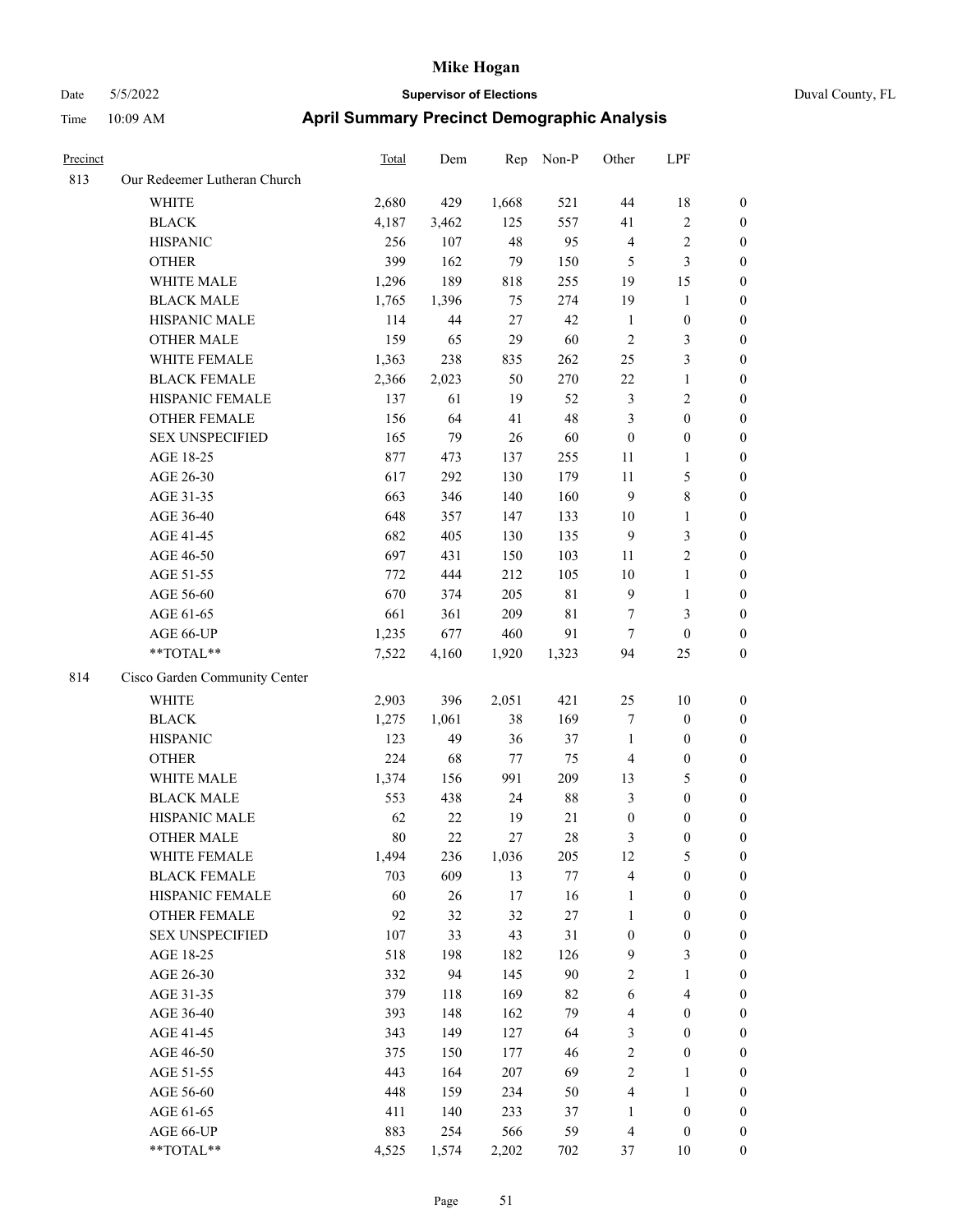| Precinct |                          | Total  | Dem            | Rep              | Non-P  | Other            | LPF                     |                  |
|----------|--------------------------|--------|----------------|------------------|--------|------------------|-------------------------|------------------|
| 815      | Graham Branch Library    |        |                |                  |        |                  |                         |                  |
|          | WHITE                    | 66     | 28             | 16               | 20     | $\sqrt{2}$       | $\boldsymbol{0}$        | $\boldsymbol{0}$ |
|          | <b>BLACK</b>             | 1,499  | 1,284          | 42               | 164    | $\,8\,$          | 1                       | $\boldsymbol{0}$ |
|          | <b>HISPANIC</b>          | 20     | $10\,$         | $\overline{4}$   | 6      | $\boldsymbol{0}$ | $\boldsymbol{0}$        | $\boldsymbol{0}$ |
|          | <b>OTHER</b>             | 111    | 63             | 5                | 42     | $\boldsymbol{0}$ | 1                       | $\boldsymbol{0}$ |
|          | WHITE MALE               | 23     | $\tau$         | $\overline{7}$   | 8      | 1                | $\boldsymbol{0}$        | $\boldsymbol{0}$ |
|          | <b>BLACK MALE</b>        | 643    | 540            | $20\,$           | 80     | 3                | $\boldsymbol{0}$        | $\boldsymbol{0}$ |
|          | HISPANIC MALE            | $\tau$ | $\overline{4}$ | $\overline{2}$   | 1      | $\boldsymbol{0}$ | $\boldsymbol{0}$        | $\boldsymbol{0}$ |
|          | <b>OTHER MALE</b>        | 32     | 18             | $\mathbf{1}$     | 13     | $\boldsymbol{0}$ | $\boldsymbol{0}$        | $\boldsymbol{0}$ |
|          | WHITE FEMALE             | 43     | 21             | 9                | 12     | 1                | $\boldsymbol{0}$        | $\boldsymbol{0}$ |
|          | <b>BLACK FEMALE</b>      | 830    | 722            | $22\,$           | $80\,$ | 5                | 1                       | $\boldsymbol{0}$ |
|          | HISPANIC FEMALE          | 13     | 6              | $\sqrt{2}$       | 5      | $\boldsymbol{0}$ | $\boldsymbol{0}$        | $\boldsymbol{0}$ |
|          | <b>OTHER FEMALE</b>      | 46     | 30             | 4                | 11     | $\boldsymbol{0}$ | 1                       | $\boldsymbol{0}$ |
|          | <b>SEX UNSPECIFIED</b>   | 59     | 37             | $\boldsymbol{0}$ | 22     | $\boldsymbol{0}$ | $\boldsymbol{0}$        | $\boldsymbol{0}$ |
|          | AGE 18-25                | 172    | 118            | 4                | 46     | $\overline{2}$   | 2                       | $\boldsymbol{0}$ |
|          | AGE 26-30                | 150    | 107            | 3                | 39     | $\mathbf{1}$     | $\boldsymbol{0}$        | $\boldsymbol{0}$ |
|          | AGE 31-35                | 140    | 108            | 6                | 25     | $\mathbf{1}$     | $\boldsymbol{0}$        | $\boldsymbol{0}$ |
|          | AGE 36-40                | 183    | 135            | $\,8\,$          | 37     | 3                | $\boldsymbol{0}$        | $\boldsymbol{0}$ |
|          | AGE 41-45                | 130    | 98             | 10               | 22     | $\boldsymbol{0}$ | $\boldsymbol{0}$        | $\boldsymbol{0}$ |
|          | AGE 46-50                | 123    | 103            | $\,8\,$          | 12     | $\boldsymbol{0}$ | $\boldsymbol{0}$        | $\boldsymbol{0}$ |
|          | AGE 51-55                | 126    | 105            | 7                | 14     | $\boldsymbol{0}$ | $\boldsymbol{0}$        | $\boldsymbol{0}$ |
|          | AGE 56-60                | 160    | 139            | $\,8\,$          | 11     | $\overline{2}$   | $\boldsymbol{0}$        | $\boldsymbol{0}$ |
|          | AGE 61-65                | 159    | 143            | 6                | 9      | 1                | $\boldsymbol{0}$        | $\boldsymbol{0}$ |
|          | AGE 66-UP                | 353    | 329            | 7                | 17     | $\boldsymbol{0}$ | $\boldsymbol{0}$        | $\boldsymbol{0}$ |
|          | **TOTAL**                | 1,696  | 1,385          | 67               | 232    | 10               | 2                       | $\boldsymbol{0}$ |
| 816      | Norwood Community Church |        |                |                  |        |                  |                         |                  |
|          | <b>WHITE</b>             | 1,413  | 323            | 707              | 350    | 29               | $\overline{\mathbf{4}}$ | $\boldsymbol{0}$ |
|          | <b>BLACK</b>             | 2,387  | 1,924          | 72               | 361    | 25               | 5                       | $\boldsymbol{0}$ |
|          | <b>HISPANIC</b>          | 205    | $8\sqrt{1}$    | 40               | 81     | $\overline{2}$   | $\mathbf{1}$            | $\boldsymbol{0}$ |
|          | <b>OTHER</b>             | 305    | 110            | 53               | 136    | $\overline{4}$   | 2                       | $\boldsymbol{0}$ |
|          | WHITE MALE               | 641    | 126            | 339              | 159    | 14               | 3                       | $\boldsymbol{0}$ |
|          | <b>BLACK MALE</b>        | 912    | 690            | 33               | 170    | 14               | 5                       | $\boldsymbol{0}$ |
|          | HISPANIC MALE            | 100    | 29             | $27\,$           | 43     | $\mathbf{1}$     | $\boldsymbol{0}$        | $\boldsymbol{0}$ |
|          | <b>OTHER MALE</b>        | 105    | 34             | 21               | 48     | $\boldsymbol{0}$ | $\overline{c}$          | $\boldsymbol{0}$ |
|          | WHITE FEMALE             | 753    | 194            | 357              | 186    | 15               | $\mathbf{1}$            | $\boldsymbol{0}$ |
|          | <b>BLACK FEMALE</b>      | 1,440  | 1,205          | 36               | 188    | 11               | $\boldsymbol{0}$        | $\boldsymbol{0}$ |
|          | HISPANIC FEMALE          | 102    | 51             | 12               | 37     | $\mathbf{1}$     | 1                       | $\boldsymbol{0}$ |
|          | OTHER FEMALE             | 131    | 58             | 23               | 47     | $\mathfrak z$    | $\boldsymbol{0}$        | $\boldsymbol{0}$ |
|          | <b>SEX UNSPECIFIED</b>   | 126    | 51             | 24               | 50     | $\mathbf{1}$     | $\boldsymbol{0}$        | $\boldsymbol{0}$ |
|          | AGE 18-25                | 591    | 286            | 75               | 208    | $20\,$           | $\mathbf{2}$            | $\boldsymbol{0}$ |
|          | AGE 26-30                | 481    | 247            | 61               | 167    | $\sqrt{5}$       | $\mathbf{1}$            | $\boldsymbol{0}$ |
|          | AGE 31-35                | 435    | 241            | 62               | 121    | 6                | 5                       | $\boldsymbol{0}$ |
|          | AGE 36-40                | 379    | 225            | 57               | 91     | $\sqrt{5}$       | 1                       | $\boldsymbol{0}$ |
|          | AGE 41-45                | 346    | 214            | 59               | $70\,$ | $\mathfrak{Z}$   | $\boldsymbol{0}$        | $\boldsymbol{0}$ |
|          | AGE 46-50                | 314    | 179            | 60               | 68     | 7                | $\boldsymbol{0}$        | $\boldsymbol{0}$ |
|          | AGE 51-55                | 348    | 193            | $88\,$           | 60     | $\sqrt{6}$       | 1                       | $\boldsymbol{0}$ |
|          | AGE 56-60                | 364    | 225            | 100              | 34     | $\overline{4}$   | 1                       | $\boldsymbol{0}$ |
|          | AGE 61-65                | 348    | 226            | $82\,$           | 40     | $\boldsymbol{0}$ | $\boldsymbol{0}$        | $\boldsymbol{0}$ |
|          | AGE 66-UP                | 704    | 402            | 228              | 69     | $\overline{4}$   | 1                       | $\boldsymbol{0}$ |
|          | **TOTAL**                | 4,310  | 2,438          | 872              | 928    | 60               | 12                      | $\mathbf{0}$     |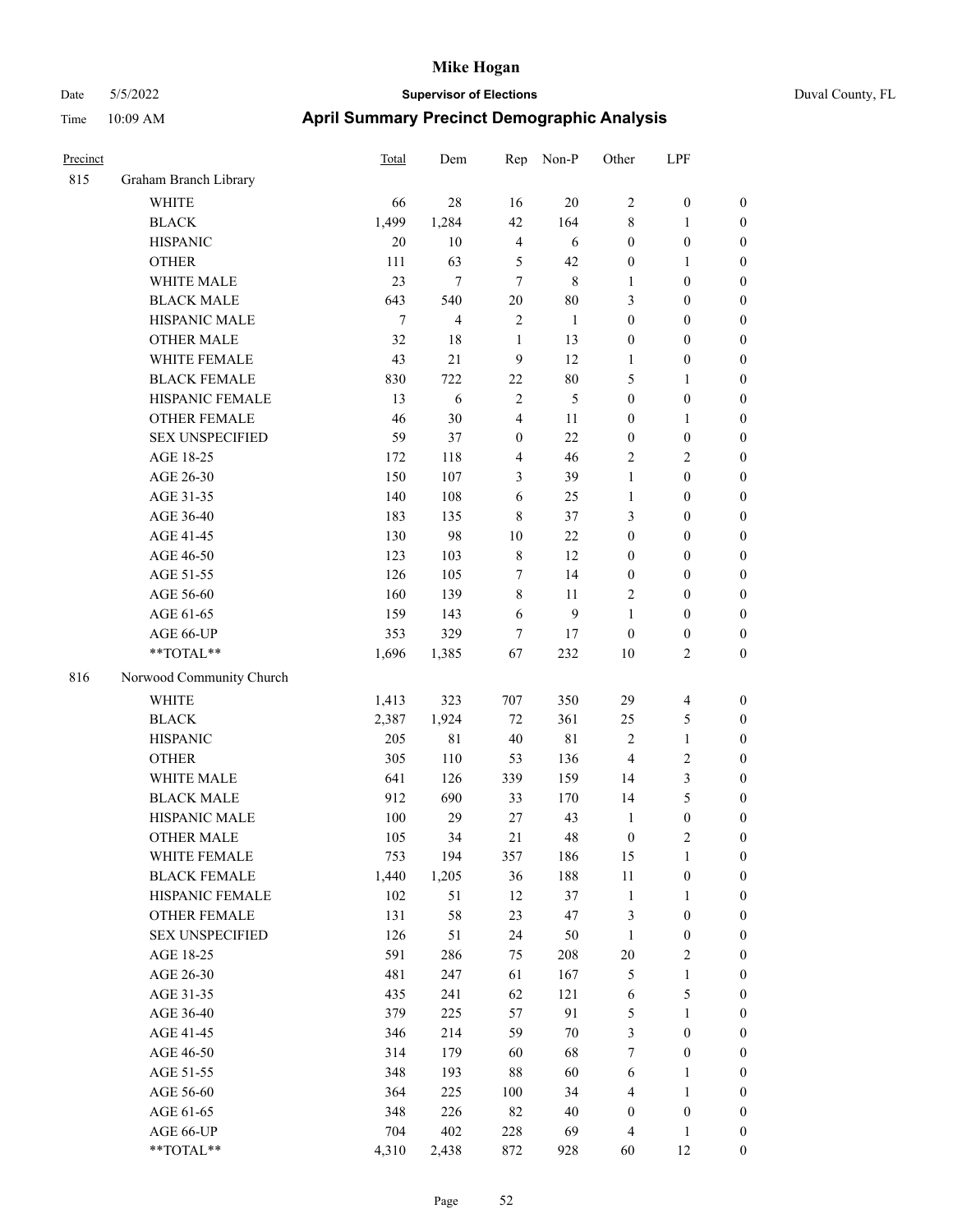| Precinct |                                       | Total       | Dem            | Rep            | Non-P      | Other            | LPF              |                  |
|----------|---------------------------------------|-------------|----------------|----------------|------------|------------------|------------------|------------------|
| 901      | CWA AFL-CIO Local #3106               |             |                |                |            |                  |                  |                  |
|          | WHITE                                 | 1,578       | 669            | 459            | 399        | 33               | 18               | $\boldsymbol{0}$ |
|          | <b>BLACK</b>                          | 1,149       | 909            | 46             | 184        | $\,8\,$          | 2                | $\boldsymbol{0}$ |
|          | <b>HISPANIC</b>                       | 135         | 58             | 27             | 46         | $\overline{2}$   | $\overline{c}$   | $\boldsymbol{0}$ |
|          | <b>OTHER</b>                          | 247         | 110            | 48             | 83         | $\mathfrak{H}$   | $\mathbf{1}$     | $\boldsymbol{0}$ |
|          | WHITE MALE                            | 768         | 292            | 242            | 207        | 15               | 12               | $\boldsymbol{0}$ |
|          | <b>BLACK MALE</b>                     | 494         | 368            | 27             | 92         | 5                | 2                | $\boldsymbol{0}$ |
|          | HISPANIC MALE                         | 74          | 32             | 15             | 24         | $\overline{2}$   | $\mathbf{1}$     | $\boldsymbol{0}$ |
|          | <b>OTHER MALE</b>                     | 94          | 42             | 18             | 34         | $\boldsymbol{0}$ | $\boldsymbol{0}$ | $\boldsymbol{0}$ |
|          | WHITE FEMALE                          | 786         | 365            | 213            | 185        | 17               | 6                | $\boldsymbol{0}$ |
|          | <b>BLACK FEMALE</b>                   | 630         | 523            | 19             | 85         | $\mathfrak{Z}$   | $\boldsymbol{0}$ | $\boldsymbol{0}$ |
|          | HISPANIC FEMALE                       | 58          | $26\,$         | 11             | $20\,$     | $\boldsymbol{0}$ | 1                | $\boldsymbol{0}$ |
|          | <b>OTHER FEMALE</b>                   | 100         | 51             | 19             | 25         | $\overline{4}$   | $\mathbf{1}$     | $\boldsymbol{0}$ |
|          | <b>SEX UNSPECIFIED</b>                | 105         | 47             | 16             | 40         | 2                | $\boldsymbol{0}$ | $\boldsymbol{0}$ |
|          | AGE 18-25                             | 308         | 156            | 38             | 101        | 10               | 3                | $\boldsymbol{0}$ |
|          | AGE 26-30                             | 405         | 223            | 45             | 126        | 7                | 4                | $\boldsymbol{0}$ |
|          | AGE 31-35                             | 465         | 242            | 70             | 131        | 14               | 8                | $\boldsymbol{0}$ |
|          | AGE 36-40                             | 322         | 197            | 38             | 81         | $\mathfrak{Z}$   | 3                | $\boldsymbol{0}$ |
|          | AGE 41-45                             | 250         | 138            | 46             | 59         | $\overline{4}$   | 3                | $\boldsymbol{0}$ |
|          | AGE 46-50                             | 218         | 112            | 46             | 56         | $\overline{4}$   | $\boldsymbol{0}$ | $\boldsymbol{0}$ |
|          | AGE 51-55                             | 231         | 120            | 59             | 50         | $\overline{2}$   | $\boldsymbol{0}$ | $\boldsymbol{0}$ |
|          | AGE 56-60                             | 234         | 139            | 60             | 31         | 3                | 1                | $\boldsymbol{0}$ |
|          | AGE 61-65                             | 259         | 157            | 71             | 30         | 1                | $\boldsymbol{0}$ | $\boldsymbol{0}$ |
|          | AGE 66-UP                             | 417         | 262            | 107            | 47         | $\boldsymbol{0}$ | 1                | $\boldsymbol{0}$ |
|          | **TOTAL**                             | 3,109       | 1,746          | 580            | 712        | 48               | 23               | $\boldsymbol{0}$ |
| 902      | Schell-Sweet Resource Wellness Center |             |                |                |            |                  |                  |                  |
|          | WHITE                                 | 92          | 43             | 15             | 29         | 5                | $\boldsymbol{0}$ | $\boldsymbol{0}$ |
|          | <b>BLACK</b>                          | 2,445       | 2,096          | 59             | 274        | 13               | 3                | $\boldsymbol{0}$ |
|          | <b>HISPANIC</b>                       | 20          | 11             | 4              | 5          | $\boldsymbol{0}$ | $\boldsymbol{0}$ | $\boldsymbol{0}$ |
|          | <b>OTHER</b>                          | 153         | 78             | 9              | 63         | 3                | $\boldsymbol{0}$ | $\boldsymbol{0}$ |
|          | <b>WHITE MALE</b>                     | 35          | 15             | 8              | 11         | 1                | $\boldsymbol{0}$ | $\boldsymbol{0}$ |
|          | <b>BLACK MALE</b>                     | 1,001       | 822            | 32             | 140        | 5                | 2                | $\boldsymbol{0}$ |
|          | HISPANIC MALE                         | $\,$ 8 $\,$ | $\overline{4}$ | $\sqrt{2}$     | $\sqrt{2}$ | $\boldsymbol{0}$ | $\boldsymbol{0}$ | $\boldsymbol{0}$ |
|          | <b>OTHER MALE</b>                     | 52          | 31             | 3              | 17         | 1                | $\theta$         | $\boldsymbol{0}$ |
|          | WHITE FEMALE                          | 55          | 28             | $\sqrt{5}$     | 18         | $\overline{4}$   | $\boldsymbol{0}$ | $\boldsymbol{0}$ |
|          | <b>BLACK FEMALE</b>                   | 1,398       | 1,234          | 27             | 128        | $\,$ 8 $\,$      | 1                | $\boldsymbol{0}$ |
|          | HISPANIC FEMALE                       | 11          | 7              | $\overline{c}$ | $\sqrt{2}$ | $\boldsymbol{0}$ | $\boldsymbol{0}$ | $\boldsymbol{0}$ |
|          | <b>OTHER FEMALE</b>                   | 52          | 27             | 3              | $20\,$     | $\sqrt{2}$       | $\boldsymbol{0}$ | $\boldsymbol{0}$ |
|          | <b>SEX UNSPECIFIED</b>                | 98          | 60             | 5              | 33         | $\mathbf{0}$     | $\boldsymbol{0}$ | $\boldsymbol{0}$ |
|          | AGE 18-25                             | 301         | 186            | 13             | 97         | $\overline{4}$   | $\mathbf{1}$     | $\boldsymbol{0}$ |
|          | AGE 26-30                             | 224         | 157            | 12             | 54         | $\boldsymbol{0}$ | $\mathbf{1}$     | $\boldsymbol{0}$ |
|          | AGE 31-35                             | 267         | 196            | 9              | 56         | 5                | $\mathbf{1}$     | $\boldsymbol{0}$ |
|          | AGE 36-40                             | 214         | 163            | 7              | 40         | $\overline{4}$   | $\boldsymbol{0}$ | $\boldsymbol{0}$ |
|          | AGE 41-45                             | 188         | 155            | $\overline{4}$ | 28         | $\mathbf{1}$     | $\boldsymbol{0}$ | $\boldsymbol{0}$ |
|          | AGE 46-50                             | 178         | 153            | $\overline{4}$ | $21\,$     | $\boldsymbol{0}$ | $\boldsymbol{0}$ | $\boldsymbol{0}$ |
|          | AGE 51-55                             | 199         | 177            | 6              | 15         | 1                | $\boldsymbol{0}$ | $\boldsymbol{0}$ |
|          | AGE 56-60                             | 247         | 219            | $10\,$         | $18\,$     | $\boldsymbol{0}$ | $\boldsymbol{0}$ | $\boldsymbol{0}$ |
|          | AGE 61-65                             | 226         | 200            | $\tau$         | 16         | 3                | $\boldsymbol{0}$ | $\boldsymbol{0}$ |
|          | AGE 66-UP                             | 666         | 622            | 15             | 26         | 3                | $\boldsymbol{0}$ | $\boldsymbol{0}$ |
|          | **TOTAL**                             | 2,710       | 2,228          | $87\,$         | 371        | 21               | 3                | $\boldsymbol{0}$ |
|          |                                       |             |                |                |            |                  |                  |                  |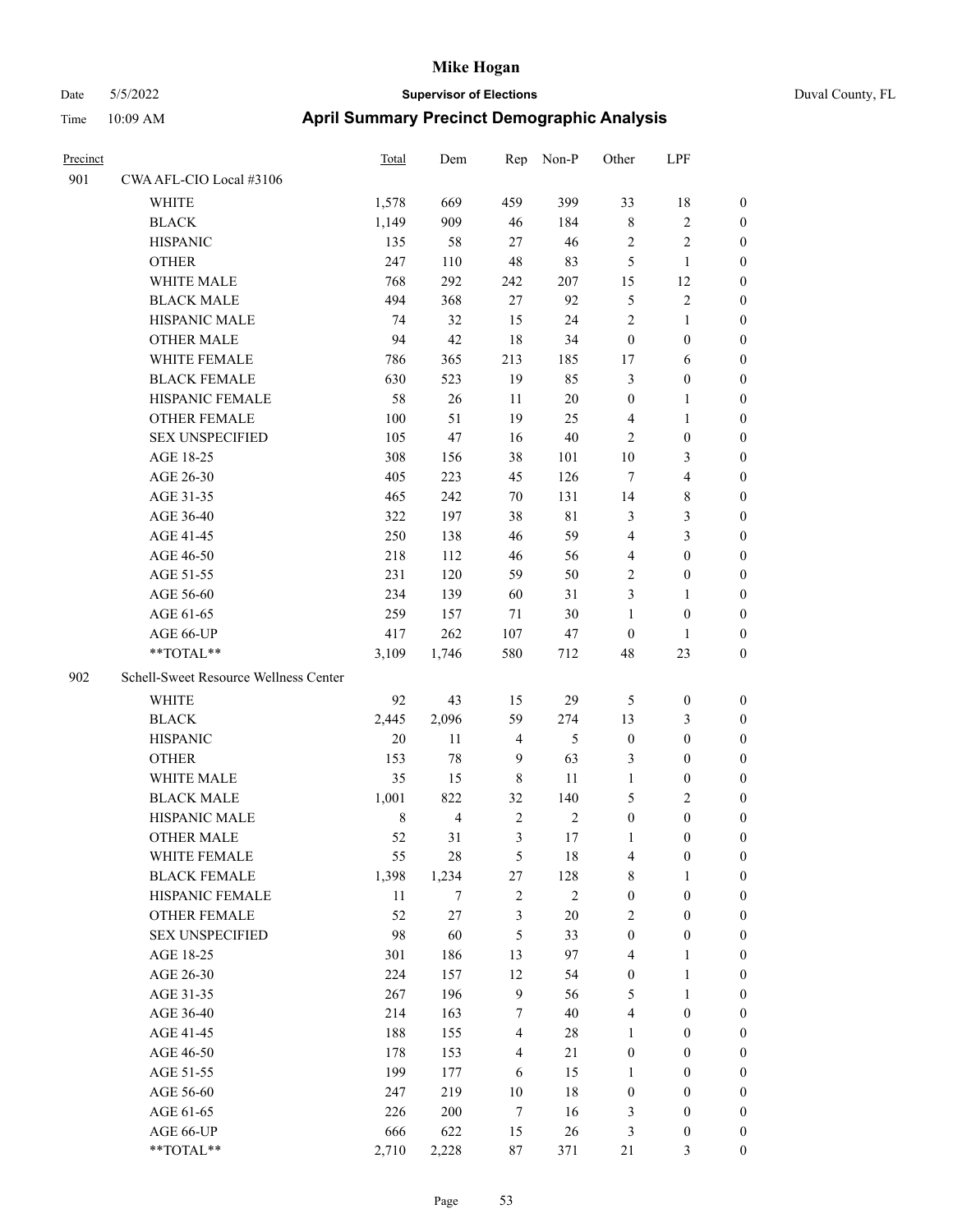| Precinct |                                    | Total          | Dem          | Rep                     | Non-P          | Other            | LPF              |                  |
|----------|------------------------------------|----------------|--------------|-------------------------|----------------|------------------|------------------|------------------|
| 903      | Redemption Church                  |                |              |                         |                |                  |                  |                  |
|          | <b>WHITE</b>                       | 1,144          | 315          | 559                     | 242            | 23               | 5                | $\boldsymbol{0}$ |
|          | <b>BLACK</b>                       | 1,466          | 1,133        | 48                      | 269            | 14               | $\overline{c}$   | $\boldsymbol{0}$ |
|          | <b>HISPANIC</b>                    | 204            | 91           | 21                      | 83             | $\tau$           | 2                | $\boldsymbol{0}$ |
|          | <b>OTHER</b>                       | 263            | 98           | 64                      | 95             | 6                | $\boldsymbol{0}$ | $\boldsymbol{0}$ |
|          | WHITE MALE                         | 521            | 135          | 251                     | 122            | $10\,$           | 3                | $\boldsymbol{0}$ |
|          | <b>BLACK MALE</b>                  | 574            | 420          | 26                      | 122            | $\mathfrak{S}$   | $\mathbf{1}$     | $\boldsymbol{0}$ |
|          | HISPANIC MALE                      | 91             | 35           | 11                      | 39             | 5                | 1                | $\boldsymbol{0}$ |
|          | <b>OTHER MALE</b>                  | 78             | 24           | 21                      | 33             | $\boldsymbol{0}$ | $\boldsymbol{0}$ | $\boldsymbol{0}$ |
|          | WHITE FEMALE                       | 611            | 174          | 303                     | 119            | 13               | 2                | $\boldsymbol{0}$ |
|          | <b>BLACK FEMALE</b>                | 855            | 685          | 22                      | 138            | 9                | 1                | $\boldsymbol{0}$ |
|          | HISPANIC FEMALE                    | 109            | 53           | 10                      | 43             | $\sqrt{2}$       | 1                | $\boldsymbol{0}$ |
|          | <b>OTHER FEMALE</b>                | 134            | 56           | 36                      | 38             | $\overline{4}$   | $\boldsymbol{0}$ | $\boldsymbol{0}$ |
|          | <b>SEX UNSPECIFIED</b>             | 104            | 55           | 12                      | 35             | $\sqrt{2}$       | $\boldsymbol{0}$ | $\boldsymbol{0}$ |
|          | AGE 18-25                          | 396            | 212          | 32                      | 138            | 11               | 3                | $\boldsymbol{0}$ |
|          | AGE 26-30                          | 328            | 168          | $48\,$                  | 101            | 10               | $\mathbf{1}$     | $\boldsymbol{0}$ |
|          | AGE 31-35                          | 338            | 182          | 44                      | 104            | $\tau$           | $\mathbf{1}$     | $\boldsymbol{0}$ |
|          | AGE 36-40                          | 256            | 126          | 48                      | 73             | $\tau$           | 2                | $\boldsymbol{0}$ |
|          | AGE 41-45                          | 242            | 130          | 49                      | 59             | $\sqrt{2}$       | 2                | $\boldsymbol{0}$ |
|          | AGE 46-50                          | 205            | 117          | 45                      | 39             | $\overline{4}$   | $\boldsymbol{0}$ | $\boldsymbol{0}$ |
|          | AGE 51-55                          | 236            | 130          | 62                      | 42             | $\sqrt{2}$       | $\boldsymbol{0}$ | $\boldsymbol{0}$ |
|          | AGE 56-60                          | 264            | 149          | 74                      | 39             | $\overline{2}$   | $\boldsymbol{0}$ | $\boldsymbol{0}$ |
|          | AGE 61-65                          | 261            | 137          | $8\sqrt{1}$             | $40\,$         | 3                | $\boldsymbol{0}$ | $\boldsymbol{0}$ |
|          | AGE 66-UP                          | 551            | 286          | 209                     | 54             | $\sqrt{2}$       | $\boldsymbol{0}$ | $\boldsymbol{0}$ |
|          | **TOTAL**                          | 3,077          | 1,637        | 692                     | 689            | 50               | 9                | $\boldsymbol{0}$ |
| 904      | Johnnie W. Walker Community Center |                |              |                         |                |                  |                  |                  |
|          | <b>WHITE</b>                       | 55             | 26           | 11                      | 17             | $\boldsymbol{0}$ | 1                | $\boldsymbol{0}$ |
|          | <b>BLACK</b>                       | 2,255          | 1,977        | 42                      | 227            | 9                | $\boldsymbol{0}$ | $\boldsymbol{0}$ |
|          | <b>HISPANIC</b>                    | 12             | $\tau$       | $\boldsymbol{0}$        | $\mathfrak{S}$ | $\boldsymbol{0}$ | $\boldsymbol{0}$ | $\boldsymbol{0}$ |
|          | <b>OTHER</b>                       | 111            | 57           | $\tau$                  | 46             | $\boldsymbol{0}$ | 1                | $\boldsymbol{0}$ |
|          | WHITE MALE                         | 29             | 10           | $\overline{7}$          | 11             | $\boldsymbol{0}$ | 1                | $\boldsymbol{0}$ |
|          | <b>BLACK MALE</b>                  | 886            | 754          | $18\,$                  | 109            | 5                | $\boldsymbol{0}$ | $\boldsymbol{0}$ |
|          | HISPANIC MALE                      | $\mathfrak{Z}$ | $\mathbf{1}$ | $\boldsymbol{0}$        | $\mathfrak{2}$ | $\boldsymbol{0}$ | $\boldsymbol{0}$ | $\boldsymbol{0}$ |
|          | <b>OTHER MALE</b>                  | 32             | 17           | $\mathbf{1}$            | 14             | $\boldsymbol{0}$ | $\boldsymbol{0}$ | $\boldsymbol{0}$ |
|          | WHITE FEMALE                       | 26             | 16           | $\overline{4}$          | 6              | $\boldsymbol{0}$ | $\boldsymbol{0}$ | $\mathbf{0}$     |
|          | <b>BLACK FEMALE</b>                | 1,326          | 1,191        | 22                      | 109            | $\overline{4}$   | $\boldsymbol{0}$ | $\boldsymbol{0}$ |
|          | HISPANIC FEMALE                    | $\,8\,$        | 6            | $\boldsymbol{0}$        | $\overline{c}$ | $\boldsymbol{0}$ | $\boldsymbol{0}$ | $\boldsymbol{0}$ |
|          | <b>OTHER FEMALE</b>                | 47             | $28\,$       | $\overline{4}$          | 15             | $\boldsymbol{0}$ | $\boldsymbol{0}$ | $\boldsymbol{0}$ |
|          | <b>SEX UNSPECIFIED</b>             | 76             | $44\,$       | $\overline{4}$          | $27\,$         | $\boldsymbol{0}$ | 1                | $\boldsymbol{0}$ |
|          | AGE 18-25                          | 236            | 163          | 6                       | 64             | $\overline{c}$   | 1                | $\boldsymbol{0}$ |
|          | AGE 26-30                          | 192            | 146          | 5                       | 39             | $\sqrt{2}$       | $\boldsymbol{0}$ | $\boldsymbol{0}$ |
|          | AGE 31-35                          | 204            | 152          | $\tau$                  | 43             | $\sqrt{2}$       | $\boldsymbol{0}$ | $\boldsymbol{0}$ |
|          | AGE 36-40                          | 168            | 135          | 4                       | 27             | $\mathbf{1}$     | 1                | $\boldsymbol{0}$ |
|          | AGE 41-45                          | 168            | 130          | 8                       | 29             | $\mathbf{1}$     | $\boldsymbol{0}$ | $\boldsymbol{0}$ |
|          | AGE 46-50                          | 171            | 141          | $\overline{\mathbf{4}}$ | 26             | $\boldsymbol{0}$ | $\boldsymbol{0}$ | $\boldsymbol{0}$ |
|          | AGE 51-55                          | 198            | 177          | $\overline{4}$          | 17             | $\boldsymbol{0}$ | $\boldsymbol{0}$ | $\boldsymbol{0}$ |
|          | AGE 56-60                          | 221            | 196          | 6                       | 19             | $\boldsymbol{0}$ | $\boldsymbol{0}$ | $\boldsymbol{0}$ |
|          | AGE 61-65                          | 224            | 207          | 6                       | 11             | $\boldsymbol{0}$ | $\boldsymbol{0}$ | $\boldsymbol{0}$ |
|          | AGE 66-UP                          | 651            | 620          | 10                      | $20\,$         | 1                | $\boldsymbol{0}$ | $\boldsymbol{0}$ |
|          | **TOTAL**                          | 2,433          | 2,067        | 60                      | 295            | 9                | 2                | $\overline{0}$   |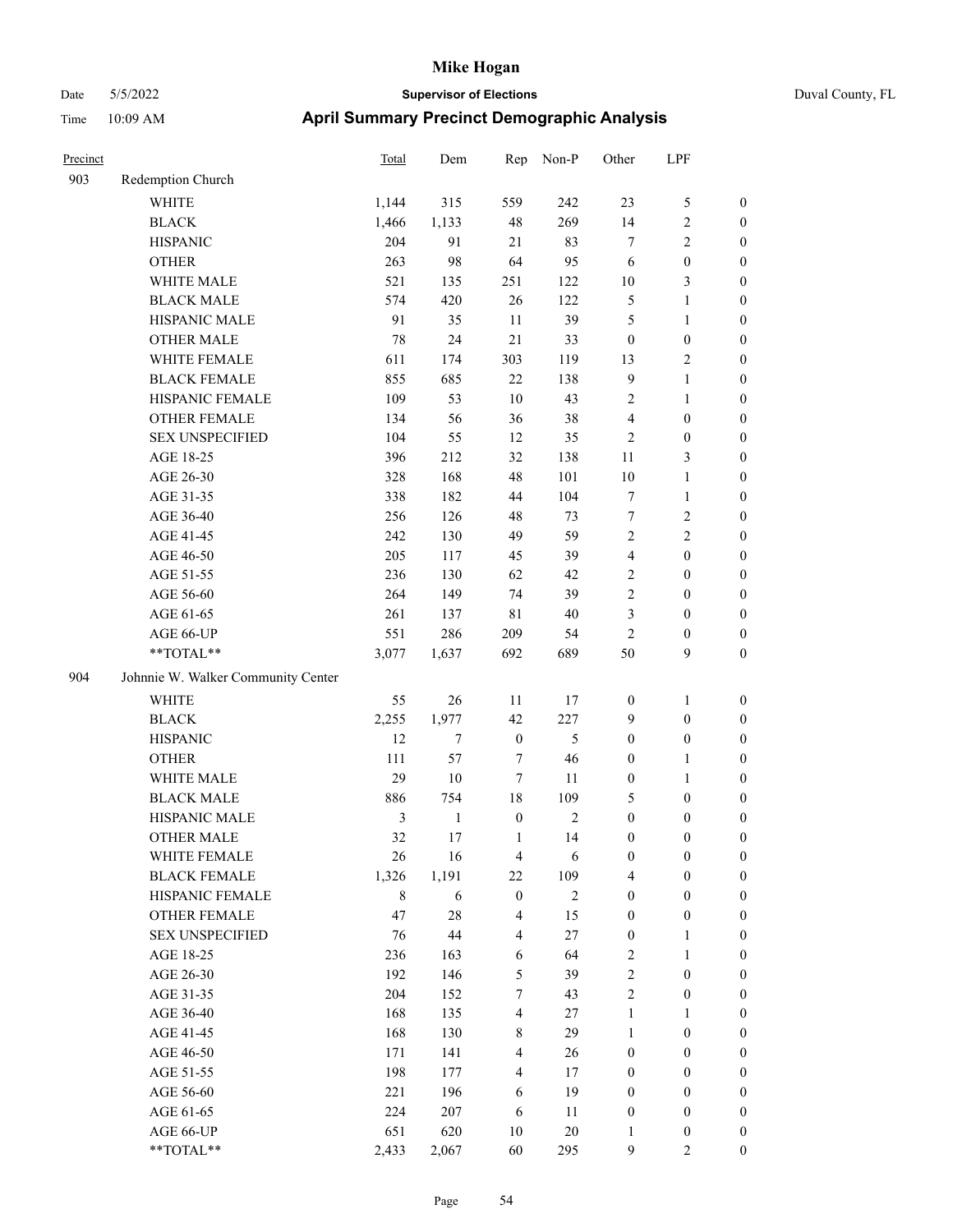| Precinct |                                  | Total | Dem    | Rep    | Non-P  | Other            | LPF              |                  |
|----------|----------------------------------|-------|--------|--------|--------|------------------|------------------|------------------|
| 905      | Webb Wesconnett Regional Library |       |        |        |        |                  |                  |                  |
|          | WHITE                            | 702   | 167    | 354    | 169    | $\,8\,$          | 4                | $\boldsymbol{0}$ |
|          | <b>BLACK</b>                     | 1,326 | 1,029  | 43     | 236    | 16               | 2                | $\boldsymbol{0}$ |
|          | <b>HISPANIC</b>                  | 183   | 73     | 39     | $70\,$ | $\boldsymbol{0}$ | 1                | $\mathbf{0}$     |
|          | <b>OTHER</b>                     | 226   | 79     | 48     | 94     | 5                | $\boldsymbol{0}$ | $\boldsymbol{0}$ |
|          | WHITE MALE                       | 286   | 59     | 157    | 65     | 3                | 2                | $\boldsymbol{0}$ |
|          | <b>BLACK MALE</b>                | 494   | 344    | 23     | 113    | 14               | $\boldsymbol{0}$ | $\boldsymbol{0}$ |
|          | HISPANIC MALE                    | 80    | 23     | 21     | 35     | $\boldsymbol{0}$ | 1                | $\boldsymbol{0}$ |
|          | <b>OTHER MALE</b>                | 100   | 29     | 27     | 42     | $\sqrt{2}$       | $\boldsymbol{0}$ | $\boldsymbol{0}$ |
|          | WHITE FEMALE                     | 406   | 106    | 192    | 101    | 5                | 2                | $\boldsymbol{0}$ |
|          | <b>BLACK FEMALE</b>              | 811   | 668    | 20     | 119    | $\sqrt{2}$       | $\overline{c}$   | $\boldsymbol{0}$ |
|          | HISPANIC FEMALE                  | 102   | 49     | $18\,$ | 35     | $\boldsymbol{0}$ | $\boldsymbol{0}$ | $\boldsymbol{0}$ |
|          | <b>OTHER FEMALE</b>              | 94    | 43     | 17     | 31     | 3                | $\boldsymbol{0}$ | $\boldsymbol{0}$ |
|          | <b>SEX UNSPECIFIED</b>           | 64    | 27     | 9      | 28     | $\boldsymbol{0}$ | $\boldsymbol{0}$ | $\boldsymbol{0}$ |
|          | AGE 18-25                        | 308   | 160    | 45     | 97     | 5                | 1                | $\boldsymbol{0}$ |
|          | AGE 26-30                        | 262   | 133    | 29     | 95     | 3                | 2                | $\boldsymbol{0}$ |
|          | AGE 31-35                        | 272   | 147    | 35     | 79     | 9                | 2                | $\boldsymbol{0}$ |
|          | AGE 36-40                        | 244   | 149    | 31     | 62     | $\overline{2}$   | $\boldsymbol{0}$ | $\boldsymbol{0}$ |
|          | AGE 41-45                        | 202   | 124    | $30\,$ | 47     | $\boldsymbol{0}$ | 1                | $\boldsymbol{0}$ |
|          | AGE 46-50                        | 183   | 104    | 39     | 39     | $\mathbf{1}$     | $\boldsymbol{0}$ | $\boldsymbol{0}$ |
|          | AGE 51-55                        | 210   | 115    | 54     | 39     | $\mathbf{1}$     | 1                | $\boldsymbol{0}$ |
|          | AGE 56-60                        | 204   | 108    | 59     | 33     | $\overline{4}$   | $\boldsymbol{0}$ | $\boldsymbol{0}$ |
|          | AGE 61-65                        | 159   | 96     | 38     | 23     | $\sqrt{2}$       | $\boldsymbol{0}$ | $\boldsymbol{0}$ |
|          | AGE 66-UP                        | 393   | 212    | 124    | 55     | $\overline{2}$   | $\boldsymbol{0}$ | $\boldsymbol{0}$ |
|          | **TOTAL**                        | 2,437 | 1,348  | 484    | 569    | 29               | 7                | $\boldsymbol{0}$ |
| 906      | St Andrews Presbyterian Church   |       |        |        |        |                  |                  |                  |
|          |                                  |       |        |        |        |                  |                  |                  |
|          | WHITE                            | 1,817 | 410    | 926    | 441    | 27               | 13               | $\boldsymbol{0}$ |
|          | <b>BLACK</b>                     | 2,162 | 1,662  | $70\,$ | 410    | 20               | $\boldsymbol{0}$ | $\boldsymbol{0}$ |
|          | <b>HISPANIC</b>                  | 554   | 208    | 92     | 242    | 10               | 2                | $\boldsymbol{0}$ |
|          | <b>OTHER</b>                     | 638   | 209    | 158    | 256    | 14               | 1                | $\boldsymbol{0}$ |
|          | WHITE MALE                       | 853   | 145    | 474    | 211    | 14               | 9                | $\boldsymbol{0}$ |
|          | <b>BLACK MALE</b>                | 848   | 602    | 40     | 196    | 10               | $\boldsymbol{0}$ | $\boldsymbol{0}$ |
|          | HISPANIC MALE                    | 255   | $88\,$ | 50     | 112    | 5                | 0                | $\boldsymbol{0}$ |
|          | <b>OTHER MALE</b>                | 231   | 67     | 56     | 99     | 8                | 1                | $\boldsymbol{0}$ |
|          | WHITE FEMALE                     | 946   | 260    | 445    | 224    | 13               | $\overline{4}$   | $\boldsymbol{0}$ |
|          | <b>BLACK FEMALE</b>              | 1,288 | 1,039  | 30     | 209    | $10\,$           | $\boldsymbol{0}$ | $\boldsymbol{0}$ |
|          | HISPANIC FEMALE                  | 279   | 113    | 38     | 123    | $\mathfrak{Z}$   | $\sqrt{2}$       | $\boldsymbol{0}$ |
|          | OTHER FEMALE                     | 334   | 119    | $87\,$ | 123    | $\mathfrak{S}$   | $\boldsymbol{0}$ | $\boldsymbol{0}$ |
|          | <b>SEX UNSPECIFIED</b>           | 137   | 56     | 26     | 52     | $\mathfrak{Z}$   | $\boldsymbol{0}$ | $\boldsymbol{0}$ |
|          | AGE 18-25                        | 681   | 299    | 122    | 240    | 19               | 1                | $\boldsymbol{0}$ |
|          | AGE 26-30                        | 593   | 261    | 118    | 196    | 14               | 4                | $\boldsymbol{0}$ |
|          | AGE 31-35                        | 588   | 309    | $87\,$ | 182    | $\tau$           | 3                | $\boldsymbol{0}$ |
|          | AGE 36-40                        | 525   | 279    | 92     | 149    | $\mathfrak{S}$   | $\boldsymbol{0}$ | $\boldsymbol{0}$ |
|          | AGE 41-45                        | 484   | 266    | 94     | 118    | $\overline{4}$   | 2                | $\boldsymbol{0}$ |
|          | AGE 46-50                        | 400   | 203    | 91     | 102    | $\overline{4}$   | $\boldsymbol{0}$ | $\boldsymbol{0}$ |
|          | AGE 51-55                        | 428   | 208    | 112    | 103    | $\mathfrak s$    | $\boldsymbol{0}$ | $\boldsymbol{0}$ |
|          | AGE 56-60                        | 392   | 193    | 115    | $77\,$ | $\overline{4}$   | 3                | $\boldsymbol{0}$ |
|          | AGE 61-65                        | 364   | 155    | 134    | $72\,$ | $\mathbf{1}$     | $\overline{c}$   | $\boldsymbol{0}$ |
|          | AGE 66-UP                        | 716   | 316    | 281    | 110    | $\,$ 8 $\,$      | $\mathbf{1}$     | $\boldsymbol{0}$ |
|          | **TOTAL**                        | 5,171 | 2,489  | 1,246  | 1,349  | $71\,$           | 16               | $\boldsymbol{0}$ |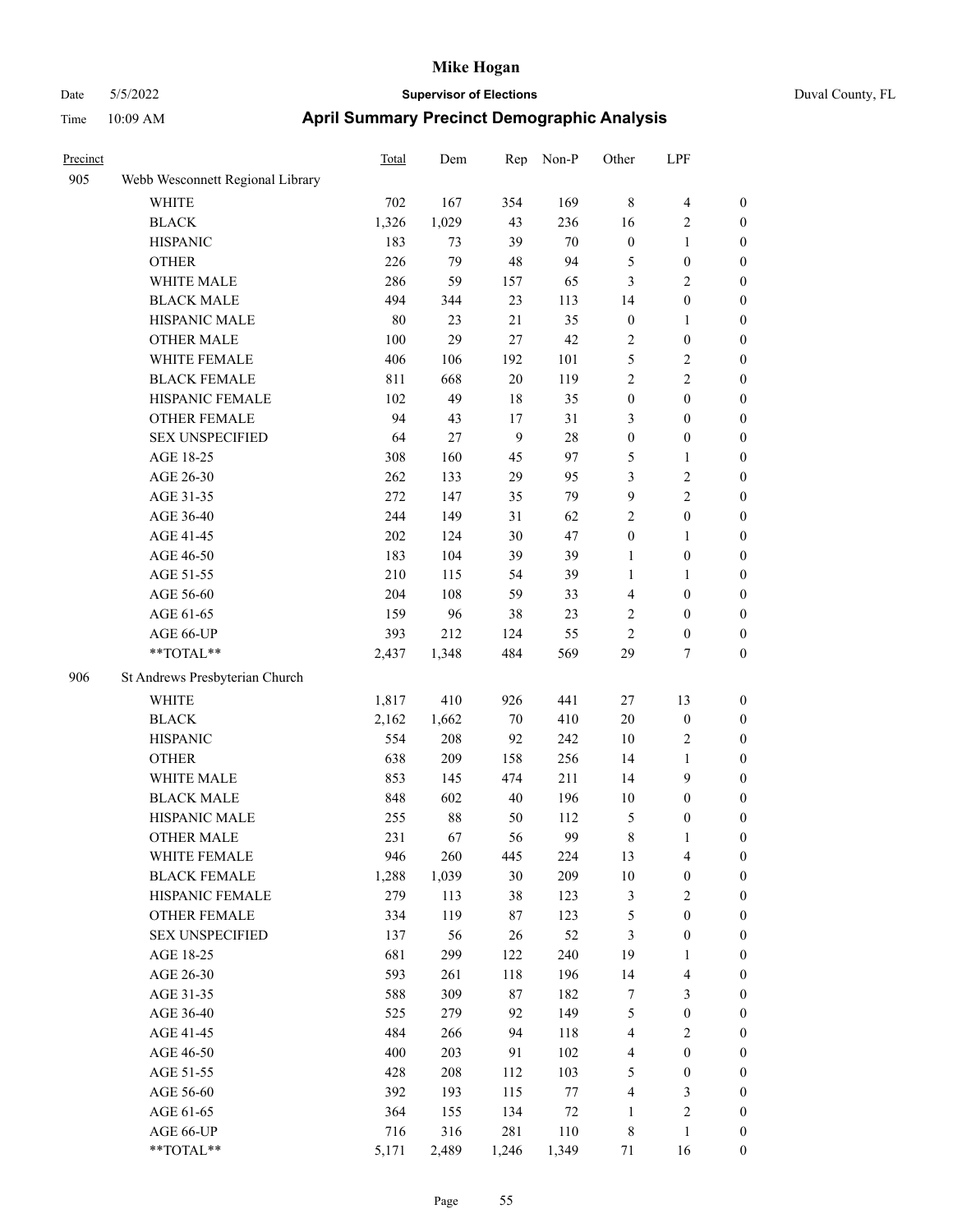|  | Duval County, FL |
|--|------------------|
|--|------------------|

| Precinct |                                        | <b>Total</b> | Dem   |             | Rep Non-P | Other            | LPF                     |                  |
|----------|----------------------------------------|--------------|-------|-------------|-----------|------------------|-------------------------|------------------|
| 907      | Wesconnett Church of Christ            |              |       |             |           |                  |                         |                  |
|          | WHITE                                  | 1,920        | 449   | 993         | 428       | 32               | 18                      | $\boldsymbol{0}$ |
|          | <b>BLACK</b>                           | 1,115        | 868   | 46          | 181       | 17               | $\mathfrak{Z}$          | $\boldsymbol{0}$ |
|          | <b>HISPANIC</b>                        | 155          | 65    | 26          | 62        | $\mathbf{2}$     | $\boldsymbol{0}$        | $\boldsymbol{0}$ |
|          | <b>OTHER</b>                           | 264          | 87    | 71          | 99        | $\overline{4}$   | 3                       | $\boldsymbol{0}$ |
|          | WHITE MALE                             | 905          | 174   | 501         | 202       | 14               | 14                      | 0                |
|          | <b>BLACK MALE</b>                      | 453          | 334   | 21          | 87        | 8                | $\mathfrak{Z}$          | 0                |
|          | HISPANIC MALE                          | 69           | 27    | 14          | 28        | $\boldsymbol{0}$ | $\boldsymbol{0}$        | 0                |
|          | <b>OTHER MALE</b>                      | 108          | 32    | 32          | $40\,$    | 3                | $\mathbf{1}$            | $\boldsymbol{0}$ |
|          | WHITE FEMALE                           | 991          | 269   | 485         | 217       | 17               | $\mathfrak{Z}$          | $\boldsymbol{0}$ |
|          | <b>BLACK FEMALE</b>                    | 650          | 525   | 24          | 92        | $\overline{9}$   | $\boldsymbol{0}$        | $\boldsymbol{0}$ |
|          | HISPANIC FEMALE                        | 82           | 36    | 12          | 32        | 2                | $\boldsymbol{0}$        | 0                |
|          | OTHER FEMALE                           | 122          | 41    | 35          | 44        | $\boldsymbol{0}$ | $\mathbf{2}$            | $\boldsymbol{0}$ |
|          | <b>SEX UNSPECIFIED</b>                 | 74           | 31    | 12          | 28        | $\overline{2}$   | $\mathbf{1}$            | $\boldsymbol{0}$ |
|          | AGE 18-25                              | 369          | 162   | 66          | 129       | 9                | $\mathfrak{Z}$          | 0                |
|          | AGE 26-30                              | 283          | 132   | 62          | 83        | 5                | $\mathbf{1}$            | 0                |
|          | AGE 31-35                              | 376          | 185   | 67          | 113       | 5                | 6                       | 0                |
|          | AGE 36-40                              | 298          | 131   | 75          | 75        | 12               | $\mathfrak{S}$          | 0                |
|          | AGE 41-45                              | 279          | 124   | 70          | 79        | 3                | $\mathfrak{Z}$          | $\boldsymbol{0}$ |
|          | AGE 46-50                              | 246          | 122   | 71          | 48        | 4                | $\mathbf{1}$            | $\boldsymbol{0}$ |
|          | AGE 51-55                              | 271          | 122   | 84          | 61        | 3                | $\mathbf{1}$            | $\boldsymbol{0}$ |
|          | AGE 56-60                              | 291          | 111   | 134         | 41        | 5                | $\boldsymbol{0}$        | $\boldsymbol{0}$ |
|          | AGE 61-65                              | 312          | 116   | 142         | 50        | 4                | $\boldsymbol{0}$        | $\overline{0}$   |
|          | AGE 66-UP                              | 729          | 264   | 365         | 91        | $\mathfrak{S}$   | $\overline{\mathbf{4}}$ | $\overline{0}$   |
|          | **TOTAL**                              | 3,454        | 1,469 | 1,136       | 770       | 55               | 24                      | $\boldsymbol{0}$ |
| 908      | Potters House International Ministries |              |       |             |           |                  |                         |                  |
|          | WHITE                                  | 2,021        | 659   | 849         | 452       | 41               | 20                      | 0                |
|          | <b>BLACK</b>                           | 1,525        | 1,157 | 55          | 293       | 18               | $\sqrt{2}$              | 0                |
|          | <b>HISPANIC</b>                        | 180          | 78    | 35          | 60        | 6                | $\mathbf{1}$            | 0                |
|          | <b>OTHER</b>                           | 333          | 129   | 66          | 133       | 5                | $\boldsymbol{0}$        | 0                |
|          | WHITE MALE                             | 937          | 256   | 433         | 218       | 15               | 15                      | $\boldsymbol{0}$ |
|          | <b>BLACK MALE</b>                      | 535          | 374   | 22          | 129       | 10               | $\boldsymbol{0}$        | 0                |
|          | HISPANIC MALE                          | 83           | 26    | 26          | 30        | $\mathbf{1}$     | $\boldsymbol{0}$        | $\boldsymbol{0}$ |
|          | <b>OTHER MALE</b>                      | 121          | 38    | 29          | 50        | $\overline{4}$   | $\boldsymbol{0}$        | $\Omega$         |
|          | WHITE FEMALE                           | 1,064        | 397   | 407         | 229       | 26               | $\mathfrak s$           | 0                |
|          | <b>BLACK FEMALE</b>                    | 962          | 764   | 33          | 155       | $\,$ 8 $\,$      | $\sqrt{2}$              | 0                |
|          | HISPANIC FEMALE                        | 89           | 47    | $\,$ 8 $\,$ | $28\,$    | 5                | $\mathbf{1}$            | 0                |
|          | <b>OTHER FEMALE</b>                    | 139          | 64    | $27\,$      | 47        | $\mathbf{1}$     | $\boldsymbol{0}$        | 0                |
|          | <b>SEX UNSPECIFIED</b>                 | 129          | 57    | 20          | 52        | $\boldsymbol{0}$ | $\boldsymbol{0}$        | 0                |
|          | AGE 18-25                              | 526          | 272   | 66          | 167       | 18               | 3                       | 0                |
|          | AGE 26-30                              | 487          | 238   | 86          | 143       | 14               | 6                       | 0                |
|          | AGE 31-35                              | 494          | 271   | 75          | 138       | 7                | $\mathfrak{Z}$          | 0                |
|          | AGE 36-40                              | 411          | 210   | 73          | 114       | 11               | $\mathfrak{Z}$          | 0                |
|          | AGE 41-45                              | 336          | 167   | 79          | 82        | 5                | $\mathfrak{Z}$          | 0                |
|          | AGE 46-50                              | 290          | 162   | 62          | 58        | 6                | $\sqrt{2}$              | 0                |
|          | AGE 51-55                              | 298          | 142   | 101         | 52        | $\sqrt{2}$       | $\mathbf{1}$            | 0                |
|          | AGE 56-60                              | 323          | 166   | 102         | 50        | 3                | $\sqrt{2}$              | 0                |
|          | AGE 61-65                              | 285          | 132   | 105         | 47        | $\mathbf{1}$     | $\boldsymbol{0}$        | 0                |
|          | AGE 66-UP                              | 609          | 263   | 256         | 87        | $\mathfrak{Z}$   | $\boldsymbol{0}$        | 0                |
|          | $\mathrm{``TOTAL}^{\mathrm{**}}$       | 4,059        | 2,023 | 1,005       | 938       | 70               | 23                      | 0                |
|          |                                        |              |       |             |           |                  |                         |                  |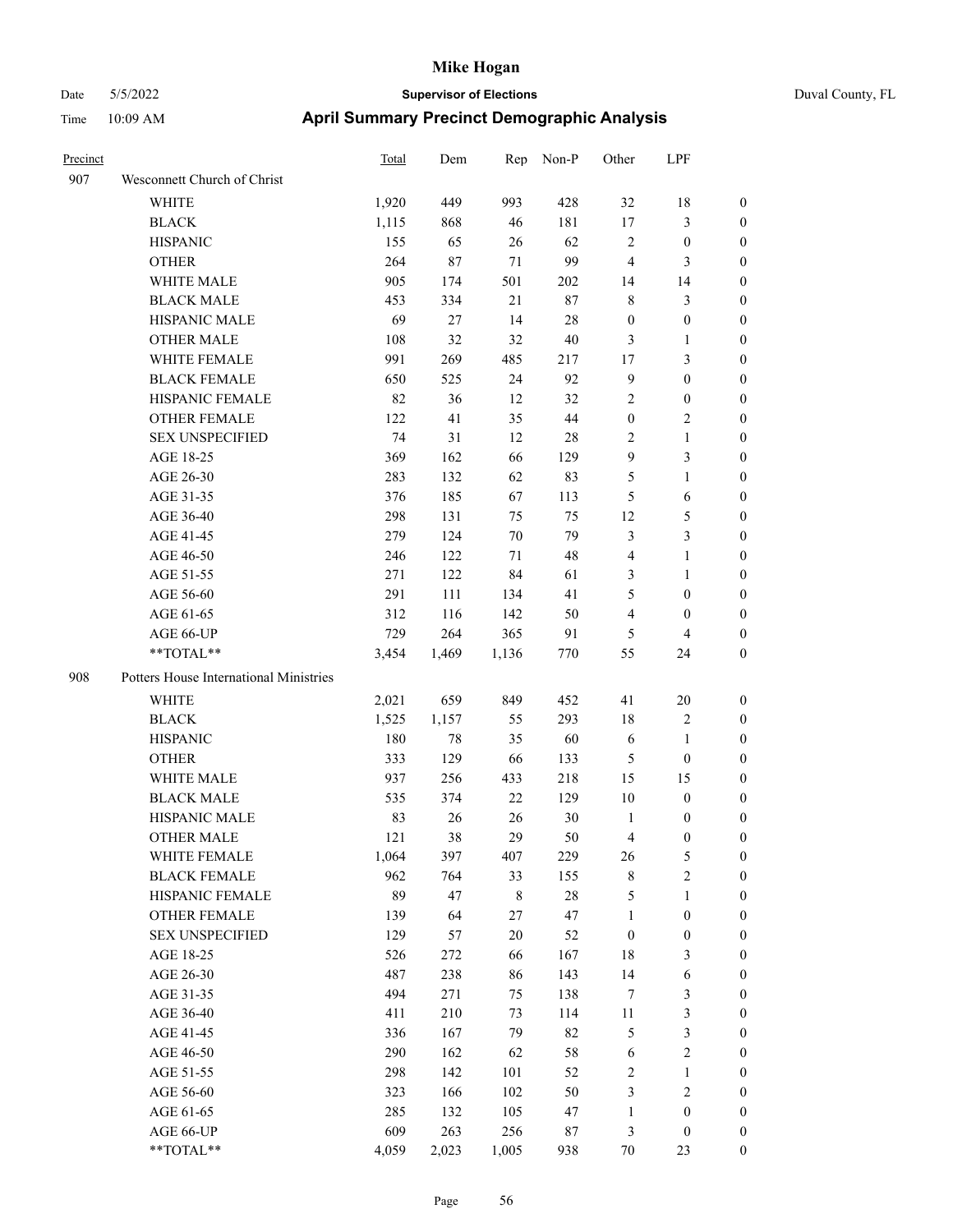| Precinct |                                     | <b>Total</b> | Dem            | Rep            | Non-P          | Other            | LPF              |                  |
|----------|-------------------------------------|--------------|----------------|----------------|----------------|------------------|------------------|------------------|
| 909      | City Rescue Mission                 |              |                |                |                |                  |                  |                  |
|          | WHITE                               | 176          | 67             | 45             | 60             | $\overline{4}$   | $\boldsymbol{0}$ | $\mathbf{0}$     |
|          | <b>BLACK</b>                        | 1,213        | 1,010          | 38             | 160            | 3                | 2                | $\boldsymbol{0}$ |
|          | <b>HISPANIC</b>                     | 37           | 19             | 5              | 12             | $\mathbf{1}$     | $\boldsymbol{0}$ | $\boldsymbol{0}$ |
|          | <b>OTHER</b>                        | 118          | 67             | $\tau$         | 42             | $\overline{2}$   | $\boldsymbol{0}$ | $\boldsymbol{0}$ |
|          | WHITE MALE                          | 69           | 22             | 23             | 23             | $\mathbf{1}$     | $\boldsymbol{0}$ | $\boldsymbol{0}$ |
|          | <b>BLACK MALE</b>                   | 474          | 381            | 19             | 71             | 1                | 2                | $\boldsymbol{0}$ |
|          | HISPANIC MALE                       | 15           | $\overline{7}$ | $\mathfrak{Z}$ | 5              | $\boldsymbol{0}$ | $\boldsymbol{0}$ | $\boldsymbol{0}$ |
|          | <b>OTHER MALE</b>                   | 36           | 21             | $\overline{2}$ | 13             | $\boldsymbol{0}$ | $\boldsymbol{0}$ | $\boldsymbol{0}$ |
|          | WHITE FEMALE                        | 105          | 45             | 21             | 36             | 3                | $\theta$         | $\boldsymbol{0}$ |
|          | <b>BLACK FEMALE</b>                 | 713          | 609            | 16             | 86             | $\sqrt{2}$       | $\boldsymbol{0}$ | $\boldsymbol{0}$ |
|          | HISPANIC FEMALE                     | 21           | 12             | 1              | $\overline{7}$ | 1                | $\boldsymbol{0}$ | $\boldsymbol{0}$ |
|          | <b>OTHER FEMALE</b>                 | 53           | 35             | 1              | 16             | 1                | $\boldsymbol{0}$ | $\boldsymbol{0}$ |
|          | <b>SEX UNSPECIFIED</b>              | 58           | 31             | 9              | 17             | $\mathbf{1}$     | $\boldsymbol{0}$ | $\boldsymbol{0}$ |
|          | AGE 18-25                           | 183          | 98             | 17             | 68             | $\mathbf{0}$     | $\boldsymbol{0}$ | $\boldsymbol{0}$ |
|          | AGE 26-30                           | 152          | 102            | 11             | 37             | 1                | 1                | $\boldsymbol{0}$ |
|          | AGE 31-35                           | 190          | 130            | $\,8\,$        | 50             | $\overline{2}$   | $\boldsymbol{0}$ | $\boldsymbol{0}$ |
|          | AGE 36-40                           | 152          | 113            | 9              | 29             | 1                | $\boldsymbol{0}$ | $\boldsymbol{0}$ |
|          | AGE 41-45                           | 121          | 93             | 7              | 20             | $\mathbf{1}$     | $\boldsymbol{0}$ | $\boldsymbol{0}$ |
|          | AGE 46-50                           | 123          | 93             | 7              | 22             | $\mathbf{1}$     | 0                | $\boldsymbol{0}$ |
|          | AGE 51-55                           | 120          | 93             | 7              | 19             | $\mathbf{1}$     | $\boldsymbol{0}$ | $\boldsymbol{0}$ |
|          | AGE 56-60                           | 137          | 116            | $\,8\,$        | 11             | $\overline{2}$   | $\boldsymbol{0}$ | $\boldsymbol{0}$ |
|          | AGE 61-65                           | 140          | 117            | 11             | 11             | $\boldsymbol{0}$ | $\mathbf{1}$     | $\boldsymbol{0}$ |
|          | AGE 66-UP                           | 226          | 208            | 10             | $\tau$         | $\mathbf{1}$     | $\boldsymbol{0}$ | $\boldsymbol{0}$ |
|          | **TOTAL**                           | 1,544        | 1,163          | 95             | 274            | 10               | 2                | $\boldsymbol{0}$ |
| 910      | Wallace Small Senior Citizen Center |              |                |                |                |                  |                  |                  |
|          | WHITE                               | 283          | 92             | 112            | 70             | $\tau$           | 2                | $\boldsymbol{0}$ |
|          | <b>BLACK</b>                        | 1,900        | 1,592          | 59             | 236            | 12               | $\mathbf{1}$     | $\boldsymbol{0}$ |
|          | <b>HISPANIC</b>                     | 48           | 24             | 5              | 18             | $\mathbf{1}$     | $\boldsymbol{0}$ | $\boldsymbol{0}$ |
|          | <b>OTHER</b>                        | 153          | 72             | 9              | 71             | 1                | $\boldsymbol{0}$ | $\boldsymbol{0}$ |
|          | WHITE MALE                          | 118          | 35             | 50             | 27             | 5                | 1                | $\boldsymbol{0}$ |
|          | <b>BLACK MALE</b>                   | 753          | 610            | 27             | 108            | 7                | 1                | $\boldsymbol{0}$ |
|          | HISPANIC MALE                       | 18           | 9              | $\mathbf{1}$   | 8              | $\boldsymbol{0}$ | $\boldsymbol{0}$ | $\boldsymbol{0}$ |
|          | <b>OTHER MALE</b>                   | 49           | 21             | 5              | 23             | $\boldsymbol{0}$ | $\boldsymbol{0}$ | $\boldsymbol{0}$ |
|          | WHITE FEMALE                        | 162          | 56             | 62             | 41             | $\sqrt{2}$       | $\mathbf{1}$     | $\boldsymbol{0}$ |
|          | <b>BLACK FEMALE</b>                 | 1,101        | 949            | 31             | 116            | $\mathfrak{S}$   | $\boldsymbol{0}$ | $\boldsymbol{0}$ |
|          | HISPANIC FEMALE                     | 29           | 15             | $\overline{4}$ | 9              | $\mathbf{1}$     | $\boldsymbol{0}$ | $\boldsymbol{0}$ |
|          | OTHER FEMALE                        | 62           | 35             | $\overline{4}$ | 23             | $\boldsymbol{0}$ | $\boldsymbol{0}$ | $\boldsymbol{0}$ |
|          | <b>SEX UNSPECIFIED</b>              | 92           | 50             | 1              | 40             | $\mathbf{1}$     | $\boldsymbol{0}$ | $\boldsymbol{0}$ |
|          | AGE 18-25                           | 303          | 196            | 18             | 83             | 6                | $\boldsymbol{0}$ | $\boldsymbol{0}$ |
|          | AGE 26-30                           | 221          | 154            | 15             | 51             | $\mathbf{1}$     | $\boldsymbol{0}$ | $\boldsymbol{0}$ |
|          | AGE 31-35                           | 282          | 191            | 13             | 76             | $\mathbf{1}$     | 1                | $\boldsymbol{0}$ |
|          | AGE 36-40                           | 223          | 162            | 17             | 41             | $\sqrt{2}$       | $\mathbf{1}$     | $\boldsymbol{0}$ |
|          | AGE 41-45                           | 173          | 130            | 10             | 30             | $\sqrt{2}$       | $\mathbf{1}$     | $\boldsymbol{0}$ |
|          | AGE 46-50                           | 183          | 134            | 16             | 30             | $\mathfrak{Z}$   | $\boldsymbol{0}$ | $\boldsymbol{0}$ |
|          | AGE 51-55                           | 193          | 145            | 18             | 28             | $\sqrt{2}$       | $\boldsymbol{0}$ | $\boldsymbol{0}$ |
|          | AGE 56-60                           | 220          | 175            | $20\,$         | 23             | $\sqrt{2}$       | $\boldsymbol{0}$ | $\boldsymbol{0}$ |
|          | AGE 61-65                           | 221          | 182            | 17             | $21\,$         | $\mathbf{1}$     | $\boldsymbol{0}$ | $\boldsymbol{0}$ |
|          | AGE 66-UP                           | 365          | 311            | 41             | 12             | $\mathbf{1}$     | $\boldsymbol{0}$ | $\boldsymbol{0}$ |
|          | **TOTAL**                           | 2,384        | 1,780          | 185            | 395            | 21               | $\mathfrak{Z}$   | $\mathbf{0}$     |
|          |                                     |              |                |                |                |                  |                  |                  |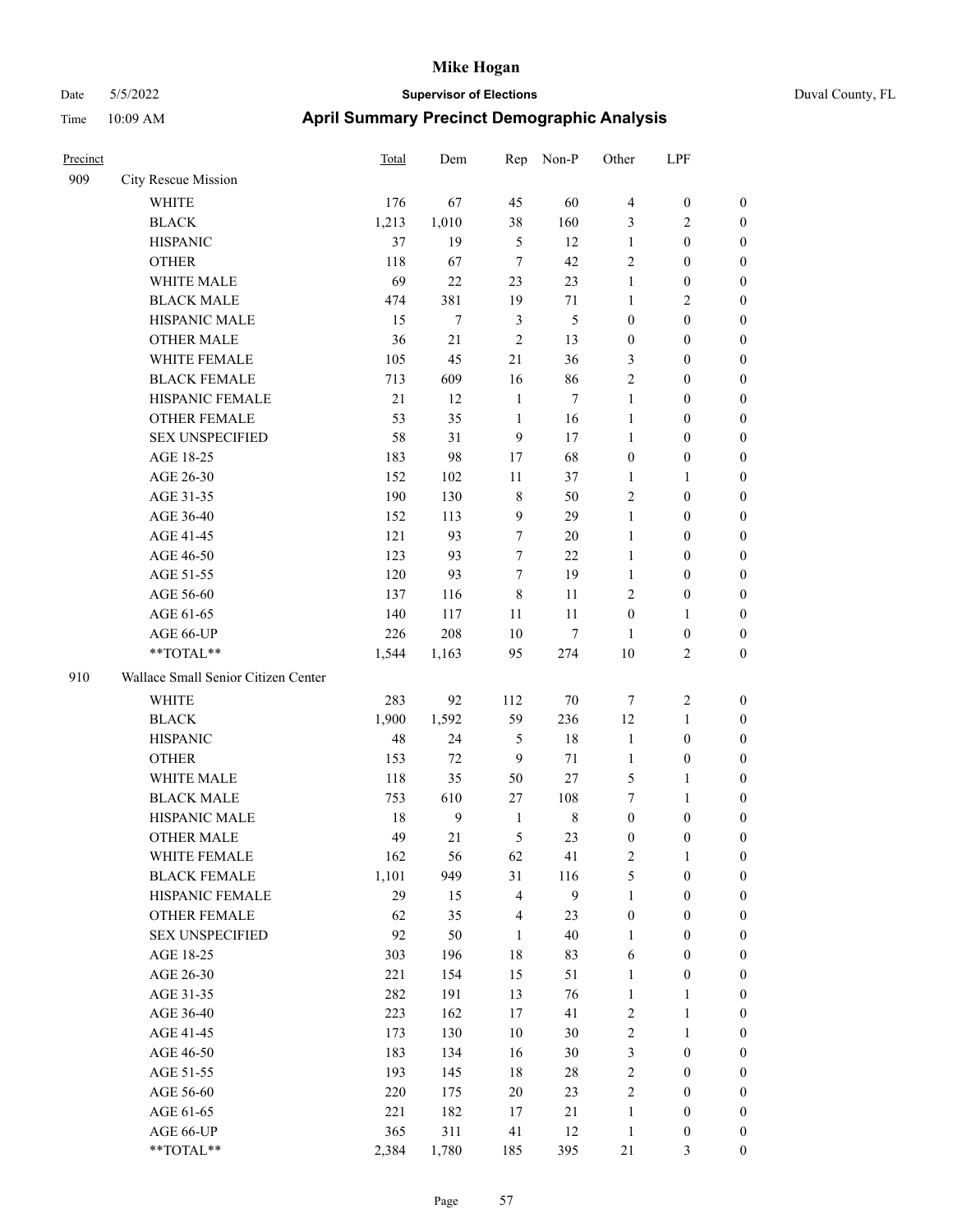|      | ------- |
|------|---------|
| ysis |         |
| I DE |         |

| Precinct |                                   | Total  | Dem            | Rep              | Non-P            | Other                   | LPF              |                  |
|----------|-----------------------------------|--------|----------------|------------------|------------------|-------------------------|------------------|------------------|
| 911      | Edith Brown Ford Community Center |        |                |                  |                  |                         |                  |                  |
|          | <b>WHITE</b>                      | 747    | 219            | 313              | 201              | 12                      | $\sqrt{2}$       | $\boldsymbol{0}$ |
|          | <b>BLACK</b>                      | 2,416  | 2,015          | 86               | 299              | 15                      | $\mathbf{1}$     | $\boldsymbol{0}$ |
|          | <b>HISPANIC</b>                   | 104    | 45             | 18               | 38               | 3                       | $\boldsymbol{0}$ | $\boldsymbol{0}$ |
|          | <b>OTHER</b>                      | 236    | 91             | $40\,$           | 103              | $\sqrt{2}$              | $\boldsymbol{0}$ | $\boldsymbol{0}$ |
|          | WHITE MALE                        | 344    | 87             | 155              | 95               | $\tau$                  | $\boldsymbol{0}$ | $\boldsymbol{0}$ |
|          | <b>BLACK MALE</b>                 | 936    | 742            | 43               | 146              | 5                       | $\boldsymbol{0}$ | $\boldsymbol{0}$ |
|          | HISPANIC MALE                     | 39     | 14             | $11\,$           | 13               | $\mathbf{1}$            | $\boldsymbol{0}$ | $\boldsymbol{0}$ |
|          | <b>OTHER MALE</b>                 | 76     | 29             | 14               | 32               | $\mathbf{1}$            | $\boldsymbol{0}$ | $\boldsymbol{0}$ |
|          | WHITE FEMALE                      | 386    | 129            | 150              | 101              | $\overline{\mathbf{4}}$ | $\sqrt{2}$       | $\boldsymbol{0}$ |
|          | <b>BLACK FEMALE</b>               | 1,404  | 1,212          | $40\,$           | 143              | $\,$ 8 $\,$             | $\mathbf{1}$     | $\boldsymbol{0}$ |
|          | HISPANIC FEMALE                   | 64     | 30             | $\tau$           | 25               | $\sqrt{2}$              | $\boldsymbol{0}$ | $\boldsymbol{0}$ |
|          | OTHER FEMALE                      | 92     | 42             | 16               | 33               | $\mathbf{1}$            | $\boldsymbol{0}$ | $\boldsymbol{0}$ |
|          | <b>SEX UNSPECIFIED</b>            | 162    | 85             | 21               | 53               | 3                       | $\boldsymbol{0}$ | $\boldsymbol{0}$ |
|          | AGE 18-25                         | 423    | 248            | 32               | 137              | $\sqrt{6}$              | $\boldsymbol{0}$ | $\boldsymbol{0}$ |
|          | AGE 26-30                         | 329    | 194            | 33               | 98               | $\overline{c}$          | $\sqrt{2}$       | $\boldsymbol{0}$ |
|          | AGE 31-35                         | 356    | 227            | 37               | 86               | $\sqrt{6}$              | $\boldsymbol{0}$ | $\boldsymbol{0}$ |
|          | AGE 36-40                         | 342    | 233            | 30               | $77\,$           | $\overline{c}$          | $\boldsymbol{0}$ | $\boldsymbol{0}$ |
|          | AGE 41-45                         | 281    | 200            | 32               | 45               | 3                       | $\mathbf{1}$     | $\boldsymbol{0}$ |
|          | AGE 46-50                         | 270    | 164            | $44\,$           | 58               | 4                       | $\boldsymbol{0}$ | $\boldsymbol{0}$ |
|          | AGE 51-55                         | 232    | 168            | 31               | 32               | $\mathbf{1}$            | $\boldsymbol{0}$ | $\boldsymbol{0}$ |
|          | AGE 56-60                         | 339    | 244            | 54               | 36               | 5                       | $\boldsymbol{0}$ | $\boldsymbol{0}$ |
|          | AGE 61-65                         | 318    | 226            | 55               | 35               | $\overline{c}$          | $\boldsymbol{0}$ | $\boldsymbol{0}$ |
|          | AGE 66-UP                         | 613    | 466            | 109              | 37               | $\mathbf{1}$            | $\boldsymbol{0}$ | $\boldsymbol{0}$ |
|          | $**TOTAL**$                       | 3,503  | 2,370          | 457              | 641              | 32                      | $\mathfrak{Z}$   | $\boldsymbol{0}$ |
| 912      | Beaver St Enterprise Center       |        |                |                  |                  |                         |                  |                  |
|          | <b>WHITE</b>                      | $70\,$ | 27             | 14               | 25               | $\overline{4}$          | $\boldsymbol{0}$ | $\boldsymbol{0}$ |
|          | <b>BLACK</b>                      | 1,321  | 1,100          | 41               | 169              | $10\,$                  | $\mathbf{1}$     | $\boldsymbol{0}$ |
|          | <b>HISPANIC</b>                   | 22     | $\,8\,$        | 5                | $\mathbf{9}$     | $\boldsymbol{0}$        | $\boldsymbol{0}$ | 0                |
|          | <b>OTHER</b>                      | 155    | 79             | $\overline{4}$   | 69               | $\overline{c}$          | $\mathbf{1}$     | $\boldsymbol{0}$ |
|          | WHITE MALE                        | 24     | 10             | 6                | $\tau$           | $\mathbf{1}$            | $\boldsymbol{0}$ | $\boldsymbol{0}$ |
|          | <b>BLACK MALE</b>                 | 562    | 447            | $18\,$           | 91               | 5                       | $\mathbf{1}$     | $\boldsymbol{0}$ |
|          | HISPANIC MALE                     | 9      | $\mathfrak{Z}$ | $\sqrt{2}$       | $\overline{4}$   | $\boldsymbol{0}$        | $\boldsymbol{0}$ | $\boldsymbol{0}$ |
|          | <b>OTHER MALE</b>                 | 45     | 27             | $\mathbf{1}$     | 15               | $\mathbf{1}$            | $\mathbf{1}$     | $\boldsymbol{0}$ |
|          | WHITE FEMALE                      | 45     | $17\,$         | $\,$ 8 $\,$      | 17               | 3                       | $\boldsymbol{0}$ | $\overline{0}$   |
|          | <b>BLACK FEMALE</b>               | 733    | 636            | 21               | $71\,$           | 5                       | $\boldsymbol{0}$ | 0                |
|          | <b>HISPANIC FEMALE</b>            | 13     | $\mathfrak s$  | $\mathfrak{Z}$   | 5                | $\boldsymbol{0}$        | $\boldsymbol{0}$ | 0                |
|          | <b>OTHER FEMALE</b>               | 43     | 27             | $\mathbf{1}$     | 15               | $\boldsymbol{0}$        | $\boldsymbol{0}$ | 0                |
|          | <b>SEX UNSPECIFIED</b>            | 94     | 42             | $\overline{4}$   | 47               | $\mathbf{1}$            | $\boldsymbol{0}$ | 0                |
|          | AGE 18-25                         | 262    | 172            | $\boldsymbol{7}$ | $8\sqrt{1}$      | $\mathbf{1}$            | $\mathbf{1}$     | 0                |
|          | AGE 26-30                         | 172    | 116            | $\mathfrak{S}$   | 49               | $\mathbf{1}$            | $\mathbf{1}$     | 0                |
|          | AGE 31-35                         | 172    | 124            | $\tau$           | 40               | $\mathbf{1}$            | $\boldsymbol{0}$ | $\overline{0}$   |
|          | AGE 36-40                         | 151    | 111            | 6                | 30               | $\overline{4}$          | $\boldsymbol{0}$ | $\overline{0}$   |
|          | AGE 41-45                         | 110    | 83             | $\boldsymbol{7}$ | 19               | $\mathbf{1}$            | $\boldsymbol{0}$ | $\overline{0}$   |
|          | AGE 46-50                         | 105    | 84             | $\boldsymbol{7}$ | 13               | $\mathbf{1}$            | $\boldsymbol{0}$ | $\overline{0}$   |
|          | AGE 51-55                         | 107    | 89             | $\sqrt{6}$       | 10               | 2                       | $\boldsymbol{0}$ | $\overline{0}$   |
|          | AGE 56-60                         | 137    | 111            | 11               | 13               | $\overline{c}$          | $\boldsymbol{0}$ | $\overline{0}$   |
|          | AGE 61-65                         | 134    | 121            | $\mathfrak{Z}$   | 8                | $\overline{c}$          | $\boldsymbol{0}$ | 0                |
|          | AGE 66-UP                         | 218    | 203            | $\mathfrak{S}$   | $\boldsymbol{9}$ | $\mathbf{1}$            | $\boldsymbol{0}$ | 0                |
|          | **TOTAL**                         | 1,568  | 1,214          | 64               | 272              | 16                      | $\overline{2}$   | $\boldsymbol{0}$ |
|          |                                   |        |                |                  |                  |                         |                  |                  |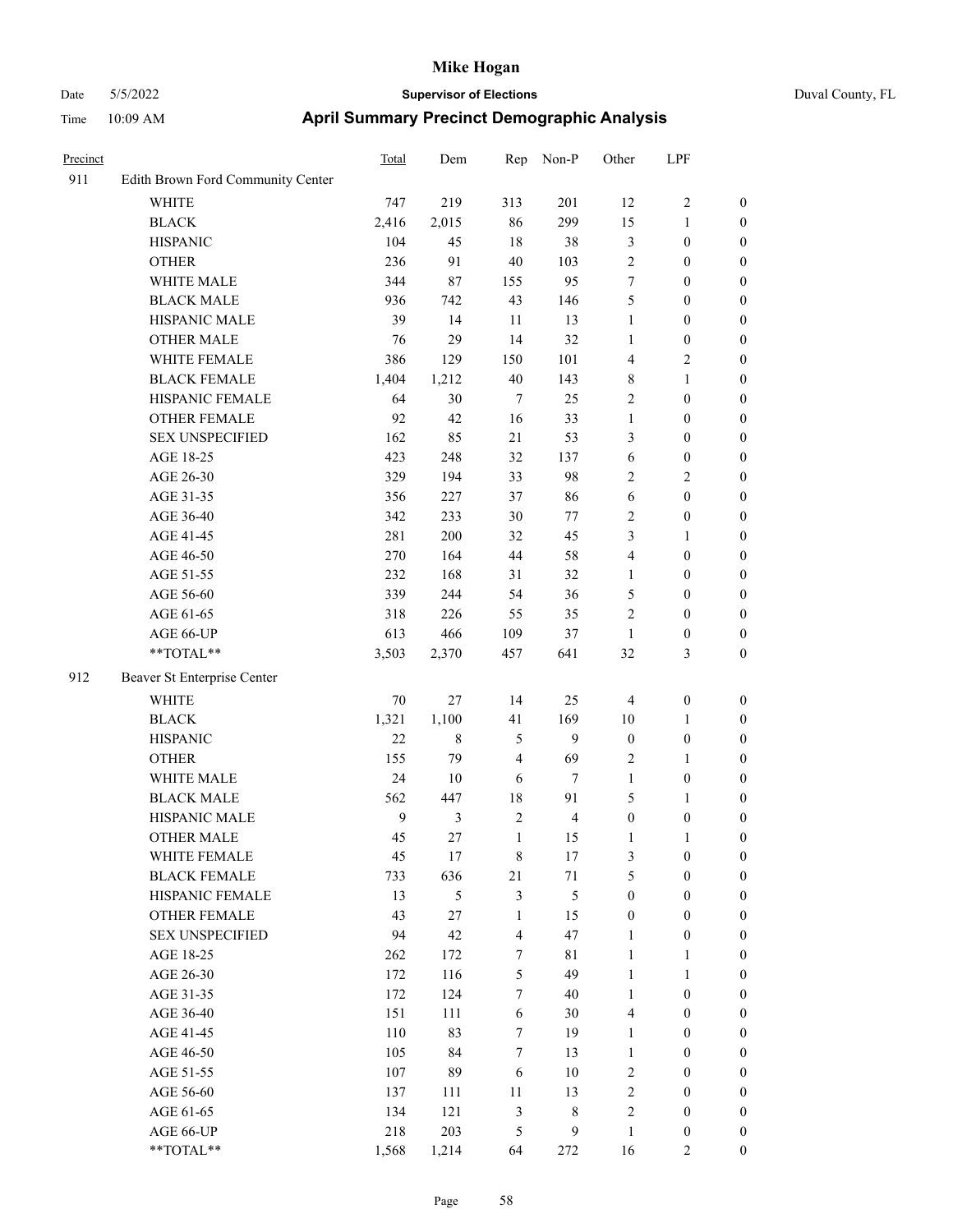| Duval County, FL |  |
|------------------|--|
|                  |  |

| Precinct |                                | <b>Total</b> | Dem    | Rep            | Non-P  | Other            | LPF                     |                  |
|----------|--------------------------------|--------------|--------|----------------|--------|------------------|-------------------------|------------------|
| 913      | Wesconnett Assembly of God     |              |        |                |        |                  |                         |                  |
|          | WHITE                          | 875          | 214    | 412            | 217    | 28               | $\overline{\mathbf{4}}$ | $\boldsymbol{0}$ |
|          | <b>BLACK</b>                   | 1,291        | 994    | 48             | 236    | 10               | $\mathfrak{Z}$          | $\boldsymbol{0}$ |
|          | <b>HISPANIC</b>                | 251          | 106    | 32             | 110    | 3                | $\boldsymbol{0}$        | 0                |
|          | <b>OTHER</b>                   | 204          | 86     | $46\,$         | 69     | $\overline{c}$   | $\mathbf{1}$            | 0                |
|          | WHITE MALE                     | 417          | 84     | 213            | 100    | 16               | $\overline{4}$          | $\boldsymbol{0}$ |
|          | <b>BLACK MALE</b>              | 426          | 304    | 21             | 97     | 4                | $\boldsymbol{0}$        | $\boldsymbol{0}$ |
|          | HISPANIC MALE                  | 100          | 38     | 15             | 47     | $\boldsymbol{0}$ | $\boldsymbol{0}$        | $\boldsymbol{0}$ |
|          | <b>OTHER MALE</b>              | 69           | 21     | 17             | 29     | $\mathbf{1}$     | $\mathbf{1}$            | $\boldsymbol{0}$ |
|          | WHITE FEMALE                   | 447          | 128    | 194            | 113    | 12               | $\boldsymbol{0}$        | $\boldsymbol{0}$ |
|          | <b>BLACK FEMALE</b>            | 837          | 666    | 26             | 137    | 5                | $\mathfrak{Z}$          | $\boldsymbol{0}$ |
|          | HISPANIC FEMALE                | 147          | 64     | 17             | 63     | 3                | $\boldsymbol{0}$        | $\boldsymbol{0}$ |
|          | OTHER FEMALE                   | 111          | 54     | 26             | 30     | $\mathbf{1}$     | $\boldsymbol{0}$        | $\boldsymbol{0}$ |
|          | <b>SEX UNSPECIFIED</b>         | 67           | 41     | $\overline{9}$ | 16     | $\mathbf{1}$     | $\boldsymbol{0}$        | 0                |
|          | AGE 18-25                      | 343          | 176    | 42             | 116    | $\overline{9}$   | $\boldsymbol{0}$        | 0                |
|          | AGE 26-30                      | 320          | 167    | 48             | 97     | 7                | $\mathbf{1}$            | $\boldsymbol{0}$ |
|          | AGE 31-35                      | 329          | 171    | 45             | 103    | 6                | $\overline{\mathbf{4}}$ | $\boldsymbol{0}$ |
|          | AGE 36-40                      | 217          | 121    | $30\,$         | 63     | 3                | $\boldsymbol{0}$        | $\boldsymbol{0}$ |
|          | AGE 41-45                      | 196          | 122    | 29             | 42     | 3                | $\boldsymbol{0}$        | $\boldsymbol{0}$ |
|          | AGE 46-50                      | 197          | 106    | 32             | 54     | 3                | $\sqrt{2}$              | $\boldsymbol{0}$ |
|          | AGE 51-55                      | 220          | 124    | 51             | 39     | 5                | $\mathbf{1}$            | $\boldsymbol{0}$ |
|          | AGE 56-60                      | 200          | 109    | 52             | 37     | $\mathfrak{2}$   | $\boldsymbol{0}$        | $\boldsymbol{0}$ |
|          | AGE 61-65                      | 190          | 106    | 57             | 26     | $\mathbf{1}$     | $\boldsymbol{0}$        | 0                |
|          | AGE 66-UP                      | 409          | 198    | 152            | 55     | $\overline{4}$   | $\boldsymbol{0}$        | 0                |
|          | $**TOTAL**$                    | 2,621        | 1,400  | 538            | 632    | 43               | $\,8\,$                 | $\boldsymbol{0}$ |
| 1001     | Charles Clark Community Center |              |        |                |        |                  |                         |                  |
|          | <b>WHITE</b>                   | 272          | 65     | 134            | 68     | $\overline{2}$   | $\mathfrak{Z}$          | 0                |
|          | <b>BLACK</b>                   | 2,677        | 2,316  | 65             | 271    | 23               | $\sqrt{2}$              | $\boldsymbol{0}$ |
|          | <b>HISPANIC</b>                | 55           | 19     | 15             | $20\,$ | $\boldsymbol{0}$ | $\mathbf{1}$            | 0                |
|          | <b>OTHER</b>                   | 186          | 112    | 15             | 56     | 2                | $\mathbf{1}$            | $\boldsymbol{0}$ |
|          | WHITE MALE                     | 135          | 29     | 70             | 33     | $\boldsymbol{0}$ | $\mathfrak{Z}$          | $\boldsymbol{0}$ |
|          | <b>BLACK MALE</b>              | 1,064        | 879    | 34             | 138    | 12               | $\mathbf{1}$            | $\boldsymbol{0}$ |
|          | HISPANIC MALE                  | $27\,$       | 7      | $\,$ 8 $\,$    | 11     | $\boldsymbol{0}$ | $\mathbf{1}$            | $\boldsymbol{0}$ |
|          | <b>OTHER MALE</b>              | 64           | 40     | 9              | 14     | $\boldsymbol{0}$ | $\mathbf{1}$            | $\boldsymbol{0}$ |
|          | WHITE FEMALE                   | 131          | 33     | 61             | 35     | $\sqrt{2}$       | $\boldsymbol{0}$        | 0                |
|          | <b>BLACK FEMALE</b>            | 1,559        | 1,391  | 30             | 126    | 11               | $\mathbf{1}$            | 0                |
|          | HISPANIC FEMALE                | $27\,$       | 12     | 6              | 9      | $\boldsymbol{0}$ | $\boldsymbol{0}$        | 0                |
|          | OTHER FEMALE                   | 78           | 51     | 5              | $20\,$ | $\overline{c}$   | $\boldsymbol{0}$        | 0                |
|          | <b>SEX UNSPECIFIED</b>         | 105          | $70\,$ | $\sqrt{6}$     | 29     | $\boldsymbol{0}$ | $\boldsymbol{0}$        | 0                |
|          | AGE 18-25                      | 330          | 201    | 21             | 98     | 8                | $\sqrt{2}$              | $\boldsymbol{0}$ |
|          | AGE 26-30                      | 262          | 166    | 19             | 71     | 5                | $\mathbf{1}$            | $\overline{0}$   |
|          | AGE 31-35                      | 259          | 192    | 22             | 43     | $\sqrt{2}$       | $\boldsymbol{0}$        | 0                |
|          | AGE 36-40                      | 251          | 182    | $20\,$         | 46     | $\sqrt{2}$       | $\mathbf{1}$            | $\overline{0}$   |
|          | AGE 41-45                      | 228          | 174    | $20\,$         | $28\,$ | 3                | $\mathfrak{Z}$          | $\overline{0}$   |
|          | AGE 46-50                      | 259          | 201    | 21             | 34     | $\mathfrak{Z}$   | $\boldsymbol{0}$        | $\overline{0}$   |
|          | AGE 51-55                      | 228          | 173    | $28\,$         | 27     | $\boldsymbol{0}$ | $\boldsymbol{0}$        | 0                |
|          | AGE 56-60                      | 289          | 239    | 21             | $27\,$ | $\sqrt{2}$       | $\boldsymbol{0}$        | 0                |
|          | AGE 61-65                      | 254          | 215    | 18             | $20\,$ | $\mathbf{1}$     | $\boldsymbol{0}$        | $\boldsymbol{0}$ |
|          | AGE 66-UP                      | 830          | 769    | 39             | $21\,$ | $\mathbf{1}$     | $\boldsymbol{0}$        | 0                |
|          | $**TOTAL**$                    | 3,190        | 2,512  | 229            | 415    | $27\,$           | $\tau$                  | $\boldsymbol{0}$ |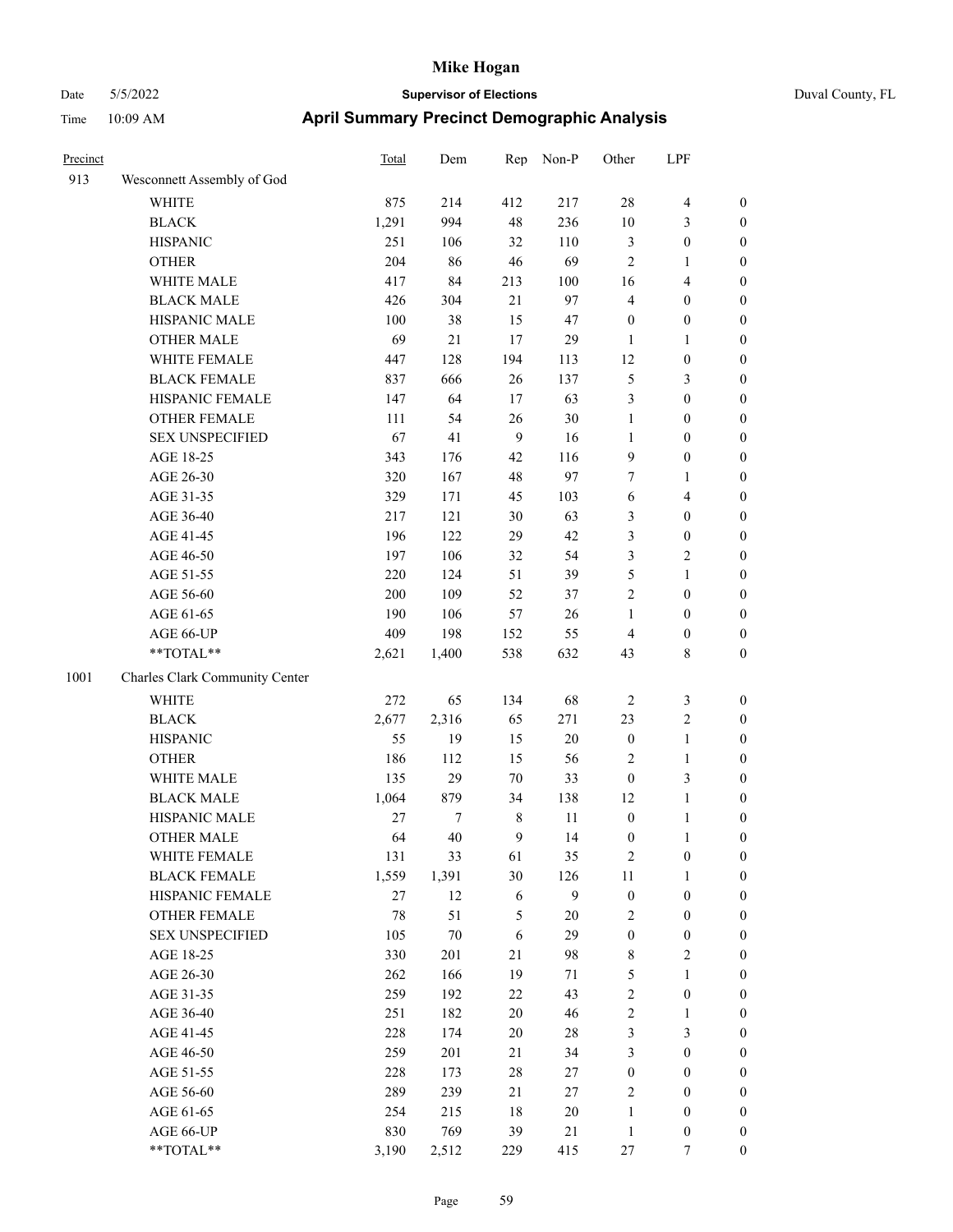#### Date 5/5/2022 **Supervisor of Elections** Duval County, FL Time 10:09 AM **April Summary Precinct Demographic Analysis**

| Precinct |                                     | Total  | Dem                      | Rep                      | Non-P       | Other            | LPF              |                  |
|----------|-------------------------------------|--------|--------------------------|--------------------------|-------------|------------------|------------------|------------------|
| 1002     | Woodlawn Presbyterian Church        |        |                          |                          |             |                  |                  |                  |
|          | <b>WHITE</b>                        | 81     | 28                       | 29                       | 17          | 4                | 3                | $\boldsymbol{0}$ |
|          | <b>BLACK</b>                        | 2,886  | 2,509                    | 74                       | 290         | 12               | $\mathbf{1}$     | $\mathbf{0}$     |
|          | <b>HISPANIC</b>                     | 23     | 6                        | $\overline{c}$           | 15          | $\boldsymbol{0}$ | $\boldsymbol{0}$ | $\boldsymbol{0}$ |
|          | <b>OTHER</b>                        | 177    | 97                       | 6                        | 72          | $\mathfrak{2}$   | $\boldsymbol{0}$ | $\boldsymbol{0}$ |
|          | WHITE MALE                          | 37     | 9                        | 13                       | 11          | $\overline{c}$   | $\overline{c}$   | $\boldsymbol{0}$ |
|          | <b>BLACK MALE</b>                   | 1,156  | 975                      | 33                       | 140         | 7                | $\mathbf{1}$     | $\boldsymbol{0}$ |
|          | HISPANIC MALE                       | 10     | $\overline{\mathcal{L}}$ | $\mathbf{1}$             | 5           | $\boldsymbol{0}$ | $\boldsymbol{0}$ | $\boldsymbol{0}$ |
|          | <b>OTHER MALE</b>                   | 57     | 34                       | $\overline{2}$           | 20          | $\mathbf{1}$     | $\boldsymbol{0}$ | $\boldsymbol{0}$ |
|          | WHITE FEMALE                        | 40     | 18                       | 13                       | 6           | $\overline{c}$   | $\mathbf{1}$     | $\boldsymbol{0}$ |
|          | <b>BLACK FEMALE</b>                 | 1,684  | 1,501                    | 39                       | 140         | 4                | $\boldsymbol{0}$ | $\boldsymbol{0}$ |
|          | HISPANIC FEMALE                     | 13     | $\overline{2}$           | $\mathbf{1}$             | 10          | $\boldsymbol{0}$ | $\boldsymbol{0}$ | $\boldsymbol{0}$ |
|          | <b>OTHER FEMALE</b>                 | 66     | 38                       | $\mathbf{1}$             | 26          | $\mathbf{1}$     | $\boldsymbol{0}$ | $\boldsymbol{0}$ |
|          | <b>SEX UNSPECIFIED</b>              | 104    | 59                       | 8                        | 36          | $\mathbf{1}$     | $\boldsymbol{0}$ | $\boldsymbol{0}$ |
|          | AGE 18-25                           | 331    | 224                      | 9                        | 95          | 3                | $\overline{0}$   | $\mathbf{0}$     |
|          | AGE 26-30                           | 245    | 169                      | 13                       | 61          | $\mathbf{0}$     | $\overline{2}$   | $\boldsymbol{0}$ |
|          | AGE 31-35                           | 279    | 210                      | 5                        | 60          | 3                | $\mathbf{1}$     | $\boldsymbol{0}$ |
|          | AGE 36-40                           | 221    | 164                      | 9                        | 44          | 3                | 1                | $\boldsymbol{0}$ |
|          | AGE 41-45                           | 234    | 193                      | 12                       | 28          | $\mathbf{1}$     | $\boldsymbol{0}$ | $\boldsymbol{0}$ |
|          | AGE 46-50                           | 229    | 198                      | 10                       | 21          | $\boldsymbol{0}$ | $\boldsymbol{0}$ | $\boldsymbol{0}$ |
|          | AGE 51-55                           | 231    | 196                      | 7                        | 25          | 3                | $\boldsymbol{0}$ | $\boldsymbol{0}$ |
|          | AGE 56-60                           | 263    | 234                      | 9                        | 18          | $\overline{c}$   | $\boldsymbol{0}$ | $\boldsymbol{0}$ |
|          | AGE 61-65                           | 325    | 286                      | $20\,$                   | 18          | $\mathbf{1}$     | $\boldsymbol{0}$ | $\boldsymbol{0}$ |
|          | AGE 66-UP                           | 809    | 766                      | 17                       | 24          | $\overline{2}$   | $\boldsymbol{0}$ | $\boldsymbol{0}$ |
|          | **TOTAL**                           | 3,167  | 2,640                    | 111                      | 394         | 18               | $\overline{4}$   | $\mathbf{0}$     |
| 1003     | Zion Hope Missionary Baptist Church |        |                          |                          |             |                  |                  |                  |
|          | <b>WHITE</b>                        | 37     | 13                       | 12                       | 11          | $\mathbf{1}$     | $\boldsymbol{0}$ | $\boldsymbol{0}$ |
|          | <b>BLACK</b>                        | 1,774  | 1,549                    | 48                       | 168         | 9                | $\boldsymbol{0}$ | $\boldsymbol{0}$ |
|          | <b>HISPANIC</b>                     | 24     | 13                       | $\boldsymbol{0}$         | 11          | $\boldsymbol{0}$ | $\boldsymbol{0}$ | $\boldsymbol{0}$ |
|          | <b>OTHER</b>                        | 102    | 54                       | 4                        | 44          | 0                | $\boldsymbol{0}$ | $\boldsymbol{0}$ |
|          | WHITE MALE                          | 14     | $\overline{c}$           | $\overline{\mathcal{L}}$ | $\,$ 8 $\,$ | $\boldsymbol{0}$ | $\boldsymbol{0}$ | $\boldsymbol{0}$ |
|          | <b>BLACK MALE</b>                   | 645    | 534                      | 21                       | 85          | 5                | $\overline{0}$   | $\mathbf{0}$     |
|          | HISPANIC MALE                       | $\tau$ | $\overline{4}$           | $\overline{0}$           | 3           | $\mathbf{0}$     | $\overline{0}$   | $\mathbf{0}$     |
|          | <b>OTHER MALE</b>                   | 39     | 21                       | $\overline{c}$           | 16          | $\mathbf{0}$     | $\overline{0}$   | $\mathbf{0}$     |
|          | WHITE FEMALE                        | 23     | 11                       | 8                        | 3           | $\mathbf{1}$     | $\mathbf{0}$     | $\mathbf{0}$     |
|          | <b>BLACK FEMALE</b>                 | 1,088  | 983                      | 26                       | 75          | 4                | $\overline{0}$   | $\mathbf{0}$     |
|          | HISPANIC FEMALE                     | 14     | 9                        | $\theta$                 | 5           | $\theta$         | $\theta$         | $\mathbf{0}$     |

OTHER FEMALE 37 19 1 17 0 0 0 SEX UNSPECIFIED 70 46 2 22 0 0 0 AGE 18-25 220 140 5 71 4 0 0 AGE 26-30 183 146 7 29 1 0 0 AGE 31-35 182 148 4 30 0 0 0 AGE 36-40 174 140 10 23 1 0 0 AGE 41-45 138 113 4 21 0 0 0 AGE 46-50 122 99 4 18 1 0 0 AGE 51-55 138 118 10 8 2 0 0 AGE 56-60 154 142 5 7 0 0 0 AGE 61-65 163 146 6 10 1 0 0 AGE 66-UP 463 437 9 17 0 0 0 \*\*TOTAL\*\* 1,937 1,629 64 234 10 0 0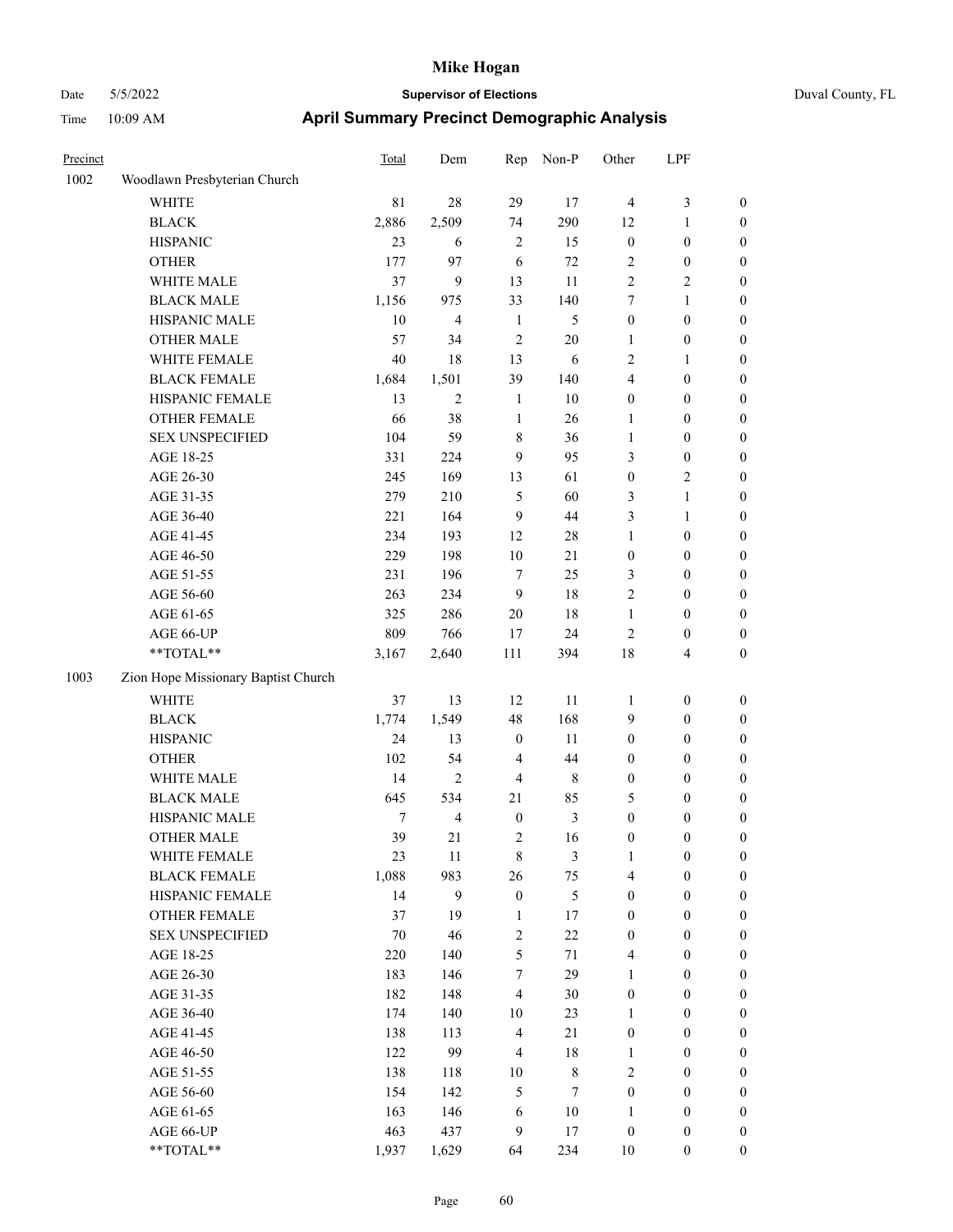# Date 5/5/2022 **Supervisor of Elections** Duval County, FL Time 10:09 AM **April Summary Precinct Demographic Analysis**

| Precinct |                          | Total | Dem                     | Rep            | Non-P                   | Other                   | LPF              |                  |
|----------|--------------------------|-------|-------------------------|----------------|-------------------------|-------------------------|------------------|------------------|
| 1004     | St Paul AME Church       |       |                         |                |                         |                         |                  |                  |
|          | WHITE                    | 38    | 17                      | $\,$ 8 $\,$    | 11                      | $\sqrt{2}$              | $\boldsymbol{0}$ | $\boldsymbol{0}$ |
|          | <b>BLACK</b>             | 2,234 | 1,977                   | 33             | 212                     | 12                      | $\boldsymbol{0}$ | 0                |
|          | <b>HISPANIC</b>          | 19    | 9                       | $\mathfrak{2}$ | $\,$ 8 $\,$             | $\boldsymbol{0}$        | $\boldsymbol{0}$ | $\boldsymbol{0}$ |
|          | <b>OTHER</b>             | 113   | 68                      | 10             | 35                      | $\boldsymbol{0}$        | $\boldsymbol{0}$ | $\boldsymbol{0}$ |
|          | WHITE MALE               | 14    | $\overline{\mathbf{4}}$ | 5              | 5                       | $\boldsymbol{0}$        | $\boldsymbol{0}$ | $\boldsymbol{0}$ |
|          | <b>BLACK MALE</b>        | 889   | 744                     | 18             | 120                     | 7                       | $\boldsymbol{0}$ | $\boldsymbol{0}$ |
|          | HISPANIC MALE            | 9     | $\overline{\mathbf{4}}$ | $\mathbf{1}$   | $\overline{\mathbf{4}}$ | $\boldsymbol{0}$        | $\boldsymbol{0}$ | $\boldsymbol{0}$ |
|          | <b>OTHER MALE</b>        | 24    | 15                      | $\mathfrak{Z}$ | 6                       | $\boldsymbol{0}$        | $\boldsymbol{0}$ | $\boldsymbol{0}$ |
|          | WHITE FEMALE             | 22    | 13                      | $\sqrt{2}$     | 5                       | $\mathbf{2}$            | $\boldsymbol{0}$ | $\boldsymbol{0}$ |
|          | <b>BLACK FEMALE</b>      | 1,317 | 1,209                   | 15             | 88                      | 5                       | $\boldsymbol{0}$ | $\boldsymbol{0}$ |
|          | HISPANIC FEMALE          | 10    | $\mathfrak{S}$          | $\mathbf{1}$   | $\overline{4}$          | $\boldsymbol{0}$        | $\boldsymbol{0}$ | $\boldsymbol{0}$ |
|          | OTHER FEMALE             | 52    | $40\,$                  | $\mathfrak s$  | 7                       | $\boldsymbol{0}$        | $\boldsymbol{0}$ | 0                |
|          | <b>SEX UNSPECIFIED</b>   | 67    | 37                      | $\mathfrak{Z}$ | $27\,$                  | $\boldsymbol{0}$        | $\boldsymbol{0}$ | $\boldsymbol{0}$ |
|          | AGE 18-25                | 234   | 159                     | 10             | 60                      | 5                       | $\boldsymbol{0}$ | $\boldsymbol{0}$ |
|          | AGE 26-30                | 179   | 135                     | 6              | 35                      | 3                       | $\boldsymbol{0}$ | $\boldsymbol{0}$ |
|          | AGE 31-35                | 209   | 150                     | 10             | 47                      | 2                       | $\boldsymbol{0}$ | $\boldsymbol{0}$ |
|          | AGE 36-40                | 156   | 125                     | 6              | 25                      | $\boldsymbol{0}$        | $\boldsymbol{0}$ | $\boldsymbol{0}$ |
|          | AGE 41-45                | 125   | 104                     | $\mathbf{1}$   | 18                      | $\overline{c}$          | $\boldsymbol{0}$ | $\boldsymbol{0}$ |
|          | AGE 46-50                | 146   | 130                     | 3              | 12                      | $\mathbf{1}$            | $\boldsymbol{0}$ | $\boldsymbol{0}$ |
|          | AGE 51-55                | 167   | 148                     | $\overline{4}$ | 15                      | $\boldsymbol{0}$        | $\boldsymbol{0}$ | $\boldsymbol{0}$ |
|          | AGE 56-60                | 221   | 199                     | $\mathfrak s$  | 17                      | $\boldsymbol{0}$        | $\boldsymbol{0}$ | 0                |
|          | AGE 61-65                | 206   | 187                     | $\overline{4}$ | 15                      | $\boldsymbol{0}$        | $\boldsymbol{0}$ | 0                |
|          | AGE 66-UP                | 761   | 734                     | $\overline{4}$ | 22                      | 1                       | $\boldsymbol{0}$ | 0                |
|          | $**TOTAL**$              | 2,404 | 2,071                   | 53             | 266                     | 14                      | $\boldsymbol{0}$ | $\boldsymbol{0}$ |
| 1005     | Legends Community Center |       |                         |                |                         |                         |                  |                  |
|          | <b>WHITE</b>             | 127   | 33                      | 53             | 31                      | $10\,$                  | $\boldsymbol{0}$ | $\boldsymbol{0}$ |
|          | <b>BLACK</b>             | 3,311 | 2,934                   | 67             | 295                     | 14                      | $\mathbf{1}$     | $\boldsymbol{0}$ |
|          | <b>HISPANIC</b>          | 37    | 21                      | 6              | $10\,$                  | $\boldsymbol{0}$        | $\boldsymbol{0}$ | $\boldsymbol{0}$ |
|          | <b>OTHER</b>             | 166   | 96                      | $\,$ 8 $\,$    | 61                      | $\mathbf{1}$            | $\boldsymbol{0}$ | $\boldsymbol{0}$ |
|          | WHITE MALE               | 58    | 15                      | 24             | 16                      | 3                       | $\boldsymbol{0}$ | $\boldsymbol{0}$ |
|          | <b>BLACK MALE</b>        | 1,284 | 1,088                   | 33             | 154                     | 8                       | $\mathbf{1}$     | $\boldsymbol{0}$ |
|          | HISPANIC MALE            | 17    | $\sqrt{6}$              | $\mathfrak s$  | 6                       | $\boldsymbol{0}$        | $\boldsymbol{0}$ | $\boldsymbol{0}$ |
|          | <b>OTHER MALE</b>        | 51    | 26                      | 3              | 22                      | $\boldsymbol{0}$        | $\boldsymbol{0}$ | $\boldsymbol{0}$ |
|          | WHITE FEMALE             | 68    | 18                      | 28             | 15                      | $\tau$                  | $\boldsymbol{0}$ | 0                |
|          | <b>BLACK FEMALE</b>      | 1,979 | 1,806                   | 34             | 133                     | 6                       | $\boldsymbol{0}$ | 0                |
|          | HISPANIC FEMALE          | 18    | 14                      | $\mathbf{1}$   | 3                       | $\boldsymbol{0}$        | $\boldsymbol{0}$ | 0                |
|          | OTHER FEMALE             | 58    | 43                      | $\mathfrak z$  | 12                      | $\boldsymbol{0}$        | $\boldsymbol{0}$ | 0                |
|          | <b>SEX UNSPECIFIED</b>   | 108   | 68                      | $\mathfrak{Z}$ | 36                      | $\mathbf{1}$            | $\boldsymbol{0}$ | $\overline{0}$   |
|          | AGE 18-25                | 361   | 250                     | 13             | 94                      | 4                       | $\boldsymbol{0}$ | 0                |
|          | AGE 26-30                | 270   | 201                     | 12             | 56                      | $\mathbf{1}$            | $\boldsymbol{0}$ | 0                |
|          | AGE 31-35                | 288   | 229                     | 14             | 44                      | $\mathbf{1}$            | $\boldsymbol{0}$ | 0                |
|          | AGE 36-40                | 266   | 213                     | 14             | 37                      | $\overline{c}$          | $\boldsymbol{0}$ | 0                |
|          | AGE 41-45                | 252   | 205                     | $10\,$         | 35                      | $\overline{c}$          | $\boldsymbol{0}$ | 0                |
|          | AGE 46-50                | 264   | 216                     | 12             | 32                      | $\overline{\mathbf{4}}$ | $\boldsymbol{0}$ | 0                |
|          | AGE 51-55                | 250   | 208                     | 7              | 33                      | $\mathbf{2}$            | $\boldsymbol{0}$ | 0                |
|          | AGE 56-60                | 319   | 277                     | 16             | $22\,$                  | $\overline{\mathbf{4}}$ | $\boldsymbol{0}$ | 0                |
|          | AGE 61-65                | 322   | 289                     | 12             | $20\,$                  | 1                       | $\boldsymbol{0}$ | 0                |
|          | AGE 66-UP                | 1,049 | 996                     | 24             | 24                      | 4                       | $\mathbf{1}$     | $\boldsymbol{0}$ |

\*\*TOTAL\*\* 3,641 3,084 134 397 25 1 0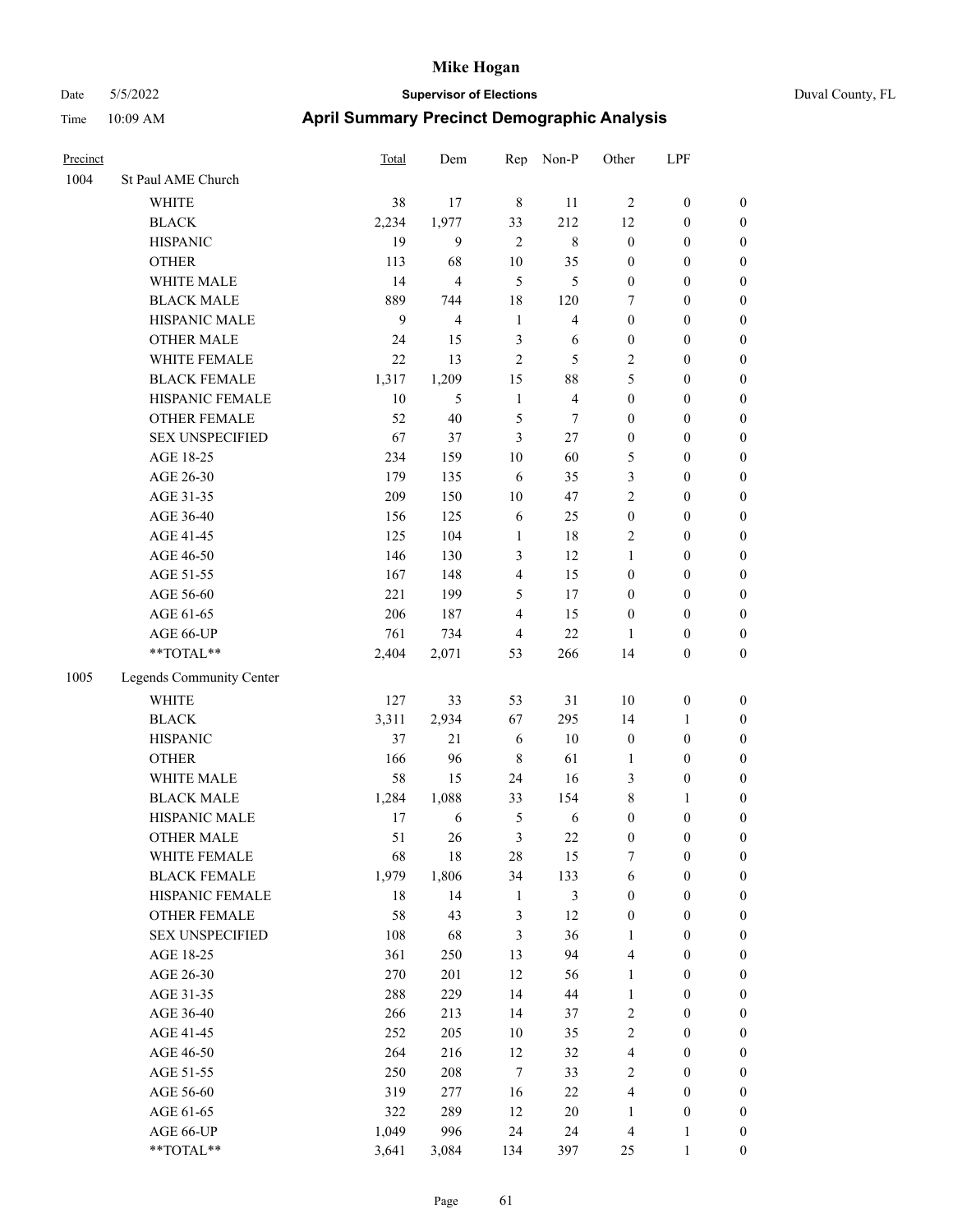| Precinct |                                | Total      | Dem      | Rep              | Non-P       | Other                      | LPF               |                                      |
|----------|--------------------------------|------------|----------|------------------|-------------|----------------------------|-------------------|--------------------------------------|
| 1006     | Church of God - N Lane Ave     |            |          |                  |             |                            |                   |                                      |
|          | WHITE                          | 1,185      | 223      | 665              | 265         | 26                         | 6                 | $\boldsymbol{0}$                     |
|          | <b>BLACK</b>                   | 808        | 649      | $28\,$           | 127         | $\mathfrak{Z}$             | 1                 | $\boldsymbol{0}$                     |
|          | <b>HISPANIC</b>                | 95         | 36       | 29               | 29          | $\mathbf{1}$               | $\boldsymbol{0}$  | $\boldsymbol{0}$                     |
|          | <b>OTHER</b>                   | 145        | 50       | $30\,$           | 63          | $\overline{2}$             | $\boldsymbol{0}$  | $\boldsymbol{0}$                     |
|          | WHITE MALE                     | 546        | 85       | 318              | 127         | 12                         | 4                 | $\boldsymbol{0}$                     |
|          | <b>BLACK MALE</b>              | 362        | 276      | 19               | 65          | $\mathbf{1}$               | 1                 | $\boldsymbol{0}$                     |
|          | HISPANIC MALE                  | 50         | 14       | 18               | 17          | $\mathbf{1}$               | $\boldsymbol{0}$  | $\boldsymbol{0}$                     |
|          | <b>OTHER MALE</b>              | 61         | $20\,$   | 18               | 23          | $\mathbf{0}$               | $\boldsymbol{0}$  | $\boldsymbol{0}$                     |
|          | WHITE FEMALE                   | 616        | 133      | 336              | 131         | 14                         | 2                 | $\boldsymbol{0}$                     |
|          | <b>BLACK FEMALE</b>            | 429        | 359      | 9                | 59          | $\sqrt{2}$                 | $\boldsymbol{0}$  | $\boldsymbol{0}$                     |
|          | HISPANIC FEMALE                | 43         | $21\,$   | $10\,$           | 12          | $\boldsymbol{0}$           | $\boldsymbol{0}$  | $\boldsymbol{0}$                     |
|          | <b>OTHER FEMALE</b>            | 50         | 15       | 9                | 25          | 1                          | $\boldsymbol{0}$  | $\boldsymbol{0}$                     |
|          | <b>SEX UNSPECIFIED</b>         | 76         | 35       | 15               | 25          | $\mathbf{1}$               | $\boldsymbol{0}$  | $\boldsymbol{0}$                     |
|          | AGE 18-25                      | 230        | 87       | 56               | 79          | $\,$ 8 $\,$                | $\boldsymbol{0}$  | $\boldsymbol{0}$                     |
|          | AGE 26-30                      | 204        | 90       | 39               | 71          | 3                          | 1                 | $\boldsymbol{0}$                     |
|          | AGE 31-35                      | 204        | 86       | 53               | 62          | $\sqrt{2}$                 | 1                 | $\boldsymbol{0}$                     |
|          | AGE 36-40                      | 201        | 105      | 44               | 45          | $\overline{4}$             | 3                 | $\boldsymbol{0}$                     |
|          | AGE 41-45                      | 165        | $70\,$   | 57               | 35          | 3                          | $\boldsymbol{0}$  | $\boldsymbol{0}$                     |
|          | AGE 46-50                      | 218        | 95       | 84               | 36          | $\sqrt{2}$                 | 1                 | $\boldsymbol{0}$                     |
|          | AGE 51-55                      | 195        | 86       | 71               | 35          | $\mathfrak{Z}$             | $\boldsymbol{0}$  | $\boldsymbol{0}$                     |
|          | AGE 56-60                      | 218        | 87       | 83               | 45          | $\sqrt{2}$                 | 1                 | $\boldsymbol{0}$                     |
|          | AGE 61-65                      | 190        | 88       | 70               | 29          | 3                          | $\boldsymbol{0}$  | $\boldsymbol{0}$                     |
|          | AGE 66-UP                      | 408        | 164      | 195              | 47          | $\overline{2}$             | $\boldsymbol{0}$  | $\boldsymbol{0}$                     |
|          | **TOTAL**                      | 2,233      | 958      | 752              | 484         | 32                         | 7                 | $\boldsymbol{0}$                     |
| 1007     | Evangel Temple Assembly of God |            |          |                  |             |                            |                   |                                      |
|          | <b>WHITE</b>                   | 895        | 222      | 455              | 199         | 15                         | 4                 | $\boldsymbol{0}$                     |
|          | <b>BLACK</b>                   | 596        | 474      | 21               | 99          | $\mathbf{1}$               | 1                 | $\boldsymbol{0}$                     |
|          | <b>HISPANIC</b>                | 99         | 44       | 16               | 38          | 1                          | $\boldsymbol{0}$  | $\boldsymbol{0}$                     |
|          | <b>OTHER</b>                   | 137        | 56       | 39               | 40          | $\mathbf{1}$               | 1                 | $\boldsymbol{0}$                     |
|          | WHITE MALE                     | 404        | 95       | 216              | 83          | $\,$ 8 $\,$                | 2                 | $\boldsymbol{0}$                     |
|          | <b>BLACK MALE</b>              | 225        | 159      | 14               | 50          | $\mathbf{1}$               | 1                 | $\boldsymbol{0}$                     |
|          | HISPANIC MALE                  | 37         | 12       | $\,$ 8 $\,$      | 16          | $\mathbf{1}$               | $\boldsymbol{0}$  | $\boldsymbol{0}$                     |
|          | <b>OTHER MALE</b>              | 39         | 13       | 15               | 10          | $\boldsymbol{0}$           | 1                 | $\boldsymbol{0}$                     |
|          | WHITE FEMALE                   | 484        | 125      | 237              | 113         | $\boldsymbol{7}$           | $\mathbf{2}$      | $\boldsymbol{0}$                     |
|          | <b>BLACK FEMALE</b>            | 364        | 309      | $\tau$           | $\sqrt{48}$ | $\boldsymbol{0}$           | $\boldsymbol{0}$  | $\boldsymbol{0}$                     |
|          | HISPANIC FEMALE                | 62         | 32       | $\,$ 8 $\,$      | $22\,$      | $\boldsymbol{0}$           | $\boldsymbol{0}$  | $\boldsymbol{0}$                     |
|          | OTHER FEMALE                   | 62         | $26\,$   | 19               | 17          | $\boldsymbol{0}$           | $\boldsymbol{0}$  | $\boldsymbol{0}$                     |
|          | <b>SEX UNSPECIFIED</b>         | 50         | 25       | $\boldsymbol{7}$ | 17          | 1                          | $\boldsymbol{0}$  | $\boldsymbol{0}$                     |
|          | AGE 18-25                      |            |          |                  | 56          | $\sqrt{2}$                 |                   |                                      |
|          | AGE 26-30                      | 175<br>161 | 78       | 37<br>29         | 56          | $\sqrt{2}$                 | 2<br>$\mathbf{2}$ | $\boldsymbol{0}$<br>$\boldsymbol{0}$ |
|          | AGE 31-35                      |            | 72<br>91 | 38               | 46          | $\sqrt{2}$                 |                   |                                      |
|          |                                | 178        |          |                  |             |                            | 1                 | $\boldsymbol{0}$                     |
|          | AGE 36-40                      | 154        | 82       | 33               | 37          | $\mathbf{1}$<br>$\sqrt{2}$ | $\mathbf{1}$      | $\boldsymbol{0}$<br>$\boldsymbol{0}$ |
|          | AGE 41-45                      | 140        | 66       | 34               | 38          |                            | $\boldsymbol{0}$  |                                      |
|          | AGE 46-50                      | 137        | 61       | 36               | 40          | $\boldsymbol{0}$           | $\boldsymbol{0}$  | $\boldsymbol{0}$                     |
|          | AGE 51-55                      | 121        | 47       | 47               | 22          | $\mathfrak s$              | $\boldsymbol{0}$  | $\boldsymbol{0}$                     |
|          | AGE 56-60                      | 160        | 80       | 52               | $28\,$      | $\boldsymbol{0}$           | $\boldsymbol{0}$  | $\boldsymbol{0}$                     |
|          | AGE 61-65                      | 160        | 64       | 68               | $28\,$      | $\boldsymbol{0}$           | $\boldsymbol{0}$  | $\boldsymbol{0}$                     |
|          | AGE 66-UP                      | 341        | 155      | 157              | 25          | $\overline{4}$             | $\boldsymbol{0}$  | $\boldsymbol{0}$                     |
|          | **TOTAL**                      | 1,727      | 796      | 531              | 376         | 18                         | 6                 | $\boldsymbol{0}$                     |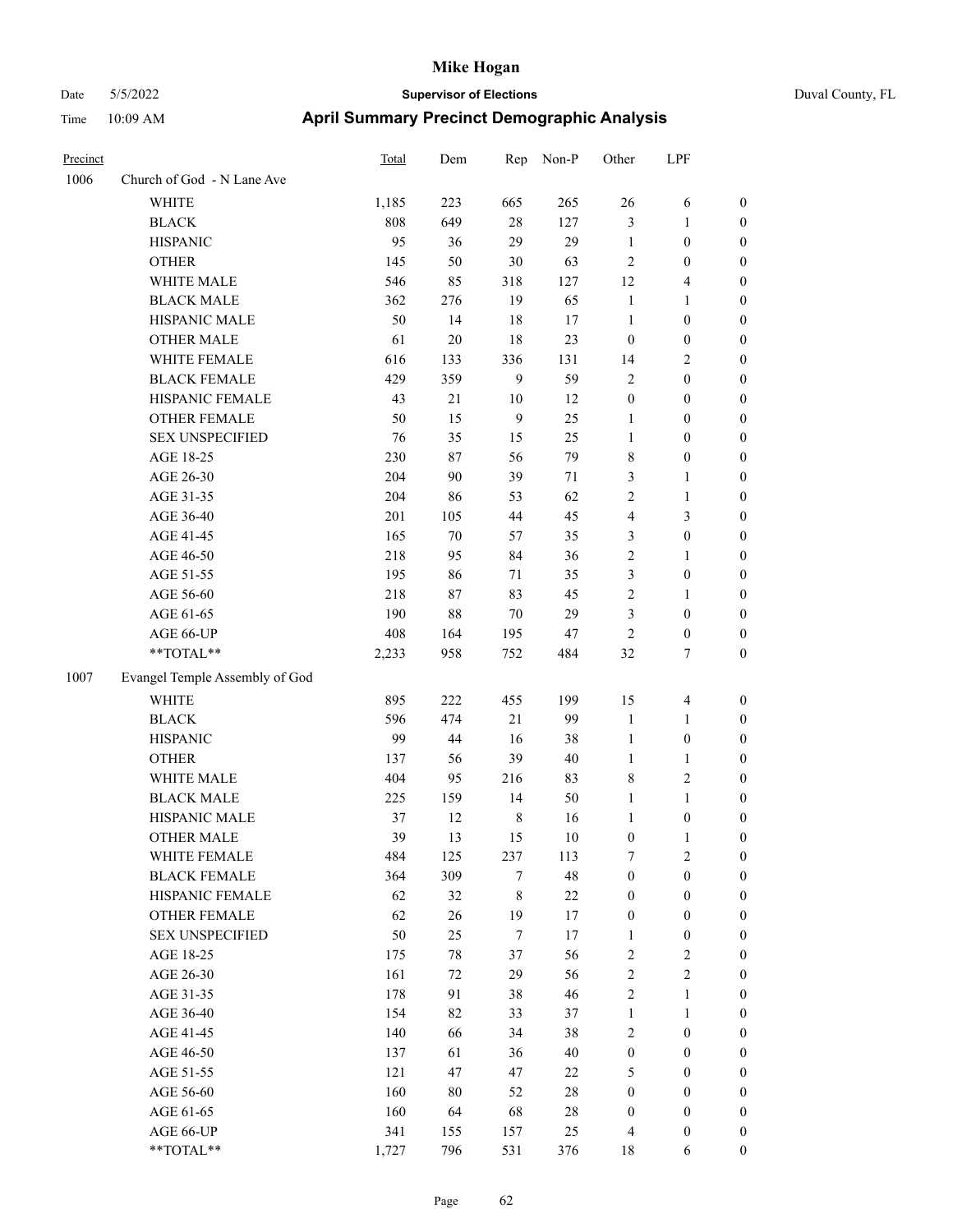### Date 5/5/2022 **Supervisor of Elections** Duval County, FL Time 10:09 AM **April Summary Precinct Demographic Analysis**

| Precinct |                                 | <b>Total</b> | Dem    |        | Rep Non-P | Other                   | LPF              |                  |
|----------|---------------------------------|--------------|--------|--------|-----------|-------------------------|------------------|------------------|
| 1008     | Mary Lena Gibbs Center          |              |        |        |           |                         |                  |                  |
|          | WHITE                           | 2,489        | 544    | 1,326  | 554       | 52                      | 13               | $\boldsymbol{0}$ |
|          | <b>BLACK</b>                    | 2,917        | 2,328  | 112    | 449       | 25                      | 3                | $\boldsymbol{0}$ |
|          | <b>HISPANIC</b>                 | 406          | 168    | $71\,$ | 161       | 5                       | $\mathbf{1}$     | $\boldsymbol{0}$ |
|          | <b>OTHER</b>                    | 596          | 197    | 160    | 229       | 9                       | $\mathbf{1}$     | $\boldsymbol{0}$ |
|          | WHITE MALE                      | 1,148        | 211    | 645    | 261       | 23                      | $\,8\,$          | $\boldsymbol{0}$ |
|          | <b>BLACK MALE</b>               | 1,173        | 876    | 57     | 224       | 14                      | $\sqrt{2}$       | $\boldsymbol{0}$ |
|          | HISPANIC MALE                   | 192          | 69     | 42     | 78        | $\mathfrak{2}$          | $\mathbf{1}$     | $\boldsymbol{0}$ |
|          | <b>OTHER MALE</b>               | 239          | 65     | 68     | $102\,$   | $\overline{\mathbf{4}}$ | $\boldsymbol{0}$ | $\boldsymbol{0}$ |
|          | WHITE FEMALE                    | 1,305        | 323    | 664    | 284       | 29                      | 5                | $\boldsymbol{0}$ |
|          | <b>BLACK FEMALE</b>             | 1,697        | 1,416  | 54     | 215       | 11                      | $\mathbf{1}$     | $\boldsymbol{0}$ |
|          | HISPANIC FEMALE                 | 204          | 94     | 28     | 79        | 3                       | $\boldsymbol{0}$ | $\boldsymbol{0}$ |
|          | OTHER FEMALE                    | 265          | 102    | 77     | 82        | 3                       | $\mathbf{1}$     | $\boldsymbol{0}$ |
|          | <b>SEX UNSPECIFIED</b>          | 185          | 81     | 34     | 68        | $\mathfrak{2}$          | $\boldsymbol{0}$ | $\boldsymbol{0}$ |
|          | AGE 18-25                       | 805          | 366    | 122    | 298       | 18                      | $\mathbf{1}$     | $\boldsymbol{0}$ |
|          | AGE 26-30                       | 600          | 287    | 105    | 192       | 11                      | 5                | $\boldsymbol{0}$ |
|          | AGE 31-35                       | 610          | 301    | 108    | 184       | 11                      | $\sqrt{6}$       | $\boldsymbol{0}$ |
|          | AGE 36-40                       | 592          | 310    | 112    | 161       | 8                       | $\mathbf{1}$     | $\boldsymbol{0}$ |
|          | AGE 41-45                       | 528          | 284    | 109    | 128       | 7                       | $\boldsymbol{0}$ | $\boldsymbol{0}$ |
|          | AGE 46-50                       | 496          | 291    | 105    | 89        | 9                       | $\sqrt{2}$       | $\boldsymbol{0}$ |
|          | AGE 51-55                       | 479          | 249    | 142    | 79        | 9                       | $\boldsymbol{0}$ | $\boldsymbol{0}$ |
|          | AGE 56-60                       | 555          | 288    | 178    | 85        | 3                       | $\mathbf{1}$     | $\boldsymbol{0}$ |
|          | AGE 61-65                       | 518          | 240    | 198    | 73        | 7                       | $\boldsymbol{0}$ | $\boldsymbol{0}$ |
|          | AGE 66-UP                       | 1,225        | 621    | 490    | 104       | 8                       | $\overline{c}$   | $\boldsymbol{0}$ |
|          | **TOTAL**                       | 6,408        | 3,237  | 1,669  | 1,393     | 91                      | 18               | $\overline{0}$   |
| 1009     | Oak Hill Church of the Nazarene |              |        |        |           |                         |                  |                  |
|          | WHITE                           | 1,796        | 408    | 910    | 438       | 27                      | 13               | $\boldsymbol{0}$ |
|          | <b>BLACK</b>                    | 3,540        | 2,735  | 120    | 636       | 47                      | $\sqrt{2}$       | $\boldsymbol{0}$ |
|          | <b>HISPANIC</b>                 | 618          | 272    | 105    | 232       | 7                       | 2                | $\boldsymbol{0}$ |
|          | <b>OTHER</b>                    | 704          | 244    | 160    | 291       | $\tau$                  | $\mathbf{2}$     | $\boldsymbol{0}$ |
|          | WHITE MALE                      | 810          | 146    | 448    | 195       | 11                      | $10\,$           | $\boldsymbol{0}$ |
|          | <b>BLACK MALE</b>               | 1,324        | 939    | 64     | 301       | 19                      | $\mathbf{1}$     | $\boldsymbol{0}$ |
|          | HISPANIC MALE                   | 278          | 106    | 54     | 113       | 3                       | $\sqrt{2}$       | $\boldsymbol{0}$ |
|          | <b>OTHER MALE</b>               | 269          | 92     | 69     | 102       | 4                       | 2                | $\boldsymbol{0}$ |
|          | WHITE FEMALE                    | 958          | 251    | 456    | 232       | 16                      | 3                | $\boldsymbol{0}$ |
|          | <b>BLACK FEMALE</b>             | 2,164        | 1,760  | 54     | 323       | 26                      | $\mathbf{1}$     | $\boldsymbol{0}$ |
|          | HISPANIC FEMALE                 | 326          | 159    | 50     | 113       | $\overline{4}$          | $\boldsymbol{0}$ | $\boldsymbol{0}$ |
|          | OTHER FEMALE                    | 327          | 119    | 78     | 129       | 1                       | $\boldsymbol{0}$ | $\boldsymbol{0}$ |
|          | <b>SEX UNSPECIFIED</b>          | 202          | $87\,$ | 22     | 89        | $\overline{\mathbf{4}}$ | $\boldsymbol{0}$ | $\boldsymbol{0}$ |
|          | AGE 18-25                       | 851          | 424    | 79     | 334       | 12                      | $\overline{2}$   | $\boldsymbol{0}$ |
|          | AGE 26-30                       | 664          | 344    | 86     | 211       | 19                      | $\overline{4}$   | $\boldsymbol{0}$ |
|          | AGE 31-35                       | 708          | 402    | 97     | 202       | $\mathfrak{S}$          | $\sqrt{2}$       | $\boldsymbol{0}$ |
|          | AGE 36-40                       | 639          | 393    | 69     | 161       | 13                      | $\mathfrak{Z}$   | $\boldsymbol{0}$ |

AGE 41-45 568 339 88 131 8 2 0 AGE 46-50 568 339 109 113 6 1 0 AGE 51-55 564 323 121 113 5 2 0 AGE 56-60 542 282 142 112 6 0 0 AGE 61-65 533 290 159 80 4 0 0 AGE 66-UP 1,021 523 345 140 10 3 0 \*\*TOTAL\*\* 6,658 3,659 1,295 1,597 88 19 0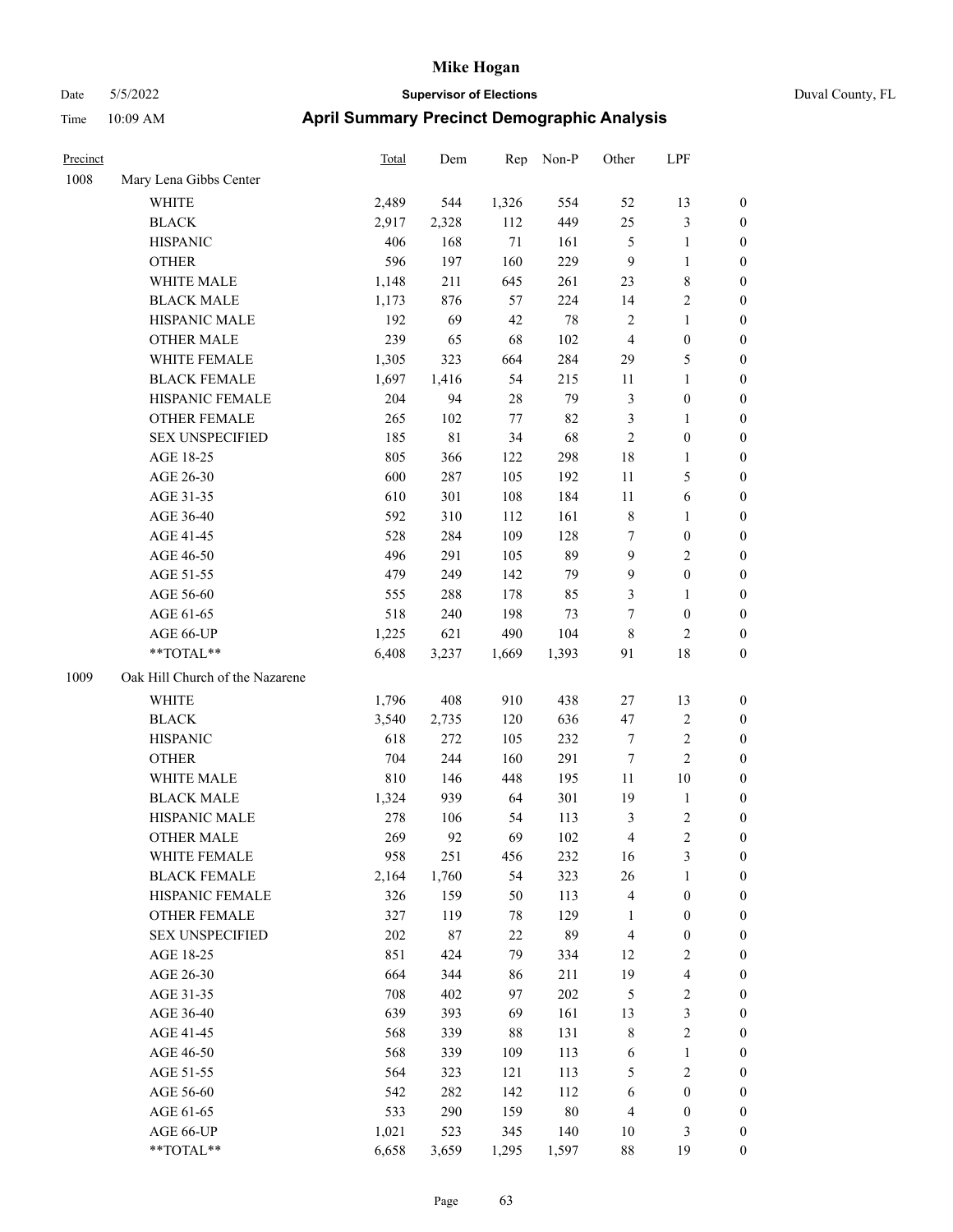| Precinct |                             | <b>Total</b> | Dem   | Rep    | Non-P       | Other            | LPF              |                  |
|----------|-----------------------------|--------------|-------|--------|-------------|------------------|------------------|------------------|
| 1010     | Sweetwater Church of Christ |              |       |        |             |                  |                  |                  |
|          | <b>WHITE</b>                | 1,162        | 284   | 597    | 254         | 23               | 4                | $\boldsymbol{0}$ |
|          | <b>BLACK</b>                | 1,223        | 954   | 41     | 209         | 19               | $\boldsymbol{0}$ | $\boldsymbol{0}$ |
|          | <b>HISPANIC</b>             | 212          | 87    | 41     | 79          | $\overline{4}$   | 1                | $\boldsymbol{0}$ |
|          | <b>OTHER</b>                | 353          | 97    | 121    | 127         | $\tau$           | 1                | $\boldsymbol{0}$ |
|          | WHITE MALE                  | 556          | 105   | 296    | 136         | 16               | 3                | $\boldsymbol{0}$ |
|          | <b>BLACK MALE</b>           | 493          | 363   | 22     | 99          | 9                | $\boldsymbol{0}$ | $\boldsymbol{0}$ |
|          | HISPANIC MALE               | 90           | 31    | 23     | 34          | $\sqrt{2}$       | $\boldsymbol{0}$ | $\boldsymbol{0}$ |
|          | <b>OTHER MALE</b>           | 141          | 33    | 57     | 48          | $\overline{2}$   | 1                | $\boldsymbol{0}$ |
|          | WHITE FEMALE                | 593          | 176   | 295    | 114         | $\boldsymbol{7}$ | 1                | $\boldsymbol{0}$ |
|          | <b>BLACK FEMALE</b>         | 711          | 574   | 19     | 109         | 9                | $\boldsymbol{0}$ | $\boldsymbol{0}$ |
|          | HISPANIC FEMALE             | 120          | 56    | 18     | 43          | $\sqrt{2}$       | 1                | $\boldsymbol{0}$ |
|          | <b>OTHER FEMALE</b>         | 163          | 52    | 51     | 56          | $\overline{4}$   | $\boldsymbol{0}$ | $\boldsymbol{0}$ |
|          | <b>SEX UNSPECIFIED</b>      | 83           | 32    | 19     | 30          | $\overline{2}$   | $\boldsymbol{0}$ | $\boldsymbol{0}$ |
|          | AGE 18-25                   | 365          | 163   | 58     | 132         | 11               | 1                | $\boldsymbol{0}$ |
|          | AGE 26-30                   | 267          | 123   | 54     | 84          | $\mathfrak{S}$   | 1                | $\boldsymbol{0}$ |
|          | AGE 31-35                   | 276          | 143   | 43     | $8\sqrt{1}$ | $\,$ 8 $\,$      | 1                | $\boldsymbol{0}$ |
|          | AGE 36-40                   | 240          | 112   | 45     | 76          | 5                | 2                | $\boldsymbol{0}$ |
|          | AGE 41-45                   | 226          | 113   | 55     | 52          | 6                | $\boldsymbol{0}$ | $\boldsymbol{0}$ |
|          | AGE 46-50                   | 214          | 114   | 58     | 40          | $\sqrt{2}$       | 0                | $\boldsymbol{0}$ |
|          | AGE 51-55                   | 245          | 122   | 62     | 57          | $\overline{4}$   | $\boldsymbol{0}$ | $\boldsymbol{0}$ |
|          | AGE 56-60                   | 266          | 144   | 75     | 43          | $\overline{4}$   | $\boldsymbol{0}$ | $\boldsymbol{0}$ |
|          | AGE 61-65                   | 302          | 144   | 106    | 49          | 3                | $\boldsymbol{0}$ | $\boldsymbol{0}$ |
|          | AGE 66-UP                   | 549          | 244   | 244    | 55          | 5                | 1                | $\boldsymbol{0}$ |
|          | **TOTAL**                   | 2,950        | 1,422 | 800    | 669         | 53               | 6                | $\boldsymbol{0}$ |
| 1011     | Teamsters 512               |              |       |        |             |                  |                  |                  |
|          | WHITE                       | 876          | 167   | 524    | 171         | $\tau$           | 7                | $\boldsymbol{0}$ |
|          | <b>BLACK</b>                | 453          | 352   | 17     | $78\,$      | 5                | 1                | $\boldsymbol{0}$ |
|          | <b>HISPANIC</b>             | 63           | 27    | 18     | 17          | $\mathbf{1}$     | $\boldsymbol{0}$ | $\boldsymbol{0}$ |
|          | <b>OTHER</b>                | 80           | 17    | 33     | 28          | 1                | 1                | $\boldsymbol{0}$ |
|          | WHITE MALE                  | 397          | 71    | 239    | 79          | $\overline{4}$   | 4                | $\boldsymbol{0}$ |
|          | <b>BLACK MALE</b>           | 173          | 116   | 6      | 47          | $\mathfrak{Z}$   | 1                | $\boldsymbol{0}$ |
|          | HISPANIC MALE               | 30           | 11    | 10     | 9           | $\boldsymbol{0}$ | $\boldsymbol{0}$ | $\boldsymbol{0}$ |
|          | <b>OTHER MALE</b>           | 27           | 3     | 11     | 13          | $\boldsymbol{0}$ | $\boldsymbol{0}$ | $\boldsymbol{0}$ |
|          | WHITE FEMALE                | 468          | 92    | 280    | 90          | $\mathfrak{Z}$   | 3                | $\boldsymbol{0}$ |
|          | <b>BLACK FEMALE</b>         | 272          | 230   | 9      | 31          | $\sqrt{2}$       | $\boldsymbol{0}$ | $\boldsymbol{0}$ |
|          | HISPANIC FEMALE             | 33           | 16    | 8      | $\,8\,$     | $\mathbf{1}$     | $\boldsymbol{0}$ | $\boldsymbol{0}$ |
|          | OTHER FEMALE                | 40           | 11    | 18     | 10          | $\mathbf{1}$     | $\boldsymbol{0}$ | $\boldsymbol{0}$ |
|          | <b>SEX UNSPECIFIED</b>      | 32           | 13    | $11\,$ | $\tau$      | $\boldsymbol{0}$ | $\mathbf{1}$     | $\boldsymbol{0}$ |
|          | AGE 18-25                   | 147          | 59    | 37     | 46          | $\mathfrak{Z}$   | $\overline{c}$   | $\boldsymbol{0}$ |
|          | AGE 26-30                   | 113          | 40    | $28\,$ | 42          | $\mathbf{1}$     | $\mathbf{2}$     | $\boldsymbol{0}$ |
|          | AGE 31-35                   | 156          | 73    | 43     | 36          | $\mathfrak{Z}$   | 1                | $\boldsymbol{0}$ |
|          | AGE 36-40                   | 146          | 63    | 49     | 31          | 3                | $\boldsymbol{0}$ | $\boldsymbol{0}$ |
|          | AGE 41-45                   | 124          | 52    | 49     | $22\,$      | $\boldsymbol{0}$ | 1                | $\boldsymbol{0}$ |
|          | AGE 46-50                   | 130          | 53    | 44     | 31          | $\mathbf{1}$     | 1                | $\boldsymbol{0}$ |
|          | AGE 51-55                   | 116          | 45    | 49     | 19          | $\mathbf{1}$     | $\mathbf{2}$     | $\boldsymbol{0}$ |
|          | AGE 56-60                   | 141          | 57    | 63     | $21\,$      | $\boldsymbol{0}$ | $\boldsymbol{0}$ | $\boldsymbol{0}$ |
|          | AGE 61-65                   | 120          | 36    | 66     | 18          | $\boldsymbol{0}$ | $\boldsymbol{0}$ | $\boldsymbol{0}$ |
|          | AGE 66-UP                   | 279          | 85    | 164    | $28\,$      | $\overline{2}$   | $\boldsymbol{0}$ | 0                |
|          | **TOTAL**                   | 1.472        | 563   | 592    | 294         | 14               | 9                | $\overline{0}$   |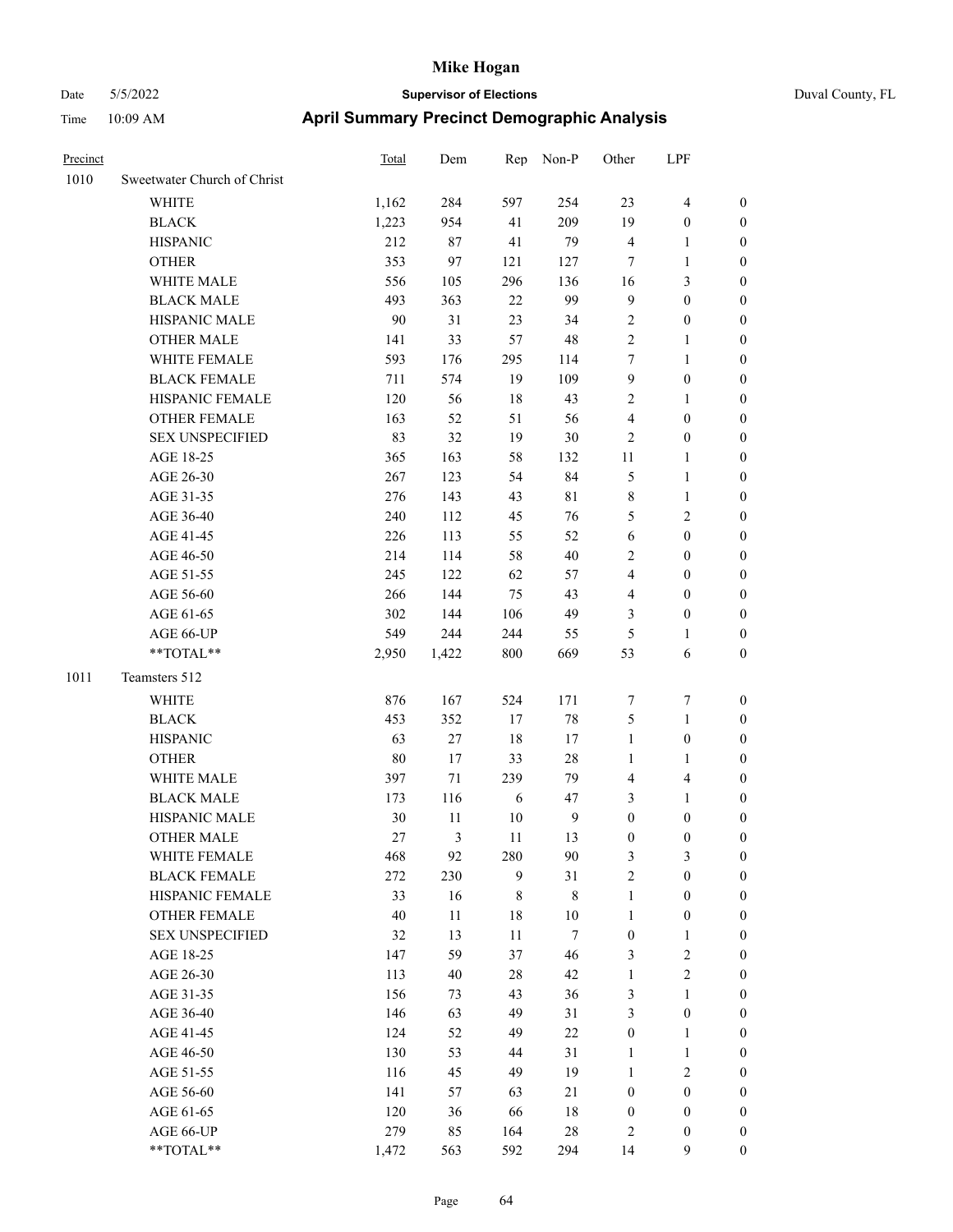| Precinct |                            | Total | Dem            | Rep              | Non-P       | Other            | LPF              |                  |
|----------|----------------------------|-------|----------------|------------------|-------------|------------------|------------------|------------------|
| 1012     | Gregory West Apartments    |       |                |                  |             |                  |                  |                  |
|          | WHITE                      | 817   | 165            | 409              | 230         | $\tau$           | 6                | $\boldsymbol{0}$ |
|          | <b>BLACK</b>               | 794   | 599            | 40               | 143         | 12               | $\boldsymbol{0}$ | $\boldsymbol{0}$ |
|          | <b>HISPANIC</b>            | 204   | 65             | 49               | 84          | 5                | $\mathbf{1}$     | $\boldsymbol{0}$ |
|          | <b>OTHER</b>               | 241   | 83             | 71               | 85          | $\mathbf{1}$     | $\mathbf{1}$     | $\boldsymbol{0}$ |
|          | WHITE MALE                 | 396   | 65             | 211              | 114         | $\mathbf{1}$     | 5                | $\boldsymbol{0}$ |
|          | <b>BLACK MALE</b>          | 330   | 222            | 21               | $8\sqrt{1}$ | 6                | $\boldsymbol{0}$ | $\boldsymbol{0}$ |
|          | HISPANIC MALE              | 95    | 31             | 24               | 35          | 4                | $\mathbf{1}$     | $\boldsymbol{0}$ |
|          | <b>OTHER MALE</b>          | 89    | 26             | $30\,$           | 33          | $\boldsymbol{0}$ | $\boldsymbol{0}$ | $\boldsymbol{0}$ |
|          | WHITE FEMALE               | 413   | 99             | 197              | 110         | 6                | 1                | $\boldsymbol{0}$ |
|          | <b>BLACK FEMALE</b>        | 451   | 367            | 19               | 59          | 6                | $\boldsymbol{0}$ | 0                |
|          | HISPANIC FEMALE            | 101   | 29             | 24               | 47          | 1                | $\boldsymbol{0}$ | 0                |
|          | OTHER FEMALE               | 115   | 46             | 34               | 35          | $\boldsymbol{0}$ | $\boldsymbol{0}$ | $\boldsymbol{0}$ |
|          | <b>SEX UNSPECIFIED</b>     | 66    | 27             | 9                | $28\,$      | 1                | $\mathbf{1}$     | $\boldsymbol{0}$ |
|          | AGE 18-25                  | 272   | 125            | 58               | $8\sqrt{1}$ | 6                | $\sqrt{2}$       | $\boldsymbol{0}$ |
|          | AGE 26-30                  | 262   | 123            | 43               | $90\,$      | 4                | $\mathbf{2}$     | $\boldsymbol{0}$ |
|          | AGE 31-35                  | 218   | 102            | 29               | 87          | $\boldsymbol{0}$ | $\boldsymbol{0}$ | $\boldsymbol{0}$ |
|          | AGE 36-40                  | 159   | 62             | $40\,$           | 52          | 5                | $\boldsymbol{0}$ | $\boldsymbol{0}$ |
|          | AGE 41-45                  | 164   | 78             | 35               | 46          | 3                | $\mathbf{2}$     | $\boldsymbol{0}$ |
|          | AGE 46-50                  | 167   | 86             | $40\,$           | 39          | $\mathbf{1}$     | $\mathbf{1}$     | $\boldsymbol{0}$ |
|          | AGE 51-55                  | 189   | 92             | 57               | 36          | 3                | $\mathbf{1}$     | 0                |
|          | AGE 56-60                  | 190   | 78             | 76               | 36          | $\boldsymbol{0}$ | $\boldsymbol{0}$ | 0                |
|          | AGE 61-65                  | 177   | 67             | 78               | 30          | 2                | $\boldsymbol{0}$ | $\boldsymbol{0}$ |
|          | AGE 66-UP                  | 258   | 99             | 113              | 45          | $\mathbf{1}$     | $\boldsymbol{0}$ | $\boldsymbol{0}$ |
|          | **TOTAL**                  | 2,056 | 912            | 569              | 542         | 25               | $\,8\,$          | $\boldsymbol{0}$ |
| 1013     | Cedar Creek Baptist Church |       |                |                  |             |                  |                  |                  |
|          | <b>WHITE</b>               | 769   | 169            | 433              | 149         | 12               | 6                | $\boldsymbol{0}$ |
|          | <b>BLACK</b>               | 493   | 373            | 17               | 96          | 6                | $\mathbf{1}$     | $\boldsymbol{0}$ |
|          | <b>HISPANIC</b>            | 77    | 33             | $\overline{9}$   | 34          | $\mathbf{1}$     | $\boldsymbol{0}$ | $\boldsymbol{0}$ |
|          | <b>OTHER</b>               | 90    | 25             | 26               | 38          | $\boldsymbol{0}$ | $\mathbf{1}$     | $\boldsymbol{0}$ |
|          | WHITE MALE                 | 366   | 73             | 206              | $77 \,$     | 5                | $\mathfrak{S}$   | $\boldsymbol{0}$ |
|          | <b>BLACK MALE</b>          | 175   | 117            | $\mathbf{9}$     | 44          | 4                | $\mathbf{1}$     | $\boldsymbol{0}$ |
|          | HISPANIC MALE              | 32    | 12             | $\overline{4}$   | 16          | $\boldsymbol{0}$ | $\boldsymbol{0}$ | 0                |
|          | <b>OTHER MALE</b>          | 33    | $\overline{7}$ | 9                | 17          | 0                | $\boldsymbol{0}$ | $\overline{0}$   |
|          | WHITE FEMALE               | 399   | 96             | 224              | 71          | 7                | $\mathbf{1}$     | $\boldsymbol{0}$ |
|          | <b>BLACK FEMALE</b>        | 304   | 244            | $\,8\,$          | 50          | $\sqrt{2}$       | $\boldsymbol{0}$ | $\boldsymbol{0}$ |
|          | HISPANIC FEMALE            | 43    | $20\,$         | $\mathfrak{S}$   | 17          | $\mathbf{1}$     | $\boldsymbol{0}$ | $\boldsymbol{0}$ |
|          | <b>OTHER FEMALE</b>        | 30    | $\,$ 8 $\,$    | 11               | 11          | $\boldsymbol{0}$ | $\boldsymbol{0}$ | 0                |
|          | <b>SEX UNSPECIFIED</b>     | 47    | 23             | $\boldsymbol{9}$ | 14          | $\boldsymbol{0}$ | $\mathbf{1}$     | 0                |
|          | AGE 18-25                  | 159   | 62             | 42               | 52          | 3                | $\boldsymbol{0}$ | 0                |
|          | AGE 26-30                  | 154   | 72             | 26               | 51          | 4                | $\mathbf{1}$     | 0                |
|          | AGE 31-35                  | 147   | 62             | 34               | 48          | $\mathbf{1}$     | $\sqrt{2}$       | 0                |
|          | AGE 36-40                  | 121   | 50             | 37               | 30          | 3                | $\mathbf{1}$     | 0                |
|          | AGE 41-45                  | 105   | 45             | 32               | 26          | $\mathbf{1}$     | $\mathbf{1}$     | 0                |
|          | AGE 46-50                  | 106   | 51             | 32               | $20\,$      | 3                | $\boldsymbol{0}$ | $\boldsymbol{0}$ |
|          | AGE 51-55                  | 117   | 56             | 34               | 24          | $\sqrt{2}$       | $\mathbf{1}$     | $\boldsymbol{0}$ |
|          | AGE 56-60                  | 141   | 53             | 59               | 26          | $\mathbf{1}$     | $\sqrt{2}$       | $\boldsymbol{0}$ |
|          | AGE 61-65                  | 106   | 57             | 32               | 17          | $\boldsymbol{0}$ | $\boldsymbol{0}$ | $\boldsymbol{0}$ |
|          | AGE 66-UP                  | 273   | 92             | 157              | 23          | $\mathbf{1}$     | $\boldsymbol{0}$ | $\boldsymbol{0}$ |
|          | $**TOTAL**$                | 1,429 | 600            | 485              | 317         | 19               | $\,8\,$          | $\overline{0}$   |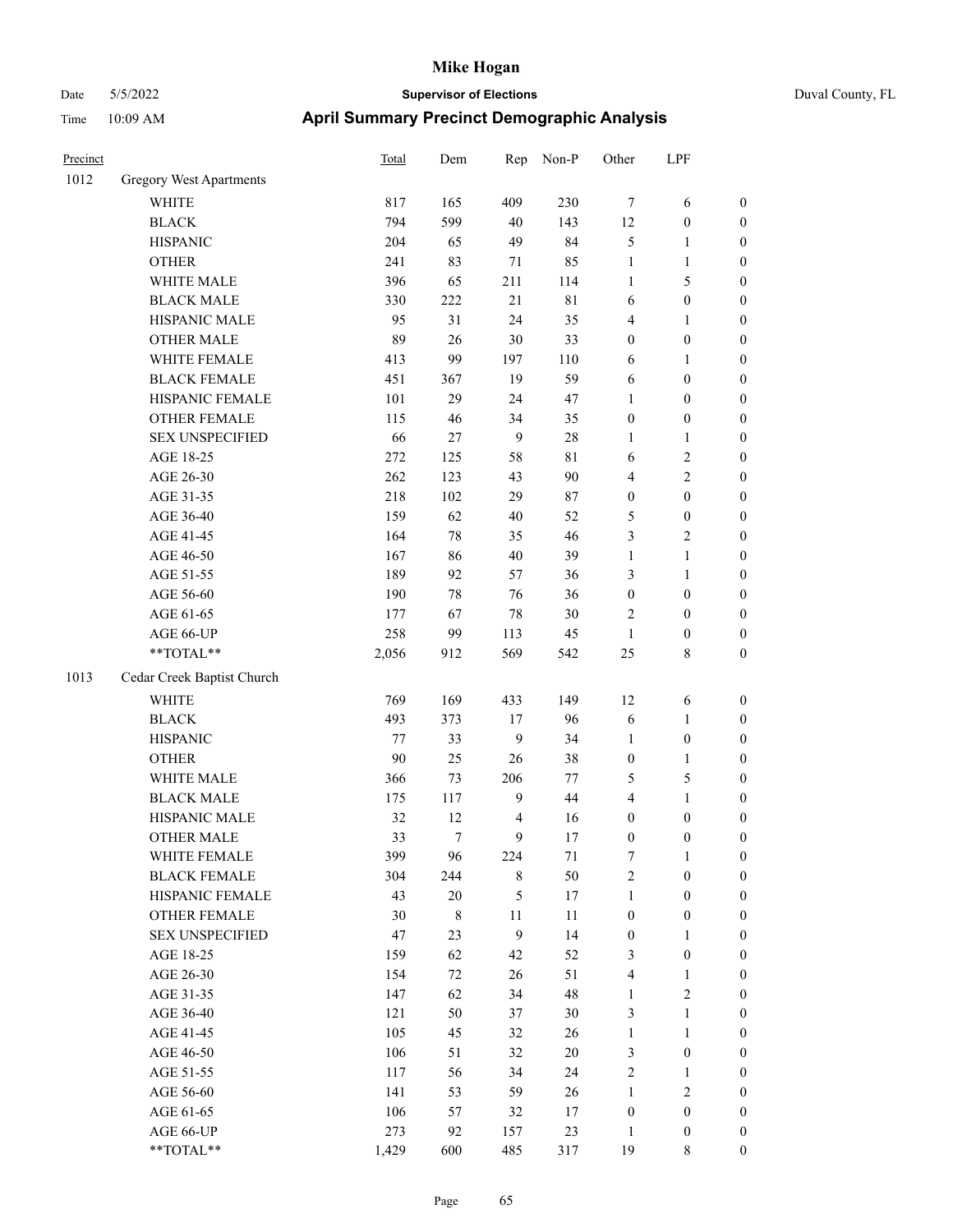| Precinct |                             | Total | Dem    | Rep    | Non-P  | Other            | LPF                     |                  |
|----------|-----------------------------|-------|--------|--------|--------|------------------|-------------------------|------------------|
| 1014     | McGirts Creek Regional Park |       |        |        |        |                  |                         |                  |
|          | <b>WHITE</b>                | 1,229 | 298    | 617    | 288    | 17               | 9                       | $\boldsymbol{0}$ |
|          | <b>BLACK</b>                | 1,667 | 1,336  | 59     | 246    | 26               | $\boldsymbol{0}$        | $\boldsymbol{0}$ |
|          | <b>HISPANIC</b>             | 265   | 105    | 41     | 115    | $\overline{4}$   | $\boldsymbol{0}$        | $\boldsymbol{0}$ |
|          | <b>OTHER</b>                | 347   | 108    | 108    | 125    | $\overline{4}$   | 2                       | $\boldsymbol{0}$ |
|          | WHITE MALE                  | 595   | 126    | 306    | 145    | 10               | 8                       | $\boldsymbol{0}$ |
|          | <b>BLACK MALE</b>           | 702   | 517    | 33     | 137    | 15               | $\boldsymbol{0}$        | $\boldsymbol{0}$ |
|          | HISPANIC MALE               | 117   | $40\,$ | 22     | 53     | $\sqrt{2}$       | $\boldsymbol{0}$        | $\boldsymbol{0}$ |
|          | <b>OTHER MALE</b>           | 133   | 35     | 43     | 54     | $\mathbf{1}$     | $\boldsymbol{0}$        | $\boldsymbol{0}$ |
|          | WHITE FEMALE                | 620   | 169    | 304    | 139    | $\tau$           | 1                       | $\boldsymbol{0}$ |
|          | <b>BLACK FEMALE</b>         | 939   | 797    | 25     | 106    | $11\,$           | $\boldsymbol{0}$        | $\boldsymbol{0}$ |
|          | HISPANIC FEMALE             | 143   | 62     | 18     | 61     | $\sqrt{2}$       | $\boldsymbol{0}$        | $\boldsymbol{0}$ |
|          | <b>OTHER FEMALE</b>         | 159   | 56     | 58     | 40     | 3                | 2                       | $\boldsymbol{0}$ |
|          | <b>SEX UNSPECIFIED</b>      | 100   | 45     | 16     | 39     | $\boldsymbol{0}$ | $\boldsymbol{0}$        | $\boldsymbol{0}$ |
|          | AGE 18-25                   | 403   | 204    | 58     | 134    | 5                | 2                       | $\boldsymbol{0}$ |
|          | AGE 26-30                   | 310   | 148    | 54     | 99     | $\mathfrak{H}$   | 4                       | $\boldsymbol{0}$ |
|          | AGE 31-35                   | 321   | 164    | 55     | 95     | $\tau$           | $\boldsymbol{0}$        | $\boldsymbol{0}$ |
|          | AGE 36-40                   | 293   | 152    | 49     | 86     | 6                | $\boldsymbol{0}$        | $\boldsymbol{0}$ |
|          | AGE 41-45                   | 281   | 160    | 38     | 76     | 7                | $\boldsymbol{0}$        | $\boldsymbol{0}$ |
|          | AGE 46-50                   | 257   | 136    | 63     | 52     | 6                | $\boldsymbol{0}$        | $\boldsymbol{0}$ |
|          | AGE 51-55                   | 325   | 170    | 87     | 62     | $\sqrt{2}$       | 4                       | $\boldsymbol{0}$ |
|          | AGE 56-60                   | 308   | 177    | 79     | 50     | $\sqrt{2}$       | $\boldsymbol{0}$        | $\boldsymbol{0}$ |
|          | AGE 61-65                   | 296   | 175    | 80     | $40\,$ | $\mathbf{1}$     | $\boldsymbol{0}$        | $\boldsymbol{0}$ |
|          | AGE 66-UP                   | 714   | 361    | 262    | $80\,$ | 10               | $\mathbf{1}$            | $\boldsymbol{0}$ |
|          | **TOTAL**                   | 3,508 | 1,847  | 825    | 774    | 51               | 11                      | $\boldsymbol{0}$ |
| 1101     | FSCJ - Deerwood Center      |       |        |        |        |                  |                         |                  |
|          | WHITE                       | 3,286 | 853    | 1,479  | 857    | 74               | 23                      | $\boldsymbol{0}$ |
|          | <b>BLACK</b>                | 1,292 | 939    | 46     | 283    | 22               | $\sqrt{2}$              | $\boldsymbol{0}$ |
|          | <b>HISPANIC</b>             | 480   | 159    | 125    | 180    | 14               | 2                       | $\boldsymbol{0}$ |
|          | <b>OTHER</b>                | 574   | 188    | 111    | 264    | 10               | $\mathbf{1}$            | $\boldsymbol{0}$ |
|          | WHITE MALE                  | 1,553 | 338    | 732    | 439    | 30               | 14                      | $\boldsymbol{0}$ |
|          | <b>BLACK MALE</b>           | 525   | 350    | $22\,$ | 138    | 14               | 1                       | $\boldsymbol{0}$ |
|          | HISPANIC MALE               | 214   | 68     | 56     | $80\,$ | $\,$ 8 $\,$      | $\overline{\mathbf{c}}$ | $\boldsymbol{0}$ |
|          | <b>OTHER MALE</b>           | 212   | 56     | 45     | 106    | $\overline{4}$   | 1                       | $\boldsymbol{0}$ |
|          | WHITE FEMALE                | 1,694 | 508    | 735    | 398    | 44               | $\mathbf{9}$            | $\boldsymbol{0}$ |
|          | <b>BLACK FEMALE</b>         | 749   | 574    | 24     | 142    | $\,$ 8 $\,$      | 1                       | $\boldsymbol{0}$ |
|          | HISPANIC FEMALE             | 261   | 89     | 69     | 97     | 6                | $\boldsymbol{0}$        | $\boldsymbol{0}$ |
|          | OTHER FEMALE                | 283   | 111    | 53     | 113    | 6                | $\boldsymbol{0}$        | $\boldsymbol{0}$ |
|          | <b>SEX UNSPECIFIED</b>      | 141   | 45     | 25     | $71\,$ | $\boldsymbol{0}$ | $\boldsymbol{0}$        | $\boldsymbol{0}$ |
|          | AGE 18-25                   | 768   | 289    | 195    | 253    | 25               | 6                       | $\boldsymbol{0}$ |
|          | AGE 26-30                   | 803   | 324    | 158    | 288    | 26               | $\boldsymbol{7}$        | $\boldsymbol{0}$ |
|          | AGE 31-35                   | 666   | 281    | 148    | 216    | 16               | 5                       | $\boldsymbol{0}$ |
|          | AGE 36-40                   | 465   | 200    | 106    | 150    | $\,$ 8 $\,$      | 1                       | $\boldsymbol{0}$ |
|          | AGE 41-45                   | 435   | 166    | 125    | 135    | $\mathfrak s$    | 4                       | $\boldsymbol{0}$ |
|          | AGE 46-50                   | 427   | 159    | 140    | 112    | 13               | 3                       | $\boldsymbol{0}$ |
|          | AGE 51-55                   | 425   | 149    | 161    | 106    | $\,$ $\,$        | 1                       | $\boldsymbol{0}$ |
|          | AGE 56-60                   | 421   | 159    | 159    | 97     | 6                | $\boldsymbol{0}$        | $\boldsymbol{0}$ |
|          | AGE 61-65                   | 375   | 129    | 163    | $78\,$ | 5                | $\boldsymbol{0}$        | $\boldsymbol{0}$ |
|          | AGE 66-UP                   | 847   | 283    | 406    | 149    | $\,$ 8 $\,$      | 1                       | $\boldsymbol{0}$ |
|          | **TOTAL**                   | 5,632 | 2,139  | 1,761  | 1,584  | 120              | 28                      | $\boldsymbol{0}$ |
|          |                             |       |        |        |        |                  |                         |                  |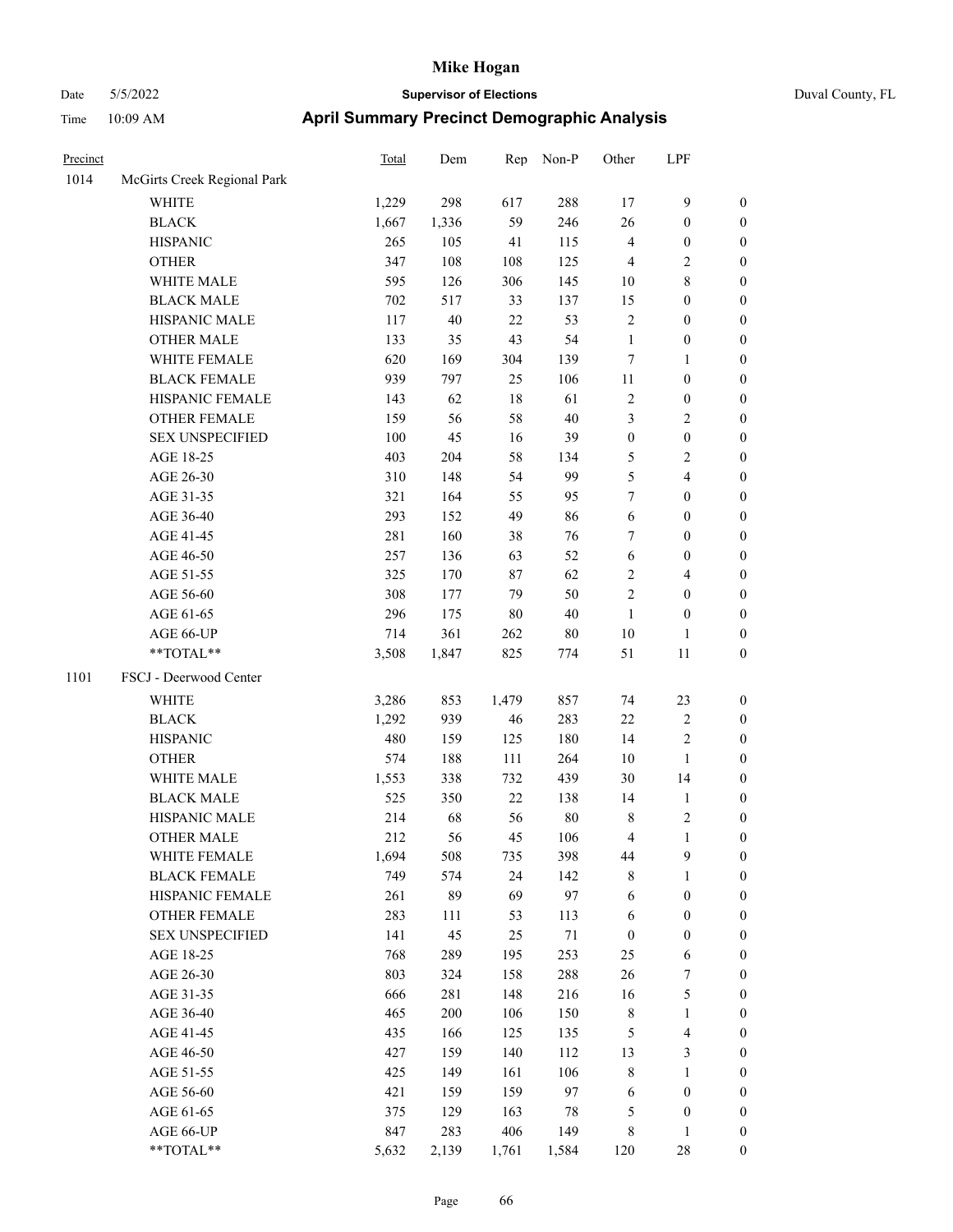| Precinct |                                   | Total   | Dem            | Rep         | Non-P  | Other            | LPF              |                  |
|----------|-----------------------------------|---------|----------------|-------------|--------|------------------|------------------|------------------|
| 1102     | Glen Kernan Golf and Country Club |         |                |             |        |                  |                  |                  |
|          | <b>WHITE</b>                      | 1,905   | 394            | 1,049       | 417    | 39               | 6                | $\boldsymbol{0}$ |
|          | <b>BLACK</b>                      | $77 \,$ | 53             | 6           | 16     | $\sqrt{2}$       | $\boldsymbol{0}$ | $\boldsymbol{0}$ |
|          | <b>HISPANIC</b>                   | 91      | 30             | 38          | 22     | $\mathbf{1}$     | $\boldsymbol{0}$ | $\boldsymbol{0}$ |
|          | <b>OTHER</b>                      | 109     | 33             | 32          | 43     | $\boldsymbol{0}$ | 1                | $\boldsymbol{0}$ |
|          | WHITE MALE                        | 919     | 143            | 531         | 220    | 22               | 3                | $\boldsymbol{0}$ |
|          | <b>BLACK MALE</b>                 | 38      | 24             | 3           | 9      | $\overline{2}$   | $\boldsymbol{0}$ | $\boldsymbol{0}$ |
|          | HISPANIC MALE                     | 39      | 11             | 16          | 12     | $\mathbf{0}$     | $\boldsymbol{0}$ | $\boldsymbol{0}$ |
|          | <b>OTHER MALE</b>                 | 44      | 14             | 13          | 16     | $\boldsymbol{0}$ | $\mathbf{1}$     | $\boldsymbol{0}$ |
|          | WHITE FEMALE                      | 979     | 251            | 513         | 195    | 17               | 3                | $\boldsymbol{0}$ |
|          | <b>BLACK FEMALE</b>               | 39      | 29             | 3           | $\tau$ | $\boldsymbol{0}$ | $\boldsymbol{0}$ | $\boldsymbol{0}$ |
|          | HISPANIC FEMALE                   | 51      | 19             | 22          | 9      | $\mathbf{1}$     | $\boldsymbol{0}$ | $\boldsymbol{0}$ |
|          | <b>OTHER FEMALE</b>               | 53      | 17             | 16          | $20\,$ | $\boldsymbol{0}$ | $\boldsymbol{0}$ | $\boldsymbol{0}$ |
|          | <b>SEX UNSPECIFIED</b>            | 20      | $\overline{2}$ | $\,$ 8 $\,$ | 10     | $\boldsymbol{0}$ | $\boldsymbol{0}$ | $\boldsymbol{0}$ |
|          | AGE 18-25                         | 134     | 42             | 53          | 33     | 5                | 1                | $\boldsymbol{0}$ |
|          | AGE 26-30                         | 95      | 17             | 41          | 35     | $\mathbf{1}$     | 1                | $\boldsymbol{0}$ |
|          | AGE 31-35                         | 131     | 27             | 61          | 42     | $\mathbf{1}$     | $\boldsymbol{0}$ | $\boldsymbol{0}$ |
|          | AGE 36-40                         | 148     | 32             | 66          | 47     | $\mathbf{0}$     | 3                | $\boldsymbol{0}$ |
|          | AGE 41-45                         | 122     | 28             | 49          | 41     | $\overline{4}$   | $\boldsymbol{0}$ | $\boldsymbol{0}$ |
|          | AGE 46-50                         | 123     | 26             | 58          | 37     | $\sqrt{2}$       | $\boldsymbol{0}$ | $\boldsymbol{0}$ |
|          | AGE 51-55                         | 177     | 46             | 84          | 43     | 3                | 1                | $\boldsymbol{0}$ |
|          | AGE 56-60                         | 224     | 43             | 125         | 48     | 7                | 1                | $\boldsymbol{0}$ |
|          | AGE 61-65                         | 265     | 63             | 157         | 42     | 3                | $\boldsymbol{0}$ | $\boldsymbol{0}$ |
|          | AGE 66-UP                         | 763     | 186            | 431         | 130    | 16               | $\boldsymbol{0}$ | $\boldsymbol{0}$ |
|          | **TOTAL**                         | 2,182   | 510            | 1,125       | 498    | 42               | 7                | $\boldsymbol{0}$ |
| 1103     | Hampton Glen                      |         |                |             |        |                  |                  |                  |
|          | WHITE                             | 2,107   | 528            | 1,082       | 462    | 28               | 7                | $\boldsymbol{0}$ |
|          | <b>BLACK</b>                      | 418     | 301            | $22\,$      | $88\,$ | 6                | 1                | $\boldsymbol{0}$ |
|          | <b>HISPANIC</b>                   | 252     | 97             | 61          | 86     | $\,$ 8 $\,$      | $\boldsymbol{0}$ | $\boldsymbol{0}$ |
|          | <b>OTHER</b>                      | 658     | 219            | 137         | 295    | 6                | 1                | $\boldsymbol{0}$ |
|          | WHITE MALE                        | 968     | 190            | 536         | 227    | 11               | 4                | $\boldsymbol{0}$ |
|          | <b>BLACK MALE</b>                 | 185     | 118            | 11          | 53     | $\mathfrak{Z}$   | $\boldsymbol{0}$ | $\boldsymbol{0}$ |
|          | HISPANIC MALE                     | 114     | 41             | 27          | 42     | $\overline{4}$   | $\boldsymbol{0}$ | $\boldsymbol{0}$ |
|          | <b>OTHER MALE</b>                 | 274     | 90             | 59          | 121    | 3                | 1                | $\boldsymbol{0}$ |
|          | WHITE FEMALE                      | 1,122   | 336            | 536         | 231    | 16               | 3                | $\boldsymbol{0}$ |
|          | <b>BLACK FEMALE</b>               | 228     | 179            | $11\,$      | 34     | $\mathfrak{Z}$   | 1                | $\boldsymbol{0}$ |
|          | HISPANIC FEMALE                   | 132     | 54             | 32          | 42     | $\overline{4}$   | $\boldsymbol{0}$ | $\boldsymbol{0}$ |
|          | <b>OTHER FEMALE</b>               | 319     | 114            | $70\,$      | 133    | $\sqrt{2}$       | $\boldsymbol{0}$ | $\boldsymbol{0}$ |
|          | <b>SEX UNSPECIFIED</b>            | 93      | 23             | $20\,$      | 48     | $\sqrt{2}$       | $\boldsymbol{0}$ | $\boldsymbol{0}$ |
|          | AGE 18-25                         | 504     | 187            | 138         | 160    | 19               | $\boldsymbol{0}$ | $\boldsymbol{0}$ |
|          | AGE 26-30                         | 361     | 144            | 89          | 122    | $\mathfrak s$    | 1                | $\boldsymbol{0}$ |
|          | AGE 31-35                         | 270     | 119            | 77          | 71     | $\sqrt{2}$       | 1                | $\boldsymbol{0}$ |
|          | AGE 36-40                         | 241     | 84             | 77          | 77     | $\sqrt{2}$       | 1                | $\boldsymbol{0}$ |
|          | AGE 41-45                         | 239     | 89             | 75          | 68     | $\mathfrak{Z}$   | 4                | $\boldsymbol{0}$ |
|          | AGE 46-50                         | 264     | 81             | 108         | 74     | $\mathbf{1}$     | $\boldsymbol{0}$ | $\boldsymbol{0}$ |
|          | AGE 51-55                         | 319     | 89             | 126         | 101    | 3                | $\boldsymbol{0}$ | $\boldsymbol{0}$ |
|          | AGE 56-60                         | 337     | 93             | 147         | 94     | $\sqrt{2}$       | 1                | $\boldsymbol{0}$ |
|          | AGE 61-65                         | 280     | 70             | 159         | 50     | $\mathbf{1}$     | $\boldsymbol{0}$ | $\boldsymbol{0}$ |
|          | AGE 66-UP                         | 620     | 189            | 306         | 114    | $10\,$           | 1                | $\boldsymbol{0}$ |
|          | **TOTAL**                         | 3,435   | 1,145          | 1,302       | 931    | 48               | 9                | $\boldsymbol{0}$ |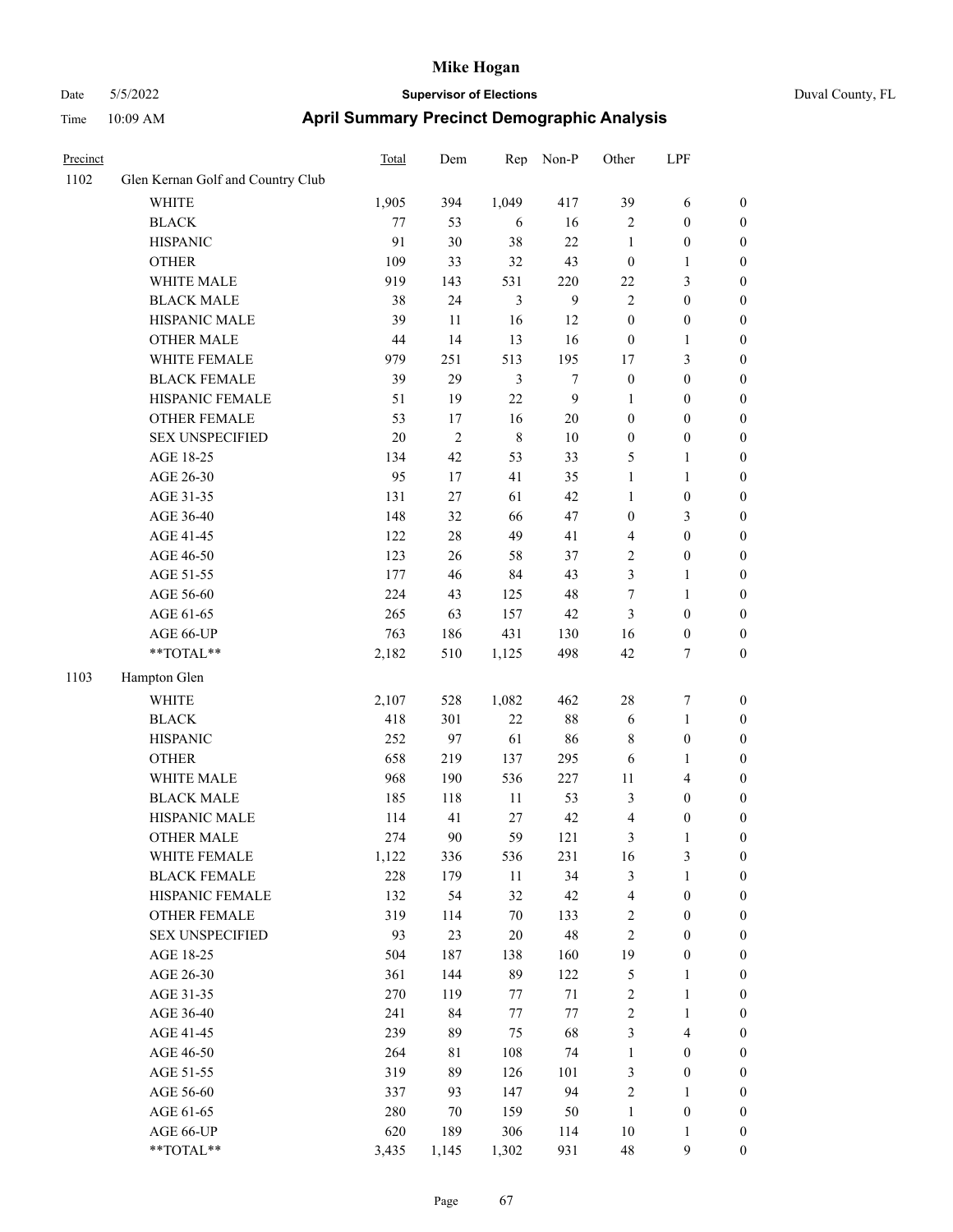|  | Duval County. |
|--|---------------|

| Precinct |                            | Total | Dem   | Rep    | Non-P  | Other            | LPF                     |                  |
|----------|----------------------------|-------|-------|--------|--------|------------------|-------------------------|------------------|
| 1104     | Julington Baptist Church   |       |       |        |        |                  |                         |                  |
|          | <b>WHITE</b>               | 4,574 | 969   | 2,349  | 1,142  | 88               | $26\,$                  | $\boldsymbol{0}$ |
|          | <b>BLACK</b>               | 1,190 | 881   | 54     | 236    | 18               | $\mathbf{1}$            | $\boldsymbol{0}$ |
|          | <b>HISPANIC</b>            | 677   | 218   | 165    | 278    | 10               | 6                       | $\boldsymbol{0}$ |
|          | <b>OTHER</b>               | 1,197 | 367   | 293    | 515    | 17               | $\mathfrak{S}$          | $\boldsymbol{0}$ |
|          | WHITE MALE                 | 2,146 | 383   | 1,147  | 567    | 35               | 14                      | $\boldsymbol{0}$ |
|          | <b>BLACK MALE</b>          | 514   | 350   | 31     | 124    | $\,$ 8 $\,$      | $\mathbf{1}$            | $\boldsymbol{0}$ |
|          | HISPANIC MALE              | 311   | 101   | 78     | 127    | $\mathbf{1}$     | $\overline{\mathbf{4}}$ | 0                |
|          | <b>OTHER MALE</b>          | 518   | 149   | 127    | 231    | $\boldsymbol{7}$ | $\overline{4}$          | 0                |
|          | WHITE FEMALE               | 2,386 | 579   | 1,178  | 564    | 53               | 12                      | $\boldsymbol{0}$ |
|          | <b>BLACK FEMALE</b>        | 658   | 520   | 21     | 107    | $10\,$           | $\boldsymbol{0}$        | $\boldsymbol{0}$ |
|          | HISPANIC FEMALE            | 355   | 112   | 86     | 146    | $\mathbf{9}$     | $\sqrt{2}$              | $\boldsymbol{0}$ |
|          | OTHER FEMALE               | 575   | 192   | 142    | 231    | 9                | $\mathbf{1}$            | $\boldsymbol{0}$ |
|          | <b>SEX UNSPECIFIED</b>     | 175   | 49    | 51     | 74     | $\mathbf{1}$     | $\boldsymbol{0}$        | $\boldsymbol{0}$ |
|          | AGE 18-25                  | 857   | 265   | 266    | 296    | 24               | 6                       | $\boldsymbol{0}$ |
|          | AGE 26-30                  | 967   | 304   | 332    | 307    | 18               | 6                       | $\boldsymbol{0}$ |
|          | AGE 31-35                  | 911   | 282   | 301    | 301    | 16               | 11                      | $\boldsymbol{0}$ |
|          | AGE 36-40                  | 736   | 254   | 229    | 239    | $\overline{9}$   | $\mathfrak{S}$          | 0                |
|          | AGE 41-45                  | 717   | 237   | 205    | 260    | $\overline{9}$   | 6                       | $\boldsymbol{0}$ |
|          | AGE 46-50                  | 640   | 198   | 219    | 206    | 14               | $\mathfrak{Z}$          | $\boldsymbol{0}$ |
|          | AGE 51-55                  | 679   | 187   | 303    | 172    | 16               | 1                       | $\boldsymbol{0}$ |
|          | AGE 56-60                  | 605   | 188   | 296    | 115    | 6                | $\boldsymbol{0}$        | $\boldsymbol{0}$ |
|          | AGE 61-65                  | 524   | 170   | 238    | 107    | $\overline{9}$   | $\boldsymbol{0}$        | $\boldsymbol{0}$ |
|          | AGE 66-UP                  | 1,002 | 350   | 472    | 168    | 12               | $\boldsymbol{0}$        | $\boldsymbol{0}$ |
|          | **TOTAL**                  | 7,638 | 2,435 | 2,861  | 2,171  | 133              | $38\,$                  | $\boldsymbol{0}$ |
| 1105     | Kernan Blvd Baptist Church |       |       |        |        |                  |                         |                  |
|          | WHITE                      | 2,289 | 645   | 1,014  | 560    | 55               | 15                      | $\boldsymbol{0}$ |
|          | <b>BLACK</b>               | 862   | 623   | 27     | 192    | 18               | $\sqrt{2}$              | $\boldsymbol{0}$ |
|          | <b>HISPANIC</b>            | 321   | 112   | 65     | 140    | $\overline{4}$   | $\boldsymbol{0}$        | $\boldsymbol{0}$ |
|          | <b>OTHER</b>               | 435   | 139   | 97     | 187    | 10               | $\mathbf{2}$            | 0                |
|          | WHITE MALE                 | 1,007 | 248   | 475    | 255    | 19               | $10\,$                  | 0                |
|          | <b>BLACK MALE</b>          | 325   | 212   | 12     | 95     | 5                | $\mathbf{1}$            | 0                |
|          | HISPANIC MALE              | 160   | 40    | 42     | 76     | $\sqrt{2}$       | $\boldsymbol{0}$        | $\boldsymbol{0}$ |
|          | <b>OTHER MALE</b>          | 176   | 49    | $44\,$ | $78\,$ | 3                | $\overline{c}$          | $\boldsymbol{0}$ |
|          | WHITE FEMALE               | 1,263 | 387   | 536    | 300    | 35               | 5                       | $\boldsymbol{0}$ |
|          | <b>BLACK FEMALE</b>        | 524   | 403   | 15     | 92     | 13               | $\mathbf{1}$            | $\overline{0}$   |
|          | HISPANIC FEMALE            | 155   | 68    | 23     | 62     | $\sqrt{2}$       | $\boldsymbol{0}$        | $\overline{0}$   |
|          | <b>OTHER FEMALE</b>        | 206   | 77    | $44\,$ | $78\,$ | 7                | $\boldsymbol{0}$        | 0                |
|          | <b>SEX UNSPECIFIED</b>     | 91    | 35    | 12     | 43     | $\mathbf{1}$     | $\boldsymbol{0}$        | 0                |
|          | AGE 18-25                  | 589   | 209   | 154    | 196    | 25               | $\mathfrak{S}$          | 0                |
|          | AGE 26-30                  | 784   | 324   | 199    | 239    | 20               | $\sqrt{2}$              | 0                |
|          | AGE 31-35                  | 518   | 200   | 124    | 181    | 10               | $\mathfrak{Z}$          | 0                |
|          | AGE 36-40                  | 348   | 159   | 81     | 100    | 5                | $\mathfrak{Z}$          | $\boldsymbol{0}$ |
|          | AGE 41-45                  | 247   | 93    | 64     | 85     | 4                | $\mathbf{1}$            | $\boldsymbol{0}$ |
|          | AGE 46-50                  | 231   | 84    | 63     | 78     | $\overline{4}$   | $\mathbf{2}$            | $\boldsymbol{0}$ |
|          | AGE 51-55                  | 226   | 91    | 79     | 50     | $\mathfrak{S}$   | $\mathbf{1}$            | $\overline{0}$   |
|          | AGE 56-60                  | 224   | 82    | 96     | 42     | 3                | $\mathbf{1}$            | $\overline{0}$   |
|          | AGE 61-65                  | 187   | 74    | 74     | 34     | 5                | $\boldsymbol{0}$        | $\overline{0}$   |
|          | AGE 66-UP                  | 553   | 203   | 269    | 74     | 6                | $\mathbf{1}$            | $\boldsymbol{0}$ |
|          | **TOTAL**                  | 3,907 | 1,519 | 1,203  | 1,079  | 87               | 19                      | $\boldsymbol{0}$ |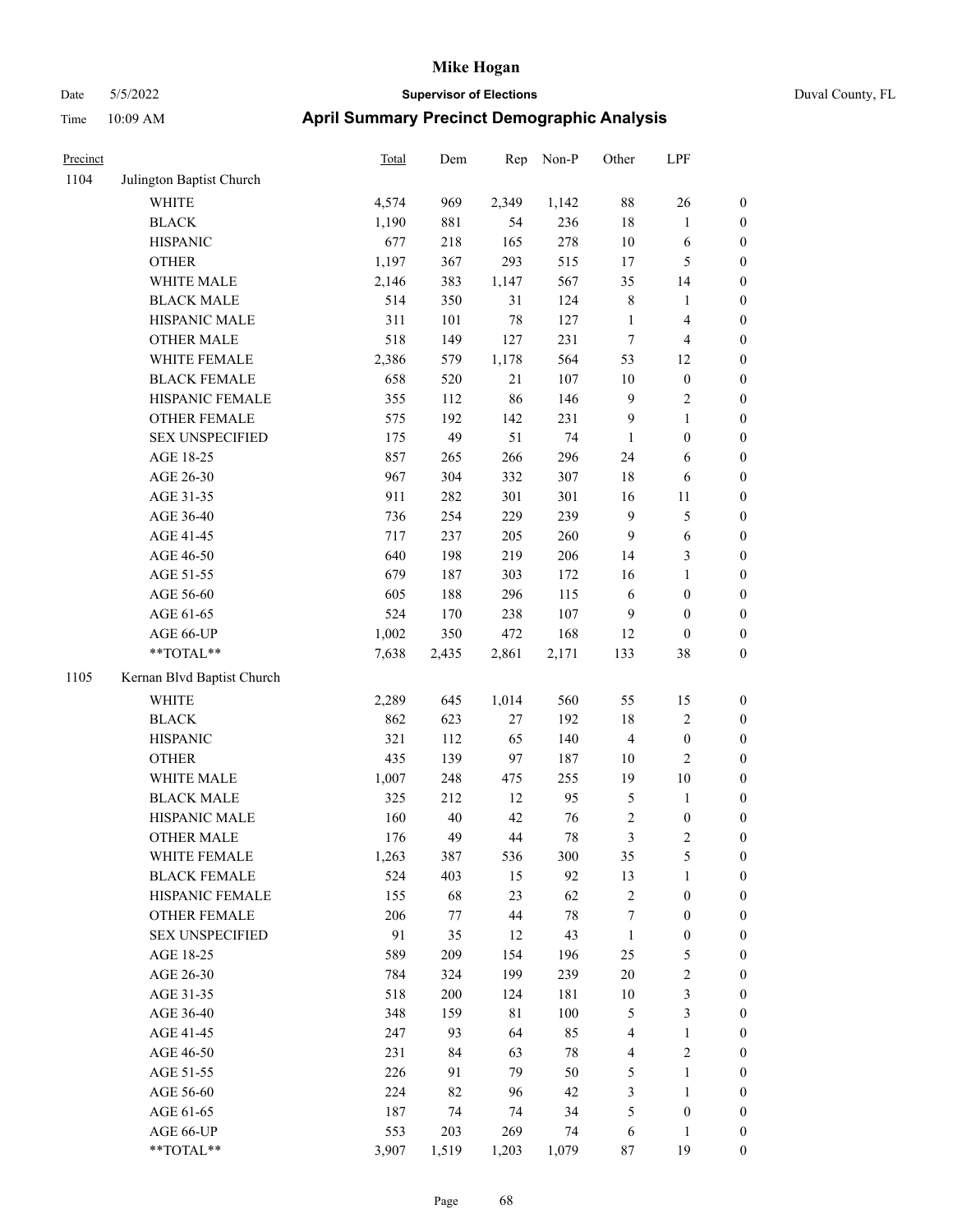| Duval Cou |
|-----------|
|           |

| Precinct |                        | <b>Total</b> | Dem         | Rep              | Non-P  | Other            | LPF                     |                  |
|----------|------------------------|--------------|-------------|------------------|--------|------------------|-------------------------|------------------|
| 1106     | Church of Eleven 22    |              |             |                  |        |                  |                         |                  |
|          | <b>WHITE</b>           | 4,458        | 1,071       | 2,294            | 1,004  | 70               | 19                      | $\boldsymbol{0}$ |
|          | <b>BLACK</b>           | 732          | 522         | 31               | 166    | 12               | $\mathbf{1}$            | $\boldsymbol{0}$ |
|          | <b>HISPANIC</b>        | 480          | 171         | 124              | 178    | 6                | $\mathbf{1}$            | $\boldsymbol{0}$ |
|          | <b>OTHER</b>           | 823          | 301         | 173              | 335    | 12               | $\sqrt{2}$              | $\boldsymbol{0}$ |
|          | WHITE MALE             | 1,987        | 402         | 1,043            | 495    | 33               | 14                      | $\boldsymbol{0}$ |
|          | <b>BLACK MALE</b>      | 311          | 205         | 20               | 80     | 6                | $\boldsymbol{0}$        | $\boldsymbol{0}$ |
|          | HISPANIC MALE          | 204          | 59          | 59               | 84     | $\overline{c}$   | $\boldsymbol{0}$        | $\boldsymbol{0}$ |
|          | <b>OTHER MALE</b>      | 339          | 104         | 69               | 161    | $\overline{4}$   | $\mathbf{1}$            | $\boldsymbol{0}$ |
|          | WHITE FEMALE           | 2,442        | 661         | 1,239            | 500    | 37               | $\mathfrak s$           | 0                |
|          | <b>BLACK FEMALE</b>    | 416          | 314         | 11               | 85     | 5                | $\mathbf{1}$            | 0                |
|          | HISPANIC FEMALE        | 271          | 109         | 64               | 93     | $\overline{4}$   | $\mathbf{1}$            | 0                |
|          | OTHER FEMALE           | 403          | 164         | 92               | 140    | 6                | $\mathbf{1}$            | 0                |
|          | <b>SEX UNSPECIFIED</b> | 120          | 47          | 25               | 45     | 3                | $\boldsymbol{0}$        | $\boldsymbol{0}$ |
|          | AGE 18-25              | 690          | 258         | 202              | 204    | $20\,$           | 6                       | $\boldsymbol{0}$ |
|          | AGE 26-30              | 635          | 206         | 201              | 210    | 13               | $\mathfrak{S}$          | $\boldsymbol{0}$ |
|          | AGE 31-35              | 519          | 158         | 169              | 176    | 11               | $\mathfrak{S}$          | $\boldsymbol{0}$ |
|          | AGE 36-40              | 470          | 171         | 149              | 144    | 6                | $\boldsymbol{0}$        | $\boldsymbol{0}$ |
|          | AGE 41-45              | 461          | 143         | 168              | 143    | 5                | $\overline{2}$          | $\boldsymbol{0}$ |
|          | AGE 46-50              | 453          | 147         | 157              | 144    | 5                | $\boldsymbol{0}$        | $\boldsymbol{0}$ |
|          | AGE 51-55              | 465          | 129         | 200              | 128    | 7                | $\mathbf{1}$            | $\boldsymbol{0}$ |
|          | AGE 56-60              | 478          | 154         | 180              | 133    | 11               | $\boldsymbol{0}$        | 0                |
|          | AGE 61-65              | 445          | 121         | 215              | 102    | 6                | $\mathbf{1}$            | 0                |
|          | AGE 66-UP              | 1,877        | 578         | 981              | 299    | 16               | 3                       | 0                |
|          | **TOTAL**              | 6,493        | 2,065       | 2,622            | 1,683  | 100              | 23                      | $\boldsymbol{0}$ |
| 1107     | FSCJ - Deerwood Center |              |             |                  |        |                  |                         |                  |
|          | <b>WHITE</b>           | 1,069        | 155         | 718              | 179    | 15               | $\sqrt{2}$              | $\boldsymbol{0}$ |
|          | <b>BLACK</b>           | 96           | 64          | $\boldsymbol{7}$ | 24     | $\mathbf{1}$     | $\boldsymbol{0}$        | $\boldsymbol{0}$ |
|          | <b>HISPANIC</b>        | 68           | 13          | 27               | 28     | $\boldsymbol{0}$ | $\boldsymbol{0}$        | $\boldsymbol{0}$ |
|          | <b>OTHER</b>           | 434          | 132         | 99               | 192    | 7                | $\overline{\mathbf{4}}$ | $\boldsymbol{0}$ |
|          | WHITE MALE             | 531          | 69          | 350              | 103    | 7                | $\overline{2}$          | $\boldsymbol{0}$ |
|          | <b>BLACK MALE</b>      | 45           | 25          | 3                | 16     | $\mathbf{1}$     | $\boldsymbol{0}$        | $\boldsymbol{0}$ |
|          | HISPANIC MALE          | 37           | $\,$ 8 $\,$ | 15               | 14     | $\boldsymbol{0}$ | $\boldsymbol{0}$        | 0                |
|          | <b>OTHER MALE</b>      | 188          | 49          | 47               | 87     | 3                | $\mathbf{2}$            | 0                |
|          | WHITE FEMALE           | 523          | 86          | 361              | 68     | 8                | $\boldsymbol{0}$        | 0                |
|          | <b>BLACK FEMALE</b>    | 50           | 39          | $\overline{4}$   | $\tau$ | $\boldsymbol{0}$ | $\boldsymbol{0}$        | $\overline{0}$   |
|          | HISPANIC FEMALE        | 31           | 5           | 12               | 14     | $\boldsymbol{0}$ | $\boldsymbol{0}$        | $\overline{0}$   |
|          | OTHER FEMALE           | 217          | 74          | 50               | 87     | 4                | $\sqrt{2}$              | 0                |
|          | <b>SEX UNSPECIFIED</b> | 45           | 9           | $\mathbf{9}$     | 27     | $\boldsymbol{0}$ | $\boldsymbol{0}$        | 0                |
|          | AGE 18-25              | 187          | 51          | 66               | 60     | $\,$ 8 $\,$      | $\sqrt{2}$              | 0                |
|          | AGE 26-30              | 90           | 28          | 35               | 24     | 2                | $\mathbf{1}$            | 0                |
|          | AGE 31-35              | 68           | 21          | 26               | $18\,$ | $\sqrt{2}$       | $\mathbf{1}$            | 0                |
|          | AGE 36-40              | 73           | 16          | 27               | $28\,$ | $\sqrt{2}$       | $\boldsymbol{0}$        | 0                |
|          | AGE 41-45              | 89           | 24          | 34               | 30     | $\boldsymbol{0}$ | $\mathbf{1}$            | 0                |
|          | AGE 46-50              | 110          | 23          | 54               | 32     | $\mathbf{1}$     | $\boldsymbol{0}$        | 0                |
|          | AGE 51-55              | 144          | 26          | 61               | 56     | $\mathbf{1}$     | $\boldsymbol{0}$        | 0                |
|          | AGE 56-60              | 190          | 37          | 97               | 53     | $\overline{c}$   | $\mathbf{1}$            | 0                |
|          | AGE 61-65              | 182          | 30          | 113              | 38     | $\mathbf{1}$     | $\boldsymbol{0}$        | 0                |
|          | AGE 66-UP              | 534          | 108         | 338              | 84     | $\overline{4}$   | $\boldsymbol{0}$        | 0                |
|          | **TOTAL**              | 1,667        | 364         | 851              | 423    | 23               | 6                       | $\boldsymbol{0}$ |
|          |                        |              |             |                  |        |                  |                         |                  |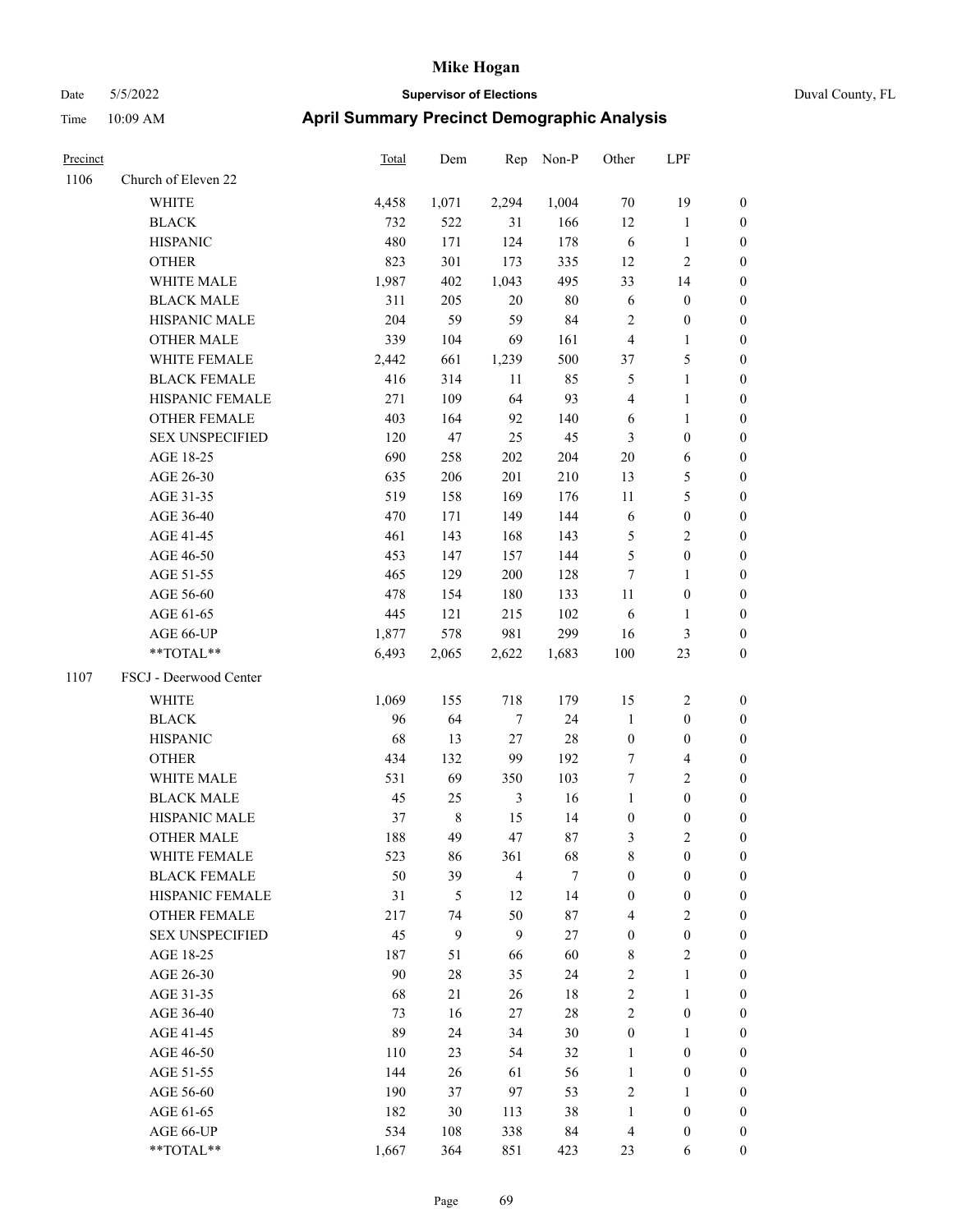| Precinct |                        | Total | Dem    | Rep            | Non-P          | Other            | LPF                     |                  |
|----------|------------------------|-------|--------|----------------|----------------|------------------|-------------------------|------------------|
| 1108     | FSCJ - Deerwood Center |       |        |                |                |                  |                         |                  |
|          | <b>WHITE</b>           | 2,430 | 471    | 1,315          | 596            | 31               | 17                      | $\boldsymbol{0}$ |
|          | <b>BLACK</b>           | 607   | 437    | 35             | 128            | $\tau$           | $\boldsymbol{0}$        | $\boldsymbol{0}$ |
|          | <b>HISPANIC</b>        | 276   | 92     | 73             | 105            | $\overline{4}$   | $\overline{\mathbf{c}}$ | $\boldsymbol{0}$ |
|          | <b>OTHER</b>           | 548   | 175    | 174            | 190            | $\,$ 8 $\,$      | 1                       | $\boldsymbol{0}$ |
|          | WHITE MALE             | 1,122 | 171    | 644            | 283            | 13               | 11                      | $\boldsymbol{0}$ |
|          | <b>BLACK MALE</b>      | 271   | 174    | $22\,$         | $70\,$         | $\mathfrak{S}$   | $\boldsymbol{0}$        | $\boldsymbol{0}$ |
|          | HISPANIC MALE          | 133   | 41     | 33             | 56             | $\mathbf{1}$     | 2                       | $\boldsymbol{0}$ |
|          | <b>OTHER MALE</b>      | 218   | 64     | 79             | 73             | $\overline{2}$   | $\boldsymbol{0}$        | $\boldsymbol{0}$ |
|          | WHITE FEMALE           | 1,292 | 298    | 661            | 309            | $18\,$           | 6                       | $\boldsymbol{0}$ |
|          | <b>BLACK FEMALE</b>    | 333   | 260    | 13             | 58             | $\sqrt{2}$       | $\boldsymbol{0}$        | $\boldsymbol{0}$ |
|          | HISPANIC FEMALE        | 138   | 48     | 39             | 48             | 3                | $\boldsymbol{0}$        | $\boldsymbol{0}$ |
|          | <b>OTHER FEMALE</b>    | 269   | 93     | 83             | 88             | $\overline{4}$   | 1                       | $\boldsymbol{0}$ |
|          | <b>SEX UNSPECIFIED</b> | 85    | 26     | 23             | 34             | $\overline{2}$   | $\boldsymbol{0}$        | $\boldsymbol{0}$ |
|          | AGE 18-25              | 405   | 135    | 123            | 131            | 15               | 1                       | $\boldsymbol{0}$ |
|          | AGE 26-30              | 281   | $80\,$ | 100            | 95             | $\mathfrak{Z}$   | 3                       | $\boldsymbol{0}$ |
|          | AGE 31-35              | 359   | 105    | 131            | 111            | $\,$ 8 $\,$      | 4                       | $\boldsymbol{0}$ |
|          | AGE 36-40              | 412   | 123    | 159            | 126            | 3                | $\mathbf{1}$            | $\boldsymbol{0}$ |
|          | AGE 41-45              | 438   | 131    | 162            | 135            | $\mathfrak{S}$   | 5                       | $\boldsymbol{0}$ |
|          | AGE 46-50              | 437   | 126    | 186            | 119            | 3                | 3                       | $\boldsymbol{0}$ |
|          | AGE 51-55              | 398   | 109    | 191            | 94             | 3                | 1                       | $\boldsymbol{0}$ |
|          | AGE 56-60              | 360   | 103    | 174            | 78             | $\overline{4}$   | 1                       | $\boldsymbol{0}$ |
|          | AGE 61-65              | 255   | 101    | 116            | 35             | $\overline{2}$   | 1                       | $\boldsymbol{0}$ |
|          | AGE 66-UP              | 516   | 162    | 255            | 95             | $\overline{4}$   | $\theta$                | $\boldsymbol{0}$ |
|          | **TOTAL**              | 3,861 | 1,175  | 1,597          | 1,019          | 50               | 20                      | $\boldsymbol{0}$ |
| 1109     | Deerwood Country Club  |       |        |                |                |                  |                         |                  |
|          | <b>WHITE</b>           | 1,723 | 293    | 1,144          | 263            | 19               | $\overline{4}$          | $\boldsymbol{0}$ |
|          | <b>BLACK</b>           | 58    | 41     | 3              | 11             | $\mathfrak{Z}$   | $\boldsymbol{0}$        | $\boldsymbol{0}$ |
|          | <b>HISPANIC</b>        | 86    | 12     | 48             | 23             | $\mathfrak{Z}$   | $\boldsymbol{0}$        | $\boldsymbol{0}$ |
|          | <b>OTHER</b>           | 203   | 56     | 65             | $8\sqrt{1}$    | $\mathbf{1}$     | $\boldsymbol{0}$        | $\boldsymbol{0}$ |
|          | WHITE MALE             | 820   | 116    | 555            | 135            | 10               | 4                       | $\boldsymbol{0}$ |
|          | <b>BLACK MALE</b>      | 28    | 17     | $\overline{2}$ | $\,8\,$        | $\mathbf{1}$     | $\boldsymbol{0}$        | $\boldsymbol{0}$ |
|          | HISPANIC MALE          | 35    | 5      | 18             | 12             | $\boldsymbol{0}$ | $\boldsymbol{0}$        | $\boldsymbol{0}$ |
|          | <b>OTHER MALE</b>      | 75    | $20\,$ | 22             | 33             | $\boldsymbol{0}$ | $\boldsymbol{0}$        | $\boldsymbol{0}$ |
|          | WHITE FEMALE           | 892   | 174    | 582            | 127            | $\overline{9}$   | $\boldsymbol{0}$        | $\boldsymbol{0}$ |
|          | <b>BLACK FEMALE</b>    | 29    | 23     | $\mathbf{1}$   | $\mathfrak{Z}$ | $\sqrt{2}$       | $\boldsymbol{0}$        | $\boldsymbol{0}$ |
|          | HISPANIC FEMALE        | 50    | 6      | 30             | 11             | $\mathfrak{Z}$   | $\boldsymbol{0}$        | $\boldsymbol{0}$ |
|          | <b>OTHER FEMALE</b>    | 96    | 33     | 33             | 29             | $\mathbf{1}$     | $\boldsymbol{0}$        | $\boldsymbol{0}$ |
|          | <b>SEX UNSPECIFIED</b> | 45    | $8\,$  | 17             | $20\,$         | $\boldsymbol{0}$ | $\boldsymbol{0}$        | $\boldsymbol{0}$ |
|          | AGE 18-25              | 228   | 47     | 115            | 62             | $\overline{4}$   | $\boldsymbol{0}$        | $\boldsymbol{0}$ |
|          | AGE 26-30              | 105   | 19     | 58             | $27\,$         | $\mathbf{1}$     | $\boldsymbol{0}$        | $\boldsymbol{0}$ |
|          | AGE 31-35              | 109   | 20     | 66             | $21\,$         | $\sqrt{2}$       | $\boldsymbol{0}$        | $\boldsymbol{0}$ |
|          | AGE 36-40              | 134   | 32     | 74             | $28\,$         | $\boldsymbol{0}$ | $\boldsymbol{0}$        | $\boldsymbol{0}$ |
|          | AGE 41-45              | 136   | 23     | 76             | 32             | $\mathfrak{Z}$   | $\mathbf{2}$            | $\boldsymbol{0}$ |
|          | AGE 46-50              | 184   | 31     | 112            | 36             | $\overline{4}$   | $\mathbf{1}$            | $\boldsymbol{0}$ |
|          | AGE 51-55              | 169   | 28     | 112            | 28             | 1                | $\boldsymbol{0}$        | $\boldsymbol{0}$ |
|          | AGE 56-60              | 170   | 35     | 97             | 36             | $\sqrt{2}$       | $\boldsymbol{0}$        | $\boldsymbol{0}$ |
|          | AGE 61-65              | 182   | 32     | 118            | 31             | $\mathbf{1}$     | $\boldsymbol{0}$        | $\mathbf{0}$     |
|          | AGE 66-UP              | 653   | 135    | 432            | 77             | $\,$ 8 $\,$      | 1                       | $\mathbf{0}$     |
|          | **TOTAL**              | 2,070 | 402    | 1,260          | 378            | 26               | 4                       | $\boldsymbol{0}$ |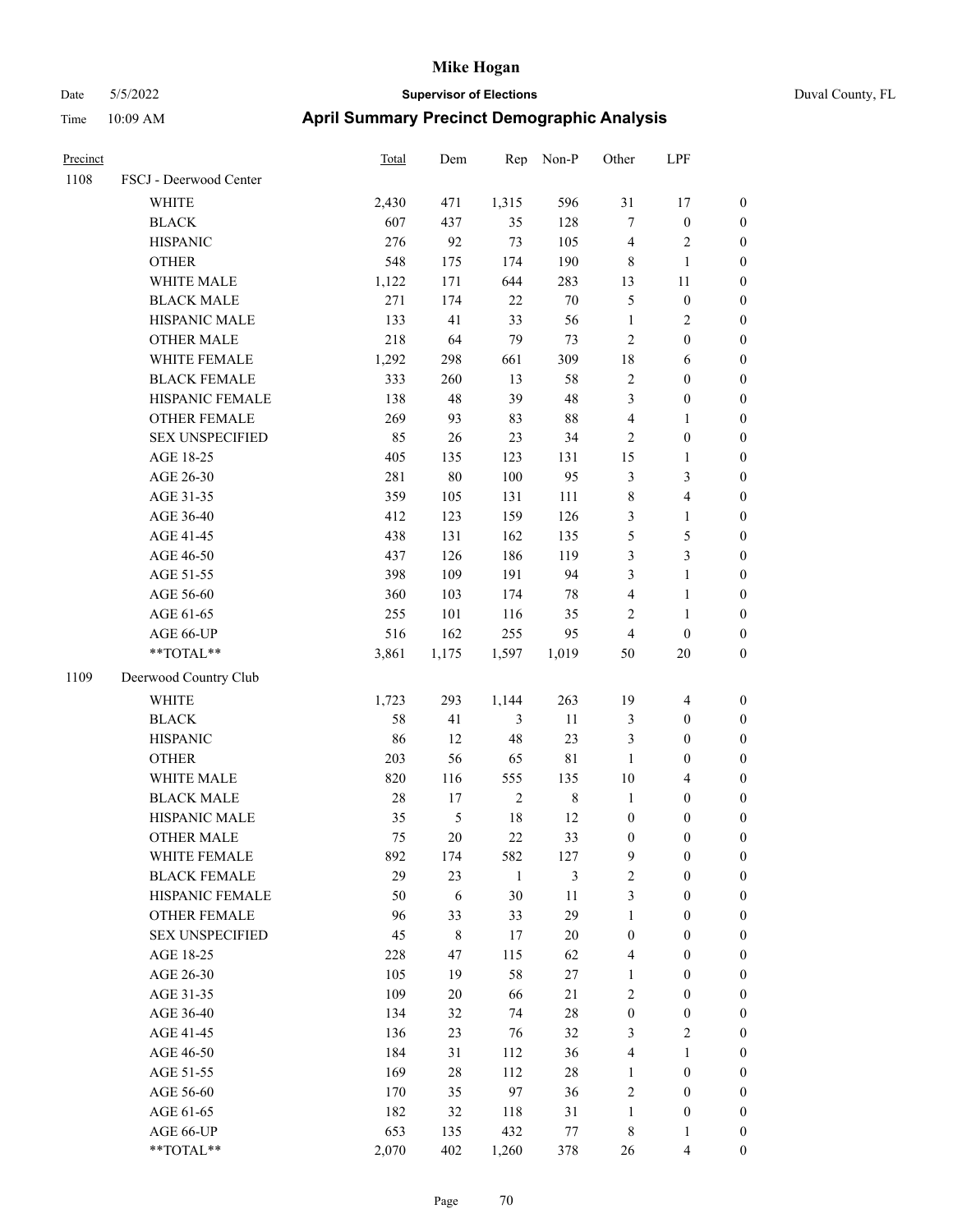|  | Duval County, Fl |  |
|--|------------------|--|

| Precinct |                                       | <b>Total</b> | Dem     | Rep          | Non-P       | Other            | LPF              |                  |
|----------|---------------------------------------|--------------|---------|--------------|-------------|------------------|------------------|------------------|
| 1110     | Holiday Inn Express Bartram Park S    |              |         |              |             |                  |                  |                  |
|          | WHITE                                 | 1,781        | 356     | 924          | 433         | 62               | 6                | $\boldsymbol{0}$ |
|          | <b>BLACK</b>                          | 447          | 291     | 30           | 119         | 7                | $\boldsymbol{0}$ | $\boldsymbol{0}$ |
|          | <b>HISPANIC</b>                       | 232          | 73      | 61           | 94          | 2                | $\sqrt{2}$       | 0                |
|          | <b>OTHER</b>                          | 287          | 88      | 80           | 110         | 8                | $\mathbf{1}$     | 0                |
|          | WHITE MALE                            | 818          | 137     | 427          | 223         | 28               | $\mathfrak{Z}$   | 0                |
|          | <b>BLACK MALE</b>                     | 197          | 118     | 15           | 61          | 3                | $\boldsymbol{0}$ | $\boldsymbol{0}$ |
|          | HISPANIC MALE                         | 104          | 29      | 25           | 47          | 2                | $\mathbf{1}$     | $\boldsymbol{0}$ |
|          | <b>OTHER MALE</b>                     | 114          | 32      | $30\,$       | 46          | 5                | $\mathbf{1}$     | $\boldsymbol{0}$ |
|          | WHITE FEMALE                          | 949          | 217     | 490          | 206         | 33               | $\mathfrak{Z}$   | 0                |
|          | <b>BLACK FEMALE</b>                   | 245          | 173     | 13           | 55          | 4                | $\boldsymbol{0}$ | $\boldsymbol{0}$ |
|          | HISPANIC FEMALE                       | 126          | 44      | 35           | 46          | $\boldsymbol{0}$ | $\mathbf{1}$     | $\boldsymbol{0}$ |
|          | <b>OTHER FEMALE</b>                   | 143          | 43      | 48           | 50          | $\sqrt{2}$       | $\boldsymbol{0}$ | 0                |
|          | <b>SEX UNSPECIFIED</b>                | 51           | 15      | 12           | $22\,$      | 2                | $\boldsymbol{0}$ | 0                |
|          | AGE 18-25                             | 273          | 75      | 106          | 82          | 8                | $\overline{c}$   | 0                |
|          | AGE 26-30                             | 399          | 119     | 146          | 114         | 17               | $\mathfrak{Z}$   | 0                |
|          | AGE 31-35                             | 402          | 120     | 147          | 128         | 6                | $\mathbf{1}$     | 0                |
|          | AGE 36-40                             | 305          | 91      | 101          | 105         | 7                | 1                | 0                |
|          | AGE 41-45                             | 219          | 75      | 73           | 64          | 5                | $\sqrt{2}$       | $\boldsymbol{0}$ |
|          | AGE 46-50                             | 176          | 50      | 62           | 59          | 5                | $\boldsymbol{0}$ | $\boldsymbol{0}$ |
|          | AGE 51-55                             | 210          | 57      | 95           | 54          | 4                | $\boldsymbol{0}$ | $\boldsymbol{0}$ |
|          | AGE 56-60                             | 180          | 44      | 85           | 46          | 5                | $\boldsymbol{0}$ | 0                |
|          | AGE 61-65                             | 168          | 54      | $90\,$       | 23          | $\mathbf{1}$     | $\boldsymbol{0}$ | 0                |
|          | AGE 66-UP                             | 415          | 123     | 190          | 81          | 21               | $\boldsymbol{0}$ | 0                |
|          | **TOTAL**                             | 2,747        | $808\,$ | 1,095        | 756         | 79               | 9                | 0                |
| 1111     | Shepherd of the Woods Lutheran Church |              |         |              |             |                  |                  |                  |
|          | WHITE                                 | 1,018        | 295     | 391          | 296         | 23               | 13               | 0                |
|          | <b>BLACK</b>                          | 577          | 414     | 23           | 132         | 5                | $\mathfrak{Z}$   | 0                |
|          | <b>HISPANIC</b>                       | 226          | 79      | 41           | 101         | 3                | $\sqrt{2}$       | 0                |
|          | <b>OTHER</b>                          | 185          | 67      | 31           | $8\sqrt{1}$ | 4                | $\sqrt{2}$       | 0                |
|          | WHITE MALE                            | 446          | 108     | 174          | 139         | 13               | 12               | $\boldsymbol{0}$ |
|          | <b>BLACK MALE</b>                     | 212          | 137     | 15           | 58          | $\overline{c}$   | $\boldsymbol{0}$ | $\boldsymbol{0}$ |
|          | HISPANIC MALE                         | 82           | 23      | 19           | 39          | $\boldsymbol{0}$ | $\mathbf{1}$     | 0                |
|          | <b>OTHER MALE</b>                     | 65           | 18      | 16           | 28          | $\overline{c}$   | $\mathbf{1}$     | $\boldsymbol{0}$ |
|          | WHITE FEMALE                          | 557          | 181     | 210          | 155         | $10\,$           | $\mathbf{1}$     | 0                |
|          | <b>BLACK FEMALE</b>                   | 359          | 272     | $\,$ 8 $\,$  | 73          | $\mathfrak{Z}$   | $\mathfrak{Z}$   | 0                |
|          | HISPANIC FEMALE                       | 138          | 55      | $18\,$       | 61          | 3                | $\mathbf{1}$     | 0                |
|          | <b>OTHER FEMALE</b>                   | 82           | 38      | $\mathbf{9}$ | 33          | $\overline{c}$   | $\boldsymbol{0}$ | 0                |
|          | <b>SEX UNSPECIFIED</b>                | 65           | 23      | 17           | 24          | $\boldsymbol{0}$ | $\mathbf{1}$     | 0                |
|          | AGE 18-25                             | 336          | 142     | 66           | 110         | $10\,$           | $\,$ 8 $\,$      | $\boldsymbol{0}$ |
|          | AGE 26-30                             | 339          | 136     | 65           | 128         | 7                | $\mathfrak{Z}$   | $\overline{0}$   |
|          | AGE 31-35                             | 291          | 132     | 50           | 98          | 7                | $\overline{4}$   | 0                |
|          | AGE 36-40                             | 188          | 83      | 38           | 62          | 3                | $\sqrt{2}$       | 0                |
|          | AGE 41-45                             | 120          | 48      | 32           | 39          | $\mathbf{1}$     | $\boldsymbol{0}$ | $\overline{0}$   |
|          | AGE 46-50                             | 123          | 62      | 21           | 37          | $\sqrt{2}$       | $\mathbf{1}$     | $\boldsymbol{0}$ |
|          | AGE 51-55                             | 118          | 45      | 31           | 40          | $\sqrt{2}$       | $\boldsymbol{0}$ | 0                |
|          | AGE 56-60                             | 121          | 63      | 34           | 23          | $\mathbf{1}$     | $\boldsymbol{0}$ | 0                |
|          | AGE 61-65                             | 96           | 43      | 31           | 21          | $\mathbf{1}$     | $\boldsymbol{0}$ | 0                |
|          | AGE 66-UP                             | 274          | 101     | 118          | 52          | $\mathbf{1}$     | $\sqrt{2}$       | 0                |
|          | $**TOTAL**$                           | 2,006        | 855     | 486          | 610         | 35               | $20\,$           | $\boldsymbol{0}$ |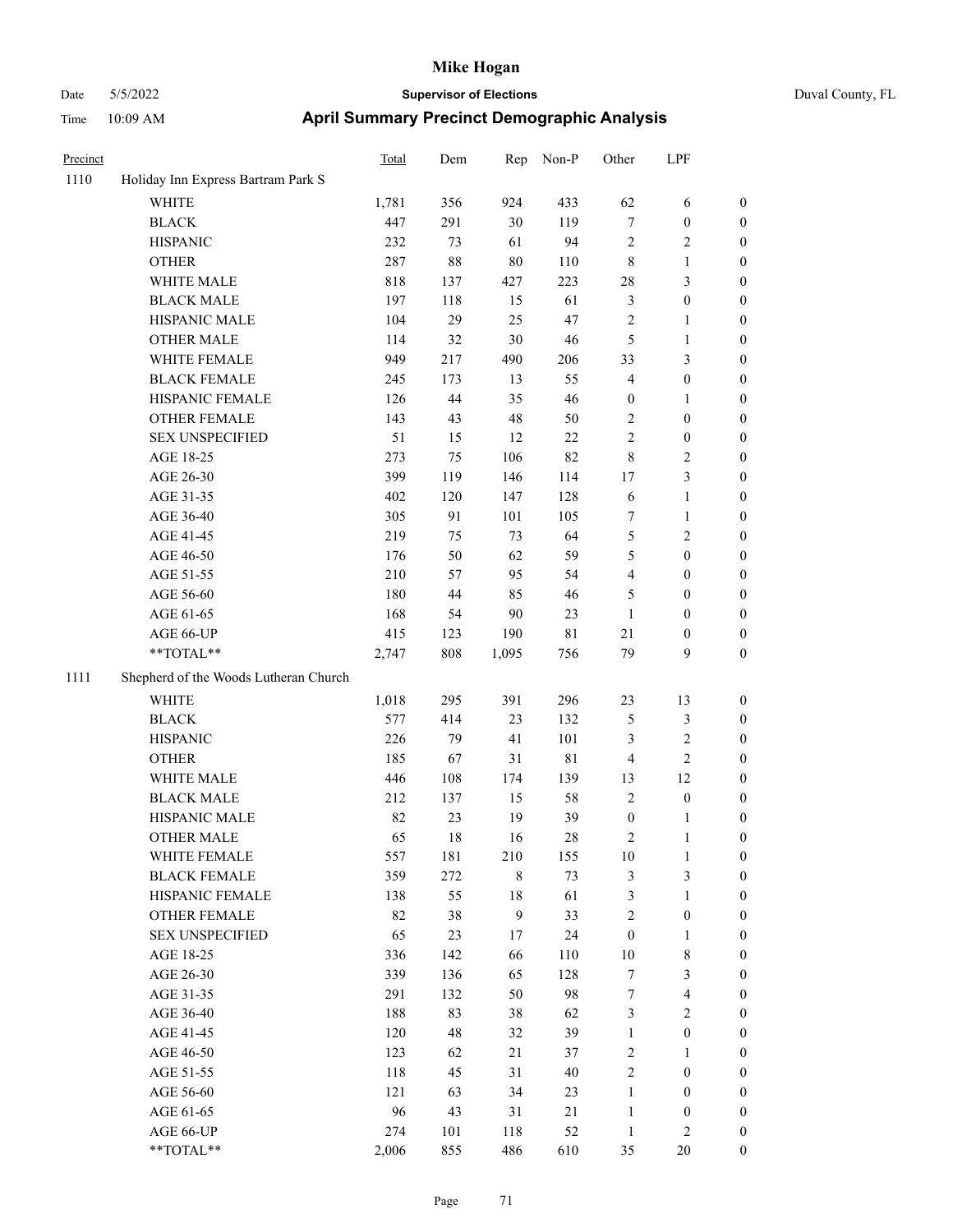| Precinct |                                                             | <b>Total</b> | Dem    | Rep    | $Non-P$ | Other                   | LPF              |                  |
|----------|-------------------------------------------------------------|--------------|--------|--------|---------|-------------------------|------------------|------------------|
| 1112     | Southeast Regional Library                                  |              |        |        |         |                         |                  |                  |
|          | WHITE                                                       | 2,613        | 554    | 1,389  | 603     | 54                      | 13               | $\boldsymbol{0}$ |
|          | <b>BLACK</b>                                                | 523          | 366    | 22     | 120     | 14                      | $\mathbf{1}$     | $\boldsymbol{0}$ |
|          | <b>HISPANIC</b>                                             | 281          | 86     | 86     | 101     | 6                       | $\sqrt{2}$       | $\boldsymbol{0}$ |
|          | <b>OTHER</b>                                                | 624          | 218    | 140    | 254     | 11                      | $\mathbf{1}$     | $\boldsymbol{0}$ |
|          | WHITE MALE                                                  | 1,203        | 216    | 652    | 304     | 21                      | 10               | $\boldsymbol{0}$ |
|          | <b>BLACK MALE</b>                                           | 237          | 147    | $11\,$ | $72\,$  | 7                       | $\boldsymbol{0}$ | $\boldsymbol{0}$ |
|          | HISPANIC MALE                                               | 108          | $30\,$ | 34     | 41      | $\mathbf{1}$            | $\sqrt{2}$       | $\boldsymbol{0}$ |
|          | <b>OTHER MALE</b>                                           | 259          | 77     | 63     | 112     | 6                       | $\mathbf{1}$     | $\boldsymbol{0}$ |
|          | WHITE FEMALE                                                | 1,393        | 334    | 730    | 294     | 32                      | 3                | $\boldsymbol{0}$ |
|          | <b>BLACK FEMALE</b>                                         | 281          | 215    | 11     | 47      | 7                       | $\mathbf{1}$     | $\boldsymbol{0}$ |
|          | HISPANIC FEMALE                                             | 171          | 55     | 52     | 59      | 5                       | $\boldsymbol{0}$ | $\boldsymbol{0}$ |
|          | <b>OTHER FEMALE</b>                                         | 292          | 112    | 62     | 114     | $\overline{\mathbf{4}}$ | $\boldsymbol{0}$ | 0                |
|          | <b>SEX UNSPECIFIED</b>                                      | 97           | 38     | $22\,$ | 35      | $\mathfrak{2}$          | $\boldsymbol{0}$ | $\boldsymbol{0}$ |
|          | AGE 18-25                                                   | 564          | 184    | 189    | 165     | 24                      | $\sqrt{2}$       | $\boldsymbol{0}$ |
|          | AGE 26-30                                                   | 493          | 153    | 160    | 162     | 15                      | $\sqrt{3}$       | $\boldsymbol{0}$ |
|          | AGE 31-35                                                   | 373          | 121    | 112    | 132     | 6                       | $\sqrt{2}$       | $\boldsymbol{0}$ |
|          | AGE 36-40                                                   | 335          | 118    | 109    | 100     | 5                       | $\mathfrak{Z}$   | $\boldsymbol{0}$ |
|          | AGE 41-45                                                   | 305          | 98     | 112    | $90\,$  | 4                       | $\mathbf{1}$     | $\boldsymbol{0}$ |
|          | AGE 46-50                                                   | 346          | 104    | 130    | 104     | $\sqrt{6}$              | $\sqrt{2}$       | $\boldsymbol{0}$ |
|          | AGE 51-55                                                   | 351          | 95     | 155    | 92      | 8                       | $\mathbf{1}$     | $\boldsymbol{0}$ |
|          | AGE 56-60                                                   | 345          | 82     | 182    | 73      | 7                       | $\mathbf{1}$     | $\boldsymbol{0}$ |
|          | AGE 61-65                                                   | 309          | $90\,$ | 157    | 59      | 3                       | $\boldsymbol{0}$ | 0                |
|          | AGE 66-UP                                                   | 620          | 179    | 331    | 101     | $\boldsymbol{7}$        | $\sqrt{2}$       | 0                |
|          | $\mathrm{*}\mathrm{*} \mathrm{TOTAL} \mathrm{*} \mathrm{*}$ | 4,041        | 1,224  | 1,637  | 1,078   | 85                      | 17               | $\boldsymbol{0}$ |
| 1113     | Deermeadows Baptist Church                                  |              |        |        |         |                         |                  |                  |
|          | <b>WHITE</b>                                                | 1,497        | 419    | 606    | 410     | 46                      | 16               | $\boldsymbol{0}$ |
|          | $\operatorname{BLACK}$                                      | 728          | 507    | 34     | 171     | 15                      | $\mathbf{1}$     | $\boldsymbol{0}$ |
|          | <b>HISPANIC</b>                                             | 278          | 100    | 68     | 108     | $\boldsymbol{0}$        | $\sqrt{2}$       | $\boldsymbol{0}$ |
|          | <b>OTHER</b>                                                | 293          | 113    | 60     | 111     | 7                       | $\sqrt{2}$       | $\boldsymbol{0}$ |
|          | WHITE MALE                                                  | 679          | 171    | 278    | 203     | $17\,$                  | 10               | $\boldsymbol{0}$ |
|          | <b>BLACK MALE</b>                                           | 271          | 173    | 14     | 77      | $\sqrt{6}$              | $\mathbf{1}$     | $\boldsymbol{0}$ |
|          | HISPANIC MALE                                               | 128          | 47     | 38     | 42      | $\boldsymbol{0}$        | $\mathbf{1}$     | $\boldsymbol{0}$ |
|          | <b>OTHER MALE</b>                                           | 127          | 35     | 29     | 57      | 5                       | 1                | $\boldsymbol{0}$ |
|          | WHITE FEMALE                                                | 804          | 243    | 325    | 202     | 28                      | 6                | 0                |
|          | <b>BLACK FEMALE</b>                                         | 452          | 329    | $20\,$ | 94      | 9                       | $\boldsymbol{0}$ | 0                |
|          | HISPANIC FEMALE                                             | 143          | 50     | $28\,$ | 64      | $\boldsymbol{0}$        | $\mathbf{1}$     | 0                |
|          | <b>OTHER FEMALE</b>                                         | 136          | 70     | 26     | $38\,$  | 1                       | 1                | 0                |
|          | <b>SEX UNSPECIFIED</b>                                      | 56           | 21     | $10\,$ | 23      | 2                       | $\boldsymbol{0}$ | $\overline{0}$   |
|          | AGE 18-25                                                   | 380          | 145    | 81     | 141     | 10                      | $\mathfrak{Z}$   | 0                |
|          | AGE 26-30                                                   | 468          | 186    | 90     | 166     | 19                      | 7                | 0                |
|          | AGE 31-35                                                   | 351          | 151    | 69     | 114     | $10\,$                  | $\boldsymbol{7}$ | 0                |
|          | AGE 36-40                                                   | 269          | 111    | 57     | 91      | 7                       | $\sqrt{3}$       | 0                |
|          | AGE 41-45                                                   | 195          | 91     | 41     | 61      | 2                       | $\boldsymbol{0}$ | 0                |
|          | AGE 46-50                                                   | 185          | 79     | 59     | 43      | $\overline{\mathbf{4}}$ | $\boldsymbol{0}$ | 0                |
|          | AGE 51-55                                                   | 186          | 93     | 49     | 38      | 5                       | $\mathbf{1}$     | 0                |
|          | AGE 56-60                                                   | 190          | 68     | 72     | 46      | 4                       | $\boldsymbol{0}$ | 0                |
|          | AGE 61-65                                                   | 157          | 52     | 54     | 47      | 4                       | $\boldsymbol{0}$ | 0                |
|          | AGE 66-UP                                                   | 415          | 163    | 196    | 53      | 3                       | $\boldsymbol{0}$ | $\boldsymbol{0}$ |
|          | **TOTAL**                                                   | 2,796        | 1,139  | 768    | $800\,$ | 68                      | 21               | $\boldsymbol{0}$ |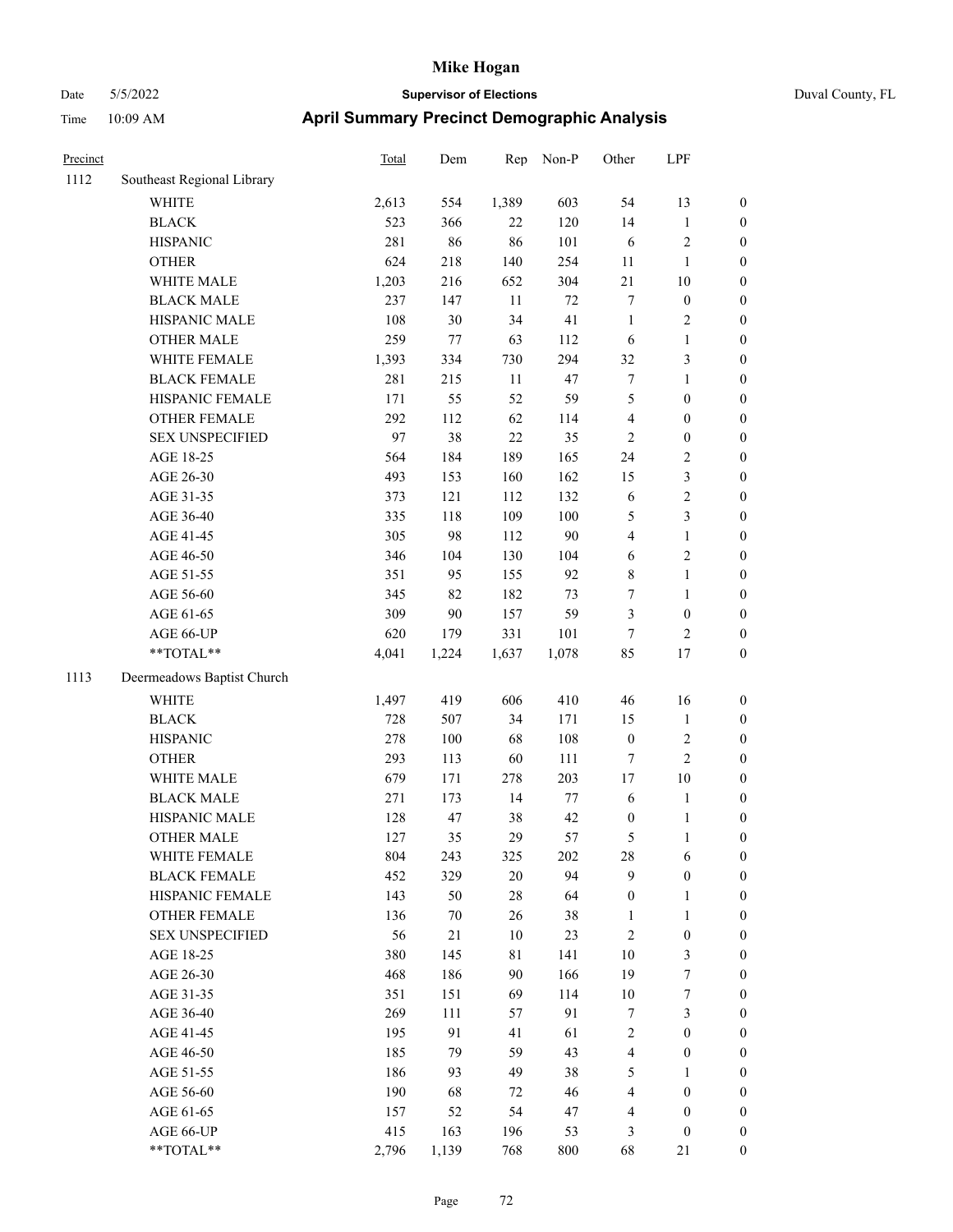| Precinct |                              | <b>Total</b> | Dem    | Rep    | Non-P       | Other            | LPF                     |                  |
|----------|------------------------------|--------------|--------|--------|-------------|------------------|-------------------------|------------------|
| 1201     | Church of God Marietta       |              |        |        |             |                  |                         |                  |
|          | WHITE                        | 2,130        | 352    | 1,388  | 360         | 22               | 8                       | $\boldsymbol{0}$ |
|          | <b>BLACK</b>                 | 388          | 300    | 26     | 56          | $\overline{4}$   | 2                       | $\boldsymbol{0}$ |
|          | <b>HISPANIC</b>              | 136          | 59     | 41     | 34          | $\overline{2}$   | $\boldsymbol{0}$        | $\boldsymbol{0}$ |
|          | <b>OTHER</b>                 | 185          | 43     | 73     | 65          | $\overline{4}$   | $\boldsymbol{0}$        | $\boldsymbol{0}$ |
|          | WHITE MALE                   | 975          | 148    | 647    | 162         | 13               | 5                       | $\boldsymbol{0}$ |
|          | <b>BLACK MALE</b>            | 175          | 120    | 19     | 33          | $\sqrt{2}$       | 1                       | $\boldsymbol{0}$ |
|          | HISPANIC MALE                | 62           | 30     | 17     | 14          | $\mathbf{1}$     | $\boldsymbol{0}$        | $\boldsymbol{0}$ |
|          | <b>OTHER MALE</b>            | $70\,$       | 17     | 32     | $21\,$      | $\boldsymbol{0}$ | $\boldsymbol{0}$        | $\boldsymbol{0}$ |
|          | WHITE FEMALE                 | 1,133        | 200    | 728    | 193         | 9                | 3                       | $\boldsymbol{0}$ |
|          | <b>BLACK FEMALE</b>          | 208          | 175    | $\tau$ | 23          | $\overline{2}$   | 1                       | $\boldsymbol{0}$ |
|          | HISPANIC FEMALE              | $70\,$       | $28\,$ | 23     | 18          | $\mathbf{1}$     | $\boldsymbol{0}$        | $\boldsymbol{0}$ |
|          | <b>OTHER FEMALE</b>          | 78           | 22     | $30\,$ | $22\,$      | $\overline{4}$   | $\boldsymbol{0}$        | $\boldsymbol{0}$ |
|          | <b>SEX UNSPECIFIED</b>       | 68           | 14     | 25     | 29          | $\mathbf{0}$     | $\boldsymbol{0}$        | $\boldsymbol{0}$ |
|          | AGE 18-25                    | 240          | 69     | 96     | 68          | 6                | 1                       | $\boldsymbol{0}$ |
|          | AGE 26-30                    | 207          | 39     | 98     | 66          | $\overline{4}$   | $\boldsymbol{0}$        | $\boldsymbol{0}$ |
|          | AGE 31-35                    | 235          | 63     | 104    | 61          | $\mathfrak{S}$   | 2                       | $\boldsymbol{0}$ |
|          | AGE 36-40                    | 228          | 52     | 114    | 57          | $\sqrt{2}$       | 3                       | $\boldsymbol{0}$ |
|          | AGE 41-45                    | 203          | 65     | 87     | 50          | $\mathbf{1}$     | $\boldsymbol{0}$        | $\boldsymbol{0}$ |
|          | AGE 46-50                    | 163          | 49     | 74     | 36          | 3                | 1                       | $\boldsymbol{0}$ |
|          | AGE 51-55                    | 222          | 56     | 123    | 38          | $\overline{4}$   | 1                       | $\boldsymbol{0}$ |
|          | AGE 56-60                    | 269          | 73     | 153    | 40          | 3                | $\boldsymbol{0}$        | $\boldsymbol{0}$ |
|          | AGE 61-65                    | 302          | $87\,$ | 178    | 35          | $\sqrt{2}$       | $\boldsymbol{0}$        | $\boldsymbol{0}$ |
|          | AGE 66-UP                    | 770          | 201    | 501    | 64          | $\overline{2}$   | $\overline{\mathbf{c}}$ | $\boldsymbol{0}$ |
|          | **TOTAL**                    | 2,839        | 754    | 1,528  | 515         | 32               | 10                      | $\boldsymbol{0}$ |
| 1202     | Hillcrest at Crystal Springs |              |        |        |             |                  |                         |                  |
|          | <b>WHITE</b>                 | 1,548        | 228    | 1,091  | 206         | 15               | 8                       | $\boldsymbol{0}$ |
|          | <b>BLACK</b>                 | 575          | 448    | 27     | 94          | 6                | $\boldsymbol{0}$        | $\boldsymbol{0}$ |
|          | <b>HISPANIC</b>              | 84           | 34     | 26     | 23          | 1                | $\boldsymbol{0}$        | $\boldsymbol{0}$ |
|          | <b>OTHER</b>                 | 175          | 46     | 69     | 59          | $\mathbf{1}$     | $\boldsymbol{0}$        | $\boldsymbol{0}$ |
|          | WHITE MALE                   | 751          | 101    | 537    | 102         | $\,$ 8 $\,$      | 3                       | $\boldsymbol{0}$ |
|          | <b>BLACK MALE</b>            | 262          | 195    | 16     | 48          | 3                | $\boldsymbol{0}$        | $\boldsymbol{0}$ |
|          | HISPANIC MALE                | 38           | 15     | 14     | 9           | $\boldsymbol{0}$ | $\boldsymbol{0}$        | $\boldsymbol{0}$ |
|          | <b>OTHER MALE</b>            | 53           | 11     | 27     | 14          | 1                | $\boldsymbol{0}$        | $\boldsymbol{0}$ |
|          | WHITE FEMALE                 | 775          | 124    | 540    | 99          | $\boldsymbol{7}$ | 5                       | $\boldsymbol{0}$ |
|          | <b>BLACK FEMALE</b>          | 305          | 248    | $10\,$ | 44          | $\mathfrak{Z}$   | $\boldsymbol{0}$        | $\boldsymbol{0}$ |
|          | HISPANIC FEMALE              | 44           | 17     | 12     | 14          | $\mathbf{1}$     | $\boldsymbol{0}$        | $\boldsymbol{0}$ |
|          | <b>OTHER FEMALE</b>          | 82           | 30     | $30\,$ | $22\,$      | $\boldsymbol{0}$ | $\boldsymbol{0}$        | $\boldsymbol{0}$ |
|          | <b>SEX UNSPECIFIED</b>       | 72           | 15     | 27     | 30          | $\boldsymbol{0}$ | $\boldsymbol{0}$        | $\boldsymbol{0}$ |
|          | AGE 18-25                    | 237          | 63     | 103    | 65          | $\overline{4}$   | $\sqrt{2}$              | $\boldsymbol{0}$ |
|          | AGE 26-30                    | 192          | 58     | $80\,$ | 48          | 6                | $\boldsymbol{0}$        | $\boldsymbol{0}$ |
|          | AGE 31-35                    | 175          | 54     | 71     | $\sqrt{48}$ | $\mathbf{1}$     | 1                       | $\boldsymbol{0}$ |
|          | AGE 36-40                    | 170          | 57     | 81     | 30          | $\boldsymbol{0}$ | $\overline{\mathbf{c}}$ | $\boldsymbol{0}$ |
|          | AGE 41-45                    | 170          | 57     | 87     | 23          | $\sqrt{2}$       | 1                       | $\boldsymbol{0}$ |
|          | AGE 46-50                    | 166          | 44     | $88\,$ | 31          | $\mathfrak{Z}$   | $\boldsymbol{0}$        | $\boldsymbol{0}$ |
|          | AGE 51-55                    | 218          | 76     | 108    | 30          | $\sqrt{2}$       | $\sqrt{2}$              | $\boldsymbol{0}$ |
|          | AGE 56-60                    | 284          | 102    | 139    | $40\,$      | $\mathfrak{Z}$   | $\boldsymbol{0}$        | $\boldsymbol{0}$ |
|          | AGE 61-65                    | 243          | 70     | 157    | 16          | $\boldsymbol{0}$ | $\boldsymbol{0}$        | $\boldsymbol{0}$ |
|          | AGE 66-UP                    | 527          | 175    | 299    | 51          | $\overline{c}$   | $\boldsymbol{0}$        | $\bf{0}$         |
|          | $**TOTAL**$                  | 2,382        | 756    | 1,213  | 382         | 23               | 8                       | $\mathbf{0}$     |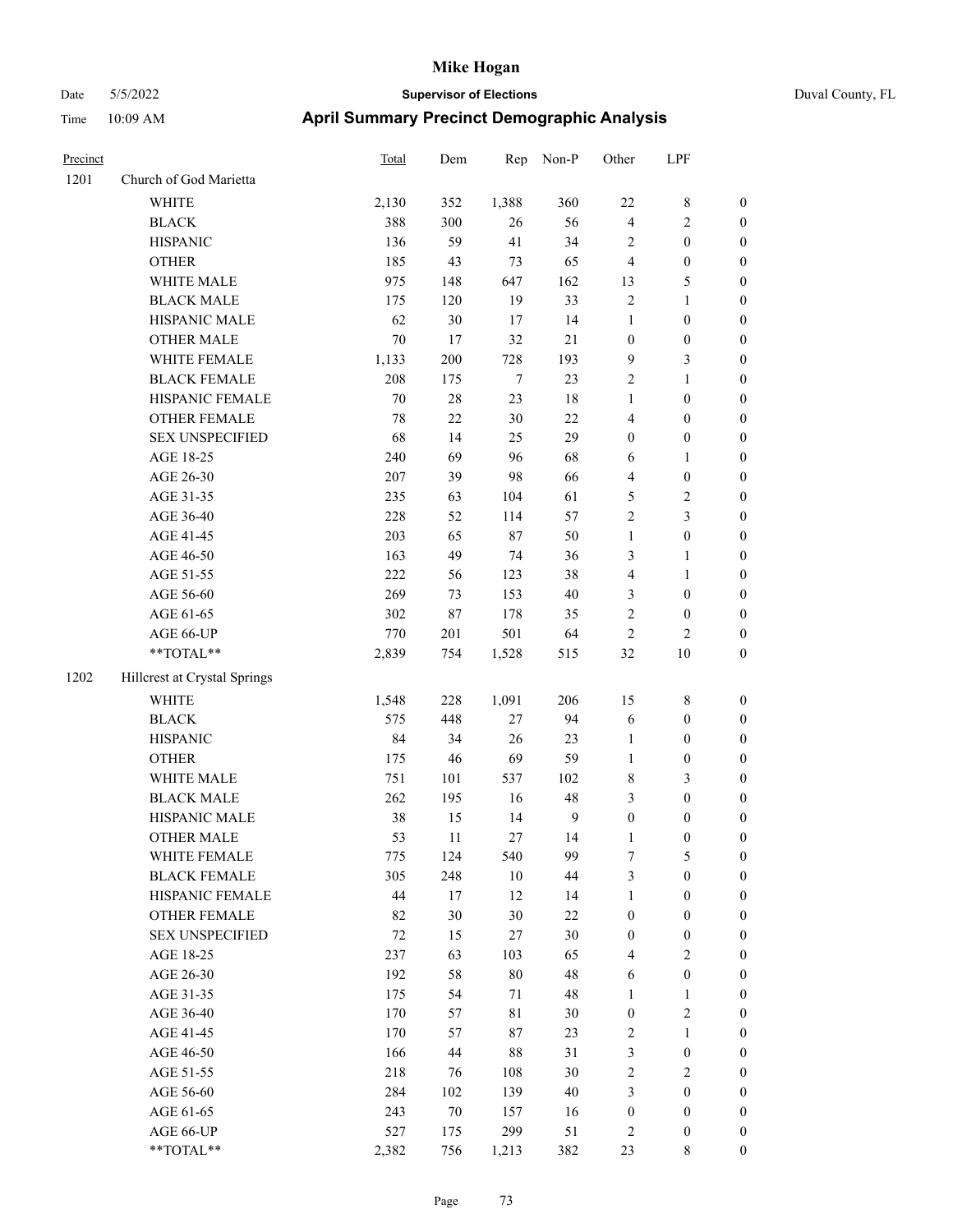| Precinct |                                                           | Total | Dem              | Rep            | Non-P          | Other            | LPF                     |                  |
|----------|-----------------------------------------------------------|-------|------------------|----------------|----------------|------------------|-------------------------|------------------|
| 1203     | Leroy D. Clemons Senior Center                            |       |                  |                |                |                  |                         |                  |
|          | <b>WHITE</b>                                              | 1,119 | 144              | 751            | 203            | 14               | $\boldsymbol{7}$        | $\boldsymbol{0}$ |
|          | <b>BLACK</b>                                              | 128   | 100              | 5              | 22             | $\mathbf{1}$     | $\boldsymbol{0}$        | $\boldsymbol{0}$ |
|          | <b>HISPANIC</b>                                           | 36    | 9                | 16             | $10\,$         | $\boldsymbol{0}$ | $\mathbf{1}$            | $\boldsymbol{0}$ |
|          | <b>OTHER</b>                                              | 57    | $\boldsymbol{9}$ | 24             | 21             | $\mathbf{2}$     | $\mathbf{1}$            | $\boldsymbol{0}$ |
|          | WHITE MALE                                                | 525   | 55               | 368            | $90\,$         | 8                | $\overline{4}$          | $\boldsymbol{0}$ |
|          | <b>BLACK MALE</b>                                         | 58    | 41               | $\overline{4}$ | 13             | $\boldsymbol{0}$ | $\boldsymbol{0}$        | 0                |
|          | HISPANIC MALE                                             | 19    | 3                | $10\,$         | 5              | $\boldsymbol{0}$ | $\mathbf{1}$            | 0                |
|          | <b>OTHER MALE</b>                                         | 23    | 3                | $10\,$         | 9              | $\mathbf{1}$     | $\boldsymbol{0}$        | $\boldsymbol{0}$ |
|          | WHITE FEMALE                                              | 582   | 86               | 375            | 112            | 6                | $\mathfrak{Z}$          | $\boldsymbol{0}$ |
|          | <b>BLACK FEMALE</b>                                       | 68    | 58               | $\mathbf{1}$   | 8              | $\mathbf{1}$     | $\boldsymbol{0}$        | $\boldsymbol{0}$ |
|          | HISPANIC FEMALE                                           | 16    | 6                | $\sqrt{6}$     | $\overline{4}$ | $\boldsymbol{0}$ | $\boldsymbol{0}$        | $\boldsymbol{0}$ |
|          | OTHER FEMALE                                              | 20    | 5                | 9              | 5              | 1                | $\boldsymbol{0}$        | $\boldsymbol{0}$ |
|          | <b>SEX UNSPECIFIED</b>                                    | 29    | 5                | 13             | $10\,$         | $\boldsymbol{0}$ | $\mathbf{1}$            | $\boldsymbol{0}$ |
|          | AGE 18-25                                                 | 114   | 16               | 61             | 35             | $\mathbf{1}$     | $\mathbf{1}$            | $\boldsymbol{0}$ |
|          | AGE 26-30                                                 | 109   | 22               | 59             | 26             | $\boldsymbol{0}$ | $\sqrt{2}$              | $\boldsymbol{0}$ |
|          | AGE 31-35                                                 | 123   | 25               | 65             | 29             | 3                | $\mathbf{1}$            | 0                |
|          | AGE 36-40                                                 | 122   | 16               | 67             | 32             | 5                | $\sqrt{2}$              | 0                |
|          | AGE 41-45                                                 | 93    | 12               | 53             | $28\,$         | $\boldsymbol{0}$ | $\boldsymbol{0}$        | $\boldsymbol{0}$ |
|          | AGE 46-50                                                 | 86    | 11               | 50             | 21             | 3                | $\mathbf{1}$            | $\boldsymbol{0}$ |
|          | AGE 51-55                                                 | 124   | 24               | 75             | 24             | $\boldsymbol{0}$ | $\mathbf{1}$            | $\boldsymbol{0}$ |
|          | AGE 56-60                                                 | 135   | 26               | 88             | $20\,$         | $\mathbf{1}$     | $\boldsymbol{0}$        | $\boldsymbol{0}$ |
|          | AGE 61-65                                                 | 155   | 34               | 95             | 21             | 4                | $\mathbf{1}$            | $\boldsymbol{0}$ |
|          | AGE 66-UP                                                 | 279   | 76               | 183            | 20             | $\boldsymbol{0}$ | $\boldsymbol{0}$        | $\boldsymbol{0}$ |
|          | $\mathrm{*}\mathrm{*}\mathrm{TOTAL} \mathrm{*}\mathrm{*}$ | 1,340 | 262              | 796            | 256            | 17               | 9                       | $\boldsymbol{0}$ |
| 1204     | Maxville Community Center                                 |       |                  |                |                |                  |                         |                  |
|          | <b>WHITE</b>                                              | 1,709 | 223              | 1,170          | 287            | $21\,$           | $8\,$                   | $\boldsymbol{0}$ |
|          | <b>BLACK</b>                                              | 524   | 390              | 19             | 108            | 7                | $\boldsymbol{0}$        | $\boldsymbol{0}$ |
|          | <b>HISPANIC</b>                                           | 108   | 29               | 35             | 44             | $\boldsymbol{0}$ | $\boldsymbol{0}$        | $\boldsymbol{0}$ |
|          | <b>OTHER</b>                                              | 124   | 29               | 41             | 50             | $\overline{2}$   | $\sqrt{2}$              | 0                |
|          | WHITE MALE                                                | 810   | 83               | 570            | 144            | 7                | 6                       | $\boldsymbol{0}$ |
|          | <b>BLACK MALE</b>                                         | 222   | 153              | 11             | 53             | 5                | $\boldsymbol{0}$        | $\boldsymbol{0}$ |
|          | HISPANIC MALE                                             | 50    | 9                | $20\,$         | 21             | $\boldsymbol{0}$ | $\boldsymbol{0}$        | $\boldsymbol{0}$ |
|          | <b>OTHER MALE</b>                                         | 58    | 12               | $20\,$         | 22             | 2                | $\overline{c}$          | $\boldsymbol{0}$ |
|          | WHITE FEMALE                                              | 876   | 138              | 580            | 142            | 14               | $\sqrt{2}$              | $\overline{0}$   |
|          | <b>BLACK FEMALE</b>                                       | 295   | 230              | $\,$ 8 $\,$    | 55             | $\sqrt{2}$       | $\boldsymbol{0}$        | $\overline{0}$   |
|          | HISPANIC FEMALE                                           | 57    | 19               | 15             | 23             | $\boldsymbol{0}$ | $\boldsymbol{0}$        | $\overline{0}$   |
|          | <b>OTHER FEMALE</b>                                       | 40    | 14               | $10\,$         | 16             | $\boldsymbol{0}$ | $\boldsymbol{0}$        | 0                |
|          | <b>SEX UNSPECIFIED</b>                                    | 57    | 13               | 31             | 13             | $\boldsymbol{0}$ | $\boldsymbol{0}$        | 0                |
|          | AGE 18-25                                                 | 276   | 74               | 119            | $80\,$         | 3                | $\boldsymbol{0}$        | 0                |
|          | AGE 26-30                                                 | 226   | 51               | 107            | 63             | 3                | $\sqrt{2}$              | $\overline{0}$   |
|          | AGE 31-35                                                 | 236   | 58               | 96             | 76             | $\overline{4}$   | $\sqrt{2}$              | $\overline{0}$   |
|          | AGE 36-40                                                 | 257   | 93               | 110            | 47             | 3                | $\overline{\mathbf{4}}$ | $\boldsymbol{0}$ |
|          | AGE 41-45                                                 | 211   | 60               | 86             | 61             | $\overline{c}$   | $\sqrt{2}$              | $\overline{0}$   |
|          | AGE 46-50                                                 | 200   | 57               | 96             | 42             | 5                | $\boldsymbol{0}$        | $\boldsymbol{0}$ |
|          | AGE 51-55                                                 | 203   | 54               | 118            | 28             | 3                | $\boldsymbol{0}$        | $\overline{0}$   |
|          | AGE 56-60                                                 | 245   | 68               | 146            | $28\,$         | 3                | $\boldsymbol{0}$        | $\overline{0}$   |
|          | AGE 61-65                                                 | 203   | 48               | 123            | 30             | $\sqrt{2}$       | $\boldsymbol{0}$        | $\overline{0}$   |
|          | AGE 66-UP                                                 | 408   | 108              | 264            | 34             | $\sqrt{2}$       | $\boldsymbol{0}$        | $\boldsymbol{0}$ |
|          | $**TOTAL**$                                               | 2,465 | 671              | 1,265          | 489            | $30\,$           | 10                      | $\boldsymbol{0}$ |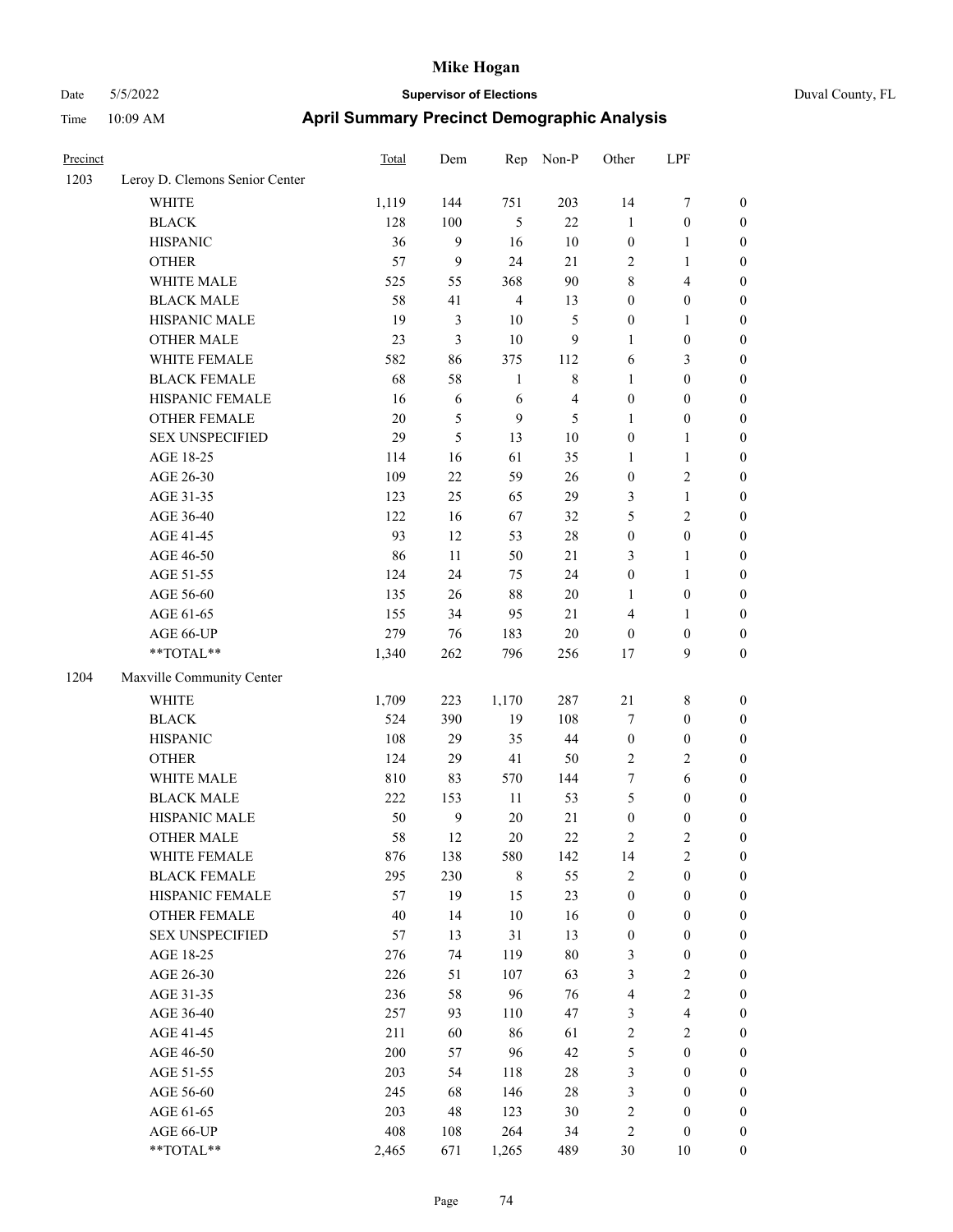| Precinct |                             | <b>Total</b> | Dem    | Rep         | Non-P  | Other            | LPF                     |                  |
|----------|-----------------------------|--------------|--------|-------------|--------|------------------|-------------------------|------------------|
| 1205     | Midnight Cry Ministries     |              |        |             |        |                  |                         |                  |
|          | WHITE                       | 2,022        | 358    | 1,175       | 452    | 25               | 12                      | $\boldsymbol{0}$ |
|          | <b>BLACK</b>                | 1,373        | 1,073  | 59          | 227    | 14               | $\boldsymbol{0}$        | $\boldsymbol{0}$ |
|          | <b>HISPANIC</b>             | 286          | 97     | 56          | 129    | $\overline{2}$   | 2                       | $\boldsymbol{0}$ |
|          | <b>OTHER</b>                | 349          | 89     | 111         | 138    | 9                | 2                       | $\boldsymbol{0}$ |
|          | WHITE MALE                  | 934          | 141    | 557         | 214    | 13               | 9                       | $\boldsymbol{0}$ |
|          | <b>BLACK MALE</b>           | 594          | 440    | 30          | 117    | $\boldsymbol{7}$ | $\boldsymbol{0}$        | $\boldsymbol{0}$ |
|          | HISPANIC MALE               | 119          | 42     | 27          | 49     | $\mathbf{0}$     | 1                       | $\boldsymbol{0}$ |
|          | <b>OTHER MALE</b>           | 144          | 31     | 56          | 52     | $\overline{4}$   | 1                       | $\boldsymbol{0}$ |
|          | WHITE FEMALE                | 1,064        | 212    | 606         | 231    | 12               | 3                       | $\boldsymbol{0}$ |
|          | <b>BLACK FEMALE</b>         | 755          | 615    | $28\,$      | 105    | $\tau$           | $\boldsymbol{0}$        | $\boldsymbol{0}$ |
|          | HISPANIC FEMALE             | 162          | 54     | 29          | 76     | $\sqrt{2}$       | 1                       | $\boldsymbol{0}$ |
|          | <b>OTHER FEMALE</b>         | 143          | 42     | 43          | 54     | $\mathfrak{Z}$   | 1                       | $\boldsymbol{0}$ |
|          | <b>SEX UNSPECIFIED</b>      | 114          | $40\,$ | 25          | 47     | $\overline{2}$   | $\boldsymbol{0}$        | $\boldsymbol{0}$ |
|          | AGE 18-25                   | 507          | 206    | 117         | 172    | 9                | 3                       | $\boldsymbol{0}$ |
|          | AGE 26-30                   | 356          | 119    | 99          | 128    | 9                | 1                       | $\boldsymbol{0}$ |
|          | AGE 31-35                   | 390          | 145    | 115         | 124    | 6                | $\boldsymbol{0}$        | $\boldsymbol{0}$ |
|          | AGE 36-40                   | 329          | 136    | $80\,$      | 107    | $\overline{4}$   | $\overline{\mathbf{c}}$ | $\boldsymbol{0}$ |
|          | AGE 41-45                   | 319          | 152    | $8\sqrt{1}$ | 79     | 7                | $\boldsymbol{0}$        | $\boldsymbol{0}$ |
|          | AGE 46-50                   | 361          | 156    | 120         | 82     | $\mathbf{1}$     | 2                       | $\boldsymbol{0}$ |
|          | AGE 51-55                   | 355          | 144    | 125         | 79     | 5                | 2                       | $\boldsymbol{0}$ |
|          | AGE 56-60                   | 401          | 168    | 167         | 57     | 5                | 4                       | $\boldsymbol{0}$ |
|          | AGE 61-65                   | 321          | 126    | 150         | 43     | 1                | 1                       | $\boldsymbol{0}$ |
|          | AGE 66-UP                   | 691          | 265    | 347         | 75     | 3                | $\mathbf{1}$            | $\boldsymbol{0}$ |
|          | **TOTAL**                   | 4,030        | 1,617  | 1,401       | 946    | 50               | 16                      | $\boldsymbol{0}$ |
| 1206     | Promise Land Baptist Church |              |        |             |        |                  |                         |                  |
|          |                             |              |        |             |        |                  |                         |                  |
|          | <b>WHITE</b>                | 2,078        | 274    | 1,462       | 317    | 17               | 8                       | $\boldsymbol{0}$ |
|          | <b>BLACK</b>                | 1,534        | 1,208  | 61          | 244    | 19               | 2                       | $\boldsymbol{0}$ |
|          | <b>HISPANIC</b>             | 134          | 58     | $40\,$      | 35     | $\mathbf{1}$     | $\boldsymbol{0}$        | $\boldsymbol{0}$ |
|          | <b>OTHER</b>                | 321          | 110    | 98          | 106    | 7                | $\boldsymbol{0}$        | $\boldsymbol{0}$ |
|          | WHITE MALE                  | 980          | 93     | 728         | 144    | $\,$ 8 $\,$      | 7                       | $\boldsymbol{0}$ |
|          | <b>BLACK MALE</b>           | 690          | 512    | 41          | 129    | 6                | 2                       | $\boldsymbol{0}$ |
|          | HISPANIC MALE               | 56           | 25     | 19          | 12     | $\boldsymbol{0}$ | $\boldsymbol{0}$        | $\boldsymbol{0}$ |
|          | <b>OTHER MALE</b>           | 106          | 33     | 34          | 36     | 3                | $\boldsymbol{0}$        | $\boldsymbol{0}$ |
|          | WHITE FEMALE                | 1,073        | 177    | 718         | 168    | 9                | $\mathbf{1}$            | $\boldsymbol{0}$ |
|          | <b>BLACK FEMALE</b>         | 816          | 676    | $18\,$      | 109    | 13               | $\boldsymbol{0}$        | $\boldsymbol{0}$ |
|          | HISPANIC FEMALE             | 76           | 32     | 21          | 22     | $\mathbf{1}$     | $\boldsymbol{0}$        | $\boldsymbol{0}$ |
|          | <b>OTHER FEMALE</b>         | 158          | 61     | 51          | 44     | $\sqrt{2}$       | $\boldsymbol{0}$        | $\boldsymbol{0}$ |
|          | <b>SEX UNSPECIFIED</b>      | 112          | 41     | 31          | 38     | $\sqrt{2}$       | $\boldsymbol{0}$        | $\boldsymbol{0}$ |
|          | AGE 18-25                   | 484          | 187    | 140         | 148    | $\,$ 8 $\,$      | 1                       | $\boldsymbol{0}$ |
|          | AGE 26-30                   | 303          | 106    | 105         | 85     | $\sqrt{5}$       | $\sqrt{2}$              | $\boldsymbol{0}$ |
|          | AGE 31-35                   | 329          | 116    | 120         | $87\,$ | $\overline{4}$   | $\sqrt{2}$              | $\boldsymbol{0}$ |
|          | AGE 36-40                   | 328          | 123    | 132         | 69     | $\mathfrak{Z}$   | 1                       | $\boldsymbol{0}$ |
|          | AGE 41-45                   | 341          | 163    | 113         | 60     | $\mathfrak{Z}$   | $\mathbf{2}$            | $\boldsymbol{0}$ |
|          | AGE 46-50                   | 359          | 170    | 117         | 67     | $\overline{4}$   | 1                       | $\boldsymbol{0}$ |
|          | AGE 51-55                   | 385          | 183    | 155         | 46     | $\boldsymbol{0}$ | $\mathbf{1}$            | $\boldsymbol{0}$ |
|          | AGE 56-60                   | 428          | 175    | 203         | 47     | 3                | $\boldsymbol{0}$        | $\boldsymbol{0}$ |
|          | AGE 61-65                   | 368          | 145    | 170         | 51     | $\sqrt{2}$       | $\boldsymbol{0}$        | $\boldsymbol{0}$ |
|          | AGE 66-UP                   | 742          | 282    | 406         | 42     | 12               | $\boldsymbol{0}$        | $\bf{0}$         |
|          | **TOTAL**                   | 4,067        | 1,650  | 1,661       | 702    | $44\,$           | $10\,$                  | $\boldsymbol{0}$ |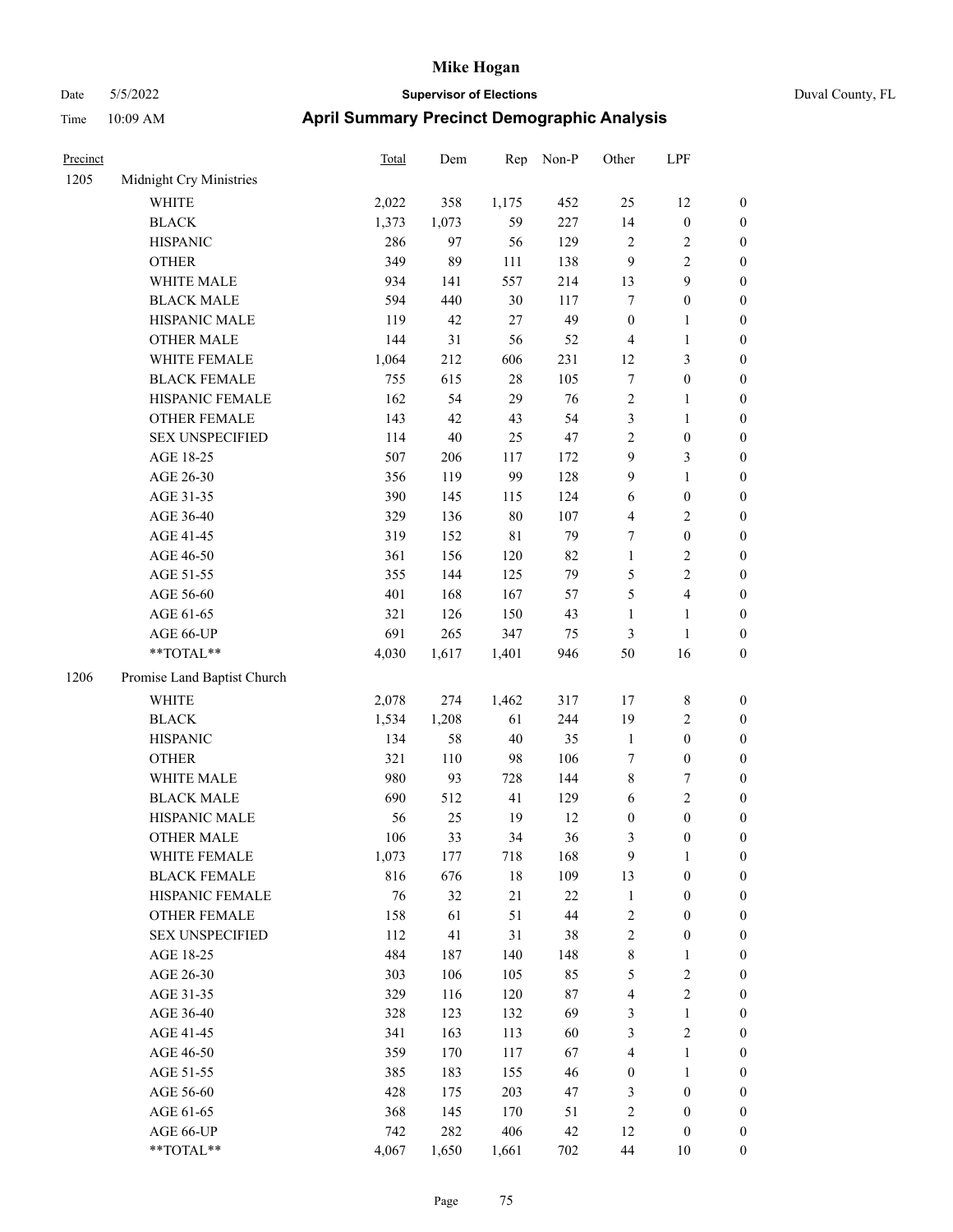|  | Duval County, FL |  |
|--|------------------|--|
|--|------------------|--|

| Precinct |                        | Total            | Dem            | Rep            | Non-P            | Other            | LPF              |                  |
|----------|------------------------|------------------|----------------|----------------|------------------|------------------|------------------|------------------|
| 1207     | Baldwin Town Hall      |                  |                |                |                  |                  |                  |                  |
|          | <b>WHITE</b>           | 676              | 109            | 418            | 133              | 14               | $\sqrt{2}$       | $\boldsymbol{0}$ |
|          | <b>BLACK</b>           | 232              | 206            | $\tau$         | 19               | $\boldsymbol{0}$ | $\boldsymbol{0}$ | $\boldsymbol{0}$ |
|          | <b>HISPANIC</b>        | 12               | 4              | 6              | $\sqrt{2}$       | $\boldsymbol{0}$ | $\boldsymbol{0}$ | $\boldsymbol{0}$ |
|          | <b>OTHER</b>           | 31               | 8              | 12             | $10\,$           | 1                | $\boldsymbol{0}$ | $\boldsymbol{0}$ |
|          | WHITE MALE             | 298              | 46             | 184            | 59               | 9                | $\boldsymbol{0}$ | 0                |
|          | <b>BLACK MALE</b>      | 82               | $70\,$         | $\overline{4}$ | 8                | $\boldsymbol{0}$ | $\boldsymbol{0}$ | $\boldsymbol{0}$ |
|          | HISPANIC MALE          | $\mathfrak s$    | $\mathbf{2}$   | $\sqrt{2}$     | $\mathbf{1}$     | $\boldsymbol{0}$ | $\boldsymbol{0}$ | $\boldsymbol{0}$ |
|          | <b>OTHER MALE</b>      | 11               | $\overline{4}$ | 5              | $\mathbf{2}$     | $\boldsymbol{0}$ | $\boldsymbol{0}$ | $\boldsymbol{0}$ |
|          | WHITE FEMALE           | 368              | 62             | 229            | $70\,$           | 5                | $\sqrt{2}$       | $\boldsymbol{0}$ |
|          | <b>BLACK FEMALE</b>    | 144              | 132            | $\mathfrak{Z}$ | $\boldsymbol{9}$ | $\boldsymbol{0}$ | $\boldsymbol{0}$ | $\boldsymbol{0}$ |
|          | HISPANIC FEMALE        | $\boldsymbol{7}$ | $\overline{c}$ | $\overline{4}$ | $\mathbf{1}$     | $\boldsymbol{0}$ | $\boldsymbol{0}$ | $\boldsymbol{0}$ |
|          | OTHER FEMALE           | 9                | $\mathfrak{Z}$ | $\overline{4}$ | $\mathbf{1}$     | $\mathbf{1}$     | $\boldsymbol{0}$ | $\boldsymbol{0}$ |
|          | <b>SEX UNSPECIFIED</b> | 27               | $\sqrt{6}$     | $\,8\,$        | 13               | $\boldsymbol{0}$ | $\boldsymbol{0}$ | $\boldsymbol{0}$ |
|          | AGE 18-25              | 87               | 29             | $28\,$         | 27               | 3                | $\boldsymbol{0}$ | $\boldsymbol{0}$ |
|          | AGE 26-30              | 82               | 22             | 43             | 14               | 3                | $\boldsymbol{0}$ | 0                |
|          | AGE 31-35              | 73               | 19             | 34             | 19               | $\boldsymbol{0}$ | $\mathbf{1}$     | 0                |
|          | AGE 36-40              | 85               | $20\,$         | 48             | 17               | $\boldsymbol{0}$ | $\boldsymbol{0}$ | 0                |
|          | AGE 41-45              | 64               | 21             | 31             | 9                | 3                | $\boldsymbol{0}$ | $\boldsymbol{0}$ |
|          | AGE 46-50              | 67               | 22             | $30\,$         | 13               | $\mathbf{1}$     | $\mathbf{1}$     | $\boldsymbol{0}$ |
|          | AGE 51-55              | 78               | 23             | 45             | $\boldsymbol{9}$ | $\mathbf{1}$     | $\boldsymbol{0}$ | $\boldsymbol{0}$ |
|          | AGE 56-60              | 79               | 27             | 32             | 18               | $\overline{c}$   | $\boldsymbol{0}$ | $\boldsymbol{0}$ |
|          | AGE 61-65              | 91               | 36             | $40\,$         | 14               | $\mathbf{1}$     | $\boldsymbol{0}$ | $\boldsymbol{0}$ |
|          | AGE 66-UP              | 245              | 108            | 112            | 24               | $\mathbf{1}$     | $\boldsymbol{0}$ | $\boldsymbol{0}$ |
|          | **TOTAL**              | 951              | 327            | 443            | 164              | 15               | $\mathfrak{2}$   | $\boldsymbol{0}$ |
| 1208     | Harvest Ministries     |                  |                |                |                  |                  |                  |                  |
|          | WHITE                  | 2,193            | 449            | 1,231          | 471              | 31               | 11               | $\boldsymbol{0}$ |
|          | <b>BLACK</b>           | 1,366            | 1,078          | 47             | 223              | 17               | $\mathbf{1}$     | 0                |
|          | <b>HISPANIC</b>        | 296              | 119            | 62             | 110              | 5                | $\boldsymbol{0}$ | 0                |
|          | <b>OTHER</b>           | 428              | 120            | 135            | 168              | 3                | $\sqrt{2}$       | 0                |
|          | WHITE MALE             | 1,006            | 169            | 599            | 220              | 10               | $8\,$            | $\boldsymbol{0}$ |
|          | <b>BLACK MALE</b>      | 511              | 368            | 29             | 103              | $10\,$           | $\mathbf{1}$     | $\boldsymbol{0}$ |
|          | HISPANIC MALE          | 130              | 51             | 30             | 48               | $\mathbf{1}$     | $\boldsymbol{0}$ | $\boldsymbol{0}$ |
|          | <b>OTHER MALE</b>      | 148              | 39             | 49             | 59               | $\mathbf{1}$     | $\boldsymbol{0}$ | $\boldsymbol{0}$ |
|          | WHITE FEMALE           | 1,165            | 278            | 619            | 245              | $20\,$           | $\mathfrak{Z}$   | $\boldsymbol{0}$ |
|          | <b>BLACK FEMALE</b>    | 838              | 695            | $18\,$         | 118              | 7                | $\boldsymbol{0}$ | 0                |
|          | HISPANIC FEMALE        | 162              | 66             | 31             | 61               | 4                | $\boldsymbol{0}$ | 0                |
|          | <b>OTHER FEMALE</b>    | 211              | 65             | 66             | $77\,$           | $\mathbf{1}$     | $\sqrt{2}$       | 0                |
|          | <b>SEX UNSPECIFIED</b> | $111\,$          | 35             | 34             | $40\,$           | $\sqrt{2}$       | $\boldsymbol{0}$ | 0                |
|          | AGE 18-25              | 510              | 203            | 101            | 191              | 14               | $\mathbf{1}$     | 0                |
|          | AGE 26-30              | 388              | 164            | 89             | 129              | 5                | $\mathbf{1}$     | $\boldsymbol{0}$ |
|          | AGE 31-35              | 391              | 163            | $87\,$         | 129              | 7                | $\mathfrak{S}$   | $\boldsymbol{0}$ |
|          | AGE 36-40              | 345              | 129            | 113            | 100              | 2                | $\mathbf{1}$     | 0                |
|          | AGE 41-45              | 341              | 151            | 101            | 81               | 7                | $\mathbf{1}$     | 0                |
|          | AGE 46-50              | 353              | 149            | 132            | 62               | $\,$ 8 $\,$      | $\sqrt{2}$       | $\overline{0}$   |
|          | AGE 51-55              | 363              | 164            | 121            | 75               | $\sqrt{2}$       | $\mathbf{1}$     | $\boldsymbol{0}$ |
|          | AGE 56-60              | 401              | 169            | 170            | 59               | $\sqrt{2}$       | $\mathbf{1}$     | $\boldsymbol{0}$ |
|          | AGE 61-65              | 418              | 182            | 178            | 51               | 6                | $\mathbf{1}$     | 0                |
|          | AGE 66-UP              | 773              | 292            | 383            | 95               | 3                | $\boldsymbol{0}$ | 0                |
|          | **TOTAL**              | 4,283            | 1,766          | 1,475          | 972              | 56               | 14               | $\boldsymbol{0}$ |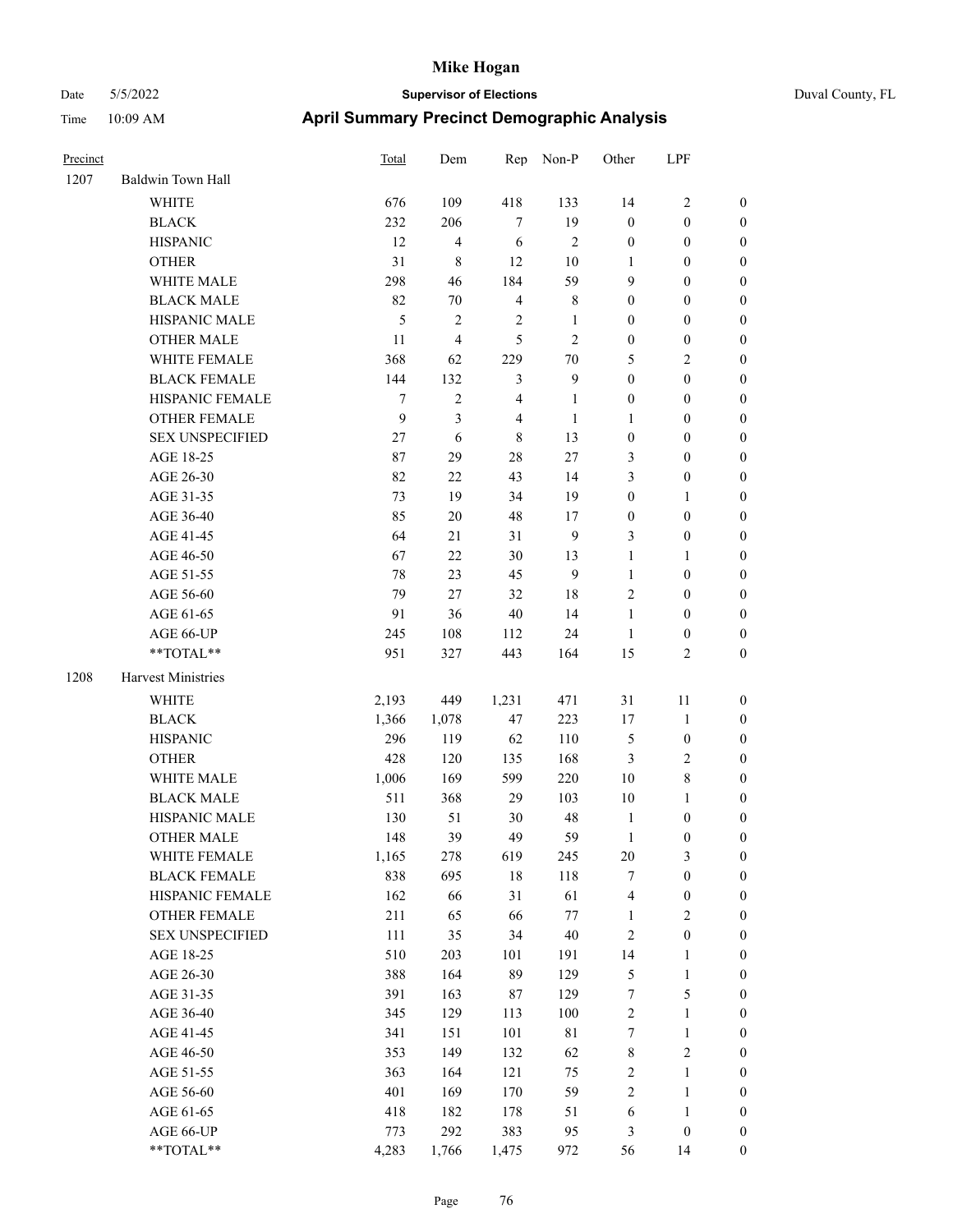| Precinct |                            | <b>Total</b> | Dem    | Rep    | Non-P  | Other            | LPF              |                  |
|----------|----------------------------|--------------|--------|--------|--------|------------------|------------------|------------------|
| 1209     | Whitehouse Baptist Church  |              |        |        |        |                  |                  |                  |
|          | WHITE                      | 2,698        | 388    | 1,831  | 434    | 33               | 12               | $\boldsymbol{0}$ |
|          | <b>BLACK</b>               | 512          | 390    | $28\,$ | 90     | $\overline{4}$   | $\boldsymbol{0}$ | $\boldsymbol{0}$ |
|          | <b>HISPANIC</b>            | 107          | 35     | 36     | 35     | $\mathbf{1}$     | $\boldsymbol{0}$ | $\boldsymbol{0}$ |
|          | <b>OTHER</b>               | 183          | 42     | 78     | 56     | 6                | 1                | $\boldsymbol{0}$ |
|          | WHITE MALE                 | 1,274        | 160    | 886    | 207    | 17               | 4                | $\boldsymbol{0}$ |
|          | <b>BLACK MALE</b>          | 214          | 155    | 21     | 38     | $\boldsymbol{0}$ | $\boldsymbol{0}$ | $\boldsymbol{0}$ |
|          | HISPANIC MALE              | 63           | $18\,$ | 24     | $20\,$ | 1                | $\boldsymbol{0}$ | $\boldsymbol{0}$ |
|          | <b>OTHER MALE</b>          | 66           | 13     | $30\,$ | 21     | $\overline{2}$   | $\boldsymbol{0}$ | $\boldsymbol{0}$ |
|          | WHITE FEMALE               | 1,395        | 226    | 931    | 215    | 16               | 7                | $\boldsymbol{0}$ |
|          | <b>BLACK FEMALE</b>        | 289          | 230    | $\tau$ | 48     | $\overline{4}$   | $\boldsymbol{0}$ | $\boldsymbol{0}$ |
|          | HISPANIC FEMALE            | 42           | 15     | 12     | 15     | $\boldsymbol{0}$ | $\boldsymbol{0}$ | $\boldsymbol{0}$ |
|          | <b>OTHER FEMALE</b>        | 69           | 14     | 35     | 17     | 3                | $\boldsymbol{0}$ | $\boldsymbol{0}$ |
|          | <b>SEX UNSPECIFIED</b>     | 88           | 24     | 27     | 34     | 1                | 2                | $\boldsymbol{0}$ |
|          | AGE 18-25                  | 356          | 83     | 163    | 94     | 14               | 2                | $\boldsymbol{0}$ |
|          | AGE 26-30                  | 273          | 55     | 137    | 75     | $\overline{4}$   | 2                | $\boldsymbol{0}$ |
|          | AGE 31-35                  | 280          | 64     | 138    | 70     | 6                | $\overline{c}$   | $\boldsymbol{0}$ |
|          | AGE 36-40                  | 272          | 61     | 147    | 60     | $\overline{4}$   | $\boldsymbol{0}$ | $\boldsymbol{0}$ |
|          | AGE 41-45                  | 294          | 77     | 148    | 63     | 3                | 3                | $\boldsymbol{0}$ |
|          | AGE 46-50                  | 293          | 71     | 168    | 47     | 6                | 1                | $\boldsymbol{0}$ |
|          | AGE 51-55                  | 338          | 93     | 187    | 57     | $\mathbf{1}$     | $\boldsymbol{0}$ | $\boldsymbol{0}$ |
|          | AGE 56-60                  | 357          | 84     | 228    | 43     | $\sqrt{2}$       | $\boldsymbol{0}$ | $\boldsymbol{0}$ |
|          | AGE 61-65                  | 325          | $88\,$ | 192    | 41     | $\sqrt{2}$       | 2                | $\boldsymbol{0}$ |
|          | AGE 66-UP                  | 712          | 179    | 465    | 65     | $\overline{2}$   | $\mathbf{1}$     | $\boldsymbol{0}$ |
|          | **TOTAL**                  | 3,500        | 855    | 1,973  | 615    | 44               | 13               | $\boldsymbol{0}$ |
| 1210     | Shindler Dr Baptist Church |              |        |        |        |                  |                  |                  |
|          | <b>WHITE</b>               | 1,500        | 245    | 899    | 323    | 24               | 9                | $\boldsymbol{0}$ |
|          | <b>BLACK</b>               | 949          | 702    | 42     | 194    | 11               | $\boldsymbol{0}$ | $\boldsymbol{0}$ |
|          | <b>HISPANIC</b>            | 232          | 84     | 55     | 89     | $\mathfrak{Z}$   | 1                | $\boldsymbol{0}$ |
|          | <b>OTHER</b>               | 270          | 78     | 88     | 94     | 8                | 2                | $\boldsymbol{0}$ |
|          | WHITE MALE                 | 708          | 101    | 447    | 147    | $\,$ 8 $\,$      | 5                | $\boldsymbol{0}$ |
|          | <b>BLACK MALE</b>          | 403          | 280    | $22\,$ | 94     | 7                | $\boldsymbol{0}$ | $\boldsymbol{0}$ |
|          | HISPANIC MALE              | 107          | 32     | 34     | 38     | $\sqrt{2}$       | 1                | $\boldsymbol{0}$ |
|          | <b>OTHER MALE</b>          | 107          | 24     | 41     | 39     | $\mathfrak{2}$   | 1                | $\boldsymbol{0}$ |
|          | WHITE FEMALE               | 772          | 143    | 436    | 173    | 16               | 4                | $\mathbf{0}$     |
|          | <b>BLACK FEMALE</b>        | 531          | 413    | 19     | 95     | $\overline{4}$   | $\boldsymbol{0}$ | $\boldsymbol{0}$ |
|          | HISPANIC FEMALE            | 124          | 52     | 21     | 50     | 1                | $\boldsymbol{0}$ | $\boldsymbol{0}$ |
|          | OTHER FEMALE               | 127          | $40\,$ | 43     | 41     | $\mathfrak{Z}$   | $\boldsymbol{0}$ | $\boldsymbol{0}$ |
|          | <b>SEX UNSPECIFIED</b>     | $72\,$       | 24     | 21     | 23     | $\mathfrak{Z}$   | $\mathbf{1}$     | $\boldsymbol{0}$ |
|          | AGE 18-25                  | 339          | 132    | 79     | 114    | 13               | $\mathbf{1}$     | $\boldsymbol{0}$ |
|          | AGE 26-30                  | 282          | 89     | 83     | 103    | 6                | $\mathbf{1}$     | $\boldsymbol{0}$ |
|          | AGE 31-35                  | 271          | 100    | $78\,$ | $88\,$ | $\mathfrak{Z}$   | $\overline{c}$   | $\boldsymbol{0}$ |
|          | AGE 36-40                  | 242          | 85     | 69     | $80\,$ | $\overline{4}$   | 4                | $\boldsymbol{0}$ |
|          | AGE 41-45                  | 266          | 122    | 71     | 69     | $\mathfrak{Z}$   | 1                | $\boldsymbol{0}$ |
|          | AGE 46-50                  | 253          | 99     | 91     | 59     | $\mathfrak{Z}$   | 1                | $\boldsymbol{0}$ |
|          | AGE 51-55                  | 303          | 124    | 121    | 51     | $\tau$           | $\boldsymbol{0}$ | $\boldsymbol{0}$ |
|          | AGE 56-60                  | 263          | 103    | 111    | 49     | $\boldsymbol{0}$ | $\boldsymbol{0}$ | $\boldsymbol{0}$ |
|          | AGE 61-65                  | 247          | $87\,$ | 120    | 36     | $\sqrt{2}$       | $\mathbf{2}$     | $\boldsymbol{0}$ |
|          | AGE 66-UP                  | 485          | 168    | 261    | 51     | $\mathfrak{S}$   | $\boldsymbol{0}$ | $\bf{0}$         |
|          | **TOTAL**                  | 2,951        | 1,109  | 1,084  | 700    | 46               | 12               | $\mathbf{0}$     |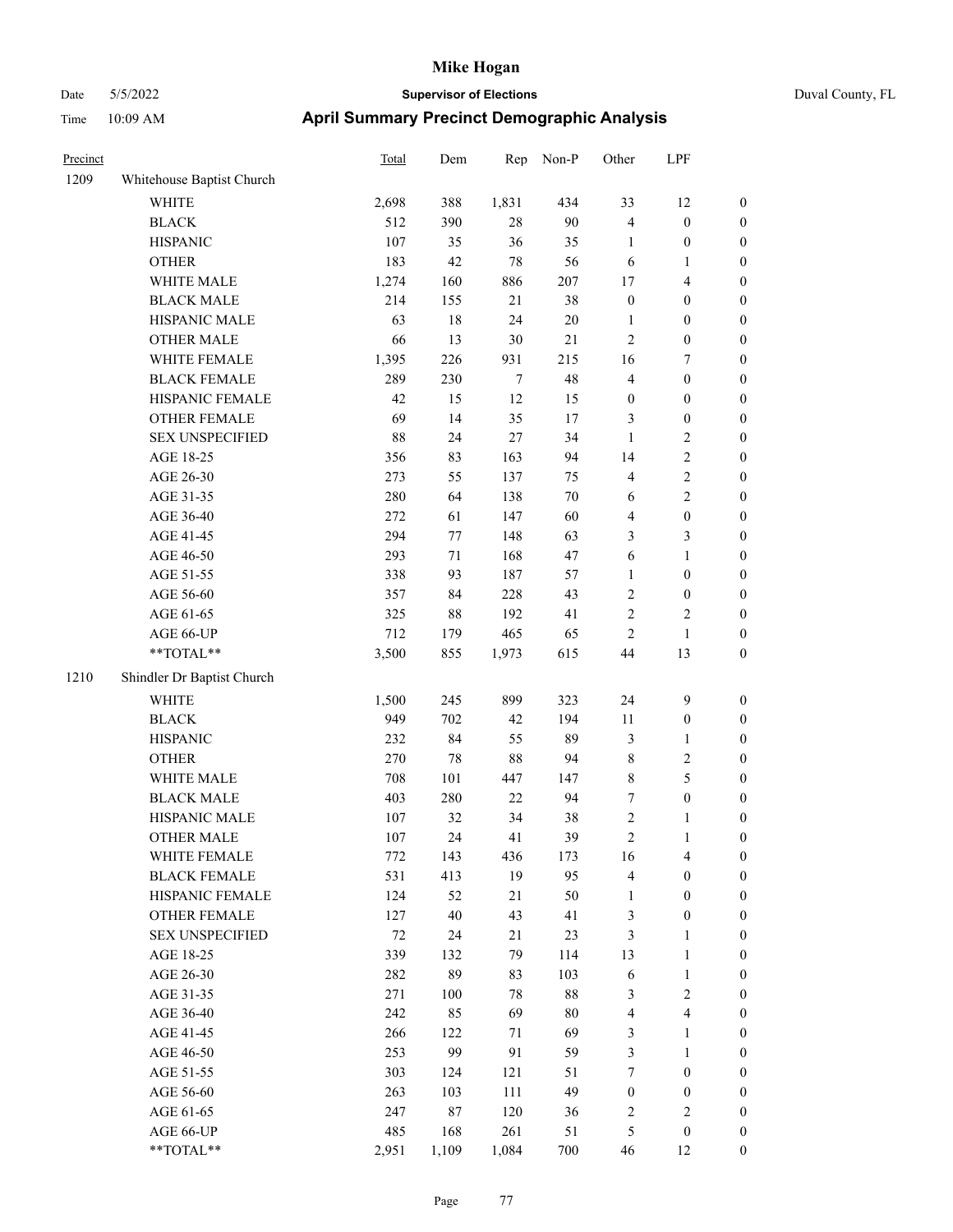| Precinct |                             | <b>Total</b> | Dem     | Rep    | Non-P  | Other            | LPF                     |                  |
|----------|-----------------------------|--------------|---------|--------|--------|------------------|-------------------------|------------------|
| 1211     | Christian Family Fellowship |              |         |        |        |                  |                         |                  |
|          | <b>WHITE</b>                | 1,804        | 330     | 1,007  | 427    | 33               | $\boldsymbol{7}$        | $\boldsymbol{0}$ |
|          | <b>BLACK</b>                | 1,804        | 1,328   | 71     | 375    | 27               | $\mathfrak{Z}$          | $\boldsymbol{0}$ |
|          | <b>HISPANIC</b>             | 433          | 156     | 109    | 162    | 6                | $\boldsymbol{0}$        | $\boldsymbol{0}$ |
|          | <b>OTHER</b>                | 526          | 155     | 148    | 214    | $\,$ 8 $\,$      | $\mathbf{1}$            | $\boldsymbol{0}$ |
|          | WHITE MALE                  | 853          | 115     | 503    | 218    | 13               | $\overline{\mathbf{4}}$ | 0                |
|          | <b>BLACK MALE</b>           | 769          | 514     | 36     | 204    | 14               | $\mathbf{1}$            | 0                |
|          | HISPANIC MALE               | 207          | $70\,$  | 57     | $77\,$ | $\mathfrak{Z}$   | $\boldsymbol{0}$        | $\boldsymbol{0}$ |
|          | <b>OTHER MALE</b>           | 199          | 53      | 63     | 82     | $\mathbf{1}$     | $\boldsymbol{0}$        | $\boldsymbol{0}$ |
|          | WHITE FEMALE                | 938          | 212     | 497    | 206    | $20\,$           | $\mathfrak{Z}$          | $\boldsymbol{0}$ |
|          | <b>BLACK FEMALE</b>         | 1,015        | 800     | 34     | 166    | 13               | $\sqrt{2}$              | $\boldsymbol{0}$ |
|          | HISPANIC FEMALE             | 221          | 85      | 49     | 84     | 3                | $\boldsymbol{0}$        | $\boldsymbol{0}$ |
|          | OTHER FEMALE                | 263          | 85      | 74     | 97     | 6                | $\mathbf{1}$            | $\boldsymbol{0}$ |
|          | <b>SEX UNSPECIFIED</b>      | 102          | 35      | $22\,$ | $44\,$ | $\mathbf{1}$     | $\boldsymbol{0}$        | $\boldsymbol{0}$ |
|          | AGE 18-25                   | 562          | $222\,$ | 121    | 206    | 13               | $\boldsymbol{0}$        | $\boldsymbol{0}$ |
|          | AGE 26-30                   | 534          | 191     | 141    | 182    | 16               | $\overline{\mathbf{4}}$ | $\boldsymbol{0}$ |
|          | AGE 31-35                   | 516          | 214     | 124    | 165    | 11               | $\boldsymbol{2}$        | 0                |
|          | AGE 36-40                   | 452          | 204     | 104    | 132    | $\overline{9}$   | $\mathfrak{Z}$          | 0                |
|          | AGE 41-45                   | 411          | 171     | 106    | 126    | 6                | $\sqrt{2}$              | $\boldsymbol{0}$ |
|          | AGE 46-50                   | 406          | 179     | 133    | 91     | 3                | $\boldsymbol{0}$        | $\boldsymbol{0}$ |
|          | AGE 51-55                   | 426          | 211     | 138    | 75     | $\overline{c}$   | $\boldsymbol{0}$        | $\boldsymbol{0}$ |
|          | AGE 56-60                   | 385          | 179     | 127    | 74     | 5                | $\boldsymbol{0}$        | $\boldsymbol{0}$ |
|          | AGE 61-65                   | 357          | 173     | 127    | 53     | 4                | $\boldsymbol{0}$        | $\boldsymbol{0}$ |
|          | AGE 66-UP                   | 518          | 225     | 214    | 74     | 5                | $\boldsymbol{0}$        | $\boldsymbol{0}$ |
|          | $**TOTAL**$                 | 4,567        | 1,969   | 1,335  | 1,178  | 74               | 11                      | $\boldsymbol{0}$ |
| 1212     | West Regional Library       |              |         |        |        |                  |                         |                  |
|          | WHITE                       | 2,911        | 440     | 1,873  | 553    | 33               | 12                      | $\boldsymbol{0}$ |
|          | <b>BLACK</b>                | 3,050        | 2,412   | 115    | 483    | 39               | $\mathbf{1}$            | $\boldsymbol{0}$ |
|          | <b>HISPANIC</b>             | 454          | 161     | 110    | 176    | 6                | $\mathbf{1}$            | 0                |
|          | <b>OTHER</b>                | 582          | 196     | 162    | 214    | 9                | $\mathbf{1}$            | 0                |
|          | WHITE MALE                  | 1,374        | 164     | 912    | 270    | 19               | 9                       | $\boldsymbol{0}$ |
|          | <b>BLACK MALE</b>           | 1,341        | 1,012   | 63     | 244    | 21               | $\mathbf{1}$            | $\boldsymbol{0}$ |
|          | HISPANIC MALE               | 217          | 64      | 61     | 86     | 5                | $\mathbf{1}$            | $\boldsymbol{0}$ |
|          | <b>OTHER MALE</b>           | 208          | 66      | 63     | 73     | 5                | $\mathbf{1}$            | $\boldsymbol{0}$ |
|          | WHITE FEMALE                | 1,502        | 270     | 942    | 273    | 14               | $\mathfrak{Z}$          | $\overline{0}$   |
|          | <b>BLACK FEMALE</b>         | 1,656        | 1,361   | 49     | 228    | 18               | $\boldsymbol{0}$        | 0                |
|          | HISPANIC FEMALE             | 228          | 94      | 46     | $87\,$ | $\mathbf{1}$     | $\boldsymbol{0}$        | 0                |
|          | <b>OTHER FEMALE</b>         | 278          | 102     | 85     | $88\,$ | 3                | $\boldsymbol{0}$        | 0                |
|          | <b>SEX UNSPECIFIED</b>      | 193          | 76      | 39     | 77     | $\mathbf{1}$     | $\boldsymbol{0}$        | 0                |
|          | AGE 18-25                   | 816          | 392     | 160    | 244    | $20\,$           | $\boldsymbol{0}$        | 0                |
|          | AGE 26-30                   | 593          | 224     | 149    | 206    | 11               | $\mathfrak{Z}$          | $\boldsymbol{0}$ |
|          | AGE 31-35                   | 638          | 269     | 204    | 156    | 7                | $\sqrt{2}$              | $\boldsymbol{0}$ |
|          | AGE 36-40                   | 707          | 338     | 203    | 155    | 8                | $\mathfrak{Z}$          | $\boldsymbol{0}$ |
|          | AGE 41-45                   | 729          | 372     | 211    | 134    | 10               | $\sqrt{2}$              | 0                |
|          | AGE 46-50                   | 704          | 344     | 206    | 139    | 12               | $\mathfrak{Z}$          | $\overline{0}$   |
|          | AGE 51-55                   | 683          | 352     | 203    | 120    | $\boldsymbol{7}$ | $\mathbf{1}$            | $\boldsymbol{0}$ |
|          | AGE 56-60                   | 637          | 302     | 245    | 85     | 5                | $\boldsymbol{0}$        | $\overline{0}$   |
|          | AGE 61-65                   | 537          | 244     | 226    | 65     | $\mathbf{1}$     | $\mathbf{1}$            | 0                |
|          | AGE 66-UP                   | 953          | 372     | 453    | 122    | 6                | $\boldsymbol{0}$        | 0                |
|          | **TOTAL**                   | 6,997        | 3,209   | 2,260  | 1,426  | 87               | 15                      | $\boldsymbol{0}$ |
|          |                             |              |         |        |        |                  |                         |                  |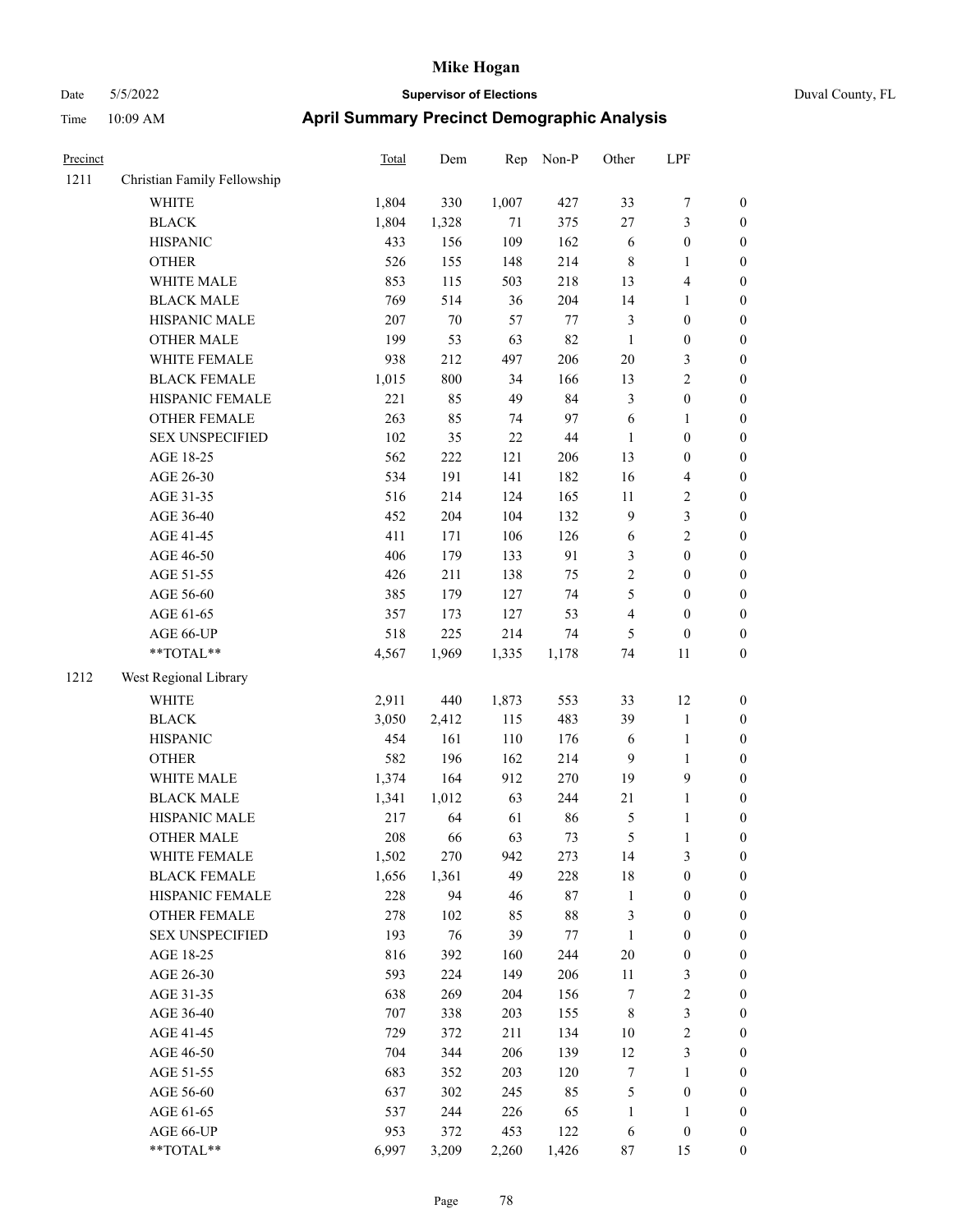|  | Duval County, FI |  |
|--|------------------|--|

| Precinct |                                | <b>Total</b> | Dem         | Rep          | Non-P       | Other                    | LPF                              |                                      |
|----------|--------------------------------|--------------|-------------|--------------|-------------|--------------------------|----------------------------------|--------------------------------------|
| 1213     | Westside Family Worship Center |              |             |              |             |                          |                                  |                                      |
|          | WHITE                          | 1,408        | 239         | 824          | 323         | 17                       | $\mathfrak{S}$                   | $\boldsymbol{0}$                     |
|          | <b>BLACK</b>                   | 1,262        | 968         | 45           | 234         | 15                       | $\boldsymbol{0}$                 | 0                                    |
|          | <b>HISPANIC</b>                | 312          | 119         | $40\,$       | 147         | 5                        | $\mathbf{1}$                     | 0                                    |
|          | <b>OTHER</b>                   | 236          | $8\sqrt{1}$ | 63           | 89          | 3                        | $\boldsymbol{0}$                 | $\boldsymbol{0}$                     |
|          | WHITE MALE                     | 681          | 89          | 426          | 154         | 9                        | $\mathfrak{Z}$                   | $\boldsymbol{0}$                     |
|          | <b>BLACK MALE</b>              | 468          | 327         | 19           | 113         | 9                        | $\boldsymbol{0}$                 | $\boldsymbol{0}$                     |
|          | HISPANIC MALE                  | 142          | 54          | 13           | 71          | 4                        | $\boldsymbol{0}$                 | $\boldsymbol{0}$                     |
|          | <b>OTHER MALE</b>              | $88\,$       | 30          | $27\,$       | 30          | $\mathbf{1}$             | $\boldsymbol{0}$                 | $\boldsymbol{0}$                     |
|          | WHITE FEMALE                   | 711          | 148         | 386          | 167         | 8                        | $\sqrt{2}$                       | $\boldsymbol{0}$                     |
|          | <b>BLACK FEMALE</b>            | 773          | 627         | 25           | 115         | 6                        | $\boldsymbol{0}$                 | $\boldsymbol{0}$                     |
|          | HISPANIC FEMALE                | 164          | 63          | $27\,$       | $72\,$      | 1                        | $\mathbf{1}$                     | $\boldsymbol{0}$                     |
|          | OTHER FEMALE                   | 109          | 39          | 29           | 39          | $\sqrt{2}$               | $\boldsymbol{0}$                 | 0                                    |
|          | <b>SEX UNSPECIFIED</b>         | 82           | 30          | 20           | 32          | $\boldsymbol{0}$         | $\boldsymbol{0}$                 | 0                                    |
|          | AGE 18-25                      | 375          | 163         | 68           | 139         | 4                        | $\mathbf{1}$                     | 0                                    |
|          | AGE 26-30                      | 319          | 135         | 67           | 113         | 3                        | $\mathbf{1}$                     | $\boldsymbol{0}$                     |
|          | AGE 31-35                      | 353          | 157         | 70           | 117         | 8                        | $\mathbf{1}$                     | $\boldsymbol{0}$                     |
|          | AGE 36-40                      | 290          | 129         | 60           | 94          | 6                        | $\mathbf{1}$                     | $\boldsymbol{0}$                     |
|          | AGE 41-45                      | 263          | 138         | 49           | 71          | 5                        | $\boldsymbol{0}$                 | $\boldsymbol{0}$                     |
|          | AGE 46-50                      | 238          | 106         | 67           | 63          | $\mathbf{1}$             | $\mathbf{1}$                     | $\boldsymbol{0}$                     |
|          | AGE 51-55                      | 298          | 129         | 108          | 55          | 5                        | 1                                | $\boldsymbol{0}$                     |
|          | AGE 56-60                      | 288          | 128         | 104          | 54          | 2                        | $\boldsymbol{0}$                 | 0                                    |
|          | AGE 61-65                      | 270          | 117         | 119          | 33          | $\mathbf{1}$             | $\boldsymbol{0}$                 | 0                                    |
|          | AGE 66-UP                      | 524          | 205         | 260          | 54          | 5                        | $\boldsymbol{0}$                 | 0                                    |
|          | **TOTAL**                      | 3,218        | 1,407       | 972          | 793         | 40                       | 6                                | $\boldsymbol{0}$                     |
| 1214     | Teamsters 512                  |              |             |              |             |                          |                                  |                                      |
|          | <b>WHITE</b>                   | 573          | 97          | 358          | 103         | 15                       | $\boldsymbol{0}$                 | $\boldsymbol{0}$                     |
|          | <b>BLACK</b>                   | 440          | 323         | 24           | 86          | 7                        | $\boldsymbol{0}$                 | $\boldsymbol{0}$                     |
|          | <b>HISPANIC</b>                | 128          | 47          | 36           | 43          | 2                        | $\boldsymbol{0}$                 | $\boldsymbol{0}$                     |
|          | <b>OTHER</b>                   | 131          | 42          | $40\,$       | $44\,$      | $\overline{4}$           | $\mathbf{1}$                     | $\boldsymbol{0}$                     |
|          | WHITE MALE                     | 273          | 35          | 180          | 48          | 10                       | $\boldsymbol{0}$                 | $\boldsymbol{0}$                     |
|          | <b>BLACK MALE</b>              | 200          | 135         | 17           | 44          | 4                        | $\boldsymbol{0}$                 | $\boldsymbol{0}$                     |
|          | HISPANIC MALE                  | 64           | 23          | $21\,$       | $20\,$      | $\boldsymbol{0}$         | $\boldsymbol{0}$                 | 0                                    |
|          | <b>OTHER MALE</b>              | 54           | 15          | 17           | 19          | 2                        | 1                                | $\boldsymbol{0}$                     |
|          | WHITE FEMALE                   | 295          | 62          | 174          | 54          | 5                        | $\boldsymbol{0}$                 | 0                                    |
|          | <b>BLACK FEMALE</b>            | 237          | 186         | 6            | 42          | 3                        | $\boldsymbol{0}$                 | 0                                    |
|          | HISPANIC FEMALE                | 62           | 23          | 14           | 23          | 2                        | $\boldsymbol{0}$                 | 0                                    |
|          | OTHER FEMALE                   | 61           | 21          | $20\,$       | $18\,$      | $\sqrt{2}$               | $\boldsymbol{0}$                 | $\overline{0}$                       |
|          | <b>SEX UNSPECIFIED</b>         | 26           | 9           | $\mathbf{9}$ | $\,$ 8 $\,$ | $\boldsymbol{0}$         | $\boldsymbol{0}$                 | $\overline{0}$                       |
|          | AGE 18-25                      | 135          | 52          | 34           | 46          | $\overline{c}$           | $\mathbf{1}$                     | 0                                    |
|          | AGE 26-30                      | 118          | 44          | 26           | $44\,$      | 4                        | $\boldsymbol{0}$                 | 0                                    |
|          | AGE 31-35                      | 128          | 54          | 29           | 39          | 6                        | $\boldsymbol{0}$                 | $\overline{0}$                       |
|          | AGE 36-40                      | 90           | 45          | 25           | 17          | 3                        | $\boldsymbol{0}$                 | 0                                    |
|          | AGE 41-45                      | 104          | 38          | 35           | $26\,$      | $\mathfrak s$            | $\boldsymbol{0}$                 | $\overline{0}$                       |
|          | AGE 46-50                      | 87           | 40          | 29           | 17          | $\mathbf{1}$             | $\boldsymbol{0}$                 | 0                                    |
|          | AGE 51-55                      | 104          | 54          | 35           | 13          | $\sqrt{2}$               | $\boldsymbol{0}$                 | 0                                    |
|          | AGE 56-60                      | 125          | 43          | 56           | 25          | $\mathbf{1}$             | $\boldsymbol{0}$                 | $\boldsymbol{0}$                     |
|          | AGE 61-65<br>AGE 66-UP         | 112<br>269   | 44          | 52           | 16          | $\boldsymbol{0}$         | $\boldsymbol{0}$                 | $\boldsymbol{0}$<br>$\boldsymbol{0}$ |
|          | $**TOTAL**$                    | 1,272        | 95<br>509   | 137<br>458   | 33<br>276   | $\overline{4}$<br>$28\,$ | $\boldsymbol{0}$<br>$\mathbf{1}$ | $\boldsymbol{0}$                     |
|          |                                |              |             |              |             |                          |                                  |                                      |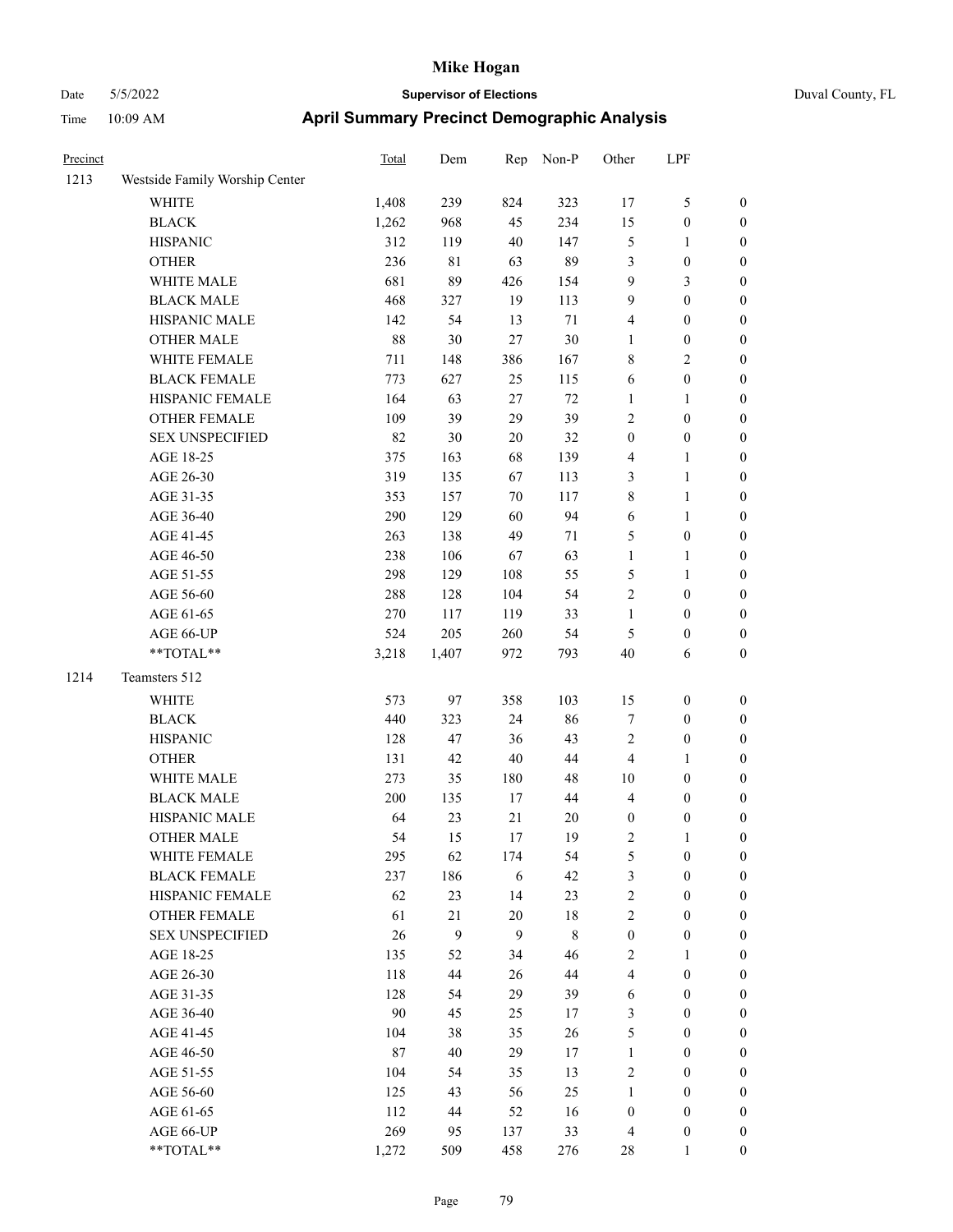|  | Duval County, F |  |
|--|-----------------|--|

| Precinct |                              | <b>Total</b> | Dem            | Rep          | Non-P          | Other            | LPF                     |                  |
|----------|------------------------------|--------------|----------------|--------------|----------------|------------------|-------------------------|------------------|
| 1301     | Bennie Furlong Senior Center |              |                |              |                |                  |                         |                  |
|          | WHITE                        | 2,952        | 732            | 1,576        | 577            | 53               | 14                      | $\boldsymbol{0}$ |
|          | <b>BLACK</b>                 | 35           | 25             | 3            | $\sqrt{6}$     | $\mathbf{1}$     | $\boldsymbol{0}$        | $\boldsymbol{0}$ |
|          | <b>HISPANIC</b>              | 65           | 23             | 21           | 20             | $\mathbf{1}$     | $\boldsymbol{0}$        | 0                |
|          | <b>OTHER</b>                 | 167          | 50             | $46\,$       | 65             | $\overline{4}$   | $\sqrt{2}$              | 0                |
|          | WHITE MALE                   | 1,445        | 304            | 798          | 306            | 26               | 11                      | 0                |
|          | <b>BLACK MALE</b>            | 19           | 12             | $\sqrt{2}$   | $\overline{4}$ | $\mathbf{1}$     | $\boldsymbol{0}$        | $\boldsymbol{0}$ |
|          | HISPANIC MALE                | 28           | 6              | 11           | 11             | $\boldsymbol{0}$ | $\boldsymbol{0}$        | $\boldsymbol{0}$ |
|          | <b>OTHER MALE</b>            | 67           | 16             | 21           | 26             | 3                | $\mathbf{1}$            | $\boldsymbol{0}$ |
|          | WHITE FEMALE                 | 1,479        | 421            | 763          | 265            | $27\,$           | $\mathfrak{Z}$          | $\boldsymbol{0}$ |
|          | <b>BLACK FEMALE</b>          | 15           | 13             | $\mathbf{1}$ | $\mathbf{1}$   | $\boldsymbol{0}$ | $\boldsymbol{0}$        | $\boldsymbol{0}$ |
|          | HISPANIC FEMALE              | 36           | 17             | $10\,$       | $\,$ 8 $\,$    | $\mathbf{1}$     | $\boldsymbol{0}$        | 0                |
|          | OTHER FEMALE                 | 70           | 27             | 19           | $22\,$         | $\mathbf{1}$     | $\mathbf{1}$            | 0                |
|          | <b>SEX UNSPECIFIED</b>       | 60           | 14             | 21           | 25             | $\boldsymbol{0}$ | $\boldsymbol{0}$        | 0                |
|          | AGE 18-25                    | 263          | 64             | 121          | 69             | 8                | $\mathbf{1}$            | 0                |
|          | AGE 26-30                    | 222          | 46             | 105          | 65             | 3                | $\mathfrak{Z}$          | 0                |
|          | AGE 31-35                    | 252          | 68             | 107          | 65             | 9                | 3                       | $\boldsymbol{0}$ |
|          | AGE 36-40                    | 206          | 49             | 95           | 59             | 2                | $\mathbf{1}$            | $\boldsymbol{0}$ |
|          | AGE 41-45                    | 226          | 50             | 98           | 71             | 6                | $\mathbf{1}$            | $\boldsymbol{0}$ |
|          | AGE 46-50                    | 230          | 69             | 105          | 50             | 4                | $\sqrt{2}$              | 0                |
|          | AGE 51-55                    | 292          | 46             | 178          | 59             | 8                | $\mathbf{1}$            | $\boldsymbol{0}$ |
|          | AGE 56-60                    | 313          | 73             | 179          | 53             | 6                | $\mathfrak{2}$          | 0                |
|          | AGE 61-65                    | 389          | 89             | 227          | 67             | 5                | $\mathbf{1}$            | 0                |
|          | AGE 66-UP                    | 826          | 276            | 431          | 110            | 8                | $\mathbf{1}$            | 0                |
|          | **TOTAL**                    | 3,219        | 830            | 1,646        | 668            | 59               | 16                      | 0                |
| 1302     | Bethlehem Lutheran Church    |              |                |              |                |                  |                         |                  |
|          | <b>WHITE</b>                 | 2,842        | 612            | 1,633        | 549            | 27               | 21                      | 0                |
|          | <b>BLACK</b>                 | 18           | 11             | 4            | $\overline{2}$ | $\mathbf{1}$     | $\boldsymbol{0}$        | 0                |
|          | <b>HISPANIC</b>              | 59           | 13             | 23           | 16             | $\overline{4}$   | 3                       | 0                |
|          | <b>OTHER</b>                 | 156          | 39             | 65           | 45             | 6                | $\mathbf{1}$            | $\boldsymbol{0}$ |
|          | WHITE MALE                   | 1,412        | 243            | 834          | 304            | 12               | 19                      | 0                |
|          | <b>BLACK MALE</b>            | 10           | 6              | $\sqrt{2}$   | $\mathbf{1}$   | $\mathbf{1}$     | $\boldsymbol{0}$        | $\boldsymbol{0}$ |
|          | HISPANIC MALE                | 21           | $\overline{4}$ | $\,$ 8 $\,$  | $\,$ 8 $\,$    | $\boldsymbol{0}$ | $\mathbf{1}$            | 0                |
|          | <b>OTHER MALE</b>            | 66           | 16             | 28           | 17             | 4                | $\mathbf{1}$            | $\boldsymbol{0}$ |
|          | WHITE FEMALE                 | 1,399        | 363            | 778          | 241            | 15               | $\sqrt{2}$              | 0                |
|          | <b>BLACK FEMALE</b>          | 7            | 5              | $\mathbf{1}$ | $\mathbf{1}$   | $\boldsymbol{0}$ | $\boldsymbol{0}$        | 0                |
|          | HISPANIC FEMALE              | 38           | 9              | 15           | $\,8\,$        | $\overline{4}$   | $\sqrt{2}$              | 0                |
|          | OTHER FEMALE                 | 56           | 15             | 28           | 12             | $\mathbf{1}$     | $\boldsymbol{0}$        | $\overline{0}$   |
|          | <b>SEX UNSPECIFIED</b>       | 66           | 14             | 31           | $20\,$         | $\mathbf{1}$     | $\boldsymbol{0}$        | $\overline{0}$   |
|          | AGE 18-25                    | 249          | 53             | 130          | 56             | 7                | $\mathfrak{Z}$          | $\overline{0}$   |
|          | AGE 26-30                    | 246          | 51             | 129          | 59             | 5                | $\mathfrak{2}$          | 0                |
|          | AGE 31-35                    | 324          | 63             | 156          | 98             | 3                | $\overline{\mathbf{4}}$ | 0                |
|          | AGE 36-40                    | 315          | 62             | 170          | 72             | 6                | 5                       | $\overline{0}$   |
|          | AGE 41-45                    | 280          | 56             | 144          | 77             | $\mathbf{1}$     | $\overline{2}$          | $\overline{0}$   |
|          | AGE 46-50                    | 244          | 55             | 122          | 62             | 3                | $\sqrt{2}$              | 0                |
|          | AGE 51-55                    | 227          | 40             | 140          | 44             | $\mathbf{1}$     | $\overline{2}$          | 0                |
|          | AGE 56-60                    | 268          | 50             | 183          | 30             | $\overline{4}$   | $\mathbf{1}$            | 0                |
|          | AGE 61-65                    | 299          | 74             | 186          | 34             | 4                | $\mathbf{1}$            | $\boldsymbol{0}$ |
|          | AGE 66-UP                    | 623          | 171            | 365          | $80\,$         | $\overline{4}$   | 3                       | 0                |
|          | **TOTAL**                    | 3,075        | 675            | 1,725        | 612            | 38               | 25                      | $\boldsymbol{0}$ |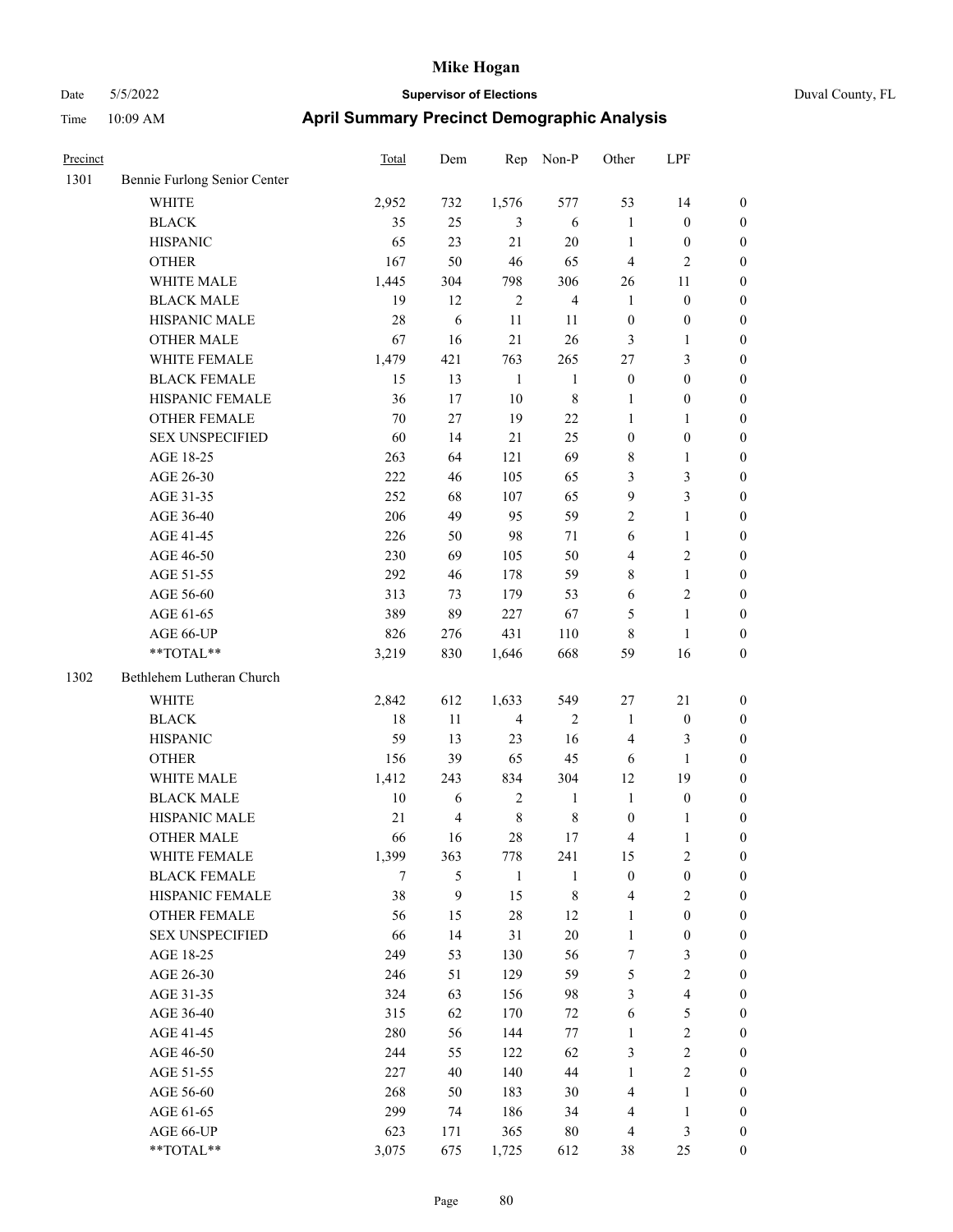## Date 5/5/2022 **Supervisor of Elections** Duval County, FL Time 10:09 AM **April Summary Precinct Demographic Analysis**

| Precinct |                              | Total  | Dem          | Rep          | Non-P  | Other            | LPF              |                  |
|----------|------------------------------|--------|--------------|--------------|--------|------------------|------------------|------------------|
| 1303     | American Legion Post 129     |        |              |              |        |                  |                  |                  |
|          | <b>WHITE</b>                 | 2,431  | 564          | 1,275        | 532    | 46               | 14               | $\boldsymbol{0}$ |
|          | <b>BLACK</b>                 | 116    | 92           | $\mathbf{2}$ | 22     | $\boldsymbol{0}$ | $\boldsymbol{0}$ | $\boldsymbol{0}$ |
|          | <b>HISPANIC</b>              | $71\,$ | 22           | 25           | 24     | $\boldsymbol{0}$ | $\boldsymbol{0}$ | $\boldsymbol{0}$ |
|          | <b>OTHER</b>                 | 169    | 34           | 71           | 58     | $\overline{4}$   | $\sqrt{2}$       | $\boldsymbol{0}$ |
|          | WHITE MALE                   | 1,192  | 223          | 658          | 278    | 26               | $\boldsymbol{7}$ | $\boldsymbol{0}$ |
|          | <b>BLACK MALE</b>            | 48     | 35           | $\mathbf{1}$ | 12     | $\boldsymbol{0}$ | $\boldsymbol{0}$ | $\boldsymbol{0}$ |
|          | HISPANIC MALE                | 23     | $\mathbf{2}$ | 9            | 12     | $\boldsymbol{0}$ | $\boldsymbol{0}$ | $\boldsymbol{0}$ |
|          | <b>OTHER MALE</b>            | 62     | 10           | 27           | 24     | $\mathbf{1}$     | $\boldsymbol{0}$ | $\boldsymbol{0}$ |
|          | WHITE FEMALE                 | 1,221  | 339          | 607          | 249    | $20\,$           | 6                | $\boldsymbol{0}$ |
|          | <b>BLACK FEMALE</b>          | 67     | 56           | $\mathbf{1}$ | $10\,$ | $\mathbf{0}$     | $\boldsymbol{0}$ | $\boldsymbol{0}$ |
|          | HISPANIC FEMALE              | 47     | $20\,$       | 15           | 12     | $\boldsymbol{0}$ | $\boldsymbol{0}$ | $\boldsymbol{0}$ |
|          | OTHER FEMALE                 | 67     | 16           | 31           | 18     | 2                | $\boldsymbol{0}$ | $\boldsymbol{0}$ |
|          | <b>SEX UNSPECIFIED</b>       | 60     | 11           | 24           | 21     | $\mathbf{1}$     | 3                | $\boldsymbol{0}$ |
|          | AGE 18-25                    | 252    | 66           | 106          | 73     | 6                | $\mathbf{1}$     | $\boldsymbol{0}$ |
|          | AGE 26-30                    | 296    | 65           | 136          | 84     | 6                | 5                | $\boldsymbol{0}$ |
|          | AGE 31-35                    | 243    | 62           | 100          | 72     | 5                | $\overline{4}$   | $\boldsymbol{0}$ |
|          | AGE 36-40                    | 236    | 65           | 90           | 72     | 7                | $\mathbf{2}$     | $\boldsymbol{0}$ |
|          | AGE 41-45                    | 205    | 45           | 98           | 56     | 4                | $\mathbf{2}$     | $\boldsymbol{0}$ |
|          | AGE 46-50                    | 202    | 50           | 100          | 48     | 4                | $\boldsymbol{0}$ | $\boldsymbol{0}$ |
|          | AGE 51-55                    | 209    | 35           | 119          | 49     | 4                | $\sqrt{2}$       | $\boldsymbol{0}$ |
|          | AGE 56-60                    | 253    | 67           | 131          | 50     | 5                | $\boldsymbol{0}$ | $\boldsymbol{0}$ |
|          | AGE 61-65                    | 263    | 79           | 137          | 43     | $\overline{4}$   | $\boldsymbol{0}$ | $\boldsymbol{0}$ |
|          | AGE 66-UP                    | 628    | 178          | 356          | 89     | 5                | $\boldsymbol{0}$ | $\boldsymbol{0}$ |
|          | **TOTAL**                    | 2,787  | 712          | 1,373        | 636    | 50               | 16               | $\boldsymbol{0}$ |
| 1304     | Jacksonville Beach City Hall |        |              |              |        |                  |                  |                  |
|          | WHITE                        | 2,604  | 659          | 1,225        | 649    | 54               | 17               | $\boldsymbol{0}$ |
|          | <b>BLACK</b>                 | 260    | 188          | 15           | 54     | $\sqrt{2}$       | $\mathbf{1}$     | $\boldsymbol{0}$ |
|          | <b>HISPANIC</b>              | 107    | 36           | 38           | 29     | 3                | $\mathbf{1}$     | $\boldsymbol{0}$ |
|          | <b>OTHER</b>                 | 181    | 46           | 51           | 77     | 6                | $\mathbf{1}$     | $\boldsymbol{0}$ |
|          | WHITE MALE                   | 1,264  | 268          | 611          | 348    | 26               | 11               | $\boldsymbol{0}$ |
|          | <b>BLACK MALE</b>            | 94     | 67           | 5            | 21     | $\boldsymbol{0}$ | $\mathbf{1}$     | $\boldsymbol{0}$ |
|          | HISPANIC MALE                | 50     | 14           | 23           | 13     | $\boldsymbol{0}$ | $\boldsymbol{0}$ | $\boldsymbol{0}$ |
|          | <b>OTHER MALE</b>            | 76     | 18           | 20           | 33     | 4                | $\mathbf{1}$     | $\boldsymbol{0}$ |
|          | WHITE FEMALE                 | 1,314  | 386          | 597          | 298    | $28\,$           | 5                | $\boldsymbol{0}$ |
|          | <b>BLACK FEMALE</b>          | 159    | 115          | $10\,$       | 32     | $\overline{c}$   | $\boldsymbol{0}$ | $\boldsymbol{0}$ |
|          | HISPANIC FEMALE              | 55     | 21           | 15           | 15     | 3                | $\mathbf{1}$     | $\boldsymbol{0}$ |
|          | OTHER FEMALE                 | $77\,$ | 26           | $22\,$       | 27     | $\overline{c}$   | $\boldsymbol{0}$ | $\boldsymbol{0}$ |
|          | <b>SEX UNSPECIFIED</b>       | 62     | 14           | 26           | 21     | $\boldsymbol{0}$ | 1                | $\boldsymbol{0}$ |
|          | AGE 18-25                    | 257    | 85           | 88           | 77     | $\tau$           | $\boldsymbol{0}$ | $\boldsymbol{0}$ |
|          | AGE 26-30                    | 438    | 112          | 166          | 144    | 10               | 6                | $\boldsymbol{0}$ |
|          | AGE 31-35                    | 369    | 108          | 134          | 110    | 11               | 6                | $\boldsymbol{0}$ |
|          | AGE 36-40                    | 270    | 75           | 96           | 95     | $\mathfrak{Z}$   | 1                | $\boldsymbol{0}$ |
|          | AGE 41-45                    | 215    | 61           | 73           | 73     | 6                | $\sqrt{2}$       | $\boldsymbol{0}$ |
|          | AGE 46-50                    | 189    | 49           | 86           | 50     | 3                | $\mathbf{1}$     | $\boldsymbol{0}$ |

AGE 51-55 247 61 116 69 1 0 0 AGE 56-60 263 67 139 49 7 1 0 AGE 61-65 220 72 111 31 5 1 0 AGE 66-UP 684 239 320 111 12 2 0 \*\*TOTAL\*\* 3,152 929 1,329 809 65 20 0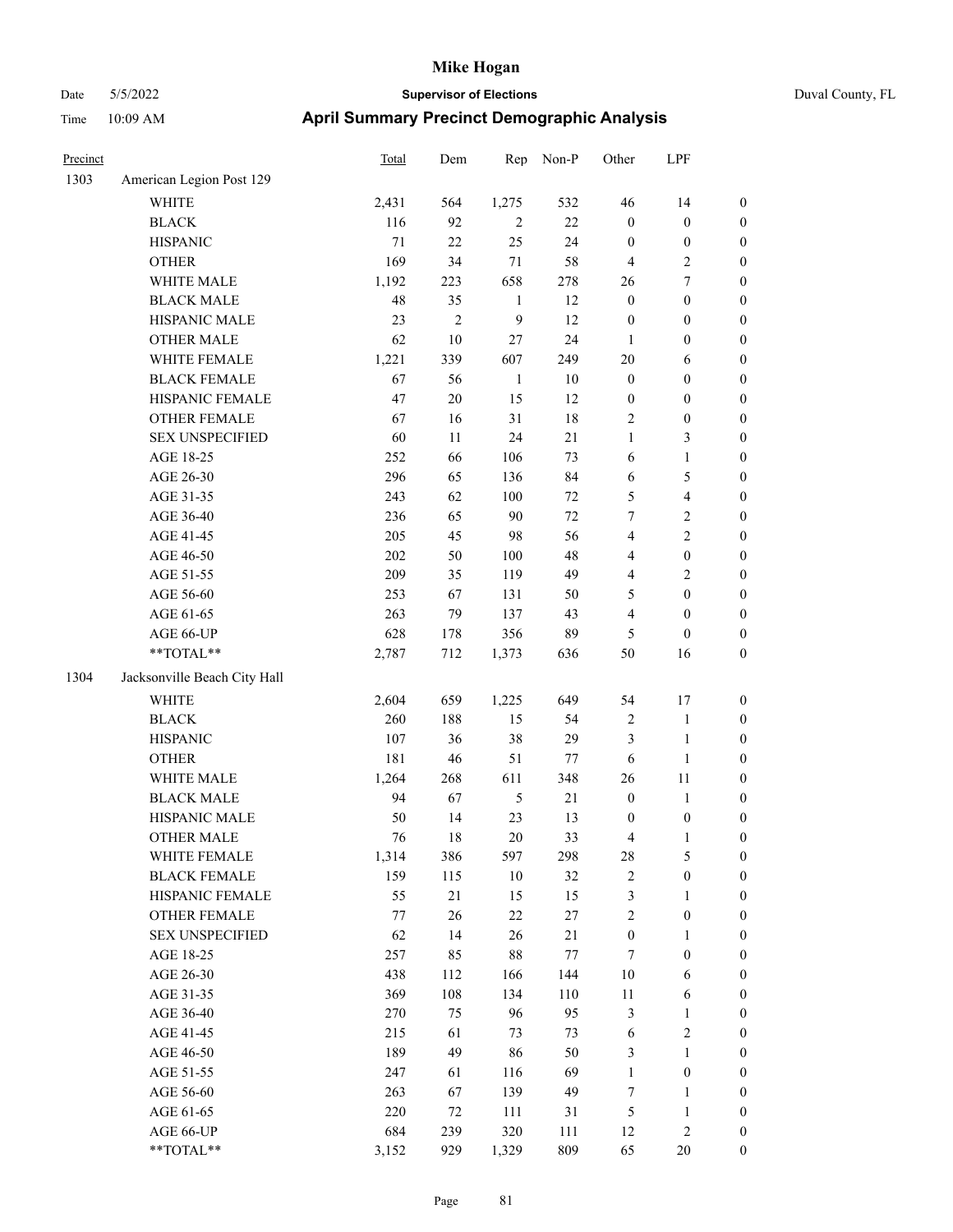| Precinct |                          | <b>Total</b> | Dem    | Rep          | Non-P                   | Other            | LPF                     |                  |
|----------|--------------------------|--------------|--------|--------------|-------------------------|------------------|-------------------------|------------------|
| 1305     | Beaches Regional Library |              |        |              |                         |                  |                         |                  |
|          | WHITE                    | 2,601        | 710    | 1,288        | 551                     | 39               | 13                      | $\boldsymbol{0}$ |
|          | <b>BLACK</b>             | 19           | $11\,$ | 3            | $\overline{\mathbf{4}}$ | $\mathbf{1}$     | $\boldsymbol{0}$        | $\boldsymbol{0}$ |
|          | <b>HISPANIC</b>          | 67           | 23     | 25           | 17                      | $\mathbf{1}$     | $\mathbf{1}$            | $\boldsymbol{0}$ |
|          | <b>OTHER</b>             | 128          | 38     | $44\,$       | 43                      | $\mathbf{1}$     | $\mathbf{2}$            | 0                |
|          | WHITE MALE               | 1,232        | 255    | 646          | 301                     | 20               | $10\,$                  | 0                |
|          | <b>BLACK MALE</b>        | 9            | 4      | $\mathbf{2}$ | $\sqrt{2}$              | $\mathbf{1}$     | $\boldsymbol{0}$        | $\boldsymbol{0}$ |
|          | HISPANIC MALE            | 23           | 7      | $\,8\,$      | 7                       | $\mathbf{1}$     | $\boldsymbol{0}$        | $\boldsymbol{0}$ |
|          | <b>OTHER MALE</b>        | 46           | 13     | 17           | 14                      | $\mathbf{1}$     | $\mathbf{1}$            | $\boldsymbol{0}$ |
|          | WHITE FEMALE             | 1,349        | 450    | 630          | 247                     | 19               | $\mathfrak{Z}$          | $\boldsymbol{0}$ |
|          | <b>BLACK FEMALE</b>      | 10           | 7      | $\mathbf{1}$ | $\mathbf{2}$            | $\boldsymbol{0}$ | $\boldsymbol{0}$        | $\boldsymbol{0}$ |
|          | HISPANIC FEMALE          | 41           | 15     | 15           | $10\,$                  | $\boldsymbol{0}$ | $\mathbf{1}$            | $\boldsymbol{0}$ |
|          | OTHER FEMALE             | 57           | $20\,$ | 18           | $18\,$                  | $\boldsymbol{0}$ | 1                       | $\boldsymbol{0}$ |
|          | <b>SEX UNSPECIFIED</b>   | 48           | 11     | 23           | 14                      | $\boldsymbol{0}$ | $\boldsymbol{0}$        | 0                |
|          | AGE 18-25                | 243          | 73     | 84           | 74                      | 9                | 3                       | 0                |
|          | AGE 26-30                | 238          | 69     | 94           | 68                      | 5                | $\sqrt{2}$              | 0                |
|          | AGE 31-35                | 232          | 61     | 93           | 76                      | $\mathbf{1}$     | $\mathbf{1}$            | $\boldsymbol{0}$ |
|          | AGE 36-40                | 260          | 65     | 116          | 75                      | 3                | 1                       | $\boldsymbol{0}$ |
|          | AGE 41-45                | 183          | 51     | 73           | 55                      | 2                | $\sqrt{2}$              | $\boldsymbol{0}$ |
|          | AGE 46-50                | 225          | 59     | 107          | 53                      | 3                | $\mathfrak{Z}$          | $\boldsymbol{0}$ |
|          | AGE 51-55                | 249          | 54     | 131          | 54                      | 7                | $\mathfrak{Z}$          | $\boldsymbol{0}$ |
|          | AGE 56-60                | 234          | 49     | 142          | 35                      | 8                | $\boldsymbol{0}$        | $\boldsymbol{0}$ |
|          | AGE 61-65                | 271          | 60     | 158          | 50                      | $\overline{c}$   | 1                       | $\boldsymbol{0}$ |
|          | AGE 66-UP                | 680          | 241    | 362          | 75                      | 2                | $\boldsymbol{0}$        | 0                |
|          | $**TOTAL**$              | 2,815        | 782    | 1,360        | 615                     | 42               | 16                      | 0                |
| 1306     | Atlantic Beach City Hall |              |        |              |                         |                  |                         |                  |
|          | <b>WHITE</b>             | 2,194        | 691    | 980          | 476                     | 40               | 7                       | 0                |
|          | <b>BLACK</b>             | 87           | 67     | 5            | 15                      | $\boldsymbol{0}$ | $\boldsymbol{0}$        | 0                |
|          | <b>HISPANIC</b>          | 45           | $20\,$ | 13           | 11                      | 1                | $\boldsymbol{0}$        | 0                |
|          | <b>OTHER</b>             | 158          | 39     | 54           | 60                      | 2                | 3                       | $\boldsymbol{0}$ |
|          | WHITE MALE               | 1,031        | 263    | 491          | 252                     | $20\,$           | $\mathfrak{S}$          | $\boldsymbol{0}$ |
|          | <b>BLACK MALE</b>        | 47           | 34     | 3            | $10\,$                  | $\boldsymbol{0}$ | $\boldsymbol{0}$        | $\boldsymbol{0}$ |
|          | HISPANIC MALE            | 24           | 10     | $\,$ 8 $\,$  | 6                       | $\boldsymbol{0}$ | $\boldsymbol{0}$        | $\boldsymbol{0}$ |
|          | <b>OTHER MALE</b>        | 54           | 9      | 19           | 25                      | $\boldsymbol{0}$ | $\mathbf{1}$            | $\boldsymbol{0}$ |
|          | WHITE FEMALE             | 1,143        | 422    | 481          | 218                     | $20\,$           | $\sqrt{2}$              | 0                |
|          | <b>BLACK FEMALE</b>      | 40           | 33     | $\sqrt{2}$   | 5                       | $\boldsymbol{0}$ | $\boldsymbol{0}$        | 0                |
|          | HISPANIC FEMALE          | $21\,$       | $10\,$ | 5            | 5                       | $\mathbf{1}$     | $\boldsymbol{0}$        | 0                |
|          | OTHER FEMALE             | 67           | 23     | 25           | $17\,$                  | $\mathbf{1}$     | $\mathbf{1}$            | 0                |
|          | <b>SEX UNSPECIFIED</b>   | 57           | 13     | $18\,$       | 24                      | $\mathbf{1}$     | $\mathbf{1}$            | 0                |
|          | AGE 18-25                | 179          | 47     | 76           | 49                      | 7                | $\boldsymbol{0}$        | $\boldsymbol{0}$ |
|          | AGE 26-30                | 202          | 66     | $78\,$       | 54                      | 4                | $\boldsymbol{0}$        | $\overline{0}$   |
|          | AGE 31-35                | 216          | 84     | 64           | 59                      | 8                | $\mathbf{1}$            | 0                |
|          | AGE 36-40                | 208          | 62     | 65           | 75                      | 5                | $\mathbf{1}$            | 0                |
|          | AGE 41-45                | 203          | 67     | 74           | 56                      | $\sqrt{2}$       | $\overline{\mathbf{4}}$ | $\overline{0}$   |
|          | AGE 46-50                | 190          | 49     | 85           | 51                      | 5                | $\boldsymbol{0}$        | 0                |
|          | AGE 51-55                | 184          | 54     | 89           | 35                      | $\overline{4}$   | $\sqrt{2}$              | 0                |
|          | AGE 56-60                | 235          | 59     | 119          | 55                      | $\sqrt{2}$       | $\boldsymbol{0}$        | 0                |
|          | AGE 61-65                | 236          | 82     | 121          | 32                      | $\mathbf{1}$     | $\boldsymbol{0}$        | 0                |
|          | AGE 66-UP                | 631          | 247    | 281          | 96                      | 5                | $\sqrt{2}$              | 0                |
|          | $**TOTAL**$              | 2,484        | 817    | 1,052        | 562                     | 43               | $10\,$                  | $\boldsymbol{0}$ |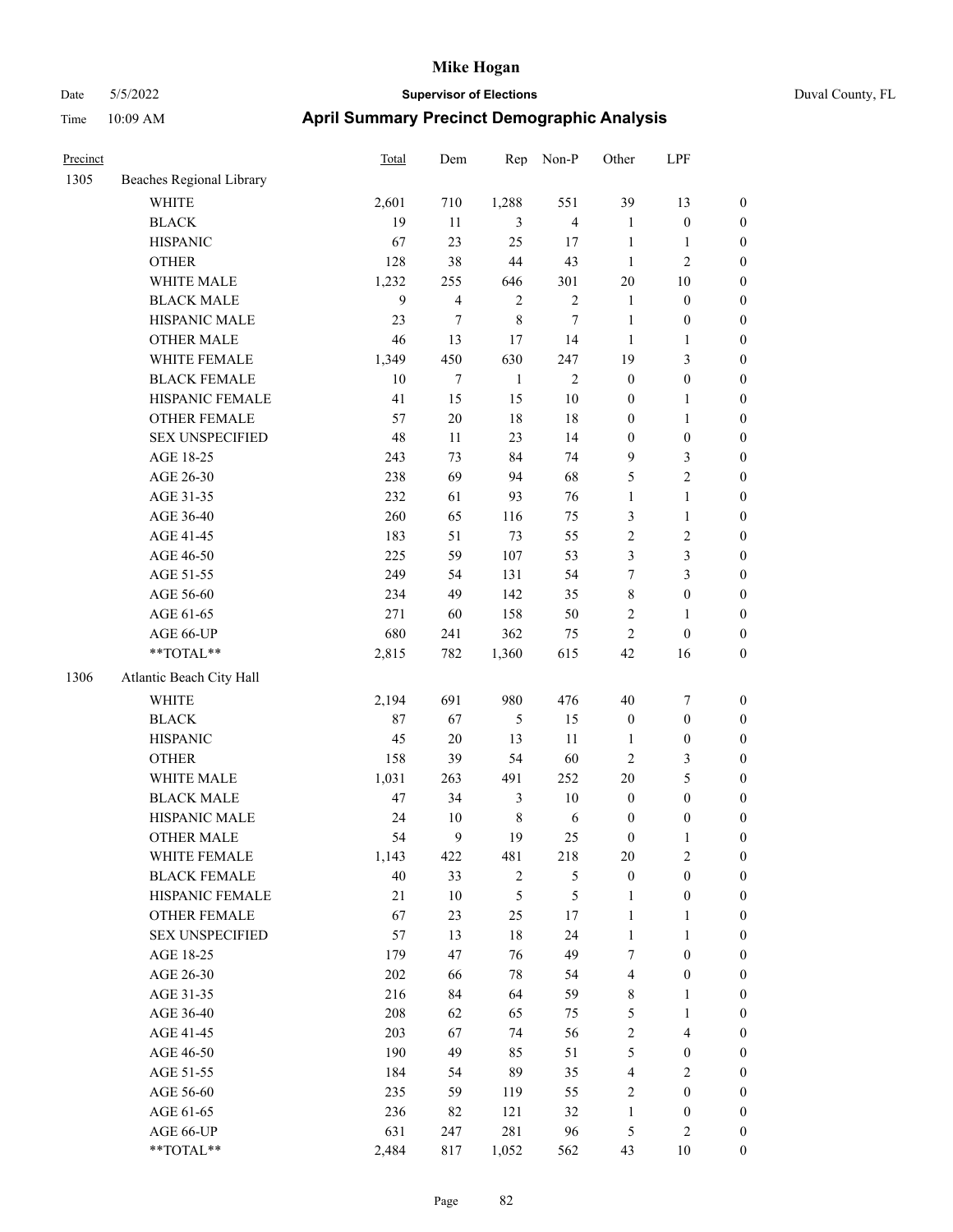| Precinct |                               | <b>Total</b> | Dem        | Rep          | Non-P                   | Other            | LPF                     |                  |
|----------|-------------------------------|--------------|------------|--------------|-------------------------|------------------|-------------------------|------------------|
| 1307     | Adele Grage Cultural Center   |              |            |              |                         |                  |                         |                  |
|          | <b>WHITE</b>                  | 2,709        | 780        | 1,380        | 496                     | 39               | 14                      | $\boldsymbol{0}$ |
|          | <b>BLACK</b>                  | 20           | 11         | 3            | $\overline{\mathbf{4}}$ | $\mathbf{1}$     | $\mathbf{1}$            | $\boldsymbol{0}$ |
|          | <b>HISPANIC</b>               | 44           | 17         | 21           | 6                       | $\boldsymbol{0}$ | $\boldsymbol{0}$        | 0                |
|          | <b>OTHER</b>                  | 136          | 29         | 56           | 45                      | 6                | $\boldsymbol{0}$        | 0                |
|          | WHITE MALE                    | 1,251        | 286        | 675          | 259                     | $20\,$           | 11                      | $\boldsymbol{0}$ |
|          | <b>BLACK MALE</b>             | 10           | 5          | $\mathbf{1}$ | 3                       | $\boldsymbol{0}$ | $\mathbf{1}$            | $\boldsymbol{0}$ |
|          | HISPANIC MALE                 | 19           | 6          | $10\,$       | 3                       | $\boldsymbol{0}$ | $\boldsymbol{0}$        | $\boldsymbol{0}$ |
|          | <b>OTHER MALE</b>             | 54           | 10         | $27\,$       | 16                      | $\mathbf{1}$     | $\boldsymbol{0}$        | $\boldsymbol{0}$ |
|          | WHITE FEMALE                  | 1,443        | 490        | 696          | 235                     | 19               | $\mathfrak{Z}$          | $\boldsymbol{0}$ |
|          | <b>BLACK FEMALE</b>           | 10           | $\sqrt{6}$ | $\sqrt{2}$   | $\mathbf{1}$            | $\mathbf{1}$     | $\boldsymbol{0}$        | $\boldsymbol{0}$ |
|          | HISPANIC FEMALE               | 23           | 11         | 9            | 3                       | $\boldsymbol{0}$ | $\boldsymbol{0}$        | $\boldsymbol{0}$ |
|          | OTHER FEMALE                  | 53           | 14         | $20\,$       | 15                      | 4                | $\boldsymbol{0}$        | $\boldsymbol{0}$ |
|          | <b>SEX UNSPECIFIED</b>        | 46           | 9          | 20           | 16                      | $\mathbf{1}$     | $\boldsymbol{0}$        | 0                |
|          | AGE 18-25                     | 194          | 60         | 86           | $40\,$                  | 6                | $\sqrt{2}$              | 0                |
|          | AGE 26-30                     | 105          | 32         | 43           | 25                      | 5                | $\boldsymbol{0}$        | 0                |
|          | AGE 31-35                     | 124          | 33         | 51           | 36                      | 3                | $\mathbf{1}$            | $\boldsymbol{0}$ |
|          | AGE 36-40                     | 131          | 31         | 51           | 44                      | 3                | $\sqrt{2}$              | $\boldsymbol{0}$ |
|          | AGE 41-45                     | 120          | 37         | 48           | 34                      | $\boldsymbol{0}$ | $\mathbf{1}$            | $\boldsymbol{0}$ |
|          | AGE 46-50                     | 132          | 41         | 51           | 35                      | $\overline{c}$   | $\mathfrak{Z}$          | $\boldsymbol{0}$ |
|          | AGE 51-55                     | 213          | 46         | 116          | 48                      | $\overline{c}$   | $\mathbf{1}$            | $\boldsymbol{0}$ |
|          | AGE 56-60                     | 258          | 52         | 150          | 52                      | $\overline{c}$   | $\sqrt{2}$              | $\boldsymbol{0}$ |
|          | AGE 61-65                     | 276          | 82         | 145          | 42                      | 5                | $\overline{c}$          | 0                |
|          | AGE 66-UP                     | 1,356        | 423        | 719          | 195                     | 18               | $\mathbf{1}$            | 0                |
|          | **TOTAL**                     | 2,909        | 837        | 1,460        | 551                     | 46               | 15                      | $\boldsymbol{0}$ |
| 1308     | Community Presbyterian Church |              |            |              |                         |                  |                         |                  |
|          | <b>WHITE</b>                  | 2,518        | 686        | 1,223        | 565                     | 33               | 11                      | 0                |
|          | <b>BLACK</b>                  | 335          | 256        | 19           | 58                      | $\mathbf{1}$     | $\mathbf{1}$            | 0                |
|          | <b>HISPANIC</b>               | 63           | $20\,$     | 18           | 25                      | $\boldsymbol{0}$ | $\boldsymbol{0}$        | 0                |
|          | <b>OTHER</b>                  | 156          | 57         | 50           | 46                      | 3                | $\boldsymbol{0}$        | $\boldsymbol{0}$ |
|          | WHITE MALE                    | 1,177        | 263        | 612          | 281                     | 14               | 7                       | $\boldsymbol{0}$ |
|          | <b>BLACK MALE</b>             | 137          | 91         | 12           | 33                      | $\mathbf{1}$     | $\boldsymbol{0}$        | $\boldsymbol{0}$ |
|          | HISPANIC MALE                 | 24           | 5          | 6            | 13                      | $\boldsymbol{0}$ | $\boldsymbol{0}$        | $\boldsymbol{0}$ |
|          | <b>OTHER MALE</b>             | 51           | 16         | 21           | 12                      | 2                | $\boldsymbol{0}$        | $\boldsymbol{0}$ |
|          | WHITE FEMALE                  | 1,326        | 417        | 607          | 280                     | 18               | $\overline{\mathbf{4}}$ | 0                |
|          | <b>BLACK FEMALE</b>           | 192          | 160        | $\tau$       | 24                      | $\boldsymbol{0}$ | $\mathbf{1}$            | 0                |
|          | HISPANIC FEMALE               | 38           | 14         | 12           | 12                      | $\boldsymbol{0}$ | $\boldsymbol{0}$        | 0                |
|          | OTHER FEMALE                  | 62           | 25         | $18\,$       | $18\,$                  | $\mathbf{1}$     | $\boldsymbol{0}$        | 0                |
|          | <b>SEX UNSPECIFIED</b>        | 65           | $28\,$     | 15           | 21                      | $\mathbf{1}$     | $\boldsymbol{0}$        | 0                |
|          | AGE 18-25                     | 294          | 104        | 108          | 76                      | 6                | $\boldsymbol{0}$        | $\boldsymbol{0}$ |
|          | AGE 26-30                     | 196          | 64         | 61           | 66                      | $\overline{4}$   | $\mathbf{1}$            | 0                |
|          | AGE 31-35                     | 200          | 75         | 60           | 62                      | 3                | $\boldsymbol{0}$        | 0                |
|          | AGE 36-40                     | 242          | 69         | 89           | 79                      | 3                | $\sqrt{2}$              | 0                |
|          | AGE 41-45                     | 254          | 69         | 98           | 82                      | $\sqrt{2}$       | $\mathfrak{Z}$          | $\overline{0}$   |
|          | AGE 46-50                     | 224          | 72         | 96           | 54                      | $\mathbf{1}$     | $\mathbf{1}$            | $\boldsymbol{0}$ |
|          | AGE 51-55                     | 240          | 66         | 114          | 53                      | 3                | $\overline{\mathbf{4}}$ | 0                |
|          | AGE 56-60                     | 356          | 110        | 175          | 65                      | 5                | $\mathbf{1}$            | 0                |
|          | AGE 61-65                     | 314          | 102        | 160          | 46                      | 6                | $\boldsymbol{0}$        | $\boldsymbol{0}$ |
|          | AGE 66-UP                     | 752          | 288        | 349          | 111                     | $\overline{4}$   | $\boldsymbol{0}$        | 0                |
|          | $**TOTAL**$                   | 3,072        | 1,019      | 1,310        | 694                     | 37               | 12                      | $\boldsymbol{0}$ |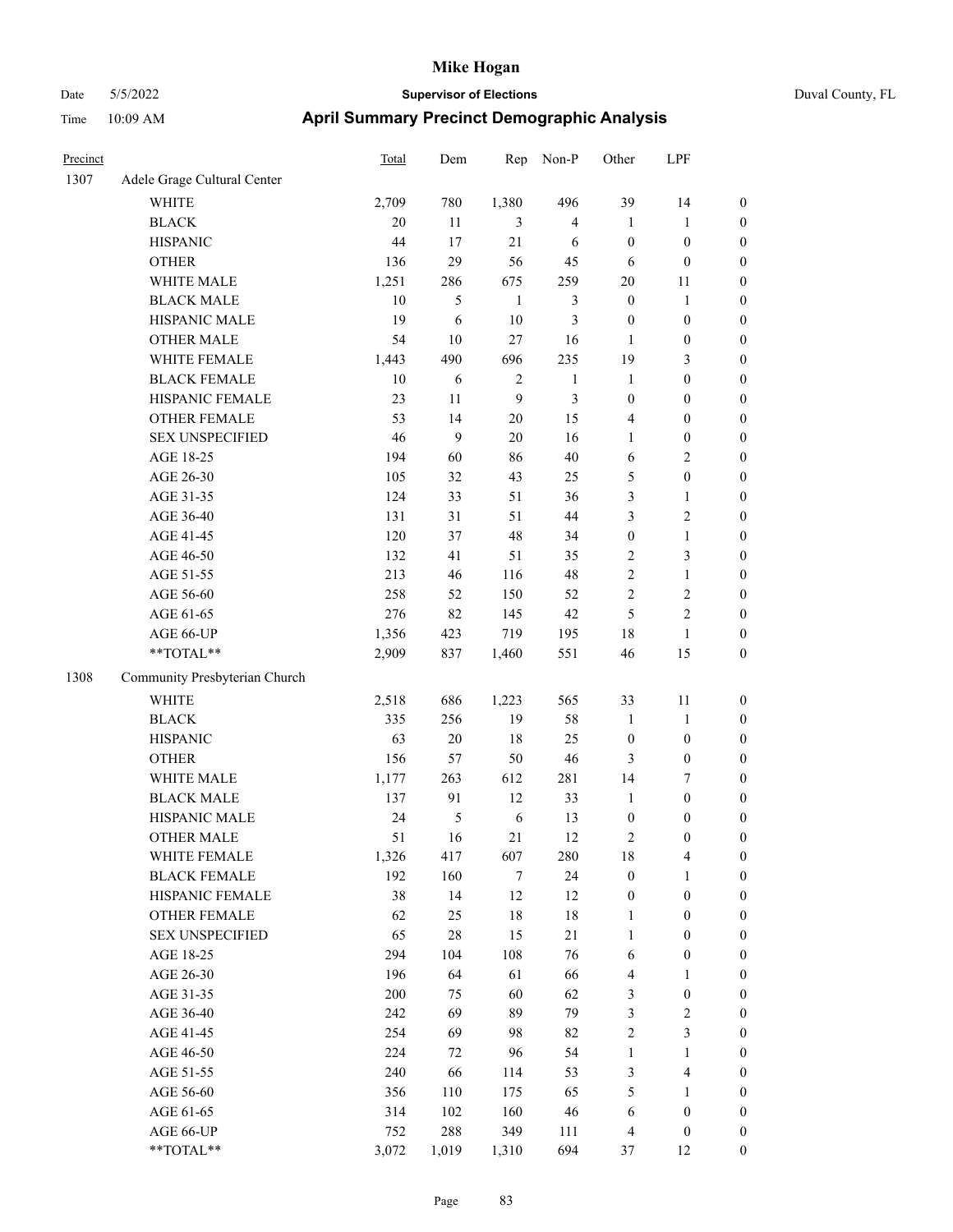| Precinct |                                       | <b>Total</b> | Dem            | Rep            | Non-P          | Other            | LPF                     |                  |
|----------|---------------------------------------|--------------|----------------|----------------|----------------|------------------|-------------------------|------------------|
| 1309     | Christ United Methodist Church        |              |                |                |                |                  |                         |                  |
|          | WHITE                                 | 2,710        | 659            | 1,377          | 614            | 45               | 15                      | $\mathbf{0}$     |
|          | <b>BLACK</b>                          | 41           | 18             | 8              | 12             | $\mathfrak{Z}$   | $\boldsymbol{0}$        | $\mathbf{0}$     |
|          | <b>HISPANIC</b>                       | 54           | 19             | 21             | 12             | $\mathbf{1}$     | 1                       | $\boldsymbol{0}$ |
|          | <b>OTHER</b>                          | 151          | 34             | 52             | 58             | $\overline{2}$   | 5                       | $\boldsymbol{0}$ |
|          | WHITE MALE                            | 1,302        | 233            | 703            | 333            | 24               | 9                       | $\boldsymbol{0}$ |
|          | <b>BLACK MALE</b>                     | 25           | 13             | $\mathfrak{Z}$ | $\overline{7}$ | $\overline{2}$   | $\boldsymbol{0}$        | $\boldsymbol{0}$ |
|          | HISPANIC MALE                         | 26           | 6              | 11             | 8              | $\mathbf{1}$     | $\boldsymbol{0}$        | $\boldsymbol{0}$ |
|          | <b>OTHER MALE</b>                     | 55           | 11             | 16             | 24             | $\overline{2}$   | 2                       | $\boldsymbol{0}$ |
|          | WHITE FEMALE                          | 1,377        | 423            | 657            | 270            | 21               | 6                       | $\boldsymbol{0}$ |
|          | <b>BLACK FEMALE</b>                   | 16           | $\mathfrak{S}$ | 5              | $\mathfrak{S}$ | $\mathbf{1}$     | $\boldsymbol{0}$        | $\boldsymbol{0}$ |
|          | HISPANIC FEMALE                       | 27           | 13             | 9              | $\overline{4}$ | $\boldsymbol{0}$ | 1                       | $\boldsymbol{0}$ |
|          | <b>OTHER FEMALE</b>                   | 68           | 20             | 27             | 18             | $\boldsymbol{0}$ | 3                       | $\boldsymbol{0}$ |
|          | <b>SEX UNSPECIFIED</b>                | 59           | 6              | 27             | 26             | $\mathbf{0}$     | $\boldsymbol{0}$        | $\boldsymbol{0}$ |
|          | AGE 18-25                             | 267          | 59             | 110            | 84             | 10               | 4                       | $\boldsymbol{0}$ |
|          | AGE 26-30                             | 254          | 61             | 100            | 87             | 6                | $\boldsymbol{0}$        | $\boldsymbol{0}$ |
|          | AGE 31-35                             | 250          | 60             | 102            | 79             | $\tau$           | 2                       | $\boldsymbol{0}$ |
|          | AGE 36-40                             | 293          | 72             | 126            | 87             | 3                | 5                       | $\boldsymbol{0}$ |
|          | AGE 41-45                             | 262          | 65             | 113            | 76             | 6                | $\overline{c}$          | $\boldsymbol{0}$ |
|          | AGE 46-50                             | 240          | 42             | 117            | 74             | 5                | $\overline{c}$          | $\boldsymbol{0}$ |
|          | AGE 51-55                             | 237          | 49             | 131            | 53             | $\mathbf{1}$     | 3                       | $\boldsymbol{0}$ |
|          | AGE 56-60                             | 240          | 53             | 136            | 45             | $\overline{4}$   | 2                       | $\boldsymbol{0}$ |
|          | AGE 61-65                             | 265          | 67             | 153            | 43             | $\overline{2}$   | $\boldsymbol{0}$        | $\boldsymbol{0}$ |
|          | AGE 66-UP                             | 648          | 202            | 370            | 68             | $\tau$           | 1                       | $\boldsymbol{0}$ |
|          | **TOTAL**                             | 2,956        | 730            | 1,458          | 696            | 51               | 21                      | $\boldsymbol{0}$ |
| 1310     | First Christian Church of the Beaches |              |                |                |                |                  |                         |                  |
|          | <b>WHITE</b>                          | 2,752        | 671            | 1,375          | 642            | 50               | 14                      | $\boldsymbol{0}$ |
|          | <b>BLACK</b>                          | 43           | 22             | 9              | 11             | -1               | $\mathbf{0}$            | $\boldsymbol{0}$ |
|          | <b>HISPANIC</b>                       | 100          | 24             | 45             | 26             | 5                | $\boldsymbol{0}$        | $\boldsymbol{0}$ |
|          | <b>OTHER</b>                          | 163          | 39             | 49             | 72             | 1                | 2                       | $\boldsymbol{0}$ |
|          | WHITE MALE                            | 1,355        | 278            | 685            | 351            | 28               | 13                      | $\boldsymbol{0}$ |
|          | <b>BLACK MALE</b>                     | 27           | 12             | 5              | 9              | $\mathbf{1}$     | $\boldsymbol{0}$        | $\boldsymbol{0}$ |
|          | HISPANIC MALE                         | 50           | 8              | 29             | 11             | $\sqrt{2}$       | $\boldsymbol{0}$        | $\boldsymbol{0}$ |
|          | <b>OTHER MALE</b>                     | 67           | 15             | 18             | 32             | $\mathbf{1}$     | 1                       | $\boldsymbol{0}$ |
|          | WHITE FEMALE                          | 1,375        | 388            | 678            | 286            | 22               | $\mathbf{1}$            | $\mathbf{0}$     |
|          | <b>BLACK FEMALE</b>                   | 14           | 9              | $\mathfrak{Z}$ | $\overline{2}$ | $\boldsymbol{0}$ | $\boldsymbol{0}$        | $\boldsymbol{0}$ |
|          | HISPANIC FEMALE                       | 50           | 16             | 16             | 15             | $\mathfrak{Z}$   | $\boldsymbol{0}$        | $\boldsymbol{0}$ |
|          | OTHER FEMALE                          | 62           | 19             | $27\,$         | 16             | $\boldsymbol{0}$ | $\boldsymbol{0}$        | $\boldsymbol{0}$ |
|          | <b>SEX UNSPECIFIED</b>                | 58           | 11             | 17             | 29             | $\boldsymbol{0}$ | 1                       | $\boldsymbol{0}$ |
|          | AGE 18-25                             | 248          | 60             | 95             | 80             | 13               | $\boldsymbol{0}$        | $\boldsymbol{0}$ |
|          | AGE 26-30                             | 304          | 68             | 118            | 110            | $\sqrt{5}$       | 3                       | $\boldsymbol{0}$ |
|          | AGE 31-35                             | 311          | 71             | 137            | 97             | $\overline{4}$   | $\overline{\mathbf{c}}$ | $\boldsymbol{0}$ |
|          | AGE 36-40                             | 257          | 71             | 100            | 79             | 6                | $\mathbf{1}$            | $\boldsymbol{0}$ |
|          | AGE 41-45                             | 228          | 59             | 97             | 63             | 6                | 3                       | $\boldsymbol{0}$ |
|          | AGE 46-50                             | 214          | 51             | 104            | 50             | $\sqrt{5}$       | 4                       | $\boldsymbol{0}$ |
|          | AGE 51-55                             | 268          | 62             | 144            | 58             | $\overline{4}$   | $\boldsymbol{0}$        | $\boldsymbol{0}$ |
|          | AGE 56-60                             | 304          | 69             | 166            | 61             | $\sqrt{5}$       | 3                       | $\boldsymbol{0}$ |
|          | AGE 61-65                             | 272          | 61             | 148            | 60             | $\mathfrak{Z}$   | $\boldsymbol{0}$        | $\boldsymbol{0}$ |
|          | AGE 66-UP                             | 652          | 184            | 369            | 93             | 6                | $\boldsymbol{0}$        | $\mathbf{0}$     |
|          | **TOTAL**                             | 3,058        | 756            | 1,478          | 751            | 57               | 16                      | $\boldsymbol{0}$ |
|          |                                       |              |                |                |                |                  |                         |                  |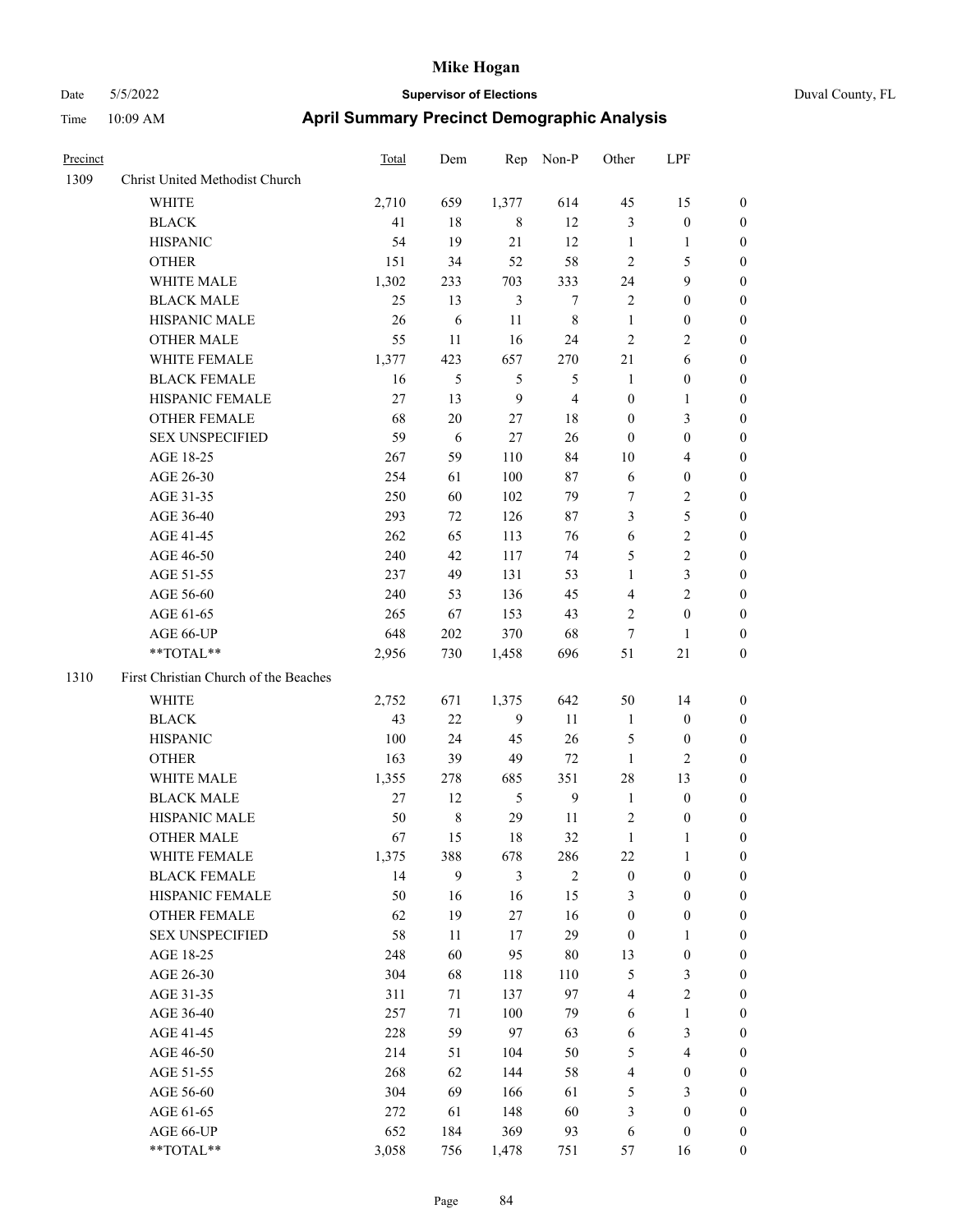|  | Duval County, FL |  |
|--|------------------|--|
|--|------------------|--|

| Precinct |                                                           | <b>Total</b> | Dem       | Rep            | Non-P          | Other                   | LPF                     |                  |
|----------|-----------------------------------------------------------|--------------|-----------|----------------|----------------|-------------------------|-------------------------|------------------|
| 1311     | Hampton Inn                                               |              |           |                |                |                         |                         |                  |
|          | WHITE                                                     | 3,290        | 744       | 1,743          | 720            | 66                      | 17                      | $\boldsymbol{0}$ |
|          | <b>BLACK</b>                                              | 70           | 46        | $\tau$         | 15             | $\mathbf{1}$            | $\mathbf{1}$            | $\boldsymbol{0}$ |
|          | <b>HISPANIC</b>                                           | 83           | 26        | 32             | 23             | $\sqrt{2}$              | $\boldsymbol{0}$        | $\boldsymbol{0}$ |
|          | <b>OTHER</b>                                              | 236          | 61        | 105            | 69             | $\mathbf{1}$            | $\boldsymbol{0}$        | $\boldsymbol{0}$ |
|          | WHITE MALE                                                | 1,520        | 263       | 852            | 367            | $28\,$                  | 10                      | $\boldsymbol{0}$ |
|          | <b>BLACK MALE</b>                                         | 43           | 26        | $\overline{4}$ | 12             | $\mathbf{1}$            | $\boldsymbol{0}$        | $\boldsymbol{0}$ |
|          | HISPANIC MALE                                             | 26           | $\,$ $\,$ | $10\,$         | $\,8\,$        | $\boldsymbol{0}$        | $\boldsymbol{0}$        | $\boldsymbol{0}$ |
|          | <b>OTHER MALE</b>                                         | 88           | 22        | $40\,$         | 26             | $\boldsymbol{0}$        | $\boldsymbol{0}$        | $\boldsymbol{0}$ |
|          | WHITE FEMALE                                              | 1,743        | 475       | 883            | 340            | 38                      | $\tau$                  | $\boldsymbol{0}$ |
|          | <b>BLACK FEMALE</b>                                       | 27           | $20\,$    | $\mathfrak{Z}$ | $\mathfrak{Z}$ | $\boldsymbol{0}$        | $\mathbf{1}$            | $\boldsymbol{0}$ |
|          | HISPANIC FEMALE                                           | 55           | 18        | 21             | 14             | 2                       | $\boldsymbol{0}$        | 0                |
|          | OTHER FEMALE                                              | 109          | 32        | 52             | 24             | $\mathbf{1}$            | $\boldsymbol{0}$        | 0                |
|          | <b>SEX UNSPECIFIED</b>                                    | 68           | 13        | $22\,$         | 33             | $\boldsymbol{0}$        | $\boldsymbol{0}$        | $\boldsymbol{0}$ |
|          | AGE 18-25                                                 | 288          | 64        | 133            | 79             | 12                      | $\boldsymbol{0}$        | $\boldsymbol{0}$ |
|          | AGE 26-30                                                 | 332          | 73        | 148            | 99             | 7                       | $\mathfrak{S}$          | $\boldsymbol{0}$ |
|          | AGE 31-35                                                 | 371          | $72\,$    | 176            | 116            | 4                       | $\mathfrak{Z}$          | $\boldsymbol{0}$ |
|          | AGE 36-40                                                 | 309          | 71        | 137            | $90\,$         | 9                       | $\sqrt{2}$              | $\boldsymbol{0}$ |
|          | AGE 41-45                                                 | 297          | 71        | 132            | 86             | 7                       | $\mathbf{1}$            | $\boldsymbol{0}$ |
|          | AGE 46-50                                                 | 224          | 38        | 126            | 57             | $\mathfrak{2}$          | $\mathbf{1}$            | $\boldsymbol{0}$ |
|          | AGE 51-55                                                 | 323          | 49        | 200            | 65             | 5                       | $\overline{\mathbf{4}}$ | 0                |
|          | AGE 56-60                                                 | 311          | 69        | 177            | 56             | 8                       | $\mathbf{1}$            | 0                |
|          | AGE 61-65                                                 | 340          | 96        | 185            | 50             | 8                       | $\mathbf{1}$            | 0                |
|          | AGE 66-UP                                                 | 884          | 274       | 473            | 129            | $\,$ 8 $\,$             | $\boldsymbol{0}$        | 0                |
|          | **TOTAL**                                                 | 3,679        | 877       | 1,887          | 827            | $70\,$                  | 18                      | $\boldsymbol{0}$ |
| 1312     | Oceanside Church of Christ                                |              |           |                |                |                         |                         |                  |
|          | <b>WHITE</b>                                              | 1,888        | 490       | 818            | 534            | 34                      | 12                      | $\boldsymbol{0}$ |
|          | <b>BLACK</b>                                              | 307          | 232       | $17\,$         | 53             | 5                       | $\boldsymbol{0}$        | $\boldsymbol{0}$ |
|          | <b>HISPANIC</b>                                           | 138          | 55        | 36             | 43             | 4                       | $\boldsymbol{0}$        | $\boldsymbol{0}$ |
|          | <b>OTHER</b>                                              | 160          | 49        | 48             | 59             | 3                       | $\mathbf{1}$            | $\boldsymbol{0}$ |
|          | WHITE MALE                                                | 908          | 175       | 429            | 282            | 15                      | 7                       | $\boldsymbol{0}$ |
|          | <b>BLACK MALE</b>                                         | 129          | 86        | 13             | $28\,$         | $\sqrt{2}$              | $\boldsymbol{0}$        | $\boldsymbol{0}$ |
|          | HISPANIC MALE                                             | 61           | 16        | 18             | 27             | $\boldsymbol{0}$        | $\boldsymbol{0}$        | $\boldsymbol{0}$ |
|          | <b>OTHER MALE</b>                                         | 56           | 15        | 14             | 27             | $\boldsymbol{0}$        | $\boldsymbol{0}$        | $\boldsymbol{0}$ |
|          | WHITE FEMALE                                              | 964          | 310       | 381            | 249            | 19                      | $\mathfrak{S}$          | 0                |
|          | <b>BLACK FEMALE</b>                                       | 172          | 142       | $\overline{4}$ | 23             | 3                       | $\boldsymbol{0}$        | 0                |
|          | HISPANIC FEMALE                                           | 77           | 39        | 18             | 16             | $\overline{4}$          | $\boldsymbol{0}$        | 0                |
|          | <b>OTHER FEMALE</b>                                       | 66           | 24        | 22             | $18\,$         | 1                       | $\mathbf{1}$            | $\boldsymbol{0}$ |
|          | <b>SEX UNSPECIFIED</b>                                    | 60           | 19        | $20\,$         | 19             | $\sqrt{2}$              | $\boldsymbol{0}$        | 0                |
|          | AGE 18-25                                                 | 264          | 91        | 76             | 85             | 10                      | $\sqrt{2}$              | 0                |
|          | AGE 26-30                                                 | 312          | 78        | 123            | 106            | 4                       | $\mathbf{1}$            | 0                |
|          | AGE 31-35                                                 | 306          | 85        | 93             | 116            | $\,$ 8 $\,$             | $\overline{\mathbf{4}}$ | 0                |
|          | AGE 36-40                                                 | 264          | 93        | 75             | 84             | 8                       | $\overline{4}$          | 0                |
|          | AGE 41-45                                                 | 201          | 77        | 50             | 69             | $\overline{\mathbf{4}}$ | $\mathbf{1}$            | 0                |
|          | AGE 46-50                                                 | 200          | 57        | 70             | 68             | 5                       | $\boldsymbol{0}$        | 0                |
|          | AGE 51-55                                                 | 202          | 52        | 103            | 47             | $\boldsymbol{0}$        | $\boldsymbol{0}$        | 0                |
|          | AGE 56-60                                                 | 193          | 58        | 95             | 37             | $\overline{c}$          | $\mathbf{1}$            | 0                |
|          | AGE 61-65                                                 | 204          | 78        | 99             | 26             | $\mathbf{1}$            | $\boldsymbol{0}$        | $\boldsymbol{0}$ |
|          | AGE 66-UP                                                 | 347          | 157       | 135            | 51             | $\overline{4}$          | $\boldsymbol{0}$        | $\boldsymbol{0}$ |
|          | $\mathrm{*}\mathrm{*}\mathrm{TOTAL} \mathrm{*}\mathrm{*}$ | 2,493        | 826       | 919            | 689            | 46                      | 13                      | $\overline{0}$   |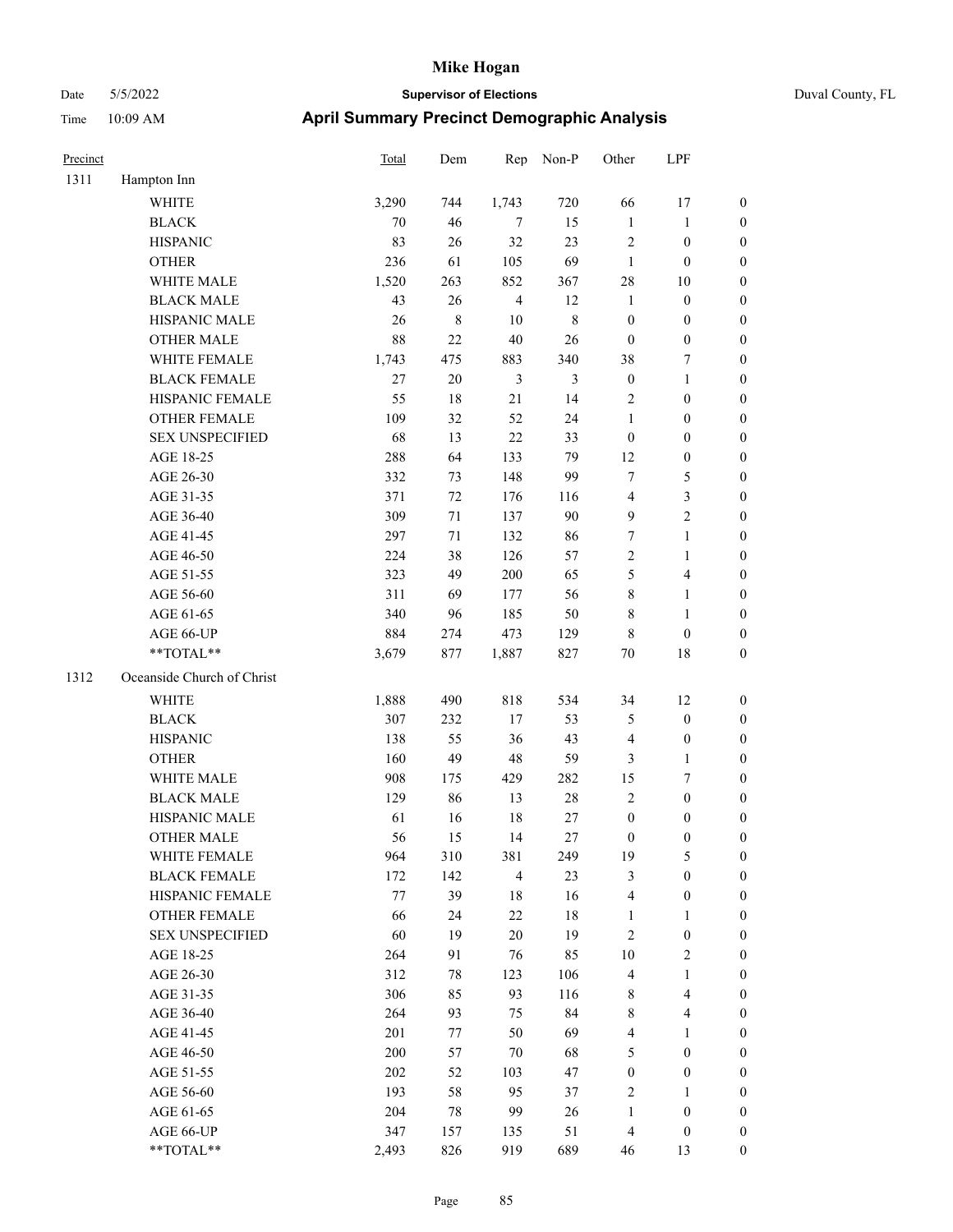| Precinct |                                                           | <b>Total</b> | Dem     | Rep            | Non-P            | Other            | LPF                     |                  |
|----------|-----------------------------------------------------------|--------------|---------|----------------|------------------|------------------|-------------------------|------------------|
| 1313     | Rivertown Church                                          |              |         |                |                  |                  |                         |                  |
|          | <b>WHITE</b>                                              | 3,674        | 612     | 2,248          | 762              | 41               | 11                      | $\boldsymbol{0}$ |
|          | <b>BLACK</b>                                              | 201          | 139     | 11             | 51               | $\boldsymbol{0}$ | $\boldsymbol{0}$        | $\boldsymbol{0}$ |
|          | <b>HISPANIC</b>                                           | 167          | 60      | 50             | 55               | $\overline{2}$   | $\boldsymbol{0}$        | $\boldsymbol{0}$ |
|          | <b>OTHER</b>                                              | 291          | 57      | 107            | 120              | 6                | $\mathbf{1}$            | $\boldsymbol{0}$ |
|          | WHITE MALE                                                | 1,836        | 240     | 1,163          | 412              | 15               | 6                       | $\boldsymbol{0}$ |
|          | <b>BLACK MALE</b>                                         | 69           | 39      | $\,$ 8 $\,$    | 22               | $\boldsymbol{0}$ | $\boldsymbol{0}$        | $\boldsymbol{0}$ |
|          | HISPANIC MALE                                             | 78           | 26      | 29             | 22               | $\mathbf{1}$     | $\boldsymbol{0}$        | $\boldsymbol{0}$ |
|          | <b>OTHER MALE</b>                                         | 98           | $22\,$  | 33             | 43               | $\boldsymbol{0}$ | $\boldsymbol{0}$        | $\boldsymbol{0}$ |
|          | WHITE FEMALE                                              | 1,811        | 369     | 1,067          | 344              | 26               | $\mathfrak{S}$          | $\boldsymbol{0}$ |
|          | <b>BLACK FEMALE</b>                                       | 131          | $100\,$ | 3              | 28               | $\boldsymbol{0}$ | $\boldsymbol{0}$        | $\boldsymbol{0}$ |
|          | HISPANIC FEMALE                                           | 86           | 32      | 21             | 32               | 1                | $\boldsymbol{0}$        | 0                |
|          | OTHER FEMALE                                              | 144          | 25      | 61             | 52               | 5                | $\mathbf{1}$            | 0                |
|          | <b>SEX UNSPECIFIED</b>                                    | 80           | 15      | 31             | 33               | $\mathbf{1}$     | $\boldsymbol{0}$        | $\boldsymbol{0}$ |
|          | AGE 18-25                                                 | 403          | 105     | 161            | 132              | 4                | $\mathbf{1}$            | $\boldsymbol{0}$ |
|          | AGE 26-30                                                 | 310          | 66      | 136            | 102              | 3                | $\mathfrak{Z}$          | $\boldsymbol{0}$ |
|          | AGE 31-35                                                 | 329          | 84      | 143            | 95               | 5                | $\sqrt{2}$              | $\boldsymbol{0}$ |
|          | AGE 36-40                                                 | 378          | 81      | 180            | 105              | 9                | $\mathfrak{Z}$          | $\boldsymbol{0}$ |
|          | AGE 41-45                                                 | 370          | 79      | 176            | 110              | 5                | $\boldsymbol{0}$        | $\boldsymbol{0}$ |
|          | AGE 46-50                                                 | 329          | 56      | 191            | 76               | 5                | $\mathbf{1}$            | $\boldsymbol{0}$ |
|          | AGE 51-55                                                 | 355          | 58      | 216            | 74               | 6                | $\mathbf{1}$            | 0                |
|          | AGE 56-60                                                 | 418          | 65      | 270            | $80\,$           | 3                | $\boldsymbol{0}$        | 0                |
|          | AGE 61-65                                                 | 385          | 58      | 253            | 68               | 5                | $\mathbf{1}$            | 0                |
|          | AGE 66-UP                                                 | 1,056        | 216     | 690            | 146              | 4                | $\boldsymbol{0}$        | 0                |
|          | $**TOTAL**$                                               | 4,333        | 868     | 2,416          | 988              | 49               | 12                      | $\boldsymbol{0}$ |
| 1314     | Mayport Community Center                                  |              |         |                |                  |                  |                         |                  |
|          | <b>WHITE</b>                                              | 715          | 130     | 382            | 178              | 18               | $\tau$                  | $\boldsymbol{0}$ |
|          | <b>BLACK</b>                                              | 139          | 82      | 9              | 41               | 7                | $\boldsymbol{0}$        | $\boldsymbol{0}$ |
|          | <b>HISPANIC</b>                                           | 94           | 24      | 29             | 36               | $\mathbf{1}$     | $\overline{4}$          | $\boldsymbol{0}$ |
|          | <b>OTHER</b>                                              | 113          | 27      | 47             | 35               | 4                | $\boldsymbol{0}$        | $\boldsymbol{0}$ |
|          | WHITE MALE                                                | 367          | 45      | 214            | 94               | 10               | $\overline{\mathbf{4}}$ | $\boldsymbol{0}$ |
|          | <b>BLACK MALE</b>                                         | 60           | 27      | 6              | 23               | $\overline{4}$   | $\boldsymbol{0}$        | $\boldsymbol{0}$ |
|          | HISPANIC MALE                                             | 49           | 12      | 15             | 18               | 1                | 3                       | $\boldsymbol{0}$ |
|          | <b>OTHER MALE</b>                                         | 46           | 9       | 20             | 14               | 3                | $\boldsymbol{0}$        | $\boldsymbol{0}$ |
|          | WHITE FEMALE                                              | 336          | 82      | 162            | 81               | 8                | $\mathfrak{Z}$          | 0                |
|          | <b>BLACK FEMALE</b>                                       | 76           | 53      | $\mathfrak{Z}$ | $17\,$           | 3                | $\boldsymbol{0}$        | 0                |
|          | HISPANIC FEMALE                                           | 43           | 11      | 13             | 18               | $\boldsymbol{0}$ | $\mathbf{1}$            | 0                |
|          | <b>OTHER FEMALE</b>                                       | 51           | $11\,$  | $22\,$         | $18\,$           | $\boldsymbol{0}$ | $\boldsymbol{0}$        | $\overline{0}$   |
|          | <b>SEX UNSPECIFIED</b>                                    | 33           | 13      | 12             | $\boldsymbol{7}$ | $\mathbf{1}$     | $\boldsymbol{0}$        | 0                |
|          | AGE 18-25                                                 | 148          | 39      | 53             | 50               | $\sqrt{2}$       | $\overline{\mathbf{4}}$ | 0                |
|          | AGE 26-30                                                 | 110          | 24      | $40\,$         | 43               | $\sqrt{2}$       | $\mathbf{1}$            | 0                |
|          | AGE 31-35                                                 | 152          | 45      | 53             | $44\,$           | 7                | $\mathfrak{Z}$          | 0                |
|          | AGE 36-40                                                 | 171          | 41      | 72             | 51               | 6                | $\mathbf{1}$            | 0                |
|          | AGE 41-45                                                 | 135          | 33      | 64             | 33               | 3                | $\sqrt{2}$              | 0                |
|          | AGE 46-50                                                 | 82           | 19      | 41             | 19               | 3                | $\boldsymbol{0}$        | 0                |
|          | AGE 51-55                                                 | 72           | 11      | 41             | 17               | 3                | $\boldsymbol{0}$        | $\boldsymbol{0}$ |
|          | AGE 56-60                                                 | 56           | 11      | 31             | 12               | $\sqrt{2}$       | $\boldsymbol{0}$        | 0                |
|          | AGE 61-65                                                 | 43           | $10\,$  | 27             | 6                | $\boldsymbol{0}$ | $\boldsymbol{0}$        | $\overline{0}$   |
|          | AGE 66-UP                                                 | 92           | 30      | 45             | 15               | $\overline{c}$   | $\boldsymbol{0}$        | 0                |
|          | $\mathrm{*}\mathrm{*}\mathrm{TOTAL} \mathrm{*}\mathrm{*}$ | 1,061        | 263     | 467            | 290              | $30\,$           | 11                      | $\overline{0}$   |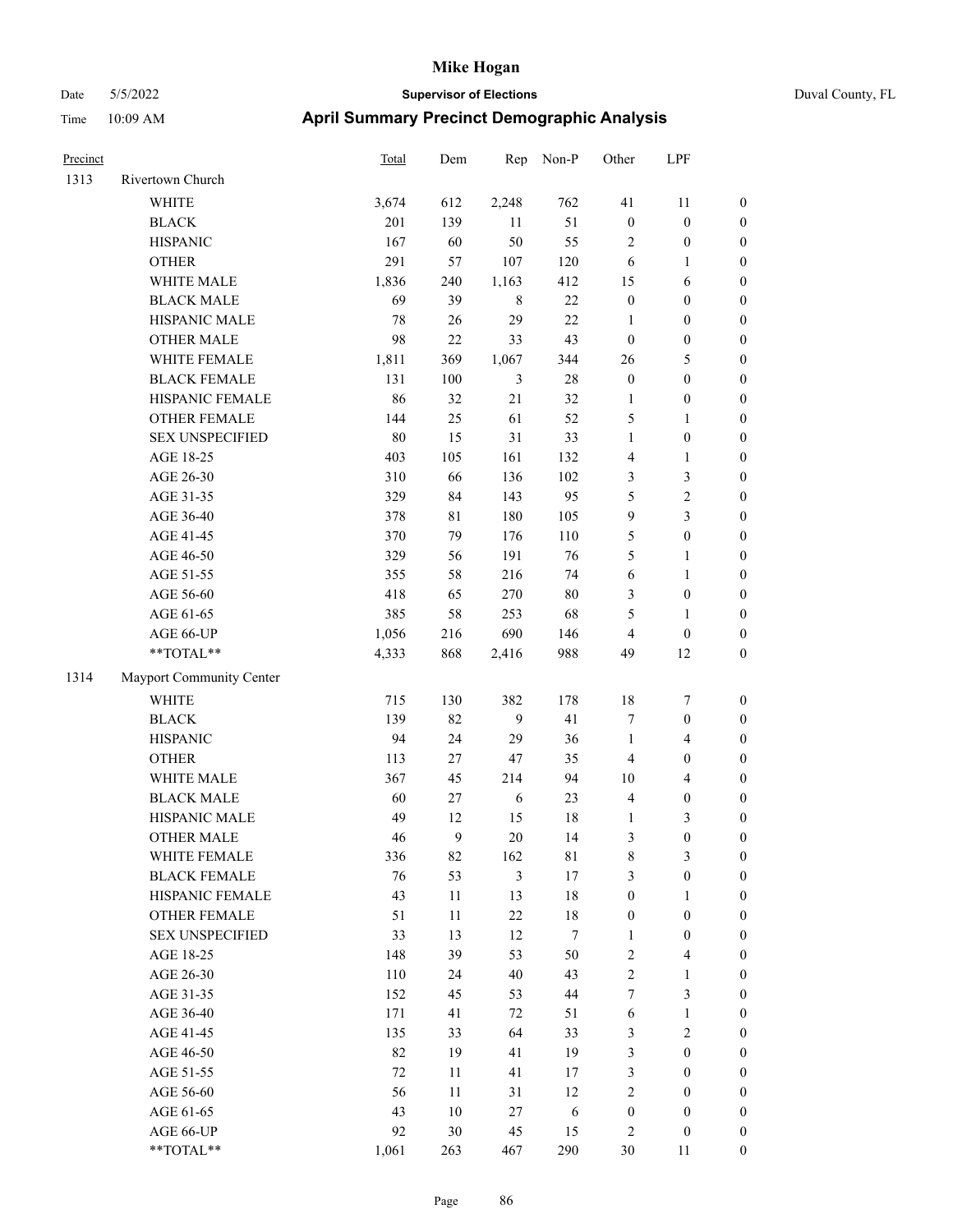|  | Duval County |
|--|--------------|

| Precinct |                            | <b>Total</b> | Dem    | Rep            | Non-P       | Other            | LPF                     |                  |
|----------|----------------------------|--------------|--------|----------------|-------------|------------------|-------------------------|------------------|
| 1315     | Oceanside Church of Christ |              |        |                |             |                  |                         |                  |
|          | WHITE                      | 4,299        | 1,017  | 2,015          | 1,147       | 97               | 23                      | $\boldsymbol{0}$ |
|          | <b>BLACK</b>               | 712          | 491    | 50             | 156         | 12               | $\mathfrak{Z}$          | $\boldsymbol{0}$ |
|          | <b>HISPANIC</b>            | 381          | 136    | 96             | 137         | $\overline{9}$   | $\mathfrak{Z}$          | $\boldsymbol{0}$ |
|          | <b>OTHER</b>               | 538          | 142    | 169            | 216         | $\overline{9}$   | $\sqrt{2}$              | 0                |
|          | WHITE MALE                 | 2,032        | 388    | 1,007          | 573         | 49               | 15                      | 0                |
|          | <b>BLACK MALE</b>          | 330          | 202    | $30\,$         | 92          | 4                | $\sqrt{2}$              | 0                |
|          | HISPANIC MALE              | 174          | 57     | 50             | 59          | 6                | $\sqrt{2}$              | $\boldsymbol{0}$ |
|          | <b>OTHER MALE</b>          | 206          | 50     | 68             | 84          | $\overline{2}$   | $\sqrt{2}$              | $\boldsymbol{0}$ |
|          | WHITE FEMALE               | 2,221        | 613    | 991            | 562         | 47               | $8\,$                   | $\boldsymbol{0}$ |
|          | <b>BLACK FEMALE</b>        | 368          | 278    | 20             | 62          | $\,$ 8 $\,$      | $\boldsymbol{0}$        | $\boldsymbol{0}$ |
|          | HISPANIC FEMALE            | 198          | 75     | $44\,$         | 75          | 3                | $\mathbf{1}$            | $\boldsymbol{0}$ |
|          | OTHER FEMALE               | 252          | $71\,$ | 85             | 91          | 5                | $\boldsymbol{0}$        | $\boldsymbol{0}$ |
|          | <b>SEX UNSPECIFIED</b>     | 149          | 52     | 35             | 58          | $\mathfrak{Z}$   | $\mathbf{1}$            | $\boldsymbol{0}$ |
|          | AGE 18-25                  | 598          | 193    | 171            | 210         | $20\,$           | $\overline{\mathbf{4}}$ | $\boldsymbol{0}$ |
|          | AGE 26-30                  | 622          | 156    | 195            | 242         | 21               | 8                       | 0                |
|          | AGE 31-35                  | 620          | 189    | 209            | 208         | 10               | $\overline{4}$          | 0                |
|          | AGE 36-40                  | 543          | 174    | 163            | 194         | 9                | 3                       | $\boldsymbol{0}$ |
|          | AGE 41-45                  | 475          | 131    | 163            | 168         | 11               | $\sqrt{2}$              | $\boldsymbol{0}$ |
|          | AGE 46-50                  | 474          | 124    | 194            | 143         | $\overline{9}$   | $\overline{\mathbf{4}}$ | $\boldsymbol{0}$ |
|          | AGE 51-55                  | 421          | 123    | 181            | 107         | $\,$ 8 $\,$      | $\sqrt{2}$              | $\boldsymbol{0}$ |
|          | AGE 56-60                  | 511          | 152    | 248            | 105         | 5                | $\mathbf{1}$            | $\boldsymbol{0}$ |
|          | AGE 61-65                  | 482          | 157    | 216            | 92          | 15               | $\mathbf{2}$            | $\boldsymbol{0}$ |
|          | AGE 66-UP                  | 1,184        | 387    | 590            | 187         | 19               | $\mathbf{1}$            | 0                |
|          | **TOTAL**                  | 5,930        | 1,786  | 2,330          | 1,656       | 127              | 31                      | 0                |
| 1316     | Teamsters 512              |              |        |                |             |                  |                         |                  |
|          | WHITE                      | 5,058        | 1,015  | 2,825          | 1,112       | 81               | 25                      | $\boldsymbol{0}$ |
|          | <b>BLACK</b>               | 245          | 171    | 15             | 54          | 5                | $\boldsymbol{0}$        | 0                |
|          | <b>HISPANIC</b>            | 234          | 74     | 90             | 67          | 2                | $\mathbf{1}$            | 0                |
|          | <b>OTHER</b>               | 438          | 116    | 167            | 149         | 3                | 3                       | $\boldsymbol{0}$ |
|          | WHITE MALE                 | 2,391        | 373    | 1,408          | 554         | 40               | 16                      | $\boldsymbol{0}$ |
|          | <b>BLACK MALE</b>          | 119          | 68     | $\overline{9}$ | 38          | $\overline{4}$   | $\boldsymbol{0}$        | $\boldsymbol{0}$ |
|          | HISPANIC MALE              | 98           | 27     | 37             | 32          | $\mathbf{1}$     | 1                       | 0                |
|          | <b>OTHER MALE</b>          | 167          | 42     | 66             | 58          | $\boldsymbol{0}$ | $\mathbf{1}$            | $\boldsymbol{0}$ |
|          | WHITE FEMALE               | 2,619        | 628    | 1,395          | 546         | 41               | 9                       | $\boldsymbol{0}$ |
|          | <b>BLACK FEMALE</b>        | 120          | 97     | 6              | 16          | $\mathbf{1}$     | $\boldsymbol{0}$        | 0                |
|          | HISPANIC FEMALE            | 132          | 46     | 52             | 33          | $\mathbf{1}$     | $\boldsymbol{0}$        | 0                |
|          | OTHER FEMALE               | 212          | 59     | 86             | 63          | 3                | $\mathbf{1}$            | 0                |
|          | <b>SEX UNSPECIFIED</b>     | 117          | 36     | 38             | 42          | $\boldsymbol{0}$ | $\mathbf{1}$            | 0                |
|          | AGE 18-25                  | 531          | 126    | 232            | 159         | 10               | $\overline{\mathbf{4}}$ | 0                |
|          | AGE 26-30                  | 608          | 151    | 270            | 177         | 9                | $\mathbf{1}$            | $\boldsymbol{0}$ |
|          | AGE 31-35                  | 554          | 126    | 247            | 163         | 11               | $\boldsymbol{7}$        | $\overline{0}$   |
|          | AGE 36-40                  | 531          | 127    | 210            | 181         | $\mathbf{9}$     | $\overline{\mathbf{4}}$ | 0                |
|          | AGE 41-45                  | 436          | 102    | 192            | 133         | $\,$ 8 $\,$      | $\mathbf{1}$            | 0                |
|          | AGE 46-50                  | 421          | 93     | 214            | 103         | 6                | $\mathfrak{S}$          | $\overline{0}$   |
|          | AGE 51-55                  | 445          | 82     | 270            | $8\sqrt{1}$ | 8                | $\overline{\mathbf{4}}$ | $\boldsymbol{0}$ |
|          | AGE 56-60                  | 538          | 111    | 324            | 94          | 7                | $\sqrt{2}$              | 0                |
|          | AGE 61-65                  | 524          | 108    | 322            | $88\,$      | 6                | $\boldsymbol{0}$        | 0                |
|          | AGE 66-UP                  | 1,387        | 350    | 816            | 203         | 17               | $\mathbf{1}$            | 0                |
|          | $**TOTAL**$                | 5,975        | 1,376  | 3,097          | 1,382       | 91               | 29                      | $\boldsymbol{0}$ |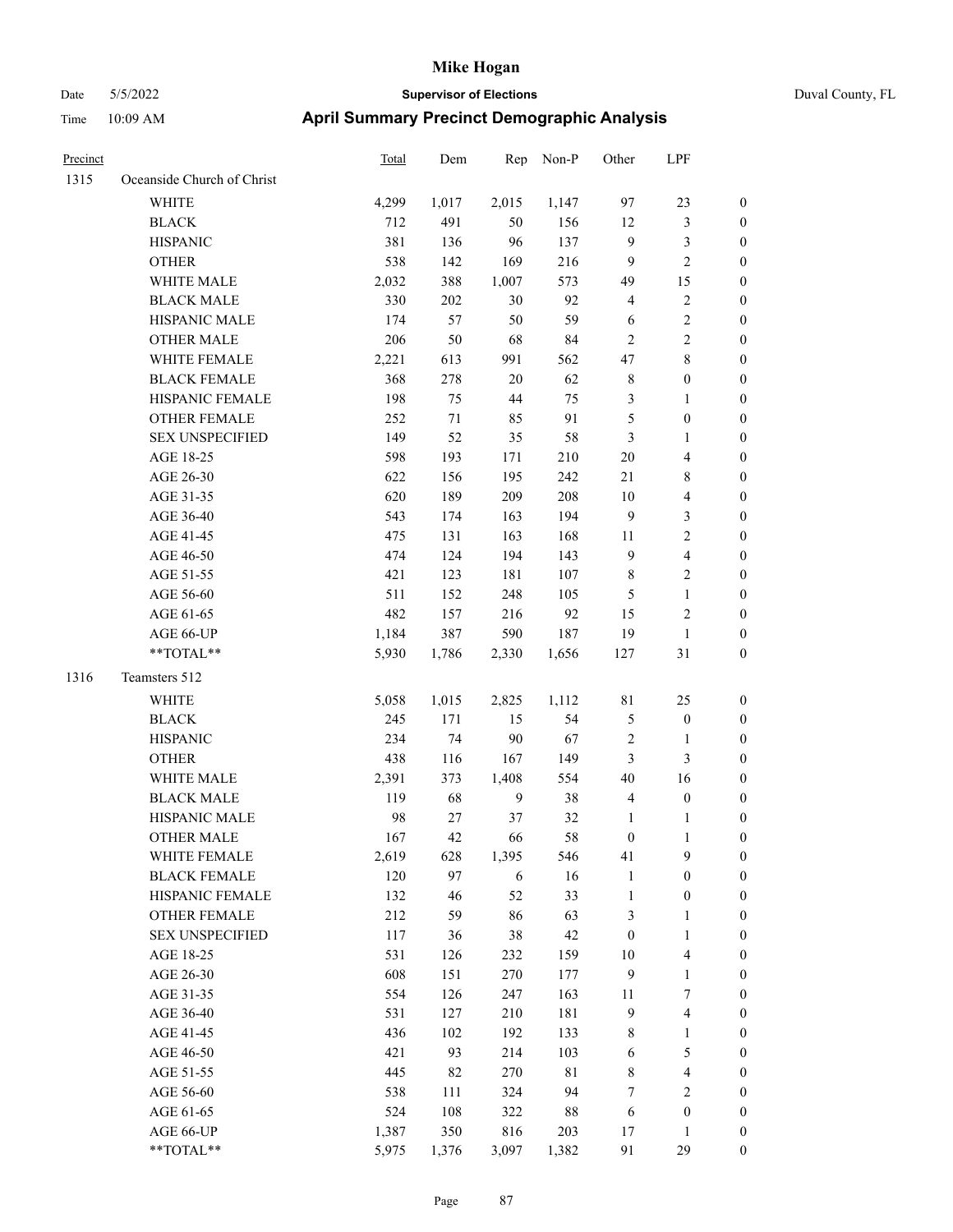| Precinct |                              | <b>Total</b> | Dem     | Rep         | Non-P       | Other            | LPF                     |                  |
|----------|------------------------------|--------------|---------|-------------|-------------|------------------|-------------------------|------------------|
| 1401     | Church at Argyle             |              |         |             |             |                  |                         |                  |
|          | <b>WHITE</b>                 | 1,464        | 314     | 784         | 321         | 35               | 10                      | $\boldsymbol{0}$ |
|          | <b>BLACK</b>                 | 855          | 641     | 42          | 152         | $20\,$           | $\boldsymbol{0}$        | $\boldsymbol{0}$ |
|          | <b>HISPANIC</b>              | 262          | 98      | 57          | 102         | $\overline{4}$   | 1                       | $\boldsymbol{0}$ |
|          | <b>OTHER</b>                 | 269          | 90      | 83          | 87          | $\tau$           | 2                       | $\boldsymbol{0}$ |
|          | WHITE MALE                   | 671          | 114     | 375         | 161         | 15               | 6                       | $\boldsymbol{0}$ |
|          | <b>BLACK MALE</b>            | 316          | 214     | $22\,$      | $70\,$      | $10\,$           | $\boldsymbol{0}$        | $\boldsymbol{0}$ |
|          | HISPANIC MALE                | 109          | 38      | 26          | 43          | $\sqrt{2}$       | $\boldsymbol{0}$        | $\boldsymbol{0}$ |
|          | <b>OTHER MALE</b>            | 105          | 28      | 39          | 33          | $\overline{4}$   | 1                       | $\boldsymbol{0}$ |
|          | WHITE FEMALE                 | 782          | 199     | 401         | 158         | 20               | 4                       | $\boldsymbol{0}$ |
|          | <b>BLACK FEMALE</b>          | 532          | 422     | 19          | $8\sqrt{1}$ | 10               | $\boldsymbol{0}$        | $\boldsymbol{0}$ |
|          | HISPANIC FEMALE              | 149          | 58      | 31          | 58          | $\sqrt{2}$       | $\boldsymbol{0}$        | $\boldsymbol{0}$ |
|          | <b>OTHER FEMALE</b>          | 134          | 55      | 36          | 40          | $\overline{2}$   | 1                       | $\boldsymbol{0}$ |
|          | <b>SEX UNSPECIFIED</b>       | 52           | 15      | 17          | 18          | $\mathbf{1}$     | $\mathbf{1}$            | $\boldsymbol{0}$ |
|          | AGE 18-25                    | 292          | 112     | 68          | 97          | 13               | 2                       | $\boldsymbol{0}$ |
|          | AGE 26-30                    | 304          | 134     | 64          | 97          | $\,$ 8 $\,$      | $\mathbf{1}$            | $\boldsymbol{0}$ |
|          | AGE 31-35                    | 310          | 125     | 75          | 99          | $\tau$           | 4                       | $\boldsymbol{0}$ |
|          | AGE 36-40                    | 282          | 124     | $8\sqrt{1}$ | 70          | 6                | 1                       | $\boldsymbol{0}$ |
|          | AGE 41-45                    | 218          | 82      | 69          | 58          | $\tau$           | 2                       | $\boldsymbol{0}$ |
|          | AGE 46-50                    | 228          | 93      | 63          | 61          | 9                | $\overline{c}$          | $\boldsymbol{0}$ |
|          | AGE 51-55                    | 242          | 104     | 101         | 35          | $\overline{c}$   | $\boldsymbol{0}$        | $\boldsymbol{0}$ |
|          | AGE 56-60                    | 223          | 96      | 92          | 34          | $\mathbf{1}$     | $\boldsymbol{0}$        | $\boldsymbol{0}$ |
|          | AGE 61-65                    | 249          | $100\,$ | 105         | 41          | 3                | $\boldsymbol{0}$        | $\boldsymbol{0}$ |
|          | AGE 66-UP                    | 502          | 173     | 248         | 70          | 10               | 1                       | $\boldsymbol{0}$ |
|          | **TOTAL**                    | 2,850        | 1,143   | 966         | 662         | 66               | 13                      | $\boldsymbol{0}$ |
| 1402     | Kirkwood Presbyterian Church |              |         |             |             |                  |                         |                  |
|          | <b>WHITE</b>                 | 2,771        | 477     | 1,609       | 629         | 44               | 12                      | $\boldsymbol{0}$ |
|          | <b>BLACK</b>                 | 1,534        | 1,172   | 54          | 281         | 24               | 3                       | $\boldsymbol{0}$ |
|          | <b>HISPANIC</b>              | 548          | 192     | 158         | 191         | 6                | 1                       | $\boldsymbol{0}$ |
|          | <b>OTHER</b>                 | 678          | 194     | 228         | 246         | 10               | $\boldsymbol{0}$        | $\boldsymbol{0}$ |
|          | WHITE MALE                   | 1,328        | 201     | 792         | 309         | 16               | 10                      | $\boldsymbol{0}$ |
|          | <b>BLACK MALE</b>            | 672          | 484     | $30\,$      | 140         | 15               | 3                       | $\boldsymbol{0}$ |
|          | HISPANIC MALE                | 250          | 75      | 85          | 86          | $\mathfrak z$    | 1                       | $\boldsymbol{0}$ |
|          | <b>OTHER MALE</b>            | 253          | 67      | 94          | 89          | 3                | $\boldsymbol{0}$        | $\boldsymbol{0}$ |
|          | WHITE FEMALE                 | 1,419        | 274     | 805         | 311         | 27               | $\sqrt{2}$              | $\mathbf{0}$     |
|          | <b>BLACK FEMALE</b>          | 836          | 669     | 22          | 136         | $\boldsymbol{9}$ | $\boldsymbol{0}$        | $\boldsymbol{0}$ |
|          | HISPANIC FEMALE              | 294          | 115     | 73          | 103         | $\mathfrak{Z}$   | $\boldsymbol{0}$        | $\boldsymbol{0}$ |
|          | OTHER FEMALE                 | 341          | 103     | 122         | 109         | $\boldsymbol{7}$ | $\boldsymbol{0}$        | $\boldsymbol{0}$ |
|          | <b>SEX UNSPECIFIED</b>       | 138          | 47      | $26\,$      | 64          | $\mathbf{1}$     | $\boldsymbol{0}$        | $\boldsymbol{0}$ |
|          | AGE 18-25                    | 523          | 205     | 110         | 195         | 11               | $\sqrt{2}$              | $\boldsymbol{0}$ |
|          | AGE 26-30                    | 500          | 176     | 134         | 178         | $\mathbf{9}$     | 3                       | $\boldsymbol{0}$ |
|          | AGE 31-35                    | 530          | 188     | 151         | 181         | $\overline{9}$   | $\mathbf{1}$            | $\boldsymbol{0}$ |
|          | AGE 36-40                    | 482          | 204     | 116         | 148         | 12               | $\overline{\mathbf{c}}$ | $\boldsymbol{0}$ |
|          | AGE 41-45                    | 474          | 187     | 127         | 148         | $\tau$           | 5                       | $\boldsymbol{0}$ |
|          | AGE 46-50                    | 447          | 172     | 164         | 101         | $\boldsymbol{9}$ | 1                       | $\boldsymbol{0}$ |
|          | AGE 51-55                    | 462          | 163     | 197         | 95          | $\tau$           | $\boldsymbol{0}$        | $\boldsymbol{0}$ |
|          | AGE 56-60                    | 528          | 181     | 263         | $77\,$      | 6                | $\mathbf{1}$            | $\boldsymbol{0}$ |
|          | AGE 61-65                    | 525          | 185     | 250         | 82          | $\,8\,$          | $\boldsymbol{0}$        | $\boldsymbol{0}$ |
|          | AGE 66-UP                    | 1,060        | 374     | 537         | 142         | 6                | 1                       | $\mathbf{0}$     |
|          | $**TOTAL**$                  | 5,531        | 2,035   | 2,049       | 1,347       | 84               | 16                      | $\mathbf{0}$     |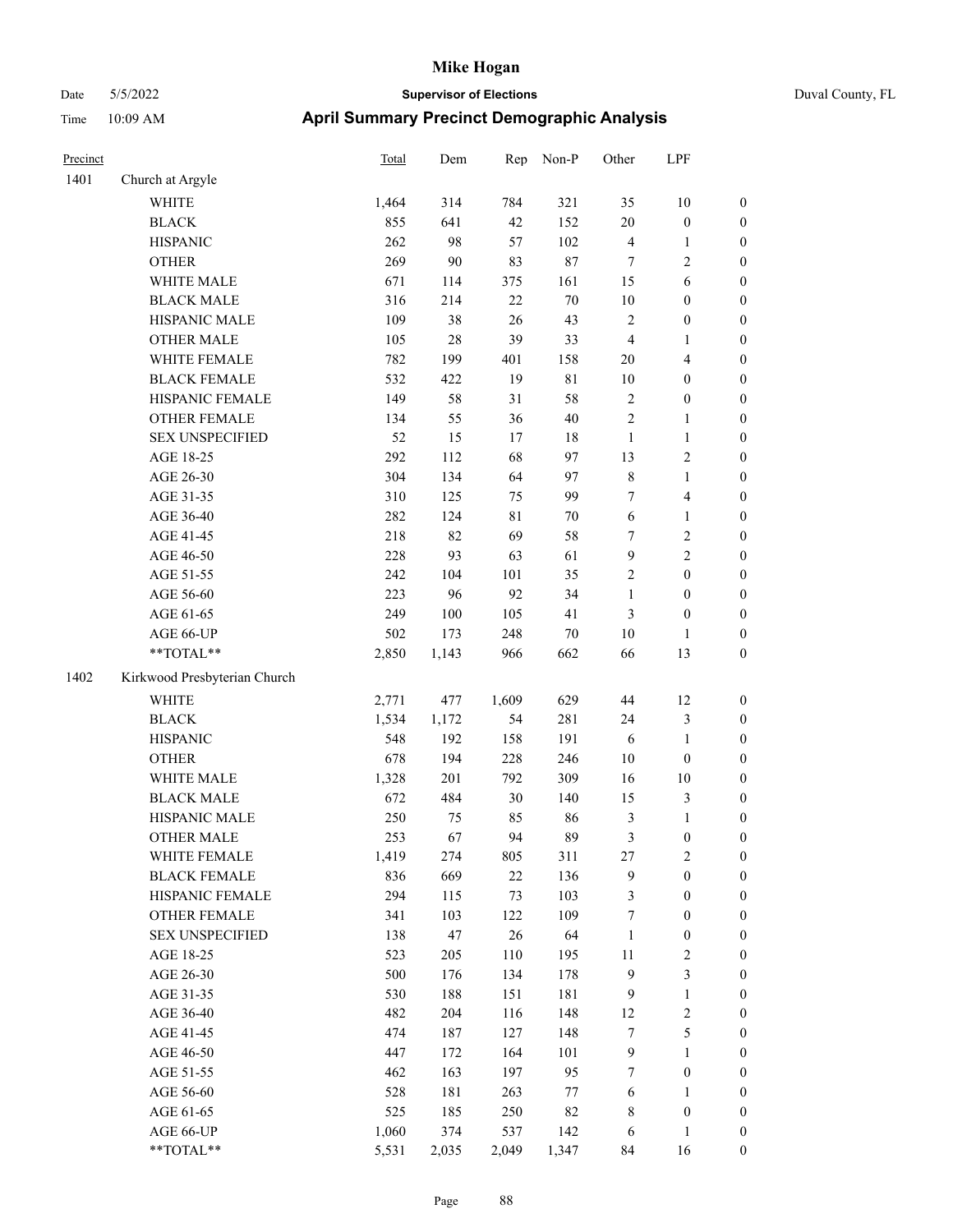| Precinct |                          | <b>Total</b> | Dem    | Rep          | Non-P          | Other            | LPF              |                  |
|----------|--------------------------|--------------|--------|--------------|----------------|------------------|------------------|------------------|
| 1403     | Argyle Branch Library    |              |        |              |                |                  |                  |                  |
|          | WHITE                    | 3,211        | 1,385  | 1,093        | 642            | 62               | 29               | $\mathbf{0}$     |
|          | <b>BLACK</b>             | 224          | 154    | 13           | 53             | $\overline{4}$   | $\boldsymbol{0}$ | $\boldsymbol{0}$ |
|          | <b>HISPANIC</b>          | 143          | 76     | 16           | 48             | 3                | $\boldsymbol{0}$ | $\boldsymbol{0}$ |
|          | <b>OTHER</b>             | 250          | 107    | 45           | 88             | 9                | 1                | $\boldsymbol{0}$ |
|          | WHITE MALE               | 1,516        | 565    | 557          | 345            | 27               | 22               | $\boldsymbol{0}$ |
|          | <b>BLACK MALE</b>        | 113          | $77\,$ | 6            | 28             | $\sqrt{2}$       | $\boldsymbol{0}$ | $\boldsymbol{0}$ |
|          | HISPANIC MALE            | 69           | 39     | 6            | 24             | $\boldsymbol{0}$ | $\boldsymbol{0}$ | $\boldsymbol{0}$ |
|          | <b>OTHER MALE</b>        | 104          | 32     | 20           | 47             | $\overline{4}$   | $\mathbf{1}$     | $\boldsymbol{0}$ |
|          | WHITE FEMALE             | 1,671        | 812    | 526          | 291            | 35               | 7                | $\boldsymbol{0}$ |
|          | <b>BLACK FEMALE</b>      | 109          | 76     | $\tau$       | 24             | $\sqrt{2}$       | $\boldsymbol{0}$ | $\boldsymbol{0}$ |
|          | HISPANIC FEMALE          | 70           | 35     | $\mathbf{9}$ | 23             | $\mathfrak{Z}$   | $\boldsymbol{0}$ | $\boldsymbol{0}$ |
|          | <b>OTHER FEMALE</b>      | 90           | 45     | 18           | 24             | 3                | $\boldsymbol{0}$ | $\boldsymbol{0}$ |
|          | <b>SEX UNSPECIFIED</b>   | 86           | 41     | 18           | 25             | $\overline{2}$   | $\boldsymbol{0}$ | $\boldsymbol{0}$ |
|          | AGE 18-25                | 281          | 139    | 56           | 77             | $\overline{7}$   | 2                | $\boldsymbol{0}$ |
|          | AGE 26-30                | 467          | 226    | 94           | 126            | 16               | 5                | $\boldsymbol{0}$ |
|          | AGE 31-35                | 570          | 280    | 125          | 143            | 17               | 5                | $\boldsymbol{0}$ |
|          | AGE 36-40                | 455          | 184    | 115          | 134            | 11               | 11               | $\boldsymbol{0}$ |
|          | AGE 41-45                | 295          | 136    | 75           | 76             | $\mathfrak{Z}$   | 5                | $\boldsymbol{0}$ |
|          | AGE 46-50                | 227          | 107    | 67           | 47             | $\mathfrak{S}$   | 1                | $\boldsymbol{0}$ |
|          | AGE 51-55                | 283          | 101    | 109          | 69             | 3                | 1                | $\boldsymbol{0}$ |
|          | AGE 56-60                | 244          | 104    | 100          | 33             | 7                | $\boldsymbol{0}$ | $\boldsymbol{0}$ |
|          | AGE 61-65                | 274          | 129    | 100          | 40             | 5                | $\boldsymbol{0}$ | $\boldsymbol{0}$ |
|          | AGE 66-UP                | 732          | 316    | 326          | 86             | $\overline{4}$   | $\boldsymbol{0}$ | $\boldsymbol{0}$ |
|          | **TOTAL**                | 3,828        | 1,722  | 1,167        | 831            | 78               | 30               | $\boldsymbol{0}$ |
| 1404     | Grace Church of Avondale |              |        |              |                |                  |                  |                  |
|          | <b>WHITE</b>             | 3,908        | 1,604  | 1,487        | 733            | 53               | 31               | $\boldsymbol{0}$ |
|          | <b>BLACK</b>             | 92           | 72     | 5            | 13             | $\mathbf{1}$     | 1                | $\boldsymbol{0}$ |
|          | <b>HISPANIC</b>          | 153          | 78     | 35           | 35             | $\overline{4}$   | 1                | $\boldsymbol{0}$ |
|          | <b>OTHER</b>             | 251          | 97     | 52           | 99             | 1                | 2                | $\boldsymbol{0}$ |
|          | <b>WHITE MALE</b>        | 1,830        | 643    | 732          | 408            | 28               | 19               | $\boldsymbol{0}$ |
|          | <b>BLACK MALE</b>        | 48           | 34     | 3            | $\mathbf{9}$   | $\mathbf{1}$     | 1                | $\boldsymbol{0}$ |
|          | HISPANIC MALE            | $71\,$       | 34     | 18           | 16             | $\sqrt{2}$       | 1                | $\boldsymbol{0}$ |
|          | <b>OTHER MALE</b>        | 104          | 36     | 20           | 47             | $\boldsymbol{0}$ | 1                | $\boldsymbol{0}$ |
|          | WHITE FEMALE             | 2,048        | 952    | 742          | 318            | 24               | 12               | $\mathbf{0}$     |
|          | <b>BLACK FEMALE</b>      | 42           | 36     | $\sqrt{2}$   | $\overline{4}$ | $\boldsymbol{0}$ | $\boldsymbol{0}$ | $\boldsymbol{0}$ |
|          | HISPANIC FEMALE          | 82           | 44     | $17\,$       | 19             | $\sqrt{2}$       | $\boldsymbol{0}$ | $\boldsymbol{0}$ |
|          | OTHER FEMALE             | 100          | 48     | 21           | 30             | $\mathbf{1}$     | $\boldsymbol{0}$ | $\boldsymbol{0}$ |
|          | <b>SEX UNSPECIFIED</b>   | 79           | 24     | 24           | 29             | $\mathbf{1}$     | 1                | $\boldsymbol{0}$ |
|          | AGE 18-25                | 334          | 142    | 98           | 84             | $\sqrt{5}$       | 5                | $\boldsymbol{0}$ |
|          | AGE 26-30                | 438          | 177    | 139          | 108            | 11               | 3                | $\boldsymbol{0}$ |
|          | AGE 31-35                | 510          | 227    | 148          | 124            | $\boldsymbol{7}$ | 4                | $\boldsymbol{0}$ |
|          | AGE 36-40                | 450          | 190    | 123          | 130            | $\sqrt{6}$       | 1                | $\boldsymbol{0}$ |
|          | AGE 41-45                | 412          | 174    | 118          | 104            | $\mathfrak s$    | $11\,$           | $\boldsymbol{0}$ |
|          | AGE 46-50                | 299          | 125    | 107          | 60             | $\overline{4}$   | 3                | $\boldsymbol{0}$ |
|          | AGE 51-55                | 378          | 138    | 142          | 92             | $\mathfrak{S}$   | $\mathbf{1}$     | $\boldsymbol{0}$ |
|          | AGE 56-60                | 379          | 138    | 177          | 56             | $\mathfrak s$    | 3                | $\boldsymbol{0}$ |
|          | AGE 61-65                | 339          | 164    | 125          | 43             | $\mathfrak{S}$   | $\sqrt{2}$       | $\boldsymbol{0}$ |
|          | AGE 66-UP                | 865          | 376    | 402          | 79             | 6                | 2                | $\boldsymbol{0}$ |
|          | $**TOTAL**$              | 4,404        | 1,851  | 1,579        | 880            | 59               | 35               | $\boldsymbol{0}$ |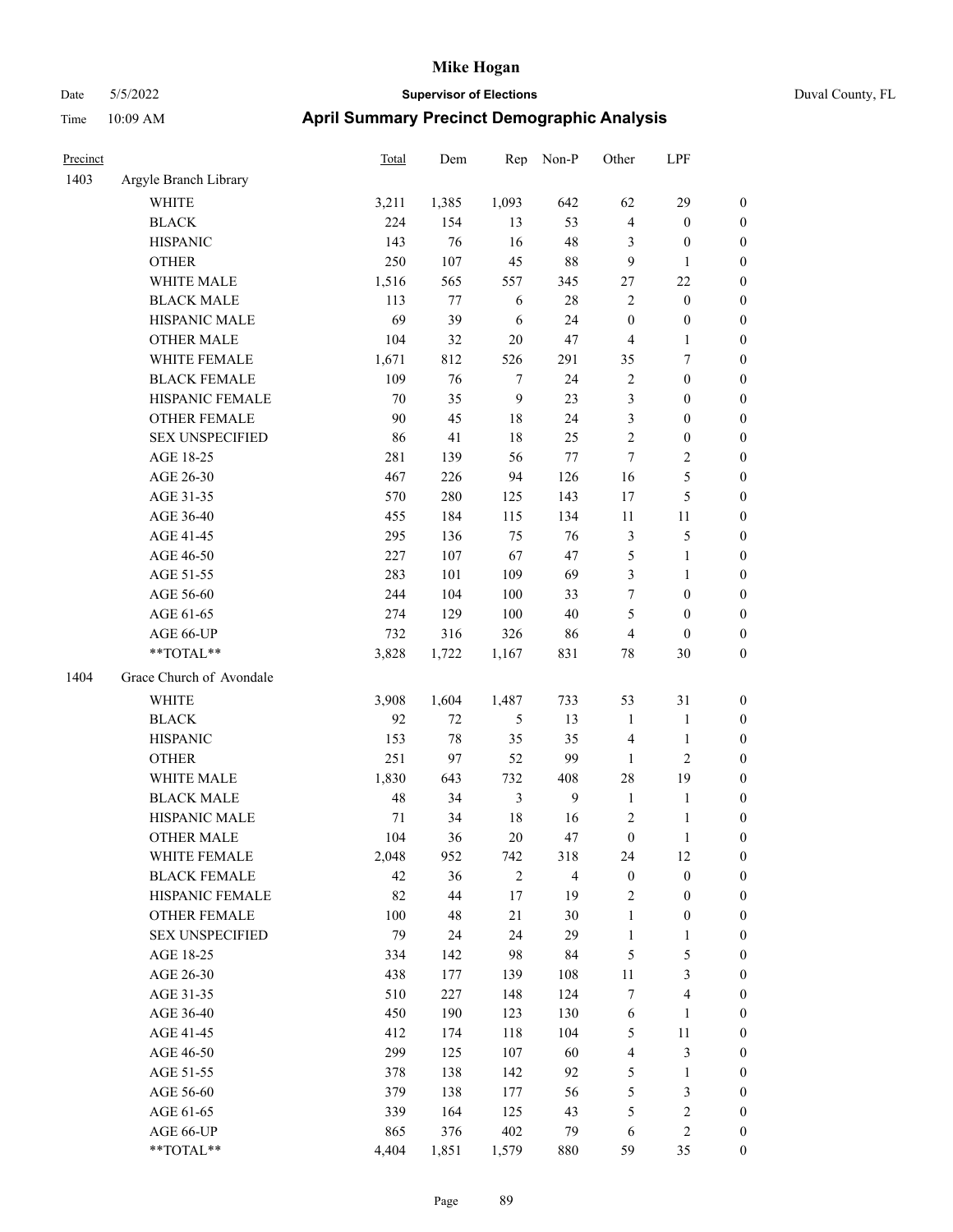| Precinct |                            | <b>Total</b> | Dem    | Rep         | Non-P       | Other            | LPF                     |                  |
|----------|----------------------------|--------------|--------|-------------|-------------|------------------|-------------------------|------------------|
| 1405     | Murray Hill Baptist Church |              |        |             |             |                  |                         |                  |
|          | <b>WHITE</b>               | 1,830        | 789    | 618         | 373         | 30               | $20\,$                  | $\boldsymbol{0}$ |
|          | <b>BLACK</b>               | 204          | 150    | 14          | 38          | $\overline{2}$   | $\boldsymbol{0}$        | $\boldsymbol{0}$ |
|          | <b>HISPANIC</b>            | 108          | 48     | 23          | 32          | $\overline{4}$   | $\mathbf{1}$            | 0                |
|          | <b>OTHER</b>               | 144          | 61     | 38          | 41          | $\sqrt{2}$       | $\sqrt{2}$              | 0                |
|          | WHITE MALE                 | 841          | 321    | 301         | 196         | 14               | 9                       | $\boldsymbol{0}$ |
|          | <b>BLACK MALE</b>          | 93           | 60     | $\,$ 8 $\,$ | 24          | $\mathbf{1}$     | $\boldsymbol{0}$        | $\boldsymbol{0}$ |
|          | HISPANIC MALE              | 50           | $21\,$ | 13          | 14          | $\sqrt{2}$       | $\boldsymbol{0}$        | $\boldsymbol{0}$ |
|          | <b>OTHER MALE</b>          | 57           | 20     | 15          | 21          | $\boldsymbol{0}$ | $\mathbf{1}$            | $\boldsymbol{0}$ |
|          | WHITE FEMALE               | 969          | 463    | 308         | 172         | 16               | $10\,$                  | $\boldsymbol{0}$ |
|          | <b>BLACK FEMALE</b>        | 107          | 86     | 6           | 14          | $\mathbf{1}$     | $\boldsymbol{0}$        | $\boldsymbol{0}$ |
|          | HISPANIC FEMALE            | 56           | 26     | 10          | 17          | $\sqrt{2}$       | $\mathbf{1}$            | $\boldsymbol{0}$ |
|          | OTHER FEMALE               | 55           | 29     | 16          | $\,$ 8 $\,$ | $\overline{c}$   | $\boldsymbol{0}$        | $\boldsymbol{0}$ |
|          | <b>SEX UNSPECIFIED</b>     | 58           | $22\,$ | 16          | $18\,$      | $\boldsymbol{0}$ | $\sqrt{2}$              | 0                |
|          | AGE 18-25                  | 142          | 63     | 31          | 43          | $\overline{c}$   | $\mathfrak{Z}$          | 0                |
|          | AGE 26-30                  | 266          | 114    | 59          | $78\,$      | $10\,$           | $\mathfrak s$           | $\boldsymbol{0}$ |
|          | AGE 31-35                  | 318          | 172    | 64          | 67          | 8                | $\boldsymbol{7}$        | $\boldsymbol{0}$ |
|          | AGE 36-40                  | 252          | 135    | 54          | 58          | 3                | $\sqrt{2}$              | $\boldsymbol{0}$ |
|          | AGE 41-45                  | 180          | 95     | 36          | 48          | $\mathbf{1}$     | $\boldsymbol{0}$        | $\boldsymbol{0}$ |
|          | AGE 46-50                  | 146          | 62     | 45          | 32          | 4                | $\mathfrak{Z}$          | $\boldsymbol{0}$ |
|          | AGE 51-55                  | 147          | 60     | 52          | 33          | $\boldsymbol{0}$ | $\sqrt{2}$              | $\boldsymbol{0}$ |
|          | AGE 56-60                  | 151          | 54     | 62          | 31          | 4                | $\boldsymbol{0}$        | $\boldsymbol{0}$ |
|          | AGE 61-65                  | 168          | 76     | 62          | 27          | 3                | $\boldsymbol{0}$        | 0                |
|          | AGE 66-UP                  | 516          | 217    | 228         | 67          | 3                | 1                       | 0                |
|          | **TOTAL**                  | 2,286        | 1,048  | 693         | 484         | 38               | 23                      | $\boldsymbol{0}$ |
| 1406     | <b>Hillcrest Baptist</b>   |              |        |             |             |                  |                         |                  |
|          | <b>WHITE</b>               | 2,087        | 397    | 1,207       | 440         | 27               | 16                      | 0                |
|          | <b>BLACK</b>               | 795          | 611    | 37          | 133         | 12               | $\sqrt{2}$              | $\boldsymbol{0}$ |
|          | <b>HISPANIC</b>            | 332          | 117    | 79          | 129         | $\overline{4}$   | $\mathfrak{Z}$          | $\boldsymbol{0}$ |
|          | <b>OTHER</b>               | 334          | 89     | 97          | 136         | 10               | $\sqrt{2}$              | $\boldsymbol{0}$ |
|          | WHITE MALE                 | 980          | 138    | 598         | 221         | 11               | 12                      | $\boldsymbol{0}$ |
|          | <b>BLACK MALE</b>          | 324          | 225    | $22\,$      | 66          | $\overline{9}$   | $\sqrt{2}$              | $\boldsymbol{0}$ |
|          | HISPANIC MALE              | 154          | 43     | 40          | 68          | $\mathbf{1}$     | $\sqrt{2}$              | $\boldsymbol{0}$ |
|          | <b>OTHER MALE</b>          | 129          | 33     | 44          | 48          | 2                | $\overline{c}$          | $\boldsymbol{0}$ |
|          | WHITE FEMALE               | 1,085        | 253    | 599         | 213         | 16               | $\overline{4}$          | 0                |
|          | <b>BLACK FEMALE</b>        | 461          | 379    | 15          | 64          | 3                | $\boldsymbol{0}$        | 0                |
|          | HISPANIC FEMALE            | 170          | 67     | 38          | 61          | 3                | $\mathbf{1}$            | 0                |
|          | <b>OTHER FEMALE</b>        | 172          | 49     | 46          | 69          | 8                | $\boldsymbol{0}$        | 0                |
|          | <b>SEX UNSPECIFIED</b>     | 73           | 27     | 18          | 28          | $\boldsymbol{0}$ | $\boldsymbol{0}$        | 0                |
|          | AGE 18-25                  | 341          | 117    | 92          | 121         | 10               | $\mathbf{1}$            | $\boldsymbol{0}$ |
|          | AGE 26-30                  | 350          | 99     | 116         | 120         | $\mathbf{9}$     | 6                       | 0                |
|          | AGE 31-35                  | 344          | 133    | 103         | 95          | 5                | $8\,$                   | 0                |
|          | AGE 36-40                  | 291          | 110    | 99          | 75          | 3                | $\overline{\mathbf{4}}$ | $\overline{0}$   |
|          | AGE 41-45                  | 232          | 77     | 80          | 69          | 5                | $\mathbf{1}$            | $\overline{0}$   |
|          | AGE 46-50                  | 265          | 84     | 107         | 66          | $\,$ 8 $\,$      | $\boldsymbol{0}$        | $\boldsymbol{0}$ |
|          | AGE 51-55                  | 302          | 98     | 134         | 67          | 2                | $\mathbf{1}$            | 0                |
|          | AGE 56-60                  | 366          | 117    | 171         | 75          | 3                | $\boldsymbol{0}$        | 0                |
|          | AGE 61-65                  | 333          | 125    | 151         | 53          | $\sqrt{2}$       | $\sqrt{2}$              | $\boldsymbol{0}$ |
|          | AGE 66-UP                  | 724          | 254    | 367         | 97          | 6                | $\boldsymbol{0}$        | 0                |
|          | **TOTAL**                  | 3,548        | 1,214  | 1,420       | 838         | 53               | 23                      | $\boldsymbol{0}$ |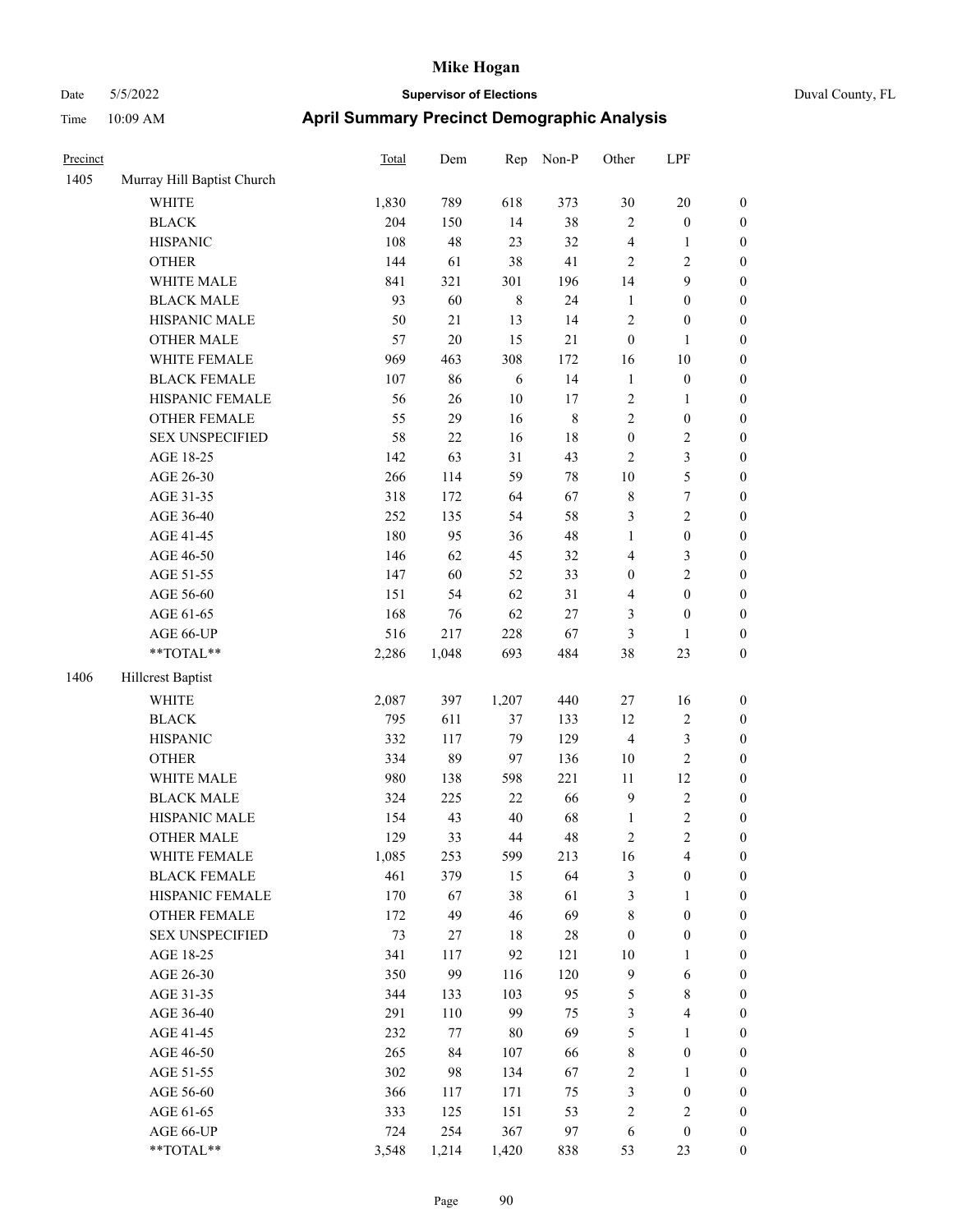|     | Duvar |
|-----|-------|
| is  |       |
| LPF |       |

| Precinct |                                           | <b>Total</b> | Dem    | Rep              | Non-P       | Other            | LPF              |                  |
|----------|-------------------------------------------|--------------|--------|------------------|-------------|------------------|------------------|------------------|
| 1407     | Jacksonville Association of Fire Fighters |              |        |                  |             |                  |                  |                  |
|          | <b>WHITE</b>                              | 2,991        | 1,302  | 950              | 646         | 64               | 29               | $\boldsymbol{0}$ |
|          | <b>BLACK</b>                              | 368          | 281    | 13               | $70\,$      | 3                | $\mathbf{1}$     | $\boldsymbol{0}$ |
|          | <b>HISPANIC</b>                           | 148          | 71     | 27               | 43          | $\boldsymbol{7}$ | $\boldsymbol{0}$ | 0                |
|          | <b>OTHER</b>                              | 310          | 135    | 58               | 110         | 5                | $\sqrt{2}$       | 0                |
|          | WHITE MALE                                | 1,358        | 547    | 425              | 333         | 32               | $21\,$           | $\boldsymbol{0}$ |
|          | <b>BLACK MALE</b>                         | 151          | 109    | $\mathfrak s$    | 35          | $\mathbf{1}$     | $\mathbf{1}$     | $\boldsymbol{0}$ |
|          | HISPANIC MALE                             | 62           | $21\,$ | 16               | 23          | $\overline{c}$   | $\boldsymbol{0}$ | $\boldsymbol{0}$ |
|          | <b>OTHER MALE</b>                         | 120          | 52     | 23               | 43          | $\mathbf{1}$     | $\mathbf{1}$     | $\boldsymbol{0}$ |
|          | WHITE FEMALE                              | 1,602        | 739    | 518              | 306         | 31               | $\,$ 8 $\,$      | $\boldsymbol{0}$ |
|          | <b>BLACK FEMALE</b>                       | 213          | 171    | $\boldsymbol{7}$ | 33          | $\mathbf{2}$     | $\boldsymbol{0}$ | $\boldsymbol{0}$ |
|          | HISPANIC FEMALE                           | 83           | 48     | $10\,$           | $20\,$      | 5                | $\boldsymbol{0}$ | $\boldsymbol{0}$ |
|          | <b>OTHER FEMALE</b>                       | 136          | 64     | 27               | 41          | 3                | 1                | 0                |
|          | <b>SEX UNSPECIFIED</b>                    | 92           | 38     | 17               | 35          | $\mathbf{2}$     | $\boldsymbol{0}$ | 0                |
|          | AGE 18-25                                 | 288          | 149    | 51               | $8\sqrt{1}$ | 5                | $\sqrt{2}$       | 0                |
|          | AGE 26-30                                 | 544          | 278    | 120              | 128         | 16               | $\sqrt{2}$       | $\boldsymbol{0}$ |
|          | AGE 31-35                                 | 515          | 234    | 99               | 159         | 12               | 11               | $\boldsymbol{0}$ |
|          | AGE 36-40                                 | 347          | 159    | 65               | 109         | 8                | 6                | $\boldsymbol{0}$ |
|          | AGE 41-45                                 | 249          | 107    | 38               | 92          | 8                | $\overline{4}$   | 0                |
|          | AGE 46-50                                 | 211          | 96     | 59               | 49          | 5                | $\sqrt{2}$       | $\boldsymbol{0}$ |
|          | AGE 51-55                                 | 219          | 95     | 65               | 50          | 6                | 3                | $\boldsymbol{0}$ |
|          | AGE 56-60                                 | 217          | 96     | $70\,$           | 45          | 6                | $\boldsymbol{0}$ | $\boldsymbol{0}$ |
|          | AGE 61-65                                 | 261          | 140    | 79               | 39          | 3                | $\boldsymbol{0}$ | 0                |
|          | AGE 66-UP                                 | 966          | 435    | 402              | 117         | 10               | $\mathfrak{2}$   | 0                |
|          | $**TOTAL**$                               | 3,817        | 1,789  | 1,048            | 869         | 79               | 32               | $\boldsymbol{0}$ |
| 1408     | St. Johns Presbyterian Church             |              |        |                  |             |                  |                  |                  |
|          | <b>WHITE</b>                              | 2,918        | 876    | 1,415            | 571         | 42               | 14               | 0                |
|          | <b>BLACK</b>                              | 224          | 159    | 25               | 38          | $\overline{c}$   | $\boldsymbol{0}$ | 0                |
|          | <b>HISPANIC</b>                           | 117          | 50     | 31               | 32          | 3                | 1                | 0                |
|          | <b>OTHER</b>                              | 218          | 69     | 64               | 77          | 7                | $\mathbf{1}$     | $\boldsymbol{0}$ |
|          | WHITE MALE                                | 1,352        | 341    | 684              | 299         | 19               | $\boldsymbol{9}$ | $\boldsymbol{0}$ |
|          | <b>BLACK MALE</b>                         | 104          | 66     | 15               | $22\,$      | $\mathbf{1}$     | $\boldsymbol{0}$ | $\boldsymbol{0}$ |
|          | HISPANIC MALE                             | 54           | 23     | 15               | 16          | $\boldsymbol{0}$ | $\boldsymbol{0}$ | $\boldsymbol{0}$ |
|          | <b>OTHER MALE</b>                         | 90           | 30     | 29               | 29          | $\mathbf{1}$     | $\mathbf{1}$     | $\boldsymbol{0}$ |
|          | WHITE FEMALE                              | 1,532        | 527    | 713              | 264         | 23               | $\mathfrak s$    | 0                |
|          | <b>BLACK FEMALE</b>                       | 119          | 92     | 10               | 16          | $\mathbf{1}$     | $\boldsymbol{0}$ | 0                |
|          | HISPANIC FEMALE                           | 60           | 26     | 15               | 15          | 3                | 1                | 0                |
|          | OTHER FEMALE                              | 81           | 25     | 26               | 26          | 4                | $\boldsymbol{0}$ | 0                |
|          | <b>SEX UNSPECIFIED</b>                    | 85           | 24     | 28               | 31          | 2                | $\boldsymbol{0}$ | 0                |
|          | AGE 18-25                                 | 223          | 65     | 77               | 67          | 11               | $\mathfrak{Z}$   | $\overline{0}$   |
|          | AGE 26-30                                 | 323          | 114    | 109              | 93          | 6                | $\mathbf{1}$     | 0                |
|          | AGE 31-35                                 | 399          | 147    | 144              | 96          | 8                | $\overline{4}$   | 0                |
|          | AGE 36-40                                 | 339          | 133    | 110              | 91          | 3                | $\sqrt{2}$       | 0                |
|          | AGE 41-45                                 | 273          | 96     | 91               | $78\,$      | 6                | $\overline{c}$   | 0                |
|          | AGE 46-50                                 | 219          | 71     | 93               | 52          | 3                | $\boldsymbol{0}$ | 0                |
|          | AGE 51-55                                 | 252          | 63     | 135              | 48          | 5                | $\mathbf{1}$     | 0                |
|          | AGE 56-60                                 | 272          | 86     | 140              | 44          | $\overline{c}$   | $\boldsymbol{0}$ | 0                |
|          | AGE 61-65                                 | 364          | 112    | 195              | 51          | 5                | $\mathbf{1}$     | 0                |
|          | AGE 66-UP                                 | 813          | 267    | 441              | 98          | 5                | $\sqrt{2}$       | 0                |
|          | $**TOTAL**$                               | 3,477        | 1,154  | 1,535            | 718         | 54               | 16               | $\boldsymbol{0}$ |
|          |                                           |              |        |                  |             |                  |                  |                  |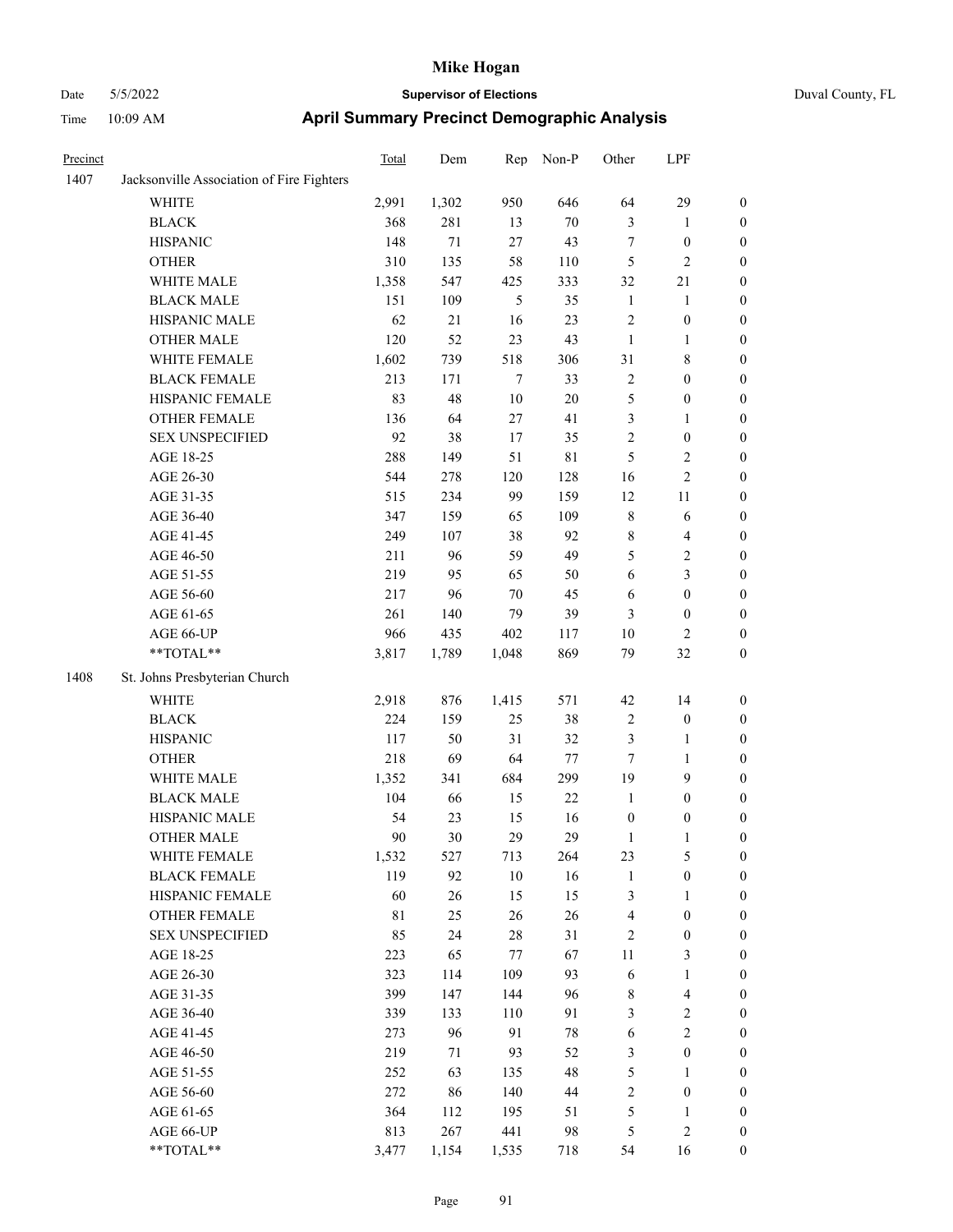| Duval County, FL |  |
|------------------|--|
|                  |  |

| Precinct |                              | <b>Total</b> | Dem    | Rep    | Non-P       | Other            | LPF              |                  |
|----------|------------------------------|--------------|--------|--------|-------------|------------------|------------------|------------------|
| 1409     | St. Peter's Episcopal Church |              |        |        |             |                  |                  |                  |
|          | WHITE                        | 3,034        | 636    | 1,671  | 651         | 65               | 11               | $\boldsymbol{0}$ |
|          | <b>BLACK</b>                 | 1,213        | 892    | 49     | 259         | 12               | $\mathbf{1}$     | $\boldsymbol{0}$ |
|          | <b>HISPANIC</b>              | 456          | 179    | 91     | 172         | 11               | $\mathfrak{Z}$   | 0                |
|          | <b>OTHER</b>                 | 517          | 122    | 164    | 220         | $\overline{9}$   | $\sqrt{2}$       | 0                |
|          | WHITE MALE                   | 1,451        | 246    | 838    | 332         | 26               | 9                | $\boldsymbol{0}$ |
|          | <b>BLACK MALE</b>            | 526          | 356    | 25     | 140         | 5                | $\boldsymbol{0}$ | $\boldsymbol{0}$ |
|          | HISPANIC MALE                | 221          | $72\,$ | 53     | 89          | 6                | $\mathbf{1}$     | $\boldsymbol{0}$ |
|          | <b>OTHER MALE</b>            | 206          | 49     | 74     | 79          | $\overline{4}$   | $\boldsymbol{0}$ | $\boldsymbol{0}$ |
|          | WHITE FEMALE                 | 1,540        | 383    | 809    | 310         | 36               | $\sqrt{2}$       | $\boldsymbol{0}$ |
|          | <b>BLACK FEMALE</b>          | 669          | 522    | $22\,$ | 117         | $\boldsymbol{7}$ | $\mathbf{1}$     | $\boldsymbol{0}$ |
|          | HISPANIC FEMALE              | 225          | 102    | 37     | $80\,$      | 5                | $\mathbf{1}$     | 0                |
|          | OTHER FEMALE                 | 230          | 59     | 72     | 95          | 3                | $\mathbf{1}$     | 0                |
|          | <b>SEX UNSPECIFIED</b>       | 152          | $40\,$ | 45     | 60          | 5                | $\sqrt{2}$       | 0                |
|          | AGE 18-25                    | 607          | 211    | 144    | 230         | $20\,$           | $\sqrt{2}$       | 0                |
|          | AGE 26-30                    | 504          | 148    | 152    | 190         | 9                | $\mathfrak{S}$   | $\boldsymbol{0}$ |
|          | AGE 31-35                    | 495          | 178    | 154    | 150         | 11               | $\sqrt{2}$       | $\boldsymbol{0}$ |
|          | AGE 36-40                    | 446          | 169    | 146    | 116         | $\overline{9}$   | 6                | $\boldsymbol{0}$ |
|          | AGE 41-45                    | 434          | 153    | 135    | 135         | 11               | $\boldsymbol{0}$ | $\boldsymbol{0}$ |
|          | AGE 46-50                    | 362          | 137    | 123    | 95          | 7                | $\boldsymbol{0}$ | $\boldsymbol{0}$ |
|          | AGE 51-55                    | 416          | 144    | 165    | 99          | 8                | $\boldsymbol{0}$ | $\boldsymbol{0}$ |
|          | AGE 56-60                    | 467          | 184    | 190    | 90          | $\mathfrak{Z}$   | $\boldsymbol{0}$ | 0                |
|          | AGE 61-65                    | 486          | 164    | 238    | 77          | 6                | 1                | 0                |
|          | AGE 66-UP                    | 1,003        | 341    | 528    | 120         | 13               | $\mathbf{1}$     | 0                |
|          | **TOTAL**                    | 5,220        | 1,829  | 1,975  | 1,302       | 97               | 17               | $\boldsymbol{0}$ |
| 1410     | Fleet Reserve                |              |        |        |             |                  |                  |                  |
|          | WHITE                        | 2,423        | 497    | 1,294  | 570         | 48               | 14               | 0                |
|          | <b>BLACK</b>                 | 1,604        | 1,219  | 59     | 299         | 24               | $\mathfrak{Z}$   | $\boldsymbol{0}$ |
|          | <b>HISPANIC</b>              | 419          | 162    | 82     | 164         | 8                | $\mathfrak{Z}$   | 0                |
|          | <b>OTHER</b>                 | 501          | 164    | 126    | 203         | 6                | $\sqrt{2}$       | $\boldsymbol{0}$ |
|          | WHITE MALE                   | 1,100        | 169    | 618    | 276         | 29               | $8\,$            | $\boldsymbol{0}$ |
|          | <b>BLACK MALE</b>            | 610          | 419    | 39     | 141         | 10               | $\mathbf{1}$     | $\boldsymbol{0}$ |
|          | HISPANIC MALE                | 183          | 62     | 41     | 76          | $\mathfrak{Z}$   | $\mathbf{1}$     | 0                |
|          | <b>OTHER MALE</b>            | 198          | 58     | 53     | 84          | 3                | $\boldsymbol{0}$ | $\boldsymbol{0}$ |
|          | WHITE FEMALE                 | 1,301        | 324    | 664    | 288         | 19               | 6                | 0                |
|          | <b>BLACK FEMALE</b>          | 962          | 775    | $18\,$ | 153         | 14               | $\sqrt{2}$       | 0                |
|          | HISPANIC FEMALE              | 226          | 97     | 36     | $87\,$      | 4                | $\sqrt{2}$       | 0                |
|          | OTHER FEMALE                 | 232          | 91     | 55     | 86          | $\boldsymbol{0}$ | $\boldsymbol{0}$ | 0                |
|          | <b>SEX UNSPECIFIED</b>       | 135          | 47     | 37     | 45          | $\overline{4}$   | $\sqrt{2}$       | 0                |
|          | AGE 18-25                    | 587          | 253    | 113    | 206         | 14               | $\mathbf{1}$     | 0                |
|          | AGE 26-30                    | 486          | 190    | 96     | 181         | 17               | $\sqrt{2}$       | 0                |
|          | AGE 31-35                    | 465          | 202    | 100    | 151         | $\overline{9}$   | $\mathfrak{Z}$   | 0                |
|          | AGE 36-40                    | 428          | 201    | 87     | 124         | 11               | $\mathfrak s$    | 0                |
|          | AGE 41-45                    | 389          | 155    | 119    | 104         | $\,$ 8 $\,$      | $\mathfrak{Z}$   | 0                |
|          | AGE 46-50                    | 378          | 161    | 111    | 99          | 4                | $\mathfrak{Z}$   | 0                |
|          | AGE 51-55                    | 448          | 164    | 170    | 104         | 8                | $\sqrt{2}$       | 0                |
|          | AGE 56-60                    | 444          | 182    | 177    | $8\sqrt{1}$ | 3                | $\mathbf{1}$     | 0                |
|          | AGE 61-65                    | 403          | 181    | 165    | 52          | $\overline{4}$   | $\mathbf{1}$     | $\boldsymbol{0}$ |
|          | AGE 66-UP                    | 919          | 353    | 423    | 134         | 8                | $\mathbf{1}$     | 0                |
|          | $**TOTAL**$                  | 4,947        | 2,042  | 1,561  | 1,236       | 86               | $22\,$           | $\boldsymbol{0}$ |